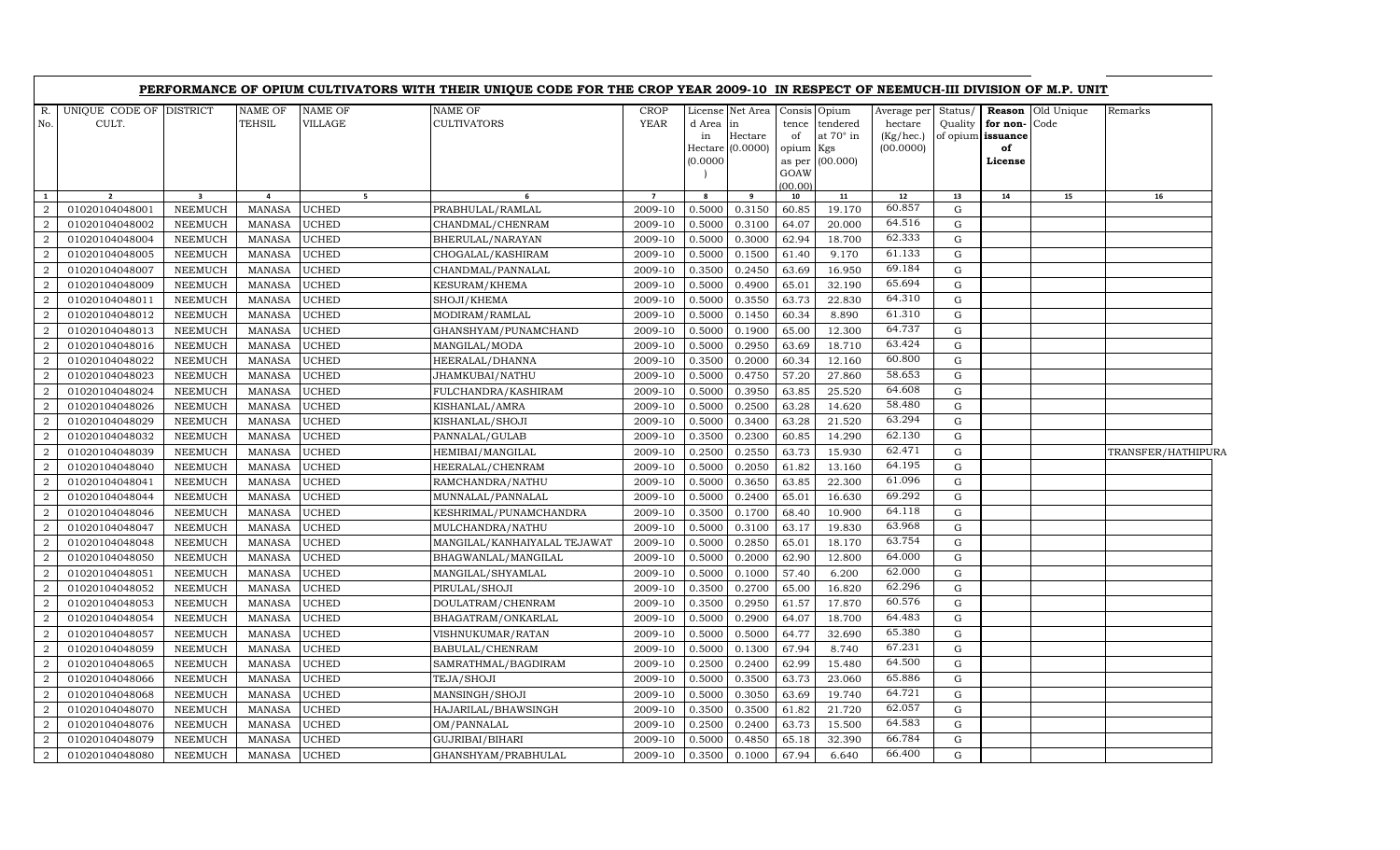| R.             | UNIQUE CODE OF DISTRICT |                | <b>NAME OF</b> | <b>NAME OF</b> | <b>NAME OF</b>                | <b>CROP</b> |           | License Net Area |                | Consis Opium | Average per | Status/      | Reason   | Old Unique | Remarks |
|----------------|-------------------------|----------------|----------------|----------------|-------------------------------|-------------|-----------|------------------|----------------|--------------|-------------|--------------|----------|------------|---------|
| No.            | CULT.                   |                | <b>TEHSIL</b>  | <b>VILLAGE</b> | <b>CULTIVATORS</b>            | YEAR        | d Area in |                  | tence          | tendered     | hectare     | Quality      | for non- | Code       |         |
|                |                         |                |                |                |                               |             | in        | Hectare          | of             | at 70° in    | (Kg/hec.)   | of opium     | issuance |            |         |
|                |                         |                |                |                |                               |             |           | Hectare (0.0000) | opium Kgs      |              | (00.0000)   |              | of       |            |         |
|                |                         |                |                |                |                               |             | (0.0000)  |                  | as per<br>GOAW | (00.000)     |             |              | License  |            |         |
|                |                         |                |                |                |                               |             |           |                  | (00.00)        |              |             |              |          |            |         |
| $\overline{2}$ | 01020104048081          | NEEMUCH        | <b>MANASA</b>  | <b>UCHED</b>   | GHANSHYAM/BHERU               | 2009-10     | 0.5000    | 0.2350           | 61.57          | 13.940       | 59.319      | G            |          |            |         |
| $\overline{2}$ | 01020104048008          | NEEMUCH        | <b>MANASA</b>  | <b>UCHED</b>   | TULSIRAM/MULCHANDRA           | 2009-10     | 0.5000    | 0.3500           | 61.57          | 21.760       | 62.171      | G            |          |            |         |
| $\overline{2}$ | 01020104048083          | <b>NEEMUCH</b> | <b>MANASA</b>  | <b>UCHED</b>   | SHAMBHULAL/CHOGMAL            | 2009-10     | 0.5000    | 0.2100           | 60.85          | 12.760       | 60.762      | G            |          |            |         |
| $\overline{a}$ | 01020104048085          | <b>NEEMUCH</b> | <b>MANASA</b>  | <b>UCHED</b>   | MADANLAL/BHANWARLAL           | 2009-10     | 0.5000    | 0.4300           | 63.44          | 26.940       | 62.651      | G            |          |            |         |
| $\overline{2}$ | 01020104048090          | <b>NEEMUCH</b> | <b>MANASA</b>  | <b>UCHED</b>   | KOSHALYABAI/UDAIRAM           | 2009-10     | 0.2500    | 0.2300           | 64.77          | 15.230       | 66.217      | G            |          |            |         |
| $\overline{2}$ | 01020104048091          | <b>NEEMUCH</b> | <b>MANASA</b>  | <b>UCHED</b>   | JAGDISH/CHAGANLAL             | 2009-10     | 0.2500    |                  |                |              |             | $\mathbf{F}$ |          |            |         |
| $\overline{c}$ | 01020104048093          | NEEMUCH        | <b>MANASA</b>  | <b>UCHED</b>   | BHOLARAM/HABUJI               | 2009-10     | 0.5000    | 0.2450           | 64.07          | 15.950       | 65.102      | G            |          |            |         |
| $\overline{2}$ | 01020104048095          | NEEMUCH        | <b>MANASA</b>  | <b>UCHED</b>   | MANOHARLAL/PANNALAL           | 2009-10     | 0.5000    | 0.1450           | 65.01          | 9.490        | 65.448      | G            |          |            |         |
| $\overline{2}$ | 01020104048097          | <b>NEEMUCH</b> | <b>MANASA</b>  | <b>UCHED</b>   | PRAHALAD/VARDICHANDRA         | 2009-10     | 0.5000    | 0.2700           | 63.85          | 17.180       | 63.630      | G            |          |            |         |
| $\overline{2}$ | 01020104048098          | NEEMUCH        | MANASA         | <b>UCHED</b>   | RAMNIWAS/BHONA                | 2009-10     | 0.3500    | 0.1450           | 43.25          | 5.720        | 39.448      | G            | 04       |            |         |
| $\,2$          | 01020104048104          | NEEMUCH        | <b>MANASA</b>  | <b>UCHED</b>   | KANA/TEKA                     | 2009-10     | 0.3500    | 0.3200           | 61.82          | 19.110       | 59.719      | G            |          |            |         |
| $\overline{2}$ | 01020104048106          | <b>NEEMUCH</b> | <b>MANASA</b>  | <b>UCHED</b>   | LALCHANDRA/HEERALAL           | 2009-10     | 0.5000    | 0.1500           | 63.44          | 10.110       | 67.400      | G            |          |            |         |
| $\overline{2}$ | 01020104048110          | NEEMUCH        | <b>MANASA</b>  | <b>UCHED</b>   | SEETABAI/VARDA                | 2009-10     | 0.3500    | 0.1000           | 63.85          | 6.550        | 65.500      | G            |          |            |         |
| $\overline{a}$ | 01020104048042          | <b>NEEMUCH</b> | <b>MANASA</b>  | <b>UCHED</b>   | JAGDISH/SHOBHARAM             | 2009-10     | 0.2500    | 0.2400           | 59.95          | 14.620       | 60.917      | G            |          |            |         |
| $\overline{a}$ | 01020104048049          | <b>NEEMUCH</b> | <b>MANASA</b>  | <b>UCHED</b>   | MANGILAL/KANHAIYALAL GOYAL    | 2009-10     | 0.3500    | 0.1950           | 63.69          | 12.770       | 65.487      | G            |          |            |         |
| $\overline{a}$ | 01020104048045          | NEEMUCH        | <b>MANASA</b>  | <b>UCHED</b>   | JAGDISH/HEERALAL              | 2009-10     | 0.3500    | 0.2250           | 60.34          | 13.840       | 61.511      | $\mathbf G$  |          |            |         |
| $\overline{2}$ | 01020104048088          | NEEMUCH        | <b>MANASA</b>  | <b>UCHED</b>   | CHANDMAL/BHUWANILAL           | 2009-10     | 0.3500    | 0.1950           | 64.07          | 12.570       | 64.462      | G            |          |            |         |
| $\overline{2}$ | 01020104048096          | <b>NEEMUCH</b> | <b>MANASA</b>  | <b>UCHED</b>   | JAYCHANDRA/VARDICHANDRA       | 2009-10     | 0.3500    | 0.1600           | 53.10          | 5.060        | 31.625      | G            | 04       |            |         |
| $\,2$          | 01020104048114          | NEEMUCH        | <b>MANASA</b>  | <b>UCHED</b>   | DEVILAL/BHAGWANLAL            | 2009-10     | 0.2500    | 0.1500           | 65.52          | 9.820        | 65.467      | G            |          |            |         |
| $\overline{2}$ | 01020104048115          | <b>NEEMUCH</b> | <b>MANASA</b>  | <b>UCHED</b>   | LAXMINARAYAN/FULCHAND         | 2009-10     | 0.5000    | 0.2700           | 63.44          | 17.170       | 63.593      | $\mathbf G$  |          |            |         |
| $\overline{a}$ | 01020104048116          | NEEMUCH        | <b>MANASA</b>  | <b>UCHED</b>   | CHOTHMAL/FULCHAND             | 2009-10     | 0.5000    | 0.2000           | 60.61          | 12.260       | 61.300      | G            |          |            |         |
| $\overline{a}$ | 01020104048117          | NEEMUCH        | <b>MANASA</b>  | <b>UCHED</b>   | KANWARLAL/FULCHAND            | 2009-10     | 0.5000    | 0.3900           | 61.82          | 24.520       | 62.872      | G            |          |            |         |
| $\overline{2}$ | 01020104048119          | <b>NEEMUCH</b> | <b>MANASA</b>  | <b>UCHED</b>   | RAJARAM/DHANNALAL             | 2009-10     | 0.5000    | 0.3100           | 65.00          | 20.550       | 66.290      | G            |          |            |         |
| $\overline{a}$ | 01020104048086          | <b>NEEMUCH</b> | <b>MANASA</b>  | <b>UCHED</b>   | BHAGWAN/BHANWARLAL            | 2009-10     | 0.3500    | 0.2850           | 61.40          | 17.460       | 61.263      | G            |          |            |         |
| $\overline{2}$ | 01020104048003          | <b>NEEMUCH</b> | <b>MANASA</b>  | <b>UCHED</b>   | DEUBAI/HEERALAL               | 2009-10     | 0.5000    | 0.1450           | 61.40          | 4.470        | 30.828      | G            | 04       |            |         |
| $\overline{a}$ | 01020104048031          | <b>NEEMUCH</b> | <b>MANASA</b>  | <b>UCHED</b>   | DHANNA/GULAB                  | 2009-10     | 0.5000    | 0.3300           | 61.40          | 20.320       | 61.576      | G            |          |            |         |
| $\overline{2}$ | 01020104048015          | NEEMUCH        | <b>MANASA</b>  | <b>UCHED</b>   | GEETABAI/KANIRAM              | 2009-10     | 0.5000    | 0.2550           | 61.57          | 3.790        | 14.863      | G            | 04       |            |         |
| $\overline{2}$ | 01020104048084          | <b>NEEMUCH</b> | <b>MANASA</b>  | <b>UCHED</b>   | LAXMINARAYAN/HEERALAL         | 2009-10     | 0.3500    | 0.2000           | 63.44          | 12.880       | 64.400      | $\mathbf G$  |          |            |         |
| $\overline{a}$ | 01020104048006          | NEEMUCH        | <b>MANASA</b>  | <b>UCHED</b>   | RAMESHLAL/CHUNNILAL           | 2009-10     | 0.5000    |                  |                |              |             | $\mathbf F$  |          |            |         |
| $\overline{a}$ | 01020104048073          | <b>NEEMUCH</b> | <b>MANASA</b>  | <b>UCHED</b>   | SHYAMLAL/SHOJI                | 2009-10     | 0.5000    | 0.2950           | 60.85          | 18.600       | 63.051      | G            |          |            |         |
| $\overline{2}$ | 01020104048122          | <b>NEEMUCH</b> | <b>MANASA</b>  | <b>UCHED</b>   | MADANLAL/LAXMAN               | 2009-10     | 0.3500    | 0.2150           | 60.34          | 13.140       | 61.116      | $\mathbf G$  |          |            |         |
| $\overline{2}$ | 01020104048058          | NEEMUCH        | <b>MANASA</b>  | <b>UCHED</b>   | KANHAIYALAL/BHERULAL          | 2009-10     | 0.2500    | 0.2200           | 64.77          | 14.460       | 65.727      | G            |          |            |         |
| 3              | 01020104068002          | <b>NEEMUCH</b> | <b>MANASA</b>  | <b>TUMDA</b>   | KAMALSINGH/KISHANSINGH        | 2009-10     | 0.2500    | 0.2400           | 57.78          | 14.070       | 58.625      | G            |          |            |         |
| 3              | 01020104068022          | NEEMUCH        | <b>MANASA</b>  | <b>TUMDA</b>   | KHUMAN SINGH/KISHAN SINGH     | 2009-10     | 0.5000    | 0.3050           | 52.67          | 4.570        | 14.984      | G            | 04       |            |         |
| 3              | 01020104068005          | NEEMUCH        | <b>MANASA</b>  | <b>TUMDA</b>   | KARAN SINGH / LAL SINGH       | 2009-10     | 0.3500    | 0.1850           | 64.34          | 11.710       | 63.297      | G            |          |            |         |
| 3              | 01020104068006          | <b>NEEMUCH</b> | <b>MANASA</b>  | <b>TUMDA</b>   | SAJJANSINGH/DEVISINGH         | 2009-10     | 0.5000    | 0.3300           | 66.00          | 22.360       | 67.758      | G            |          |            |         |
| 3              | 01020104068007          | <b>NEEMUCH</b> | <b>MANASA</b>  | <b>TUMDA</b>   | <b>UDAY SINGH/ DEVI SINGH</b> | 2009-10     | 0.2500    | 0.1850           | 66.00          | 12.300       | 66.486      | G            |          |            |         |
| 3              | 01020104068011          | <b>NEEMUCH</b> | <b>MANASA</b>  | <b>TUMDA</b>   | MOHANLAL/KHEMCHAND            | 2009-10     | 0.5000    | 0.2900           | 64.34          | 18.670       | 64.379      | G            |          |            |         |
| 3              | 01020104068012          | <b>NEEMUCH</b> | <b>MANASA</b>  | <b>TUMDA</b>   | MADANSINGH/SHIVSINGH          | 2009-10     | 0.5000    | 0.2450           | 60.89          | 14.970       | 61.102      | $\mathbf G$  |          |            |         |
| $\mathbf{3}$   | 01020104068015          | NEEMUCH        | MANASA         | <b>TUMDA</b>   | RATAN SINGH/ BHUVANI SINGH    | 2009-10     | 0.2500    | 0.2450           | 66.00          | 17.160       | 70.041      | G            |          |            |         |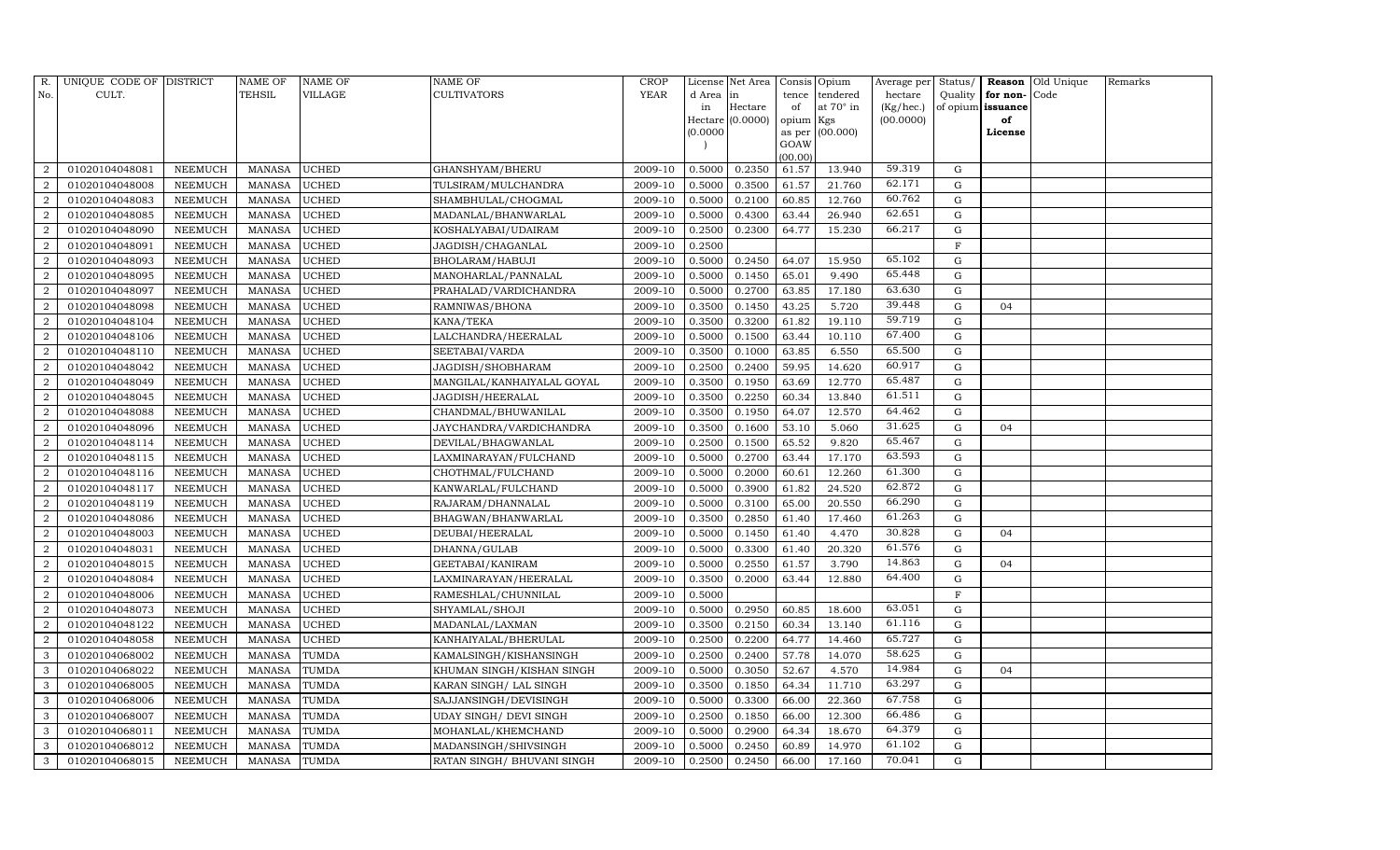| R.             | UNIQUE CODE OF DISTRICT |                | <b>NAME OF</b> | <b>NAME OF</b>     | <b>NAME OF</b>               | <b>CROP</b> |           | License Net Area |                | Consis Opium | Average per | Status/     | Reason   | Old Unique     | Remarks |
|----------------|-------------------------|----------------|----------------|--------------------|------------------------------|-------------|-----------|------------------|----------------|--------------|-------------|-------------|----------|----------------|---------|
| No.            | CULT.                   |                | <b>TEHSIL</b>  | <b>VILLAGE</b>     | <b>CULTIVATORS</b>           | YEAR        | d Area in |                  | tence          | tendered     | hectare     | Quality     | for non- | Code           |         |
|                |                         |                |                |                    |                              |             | in        | Hectare          | of             | at 70° in    | (Kg/hec.)   | of opium    | issuance |                |         |
|                |                         |                |                |                    |                              |             |           | Hectare (0.0000) | opium Kgs      |              | (00.0000)   |             | of       |                |         |
|                |                         |                |                |                    |                              |             | (0.0000)  |                  | as per<br>GOAW | (00.000)     |             |             | License  |                |         |
|                |                         |                |                |                    |                              |             |           |                  | (00.00)        |              |             |             |          |                |         |
| 3              | 01020104068016          | NEEMUCH        | <b>MANASA</b>  | <b>TUMDA</b>       | LAXMAN SINGH/KISHOR SINGH    | 2009-10     | 0.2500    | 0.2450           | 64.61          | 15.920       | 64.980      | G           |          |                |         |
| 3              | 01020104068017          | NEEMUCH        | <b>MANASA</b>  | <b>TUMDA</b>       | MOHANSINGH/ DEVISINGH        | 2009-10     | 0.2500    | 0.1550           | 60.89          | 10.040       | 64.774      | G           |          |                |         |
| 3              | 01020104068019          | <b>NEEMUCH</b> | <b>MANASA</b>  | <b>TUMDA</b>       | BHAWAR SINGH / BHUWANI SINGH | 2009-10     | 0.3500    | 0.3050           | 60.89          | 19.100       | 62.623      | G           |          |                |         |
| 3              | 01020104068020          | <b>NEEMUCH</b> | <b>MANASA</b>  | <b>TUMDA</b>       | DULESINGH/BHAVANISINGH       | 2009-10     | 0.5000    | 0.3000           | 64.34          | 19.370       | 64.567      | ${\rm G}$   |          |                |         |
| 3              | 01020104068023          | <b>NEEMUCH</b> | <b>MANASA</b>  | <b>TUMDA</b>       | GITABAI/MANGILAL             | 2009-10     | 0.5000    | 0.3750           | 66.00          | 24.350       | 64.933      | G           |          |                |         |
| 3              | 01020104068033          | <b>NEEMUCH</b> | <b>MANASA</b>  | TUMDA              | BHOPALSINGH/KISHANSINGH      | 2009-10     | 0.5000    | 0.3200           | 64.34          | 20.750       | 64.844      | G           |          |                |         |
| 3              | 01020104068034          | <b>NEEMUCH</b> | <b>MANASA</b>  | <b>TUMDA</b>       | BHERUSINGH/GOVINDSINGH       | 2009-10     | 0.5000    | 0.4850           | 64.34          | 31.130       | 64.186      | ${\rm G}$   |          |                |         |
| 3              | 01020104068003          | NEEMUCH        | <b>MANASA</b>  | <b>TUMDA</b>       | KALAVATI BAI/ BAPULAL        | 2009-10     | 0.3500    | 0.2750           | 57.78          | 16.290       | 59.236      | G           |          |                |         |
| 3              | 01020104068024          | <b>NEEMUCH</b> | <b>MANASA</b>  | <b>TUMDA</b>       | <b>JADAV BAI/ KISHOR</b>     | 2009-10     | 0.2500    |                  |                |              |             | $\mathbf F$ |          |                |         |
| 3              | 01020104068014          | NEEMUCH        | <b>MANASA</b>  | TUMDA              | NAJAR BAI/ GOBAR SINGH       | 2009-10     | 0.2500    |                  |                |              |             | $\mathbf F$ |          |                |         |
| 3              | 01020104078005          | NEEMUCH        | <b>MANASA</b>  | <b>SOJAWAS</b>     | <b>BHAGATSINGH/BAPUSINGH</b> | 2009-10     | 0.5000    | 0.1450           | 65.15          | 9.470        | 65.310      | ${\rm G}$   |          |                |         |
| 3              | 01020104078007          | <b>NEEMUCH</b> | <b>MANASA</b>  | <b>SOJAWAS</b>     | BHOPALSINGH/KHUMANSINGH      | 2009-10     | 0.3500    | 0.2150           | 65.15          | 14.250       | 66.279      | G           |          |                |         |
| 3              | 01020104078009          | <b>NEEMUCH</b> | <b>MANASA</b>  | <b>SOJAWAS</b>     | ARJUNSINGH/RAMSINGH          | 2009-10     | 0.5000    | 0.3900           | 64.68          | 24.330       | 62.385      | $\mathbf G$ |          |                |         |
| 3              | 01020104078010          | <b>NEEMUCH</b> | <b>MANASA</b>  | <b>SOJAWAS</b>     | FATEHSINGH/SARTANSINGH       | 2009-10     | 0.5000    | 0.3350           | 62.50          | 20.800       | 62.090      | G           |          |                |         |
| 3              | 01020104078002          | NEEMUCH        | <b>MANASA</b>  | <b>SOJAWAS</b>     | SITA BAI/ NIRBHAY SINGH      | 2009-10     | 0.2500    | 0.2300           | 62.50          | 14.350       | 62.391      | G           |          |                |         |
| 3              | 01020104078011          | NEEMUCH        | <b>MANASA</b>  | <b>SOJAWAS</b>     | DHAPUBAI/CHITARSINGH         | 2009-10     | 0.5000    | 0.1900           | 62.50          | 11.760       | 61.895      | G           |          |                |         |
| 3              | 01020104078008          | NEEMUCH        | <b>MANASA</b>  | <b>SOJAWAS</b>     | SAJAJNSINGH/KHUMANSINGH      | 2009-10     | 0.3500    | 0.1300           | 65.15          | 9.100        | 70.000      | G           |          |                |         |
| 3              | 01020104078006          | <b>NEEMUCH</b> | <b>MANASA</b>  | <b>SOJAWAS</b>     | VINODSINGH/GOBARSINGH        | 2009-10     | 0.5000    | 0.2000           | 65.15          | 14.190       | 70.950      | G           |          |                |         |
| 3              | 01020104078018          | NEEMUCH        | <b>MANASA</b>  | <b>SOJAWAS</b>     | BAPUSINGH/NATHUSINGH         | 2009-10     | 0.5000    | 0.2200           | 65.15          | 14.610       | 66.409      | G           |          |                |         |
| $\overline{2}$ | 01020104062005          | NEEMUCH        | <b>MANASA</b>  | <b>SHESHPURA</b>   | AMBALAL/RODA                 | 2009-10     | 0.2500    | 0.2000           | 65.58          | 12.370       | 61.850      | G           |          |                |         |
| $\overline{2}$ | 01020104062053          | NEEMUCH        | <b>MANASA</b>  | <b>SHESHPURA</b>   | CHAGANLAL/BHAGIRATH          | 2009-10     | 0.2500    | 0.2500           | 66.09          | 16.910       | 67.640      | G           |          |                |         |
| $\overline{a}$ | 01020104062008          | <b>NEEMUCH</b> | <b>MANASA</b>  | <b>SHESHPURA</b>   | SUKHIBAI/VAJERAM             | 2009-10     | 0.5000    | 0.2400           | 67.06          | 15.930       | 66.375      | G           |          |                |         |
| $\overline{a}$ | 01020104062011          | NEEMUCH        | <b>MANASA</b>  | <b>SHESHPURA</b>   | NIRBHAYRAM/BHAGATRAM         | 2009-10     | 0.2500    | 0.2050           | 72.16          | 15.210       | 74.195      | G           |          |                |         |
| $\overline{2}$ | 01020104062012          | <b>NEEMUCH</b> | <b>MANASA</b>  | <b>SHESHPURA</b>   | MULCHANDRA/KESHURAM          | 2009-10     | 0.2500    | 0.1350           | 64.47          | 9.050        | 67.037      | G           |          |                |         |
| $\overline{2}$ | 01020104062017          | <b>NEEMUCH</b> | <b>MANASA</b>  | <b>SHESHPURA</b>   | LAXMINARAYAN/JETRAM          | 2009-10     | 0.5000    | 0.3200           | 67.06          | 21.550       | 67.344      | G           |          |                |         |
| $\overline{a}$ | 01020104062022          | <b>NEEMUCH</b> | <b>MANASA</b>  | <b>SHESHPURA</b>   | BADRILAL/KANHAIYALAL         | 2009-10     | 0.2500    | 0.2350           | 65.58          | 15.170       | 64.553      | G           |          |                |         |
| $\overline{a}$ | 01020104062023          | NEEMUCH        | <b>MANASA</b>  | <b>SHESHPURA</b>   | SHAMBHULAL/PURALAL           | 2009-10     | 0.2500    | 0.2350           | 67.06          | 15.290       | 65.064      | ${\rm G}$   |          |                |         |
| $\overline{2}$ | 01020104062027          | <b>NEEMUCH</b> | <b>MANASA</b>  | <b>SHESHPURA</b>   | RAMCHANDRA/MOTILAL           | 2009-10     | 0.2500    | 0.2350           | 64.16          | 15.810       | 67.277      | G           |          |                |         |
| $\overline{2}$ | 01020104062028          | <b>NEEMUCH</b> | <b>MANASA</b>  | <b>SHESHPURA</b>   | DEVILAL/VARDICHANDRA         | 2009-10     | 0.5000    | 0.2800           | 67.06          | 17.080       | 61.000      | G           |          |                |         |
| $\overline{a}$ | 01020104062056          | <b>NEEMUCH</b> | <b>MANASA</b>  | <b>SHESHPURA</b>   | DARIYABBAI/BAPULAL           | 2009-10     | 0.2500    | 0.2200           | 62.52          | 13.080       | 59.455      | G           |          |                |         |
| $\overline{a}$ | 01020104062063          | <b>NEEMUCH</b> | <b>MANASA</b>  | <b>SHESHPURA</b>   | VARDICHANDRA/BHAGATRAM       | 2009-10     | 0.2500    | 0.2400           | 64.16          | 14.860       | 61.917      | G           |          |                |         |
| $\overline{2}$ | 01020104062067          | <b>NEEMUCH</b> | <b>MANASA</b>  | <b>SHESHPURA</b>   | HEERALAL/BHAGATRAM           | 2009-10     | 0.5000    | 0.2050           | 67.06          | 14.350       | 70.000      | ${\rm G}$   |          |                |         |
| $\overline{2}$ | 01020104062071          | <b>NEEMUCH</b> | <b>MANASA</b>  | <b>SHESHPURA</b>   | <b>BADRILAL/RAMPRASAD</b>    | 2009-10     | 0.5000    | 0.4000           | 63.17          | 25.820       | 64.550      | ${\rm G}$   |          |                |         |
| $\overline{a}$ | 01020104062050          | <b>NEEMUCH</b> | <b>MANASA</b>  | <b>SHESHPURA</b>   | KISHANLAL/BHUWANILAL         | 2009-10     | 0.2500    | 0.2100           | 64.65          | 13.150       | 62.619      | G           |          |                |         |
| $\overline{a}$ | 01020104062077          | <b>NEEMUCH</b> | <b>MANASA</b>  | <b>SHESHPURA</b>   | GHANSHYAM/DHURA              | 2009-10     | 0.5000    | 0.2200           | 67.33          | 15.040       | 68.364      | ${\rm G}$   |          |                |         |
| $\overline{2}$ | 01020104062078          | <b>NEEMUCH</b> | <b>MANASA</b>  | <b>SHESHPURA</b>   | KARULAL/MANGILAL             | 2009-10     | 0.5000    | 0.1650           | 61.10          | 9.810        | 59.455      | ${\rm G}$   |          |                |         |
| $\overline{2}$ | 01020104062079          | <b>NEEMUCH</b> | <b>MANASA</b>  | <b>SHESHPURA</b>   | GHISALAL/BABRU               | 2009-10     | 0.2500    | 0.2200           | 62.56          | 14.000       | 63.636      | G           |          | 01020104132005 |         |
| 2              | 01020104062080          | <b>NEEMUCH</b> | <b>MANASA</b>  | <b>SHESHPURA</b>   | NOJIBAI/BAPULAL              | 2009-10     | 0.2500    | 0.2250           | 63.42          | 14.640       | 65.067      | G           |          |                |         |
| $\sqrt{2}$     | 01020104062081          | <b>NEEMUCH</b> | <b>MANASA</b>  | <b>SHESHPURA</b>   | <b>HEERA/PURA</b>            | 2009-10     | 0.2500    |                  |                |              |             | F           |          |                |         |
| 3              | 01020104073003          | <b>NEEMUCH</b> | MANASA         | <b>SEMLI ANTRI</b> | MAN SINGH/SAJJAN SINGH       | 2009-10     | 0.2500    |                  |                |              |             | F           |          |                |         |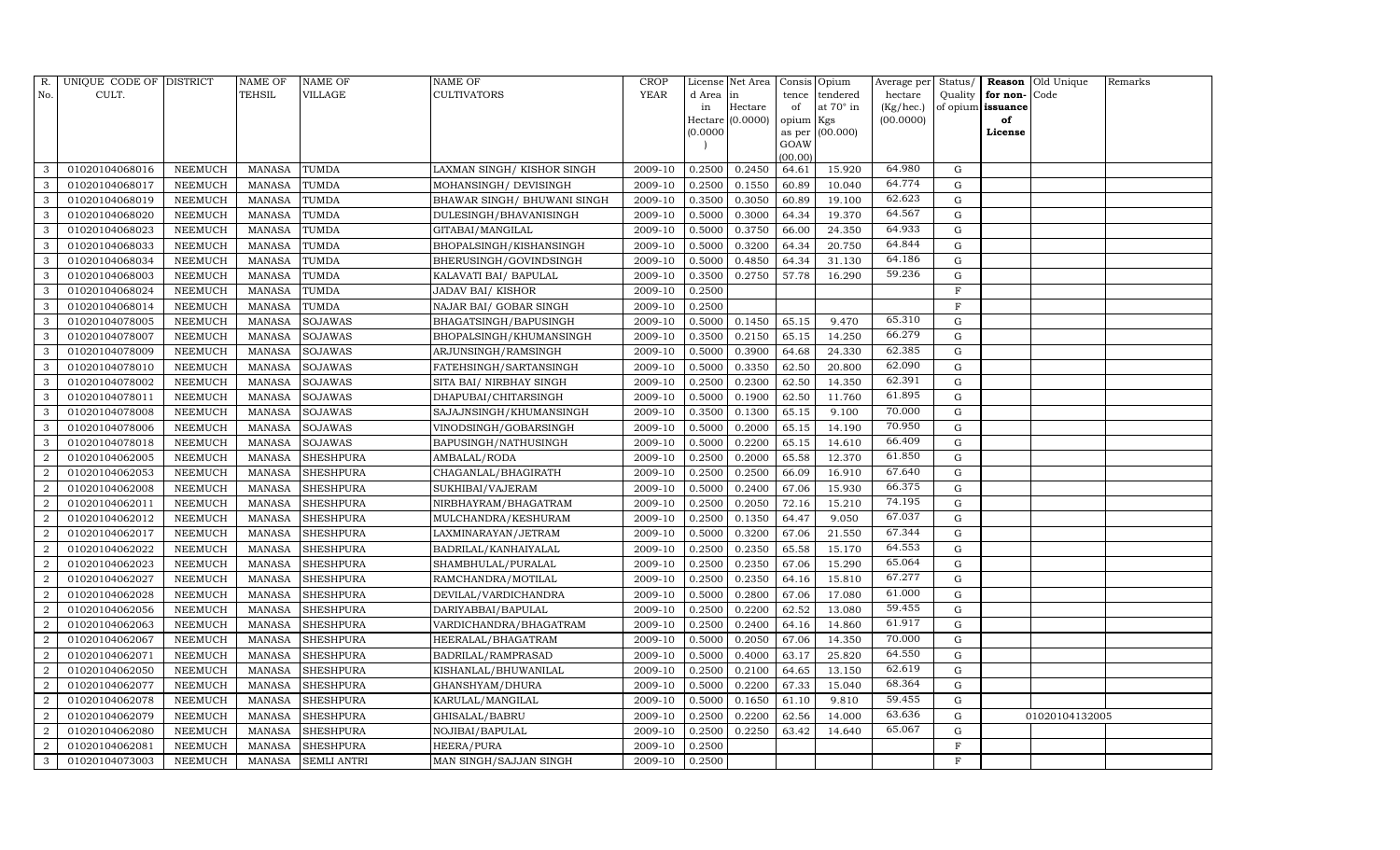| R.             | UNIQUE CODE OF DISTRICT |                | <b>NAME OF</b> | <b>NAME OF</b>     | NAME OF                      | CROP        |          | License Net Area   Consis   Opium |           |                  |           |              |                   | Average per   Status/   Reason   Old Unique<br>Remarks |  |
|----------------|-------------------------|----------------|----------------|--------------------|------------------------------|-------------|----------|-----------------------------------|-----------|------------------|-----------|--------------|-------------------|--------------------------------------------------------|--|
| No.            | CULT.                   |                | <b>TEHSIL</b>  | <b>VILLAGE</b>     | <b>CULTIVATORS</b>           | <b>YEAR</b> | d Area   | in                                | tence     | tendered         | hectare   | Quality      | for non-Code      |                                                        |  |
|                |                         |                |                |                    |                              |             | in       | Hectare                           | of        | at $70^\circ$ in | (Kg/hec.) |              | of opium issuance |                                                        |  |
|                |                         |                |                |                    |                              |             | (0.0000) | Hectare $(0.0000)$                | opium Kgs | as per (00.000)  | (00.0000) |              | of<br>License     |                                                        |  |
|                |                         |                |                |                    |                              |             |          |                                   | GOAW      |                  |           |              |                   |                                                        |  |
|                |                         |                |                |                    |                              |             |          |                                   | (00.00)   |                  |           |              |                   |                                                        |  |
|                | 01020104073008          | NEEMUCH        | <b>MANASA</b>  | <b>SEMLI ANTRI</b> | JUJHAR SINGH/MEHATAB SINGH   | 2009-10     | 0.2500   |                                   |           |                  |           | F            |                   |                                                        |  |
| 3              | 01020104073009          | NEEMUCH        | MANASA         | <b>SEMLI ANTRI</b> | KASTURI BAI/RATAN            | 2009-10     |          | 0.2500 0.2450                     | 65.41     | 16.460           | 67.184    | G            |                   |                                                        |  |
| 3              | 01020104073012          | NEEMUCH        | <b>MANASA</b>  | <b>SEMLI ANTRI</b> | DARBAR SINGH/PARVAT SINGH    | 2009-10     | 0.2500   |                                   |           |                  |           | F            |                   |                                                        |  |
| 3              | 01020104073013          | NEEMUCH        | <b>MANASA</b>  | <b>SEMLI ANTRI</b> | MANGU SINGH/PARVAT SINGH     | 2009-10     | 0.2500   | 0.2350                            | 56.33     | 13.540           | 57.617    | G            |                   |                                                        |  |
| 3              | 01020104073014          | NEEMUCH        | <b>MANASA</b>  | <b>SEMLI ANTRI</b> | JAGDISH/DEVILAL              | 2009-10     | 0.2500   | 0.2400                            | 54.25     | 5.220            | 21.750    | G            | 04                |                                                        |  |
| 3              | 01020104073020          | <b>NEEMUCH</b> | <b>MANASA</b>  | <b>SEMLI ANTRI</b> | NARAYAN/RAN SINGH            | 2009-10     | 0.2500   |                                   |           |                  |           | F            |                   |                                                        |  |
| 3              | 01020104073031          | NEEMUCH        | <b>MANASA</b>  | <b>SEMLI ANTRI</b> | JAGDISH/BASNTILAL            | 2009-10     | 0.3500   | 0.3450                            | 59.05     | 20.580           | 59.652    | G            |                   | 01020104089260                                         |  |
| 3              | 01020104073038          | NEEMUCH        | <b>MANASA</b>  | <b>SEMLI ANTRI</b> | RAMDAYAL / BASANTILAL        | 2009-10     | 0.3500   | 0.2000                            | 63.69     | 12.870           | 64.350    | G            |                   | 01020104089262                                         |  |
|                | 01020104073044          | <b>NEEMUCH</b> | <b>MANASA</b>  | <b>SEMLI ANTRI</b> | ROD SINGH/JUJHAR SINGH       | 2009-10     | 0.2500   |                                   |           |                  |           | F            |                   |                                                        |  |
| 3              | 01020104073043          | NEEMUCH        | <b>MANASA</b>  | <b>SEMLI ANTRI</b> | BAPULAL/BASANTILAL           | 2009-10     | 0.2500   | 0.2300                            | 62.12     | 14.630           | 63.609    | G            |                   |                                                        |  |
| 3              | 01020104073052          | NEEMUCH        | <b>MANASA</b>  | <b>SEMLI ANTRI</b> | MOHANLAL/KISHANA             | 2009-10     | 0.2500   | 0.2450                            | 54.25     | 13.350           | 54.490    | G            | 04                |                                                        |  |
| 3              | 01020104073023          | NEEMUCH        | <b>MANASA</b>  | <b>SEMLI ANTRI</b> | BANE SINGH/MEHTAB SINGH      | 2009-10     | 0.2500   |                                   |           |                  |           | F            |                   |                                                        |  |
| $\overline{2}$ | 01020104056001          | NEEMUCH        | <b>MANASA</b>  | <b>SARSI</b>       | KANWARLAL/BHUWANIRAM         | 2009-10     | 0.5000   | 0.4000                            | 63.38     | 25.190           | 62.975    | G            |                   |                                                        |  |
| 2              | 01020104056005          | NEEMUCH        | <b>MANASA</b>  | <b>SARSI</b>       | RAMESHWAR/GENDMAL            | 2009-10     | 0.5000   | 0.2500                            | 65.66     | 16.800           | 67.200    | G            |                   |                                                        |  |
| 2              | 01020104056006          | NEEMUCH        | <b>MANASA</b>  | <b>SARSI</b>       | KARULAL/BHUWANIRAM RAWAT     | 2009-10     | 0.5000   | 0.2950                            | 67.57     | 20.110           | 68.169    | G            |                   |                                                        |  |
| 2              | 01020104056008          | NEEMUCH        | <b>MANASA</b>  | <b>SARSI</b>       | BANSHILAL/BHUWANIRAM         | 2009-10     | 0.5000   | 0.2850                            | 64.29     | 18.360           | 64.421    | G            |                   |                                                        |  |
| $\overline{2}$ | 01020104056009          | NEEMUCH        | <b>MANASA</b>  | <b>SARSI</b>       | KANHAIYALAL/BHUWANIRAM RAWA' | 2009-10     | 0.5000   | 0.3850                            | 63.38     | 24.270           | 63.039    | G            |                   |                                                        |  |
| 2              | 01020104056004          | NEEMUCH        | <b>MANASA</b>  | <b>SARSI</b>       | BHUWANIRAM/KALU              | 2009-10     | 0.5000   | 0.2850                            | 63.56     | 18.470           | 64.807    | G            |                   |                                                        |  |
| 2              | 01020104056014          | NEEMUCH        | <b>MANASA</b>  | <b>SARSI</b>       | KAILASHCHANDRA/BHONILAL      | 2009-10     | 0.2500   |                                   |           |                  |           | F            |                   |                                                        |  |
| 2              | 01020104056017          | NEEMUCH        | <b>MANASA</b>  | <b>SARSI</b>       | DHANNALAL/BHANWARLAL         | 2009-10     | 0.5000   | 0.3450                            | 63.56     | 22.900           | 66.377    | G            |                   |                                                        |  |
| 2              | 01020104056018          | NEEMUCH        | <b>MANASA</b>  | <b>SARSI</b>       | KISHORE/CHUNNILAL            | 2009-10     | 0.5000   | 0.2450                            | 63.38     | 15.250           | 62.245    | G            |                   |                                                        |  |
| 2              | 01020104056019          | NEEMUCH        | <b>MANASA</b>  | <b>SARSI</b>       | MANGILAL/BHANWARLAL          | 2009-10     | 0.5000   | 0.4500                            | 63.83     | 28.910           | 64.244    | G            |                   |                                                        |  |
| $\overline{a}$ | 01020104056022          | NEEMUCH        | <b>MANASA</b>  | <b>SARSI</b>       | RAMSINGH/NANALAL             | 2009-10     | 0.2500   |                                   |           |                  |           | N            |                   |                                                        |  |
| 2              | 01020104056027          | NEEMUCH        | <b>MANASA</b>  | <b>SARSI</b>       | BHAGWANLAL/BHANWARLAL        | 2009-10     | 0.5000   | 0.3450                            | 64.29     | 22.210           | 64.377    | G            |                   |                                                        |  |
| $\overline{2}$ | 01020104056028          | NEEMUCH        | <b>MANASA</b>  | <b>SARSI</b>       | GANGARAM/DAYARAM             | 2009-10     | 0.5000   | 0.2900                            | 67.57     | 19.890           | 68.586    | G            |                   |                                                        |  |
| 2              | 01020104056038          | NEEMUCH        | <b>MANASA</b>  | <b>SARSI</b>       | JHUNALAL/KHYALIRAM           | 2009-10     | 0.5000   | 0.2900                            | 64.29     | 19.030           | 65.620    | G            |                   |                                                        |  |
| 2              | 01020104056030          | NEEMUCH        | <b>MANASA</b>  | <b>SARSI</b>       | TULSIRAM/PRABHULAL           | 2009-10     | 0.5000   | 0.4950                            | 65.66     | 32.960           | 66.586    | G            |                   |                                                        |  |
| 2              | 01020104056033          | NEEMUCH        | <b>MANASA</b>  | <b>SARSI</b>       | MOHANLAL/BHUWANILAL          | 2009-10     | 0.5000   | 0.4200                            | 63.83     | 26.740           | 63.667    | G            |                   |                                                        |  |
| 2              | 01020104056036          | NEEMUCH        | <b>MANASA</b>  | <b>SARSI</b>       | RAMCHANDRA/NANURAM           | 2009-10     | 0.2500   | 0.2500                            | 62.31     | 15.440           | 61.760    | G            |                   |                                                        |  |
| 2              | 01020104056042          | NEEMUCH        | <b>MANASA</b>  | <b>SARSI</b>       | BHURIBAI/BHAGIRATH           | 2009-10     | 0.5000   |                                   |           |                  |           | F            |                   |                                                        |  |
| 2              | 01020104056043          | NEEMUCH        | <b>MANASA</b>  | <b>SARSI</b>       | NARAYANIBAI/RAMSINGH         | 2009-10     | 0.5000   | 0.2100                            | 64.66     | 13.320           | 63.429    | G            |                   | TRANSFER/MOKHAMPURA MAHAGARH                           |  |
| 2              | 01020104056044          | NEEMUCH        | <b>MANASA</b>  | <b>SARSI</b>       | SURAJMAL/RAMLAL              | 2009-10     | 0.5000   | 0.2750                            | 63.83     | 17.690           | 64.327    | G            |                   |                                                        |  |
| $\overline{2}$ | 01020104056026          | NEEMUCH        | <b>MANASA</b>  | <b>SARSI</b>       | KARULAL/BHUWANILAL KACHAWA   | 2009-10     | 0.5000   | 0.2350                            | 63.38     | 14.980           | 63.745    | G            |                   |                                                        |  |
| 2              | 01020104056029          | NEEMUCH        | <b>MANASA</b>  | <b>SARSI</b>       | SURESH/DOULATRAM             | 2009-10     | 0.5000   | 0.1700                            | 65.66     | 11.420           | 67.176    | G            |                   |                                                        |  |
| 2              | 01020104056007          | NEEMUCH        | <b>MANASA</b>  | <b>SARSI</b>       | CHAGANIBAI/JAGANNATH         | 2009-10     | 0.2500   | 0.2450                            | 63.83     | 16.080           | 65.633    | G            |                   |                                                        |  |
| 2              | 01020104056041          | NEEMUCH        | <b>MANASA</b>  | <b>SARSI</b>       | DEUBAI/KARULAL               | 2009-10     | 0.2500   |                                   |           |                  |           | $\mathbf{F}$ | 06                |                                                        |  |
| 2              | 01020104060003          | NEEMUCH        | <b>MANASA</b>  | <b>SANDIYA</b>     | RAMCHANDRA/GHASI             | 2009-10     | 0.2500   | 0.2250                            | 62.28     | 14.480           | 64.356    | G            |                   |                                                        |  |
| $\overline{2}$ | 01020104060010          | NEEMUCH        | <b>MANASA</b>  | <b>SANDIYA</b>     | SHIVLAL/DHANNA               | 2009-10     | 0.5000   | 0.5000                            | 60.10     | 30.440           | 60.880    | $\mathbf{I}$ | 02                |                                                        |  |
| $\overline{a}$ | 01020104060011          | <b>NEEMUCH</b> | <b>MANASA</b>  | <b>SANDIYA</b>     | DINESHCHANDRA/MANGILAL       | 2009-10     | 0.2500   | 0.2350                            | 63.94     | 14.690           | 62.511    | G            |                   |                                                        |  |
| $\overline{a}$ | 01020104060012          | <b>NEEMUCH</b> | <b>MANASA</b>  | <b>SANDIYA</b>     | MUKANDAS/KISHANDAS           | 2009-10     | 0.2500   | 0.2300                            | 63.94     | 14.900           | 64.783    | G            |                   |                                                        |  |
|                |                         |                |                |                    |                              |             |          |                                   |           |                  |           |              |                   |                                                        |  |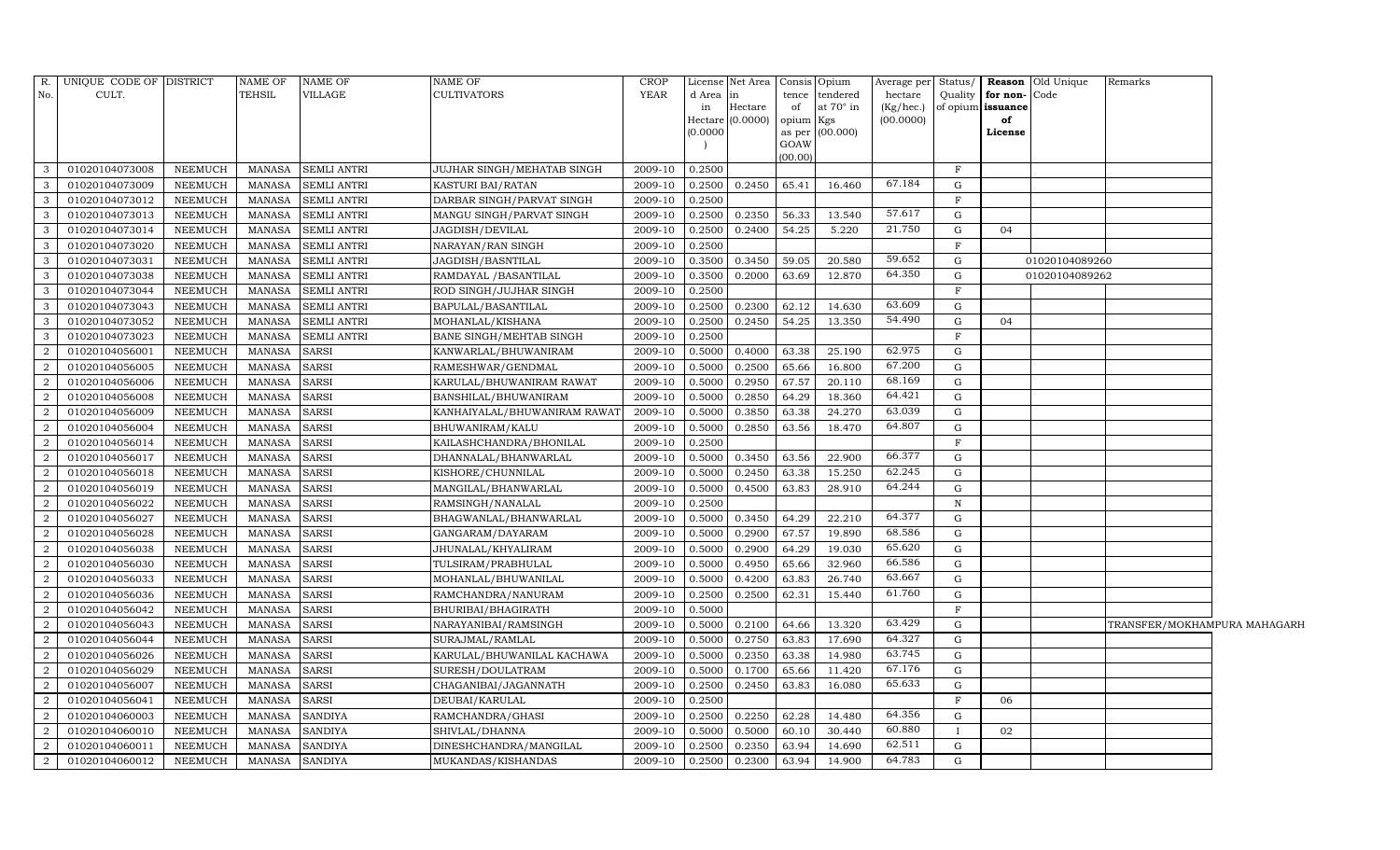| R.             | UNIQUE CODE OF DISTRICT |                | <b>NAME OF</b> | <b>NAME OF</b>      | <b>NAME OF</b>            | CROP    |           | License Net Area |                | Consis Opium     | Average per | Status/     | Reason            | Old Unique     | Remarks |
|----------------|-------------------------|----------------|----------------|---------------------|---------------------------|---------|-----------|------------------|----------------|------------------|-------------|-------------|-------------------|----------------|---------|
| No.            | CULT.                   |                | <b>TEHSIL</b>  | VILLAGE             | <b>CULTIVATORS</b>        | YEAR    | d Area in |                  | tence          | tendered         | hectare     | Quality     | for non-          | Code           |         |
|                |                         |                |                |                     |                           |         | in        | Hectare          | of             | at $70^\circ$ in | (Kg/hec.)   |             | of opium issuance |                |         |
|                |                         |                |                |                     |                           |         | (0.0000)  | Hectare (0.0000) | opium Kgs      |                  | (00.0000)   |             | of<br>License     |                |         |
|                |                         |                |                |                     |                           |         |           |                  | as per<br>GOAW | (00.000)         |             |             |                   |                |         |
|                |                         |                |                |                     |                           |         |           |                  | (00.00)        |                  |             |             |                   |                |         |
| $\overline{2}$ | 01020104060016          | NEEMUCH        | MANASA         | <b>SANDIYA</b>      | UDALKUMAR/BHERULAL        | 2009-10 | 0.2500    |                  |                |                  |             | $\mathbf F$ |                   |                |         |
| $\overline{2}$ | 01020104060018          | NEEMUCH        | MANASA         | <b>SANDIYA</b>      | NIHALCHAND/NANDLAL        | 2009-10 | 0.2500    | 0.1750           | 63.94          | 11.040           | 63.086      | G           |                   |                |         |
| $\overline{2}$ | 01020104060024          | <b>NEEMUCH</b> | <b>MANASA</b>  | <b>SANDIYA</b>      | SURAJMAL/KANHAIYALAL      | 2009-10 | 0.2500    |                  |                |                  |             | $\rm F$     |                   |                |         |
| $\overline{2}$ | 01020104060029          | NEEMUCH        | MANASA         | <b>SANDIYA</b>      | JHANAKBAI/BHAWANISHANKAR  | 2009-10 | 0.2500    | 0.1350           | 67.83          | 9.470            | 70.148      | G           |                   |                |         |
| $\overline{2}$ | 01020104060041          | NEEMUCH        | MANASA         | <b>SANDIYA</b>      | MANOHARLAL/LAXMINARAYAN   | 2009-10 | 0.5000    | 0.3000           | 60.51          | 19.680           | 65.600      | $\mathbf G$ |                   | 01020104061115 |         |
| $\overline{2}$ | 01020104060008          | NEEMUCH        | MANASA         | <b>SANDIYA</b>      | MANGILAL/KISHANLAL        | 2009-10 | 0.2500    |                  |                |                  |             | $\mathbf F$ |                   |                |         |
| $\overline{2}$ | 01020104060007          | NEEMUCH        | MANASA         | <b>SANDIYA</b>      | MOTYABAI/KISHANDAS        | 2009-10 | 0.2500    | 0.1800           | 67.83          | 12.260           | 68.111      | G           |                   |                |         |
| $\overline{2}$ | 01020104060033          | NEEMUCH        | MANASA         | <b>SANDIYA</b>      | KANHAIYALAL/KACHRU        | 2009-10 | 0.2500    |                  |                |                  |             | $\mathbf F$ |                   |                |         |
| 3              | 01020104064004          | <b>NEEMUCH</b> | <b>MANASA</b>  | <b>SAMIYA</b>       | NAGUSINGH/RATANLAL        | 2009-10 | 0.5000    | 0.2850           | 63.48          | 19.080           | 66.947      | $\mathbf G$ |                   |                |         |
| 3              | 01020104064011          | NEEMUCH        | MANASA         | <b>SAMIYA</b>       | BHERULAL/NANDRAM          | 2009-10 | 0.5000    | 0.1450           | 60.07          | 9.080            | 62.621      | ${\rm G}$   |                   |                |         |
| 3              | 01020104064013          | <b>NEEMUCH</b> | <b>MANASA</b>  | <b>SAMIYA</b>       | JUJHARSINGH/KAVARLAL      | 2009-10 | 0.5000    | 0.2750           | 52.63          | 5.580            | 20.291      | ${\rm G}$   | 04                |                |         |
| 3              | 01020104064014          | <b>NEEMUCH</b> | MANASA         | <b>SAMIYA</b>       | MANGILAL/KUKA JI          | 2009-10 | 0.5000    | 0.1950           | 63.48          | 12.920           | 66.256      | G           |                   |                |         |
| 3              | 01020104064007          | <b>NEEMUCH</b> | <b>MANASA</b>  | <b>SAMIYA</b>       | BAGDIRAM/BHAVARLAL        | 2009-10 | 0.5000    | 0.1900           | 64.00          | 12.370           | 65.105      | $\mathbf G$ |                   |                |         |
| 3              | 01020104064002          | <b>NEEMUCH</b> | <b>MANASA</b>  | <b>SAMIYA</b>       | SHOBARAM/SHANKARLAL       | 2009-10 | 0.5000    | 0.1950           | 63.48          | 12.500           | 64.103      | G           |                   |                |         |
| 3              | 01020104064010          | NEEMUCH        | MANASA         | <b>SAMIYA</b>       | RATANLAL/AMRA JI          | 2009-10 | 0.5000    | 0.2950           | 62.82          | 19.690           | 66.746      | G           |                   |                |         |
| 3              | 01020104080003          | NEEMUCH        | MANASA         | <b>RUPAWAS</b>      | <b>BHAGATRAM/ KACHRU</b>  | 2009-10 | 0.2500    | 0.1050           | 61.69          | 6.730            | 64.095      | $\mathbf G$ |                   |                |         |
| 3              | 01020104080006          | <b>NEEMUCH</b> | <b>MANASA</b>  | <b>RUPAWAS</b>      | MANGILAL/RAMLAL           | 2009-10 | 0.5000    | 0.1950           | 63.21          | 12.740           | 65.333      | G           |                   |                |         |
| 3              | 01020104080014          | <b>NEEMUCH</b> | MANASA         | <b>RUPAWAS</b>      | BADRILAL/SEVA             | 2009-10 | 0.2500    | 0.1450           | 66.61          | 10.340           | 71.310      | G           |                   |                |         |
| 3              | 01020104080017          | NEEMUCH        | MANASA         | <b>RUPAWAS</b>      | BHAGIRATH/KARULAL         | 2009-10 | 0.2500    | 0.0900           | 64.53          | 6.290            | 69.889      | G           |                   |                |         |
| 3              | 01020104080018          | NEEMUCH        | MANASA         | <b>RUPAWAS</b>      | MANGILAL/KARULAL          | 2009-10 | 0.2500    | 0.1400           | 64.53          | 9.570            | 68.357      | G           |                   |                |         |
| 3              | 01020104080028          | NEEMUCH        | MANASA         | <b>RUPAWAS</b>      | SALIGRAM/ DHANRAJ         | 2009-10 | 0.5000    | 0.1800           | 63.21          | 11.680           | 64.889      | ${\rm G}$   |                   |                |         |
| 3              | 01020104080012          | <b>NEEMUCH</b> | <b>MANASA</b>  | <b>RUPAWAS</b>      | HIRALAL/KARULAL           | 2009-10 | 0.2500    | 0.1150           | 64.53          | 8.030            | 69.826      | ${\rm G}$   |                   |                |         |
| 3              | 01020104080030          | NEEMUCH        | MANASA         | <b>RUPAWAS</b>      | SUNDARLAL/RAMLAL          | 2009-10 | 0.5000    | 0.1000           | 63.00          | 6.400            | 64.000      | G           |                   |                |         |
| 3              | 01020104080013          | <b>NEEMUCH</b> | MANASA         | <b>RUPAWAS</b>      | BHURIBAI/MOHANLAL         | 2009-10 | 0.5000    | 0.3000           | 63.21          | 19.320           | 64.400      | ${\rm G}$   |                   |                |         |
| 3              | 01020104080021          | NEEMUCH        | MANASA         | <b>RUPAWAS</b>      | SHIVNARAYAN/MOHANLAL      | 2009-10 | 0.5000    | 0.1700           | 64.53          | 11.660           | 68.588      | ${\rm G}$   |                   |                |         |
| 3              | 01020104085001          | <b>NEEMUCH</b> | <b>MANASA</b>  | <b>RAISINGHPURA</b> | RADHESHYAM/NANDRAMDAS     | 2009-10 | 0.5000    | 0.3100           | 61.34          | 19.010           | 61.323      | ${\rm G}$   |                   |                |         |
| 3              | 01020104085002          | <b>NEEMUCH</b> | MANASA         | <b>RAISINGHPURA</b> | KAMLABAI/BAPUSINGH        | 2009-10 | 0.5000    | 0.4300           | 64.21          | 27.780           | 64.605      | ${\rm G}$   |                   |                |         |
| 3              | 01020104085009          | <b>NEEMUCH</b> | <b>MANASA</b>  | <b>RAISINGHPURA</b> | NAHAR SINGH / DEVI SINGH  | 2009-10 | 0.5000    | 0.4650           | 61.34          | 28.670           | 61.656      | $\mathbf G$ |                   |                |         |
| 3              | 01020104085012          | NEEMUCH        | MANASA         | <b>RAISINGHPURA</b> | BHERULAL/BHAGVAN          | 2009-10 | 0.5000    | 0.1750           | 64.21          | 11.850           | 67.714      | G           |                   |                |         |
| 3              | 01020104085015          | <b>NEEMUCH</b> | MANASA         | <b>RAISINGHPURA</b> | BHARAT SINGH / RUP SINGH  | 2009-10 | 0.2500    | 0.2400           | 65.70          | 16.270           | 67.792      | ${\rm G}$   |                   |                |         |
| 3              | 01020104085019          | <b>NEEMUCH</b> | MANASA         | <b>RAISINGHPURA</b> | DHAPU BAI/ BAHADUR SINGH  | 2009-10 | 0.5000    | 0.1900           | 66.50          | 13.030           | 68.579      | T           | 02                |                |         |
| 3              | 01020104085026          | <b>NEEMUCH</b> | MANASA         | <b>RAISINGHPURA</b> | BALVANT SINGH/ AMAR SINGH | 2009-10 | 0.2500    | 0.2150           | 63.52          | 13.850           | 64.419      | $\mathbf G$ |                   |                |         |
| 3              | 01020104085028          | <b>NEEMUCH</b> | MANASA         | <b>RAISINGHPURA</b> | KAVAR BAI/ GOVIND SINGH   | 2009-10 | 0.2500    | 0.0900           | 59.02          | 5.580            | 62.000      | ${\rm G}$   |                   |                |         |
| 3              | 01020104085031          | <b>NEEMUCH</b> | MANASA         | <b>RAISINGHPURA</b> | KANHYALAL/AMAR            | 2009-10 | 0.5000    | 0.4050           | 61.34          | 25.980           | 64.148      | G           |                   |                |         |
| 3              | 01020104085003          | <b>NEEMUCH</b> | MANASA         | <b>RAISINGHPURA</b> | BHAVARSINGH/MOTISINGH     | 2009-10 | 0.5000    | 0.2000           | 60.63          | 12.690           | 63.450      | $\mathbf G$ |                   |                |         |
| 3              | 01020104085035          | <b>NEEMUCH</b> | <b>MANASA</b>  | <b>RAISINGHPURA</b> | UDAYSINGH/BHAVARSINGH     | 2009-10 | 0.5000    | 0.2500           | 63.52          | 16.360           | 65.440      | $\mathbf G$ |                   |                |         |
| 3              | 01020104085044          | <b>NEEMUCH</b> | MANASA         | <b>RAISINGHPURA</b> | BHOPALSINGH/MANSINGH      | 2009-10 | 0.5000    | 0.5000           | 59.44          | 9.450            | 18.900      | $\bf{I}$    | 02                |                |         |
| 3              | 01020104085033          | NEEMUCH        | <b>MANASA</b>  | <b>RAISINGHPURA</b> | MOTISINGH/RUPSINGH        | 2009-10 | 0.2500    | 0.2250           | 62.48          | 14.070           | 62.533      | G           |                   |                |         |
| 3              | 01020104085050          | <b>NEEMUCH</b> | MANASA         | <b>RAISINGHPURA</b> | RUPSINGH/BHERUSINGH       | 2009-10 | 0.5000    | 0.3500           | 60.62          | 21.700           | 62.000      | $\mathbf G$ |                   |                |         |
| 3              | 01020104085052          | <b>NEEMUCH</b> |                | MANASA RAISINGHPURA | DHAPUBAI/BHAVARSINGH      | 2009-10 | 0.5000    | 0.2100           | 61.34          | 13.110           | 62.429      | G           |                   |                |         |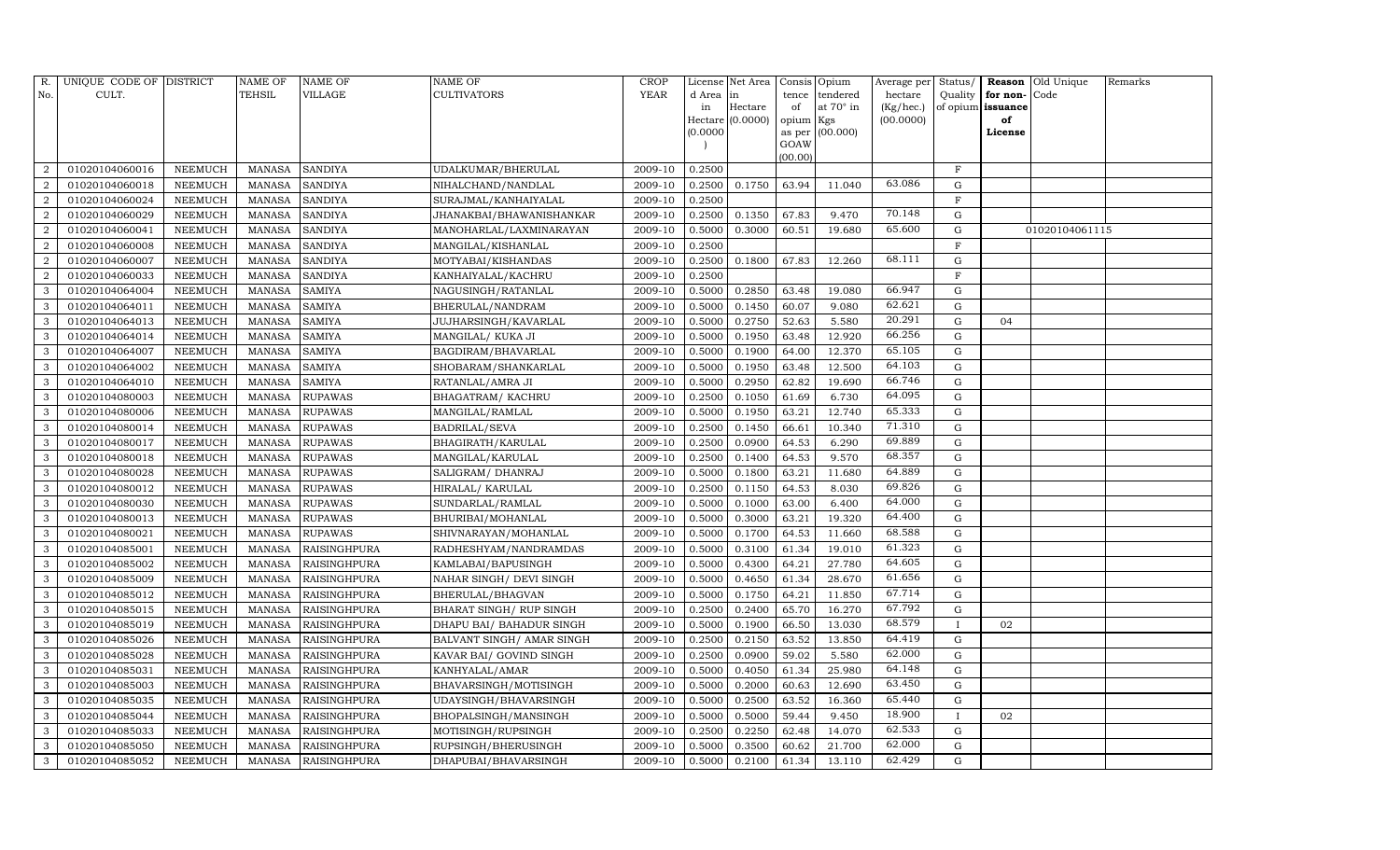| R.             | UNIQUE CODE OF DISTRICT |                | $\operatorname{NAME}$ OF | <b>NAME OF</b>      | <b>NAME OF</b>             | CROP    |           | License Net Area |                | Consis Opium     | Average per | Status/      |                   | <b>Reason</b> Old Unique | Remarks |
|----------------|-------------------------|----------------|--------------------------|---------------------|----------------------------|---------|-----------|------------------|----------------|------------------|-------------|--------------|-------------------|--------------------------|---------|
| No.            | CULT.                   |                | <b>TEHSIL</b>            | VILLAGE             | <b>CULTIVATORS</b>         | YEAR    | d Area in |                  | tence          | tendered         | hectare     | Quality      | for non-          | Code                     |         |
|                |                         |                |                          |                     |                            |         | in        | Hectare          | of             | at $70^\circ$ in | (Kg/hec.)   |              | of opium issuance |                          |         |
|                |                         |                |                          |                     |                            |         |           | Hectare (0.0000) | opium Kgs      |                  | (00.0000)   |              | of                |                          |         |
|                |                         |                |                          |                     |                            |         | (0.0000)  |                  | as per<br>GOAW | (00.000)         |             |              | License           |                          |         |
|                |                         |                |                          |                     |                            |         |           |                  | (00.00)        |                  |             |              |                   |                          |         |
| 3              | 01020104085008          | NEEMUCH        | MANASA                   | <b>RAISINGHPURA</b> | DEVISINGH/BHUVANISINGH     | 2009-10 | 0.5000    | 0.4850           | 60.63          | 30.780           | 63.464      | G            |                   |                          |         |
| 3              | 01020104085064          | NEEMUCH        | MANASA                   | <b>RAISINGHPURA</b> | KACHRI BAI/ PARTHE SINGH   | 2009-10 | 0.2500    | 0.2250           | 59.02          | 13.570           | 60.311      | G            |                   |                          |         |
| 3              | 01020104085010          | <b>NEEMUCH</b> | MANASA                   | <b>RAISINGHPURA</b> | NANI BAI/ RAM SINGH        | 2009-10 | 0.2500    | 0.2050           | 64.29          | 13.290           | 64.829      | G            |                   |                          |         |
| 3              | 01020104085029          | NEEMUCH        | MANASA                   | <b>RAISINGHPURA</b> | MADHU SINGH/ NAHAR SINGH   | 2009-10 | 0.3500    | 0.1900           | 64.21          | 12.740           | 67.053      | ${\rm G}$    |                   |                          |         |
| 3              | 01020104085011          | NEEMUCH        | MANASA                   | <b>RAISINGHPURA</b> | SURAJ BAI/ BHERU SINGH     | 2009-10 | 0.3500    | 0.1900           | 59.02          | 11.800           | 62.105      | $\mathbf G$  |                   |                          |         |
| 3              | 01020104085017          | NEEMUCH        | MANASA                   | <b>RAISINGHPURA</b> | SAJJANBAI/BHERUSINGH       | 2009-10 | 0.2500    | 0.2400           | 62.55          | 15.450           | 64.375      | G            |                   |                          |         |
| 3              | 01020104086004          | NEEMUCH        | MANASA                   | <b>PRATAPPURA</b>   | SHARDABAI/KISHANLAL        | 2009-10 | 0.5000    | 0.2850           | 62.82          | 18.330           | 64.316      | G            |                   |                          |         |
| 3              | 01020104086005          | NEEMUCH        | MANASA                   | <b>PRATAPPURA</b>   | MANGI BAI/BHAWARLAL        | 2009-10 | 0.2500    | 0.1900           | 59.32          | 11.880           | 62.526      | ${\rm G}$    |                   |                          |         |
| 3              | 01020104086006          | <b>NEEMUCH</b> | MANASA                   | <b>PRATAPPURA</b>   | JAGDISH/BHERULAL           | 2009-10 | 0.5000    | 0.1900           | 62.82          | 12.180           | 64.105      | $\mathbf G$  |                   |                          |         |
| 3              | 01020104086012          | NEEMUCH        | MANASA                   | <b>PRATAPPURA</b>   | BANSHILAL/ONKARLAL         | 2009-10 | 0.5000    | 0.2000           | 63.04          | 13.350           | 66.750      | ${\rm G}$    |                   |                          |         |
| 3              | 01020104086013          | <b>NEEMUCH</b> | MANASA                   | <b>PRATAPPURA</b>   | <b>BALKISHAN/NANDLAL</b>   | 2009-10 | 0.5000    | 0.3950           | 66.53          | 26.610           | 67.367      | ${\rm G}$    |                   |                          |         |
| $\mathbf{3}$   | 01020104086015          | <b>NEEMUCH</b> | MANASA                   | <b>PRATAPPURA</b>   | SHYAMLAL/ONKARLAL          | 2009-10 | 0.5000    | 0.2650           | 62.82          | 17.200           | 64.906      | G            |                   |                          |         |
| 3              | 01020104086019          | <b>NEEMUCH</b> | <b>MANASA</b>            | <b>PRATAPPURA</b>   | MANGILAL/SALAGRAM          | 2009-10 | 0.2500    |                  |                |                  |             | F            |                   |                          |         |
| 3              | 01020104086020          | <b>NEEMUCH</b> | MANASA                   | PRATAPPURA          | JASVANTLAL/NANDLAL         | 2009-10 | 0.5000    | 0.3950           | 65.47          | 27.350           | 69.241      | G            |                   |                          |         |
| 3              | 01020104086025          | NEEMUCH        | MANASA                   | PRATAPPURA          | DURGASHANKAR/BHAWARLAL     | 2009-10 | 0.2500    | 0.1750           | 64.77          | 11.250           | 64.286      | G            |                   |                          |         |
| 3              | 01020104086028          | NEEMUCH        | MANASA                   | PRATAPPURA          | DASHRATH/GOPAL             | 2009-10 | 0.2500    | 0.1850           | 62.81          | 11.530           | 62.324      | $\mathbf G$  |                   |                          |         |
| 3              | 01020104086029          | <b>NEEMUCH</b> | MANASA                   | <b>PRATAPPURA</b>   | <b>BAPULAL/GOPAL</b>       | 2009-10 | 0.5000    |                  |                |                  |             | $\mathbf{F}$ |                   |                          |         |
| 3              | 01020104086032          | <b>NEEMUCH</b> | MANASA                   | PRATAPPURA          | JHAMAKLAL/GOUTAMLAL        | 2009-10 | 0.2500    | 0.1500           | 56.45          | 9.020            | 60.133      | G            |                   |                          |         |
| 3              | 01020104086033          | NEEMUCH        | MANASA                   | PRATAPPURA          | MADANLAL/RATANLAL          | 2009-10 | 0.2500    |                  |                |                  |             | F            |                   |                          |         |
| 3              | 01020104086042          | NEEMUCH        | MANASA                   | PRATAPPURA          | SARDAR SINGH./DUNGAR SINGH | 2009-10 | 0.2500    | 0.1850           | 56.45          | 11.100           | 60.000      | G            |                   |                          |         |
| 3              | 01020104086045          | NEEMUCH        | MANASA                   | PRATAPPURA          | SALAGRAM/NANURAM           | 2009-10 | 0.2500    | 0.2400           | 63.04          | 15.730           | 65.542      | G            |                   |                          |         |
| 3              | 01020104086047          | <b>NEEMUCH</b> | <b>MANASA</b>            | PRATAPPURA          | RAMESHCHANDR/MOHANLAL      | 2009-10 | 0.2500    |                  |                |                  |             | $\rm F$      |                   |                          |         |
| 3              | 01020104086023          | NEEMUCH        | MANASA                   | <b>PRATAPPURA</b>   | BHAWARLAL/SALAGRAM         | 2009-10 | 0.5000    | 0.1950           | 64.77          | 13.470           | 69.077      | G            |                   |                          |         |
| 3              | 01020104086009          | <b>NEEMUCH</b> | MANASA                   | <b>PRATAPPURA</b>   | MANGILAL/TULSIRAM          | 2009-10 | 0.5000    | 0.2950           | 62.82          | 17.540           | 59.458      | ${\rm G}$    |                   |                          |         |
| 3              | 01020104086052          | NEEMUCH        | MANASA                   | <b>PRATAPPURA</b>   | AMBALAL/HIRALAL            | 2009-10 | 0.5000    | 0.2350           | 65.29          | 15.760           | 67.064      | ${\rm G}$    |                   |                          |         |
| 3              | 01020104086054          | <b>NEEMUCH</b> | <b>MANASA</b>            | PRATAPPURA          | AMBALAL/GAMER              | 2009-10 | 0.5000    |                  |                |                  |             | $\mathbf F$  |                   |                          |         |
| 3              | 01020104086026          | <b>NEEMUCH</b> | MANASA                   | <b>PRATAPPURA</b>   | BHAGIRATH/MANGUDAS         | 2009-10 | 0.2500    |                  |                |                  |             | $\mathbf F$  |                   |                          |         |
| 3              | 01020104086018          | <b>NEEMUCH</b> | <b>MANASA</b>            | PRATAPPURA          | TARACHAND/BHAWARLAL        | 2009-10 | 0.2500    | 0.1700           | 67.89          | 11.540           | 67.882      | $\mathbf G$  |                   |                          |         |
| 3              | 01020104086057          | NEEMUCH        | MANASA                   | <b>PRATAPPURA</b>   | RAMESHCHANDR/LAXMINARAYAN  | 2009-10 | 0.2500    | 0.1850           | 66.53          | 12.690           | 68.595      | G            |                   |                          |         |
| 3              | 01020104086030          | NEEMUCH        | MANASA                   | <b>PRATAPPURA</b>   | PARASRAM/JAGANNATH         | 2009-10 | 0.5000    | 0.3350           | 65.47          | 22.540           | 67.284      | ${\rm G}$    |                   |                          |         |
| 3              | 01020104086043          | <b>NEEMUCH</b> | MANASA                   | <b>PRATAPPURA</b>   | <b>BHAVRIBAI/DEVILAL</b>   | 2009-10 | 0.5000    |                  |                |                  |             | $\mathbf F$  |                   |                          |         |
| 3              | 01020104086060          | NEEMUCH        | <b>MANASA</b>            | <b>PRATAPPURA</b>   | AMBALAL/ONKARLAL           | 2009-10 | 0.2500    | 0.2400           | 65.47          | 16.110           | 67.125      | $\mathbf G$  |                   |                          |         |
| 3              | 01020104086061          | <b>NEEMUCH</b> | MANASA                   | <b>PRATAPPURA</b>   | JAGADISH/DHANNA            | 2009-10 | 0.3500    | 0.1100           | 62.81          | 7.170            | 65.182      | ${\rm G}$    |                   |                          |         |
|                | 01020104012002          | <b>NEEMUCH</b> | MANASA                   | <b>POKHARDA</b>     | SHOJI/MEGHA                | 2009-10 | 0.5000    | 0.2950           | 60.00          | 19.130           | 64.847      | ${\rm G}$    |                   |                          |         |
| - 1            | 01020104012004          | <b>NEEMUCH</b> | MANASA                   | <b>POKHARDA</b>     | CHUNNIBAI/ONKARLAL         | 2009-10 | 0.2500    | 0.0900           | 63.00          | 5.640            | 62.667      | $\mathbf{I}$ | 02                |                          |         |
|                | 01020104012006          | <b>NEEMUCH</b> | <b>MANASA</b>            | <b>POKHARDA</b>     | BANSILAL/MANGILAL          | 2009-10 | 0.5000    | 0.3150           | 61.14          | 19.370           | 61.492      | $\mathbf{I}$ | 02                |                          |         |
|                | 01020104012007          | <b>NEEMUCH</b> | MANASA                   | <b>POKHARDA</b>     | SHYAMLAL/SHOLA             | 2009-10 | 0.5000    | 0.2950           | 64.45          | 18.470           | 62.610      | G            |                   |                          |         |
|                | 01020104012008          | NEEMUCH        | <b>MANASA</b>            | <b>POKHARDA</b>     | RODILAL/SHOLA              | 2009-10 | 0.2500    |                  |                |                  |             | F            |                   |                          |         |
| $\overline{1}$ | 01020104012029          | <b>NEEMUCH</b> | MANASA                   | <b>POKHARDA</b>     | SABUDI BAI/NANDLAL         | 2009-10 | 0.3500    | 0.2000           | 61.14          | 12.860           | 64.300      | G            |                   |                          |         |
| $\mathbf{1}$   | 01020104012015          | <b>NEEMUCH</b> |                          | MANASA POKHARDA     | KAILASIBAI/BHAWRLAL        | 2009-10 | 0.2500    |                  |                |                  |             | F            |                   |                          |         |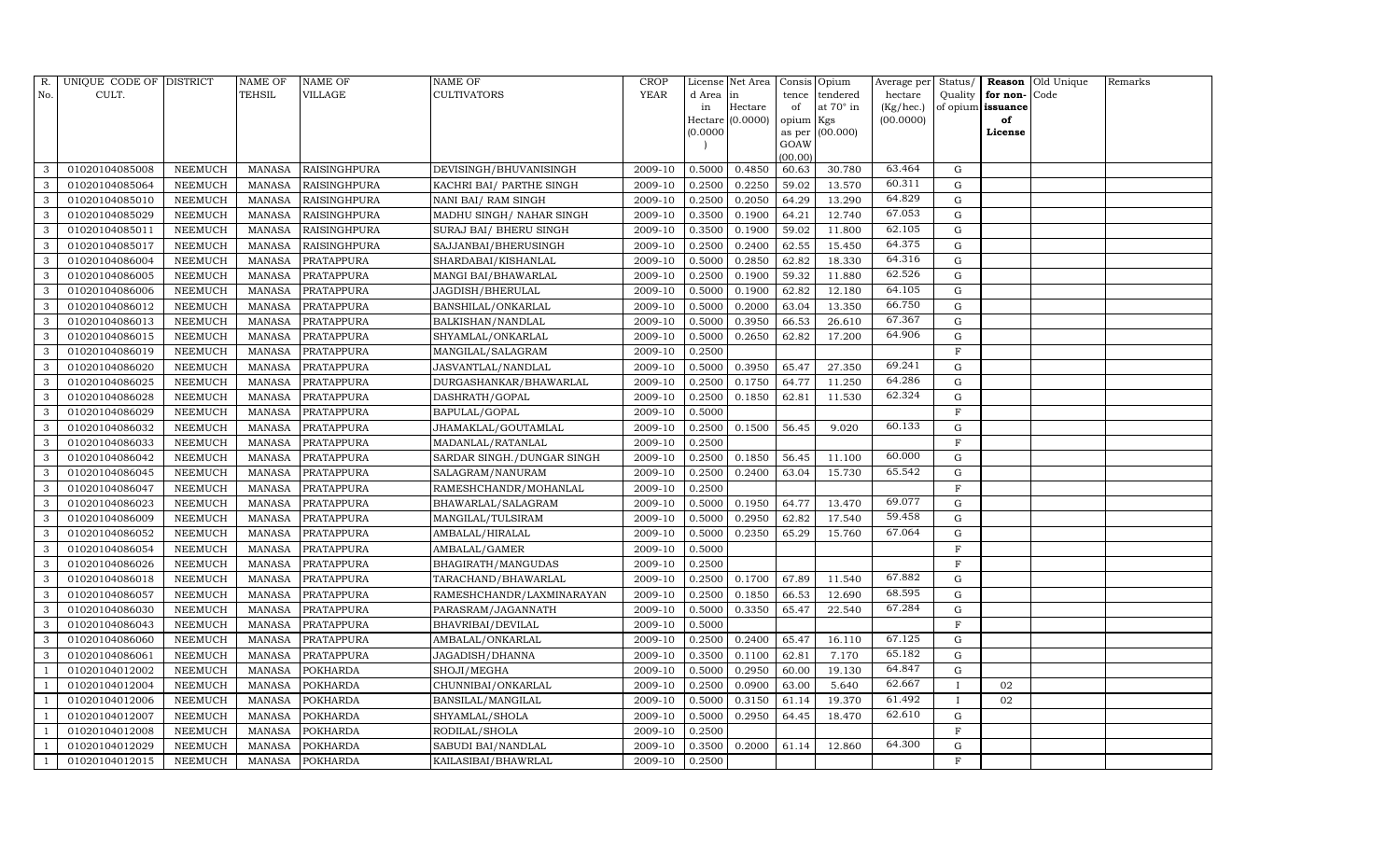| R.                     | UNIQUE CODE OF DISTRICT |                | NAME OF       | NAME OF              | NAME OF                      | CROP        |           | License Net Area |                | Consis Opium | Average per | Status/      | Reason            | Old Unique     | Remarks           |
|------------------------|-------------------------|----------------|---------------|----------------------|------------------------------|-------------|-----------|------------------|----------------|--------------|-------------|--------------|-------------------|----------------|-------------------|
| No.                    | CULT.                   |                | TEHSIL        | VILLAGE              | <b>CULTIVATORS</b>           | <b>YEAR</b> | d Area in |                  | tence          | tendered     | hectare     | Quality      | for non-          | Code           |                   |
|                        |                         |                |               |                      |                              |             | in        | Hectare          | of             | at 70° in    | (Kg/hec.)   |              | of opium issuance |                |                   |
|                        |                         |                |               |                      |                              |             |           | Hectare (0.0000) | opium Kgs      |              | (00.0000)   |              | of                |                |                   |
|                        |                         |                |               |                      |                              |             | (0.0000)  |                  | as per<br>GOAW | (00.000)     |             |              | License           |                |                   |
|                        |                         |                |               |                      |                              |             |           |                  | (00.00)        |              |             |              |                   |                |                   |
|                        | 01020104012019          | NEEMUCH        | MANASA        | <b>POKHARDA</b>      | VAJJIBAI/SUKHA               | 2009-10     | 0.2500    | 0.2500           | 62.29          | 15.710       | 62.840      | $\mathbf{I}$ | 02                |                |                   |
|                        | 01020104012026          | NEEMUCH        | <b>MANASA</b> | POKHARDA             | MOHAN/BHAGGA                 | 2009-10     | 0.5000    | 0.4500           | 60.00          | 27.760       | 61.689      | G            |                   |                |                   |
|                        | 01020104015002          | NEEMUCH        | MANASA        | PIPLON               | MOTILAL/BHAGIRATH            | 2009-10     | 0.2500    | 0.2350           | 59.48          | 15.760       | 67.064      | G            |                   |                |                   |
|                        | 01020104015004          | NEEMUCH        | MANASA        | PIPLON               | NANDLAL/BHAGIRATH            | 2009-10     | 0.2500    | 0.2400           | 63.25          | 8.730        | 36.375      | G            | 04                |                | ISSUED ON 2016-17 |
|                        | 01020104015010          | NEEMUCH        | <b>MANASA</b> | PIPLON               | <b>BALIBAI MANGILAL</b>      | 2009-10     | 0.5000    | 0.2950           | 62.50          | 19.350       | 65.593      | G            |                   |                |                   |
|                        | 01020104015020          | NEEMUCH        | <b>MANASA</b> | PIPLON               | BHANWARLAL/BHERULAL          | 2009-10     | 0.2500    | 0.2500           | 62.50          | 15.550       | 62.200      | G            |                   |                |                   |
|                        | 01020104015024          | NEEMUCH        | <b>MANASA</b> | PIPLON               | HARISHANKAR/BADRILAL         | 2009-10     | 0.2500    |                  |                |              |             | $\mathbf F$  |                   |                |                   |
|                        | 01020104015029          | NEEMUCH        | <b>MANASA</b> | PIPLON               | SURESH/MANGILAL              | 2009-10     | 0.2500    | 0.2450           | 59.26          | 15.900       | 64.898      | G            |                   |                |                   |
|                        | 01020104015031          | NEEMUCH        | <b>MANASA</b> | PIPLON               | GANESHRAM/RUGHNATH           | 2009-10     | 0.2500    |                  |                |              |             | $\mathbf{F}$ |                   |                |                   |
|                        | 01020104015032          | NEEMUCH        | MANASA        | PIPLON               | HAJARILAL/VARDA              | 2009-10     | 0.2500    |                  |                |              |             | $\mathbf{F}$ |                   |                |                   |
|                        | 01020104015022          | NEEMUCH        | <b>MANASA</b> | PIPLON               | GHISALAL/RAMCHANDRA          | 2009-10     | 0.3500    | 0.1050           | 67.25          | 7.350        | 70.000      | G            |                   |                |                   |
|                        | 01020104015060          | NEEMUCH        | MANASA        | PIPLON               | PANNALAL/BHAGIRATH           | 2009-10     | 0.5000    | 0.2950           | 60.25          | 18.480       | 62.644      | G            |                   |                |                   |
|                        | 01020104015061          | NEEMUCH        | <b>MANASA</b> | PIPLON               | BHAGVANLAL/RAMAJI            | 2009-10     | 0.2500    | 0.2300           | 55.63          | 4.710        | 20.478      | G            | 04                |                |                   |
|                        | 01020104051009          | NEEMUCH        | <b>MANASA</b> | PIPLIYA RAOJI        | AMRITRAM/GOKUL               | 2009-10     | 0.5000    | 0.4900           | 66.66          | 32.860       | 67.061      | G            |                   |                |                   |
| $\mathcal{D}$          | 01020104051011          | NEEMUCH        | <b>MANASA</b> | PIPLIYA RAOJI        | CHATARBHUJ/MATHURALAL        | 2009-10     | 0.3500    | 0.1300           | 65.20          | 8.390        | 64.538      | G            |                   |                |                   |
| 2                      | 01020104051017          | NEEMUCH        | MANASA        | PIPLIYA RAOJI        | BABLIBAI/SHIVNARAYAN         | 2009-10     | 0.3500    | 0.1100           | 68.93          | 7.070        | 64.273      | G            |                   |                |                   |
| $\mathcal{D}_{\alpha}$ | 01020104051020          | NEEMUCH        | MANASA        | PIPLIYA RAOJI        | RATANLAL/NANALAL             | 2009-10     | 0.5000    | 0.2000           | 66.26          | 13.160       | 65.800      | G            |                   |                |                   |
|                        | 01020104051024          | NEEMUCH        | MANASA        | PIPLIYA RAOJI        | GOTULAL/KASHIRAM             | 2009-10     | 0.2500    | 0.1850           | 64.18          | 12.250       | 66.216      | G            |                   |                |                   |
| $\overline{2}$         | 01020104051025          | NEEMUCH        | MANASA        | PIPLIYA RAOJI        | KACHRU/DHANNA                | 2009-10     | 0.2500    | 0.1600           | 63.30          | 9.890        | 61.813      | G            |                   | 01020105010139 |                   |
| $\mathcal{D}$          | 01020104051028          | NEEMUCH        | MANASA        | PIPLIYA RAOJI        | AMRA/DALLA                   | 2009-10     | 0.3500    | 0.3100           | 64.16          | 19.060       | 61.484      | G            |                   |                |                   |
|                        | 01020104051029          | NEEMUCH        | MANASA        | PIPLIYA RAOJI        | BACHHIBAI/MANGU              | 2009-10     | 0.2500    | 0.2450           | 65.08          | 15.940       | 65.061      | G            |                   |                |                   |
| 2                      | 01020104051037          | NEEMUCH        | <b>MANASA</b> | PIPLIYA RAOJI        | GANESHLAL/PANNALAL           | 2009-10     | 0.5000    | 0.2350           | 64.42          | 15.400       | 65.532      | G            |                   |                |                   |
| $\overline{2}$         | 01020104051044          | NEEMUCH        | MANASA        | PIPLIYA RAOJI        | MANJUKUMARI/RANJEETSINGH URF | 2009-10     | 0.5000    | 0.2400           | 65.08          | 15.960       | 66.500      | G            |                   |                |                   |
| $\mathcal{D}_{\alpha}$ | 01020104051045          | NEEMUCH        | <b>MANASA</b> | PIPLIYA RAOJI        | RAMSINGH/NANDSINGH           | 2009-10     | 0.2500    | 0.1750           | 60.72          | 10.660       | 60.914      | G            |                   |                |                   |
| $\mathcal{D}$          | 01020104051049          | NEEMUCH        | MANASA        | PIPLIYA RAOJI        | BHIMA/KISHNA                 | 2009-10     | 0.2500    | 0.1300           | 60.43          | 8.120        | 62.462      | G            |                   |                |                   |
| $\overline{2}$         | 01020104051051          | NEEMUCH        | <b>MANASA</b> | PIPLIYA RAOJI        | RAMESHWAR/HEERALAL           | 2009-10     | 0.5000    | 0.2000           | 66.26          | 13.240       | 66.200      | G            |                   |                |                   |
| 2                      | 01020104051053          | NEEMUCH        | MANASA        | PIPLIYA RAOJI        | OM/MANGILAL                  | 2009-10     | 0.5000    | 0.2000           | 69.66          | 14.130       | 70.650      | G            |                   |                |                   |
| $\mathcal{D}$          | 01020104051063          | NEEMUCH        | <b>MANASA</b> | PIPLIYA RAOJI        | DHANRAJ/LALA                 | 2009-10     | 0.5000    | 0.4450           | 67.55          | 29.290       | 65.820      | G            |                   |                |                   |
| $\overline{2}$         | 01020104051067          | NEEMUCH        | MANASA        | PIPLIYA RAOJI        | DINESHKUMAR/GANESHRAM        | 2009-10     | 0.5000    | 0.3900           | 62.24          | 24.620       | 63.128      | G            |                   |                |                   |
| $\overline{2}$         | 01020104051071          | NEEMUCH        | <b>MANASA</b> | PIPLIYA RAOJI        | RAJESHKUMAR/MANOHARLAL       | 2009-10     | 0.5000    | 0.2450           | 65.08          | 16.130       | 65.837      | G            |                   |                |                   |
| 2                      | 01020104051073          | NEEMUCH        | MANASA        | PIPLIYA RAOJI        | SHYAMLAL/KARULAL             | 2009-10     | 0.2500    | 0.1500           | 63.26          | 9.690        | 64.600      | G            |                   |                |                   |
| $\overline{2}$         | 01020104051074          | NEEMUCH        | <b>MANASA</b> | PIPLIYA RAOJI        | HIMMATSINGH/BHERUSINGH       | 2009-10     | 0.2500    | 0.2450           | 66.69          | 16.600       | 67.755      | G            |                   |                |                   |
| $\overline{2}$         | 01020104051079          | NEEMUCH        | <b>MANASA</b> | PIPLIYA RAOJI        | SAMRATHSINGH/KALYANSINGH     | 2009-10     | 0.5000    | 0.4050           | 64.18          | 25.580       | 63.160      | G            |                   |                |                   |
| $\overline{2}$         | 01020104051080          | NEEMUCH        | MANASA        | PIPLIYA RAOJI        | SHANTILAL/CHATARBHUJ         | 2009-10     | 0.2500    | 0.1700           | 63.82          | 11.290       | 66.412      | G            |                   |                |                   |
| 2                      | 01020104051082          | NEEMUCH        | <b>MANASA</b> | PIPLIYA RAOJI        | SABUBAI/BIHARI               | 2009-10     | 0.2500    | 0.2500           | 65.20          | 16.290       | 65.160      | G            |                   |                |                   |
| $\mathcal{D}$          | 01020104051084          | NEEMUCH        | MANASA        | PIPLIYA RAOJI        | RAJMAL/GORA                  | 2009-10     | 0.5000    | 0.1500           | 69.21          | 10.580       | 70.533      | G            |                   |                |                   |
| $\mathcal{D}$          | 01020104051086          | NEEMUCH        | <b>MANASA</b> | PIPLIYA RAOJI        | SURAJMAL/NATHU               | 2009-10     | 0.5000    | 0.4800           | 66.26          | 29.620       | 61.708      | G            |                   |                |                   |
| 2                      | 01020104051087          | NEEMUCH        | <b>MANASA</b> | PIPLIYA RAOJI        | CHAGANLAL/UDA                | 2009-10     | 0.5000    | 0.4550           | 64.42          | 29.470       | 64.769      | G            |                   |                |                   |
| 2                      | 01020104051091          | <b>NEEMUCH</b> | <b>MANASA</b> | PIPLIYA RAOJI        | <b>BHONA/HEERA</b>           | 2009-10     | 0.5000    | 0.2300           | 65.20          | 15.090       | 65.609      | G            |                   |                |                   |
| $\overline{2}$         | 01020104051092          | NEEMUCH        |               | MANASA PIPLIYA RAOJI | RATAN/HEERA                  | 2009-10     | 0.5000    | 0.3150           | 63.10          | 20.210       | 64.159      | G            |                   |                |                   |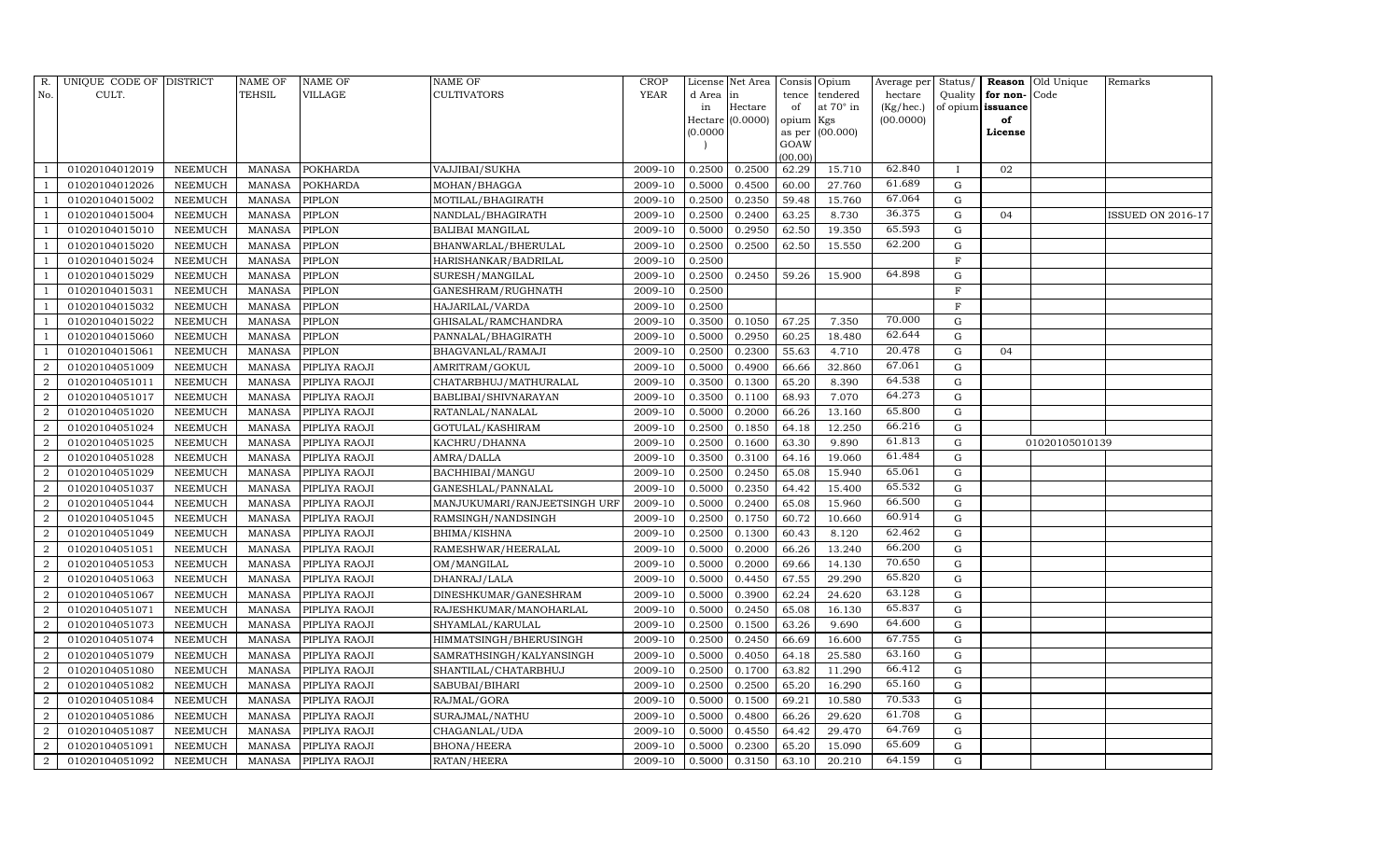| R.             | UNIQUE CODE OF DISTRICT |                | NAME OF       | NAME OF       | NAME OF                  | CROP        |           | License Net Area |                | Consis Opium | Average per | Status/      |          | Reason Old Unique | Remarks |
|----------------|-------------------------|----------------|---------------|---------------|--------------------------|-------------|-----------|------------------|----------------|--------------|-------------|--------------|----------|-------------------|---------|
| No.            | CULT.                   |                | TEHSIL        | VILLAGE       | CULTIVATORS              | <b>YEAR</b> | d Area in |                  | tence          | tendered     | hectare     | Quality      | for non- | Code              |         |
|                |                         |                |               |               |                          |             | in        | Hectare          | of             | at 70° in    | (Kg/hec.)   | of opium     | issuance |                   |         |
|                |                         |                |               |               |                          |             |           | Hectare (0.0000) | opium Kgs      |              | (00.0000)   |              | of       |                   |         |
|                |                         |                |               |               |                          |             | (0.0000)  |                  | as per<br>GOAW | (00.000)     |             |              | License  |                   |         |
|                |                         |                |               |               |                          |             |           |                  | (00.00)        |              |             |              |          |                   |         |
|                | 01020104051093          | NEEMUCH        | MANASA        | PIPLIYA RAOJI | MANNA/HEERA              | 2009-10     | 0.5000    | 0.3150           | 63.10          | 19.920       | 63.238      | G            |          |                   |         |
| $\overline{2}$ | 01020104051094          | NEEMUCH        | <b>MANASA</b> | PIPLIYA RAOJI | GANGARAM/HEERA           | 2009-10     | 0.5000    | 0.2100           | 62.24          | 13.350       | 63.571      | G            |          |                   |         |
| $\overline{2}$ | 01020104051095          | NEEMUCH        | MANASA        | PIPLIYA RAOJI | KESHYA/BHAWSINGH         | 2009-10     | 0.2500    | 0.2100           | 66.69          | 14.550       | 69.286      | G            |          |                   |         |
| $\mathcal{D}$  | 01020104051098          | NEEMUCH        | <b>MANASA</b> | PIPLIYA RAOJI | SHYAMLAL/NATHU           | 2009-10     | 0.5000    | 0.4750           | 66.26          | 30.760       | 64.758      | G            |          |                   |         |
| 2              | 01020104051099          | NEEMUCH        | <b>MANASA</b> | PIPLIYA RAOJI | SABUBAI/GORULAL          | 2009-10     | 0.5000    | 0.4200           | 66.26          | 27.710       | 65.976      | G            |          |                   |         |
|                | 01020104051100          | NEEMUCH        | <b>MANASA</b> | PIPLIYA RAOJI | RODILAL/MANGILAL         | 2009-10     | 0.2500    | 0.1950           | 66.69          | 13.070       | 67.026      | ${\rm G}$    |          |                   |         |
| $\mathcal{D}$  | 01020104051101          | NEEMUCH        | <b>MANASA</b> | PIPLIYA RAOJI | BIHARI/UDA               | 2009-10     | 0.5000    | 0.3000           | 65.20          | 19.790       | 65.967      | G            |          |                   |         |
| 2              | 01020104051104          | NEEMUCH        | <b>MANASA</b> | PIPLIYA RAOJI | RADHESHYAM/MANGILAL      | 2009-10     | 0.5000    | 0.4000           | 63.10          | 25.590       | 63.975      | ${\rm G}$    |          |                   |         |
| 2              | 01020104051105          | NEEMUCH        | <b>MANASA</b> | PIPLIYA RAOJI | CHATARBHUJ/PRABHULAL     | 2009-10     | 0.2500    |                  |                |              |             | $\mathbf F$  |          |                   |         |
|                | 01020104051108          | NEEMUCH        | <b>MANASA</b> | PIPLIYA RAOJI | SHANIBAI/BHERULAL        | 2009-10     | 0.5000    | 0.4450           | 64.18          | 29.130       | 65.461      | ${\rm G}$    |          |                   |         |
| 2              | 01020104051114          | NEEMUCH        | <b>MANASA</b> | PIPLIYA RAOJI | CHOGALAL/BHERA           | 2009-10     | 0.5000    | 0.2050           | 64.42          | 13.400       | 65.366      | ${\rm G}$    |          |                   |         |
| 2              | 01020104051115          | NEEMUCH        | MANASA        | PIPLIYA RAOJI | GANPAT/KESHURAM          | 2009-10     | 0.2500    | 0.2500           | 65.48          | 16.570       | 66.280      | G            |          |                   |         |
| $\overline{2}$ | 01020104051123          | <b>NEEMUCH</b> | <b>MANASA</b> | PIPLIYA RAOJI | GIRDHARI/KALU            | 2009-10     | 0.3500    | 0.2300           | 60.76          | 14.090       | 61.261      | G            |          |                   |         |
| $\overline{2}$ | 01020104051124          | NEEMUCH        | <b>MANASA</b> | PIPLIYA RAOJI | GANGABAI/NANURAM         | 2009-10     | 0.5000    | 0.5000           | 62.24          | 31.360       | 62.720      | ${\rm G}$    |          |                   |         |
| $\overline{2}$ | 01020104051125          | NEEMUCH        | <b>MANASA</b> | PIPLIYA RAOJI | BHAGWATIBAI/RAMGOPAL     | 2009-10     | 0.2500    | 0.1600           | 65.48          | 10.590       | 66.188      | G            |          |                   |         |
| 2              | 01020104051132          | NEEMUCH        | <b>MANASA</b> | PIPLIYA RAOJI | MOHANLAL/FATEHLAL        | 2009-10     | 0.2500    | 0.1900           | 60.43          | 11.690       | 61.526      | ${\rm G}$    |          |                   |         |
| $\overline{2}$ | 01020104051153          | <b>NEEMUCH</b> | <b>MANASA</b> | PIPLIYA RAOJI | CHATRA/BHAWSINGH         | 2009-10     | 0.5000    | 0.1800           | 62.24          | 11.550       | 64.167      | G            |          |                   |         |
| $\overline{2}$ | 01020104051155          | NEEMUCH        | <b>MANASA</b> | PIPLIYA RAOJI | TAMMUBAI/GIRDHARI        | 2009-10     | 0.5000    | 0.3900           | 64.18          | 25.290       | 64.846      | G            |          |                   |         |
| $\overline{2}$ | 01020104051157          | NEEMUCH        | <b>MANASA</b> | PIPLIYA RAOJI | GANGARAM/BHAVSINGH       | 2009-10     | 0.5000    | 0.4850           | 64.42          | 31.390       | 64.722      | ${\rm G}$    |          |                   |         |
| 2              | 01020104051158          | NEEMUCH        | <b>MANASA</b> | PIPLIYA RAOJI | TEJA/DHANNA              | 2009-10     | 0.5000    | 0.3850           | 62.86          | 6.340        | 16.468      | $\mathbf{I}$ | 02       |                   |         |
| $\overline{2}$ | 01020104051161          | NEEMUCH        | <b>MANASA</b> | PIPLIYA RAOJI | BANSHILAL/BALUJI         | 2009-10     | 0.5000    | 0.3000           | 65.20          | 19.800       | 66.000      | ${\rm G}$    |          |                   |         |
| $\overline{2}$ | 01020104051102          | NEEMUCH        | <b>MANASA</b> | PIPLIYA RAOJI | SURESHCHANDRA/CHATARBHUJ | 2009-10     | 0.2500    | 0.2400           | 64.07          | 15.360       | 64.000      | $\mathbf{I}$ | 02       |                   |         |
| $\overline{2}$ | 01020104051043          | NEEMUCH        | <b>MANASA</b> | PIPLIYA RAOJI | <b>BAGDU/HEMA</b>        | 2009-10     | 0.2500    | 0.1750           | 63.88          | 11.390       | 65.086      | G            |          |                   |         |
| 2              | 01020104051077          | <b>NEEMUCH</b> | <b>MANASA</b> | PIPLIYA RAOJI | RADHESHYAM/SHANKARJI     | 2009-10     | 0.5000    | 0.3500           | 63.10          | 22.050       | 63.000      | G            |          |                   |         |
|                | 01020104051030          | NEEMUCH        | <b>MANASA</b> | PIPLIYA RAOJI | GENDKUNWAR/SAJJANSINGH   | 2009-10     | 0.2500    | 0.1300           | 60.43          | 8.150        | 62.692      | ${\rm G}$    |          |                   |         |
| $\overline{2}$ | 01020104051083          | NEEMUCH        | <b>MANASA</b> | PIPLIYA RAOJI | MANNALAL/CHATRA          | 2009-10     | 0.2500    | 0.2150           | 65.48          | 14.670       | 68.233      | G            |          |                   |         |
| $\overline{2}$ | 01020104051112          | NEEMUCH        | <b>MANASA</b> | PIPLIYA RAOJI | MANGILAL/HEERALAL        | 2009-10     | 0.5000    | 0.4600           | 65.08          | 29.700       | 64.565      | ${\rm G}$    |          |                   |         |
| 2              | 01020104051118          | <b>NEEMUCH</b> | <b>MANASA</b> | PIPLIYA RAOJI | MANKUNWARBAI/KALULAL     | 2009-10     | 0.3500    | 0.2050           | 65.08          | 13.220       | 64.488      | G            |          |                   |         |
| $\overline{2}$ | 01020104051131          | NEEMUCH        | <b>MANASA</b> | PIPLIYA RAOJI | NANDLAL/MOHANLAL         | 2009-10     | 0.5000    | 0.5100           | 59.47          | 13.210       | 25.902      | G            | 04       |                   |         |
| $\overline{2}$ | 01020104051168          | NEEMUCH        | <b>MANASA</b> | PIPLIYA RAOJI | SHYAMLAL/KISHNA          | 2009-10     | 0.2500    | 0.1400           | 65.48          | 9.540        | 68.143      | ${\rm G}$    |          |                   |         |
| $\overline{2}$ | 01020104051170          | NEEMUCH        | <b>MANASA</b> | PIPLIYA RAOJI | SHYAMLAL/BHANWARLAL      | 2009-10     | 0.2500    | 0.2100           | 63.88          | 13.900       | 66.190      | G            |          |                   |         |
| 2              | 01020104051173          | NEEMUCH        | <b>MANASA</b> | PIPLIYA RAOJI | LAXMANSINGH/BHAVSINGH    | 2009-10     | 0.5000    | 0.4350           | 65.48          | 28.550       | 65.632      | ${\rm G}$    |          |                   |         |
|                | 01020104051003          | NEEMUCH        | <b>MANASA</b> | PIPLIYA RAOJI | AMBALAL/FAKIRCHANDRA     | 2009-10     | 0.5000    | 0.1600           | 64.16          | 10.050       | 62.813      | ${\rm G}$    |          |                   |         |
| $\overline{2}$ | 01020104051169          | NEEMUCH        | <b>MANASA</b> | PIPLIYA RAOJI | CHATRA/KISHNA            | 2009-10     | 0.5000    | 0.2800           | 67.55          | 19.370       | 69.179      | ${\rm G}$    |          |                   |         |
| 2              | 01020104051085          | NEEMUCH        | <b>MANASA</b> | PIPLIYA RAOJI | CHOUSARBAI/GABBA         | 2009-10     | 0.5000    | 0.3050           | 64.42          | 19.640       | 64.393      | ${\rm G}$    |          |                   |         |
| $\mathcal{D}$  | 01020104051177          | NEEMUCH        | <b>MANASA</b> | PIPLIYA RAOJI | KANYABAI/LAXMINARAYAN    | 2009-10     | 0.5000    | 0.3100           | 62.24          | 5.760        | 18.581      | G            | 04       |                   |         |
| $\overline{2}$ | 01020104051181          | NEEMUCH        | <b>MANASA</b> | PIPLIYA RAOJI | PARASRAM/RAMA            | 2009-10     | 0.5000    | 0.2900           | 60.76          | 17.710       | 61.069      | G            |          |                   |         |
| $\overline{2}$ | 01020104051174          | NEEMUCH        | <b>MANASA</b> | PIPLIYA RAOJI | PYARIBAI/MOHANLAL        | 2009-10     | 0.5000    | 0.2550           | 60.76          | 5.710        | 22.392      | G            | 04       |                   |         |
| 2              | 01020104051122          | NEEMUCH        | <b>MANASA</b> | PIPLIYA RAOJI | RAMESHCHANDRA/RAMNARAYAN | 2009-10     | 0.5000    | 0.4550           | 63.10          | 29.370       | 64.549      | G            |          |                   |         |
| $\,2$          | 01020104051008          | <b>NEEMUCH</b> | MANASA        | PIPLIYA RAOJI | CHANDIBAI/VENIRAM        | 2009-10     | 0.2500    | 0.1800           | 64.18          | 11.820       | 65.667      | G            |          |                   |         |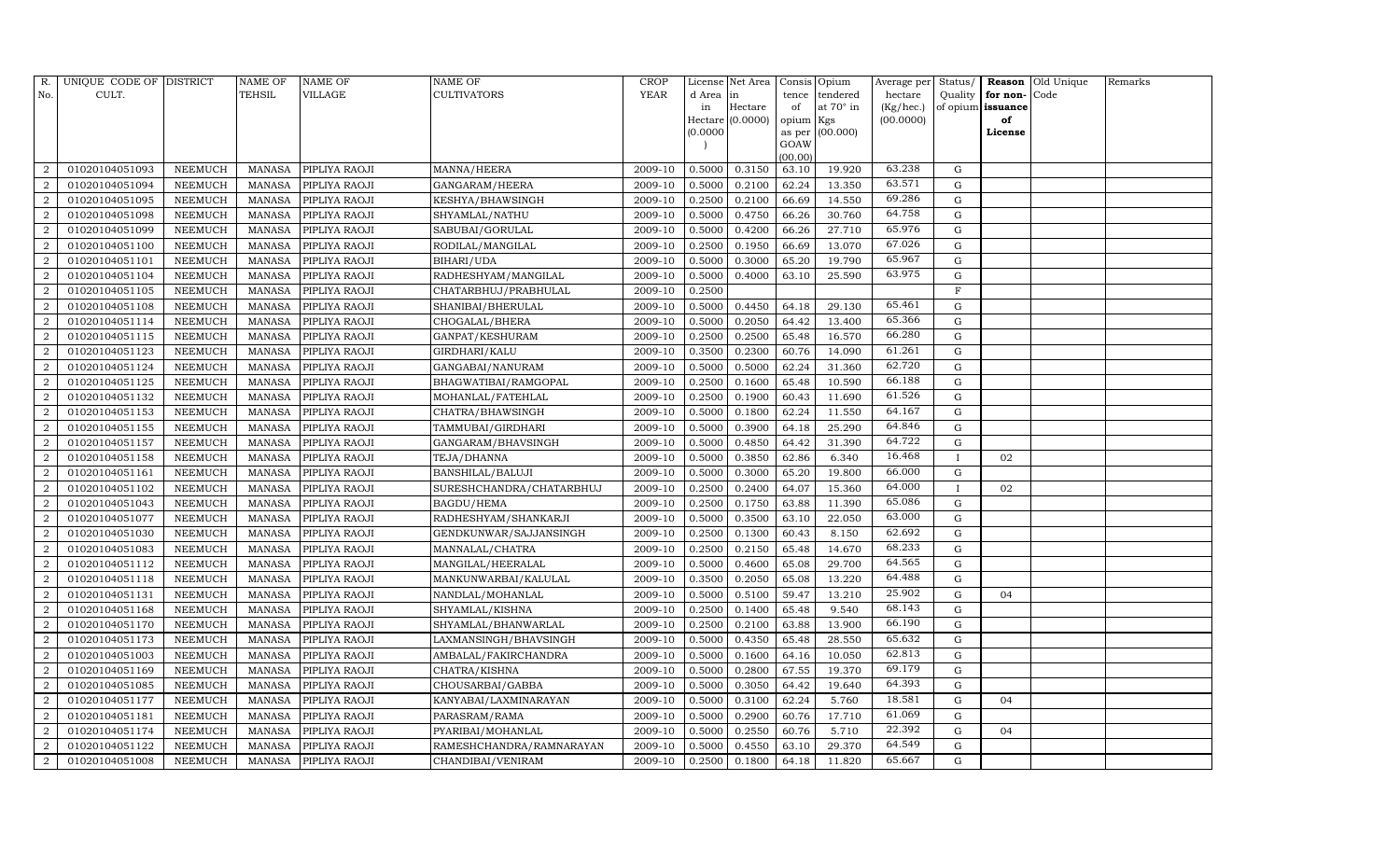| R.                     | UNIQUE CODE OF DISTRICT |                 | <b>NAME OF</b> | NAME OF       | <b>NAME OF</b>                | CROP    |          | License Net Area | Consis Opium        |           | Average per | Status/     |                   | <b>Reason</b> Old Unique | Remarks                  |
|------------------------|-------------------------|-----------------|----------------|---------------|-------------------------------|---------|----------|------------------|---------------------|-----------|-------------|-------------|-------------------|--------------------------|--------------------------|
| No.                    | CULT.                   |                 | TEHSIL         | VILLAGE       | <b>CULTIVATORS</b>            | YEAR    | d Area   | in               | tence               | tendered  | hectare     | Quality     | for non-          | Code                     |                          |
|                        |                         |                 |                |               |                               |         | in       | Hectare          | of                  | at 70° in | (Kg/hec.)   |             | of opium issuance |                          |                          |
|                        |                         |                 |                |               |                               |         | (0.0000) | Hectare (0.0000) | opium Kgs<br>as per | (00.000)  | (00.0000)   |             | of<br>License     |                          |                          |
|                        |                         |                 |                |               |                               |         |          |                  | GOAW                |           |             |             |                   |                          |                          |
|                        |                         |                 |                |               |                               |         |          |                  | (00.00)             |           |             |             |                   |                          |                          |
| $\mathcal{D}$          | 01020104051057          | ${\tt NEEMUCH}$ | MANASA         | PIPLIYA RAOJI | MANGILAL/KISHAN               | 2009-10 | 0.2500   | 0.2100           | 59.47               | 13.190    | 62.810      | ${\rm G}$   |                   |                          |                          |
|                        | 01020104051088          | NEEMUCH         | MANASA         | PIPLIYA RAOJI | KISHAN/DEVA                   | 2009-10 | 0.2500   | 0.0950           | 63.88               | 6.210     | 65.368      | ${\rm G}$   |                   |                          |                          |
| $\mathcal{D}$          | 01020104051107          | NEEMUCH         | <b>MANASA</b>  | PIPLIYA RAOJI | RAWLE PRATAPSINGH/SAJJANSINGH | 2009-10 | 0.2500   | 0.2500           | 63.88               | 15.950    | 63.800      | ${\rm G}$   |                   |                          |                          |
| $\overline{2}$         | 01020104051013          | NEEMUCH         | MANASA         | PIPLIYA RAOJI | DAMARLAL/SHANKARLAL           | 2009-10 | 0.2500   | 0.0900           | 67.55               | 6.500     | 72.222      | ${\rm G}$   |                   |                          |                          |
| $\mathcal{D}_{\alpha}$ | 01020104051152          | NEEMUCH         | <b>MANASA</b>  | PIPLIYA RAOJI | LACHHIRAM/PYARCHANDRA         | 2009-10 | 0.2500   | 0.1550           | 60.43               | 4.750     | 30.645      | $\mathbf G$ | 04                |                          | <b>ISSUED ON 2016-17</b> |
| $\overline{2}$         | 01020104051081          | <b>NEEMUCH</b>  | MANASA         | PIPLIYA RAOJI | PRAHALAD/GANESHLAL            | 2009-10 | 0.2500   | 0.2300           | 63.88               | 15.060    | 65.478      | ${\rm G}$   |                   |                          |                          |
| $\mathcal{D}$          | 01020104051162          | NEEMUCH         | MANASA         | PIPLIYA RAOJI | <b>HEMA/HEERA</b>             | 2009-10 | 0.2500   | 0.0200           | 62.51               | 1.400     | 70.000      | G           |                   |                          |                          |
|                        | 01020104014009          | <b>NEEMUCH</b>  | MANASA         | PAROT PIPLIYA | GHISALAL/DHANNA               | 2009-10 | 0.2500   | 0.2250           | 61.21               | 15.090    | 67.067      | ${\rm G}$   |                   |                          |                          |
|                        | 01020104014001          | NEEMUCH         | <b>MANASA</b>  | PAROT PIPLIYA | GHISALAL/JAGANNATH            | 2009-10 | 0.2500   | 0.1500           | 61.99               | 10.230    | 68.200      | $\mathbf G$ |                   |                          |                          |
|                        | 01020104014002          | NEEMUCH         | MANASA         | PAROT PIPLIYA | BAGDIRAM/BHERULAL             | 2009-10 | 0.2500   | 0.2250           | 63.19               | 14.510    | 64.489      | ${\rm G}$   |                   |                          |                          |
|                        | 01020104014003          | NEEMUCH         | MANASA         | PAROT PIPLIYA | AMRITRAM/HAJARI               | 2009-10 | 0.2500   | 0.1050           | 62.36               | 3.220     | 30.667      | ${\rm G}$   | 04                |                          |                          |
|                        | 01020104014005          | <b>NEEMUCH</b>  | <b>MANASA</b>  | PAROT PIPLIYA | <b>BABULAL/KESHURAM</b>       | 2009-10 | 0.2500   | 0.2000           | 62.54               | 13.580    | 67.900      | $\mathbf G$ |                   |                          |                          |
|                        | 01020104014008          | <b>NEEMUCH</b>  | <b>MANASA</b>  | PAROT PIPLIYA | DEVBAI/KANA                   | 2009-10 | 0.2500   |                  |                     |           |             | $\mathbf F$ |                   |                          |                          |
|                        | 01020104014023          | <b>NEEMUCH</b>  | <b>MANASA</b>  | PAROT PIPLIYA | DALLUBAI/RADHESHYAM           | 2009-10 | 0.3500   | 0.2550           | 60.57               | 16.200    | 63.529      | ${\rm G}$   |                   |                          |                          |
|                        | 01020104014019          | NEEMUCH         | MANASA         | PAROT PIPLIYA | JAMANA BAI/ DULICHAND         | 2009-10 | 0.2500   | 0.2350           | 62.54               | 15.760    | 67.064      | ${\rm G}$   |                   |                          |                          |
|                        | 01020104014022          | <b>NEEMUCH</b>  | <b>MANASA</b>  | PAROT PIPLIYA | SHANTI BAI/ KANHEYALAL        | 2009-10 | 0.2500   |                  |                     |           |             | $\mathbf F$ |                   |                          | NAME CHANGE              |
|                        | 01020104027045          | <b>NEEMUCH</b>  | <b>MANASA</b>  | PARDA-I       | RADHESHYAM / RAMCHANDR        | 2009-10 | 0.2500   |                  |                     |           |             | $\mathbf F$ |                   |                          |                          |
|                        | 01020104027085          | <b>NEEMUCH</b>  | <b>MANASA</b>  | PARDA-I       | MANGIBAI/SATAYNARAYAN         | 2009-10 | 0.5000   | 0.4350           | 59.19               | 23.980    | 55.126      | ${\rm G}$   | 04                |                          | <b>ISSUED ON 2016-17</b> |
|                        | 01020104027002          | <b>NEEMUCH</b>  | <b>MANASA</b>  | PARDA-I       | BALMUKUND/GABUR               | 2009-10 | 0.5000   | 0.3350           | 64.56               | 19.240    | 57.433      | ${\rm G}$   |                   |                          | NAME CHANGE              |
|                        | 01020104027005          | <b>NEEMUCH</b>  | <b>MANASA</b>  | PARDA-I       | DHAPUBAI/BABRU                | 2009-10 | 0.5000   | 0.4400           | 62.53               | 26.290    | 59.750      | $\mathbf G$ |                   |                          |                          |
|                        | 01020104027006          | NEEMUCH         | MANASA         | PARDA-I       | SURAJ BAI/BHERULAL            | 2009-10 | 0.5000   | 0.4200           | 67.13               | 27.160    | 64.667      | ${\rm G}$   |                   |                          |                          |
|                        | 01020104027009          | NEEMUCH         | <b>MANASA</b>  | PARDA-I       | PRABHULAL/BHUWANA             | 2009-10 | 0.2500   | 0.2400           | 59.19               | 6.520     | 27.167      | ${\rm G}$   | 04                |                          |                          |
|                        | 01020104027011          | NEEMUCH         | MANASA         | PARDA-I       | GANSHYAM/SALAGRAM             | 2009-10 | 0.5000   | 0.4650           | 64.45               | 28.690    | 61.699      | $\mathbf G$ |                   |                          |                          |
|                        | 01020104027022          | <b>NEEMUCH</b>  | <b>MANASA</b>  | PARDA-I       | PRABHULAL/GHASI               | 2009-10 | 0.5000   |                  |                     |           |             | $\mathbf F$ |                   |                          |                          |
|                        | 01020104027026          | NEEMUCH         | MANASA         | PARDA-I       | HEERA/NANURAM                 | 2009-10 | 0.2500   | 0.1350           | 60.43               | 7.690     | 56.963      | ${\rm G}$   |                   |                          |                          |
|                        | 01020104027044          | NEEMUCH         | <b>MANASA</b>  | PARDA-I       | SHYAMLAL/SHANKARLAL           | 2009-10 | 0.2500   |                  |                     |           |             | $\mathbf F$ |                   |                          |                          |
|                        | 01020104027047          | NEEMUCH         | MANASA         | PARDA-I       | RAMCHANDRA/HEERA              | 2009-10 | 0.2500   | 0.2350           | 60.43               | 16.200    | 68.936      | $\mathbf G$ |                   |                          |                          |
|                        | 01020104027055          | <b>NEEMUCH</b>  | <b>MANASA</b>  | PARDA-I       | BHAVARLAL/KISHANA             | 2009-10 | 0.3500   |                  |                     |           |             | $\mathbf F$ |                   |                          |                          |
|                        | 01020104027056          | NEEMUCH         | <b>MANASA</b>  | PARDA-I       | SEVARAM/MANNA                 | 2009-10 | 0.5000   |                  |                     |           |             | $\mathbf F$ |                   |                          |                          |
|                        | 01020104027066          | <b>NEEMUCH</b>  | <b>MANASA</b>  | PARDA-I       | KAILASH/PRABHULAL             | 2009-10 | 0.2500   |                  |                     |           |             | $\mathbf F$ |                   |                          |                          |
|                        | 01020104027068          | NEEMUCH         | MANASA         | PARDA-I       | KARULAL/BHAGIRATH             | 2009-10 | 0.2500   | 0.2400           | 62.53               | 14.000    | 58.333      | G           |                   |                          |                          |
|                        | 01020104027071          | <b>NEEMUCH</b>  | <b>MANASA</b>  | PARDA-I       | GIRJASHANKAR/BHERULAL         | 2009-10 | 0.3500   |                  |                     |           |             | F           |                   |                          |                          |
|                        | 01020104027082          | NEEMUCH         | <b>MANASA</b>  | PARDA-I       | KANHEYALAL/HIRALAL            | 2009-10 | 0.5000   | 0.3600           | 64.45               | 21.700    | 60.278      | G           |                   |                          |                          |
|                        | 01020104027043          | NEEMUCH         | MANASA         | PARDA-I       | RAMCHANDRA/GABUR              | 2009-10 | 0.2500   | 0.2450           | 62.53               | 10.390    | 42.408      | G           | 04                |                          | ISSUED ON 2016-17        |
|                        | 01020104027001          | NEEMUCH         | MANASA         | PARDA-I       | KESHURAM/GOKUL                | 2009-10 | 0.5000   |                  |                     |           |             | $\mathbf F$ |                   |                          |                          |
|                        | 01020104027113          | NEEMUCH         | MANASA         | PARDA-I       | FAKIRCHAND/MANGILAL           | 2009-10 | 0.2500   |                  |                     |           |             | $\mathbf F$ |                   |                          |                          |
|                        | 01020104027121          | NEEMUCH         | MANASA         | PARDA-I       | KANHEYALAL/ NANDLAL           | 2009-10 | 0.2500   |                  |                     |           |             | $\mathbf F$ |                   |                          |                          |
|                        | 01020104027132          | NEEMUCH         | MANASA         | PARDA-I       | RUPA/ GULAB                   | 2009-10 | 0.2500   |                  |                     |           |             | F           |                   |                          |                          |
|                        | 01020104027134          | <b>NEEMUCH</b>  | <b>MANASA</b>  | PARDA-I       | BABULAL/MANGILAL              | 2009-10 | 0.2500   | 0.2400           | 60.43               | 12.330    | 51.375      | G           | 04                |                          | <b>ISSUED ON 2016-17</b> |
|                        | 01020104027156          | NEEMUCH         | MANASA         | PARDA-I       | SUNDERLAL/ NANALAL            | 2009-10 | 0.2500   |                  |                     |           |             | F           |                   |                          |                          |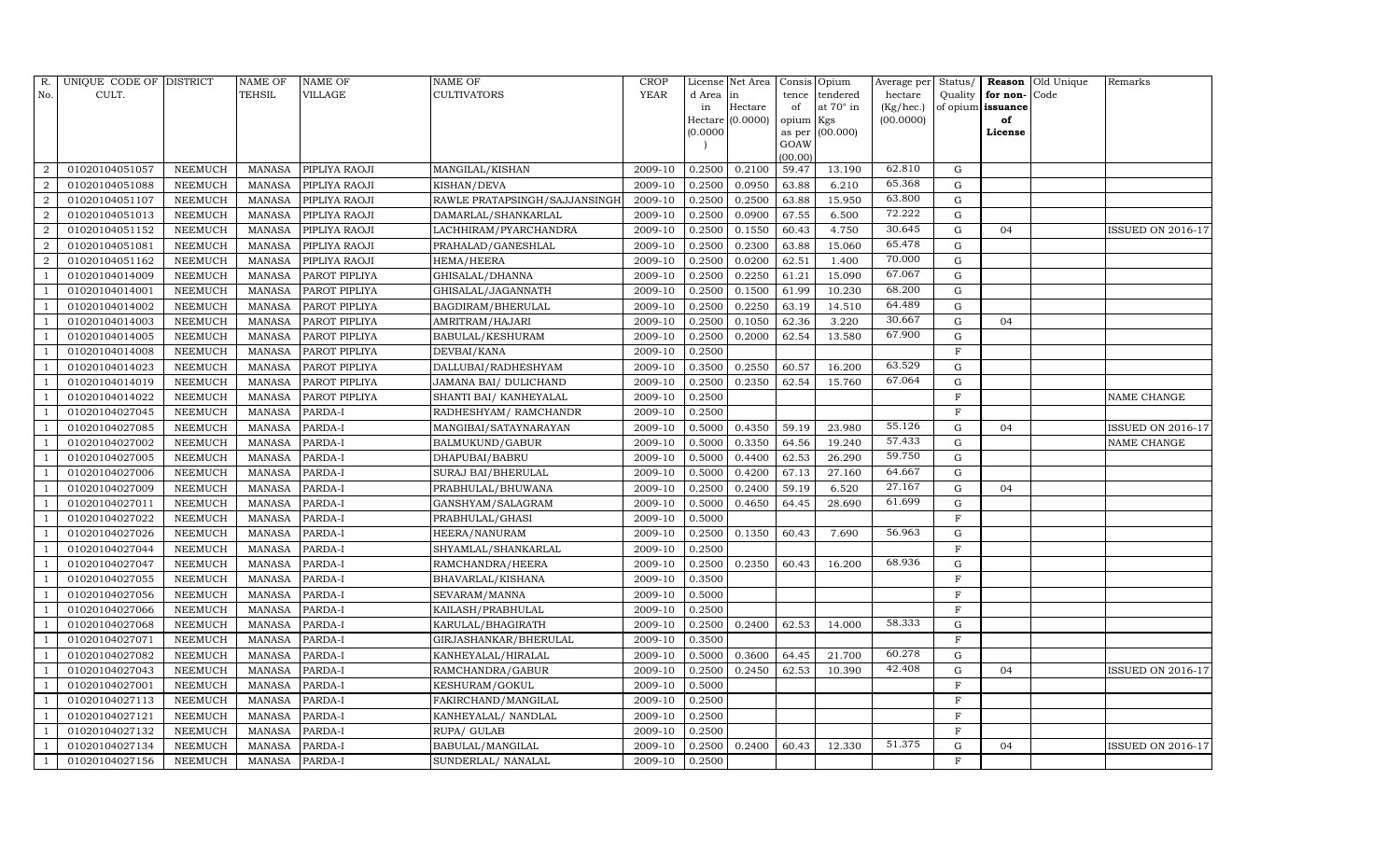| No.<br>CULT.<br>TEHSIL<br>VILLAGE<br><b>CULTIVATORS</b><br>YEAR<br>d Area<br>tendered<br>hectare<br>Quality<br>for non-Code<br>tence<br>in<br>at $70^\circ$ in<br>Hectare<br>(Kg/hec.)<br>of opium issuance<br>in<br>of<br>Hectare (0.0000)<br>(00.0000)<br>opium<br>Kgs<br>of<br>(00.000)<br>(0.0000)<br>as per<br>License<br>GOAW<br>(00.00)<br>01020104027157<br>NEEMUCH<br>PARDA-I<br>THULSIBAI/MOHANLAL<br>F<br><b>MANASA</b><br>2009-10<br>0.3500<br>01020104027164<br>NEEMUCH<br><b>MANASA</b><br>PARDA-I<br>KACHRULAL/ RUPA<br>0.2500<br>F<br>2009-10<br>16.490<br>01020104027199<br>NEEMUCH<br><b>MANASA</b><br>PARDA-I<br>GITABAI/DURGASHANKAR<br>2009-10<br>0.2500<br>0.2450<br>64.45<br>4.040<br>G<br>04<br>62.426<br>01020104027089<br><b>NEEMUCH</b><br><b>MANASA</b><br>2009-10<br>0.3500<br>0.3050<br>62.53<br>19.040<br>G<br>PARDA-I<br>KACHRULAL/PYARCHAND<br>55.800<br>01020104027064<br><b>MANASA</b><br>PARDA-I<br>8.370<br><b>NEEMUCH</b><br>KANWARIBAI/SUNDARLAL<br>2009-10<br>0.2500<br>0.1500<br>56.67<br>G<br>04<br>NAME CHANGE/ISSUED ON 2016-17<br>69.306<br>01020104027094<br><b>NEEMUCH</b><br><b>MANASA</b><br>PARDA-I<br>GANGARAM/GOKUL<br>2009-10<br>0.2500<br>0.2450<br>64.45<br>16.980<br>G<br>59.400<br>01020104027176<br>0.2500<br>0.2500<br>NEEMUCH<br><b>MANASA</b><br>PARDA-I<br>KACHRU/KANA<br>2009-10<br>60.00<br>14.850<br>G<br>33.814<br>01020104027099<br>2009-10<br>0.2150<br>57.14<br>7.270<br><b>NEEMUCH</b><br><b>MANASA</b><br>PARDA-I<br>BADRILAL/NATHU<br>0.2500<br>G<br>04<br>35.200<br>01020104027015<br>0.2500<br>8.800<br>NEEMUCH<br><b>MANASA</b><br>PARDA-I<br>DHANNA/RAMA<br>2009-10<br>0.2500<br>60.43<br>G<br>04<br>0.5000<br>$\mathbf F$<br>01020104027211<br><b>NEEMUCH</b><br><b>MANASA</b><br>PARDA-I<br>SHANTILAL/ UDAYRAM<br>2009-10<br>65.611<br>01020104084069<br><b>NEEMUCH</b><br><b>MANASA</b><br><b>NALKHEDA</b><br>2009-10<br>0.2500<br>0.1800<br>61.46<br>11.810<br>G<br>3<br>AMBALAL/DEVILAL<br>61.417<br>$\mathbf{3}$<br>01020104084045<br><b>NEEMUCH</b><br><b>NALKHEDA</b><br>0.2500<br>0.2400<br>61.94<br>14.740<br>MANASA<br>ANANDILAL/NANDLAL<br>2009-10<br>02<br>$\mathbf{I}$<br>69.103<br>01020104084063<br><b>NEEMUCH</b><br><b>MANASA</b><br><b>NALKHEDA</b><br>0.5000<br>0.2900<br>67.69<br>20.040<br>G<br>3<br>BAJJIBAI/RAMNARAYN<br>2009-10<br>68.273<br>01020104084070<br>3<br>NEEMUCH<br><b>MANASA</b><br><b>NALKHEDA</b><br>BAPU LAL/ NANU RAM<br>2009-10<br>0.5000<br>0.1100<br>63.24<br>7.510<br>G<br>60.792<br>3<br>01020104084017<br><b>NEEMUCH</b><br><b>MANASA</b><br><b>NALKHEDA</b><br>0.5000<br>0.2400<br>58.55<br>14.590<br>BAPULAL/NARAYAN<br>2009-10<br>02<br>L<br>59.586<br>01020104084053<br>2009-10<br>8.640<br>3<br>NEEMUCH<br>MANASA<br><b>NALKHEDA</b><br>BHARAT SINGH / BHUR SINGH<br>0.2500<br>0.1450<br>57.72<br>02<br>62.321<br>3<br>01020104084058<br>25.240<br><b>NEEMUCH</b><br>MANASA<br><b>NALKHEDA</b><br>BHANWARLAL/NANURAM<br>2009-10<br>0.5000<br>0.4050<br>61.55<br>G<br>67.364<br>$\mathbf{G}$<br>0.2500<br>0.1100<br>62.35<br>3<br>01020104084030<br>NEEMUCH<br>MANASA<br><b>NALKHEDA</b><br>BHAWARLAL/ KESHARIMAL<br>2009-10<br>7.410<br>56.200<br>01020104084001<br>NEEMUCH<br>MANASA<br><b>NALKHEDA</b><br>2009-10<br>0.5000<br>0.2000<br>55.98<br>11.240<br>02<br>3<br>CHAGANLAL/NANURAM<br>$\mathbf{I}$<br>3<br>01020104084052<br>NEEMUCH<br><b>NALKHEDA</b><br>2009-10<br>0.2500<br>$\rm F$<br><b>MANASA</b><br>DEVILAL/ BHAWARLAL<br>60.524<br>3<br>01020104084004<br>NEEMUCH<br><b>MANASA</b><br><b>NALKHEDA</b><br>0.2500<br>0.2100<br>56.44<br>12.710<br>DHAPU BAI/ KANHEYALAL<br>2009-10<br>02<br>67.182<br>01020104084020<br>NEEMUCH<br><b>MANASA</b><br><b>NALKHEDA</b><br><b>GAMERI BAI/ NARAYAN</b><br>2009-10<br>0.2500<br>0.1100<br>64.62<br>7.390<br>G<br>3<br>59.714<br>3<br>01020104084066<br>NEEMUCH<br><b>MANASA</b><br>NALKHEDA<br>2009-10<br>0.2500<br>0.2450<br>59.32<br>14.630<br>GITA BAI/ AMBALAL<br>02<br>$\mathbf{I}$<br>66.414<br>3<br>01020104084011<br>NEEMUCH<br><b>MANASA</b><br><b>NALKHEDA</b><br>2009-10<br>0.2500<br>0.1450<br>62.52<br>9.630<br>G<br>HARISHANKAR/ BHAWAR<br>69.733<br>$\mathcal{E}$<br>01020104084002<br><b>NEEMUCH</b><br><b>MANASA</b><br><b>NALKHEDA</b><br>INDARMAL/ NANDLAL<br>2009-10<br>0.2500<br>0.1500<br>66.04<br>10.460<br>G<br>01020104084047<br>NEEMUCH<br><b>MANASA</b><br>NALKHEDA<br>2009-10<br>0.2500<br>F<br>3<br>ISHAVARLAL/ BHAWARLAL<br>63.448<br>01020104084056<br>62.43<br>3<br><b>NEEMUCH</b><br><b>MANASA</b><br><b>NALKHEDA</b><br>KAVARLAL/RAMNARAYAN<br>2009-10<br>0.2500<br>0.1450<br>9.200<br>G<br>59.661<br>01020104084035<br>0.2950<br>58.57<br>3<br><b>NEEMUCH</b><br><b>MANASA</b><br><b>NALKHEDA</b><br>KESHURAM/MANGILAL<br>2009-10<br>0.3500<br>17.600<br>02<br>60.208<br>0.2500<br>3<br>01020104084065<br><b>NEEMUCH</b><br><b>MANASA</b><br><b>NALKHEDA</b><br>0.2400<br>58.66<br>14.450<br>G<br>MANGILAL/ BAPULAL<br>2009-10<br>62.621<br>01020104084072<br>2009-10<br>0.5000<br>0.2900<br>18.160<br>3<br>NEEMUCH<br><b>MANASA</b><br><b>NALKHEDA</b><br>MOHAN LAL/ RAM CHAND<br>61.17<br>G<br>62.650<br>$\mathbf{3}$<br>01020104084007<br>0.2000<br>12.530<br>NEEMUCH<br><b>MANASA</b><br><b>NALKHEDA</b><br>2009-10<br>0.2500<br>61.06<br>G<br>MOHANLAL/ PARASRAM | R. | UNIQUE CODE OF DISTRICT |         | <b>NAME OF</b> | <b>NAME OF</b>  | <b>NAME OF</b> | <b>CROP</b> |        | License Net Area |       | Consis Opium | Average per Status/ |    | <b>Reason</b> Old Unique | Remarks |  |
|---------------------------------------------------------------------------------------------------------------------------------------------------------------------------------------------------------------------------------------------------------------------------------------------------------------------------------------------------------------------------------------------------------------------------------------------------------------------------------------------------------------------------------------------------------------------------------------------------------------------------------------------------------------------------------------------------------------------------------------------------------------------------------------------------------------------------------------------------------------------------------------------------------------------------------------------------------------------------------------------------------------------------------------------------------------------------------------------------------------------------------------------------------------------------------------------------------------------------------------------------------------------------------------------------------------------------------------------------------------------------------------------------------------------------------------------------------------------------------------------------------------------------------------------------------------------------------------------------------------------------------------------------------------------------------------------------------------------------------------------------------------------------------------------------------------------------------------------------------------------------------------------------------------------------------------------------------------------------------------------------------------------------------------------------------------------------------------------------------------------------------------------------------------------------------------------------------------------------------------------------------------------------------------------------------------------------------------------------------------------------------------------------------------------------------------------------------------------------------------------------------------------------------------------------------------------------------------------------------------------------------------------------------------------------------------------------------------------------------------------------------------------------------------------------------------------------------------------------------------------------------------------------------------------------------------------------------------------------------------------------------------------------------------------------------------------------------------------------------------------------------------------------------------------------------------------------------------------------------------------------------------------------------------------------------------------------------------------------------------------------------------------------------------------------------------------------------------------------------------------------------------------------------------------------------------------------------------------------------------------------------------------------------------------------------------------------------------------------------------------------------------------------------------------------------------------------------------------------------------------------------------------------------------------------------------------------------------------------------------------------------------------------------------------------------------------------------------------------------------------------------------------------------------------------------------------------------------------------------------------------------------------------------------------------------------------------------------------------------------------------------------------------------------------------------------------------------------------------------------------------------------------------------------------------------------------------------------------------------------------------------------------------------------------------------------------------------------------------------------------------------------------------------------------------------------------------------------------------------------------------------------------------------------------------------------------------------------------------------------------------------------------------------------------------------------------------------------------------------------------------------------------------------------------------------------------------------------------------------------------------------------------------------------------------|----|-------------------------|---------|----------------|-----------------|----------------|-------------|--------|------------------|-------|--------------|---------------------|----|--------------------------|---------|--|
|                                                                                                                                                                                                                                                                                                                                                                                                                                                                                                                                                                                                                                                                                                                                                                                                                                                                                                                                                                                                                                                                                                                                                                                                                                                                                                                                                                                                                                                                                                                                                                                                                                                                                                                                                                                                                                                                                                                                                                                                                                                                                                                                                                                                                                                                                                                                                                                                                                                                                                                                                                                                                                                                                                                                                                                                                                                                                                                                                                                                                                                                                                                                                                                                                                                                                                                                                                                                                                                                                                                                                                                                                                                                                                                                                                                                                                                                                                                                                                                                                                                                                                                                                                                                                                                                                                                                                                                                                                                                                                                                                                                                                                                                                                                                                                                                                                                                                                                                                                                                                                                                                                                                                                                                                                                                                                   |    |                         |         |                |                 |                |             |        |                  |       |              |                     |    |                          |         |  |
|                                                                                                                                                                                                                                                                                                                                                                                                                                                                                                                                                                                                                                                                                                                                                                                                                                                                                                                                                                                                                                                                                                                                                                                                                                                                                                                                                                                                                                                                                                                                                                                                                                                                                                                                                                                                                                                                                                                                                                                                                                                                                                                                                                                                                                                                                                                                                                                                                                                                                                                                                                                                                                                                                                                                                                                                                                                                                                                                                                                                                                                                                                                                                                                                                                                                                                                                                                                                                                                                                                                                                                                                                                                                                                                                                                                                                                                                                                                                                                                                                                                                                                                                                                                                                                                                                                                                                                                                                                                                                                                                                                                                                                                                                                                                                                                                                                                                                                                                                                                                                                                                                                                                                                                                                                                                                                   |    |                         |         |                |                 |                |             |        |                  |       |              |                     |    |                          |         |  |
|                                                                                                                                                                                                                                                                                                                                                                                                                                                                                                                                                                                                                                                                                                                                                                                                                                                                                                                                                                                                                                                                                                                                                                                                                                                                                                                                                                                                                                                                                                                                                                                                                                                                                                                                                                                                                                                                                                                                                                                                                                                                                                                                                                                                                                                                                                                                                                                                                                                                                                                                                                                                                                                                                                                                                                                                                                                                                                                                                                                                                                                                                                                                                                                                                                                                                                                                                                                                                                                                                                                                                                                                                                                                                                                                                                                                                                                                                                                                                                                                                                                                                                                                                                                                                                                                                                                                                                                                                                                                                                                                                                                                                                                                                                                                                                                                                                                                                                                                                                                                                                                                                                                                                                                                                                                                                                   |    |                         |         |                |                 |                |             |        |                  |       |              |                     |    |                          |         |  |
|                                                                                                                                                                                                                                                                                                                                                                                                                                                                                                                                                                                                                                                                                                                                                                                                                                                                                                                                                                                                                                                                                                                                                                                                                                                                                                                                                                                                                                                                                                                                                                                                                                                                                                                                                                                                                                                                                                                                                                                                                                                                                                                                                                                                                                                                                                                                                                                                                                                                                                                                                                                                                                                                                                                                                                                                                                                                                                                                                                                                                                                                                                                                                                                                                                                                                                                                                                                                                                                                                                                                                                                                                                                                                                                                                                                                                                                                                                                                                                                                                                                                                                                                                                                                                                                                                                                                                                                                                                                                                                                                                                                                                                                                                                                                                                                                                                                                                                                                                                                                                                                                                                                                                                                                                                                                                                   |    |                         |         |                |                 |                |             |        |                  |       |              |                     |    |                          |         |  |
|                                                                                                                                                                                                                                                                                                                                                                                                                                                                                                                                                                                                                                                                                                                                                                                                                                                                                                                                                                                                                                                                                                                                                                                                                                                                                                                                                                                                                                                                                                                                                                                                                                                                                                                                                                                                                                                                                                                                                                                                                                                                                                                                                                                                                                                                                                                                                                                                                                                                                                                                                                                                                                                                                                                                                                                                                                                                                                                                                                                                                                                                                                                                                                                                                                                                                                                                                                                                                                                                                                                                                                                                                                                                                                                                                                                                                                                                                                                                                                                                                                                                                                                                                                                                                                                                                                                                                                                                                                                                                                                                                                                                                                                                                                                                                                                                                                                                                                                                                                                                                                                                                                                                                                                                                                                                                                   |    |                         |         |                |                 |                |             |        |                  |       |              |                     |    |                          |         |  |
|                                                                                                                                                                                                                                                                                                                                                                                                                                                                                                                                                                                                                                                                                                                                                                                                                                                                                                                                                                                                                                                                                                                                                                                                                                                                                                                                                                                                                                                                                                                                                                                                                                                                                                                                                                                                                                                                                                                                                                                                                                                                                                                                                                                                                                                                                                                                                                                                                                                                                                                                                                                                                                                                                                                                                                                                                                                                                                                                                                                                                                                                                                                                                                                                                                                                                                                                                                                                                                                                                                                                                                                                                                                                                                                                                                                                                                                                                                                                                                                                                                                                                                                                                                                                                                                                                                                                                                                                                                                                                                                                                                                                                                                                                                                                                                                                                                                                                                                                                                                                                                                                                                                                                                                                                                                                                                   |    |                         |         |                |                 |                |             |        |                  |       |              |                     |    |                          |         |  |
|                                                                                                                                                                                                                                                                                                                                                                                                                                                                                                                                                                                                                                                                                                                                                                                                                                                                                                                                                                                                                                                                                                                                                                                                                                                                                                                                                                                                                                                                                                                                                                                                                                                                                                                                                                                                                                                                                                                                                                                                                                                                                                                                                                                                                                                                                                                                                                                                                                                                                                                                                                                                                                                                                                                                                                                                                                                                                                                                                                                                                                                                                                                                                                                                                                                                                                                                                                                                                                                                                                                                                                                                                                                                                                                                                                                                                                                                                                                                                                                                                                                                                                                                                                                                                                                                                                                                                                                                                                                                                                                                                                                                                                                                                                                                                                                                                                                                                                                                                                                                                                                                                                                                                                                                                                                                                                   |    |                         |         |                |                 |                |             |        |                  |       |              |                     |    |                          |         |  |
|                                                                                                                                                                                                                                                                                                                                                                                                                                                                                                                                                                                                                                                                                                                                                                                                                                                                                                                                                                                                                                                                                                                                                                                                                                                                                                                                                                                                                                                                                                                                                                                                                                                                                                                                                                                                                                                                                                                                                                                                                                                                                                                                                                                                                                                                                                                                                                                                                                                                                                                                                                                                                                                                                                                                                                                                                                                                                                                                                                                                                                                                                                                                                                                                                                                                                                                                                                                                                                                                                                                                                                                                                                                                                                                                                                                                                                                                                                                                                                                                                                                                                                                                                                                                                                                                                                                                                                                                                                                                                                                                                                                                                                                                                                                                                                                                                                                                                                                                                                                                                                                                                                                                                                                                                                                                                                   |    |                         |         |                |                 |                |             |        |                  |       |              |                     |    |                          |         |  |
|                                                                                                                                                                                                                                                                                                                                                                                                                                                                                                                                                                                                                                                                                                                                                                                                                                                                                                                                                                                                                                                                                                                                                                                                                                                                                                                                                                                                                                                                                                                                                                                                                                                                                                                                                                                                                                                                                                                                                                                                                                                                                                                                                                                                                                                                                                                                                                                                                                                                                                                                                                                                                                                                                                                                                                                                                                                                                                                                                                                                                                                                                                                                                                                                                                                                                                                                                                                                                                                                                                                                                                                                                                                                                                                                                                                                                                                                                                                                                                                                                                                                                                                                                                                                                                                                                                                                                                                                                                                                                                                                                                                                                                                                                                                                                                                                                                                                                                                                                                                                                                                                                                                                                                                                                                                                                                   |    |                         |         |                |                 |                |             |        |                  |       |              |                     |    |                          |         |  |
|                                                                                                                                                                                                                                                                                                                                                                                                                                                                                                                                                                                                                                                                                                                                                                                                                                                                                                                                                                                                                                                                                                                                                                                                                                                                                                                                                                                                                                                                                                                                                                                                                                                                                                                                                                                                                                                                                                                                                                                                                                                                                                                                                                                                                                                                                                                                                                                                                                                                                                                                                                                                                                                                                                                                                                                                                                                                                                                                                                                                                                                                                                                                                                                                                                                                                                                                                                                                                                                                                                                                                                                                                                                                                                                                                                                                                                                                                                                                                                                                                                                                                                                                                                                                                                                                                                                                                                                                                                                                                                                                                                                                                                                                                                                                                                                                                                                                                                                                                                                                                                                                                                                                                                                                                                                                                                   |    |                         |         |                |                 |                |             |        |                  |       |              |                     |    |                          |         |  |
|                                                                                                                                                                                                                                                                                                                                                                                                                                                                                                                                                                                                                                                                                                                                                                                                                                                                                                                                                                                                                                                                                                                                                                                                                                                                                                                                                                                                                                                                                                                                                                                                                                                                                                                                                                                                                                                                                                                                                                                                                                                                                                                                                                                                                                                                                                                                                                                                                                                                                                                                                                                                                                                                                                                                                                                                                                                                                                                                                                                                                                                                                                                                                                                                                                                                                                                                                                                                                                                                                                                                                                                                                                                                                                                                                                                                                                                                                                                                                                                                                                                                                                                                                                                                                                                                                                                                                                                                                                                                                                                                                                                                                                                                                                                                                                                                                                                                                                                                                                                                                                                                                                                                                                                                                                                                                                   |    |                         |         |                |                 |                |             |        |                  |       |              |                     |    |                          |         |  |
|                                                                                                                                                                                                                                                                                                                                                                                                                                                                                                                                                                                                                                                                                                                                                                                                                                                                                                                                                                                                                                                                                                                                                                                                                                                                                                                                                                                                                                                                                                                                                                                                                                                                                                                                                                                                                                                                                                                                                                                                                                                                                                                                                                                                                                                                                                                                                                                                                                                                                                                                                                                                                                                                                                                                                                                                                                                                                                                                                                                                                                                                                                                                                                                                                                                                                                                                                                                                                                                                                                                                                                                                                                                                                                                                                                                                                                                                                                                                                                                                                                                                                                                                                                                                                                                                                                                                                                                                                                                                                                                                                                                                                                                                                                                                                                                                                                                                                                                                                                                                                                                                                                                                                                                                                                                                                                   |    |                         |         |                |                 |                |             |        |                  |       |              |                     |    |                          |         |  |
|                                                                                                                                                                                                                                                                                                                                                                                                                                                                                                                                                                                                                                                                                                                                                                                                                                                                                                                                                                                                                                                                                                                                                                                                                                                                                                                                                                                                                                                                                                                                                                                                                                                                                                                                                                                                                                                                                                                                                                                                                                                                                                                                                                                                                                                                                                                                                                                                                                                                                                                                                                                                                                                                                                                                                                                                                                                                                                                                                                                                                                                                                                                                                                                                                                                                                                                                                                                                                                                                                                                                                                                                                                                                                                                                                                                                                                                                                                                                                                                                                                                                                                                                                                                                                                                                                                                                                                                                                                                                                                                                                                                                                                                                                                                                                                                                                                                                                                                                                                                                                                                                                                                                                                                                                                                                                                   |    |                         |         |                |                 |                |             |        |                  |       |              |                     |    |                          |         |  |
|                                                                                                                                                                                                                                                                                                                                                                                                                                                                                                                                                                                                                                                                                                                                                                                                                                                                                                                                                                                                                                                                                                                                                                                                                                                                                                                                                                                                                                                                                                                                                                                                                                                                                                                                                                                                                                                                                                                                                                                                                                                                                                                                                                                                                                                                                                                                                                                                                                                                                                                                                                                                                                                                                                                                                                                                                                                                                                                                                                                                                                                                                                                                                                                                                                                                                                                                                                                                                                                                                                                                                                                                                                                                                                                                                                                                                                                                                                                                                                                                                                                                                                                                                                                                                                                                                                                                                                                                                                                                                                                                                                                                                                                                                                                                                                                                                                                                                                                                                                                                                                                                                                                                                                                                                                                                                                   |    |                         |         |                |                 |                |             |        |                  |       |              |                     |    |                          |         |  |
|                                                                                                                                                                                                                                                                                                                                                                                                                                                                                                                                                                                                                                                                                                                                                                                                                                                                                                                                                                                                                                                                                                                                                                                                                                                                                                                                                                                                                                                                                                                                                                                                                                                                                                                                                                                                                                                                                                                                                                                                                                                                                                                                                                                                                                                                                                                                                                                                                                                                                                                                                                                                                                                                                                                                                                                                                                                                                                                                                                                                                                                                                                                                                                                                                                                                                                                                                                                                                                                                                                                                                                                                                                                                                                                                                                                                                                                                                                                                                                                                                                                                                                                                                                                                                                                                                                                                                                                                                                                                                                                                                                                                                                                                                                                                                                                                                                                                                                                                                                                                                                                                                                                                                                                                                                                                                                   |    |                         |         |                |                 |                |             |        |                  |       |              |                     |    |                          |         |  |
|                                                                                                                                                                                                                                                                                                                                                                                                                                                                                                                                                                                                                                                                                                                                                                                                                                                                                                                                                                                                                                                                                                                                                                                                                                                                                                                                                                                                                                                                                                                                                                                                                                                                                                                                                                                                                                                                                                                                                                                                                                                                                                                                                                                                                                                                                                                                                                                                                                                                                                                                                                                                                                                                                                                                                                                                                                                                                                                                                                                                                                                                                                                                                                                                                                                                                                                                                                                                                                                                                                                                                                                                                                                                                                                                                                                                                                                                                                                                                                                                                                                                                                                                                                                                                                                                                                                                                                                                                                                                                                                                                                                                                                                                                                                                                                                                                                                                                                                                                                                                                                                                                                                                                                                                                                                                                                   |    |                         |         |                |                 |                |             |        |                  |       |              |                     |    |                          |         |  |
|                                                                                                                                                                                                                                                                                                                                                                                                                                                                                                                                                                                                                                                                                                                                                                                                                                                                                                                                                                                                                                                                                                                                                                                                                                                                                                                                                                                                                                                                                                                                                                                                                                                                                                                                                                                                                                                                                                                                                                                                                                                                                                                                                                                                                                                                                                                                                                                                                                                                                                                                                                                                                                                                                                                                                                                                                                                                                                                                                                                                                                                                                                                                                                                                                                                                                                                                                                                                                                                                                                                                                                                                                                                                                                                                                                                                                                                                                                                                                                                                                                                                                                                                                                                                                                                                                                                                                                                                                                                                                                                                                                                                                                                                                                                                                                                                                                                                                                                                                                                                                                                                                                                                                                                                                                                                                                   |    |                         |         |                |                 |                |             |        |                  |       |              |                     |    |                          |         |  |
|                                                                                                                                                                                                                                                                                                                                                                                                                                                                                                                                                                                                                                                                                                                                                                                                                                                                                                                                                                                                                                                                                                                                                                                                                                                                                                                                                                                                                                                                                                                                                                                                                                                                                                                                                                                                                                                                                                                                                                                                                                                                                                                                                                                                                                                                                                                                                                                                                                                                                                                                                                                                                                                                                                                                                                                                                                                                                                                                                                                                                                                                                                                                                                                                                                                                                                                                                                                                                                                                                                                                                                                                                                                                                                                                                                                                                                                                                                                                                                                                                                                                                                                                                                                                                                                                                                                                                                                                                                                                                                                                                                                                                                                                                                                                                                                                                                                                                                                                                                                                                                                                                                                                                                                                                                                                                                   |    |                         |         |                |                 |                |             |        |                  |       |              |                     |    |                          |         |  |
|                                                                                                                                                                                                                                                                                                                                                                                                                                                                                                                                                                                                                                                                                                                                                                                                                                                                                                                                                                                                                                                                                                                                                                                                                                                                                                                                                                                                                                                                                                                                                                                                                                                                                                                                                                                                                                                                                                                                                                                                                                                                                                                                                                                                                                                                                                                                                                                                                                                                                                                                                                                                                                                                                                                                                                                                                                                                                                                                                                                                                                                                                                                                                                                                                                                                                                                                                                                                                                                                                                                                                                                                                                                                                                                                                                                                                                                                                                                                                                                                                                                                                                                                                                                                                                                                                                                                                                                                                                                                                                                                                                                                                                                                                                                                                                                                                                                                                                                                                                                                                                                                                                                                                                                                                                                                                                   |    |                         |         |                |                 |                |             |        |                  |       |              |                     |    |                          |         |  |
|                                                                                                                                                                                                                                                                                                                                                                                                                                                                                                                                                                                                                                                                                                                                                                                                                                                                                                                                                                                                                                                                                                                                                                                                                                                                                                                                                                                                                                                                                                                                                                                                                                                                                                                                                                                                                                                                                                                                                                                                                                                                                                                                                                                                                                                                                                                                                                                                                                                                                                                                                                                                                                                                                                                                                                                                                                                                                                                                                                                                                                                                                                                                                                                                                                                                                                                                                                                                                                                                                                                                                                                                                                                                                                                                                                                                                                                                                                                                                                                                                                                                                                                                                                                                                                                                                                                                                                                                                                                                                                                                                                                                                                                                                                                                                                                                                                                                                                                                                                                                                                                                                                                                                                                                                                                                                                   |    |                         |         |                |                 |                |             |        |                  |       |              |                     |    |                          |         |  |
|                                                                                                                                                                                                                                                                                                                                                                                                                                                                                                                                                                                                                                                                                                                                                                                                                                                                                                                                                                                                                                                                                                                                                                                                                                                                                                                                                                                                                                                                                                                                                                                                                                                                                                                                                                                                                                                                                                                                                                                                                                                                                                                                                                                                                                                                                                                                                                                                                                                                                                                                                                                                                                                                                                                                                                                                                                                                                                                                                                                                                                                                                                                                                                                                                                                                                                                                                                                                                                                                                                                                                                                                                                                                                                                                                                                                                                                                                                                                                                                                                                                                                                                                                                                                                                                                                                                                                                                                                                                                                                                                                                                                                                                                                                                                                                                                                                                                                                                                                                                                                                                                                                                                                                                                                                                                                                   |    |                         |         |                |                 |                |             |        |                  |       |              |                     |    |                          |         |  |
|                                                                                                                                                                                                                                                                                                                                                                                                                                                                                                                                                                                                                                                                                                                                                                                                                                                                                                                                                                                                                                                                                                                                                                                                                                                                                                                                                                                                                                                                                                                                                                                                                                                                                                                                                                                                                                                                                                                                                                                                                                                                                                                                                                                                                                                                                                                                                                                                                                                                                                                                                                                                                                                                                                                                                                                                                                                                                                                                                                                                                                                                                                                                                                                                                                                                                                                                                                                                                                                                                                                                                                                                                                                                                                                                                                                                                                                                                                                                                                                                                                                                                                                                                                                                                                                                                                                                                                                                                                                                                                                                                                                                                                                                                                                                                                                                                                                                                                                                                                                                                                                                                                                                                                                                                                                                                                   |    |                         |         |                |                 |                |             |        |                  |       |              |                     |    |                          |         |  |
|                                                                                                                                                                                                                                                                                                                                                                                                                                                                                                                                                                                                                                                                                                                                                                                                                                                                                                                                                                                                                                                                                                                                                                                                                                                                                                                                                                                                                                                                                                                                                                                                                                                                                                                                                                                                                                                                                                                                                                                                                                                                                                                                                                                                                                                                                                                                                                                                                                                                                                                                                                                                                                                                                                                                                                                                                                                                                                                                                                                                                                                                                                                                                                                                                                                                                                                                                                                                                                                                                                                                                                                                                                                                                                                                                                                                                                                                                                                                                                                                                                                                                                                                                                                                                                                                                                                                                                                                                                                                                                                                                                                                                                                                                                                                                                                                                                                                                                                                                                                                                                                                                                                                                                                                                                                                                                   |    |                         |         |                |                 |                |             |        |                  |       |              |                     |    |                          |         |  |
|                                                                                                                                                                                                                                                                                                                                                                                                                                                                                                                                                                                                                                                                                                                                                                                                                                                                                                                                                                                                                                                                                                                                                                                                                                                                                                                                                                                                                                                                                                                                                                                                                                                                                                                                                                                                                                                                                                                                                                                                                                                                                                                                                                                                                                                                                                                                                                                                                                                                                                                                                                                                                                                                                                                                                                                                                                                                                                                                                                                                                                                                                                                                                                                                                                                                                                                                                                                                                                                                                                                                                                                                                                                                                                                                                                                                                                                                                                                                                                                                                                                                                                                                                                                                                                                                                                                                                                                                                                                                                                                                                                                                                                                                                                                                                                                                                                                                                                                                                                                                                                                                                                                                                                                                                                                                                                   |    |                         |         |                |                 |                |             |        |                  |       |              |                     |    |                          |         |  |
|                                                                                                                                                                                                                                                                                                                                                                                                                                                                                                                                                                                                                                                                                                                                                                                                                                                                                                                                                                                                                                                                                                                                                                                                                                                                                                                                                                                                                                                                                                                                                                                                                                                                                                                                                                                                                                                                                                                                                                                                                                                                                                                                                                                                                                                                                                                                                                                                                                                                                                                                                                                                                                                                                                                                                                                                                                                                                                                                                                                                                                                                                                                                                                                                                                                                                                                                                                                                                                                                                                                                                                                                                                                                                                                                                                                                                                                                                                                                                                                                                                                                                                                                                                                                                                                                                                                                                                                                                                                                                                                                                                                                                                                                                                                                                                                                                                                                                                                                                                                                                                                                                                                                                                                                                                                                                                   |    |                         |         |                |                 |                |             |        |                  |       |              |                     |    |                          |         |  |
|                                                                                                                                                                                                                                                                                                                                                                                                                                                                                                                                                                                                                                                                                                                                                                                                                                                                                                                                                                                                                                                                                                                                                                                                                                                                                                                                                                                                                                                                                                                                                                                                                                                                                                                                                                                                                                                                                                                                                                                                                                                                                                                                                                                                                                                                                                                                                                                                                                                                                                                                                                                                                                                                                                                                                                                                                                                                                                                                                                                                                                                                                                                                                                                                                                                                                                                                                                                                                                                                                                                                                                                                                                                                                                                                                                                                                                                                                                                                                                                                                                                                                                                                                                                                                                                                                                                                                                                                                                                                                                                                                                                                                                                                                                                                                                                                                                                                                                                                                                                                                                                                                                                                                                                                                                                                                                   |    |                         |         |                |                 |                |             |        |                  |       |              |                     |    |                          |         |  |
|                                                                                                                                                                                                                                                                                                                                                                                                                                                                                                                                                                                                                                                                                                                                                                                                                                                                                                                                                                                                                                                                                                                                                                                                                                                                                                                                                                                                                                                                                                                                                                                                                                                                                                                                                                                                                                                                                                                                                                                                                                                                                                                                                                                                                                                                                                                                                                                                                                                                                                                                                                                                                                                                                                                                                                                                                                                                                                                                                                                                                                                                                                                                                                                                                                                                                                                                                                                                                                                                                                                                                                                                                                                                                                                                                                                                                                                                                                                                                                                                                                                                                                                                                                                                                                                                                                                                                                                                                                                                                                                                                                                                                                                                                                                                                                                                                                                                                                                                                                                                                                                                                                                                                                                                                                                                                                   |    |                         |         |                |                 |                |             |        |                  |       |              |                     |    |                          |         |  |
|                                                                                                                                                                                                                                                                                                                                                                                                                                                                                                                                                                                                                                                                                                                                                                                                                                                                                                                                                                                                                                                                                                                                                                                                                                                                                                                                                                                                                                                                                                                                                                                                                                                                                                                                                                                                                                                                                                                                                                                                                                                                                                                                                                                                                                                                                                                                                                                                                                                                                                                                                                                                                                                                                                                                                                                                                                                                                                                                                                                                                                                                                                                                                                                                                                                                                                                                                                                                                                                                                                                                                                                                                                                                                                                                                                                                                                                                                                                                                                                                                                                                                                                                                                                                                                                                                                                                                                                                                                                                                                                                                                                                                                                                                                                                                                                                                                                                                                                                                                                                                                                                                                                                                                                                                                                                                                   |    |                         |         |                |                 |                |             |        |                  |       |              |                     |    |                          |         |  |
|                                                                                                                                                                                                                                                                                                                                                                                                                                                                                                                                                                                                                                                                                                                                                                                                                                                                                                                                                                                                                                                                                                                                                                                                                                                                                                                                                                                                                                                                                                                                                                                                                                                                                                                                                                                                                                                                                                                                                                                                                                                                                                                                                                                                                                                                                                                                                                                                                                                                                                                                                                                                                                                                                                                                                                                                                                                                                                                                                                                                                                                                                                                                                                                                                                                                                                                                                                                                                                                                                                                                                                                                                                                                                                                                                                                                                                                                                                                                                                                                                                                                                                                                                                                                                                                                                                                                                                                                                                                                                                                                                                                                                                                                                                                                                                                                                                                                                                                                                                                                                                                                                                                                                                                                                                                                                                   |    |                         |         |                |                 |                |             |        |                  |       |              |                     |    |                          |         |  |
|                                                                                                                                                                                                                                                                                                                                                                                                                                                                                                                                                                                                                                                                                                                                                                                                                                                                                                                                                                                                                                                                                                                                                                                                                                                                                                                                                                                                                                                                                                                                                                                                                                                                                                                                                                                                                                                                                                                                                                                                                                                                                                                                                                                                                                                                                                                                                                                                                                                                                                                                                                                                                                                                                                                                                                                                                                                                                                                                                                                                                                                                                                                                                                                                                                                                                                                                                                                                                                                                                                                                                                                                                                                                                                                                                                                                                                                                                                                                                                                                                                                                                                                                                                                                                                                                                                                                                                                                                                                                                                                                                                                                                                                                                                                                                                                                                                                                                                                                                                                                                                                                                                                                                                                                                                                                                                   |    |                         |         |                |                 |                |             |        |                  |       |              |                     |    |                          |         |  |
|                                                                                                                                                                                                                                                                                                                                                                                                                                                                                                                                                                                                                                                                                                                                                                                                                                                                                                                                                                                                                                                                                                                                                                                                                                                                                                                                                                                                                                                                                                                                                                                                                                                                                                                                                                                                                                                                                                                                                                                                                                                                                                                                                                                                                                                                                                                                                                                                                                                                                                                                                                                                                                                                                                                                                                                                                                                                                                                                                                                                                                                                                                                                                                                                                                                                                                                                                                                                                                                                                                                                                                                                                                                                                                                                                                                                                                                                                                                                                                                                                                                                                                                                                                                                                                                                                                                                                                                                                                                                                                                                                                                                                                                                                                                                                                                                                                                                                                                                                                                                                                                                                                                                                                                                                                                                                                   |    |                         |         |                |                 |                |             |        |                  |       |              |                     |    |                          |         |  |
|                                                                                                                                                                                                                                                                                                                                                                                                                                                                                                                                                                                                                                                                                                                                                                                                                                                                                                                                                                                                                                                                                                                                                                                                                                                                                                                                                                                                                                                                                                                                                                                                                                                                                                                                                                                                                                                                                                                                                                                                                                                                                                                                                                                                                                                                                                                                                                                                                                                                                                                                                                                                                                                                                                                                                                                                                                                                                                                                                                                                                                                                                                                                                                                                                                                                                                                                                                                                                                                                                                                                                                                                                                                                                                                                                                                                                                                                                                                                                                                                                                                                                                                                                                                                                                                                                                                                                                                                                                                                                                                                                                                                                                                                                                                                                                                                                                                                                                                                                                                                                                                                                                                                                                                                                                                                                                   |    |                         |         |                |                 |                |             |        |                  |       |              |                     |    |                          |         |  |
|                                                                                                                                                                                                                                                                                                                                                                                                                                                                                                                                                                                                                                                                                                                                                                                                                                                                                                                                                                                                                                                                                                                                                                                                                                                                                                                                                                                                                                                                                                                                                                                                                                                                                                                                                                                                                                                                                                                                                                                                                                                                                                                                                                                                                                                                                                                                                                                                                                                                                                                                                                                                                                                                                                                                                                                                                                                                                                                                                                                                                                                                                                                                                                                                                                                                                                                                                                                                                                                                                                                                                                                                                                                                                                                                                                                                                                                                                                                                                                                                                                                                                                                                                                                                                                                                                                                                                                                                                                                                                                                                                                                                                                                                                                                                                                                                                                                                                                                                                                                                                                                                                                                                                                                                                                                                                                   |    |                         |         |                |                 |                |             |        |                  |       |              |                     |    |                          |         |  |
|                                                                                                                                                                                                                                                                                                                                                                                                                                                                                                                                                                                                                                                                                                                                                                                                                                                                                                                                                                                                                                                                                                                                                                                                                                                                                                                                                                                                                                                                                                                                                                                                                                                                                                                                                                                                                                                                                                                                                                                                                                                                                                                                                                                                                                                                                                                                                                                                                                                                                                                                                                                                                                                                                                                                                                                                                                                                                                                                                                                                                                                                                                                                                                                                                                                                                                                                                                                                                                                                                                                                                                                                                                                                                                                                                                                                                                                                                                                                                                                                                                                                                                                                                                                                                                                                                                                                                                                                                                                                                                                                                                                                                                                                                                                                                                                                                                                                                                                                                                                                                                                                                                                                                                                                                                                                                                   |    |                         |         |                |                 |                |             |        |                  |       |              |                     |    |                          |         |  |
|                                                                                                                                                                                                                                                                                                                                                                                                                                                                                                                                                                                                                                                                                                                                                                                                                                                                                                                                                                                                                                                                                                                                                                                                                                                                                                                                                                                                                                                                                                                                                                                                                                                                                                                                                                                                                                                                                                                                                                                                                                                                                                                                                                                                                                                                                                                                                                                                                                                                                                                                                                                                                                                                                                                                                                                                                                                                                                                                                                                                                                                                                                                                                                                                                                                                                                                                                                                                                                                                                                                                                                                                                                                                                                                                                                                                                                                                                                                                                                                                                                                                                                                                                                                                                                                                                                                                                                                                                                                                                                                                                                                                                                                                                                                                                                                                                                                                                                                                                                                                                                                                                                                                                                                                                                                                                                   |    |                         |         |                |                 |                |             |        |                  |       |              |                     |    |                          |         |  |
|                                                                                                                                                                                                                                                                                                                                                                                                                                                                                                                                                                                                                                                                                                                                                                                                                                                                                                                                                                                                                                                                                                                                                                                                                                                                                                                                                                                                                                                                                                                                                                                                                                                                                                                                                                                                                                                                                                                                                                                                                                                                                                                                                                                                                                                                                                                                                                                                                                                                                                                                                                                                                                                                                                                                                                                                                                                                                                                                                                                                                                                                                                                                                                                                                                                                                                                                                                                                                                                                                                                                                                                                                                                                                                                                                                                                                                                                                                                                                                                                                                                                                                                                                                                                                                                                                                                                                                                                                                                                                                                                                                                                                                                                                                                                                                                                                                                                                                                                                                                                                                                                                                                                                                                                                                                                                                   |    |                         |         |                |                 |                |             |        |                  |       |              |                     |    |                          |         |  |
|                                                                                                                                                                                                                                                                                                                                                                                                                                                                                                                                                                                                                                                                                                                                                                                                                                                                                                                                                                                                                                                                                                                                                                                                                                                                                                                                                                                                                                                                                                                                                                                                                                                                                                                                                                                                                                                                                                                                                                                                                                                                                                                                                                                                                                                                                                                                                                                                                                                                                                                                                                                                                                                                                                                                                                                                                                                                                                                                                                                                                                                                                                                                                                                                                                                                                                                                                                                                                                                                                                                                                                                                                                                                                                                                                                                                                                                                                                                                                                                                                                                                                                                                                                                                                                                                                                                                                                                                                                                                                                                                                                                                                                                                                                                                                                                                                                                                                                                                                                                                                                                                                                                                                                                                                                                                                                   | 3  | 01020104084040          | NEEMUCH | <b>MANASA</b>  | <b>NALKHEDA</b> | NANDLAL/ GHASI | 2009-10     | 0.2500 | 0.2350           | 64.21 | 15.260       | 64.936              | 02 |                          |         |  |
| 65.474<br>3<br>01020104084042<br>G<br><b>NEEMUCH</b><br><b>MANASA</b><br><b>NALKHEDA</b><br>NIRBHAYRAM/BHUVANIRAM<br>2009-10<br>0.5000<br>0.2850<br>63.66<br>18.660                                                                                                                                                                                                                                                                                                                                                                                                                                                                                                                                                                                                                                                                                                                                                                                                                                                                                                                                                                                                                                                                                                                                                                                                                                                                                                                                                                                                                                                                                                                                                                                                                                                                                                                                                                                                                                                                                                                                                                                                                                                                                                                                                                                                                                                                                                                                                                                                                                                                                                                                                                                                                                                                                                                                                                                                                                                                                                                                                                                                                                                                                                                                                                                                                                                                                                                                                                                                                                                                                                                                                                                                                                                                                                                                                                                                                                                                                                                                                                                                                                                                                                                                                                                                                                                                                                                                                                                                                                                                                                                                                                                                                                                                                                                                                                                                                                                                                                                                                                                                                                                                                                                               |    |                         |         |                |                 |                |             |        |                  |       |              |                     |    |                          |         |  |
| 55.756<br>01020104084032<br>0.2500<br>3<br>NEEMUCH<br><b>MANASA</b><br><b>NALKHEDA</b><br>PRATAP SINGH/ MOHAN SINGH<br>2009-10<br>0.2050<br>54.48<br>11.430<br>G<br>04                                                                                                                                                                                                                                                                                                                                                                                                                                                                                                                                                                                                                                                                                                                                                                                                                                                                                                                                                                                                                                                                                                                                                                                                                                                                                                                                                                                                                                                                                                                                                                                                                                                                                                                                                                                                                                                                                                                                                                                                                                                                                                                                                                                                                                                                                                                                                                                                                                                                                                                                                                                                                                                                                                                                                                                                                                                                                                                                                                                                                                                                                                                                                                                                                                                                                                                                                                                                                                                                                                                                                                                                                                                                                                                                                                                                                                                                                                                                                                                                                                                                                                                                                                                                                                                                                                                                                                                                                                                                                                                                                                                                                                                                                                                                                                                                                                                                                                                                                                                                                                                                                                                            |    |                         |         |                |                 |                |             |        |                  |       |              |                     |    |                          |         |  |
| 68.000<br>3<br>01020104084048<br><b>NEEMUCH</b><br>MANASA<br><b>NALKHEDA</b><br>2009-10<br>0.2500<br>0.1100<br>62.43<br>7.480<br>G<br>RADHESHYAM/RAMCHANDRA                                                                                                                                                                                                                                                                                                                                                                                                                                                                                                                                                                                                                                                                                                                                                                                                                                                                                                                                                                                                                                                                                                                                                                                                                                                                                                                                                                                                                                                                                                                                                                                                                                                                                                                                                                                                                                                                                                                                                                                                                                                                                                                                                                                                                                                                                                                                                                                                                                                                                                                                                                                                                                                                                                                                                                                                                                                                                                                                                                                                                                                                                                                                                                                                                                                                                                                                                                                                                                                                                                                                                                                                                                                                                                                                                                                                                                                                                                                                                                                                                                                                                                                                                                                                                                                                                                                                                                                                                                                                                                                                                                                                                                                                                                                                                                                                                                                                                                                                                                                                                                                                                                                                       |    |                         |         |                |                 |                |             |        |                  |       |              |                     |    |                          |         |  |
| 69.400<br>3<br>01020104084008<br><b>NEEMUCH</b><br><b>MANASA</b><br><b>NALKHEDA</b><br>RAMDAYAL/BHAWARLAL<br>0.2500<br>0.1000<br>64.98<br>6.940<br>2009-10<br>G                                                                                                                                                                                                                                                                                                                                                                                                                                                                                                                                                                                                                                                                                                                                                                                                                                                                                                                                                                                                                                                                                                                                                                                                                                                                                                                                                                                                                                                                                                                                                                                                                                                                                                                                                                                                                                                                                                                                                                                                                                                                                                                                                                                                                                                                                                                                                                                                                                                                                                                                                                                                                                                                                                                                                                                                                                                                                                                                                                                                                                                                                                                                                                                                                                                                                                                                                                                                                                                                                                                                                                                                                                                                                                                                                                                                                                                                                                                                                                                                                                                                                                                                                                                                                                                                                                                                                                                                                                                                                                                                                                                                                                                                                                                                                                                                                                                                                                                                                                                                                                                                                                                                   |    |                         |         |                |                 |                |             |        |                  |       |              |                     |    |                          |         |  |
| 62.240<br>0.2500<br>$\mathbf{G}$<br>01020104084005<br>NEEMUCH<br>MANASA<br><b>NALKHEDA</b><br>RAMESHWAR/ MEGHRAJ<br>2009-10<br>0.2500<br>59.63<br>15.560<br>3                                                                                                                                                                                                                                                                                                                                                                                                                                                                                                                                                                                                                                                                                                                                                                                                                                                                                                                                                                                                                                                                                                                                                                                                                                                                                                                                                                                                                                                                                                                                                                                                                                                                                                                                                                                                                                                                                                                                                                                                                                                                                                                                                                                                                                                                                                                                                                                                                                                                                                                                                                                                                                                                                                                                                                                                                                                                                                                                                                                                                                                                                                                                                                                                                                                                                                                                                                                                                                                                                                                                                                                                                                                                                                                                                                                                                                                                                                                                                                                                                                                                                                                                                                                                                                                                                                                                                                                                                                                                                                                                                                                                                                                                                                                                                                                                                                                                                                                                                                                                                                                                                                                                     |    |                         |         |                |                 |                |             |        |                  |       |              |                     |    |                          |         |  |
| 66.526<br>01020104084057<br>NEEMUCH<br>2009-10<br>3<br>MANASA<br><b>NALKHEDA</b><br>RATANLAL/DOULATRAM<br>0.2500<br>0.0950<br>64.71<br>6.320<br>G                                                                                                                                                                                                                                                                                                                                                                                                                                                                                                                                                                                                                                                                                                                                                                                                                                                                                                                                                                                                                                                                                                                                                                                                                                                                                                                                                                                                                                                                                                                                                                                                                                                                                                                                                                                                                                                                                                                                                                                                                                                                                                                                                                                                                                                                                                                                                                                                                                                                                                                                                                                                                                                                                                                                                                                                                                                                                                                                                                                                                                                                                                                                                                                                                                                                                                                                                                                                                                                                                                                                                                                                                                                                                                                                                                                                                                                                                                                                                                                                                                                                                                                                                                                                                                                                                                                                                                                                                                                                                                                                                                                                                                                                                                                                                                                                                                                                                                                                                                                                                                                                                                                                                 |    |                         |         |                |                 |                |             |        |                  |       |              |                     |    |                          |         |  |
| 66.410<br>3<br>60.98<br>01020104084039<br><b>NEEMUCH</b><br>MANASA<br><b>NALKHEDA</b><br>SATYANARAYAN/NATHULAL<br>2009-10<br>0.5000<br>0.1950<br>12.950<br>G                                                                                                                                                                                                                                                                                                                                                                                                                                                                                                                                                                                                                                                                                                                                                                                                                                                                                                                                                                                                                                                                                                                                                                                                                                                                                                                                                                                                                                                                                                                                                                                                                                                                                                                                                                                                                                                                                                                                                                                                                                                                                                                                                                                                                                                                                                                                                                                                                                                                                                                                                                                                                                                                                                                                                                                                                                                                                                                                                                                                                                                                                                                                                                                                                                                                                                                                                                                                                                                                                                                                                                                                                                                                                                                                                                                                                                                                                                                                                                                                                                                                                                                                                                                                                                                                                                                                                                                                                                                                                                                                                                                                                                                                                                                                                                                                                                                                                                                                                                                                                                                                                                                                      |    |                         |         |                |                 |                |             |        |                  |       |              |                     |    |                          |         |  |
| 65.500<br>3<br>01020104084012<br>NEEMUCH<br>MANASA NALKHEDA<br>SHANKARLAL/PYARCHAND<br>2009-10<br>0.5000<br>0.1000<br>62.92<br>6.550<br>G                                                                                                                                                                                                                                                                                                                                                                                                                                                                                                                                                                                                                                                                                                                                                                                                                                                                                                                                                                                                                                                                                                                                                                                                                                                                                                                                                                                                                                                                                                                                                                                                                                                                                                                                                                                                                                                                                                                                                                                                                                                                                                                                                                                                                                                                                                                                                                                                                                                                                                                                                                                                                                                                                                                                                                                                                                                                                                                                                                                                                                                                                                                                                                                                                                                                                                                                                                                                                                                                                                                                                                                                                                                                                                                                                                                                                                                                                                                                                                                                                                                                                                                                                                                                                                                                                                                                                                                                                                                                                                                                                                                                                                                                                                                                                                                                                                                                                                                                                                                                                                                                                                                                                         |    |                         |         |                |                 |                |             |        |                  |       |              |                     |    |                          |         |  |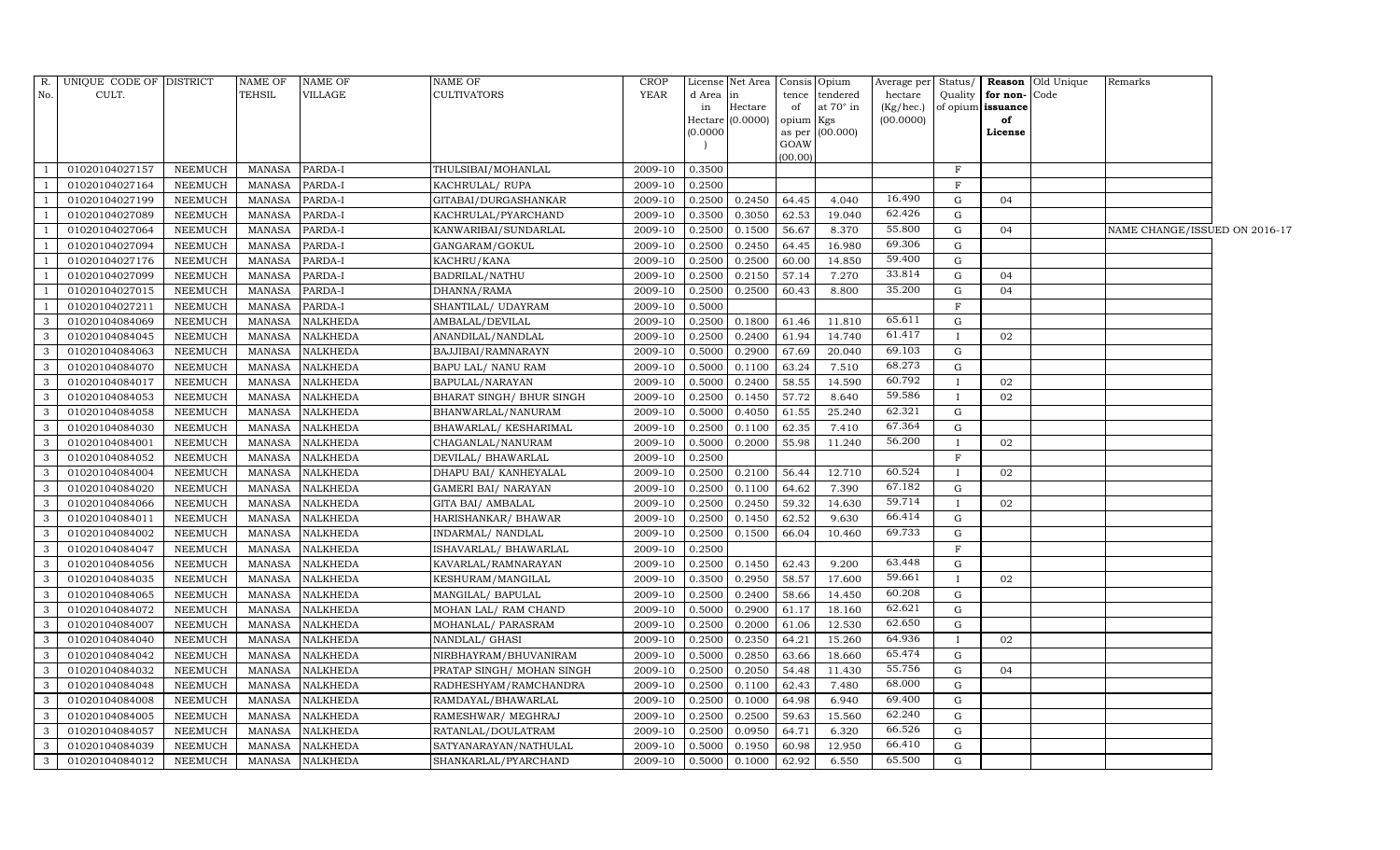| R.             | UNIQUE CODE OF DISTRICT |                | <b>NAME OF</b> | <b>NAME OF</b>                         | NAME OF                                       | <b>CROP</b> |                     | License Net Area |           | Consis Opium    | Average per | Status/      |                   | <b>Reason</b> Old Unique | Remarks                      |
|----------------|-------------------------|----------------|----------------|----------------------------------------|-----------------------------------------------|-------------|---------------------|------------------|-----------|-----------------|-------------|--------------|-------------------|--------------------------|------------------------------|
| No.            | CULT.                   |                | <b>TEHSIL</b>  | VILLAGE                                | <b>CULTIVATORS</b>                            | <b>YEAR</b> | d Area              | in               | tence     | tendered        | hectare     | Quality      | for non-Code      |                          |                              |
|                |                         |                |                |                                        |                                               |             | in                  | Hectare          | of        | at 70° in       | (Kg/hec.)   |              | of opium issuance |                          |                              |
|                |                         |                |                |                                        |                                               |             | Hectare<br>(0.0000) | (0.0000)         | opium Kgs | as per (00.000) | (00.0000)   |              | of                |                          |                              |
|                |                         |                |                |                                        |                                               |             |                     |                  | GOAW      |                 |             |              | License           |                          |                              |
|                |                         |                |                |                                        |                                               |             |                     |                  | (00.00)   |                 |             |              |                   |                          |                              |
| 3              | 01020104084067          | NEEMUCH        | MANASA         | <b>NALKHEDA</b>                        | SHANTI BAI/ RAMESHWAR                         | 2009-10     | 0.2500              | 0.0950           | 62.25     | 6.390           | 67.263      | G            |                   |                          |                              |
| 3              | 01020104084013          | <b>NEEMUCH</b> | <b>MANASA</b>  | <b>NALKHEDA</b>                        | BHUVANISHANKAR/PHADJI                         | 2009-10     | 0.2500              | 0.1000           | 61.43     | 6.500           | 65.000      | $\mathbf{I}$ | 02                |                          |                              |
| 3              | 01020104084038          | <b>NEEMUCH</b> | <b>MANASA</b>  | <b>NALKHEDA</b>                        | UDAYRAM/BHAWANIRAM                            | 2009-10     | 0.5000              | 0.4600           | 57.21     | 26.820          | 58.304      | G            |                   |                          |                              |
| 3              | 01020104074002          | <b>NEEMUCH</b> | <b>MANASA</b>  | MOKHAMPURA KANCHI                      | BADRILAL/KARULAL                              | 2009-10     | 0.2500              | 0.2450           | 66.07     | 16.400          | 66.939      | $\mathbf{I}$ | 02                |                          |                              |
| 3              | 01020104074004          | <b>NEEMUCH</b> | <b>MANASA</b>  | MOKHAMPURA KANCHI                      | CHUNNILAL/KASHIRAM                            | 2009-10     | 0.2500              | 0.2550           | 63.44     | 16.530          | 64.824      | $\mathbf G$  |                   |                          |                              |
| 3              | 01020104074005          | <b>NEEMUCH</b> | <b>MANASA</b>  | MOKHAMPURA KANCHI                      | BHERULAL/SEVA JI                              | 2009-10     | 0.5000              | 0.4700           | 62.19     | 31.680          | 67.404      | G            |                   | 01020104093102           |                              |
| 3              | 01020104074006          | <b>NEEMUCH</b> | <b>MANASA</b>  | MOKHAMPURA KANCHI                      | SAMPATBAI/BHAVARLAL                           | 2009-10     | 0.2500              | 0.2300           | 64.05     | 14.800          | 64.348      | $\mathbf{I}$ | 02                |                          |                              |
| 3              | 01020104074012          | <b>NEEMUCH</b> | <b>MANASA</b>  | MOKHAMPURA KANCHI                      | NARAYAN/CHATARBHUJ                            | 2009-10     | 0.2500              |                  |           |                 |             | $\mathbf F$  |                   | 01020104093105           |                              |
| 3              | 01020104074018          | NEEMUCH        | <b>MANASA</b>  | MOKHAMPURA KANCHI                      | BHERULAL/NANDA                                | 2009-10     | 0.2500              |                  |           |                 |             | $\mathbf{F}$ |                   | 01020104093103           |                              |
| 3              | 01020104074021          | NEEMUCH        | <b>MANASA</b>  | MOKHAMPURA KANCHI                      | JANIBAI/MALTU                                 | 2009-10     | 0.2500              | 0.2500           | 59.57     | 15.810          | 63.240      | G            |                   |                          |                              |
| 3              | 01020104074041          | <b>NEEMUCH</b> | <b>MANASA</b>  | MOKHAMPURA KANCHI                      | RAMSUKHI BAI/ KISHANLAL                       | 2009-10     | 0.2500              | 0.2450           | 59.57     | 14.740          | 60.163      | $\mathbf G$  |                   |                          |                              |
| 3              | 01020104074015          | NEEMUCH        | <b>MANASA</b>  | MOKHAMPURA KANCHI                      | MOHANBAI/HIRALAL                              | 2009-10     | 0.2500              | 0.1100           | 64.26     | 7.090           | 64.455      | $\mathbf{I}$ | 02                |                          |                              |
| 3              | 01020104074030          | <b>NEEMUCH</b> | <b>MANASA</b>  | MOKHAMPURA KANCHI                      | MOHNI BAI/ RAM KUNWAR                         | 2009-10     | 0.2500              | 0.2400           | 56.41     | 13.800          | 57.500      | $\mathbf G$  |                   |                          |                              |
| 3              | 01020104074001          | <b>NEEMUCH</b> | <b>MANASA</b>  | MOKHAMPURA KANCHI                      | LAXMINARAYAN/BHAWARLAL                        | 2009-10     | 0.2500              | 0.2450           | 60.38     | 14.840          | 60.571      | $\mathbf G$  |                   | 01020104093104           |                              |
| 3              | 01020104074047          | <b>NEEMUCH</b> | <b>MANASA</b>  | MOKHAMPURA KANCHI                      | DHAPU BAI/ SAJJAN NATH                        | 2009-10     | 0.2500              |                  |           |                 |             | F            |                   |                          |                              |
| 3              | 01020104044003          | <b>NEEMUCH</b> | <b>MANASA</b>  |                                        | MOKHAMPURA (MAHAGAJ VIJAYSINGH/ROOPSINGH      | 2009-10     | 0.2500              | 0.2250           | 64.36     | 13.690          | 60.844      | G            |                   |                          |                              |
| 3              | 01020104044015          | <b>NEEMUCH</b> | <b>MANASA</b>  |                                        | MOKHAMPURA (MAHAGAI BHAGATSINGH/RUGHNATHSINGH | 2009-10     | 0.2500              | 0.1150           | 63.99     | 7.210           | 62.696      | $\mathbf{I}$ | 02                |                          |                              |
| 3              | 01020104044022          | <b>NEEMUCH</b> | <b>MANASA</b>  |                                        | MOKHAMPURA (MAHAGAI SHARWANSINGH/SWAROOPSINGH | 2009-10     | 0.2500              | 0.2050           | 63.69     | 15.720          | 76.683      | $\mathbf G$  |                   |                          |                              |
| 3              | 01020104044028          | <b>NEEMUCH</b> | <b>MANASA</b>  | MOKHAMPURA (MAHAGAI GHISALAL/AMRITRAM  |                                               | 2009-10     | 0.2500              | 0.1400           | 63.59     | 9.210           | 65.786      | $\mathbf G$  |                   |                          |                              |
| 3              | 01020104044040          | <b>NEEMUCH</b> | <b>MANASA</b>  | MOKHAMPURA (MAHAGAI GANGARAM/RAMNIWAS  |                                               | 2009-10     | 0.5000              | 0.2900           | 58.92     | 17.680          | 60.966      | G            |                   |                          |                              |
| 3              | 01020104044025          | <b>NEEMUCH</b> | <b>MANASA</b>  |                                        | MOKHAMPURA (MAHAGALANTARSINGH/NAHARSINGH      | 2009-10     | 0.2500              |                  |           |                 |             | F            |                   |                          |                              |
| 3              | 01020104044045          | <b>NEEMUCH</b> | <b>MANASA</b>  |                                        | MOKHAMPURA (MAHAGAJ GHANSHYAM/MAGNIRAM        | 2009-10     | 0.2500              | 0.2400           | 61.51     | 15.080          | 62.833      | $\mathbf G$  |                   |                          | NAME CHANGE                  |
| 3              | 01020104044049          | <b>NEEMUCH</b> | <b>MANASA</b>  | MOKHAMPURA (MAHAGAI RAMDAYAL/KARULAL   |                                               | 2009-10     | 0.5000              | 0.2100           | 64.42     | 13.810          | 65.762      | G            |                   |                          |                              |
| 3              | 01020104044012          | <b>NEEMUCH</b> | <b>MANASA</b>  | MOKHAMPURA (MAHAGAI MOHANLAL/KASHIRAM  |                                               | 2009-10     | 0.5000              | 0.1400           | 64.42     | 9.310           | 66.500      | $\mathbf G$  |                   |                          |                              |
| 3              | 01020104044014          | <b>NEEMUCH</b> | <b>MANASA</b>  | MOKHAMPURA (MAHAGAI FULCHAND/BHONA     |                                               | 2009-10     | 0.3500              | 0.3400           | 64.42     | 22.240          | 65.412      | $\mathbf G$  |                   |                          |                              |
| 3              | 01020104044050          | <b>NEEMUCH</b> | <b>MANASA</b>  |                                        | MOKHAMPURA (MAHAGAI BHAGATRAM/KESHURAM        | 2009-10     | 0.3500              | 0.1500           | 61.51     | 9.240           | 61.600      | $\mathbf G$  |                   |                          |                              |
| 3              | 01020104044051          | <b>NEEMUCH</b> | <b>MANASA</b>  | MOKHAMPURA (MAHAGAI HEERALAL/JAGANNATH |                                               | 2009-10     | 0.2500              | 0.1200           | 67.04     | 8.270           | 68.917      | $\mathbf G$  |                   |                          |                              |
| 3              | 01020104044001          | <b>NEEMUCH</b> | <b>MANASA</b>  | MOKHAMPURA (MAHAGAI KESHURAM/SEVA      |                                               | 2009-10     | 0.2500              | 0.1500           | 62.18     | 10.190          | 67.933      | G            |                   |                          |                              |
| 3              | 01020104044042          | <b>NEEMUCH</b> | <b>MANASA</b>  |                                        | MOKHAMPURA (MAHAGAI BHOPALSINGH/NAHARSINGH    | 2009-10     | 0.2500              | 0.1400           | 63.95     | 9.300           | 66.429      | $\mathbf G$  |                   |                          | TRANSFER/MAHAGARH-I          |
| 3              | 01020104072001          | <b>NEEMUCH</b> | <b>MANASA</b>  | MERIYA KHEDI                           | SUNDARLAL/PARTHA                              | 2009-10     | 0.3500              | 0.2950           | 55.93     | 5.680           | 19.254      | G            | 04                | 1020104090061            |                              |
| $\overline{3}$ | 01020104072003          | <b>NEEMUCH</b> | <b>MANASA</b>  | MERIYA KHEDI                           | NATHI BAI/DHANNA                              | 2009-10     | 0.2500              | 0.2300           | 60.18     | 13.780          | 59.913      | $\mathbf G$  |                   |                          | TRANSFER/KUNDLA              |
| 3              | 01020104072007          | <b>NEEMUCH</b> | <b>MANASA</b>  | MERIYA KHEDI                           | CHATARBHUJ/KISHANLAL                          | 2009-10     | 0.2500              | 0.2000           | 62.13     | 12.520          | 62.600      | $\mathbf G$  |                   |                          | TRANSFER/CHAPLANA            |
| 3              | 01020104072008          | <b>NEEMUCH</b> | <b>MANASA</b>  | MERIYA KHEDI                           | NANDLAL/DHANNA                                | 2009-10     | 0.2500              |                  |           |                 |             | $\mathbf F$  |                   |                          | TRANSFER/KACHOLI             |
| 3              | 01020104072014          | <b>NEEMUCH</b> | <b>MANASA</b>  | MERIYA KHEDI                           | NONDRAM/HAJARI                                | 2009-10     | 0.2500              | 0.2050           | 60.93     | 12.620          | 61.561      | G            |                   |                          | TRANSFER/KUNDLA              |
| 3              | 01020104072019          | <b>NEEMUCH</b> | <b>MANASA</b>  | MERIYA KHEDI                           | GIRJA KUVAR/MAHENDRA SINGH                    | 2009-10     | 0.5000              | 0.1200           | 60.18     | 7.400           | 61.667      | $\mathbf G$  |                   |                          | 0102010406314TRANSFER/KUNDLA |
| 3              | 01020104072027          | <b>NEEMUCH</b> | <b>MANASA</b>  | <b>MERIYA KHEDI</b>                    | RUGHANATH/LADU                                | 2009-10     | 0.2500              | 0.1000           | 68.57     | 6.920           | 69.200      | $\mathbf{I}$ | 02                |                          |                              |
| 3              | 01020104072029          | <b>NEEMUCH</b> | <b>MANASA</b>  | MERIYA KHEDI                           | BALMUKUND/BHUVAN JI                           | 2009-10     | 0.2500              | 0.1950           | 45.95     | 4.340           | 22.256      | G            | 04                |                          |                              |
| 3              | 01020104072022          | <b>NEEMUCH</b> | <b>MANASA</b>  | MERIYA KHEDI                           | LAXMICHAND/BHONA                              | 2009-10     | 0.2500              | 0.2450           | 53.78     | 14.010          | 57.184      | G            | 05                |                          | <b>ISSUED ON 2015-16</b>     |
| $\overline{2}$ | 01020104053003          | <b>NEEMUCH</b> | <b>MANASA</b>  | <b>MANASA</b>                          | MOHANLAL/RUPLAL                               | 2009-10     | 0.2500              |                  |           |                 |             | F            |                   |                          |                              |
| $\overline{2}$ | 01020104053005          | NEEMUCH        | <b>MANASA</b>  | <b>MANASA</b>                          | NANDLAL/RODA                                  | 2009-10     | 0.2500              | 0.2000           | 56.86     | 5.720           | 28.600      | $\mathbf{I}$ | 02                |                          |                              |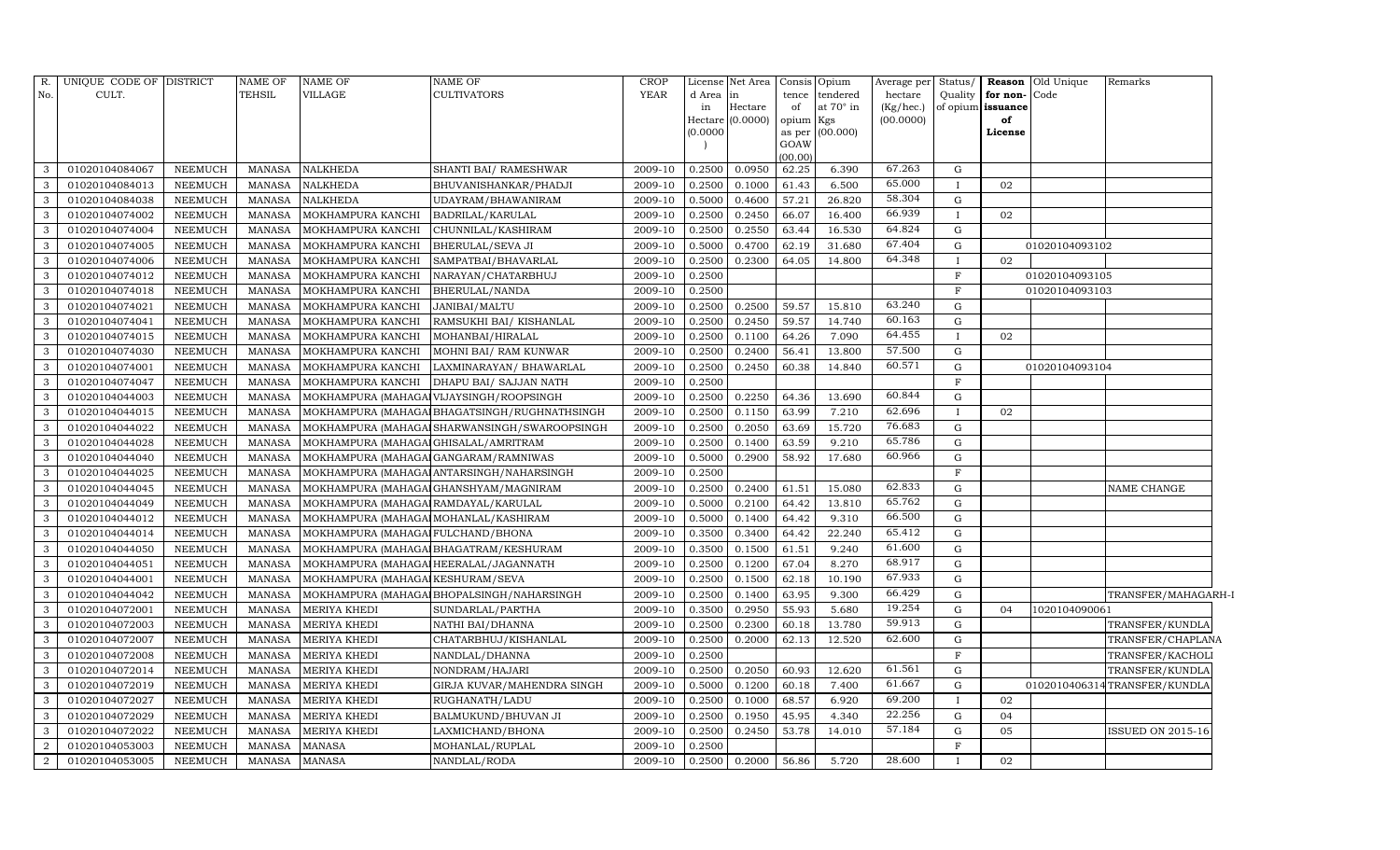|                | R. UNIQUE CODE OF DISTRICT |                | <b>NAME OF</b> | <b>NAME OF</b>     | <b>NAME OF</b>               | <b>CROP</b> |          | License Net Area | Consis         | Opium     | Average per | Status/      |                   | <b>Reason</b> Old Unique | Remarks                        |  |
|----------------|----------------------------|----------------|----------------|--------------------|------------------------------|-------------|----------|------------------|----------------|-----------|-------------|--------------|-------------------|--------------------------|--------------------------------|--|
| No.            | CULT.                      |                | TEHSIL         | VILLAGE            | <b>CULTIVATORS</b>           | YEAR        | d Area   | in               | tence          | tendered  | hectare     | Quality      | for non-          | Code                     |                                |  |
|                |                            |                |                |                    |                              |             | in       | Hectare          | of             | at 70° in | (Kg/hec.)   |              | of opium issuance |                          |                                |  |
|                |                            |                |                |                    |                              |             | Hectare  | (0.0000)         | opium          | Kgs       | (00.0000)   |              | of                |                          |                                |  |
|                |                            |                |                |                    |                              |             | (0.0000) |                  | as per<br>GOAW | (00.000)  |             |              | License           |                          |                                |  |
|                |                            |                |                |                    |                              |             |          |                  | (00.00)        |           |             |              |                   |                          |                                |  |
| $\overline{2}$ | 01020104053006             | NEEMUCH        | MANASA         | <b>MANASA</b>      | JUGALKISHORE/HEMRAJ          | 2009-10     | 0.2500   | 0.2400           | 65.68          | 15.120    | 63.000      | G            |                   |                          |                                |  |
| $\overline{2}$ | 01020104053013             | <b>NEEMUCH</b> | <b>MANASA</b>  | <b>MANASA</b>      | CHAGANLAL/NARAYAN            | 2009-10     | 0.2500   | 0.1400           | 65.58          | 9.290     | 66.357      |              | 02                |                          |                                |  |
| $\overline{2}$ | 01020104053020             | <b>NEEMUCH</b> | <b>MANASA</b>  | <b>MANASA</b>      | RUGHNATH/SUKHLAL             | 2009-10     | 0.2500   | 0.1500           | 65.95          | 9.780     | 65.200      |              | 02                |                          |                                |  |
| $\overline{a}$ | 01020104053024             | <b>NEEMUCH</b> | <b>MANASA</b>  | <b>MANASA</b>      | REKHABAI/KAILASH             | 2009-10     | 0.2500   | 0.1000           | 56.84          | 5.800     | 58.000      | $\mathbf{I}$ | 02                |                          | ISSUED 2018-19/TRANSFER KHEDLI |  |
| $\overline{2}$ | 01020104053042             | NEEMUCH        | <b>MANASA</b>  | <b>MANASA</b>      | MANGILAL/BHERULAL            | 2009-10     | 0.2500   | 0.1300           | 62.93          | 7.960     | 61.231      | G            |                   |                          |                                |  |
| $\overline{2}$ | 01020104053035             | <b>NEEMUCH</b> | <b>MANASA</b>  | <b>MANASA</b>      | KHEMRAJ/KALU                 | 2009-10     | 0.2500   |                  |                |           |             | ${\bf N}$    | 08                |                          |                                |  |
| $\overline{2}$ | 01020104053039             | NEEMUCH        | <b>MANASA</b>  | <b>MANASA</b>      | BAGDIRAM/RATANLAL            | 2009-10     | 0.2500   | 0.1000           | 65.13          | 6.540     | 65.400      | $\mathbf G$  |                   |                          |                                |  |
| $\overline{a}$ | 01020104053043             | <b>NEEMUCH</b> | <b>MANASA</b>  | <b>MANASA</b>      | RAMESHWAR/MANGILAL           | 2009-10     | 0.2500   | 0.1500           | 56.45          | 7.500     | 50.000      | G            | 04                |                          | <b>ISSUED ON 2016-17</b>       |  |
| 2              | 01020104053002             | <b>NEEMUCH</b> | <b>MANASA</b>  | <b>MANASA</b>      | RADHABAI/BHUWANIRAM          | 2009-10     | 0.2500   | 0.1450           | 60.38          | 8.760     | 60.414      | G            |                   |                          |                                |  |
| $\overline{2}$ | 01020104053001             | <b>NEEMUCH</b> | <b>MANASA</b>  | <b>MANASA</b>      | SHANTIBAI/SUKHLAL            | 2009-10     | 0.2500   | 0.2550           | 62.93          | 15.430    | 60.510      | $\mathbf{G}$ |                   |                          |                                |  |
| $\overline{2}$ | 01020104053009             | <b>NEEMUCH</b> | <b>MANASA</b>  | <b>MANASA</b>      | JAGDISH/BHANWARLAL           | 2009-10     | 0.2500   | 0.0900           | 53.99          | 2.870     | 31.889      | G            | 04                |                          |                                |  |
| $\overline{2}$ | 01020104053016             | <b>NEEMUCH</b> | <b>MANASA</b>  | <b>MANASA</b>      | GHANSHYAM/MANGILAL           | 2009-10     | 0.2500   | 0.1100           | 60.38          | 6.740     | 61.273      | G            | 11                |                          |                                |  |
| $\overline{2}$ | 01020104053046             | <b>NEEMUCH</b> | <b>MANASA</b>  | <b>MANASA</b>      | TULSIBAI/MULCHAND            | 2009-10     | 0.2500   | 0.2500           | 56.18          | 14.010    | 56.040      |              | 02                |                          |                                |  |
| $\overline{2}$ | 01020104053034             | NEEMUCH        | <b>MANASA</b>  | <b>MANASA</b>      | BHERULAL/NANALAL             | 2009-10     | 0.2500   |                  |                |           |             | $\mathbf{F}$ |                   |                          |                                |  |
| $\overline{2}$ | 01020104053032             | NEEMUCH        | <b>MANASA</b>  | <b>MANASA</b>      | REKHABAI/RODILAL             | 2009-10     | 0.2500   | 0.1600           | 60.38          | 9.820     | 61.375      | G            |                   |                          |                                |  |
| $\overline{2}$ | 01020104053047             | <b>NEEMUCH</b> | <b>MANASA</b>  | <b>MANASA</b>      | KAILASHCHANDRA/KANHAIYALAL   | 2009-10     | 0.5000   | 0.2000           | 62.93          | 12.880    | 64.400      | G            |                   | 01010101096025           |                                |  |
| <sup>1</sup>   | 01020104009027             | <b>NEEMUCH</b> | <b>MANASA</b>  | <b>MALKHEDA</b>    | MANGILAL/NAVLA               | 2009-10     | 0.2500   | 0.2500           | 58.53          | 15.270    | 61.080      | G            |                   |                          |                                |  |
| -1             | 01020104009036             | <b>NEEMUCH</b> | <b>MANASA</b>  | <b>MALKHEDA</b>    | SYAAMA/BHAVSINGH             | 2009-10     | 0.2500   |                  |                |           |             | F            |                   |                          |                                |  |
| <sup>1</sup>   | 01020104009050             | <b>NEEMUCH</b> | <b>MANASA</b>  | <b>MALKHEDA</b>    | LACHUBAI/DEEPA               | 2009-10     | 0.2500   | 0.0700           | 56.95          | 4.420     | 63.143      | G            |                   |                          |                                |  |
| $\overline{1}$ | 01020104009071             | <b>NEEMUCH</b> | MANASA         | <b>MALKHEDA</b>    | BALURAM/SUKKHA               | 2009-10     | 0.2500   | 0.2450           | 60.29          | 15.610    | 63.714      | $\mathbf{I}$ | 02                | 1020104002004            |                                |  |
|                | 01020104009072             | <b>NEEMUCH</b> | <b>MANASA</b>  | <b>MALKHEDA</b>    | KANHAYALAL/NANALAL           | 2009-10     | 0.3500   | 0.3400           | 65.41          | 21.590    | 63.500      | $\mathbf G$  |                   | 01020104028313           |                                |  |
| - 1            | 01020104009073             | <b>NEEMUCH</b> | <b>MANASA</b>  | <b>MALKHEDA</b>    | BHANWARIBAI NANDA            | 2009-10     | 0.2500   | 0.2450           | 59.68          | 14.970    | 61.102      | G            |                   | 01020104028314           |                                |  |
| -1             | 01020104009023             | <b>NEEMUCH</b> | <b>MANASA</b>  | <b>MALKHEDA</b>    | DHAPUBAI/BHAWSINGH           | 2009-10     | 0.5000   |                  |                |           |             | F            |                   | 01020104017115           |                                |  |
| -1             | 01020104009030             | NEEMUCH        | MANASA         | <b>MALKHEDA</b>    | DHAPUBAI/MANGILAL            | 2009-10     | 0.5000   |                  |                |           |             | $\mathbf{F}$ |                   | 01020104017116           |                                |  |
|                | 01020104009051             | <b>NEEMUCH</b> | <b>MANASA</b>  | MALKHEDA           | SURAJMAL/MANGU               | 2009-10     | 0.2500   |                  |                |           |             | F            |                   |                          |                                |  |
| $\overline{2}$ | 01020104047118             | <b>NEEMUCH</b> | <b>MANASA</b>  | MAHAGARH-II        | RAMNARAYAN/MANNALAL          | 2009-10     | 0.5000   | 0.4900           | 59.87          | 29.460    | 60.122      | G            |                   |                          |                                |  |
| 2              | 01020104047122             | <b>NEEMUCH</b> | <b>MANASA</b>  | MAHAGARH-II        | PRABHULAL/KACHRU             | 2009-10     | 0.5000   | 0.3100           | 63.66          | 18.780    | 60.581      | $\mathbf{G}$ |                   |                          |                                |  |
| $\overline{2}$ | 01020104047123             | <b>NEEMUCH</b> | <b>MANASA</b>  | MAHAGARH-II        | OMPRAKASH/DAYASHANKAR        | 2009-10     | 0.5000   |                  |                |           |             | $\rm F$      |                   |                          |                                |  |
| $\overline{2}$ | 01020104047125             | <b>NEEMUCH</b> | <b>MANASA</b>  | MAHAGARH-II        | AJABNOOR/IBRAHIM             | 2009-10     | 0.5000   | 0.1450           | 64.88          | 9.530     | 65.724      | G            |                   |                          |                                |  |
| $\overline{2}$ | 01020104047126             | <b>NEEMUCH</b> | <b>MANASA</b>  | MAHAGARH-II        | SHABBIRHUSSAIN/VAJIRMOHANNAD | 2009-10     | 0.5000   |                  |                |           |             | $\mathbf{F}$ |                   |                          |                                |  |
| $\overline{a}$ | 01020104047129             | <b>NEEMUCH</b> | <b>MANASA</b>  | MAHAGARH-II        | MARIYAMBAI/SULEMAN           | 2009-10     | 0.5000   |                  |                |           |             | F            |                   |                          |                                |  |
| $\overline{2}$ | 01020104047130             | <b>NEEMUCH</b> | <b>MANASA</b>  | MAHAGARH-II        | LAXMINARAYAN/MANGILAL        | 2009-10     | 0.5000   | 0.2800           | 59.87          | 16.930    | 60.464      | G            |                   |                          |                                |  |
| $\overline{2}$ | 01020104047131             | <b>NEEMUCH</b> | <b>MANASA</b>  | MAHAGARH-II        | MOHANLAL/RAMNARAYAN CHOTA    | 2009-10     | 0.5000   | 0.2000           | 64.96          | 13.300    | 66.500      | G            |                   |                          |                                |  |
| $\overline{2}$ | 01020104047134             | <b>NEEMUCH</b> | <b>MANASA</b>  | MAHAGARH-II        | SHAMBHU/KACHRULAL            | 2009-10     | 0.3500   | 0.3250           | 58.73          | 19.340    | 59.508      | $\mathbf G$  |                   |                          |                                |  |
| $\overline{2}$ | 01020104047135             | <b>NEEMUCH</b> | <b>MANASA</b>  | MAHAGARH-II        | RAJARAM/RAMNARAYAN           | 2009-10     | 0.5000   | 0.1950           | 63.07          | 12.430    | 63.744      | G            |                   |                          |                                |  |
| 2              | 01020104047136             | <b>NEEMUCH</b> | <b>MANASA</b>  | MAHAGARH-II        | IQBALHUSSAIN/SHABBIR         | 2009-10     | 0.2500   |                  |                |           |             | $\mathbf F$  |                   |                          |                                |  |
| $\overline{2}$ | 01020104047141             | <b>NEEMUCH</b> | <b>MANASA</b>  | MAHAGARH-II        | LAL MOHAMMAD/VALI MOHAMMAD   | 2009-10     | 0.5000   | 0.2250           | 62.36          | 14.270    | 63.422      | G            |                   |                          |                                |  |
| $\overline{2}$ | 01020104047148             | <b>NEEMUCH</b> | <b>MANASA</b>  | MAHAGARH-II        | FULSINGH/BADARSINGH          | 2009-10     | 0.2500   | 0.1000           | 58.84          | 6.100     | 61.000      | G            |                   |                          |                                |  |
| 2              | 01020104047149             | <b>NEEMUCH</b> | <b>MANASA</b>  | MAHAGARH-II        | KARULAL/BHANWARLAL           | 2009-10     | 0.5000   | 0.2500           | 59.87          | 16.280    | 65.120      | $\mathbf G$  |                   |                          |                                |  |
| $\overline{a}$ | 01020104047150             | <b>NEEMUCH</b> |                | MANASA MAHAGARH-II | NABINOOR/VAJIRKHAN           | 2009-10     | 0.5000   | 0.2650           | 62.36          | 16.880    | 63.698      | $\mathbf G$  |                   |                          |                                |  |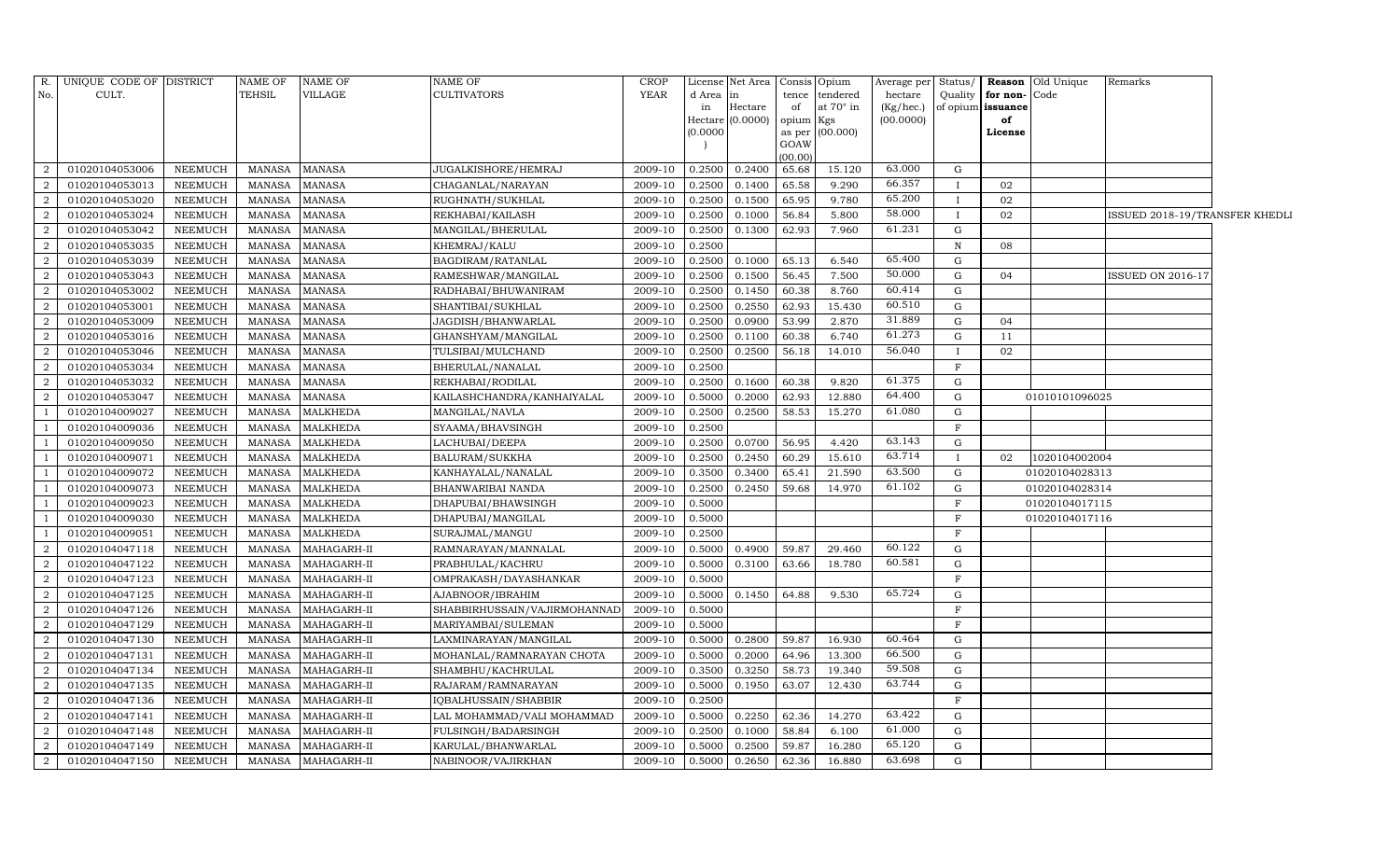| R.             | UNIQUE CODE OF DISTRICT |                | NAME OF       | NAME OF     | <b>NAME OF</b>              | CROP    |           | License Net Area |                 | Consis Opium | Average per | Status/      | Reason            | Old Unique | Remarks |
|----------------|-------------------------|----------------|---------------|-------------|-----------------------------|---------|-----------|------------------|-----------------|--------------|-------------|--------------|-------------------|------------|---------|
| No.            | CULT.                   |                | TEHSIL        | VILLAGE     | <b>CULTIVATORS</b>          | YEAR    | d Area in |                  | tence           | tendered     | hectare     | Quality      | for non-          | Code       |         |
|                |                         |                |               |             |                             |         | in        | Hectare          | of              | at 70° in    | (Kg/hec.)   |              | of opium issuance |            |         |
|                |                         |                |               |             |                             |         |           | Hectare (0.0000) | opium Kgs       |              | (00.0000)   |              | of                |            |         |
|                |                         |                |               |             |                             |         | (0.0000)  |                  | as per          | (00.000)     |             |              | License           |            |         |
|                |                         |                |               |             |                             |         |           |                  | GOAW<br>(00.00) |              |             |              |                   |            |         |
| $\mathcal{D}$  | 01020104047157          | NEEMUCH        | MANASA        | MAHAGARH-II | BHERULAL/ONKARLAL           | 2009-10 | 0.2500    |                  |                 |              |             | $\mathbf F$  |                   |            |         |
|                | 01020104047159          | NEEMUCH        | <b>MANASA</b> | MAHAGARH-II | NANHEKHAN/NATHUKHAN         | 2009-10 | 0.2500    | 0.1250           | 65.12           | 8.130        | 65.040      | G            |                   |            |         |
| 2              | 01020104047151          | NEEMUCH        | <b>MANASA</b> | MAHAGARH-II | RAISMOHAMMAD/IMAMBAKSH      | 2009-10 | 0.5000    | 0.2800           | 65.36           | 19.090       | 68.179      | G            |                   |            |         |
| 2              | 01020104047182          | NEEMUCH        | MANASA        | MAHAGARH-II | DEEPKUNWAR/SUJANSINGH       | 2009-10 | 0.2500    | 0.1800           | 58.73           | 5.360        | 29.778      | $\mathbf G$  | 04                |            |         |
| $\overline{2}$ | 01020104047179          | NEEMUCH        | <b>MANASA</b> | MAHAGARH-II | GAFURKHAN/SHABUDDIN         | 2009-10 | 0.2500    | 0.1100           | 57.50           | 6.510        | 59.182      | $\mathbf G$  |                   |            |         |
| $\overline{2}$ | 01020104047180          | NEEMUCH        | <b>MANASA</b> | MAHAGARH-II | DAULATSINGH / / MADHAWSINGH | 2009-10 | 0.2500    | 0.2100           | 61.72           | 12.920       | 61.524      | G            |                   |            |         |
| $\overline{2}$ | 01020104047185          | NEEMUCH        | MANASA        | MAHAGARH-II | ISMAIL/GUL MOHAMMAD         | 2009-10 | 0.2500    | 0.0750           | 58.73           | 4.660        | 62.133      | ${\rm G}$    |                   |            |         |
| 2              | 01020104047201          | NEEMUCH        | <b>MANASA</b> | MAHAGARH-II | SHIVLAL/KISHANLAL           | 2009-10 | 0.2500    |                  |                 |              |             | $\mathbf F$  |                   |            |         |
| $\overline{2}$ | 01020104047202          | <b>NEEMUCH</b> | <b>MANASA</b> | MAHAGARH-II | RADHESHYAM/SHANKARLAL       | 2009-10 | 0.2500    |                  |                 |              |             | $\mathbf{F}$ |                   |            |         |
|                | 01020104047191          | NEEMUCH        | <b>MANASA</b> | MAHAGARH-II | RAMESHWAR/KANHAIYALAL       | 2009-10 | 0.5000    | 0.4000           | 61.72           | 24.860       | 62.150      | G            |                   |            |         |
| $\overline{2}$ | 01020104047161          | NEEMUCH        | <b>MANASA</b> | MAHAGARH-II | RAMPRATAP/FAKIRCHANDRA      | 2009-10 | 0.2500    | 0.1600           | 57.50           | 5.460        | 34.125      | ${\rm G}$    | 04                |            |         |
| $\overline{2}$ | 01020104047193          | NEEMUCH        | MANASA        | MAHAGARH-II | GHANSHYAM/NARULAL           | 2009-10 | 0.2500    | 0.1750           | 58.73           | 10.580       | 60.457      | G            |                   |            |         |
| $\overline{2}$ | 01020104047221          | <b>NEEMUCH</b> | <b>MANASA</b> | MAHAGARH-II | GULABBAI/LAXMANSINGH        | 2009-10 | 0.2500    | 0.2400           | 62.29           | 15.270       | 63.625      |              | 02                |            |         |
| $\overline{2}$ | 01020104047226          | NEEMUCH        | MANASA        | MAHAGARH-II | GOVINDRAM/KANHAIYALAL       | 2009-10 | 0.2500    | 0.1000           | 67.06           | 6.680        | 66.800      | G            |                   |            |         |
| $\overline{2}$ | 01020104047227          | NEEMUCH        | MANASA        | MAHAGARH-II | MADANSINGH/BALWANTSINGH     | 2009-10 | 0.5000    | 0.2500           | 62.36           | 15.960       | 63.840      | G            |                   |            |         |
| 2              | 01020104047229          | NEEMUCH        | <b>MANASA</b> | MAHAGARH-II | OMPRAKASH/RAMNARAYAN        | 2009-10 | 0.5000    | 0.2300           | 64.96           | 6.150        | 26.739      | $\mathbf G$  | 04                |            |         |
| $\mathcal{D}$  | 01020104047230          | <b>NEEMUCH</b> | <b>MANASA</b> | MAHAGARH-II | KANHAIYALAL/KARUJI          | 2009-10 | 0.5000    |                  |                 |              |             | F            |                   |            |         |
| 2              | 01020104047228          | NEEMUCH        | MANASA        | MAHAGARH-II | MANGILAL/NANURAM BALAI      | 2009-10 | 0.5000    | 0.2400           | 59.87           | 15.010       | 62.542      | G            |                   |            |         |
| $\overline{2}$ | 01020104047231          | NEEMUCH        | <b>MANASA</b> | MAHAGARH-II | MANGILAL/BHURAJI            | 2009-10 | 0.2500    | 0.2350           | 64.98           | 15.400       | 65.532      | $\mathbf{I}$ | 02                |            |         |
| 2              | 01020104047233          | NEEMUCH        | MANASA        | MAHAGARH-II | RAMRATAN/KALURAM            | 2009-10 | 0.5000    | 0.2400           | 63.07           | 15.350       | 63.958      | G            |                   |            |         |
|                | 01020104047099          | NEEMUCH        | <b>MANASA</b> | MAHAGARH-II | BABULAL/KANHAIYALAL         | 2009-10 | 0.5000    | 0.4250           | 64.89           | 27.410       | 64.494      | G            |                   |            |         |
| $\mathcal{D}$  | 01020104047242          | <b>NEEMUCH</b> | <b>MANASA</b> | MAHAGARH-II | OMPRAKASH/KHIMAJI           | 2009-10 | 0.2500    | 0.1000           | 67.06           | 7.260        | 72.600      | G            |                   |            |         |
| $\mathcal{D}$  | 01020104047244          | NEEMUCH        | MANASA        | MAHAGARH-II | RAMESHCHANDRA/NANDLAL       | 2009-10 | 0.3500    | 0.2200           | 63.07           | 13.500       | 61.364      | G            |                   |            |         |
| 2              | 01020104047107          | NEEMUCH        | <b>MANASA</b> | MAHAGARH-II | MOHANLAL/RAMNARAYAN BADA    | 2009-10 | 0.5000    | 0.2450           | 62.36           | 15.520       | 63.347      | G            |                   |            |         |
|                | 01020104047133          | NEEMUCH        | <b>MANASA</b> | MAHAGARH-II | RAJMAL/RAMCHANDRA           | 2009-10 | 0.5000    | 0.1900           | 64.28           | 12.610       | 66.368      | G            |                   |            |         |
| $\overline{2}$ | 01020104047038          | NEEMUCH        | <b>MANASA</b> | MAHAGARH-II | SHANTIBAI/RAMSUKH           | 2009-10 | 0.5000    | 0.1500           | 63.95           | 9.800        | 65.333      | G            |                   |            |         |
| 2              | 01020104047172          | NEEMUCH        | <b>MANASA</b> | MAHAGARH-II | PANNALAL/KACHRU             | 2009-10 | 0.2500    | 0.2350           | 67.06           | 15.970       | 67.957      | G            |                   |            |         |
| $\overline{2}$ | 01020104047029          | NEEMUCH        | <b>MANASA</b> | MAHAGARH-II | RAMPRASAD/PRABHULAL         | 2009-10 | 0.5000    | 0.2750           | 65.42           | 18.570       | 67.527      | $\mathbf G$  |                   |            |         |
| $\overline{2}$ | 01020104047235          | NEEMUCH        | MANASA        | MAHAGARH-II | NANDUBAI/RAMESHWAR          | 2009-10 | 0.5000    | 0.2650           | 63.07           | 16.950       | 63.962      | G            |                   |            |         |
| $\overline{2}$ | 01020104047205          | NEEMUCH        | <b>MANASA</b> | MAHAGARH-II | SAJJANBAI/RAMCHANDRA        | 2009-10 | 0.2500    | 0.2350           | 67.06           | 15.980       | 68.000      | G            |                   |            |         |
| $\overline{2}$ | 01020104047152          | NEEMUCH        | MANASA        | MAHAGARH-II | BHUWANISHANKAR/ONKARLAL     | 2009-10 | 0.5000    |                  |                 |              |             | $\mathbf F$  |                   |            |         |
| $\overline{2}$ | 01020104047132          | NEEMUCH        | <b>MANASA</b> | MAHAGARH-II | DEVILAL/RAMNARAYAN          | 2009-10 | 0.5000    | 0.1800           | 64.89           | 11.840       | 65.778      | $\mathbf G$  |                   |            |         |
|                | 01020104047139          | NEEMUCH        | <b>MANASA</b> | MAHAGARH-II | NARBADABAI/DEVILAL          | 2009-10 | 0.5000    | 0.2300           | 64.96           | 15.140       | 65.826      | G            |                   |            |         |
| $\overline{2}$ | 01020104047234          | NEEMUCH        | <b>MANASA</b> | MAHAGARH-II | RAMNIWAS/LAXMINARAYAN       | 2009-10 | 0.5000    | 0.2900           | 61.72           | 17.830       | 61.483      | ${\rm G}$    |                   |            |         |
| 2              | 01020104047203          | NEEMUCH        | MANASA        | MAHAGARH-II | KHUSALIBAI/RAMPRASAD        | 2009-10 | 0.5000    | 0.2300           | 64.73           | 15.320       | 66.609      | $\mathbf{I}$ | 02                |            |         |
| $\overline{2}$ | 01020104047167          | <b>NEEMUCH</b> | <b>MANASA</b> | MAHAGARH-II | KALURAM/RAMNATH             | 2009-10 | 0.2500    | 0.2450           | 61.72           | 15.410       | 62.898      | $\mathbf G$  |                   |            |         |
| $\overline{2}$ | 01020104047039          | NEEMUCH        | MANASA        | MAHAGARH-II | SHANTIBAI/RADHESHYAM        | 2009-10 | 0.2500    | 0.1650           | 63.65           | 10.980       | 66.545      | G            |                   |            |         |
| $\overline{2}$ | 01020104047171          | NEEMUCH        | <b>MANASA</b> | MAHAGARH-II | JASKUNAWARBAI/RAMSINGH      | 2009-10 | 0.2500    |                  |                 |              |             | F            |                   |            |         |
| 2              | 01020104047127          | NEEMUCH        | <b>MANASA</b> | MAHAGARH-II | JAYCHANDRA/KISHAN PURBIYA   | 2009-10 | 0.2500    | 0.2500           |                 | 6.260        | 25.040      | G            | 04                |            |         |
| 2              | 01020104047002          | <b>NEEMUCH</b> | MANASA        | MAHAGARH-I  | IBRAHIM KHAN/VAJIR KHAN     | 2009-10 | 0.5000    | 0.1450           | 61.92           | 9.000        | 62.069      | G            |                   |            |         |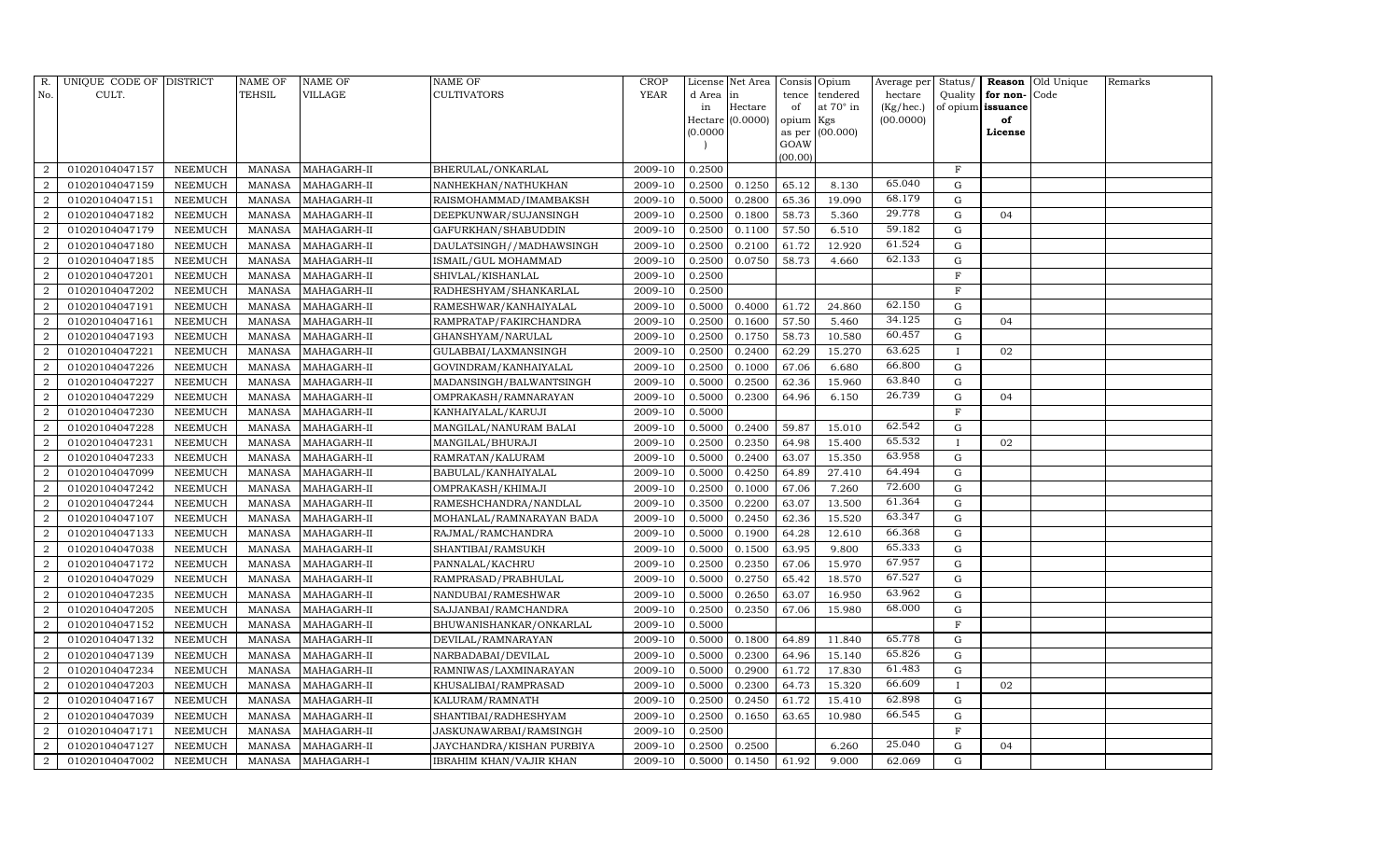| R.             | UNIQUE CODE OF DISTRICT |                | <b>NAME OF</b> | <b>NAME OF</b>    | <b>NAME OF</b>             | CROP        |           | License Net Area |                | Consis Opium     | Average per | Status/      |                   | Reason Old Unique | Remarks           |
|----------------|-------------------------|----------------|----------------|-------------------|----------------------------|-------------|-----------|------------------|----------------|------------------|-------------|--------------|-------------------|-------------------|-------------------|
| No.            | CULT.                   |                | <b>TEHSIL</b>  | VILLAGE           | <b>CULTIVATORS</b>         | <b>YEAR</b> | d Area in |                  | tence          | tendered         | hectare     | Quality      | for non-          | Code              |                   |
|                |                         |                |                |                   |                            |             | in        | Hectare          | of             | at $70^\circ$ in | (Kg/hec.)   |              | of opium issuance |                   |                   |
|                |                         |                |                |                   |                            |             |           | Hectare (0.0000) | opium Kgs      |                  | (00.0000)   |              | of                |                   |                   |
|                |                         |                |                |                   |                            |             | (0.0000)  |                  | as per<br>GOAW | (00.000)         |             |              | License           |                   |                   |
|                |                         |                |                |                   |                            |             |           |                  | (00.00)        |                  |             |              |                   |                   |                   |
| $\overline{2}$ | 01020104047004          | NEEMUCH        | MANASA         | MAHAGARH-I        | SHAMBHULAL/MANGILAL        | 2009-10     | 0.5000    | 0.4000           | 62.95          | 25.860           | 64.650      | G            |                   |                   |                   |
| $\overline{2}$ | 01020104047005          | NEEMUCH        | MANASA         | MAHAGARH-I        | BHAGIRATH/DHANRAJ          | 2009-10     | 0.5000    | 0.1300           | 64.19          | 8.530            | 65.615      | $\mathbf{I}$ | 02                | 1020104028252     |                   |
| $\overline{2}$ | 01020104047008          | NEEMUCH        | MANASA         | MAHAGARH-I        | BHERULAL/GOPAL             | 2009-10     | 0.2500    | 0.2400           | 64.69          | 16.410           | 68.375      | G            |                   |                   |                   |
| $\overline{2}$ | 01020104047010          | <b>NEEMUCH</b> | MANASA         | MAHAGARH-I        | GODAVRIBAI/SHIVLAL         | 2009-10     | 0.2500    |                  |                |                  |             | F            |                   |                   |                   |
| $\overline{2}$ | 01020104047011          | NEEMUCH        | MANASA         | MAHAGARH-I        | JAGDISH/FAKIRCHANDRA       | 2009-10     | 0.2500    | 0.1500           | 65.98          | 10.090           | 67.267      | G            |                   |                   |                   |
| $\overline{2}$ | 01020104047034          | NEEMUCH        | <b>MANASA</b>  | MAHAGARH-I        | JANAKILAL/RAMNIWAS         | 2009-10     | 0.5000    | 0.4050           | 61.92          | 13.910           | 34.346      | ${\rm G}$    | 04                |                   | ISSUED ON 2016-17 |
| $\overline{a}$ | 01020104047015          | <b>NEEMUCH</b> | <b>MANASA</b>  | MAHAGARH-I        | RANSINGH/BHOPALSINGH       | 2009-10     | 0.2500    |                  |                |                  |             | $\rm F$      |                   |                   |                   |
| $\overline{a}$ | 01020104047021          | NEEMUCH        | MANASA         | MAHAGARH-I        | AMBALAL/BHANWARLAL         | 2009-10     | 0.2500    |                  |                |                  |             | $\mathbf F$  |                   |                   |                   |
| $\overline{2}$ | 01020104047026          | NEEMUCH        | MANASA         | MAHAGARH-I        | JARILAL/BHUWANIRAM         | 2009-10     | 0.5000    | 0.2500           | 61.92          | 15.810           | 63.240      | ${\rm G}$    |                   |                   |                   |
| $\overline{2}$ | 01020104047033          | NEEMUCH        | MANASA         | MAHAGARH-I        | <b>BADRILAL/NATHU TELI</b> | 2009-10     | 0.2500    | 0.1450           | 62.44          | 9.040            | 62.345      | G            |                   |                   |                   |
| $\overline{a}$ | 01020104047041          | <b>NEEMUCH</b> | <b>MANASA</b>  | MAHAGARH-I        | DAMARLAL/BHUWANI           | 2009-10     | 0.5000    |                  |                |                  |             | $\rm F$      |                   |                   |                   |
| $\overline{2}$ | 01020104047042          | NEEMUCH        | MANASA         | MAHAGARH-I        | BHANWARLAL/RATANLAL        | 2009-10     | 0.5000    |                  |                |                  |             | N            |                   |                   |                   |
| $\overline{2}$ | 01020104047046          | NEEMUCH        | <b>MANASA</b>  | MAHAGARH-I        | SHIVNARAYAN/PRABHULAL      | 2009-10     | 0.5000    | 0.1600           | 65.47          | 10.980           | 68.625      | $\mathbf G$  |                   |                   |                   |
| $\overline{2}$ | 01020104047057          | <b>NEEMUCH</b> | MANASA         | MAHAGARH-I        | SHIVSHANKAR/BHERU BAKSH    | 2009-10     | 0.2500    | 0.2050           | 63.01          | 13.500           | 65.854      | G            |                   |                   |                   |
| $\overline{2}$ | 01020104047058          | NEEMUCH        | MANASA         | MAHAGARH-I        | RATANLAL/BHUWANIRAM        | 2009-10     | 0.2500    | 0.2300           | 63.01          | 14.730           | 64.043      | G            |                   |                   |                   |
| $\overline{2}$ | 01020104047061          | NEEMUCH        | MANASA         | MAHAGARH-I        | MANGILAL/KACHRULAL         | 2009-10     | 0.2500    | 0.2050           | 63.01          | 13.300           | 64.878      | G            |                   |                   |                   |
| $\overline{2}$ | 01020104047062          | <b>NEEMUCH</b> | <b>MANASA</b>  | MAHAGARH-I        | DINESHKUMAR/RAMESHWAR      | 2009-10     | 0.5000    | 0.1150           | 70.97          | 9.080            | 78.957      | $\bf{I}$     | 02                |                   |                   |
| $\overline{2}$ | 01020104047063          | NEEMUCH        | MANASA         | MAHAGARH-I        | SHARIF KHAN/NANHE KHAN     | 2009-10     | 0.2500    | 0.1200           | 65.98          | 7.910            | 65.917      | G            |                   |                   |                   |
| $\overline{a}$ | 01020104047067          | NEEMUCH        | MANASA         | MAHAGARH-I        | GOVERDHANSINGH/PRATAPSINGH | 2009-10     | 0.2500    | 0.2450           | 55.63          | 13.930           | 56.857      | $\mathbf{I}$ | 02                |                   |                   |
| $\overline{2}$ | 01020104047068          | <b>NEEMUCH</b> | MANASA         | MAHAGARH-I        | RAJAK MOHAMMAD/KALE KHAN   | 2009-10     | 0.2500    | 0.2300           | 64.69          | 15.230           | 66.217      | G            |                   |                   |                   |
| $\overline{2}$ | 01020104047069          | NEEMUCH        | <b>MANASA</b>  | MAHAGARH-I        | YUSUF MONAMMAD/LAL MOHAMMA | 2009-10     | 0.2500    | 0.2300           | 64.69          | 15.240           | 66.261      | ${\rm G}$    |                   |                   |                   |
| $\overline{2}$ | 01020104047070          | <b>NEEMUCH</b> | <b>MANASA</b>  | MAHAGARH-I        | GOPALSINGH/BHUWANISHINGH   | 2009-10     | 0.5000    | 0.2100           | 61.19          | 12.890           | 61.381      | $\mathbf{I}$ | 02                |                   |                   |
| $\overline{2}$ | 01020104047071          | NEEMUCH        | MANASA         | MAHAGARH-I        | AHMADNOOR/MOHAMMAD         | 2009-10     | 0.5000    | 0.3650           | 59.23          | 20.930           | 57.342      | G            |                   |                   |                   |
| $\overline{2}$ | 01020104047073          | <b>NEEMUCH</b> | MANASA         | MAHAGARH-I        | GANIMOHAMMAD/VALIMOHAMMAD  | 2009-10     | 0.2500    |                  |                |                  |             | $\mathbf F$  |                   |                   |                   |
| $\overline{2}$ | 01020104047076          | NEEMUCH        | <b>MANASA</b>  | MAHAGARH-I        | KALLUKHAN/NANHEKHAN        | 2009-10     | 0.2500    | 0.2150           | 62.61          | 15.340           | 71.349      | $\mathbf G$  |                   |                   |                   |
| $\overline{2}$ | 01020104047078          | <b>NEEMUCH</b> | MANASA         | MAHAGARH-I        | OMPRAKASH/CHAMPALAL        | 2009-10     | 0.5000    | 0.1900           | 59.24          | 11.830           | 62.263      | G            |                   |                   |                   |
| $\overline{2}$ | 01020104047083          | <b>NEEMUCH</b> | MANASA         | MAHAGARH-I        | SHIVRAJSINGH/RATANSINGH    | 2009-10     | 0.2500    |                  |                |                  |             | F            |                   |                   |                   |
| $\overline{2}$ | 01020104047085          | <b>NEEMUCH</b> | <b>MANASA</b>  | MAHAGARH-I        | GHANSHYAM/CHAMPALAL        | 2009-10     | 0.5000    | 0.2100           | 61.38          | 13.990           | 66.619      | $\mathbf G$  |                   |                   |                   |
| $\overline{2}$ | 01020104047087          | NEEMUCH        | MANASA         | MAHAGARH-I        | RAMESHWAR/BHERULAL         | 2009-10     | 0.5000    | 0.2100           | 62.37          | 13.330           | 63.476      | ${\rm G}$    |                   |                   |                   |
| $\overline{2}$ | 01020104047089          | <b>NEEMUCH</b> | <b>MANASA</b>  | MAHAGARH-I        | PRAKASHCHANDRA/UDAJI       | 2009-10     | 0.5000    | 0.4950           | 58.54          | 31.570           | 63.778      | ${\rm G}$    |                   |                   |                   |
| $\overline{2}$ | 01020104047090          | <b>NEEMUCH</b> | MANASA         | MAHAGARH-I        | MUNNALAL/RATANLAL          | 2009-10     | 0.5000    | 0.2950           | 59.83          | 18.490           | 62.678      | $\mathbf G$  |                   |                   |                   |
| $\overline{2}$ | 01020104047020          | NEEMUCH        | <b>MANASA</b>  | MAHAGARH-I        | NANDLAL/DHANRAJ            | 2009-10     | 0.2500    | 0.1050           |                | 6.830            | 65.048      | ${\rm G}$    |                   |                   |                   |
| $\overline{2}$ | 01020104047091          | <b>NEEMUCH</b> | MANASA         | MAHAGARH-I        | BAPULAL/RAMNARAYAN         | 2009-10     | 0.2500    | 0.1050           | 64.04          | 6.590            | 62.762      | ${\rm G}$    |                   |                   |                   |
| $\overline{2}$ | 01020104047093          | <b>NEEMUCH</b> | <b>MANASA</b>  | MAHAGARH-I        | ABDULKARIM/JAKIR           | 2009-10     | 0.2500    | 0.1550           | 63.01          | 9.970            | 64.323      | G            |                   |                   |                   |
| 2              | 01020104047097          | NEEMUCH        | MANASA         | MAHAGARH-I        | SHYAMSINGH/RAMSINGH        | 2009-10     | 0.2500    | 0.2550           | 58.64          | 15.520           | 60.863      | ${\rm G}$    |                   |                   |                   |
| $\overline{2}$ | 01020104047100          | <b>NEEMUCH</b> | <b>MANASA</b>  | MAHAGARH-I        | BANSHILAL/KANWARLAL        | 2009-10     | 0.2500    | 0.2050           | 62.61          | 13.120           | 64.000      | G            |                   |                   |                   |
| $\overline{2}$ | 01020104047102          | <b>NEEMUCH</b> | MANASA         | MAHAGARH-I        | SATYANARAYAN/KANHAIYALAL   | 2009-10     | 0.2500    | 0.2350           | 65.98          | 16.000           | 68.085      | G            |                   |                   |                   |
| $\overline{a}$ | 01020104047103          | NEEMUCH        | MANASA         | MAHAGARH-I        | RAMESHCHANDRA/BADRILAL     | 2009-10     | 0.2500    | 0.2350           | 62.61          | 15.810           | 67.277      | G            |                   |                   |                   |
| $\overline{2}$ | 01020104047108          | <b>NEEMUCH</b> | MANASA         | MAHAGARH-I        | RAJMAL/LAXMINARAYAN        | 2009-10     | 0.2500    | 0.2150           | 62.37          | 13.900           | 64.651      | G            |                   |                   |                   |
| $\overline{2}$ | 01020104047110          | <b>NEEMUCH</b> |                | MANASA MAHAGARH-I | SURESHCHANDRA/RAMPRATAP    | 2009-10     | 0.2500    | 0.2050           | 60.92          | 12.970           | 63.268      | G            |                   |                   |                   |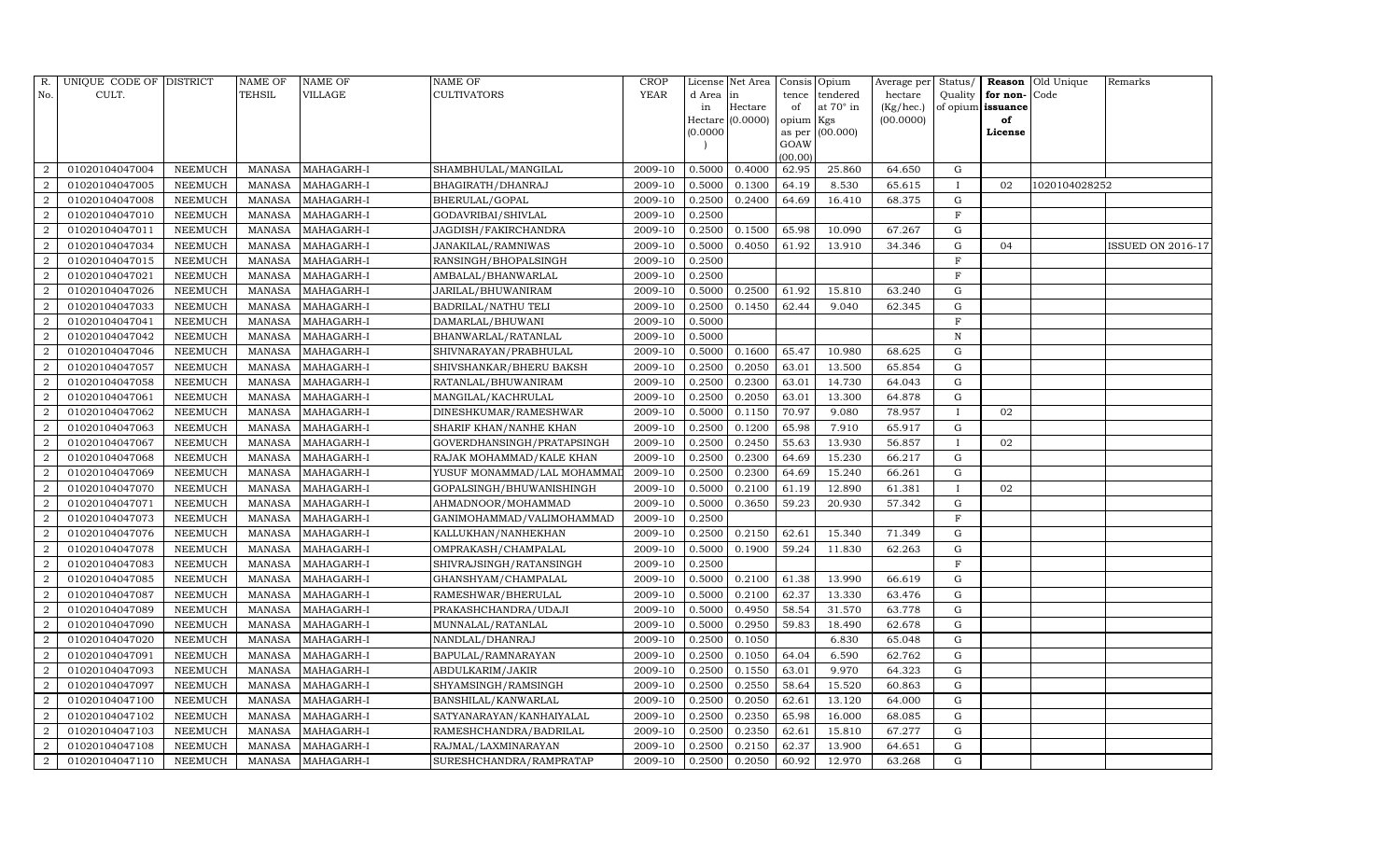|                | R. UNIQUE CODE OF DISTRICT |                | NAME OF       | <b>NAME OF</b> | <b>NAME OF</b>              | CROP                  |          | License Net Area   Consis   Opium |           |                  | Average per Status/ |              |              | <b>Reason</b> Old Unique | Remarks                         |  |
|----------------|----------------------------|----------------|---------------|----------------|-----------------------------|-----------------------|----------|-----------------------------------|-----------|------------------|---------------------|--------------|--------------|--------------------------|---------------------------------|--|
| No.            | CULT.                      |                | TEHSIL        | <b>VILLAGE</b> | <b>CULTIVATORS</b>          | <b>YEAR</b>           | d Area   | in                                | tence     | tendered         | hectare             | Quality      | for non-Code |                          |                                 |  |
|                |                            |                |               |                |                             |                       | in       | Hectare                           | of        | at $70^\circ$ in | (Kg/hec.)           | of opium     | issuance     |                          |                                 |  |
|                |                            |                |               |                |                             |                       |          | Hectare (0.0000)                  | opium Kgs |                  | (00.0000)           |              | of           |                          |                                 |  |
|                |                            |                |               |                |                             |                       | (0.0000) |                                   | GOAW      | as per (00.000)  |                     |              | License      |                          |                                 |  |
|                |                            |                |               |                |                             |                       |          |                                   | (00.00)   |                  |                     |              |              |                          |                                 |  |
| $\overline{2}$ | 01020104047208             | NEEMUCH        | <b>MANASA</b> | MAHAGARH-I     | KHUSHALSINGH/KARANSINGH     | 2009-10               | 0.2500   | 0.2400                            | 62.61     | 15.210           | 63.375              | G            |              |                          |                                 |  |
| $\overline{2}$ | 01020104047209             | NEEMUCH        | MANASA        | MAHAGARH-I     | RUPCHANDRA/SHANKARLAL       | 2009-10               | 0.2500   | 0.1750                            | 64.69     | 11.070           | 63.257              | G            |              |                          |                                 |  |
| $\overline{2}$ | 01020104047210             | NEEMUCH        | <b>MANASA</b> | MAHAGARH-I     | BHANWARLAL/NARAYAN          | 2009-10               | 0.5000   | 0.4000                            | 63.11     | 25.520           | 63.800              | $\mathbf{I}$ | 02           |                          |                                 |  |
| $\overline{2}$ | 01020104047214             | NEEMUCH        | MANASA        | MAHAGARH-I     | DEVILAL/BHERULAL            | 2009-10               | 0.2500   | 0.0900                            | 65.98     | 6.300            | 70.000              | G            |              |                          |                                 |  |
| $\overline{2}$ | 01020104047215             | NEEMUCH        | <b>MANASA</b> | MAHAGARH-I     | DHANSINGH/GOKULSINGH        | 2009-10               | 0.2500   | 0.2500                            | 59.25     | 14.940           | 59.760              | G            |              |                          |                                 |  |
| $\overline{2}$ | 01020104047220             | NEEMUCH        | MANASA        | MAHAGARH-I     | MUNNALAL/SHANKARLAL         | 2009-10               | 0.2500   |                                   |           |                  |                     | $\mathbf F$  |              |                          |                                 |  |
| $\overline{2}$ | 01020104047001             | NEEMUCH        | MANASA        | MAHAGARH-I     | KANWARLAL/BHUWANIRAM        | 2009-10               | 0.5000   | 0.2000                            | 65.42     | 13.260           | 66.300              | G            |              |                          |                                 |  |
| $\overline{2}$ | 01020104047119             | NEEMUCH        | MANASA        | MAHAGARH-I     | BALARAM/ONKARLAL            | 2009-10               | 0.5000   | 0.3900                            | 60.21     | 25.220           | 64.667              | G            |              |                          |                                 |  |
| $\overline{2}$ | 01020104047147             | <b>NEEMUCH</b> | <b>MANASA</b> | MAHAGARH-I     | SUSHILABAI/RAMNIWAS         | 2009-10               | 0.2500   |                                   |           |                  |                     | $\mathbf F$  |              |                          |                                 |  |
| $\overline{2}$ | 01020104047211             | NEEMUCH        | MANASA        | MAHAGARH-I     | BHAGWATIBAI/KANHAIYALAL     | 2009-10               | 0.5000   | 0.3150                            | 64.89     | 20.460           | 64.952              | G            |              |                          |                                 |  |
| $\overline{2}$ | 01020104047113             | NEEMUCH        | <b>MANASA</b> | MAHAGARH-I     | GHISALAL/KANHAIYALAL        | 2009-10               | 0.5000   | 0.2100                            | 65.42     | 14.120           | 67.238              | G            |              |                          |                                 |  |
| $\overline{2}$ | 01020104047025             | <b>NEEMUCH</b> | <b>MANASA</b> | MAHAGARH-I     | KALURAM/SALAGRAM            | 2009-10               | 0.2500   | 0.1950                            | 64.89     | 13.130           | 67.333              | G            |              |                          |                                 |  |
| $\overline{2}$ | 01020104047037             | <b>NEEMUCH</b> | <b>MANASA</b> | MAHAGARH-I     | MANGIBAI/RAMNARAYAN         | 2009-10               | 0.5000   | 0.1000                            | 65.42     | 6.540            | 65.400              | G            |              |                          |                                 |  |
| $\overline{2}$ | 01020104047092             | NEEMUCH        | <b>MANASA</b> | MAHAGARH-I     | MOHANLAL/HEERALAL           | 2009-10               | 0.5000   | 0.2050                            | 62.37     | 12.880           | 62.829              | G            |              |                          |                                 |  |
| $\overline{2}$ | 01020104047009             | NEEMUCH        | <b>MANASA</b> | MAHAGARH-I     | RAMPRASAD/RAMLAL            | 2009-10               | 0.5000   | 0.1500                            | 65.42     | 9.810            | 65.400              | G            |              |                          |                                 |  |
| 2              | 01020104047075             | NEEMUCH        | MANASA        | MAHAGARH-I     | ABDUL KARIM/VAJIR MOHAMMAD  | 2009-10               | 0.5000   |                                   |           |                  |                     | $_{\rm F}$   |              |                          |                                 |  |
| $\overline{2}$ | 01020104047047             | NEEMUCH        | MANASA        | MAHAGARH-I     | ISHAKH MOHAMMAD/VAJIR KHAN  | 2009-10               | 0.5000   | 0.2650                            | 63.01     | 16.890           | 63.736              | G            |              |                          |                                 |  |
| $\overline{2}$ | 01020104047237             | NEEMUCH        | MANASA        | MAHAGARH-I     | GHANSHYAM/JAGANNATH         | 2009-10               | 0.2500   |                                   |           |                  |                     | $\mathbf F$  |              |                          |                                 |  |
| $\mathbf{3}$   | 01020104083002             | NEEMUCH        | <b>MANASA</b> | <b>LUMDI</b>   | KARULAL/KAWARLAL            | 2009-10               | 0.2500   | 0.1500                            | 63.69     | 10.240           | 68.267              | G            |              |                          |                                 |  |
| $\overline{3}$ | 01020104083018             | <b>NEEMUCH</b> | <b>MANASA</b> | <b>LUMDI</b>   | BHAGVANLAL/RAMKISHAN        | 2009-10               | 0.2500   | 0.2100                            | 59.61     | 12.590           | 59.952              | G            |              |                          |                                 |  |
| 3              | 01020104083038             | NEEMUCH        | <b>MANASA</b> | <b>LUMDI</b>   | AMRATLAL/MANGILAL           | 2009-10               | 0.2500   | 0.1050                            | 65.41     | 6.790            | 64.667              | G            |              |                          |                                 |  |
| $\mathbf{3}$   | 01020104083004             | <b>NEEMUCH</b> | <b>MANASA</b> | <b>LUMDI</b>   | KOMALDAS/KACHRUDAS          | 2009-10               | 0.2500   | 0.1700                            | 59.61     | 10.930           | 64.294              | G            |              |                          |                                 |  |
| $\mathbf{3}$   | 01020104083049             | NEEMUCH        | <b>MANASA</b> | LUMDI          | SURESHKUMAR/DWARKADAS       | 2009-10               | 0.2500   | 0.1350                            | 59.61     | 8.000            | 59.259              | G            |              |                          |                                 |  |
| 3              | 01020104083023             | NEEMUCH        | <b>MANASA</b> | <b>LUMDI</b>   | MOHANBAI/BHANWARLAL         | 2009-10               | 0.3500   | 0.1350                            | 65.41     | 8.550            | 63.333              | G            |              | 01020104095076           |                                 |  |
| 3              | 01020104046002             | NEEMUCH        | <b>MANASA</b> | <b>LODKIYA</b> | MANGILAL/FAKIRCHANDRA CHOTA | 2009-10               | 0.5000   | 0.3000                            | 68.84     | 20.000           | 66.667              | G            |              |                          |                                 |  |
| 3              | 01020104046003             | NEEMUCH        | <b>MANASA</b> | <b>LODKIYA</b> | HEERABAI/MANSINGH           | 2009-10               | 0.2500   | 0.1000                            | 60.19     | 5.790            | 57.900              | G            | 06           |                          | ISSUED 2018-19 AS PER PARA 2(C) |  |
| 3              | 01020104046004             | NEEMUCH        | <b>MANASA</b> | <b>LODKIYA</b> | RADHESHYAM/BHERA            | 2009-10               | 0.2500   | 0.1200                            | 64.22     | 8.890            | 74.083              | G            |              |                          |                                 |  |
| 3              | 01020104046006             | <b>NEEMUCH</b> | <b>MANASA</b> | <b>LODKIYA</b> | MEGHRAJ/NANDLAL             | 2009-10               | 0.5000   | 0.2650                            | 68.84     | 18.420           | 69.509              | G            |              |                          |                                 |  |
| 3              | 01020104046007             | NEEMUCH        | MANASA        | <b>LODKIYA</b> | GYARASIBAI/VARDA            | 2009-10               | 0.2500   | 0.1200                            | 68.28     | 8.900            | 74.167              | G            |              |                          |                                 |  |
| 3              | 01020104046016             | <b>NEEMUCH</b> | <b>MANASA</b> | <b>LODKIYA</b> | RADHIBAI/HEERALAL           | 2009-10               | 0.2500   | 0.2450                            | 60.19     | 14.790           | 60.367              | G            |              |                          |                                 |  |
| $\mathbf{3}$   | 01020104046017             | NEEMUCH        | MANASA        | <b>LODKIYA</b> | SHORAM/BHERULAL             | 2009-10               | 0.2500   | 0.0450                            | 68.21     | 1.840            | 40.889              | G            | 04           |                          |                                 |  |
| 3              | 01020104046020             | NEEMUCH        | <b>MANASA</b> | <b>LODKIYA</b> | VARDICHANDRA/NANDA          | 2009-10               | 0.5000   |                                   |           |                  |                     | $\rm F$      |              |                          |                                 |  |
| 3              | 01020104046103             | NEEMUCH        | <b>MANASA</b> | <b>LODKIYA</b> | MANGILAL/BHUWANIRAM         | 2009-10               | 0.5000   | 0.2600                            | 63.22     | 16.000           | 61.538              | G            |              | 01020104045013           |                                 |  |
| 3              | 01020104046029             | NEEMUCH        | <b>MANASA</b> | <b>LODKIYA</b> | RAMCHANDRA/SHALA            | 2009-10               | 0.5000   | 0.1950                            | 63.18     | 12.490           | 64.051              | G            |              |                          |                                 |  |
| 3              | 01020104046105             | NEEMUCH        | <b>MANASA</b> | LODKIYA        | RAMESHCHANDRA/SALAGRAM      | 2009-10               | 0.2500   | 0.2300                            | 65.46     | 15.250           | 66.304              | G            |              | 01020104045148           |                                 |  |
| $\mathbf{3}$   | 01020104046035             | NEEMUCH        | <b>MANASA</b> | <b>LODKIYA</b> | NANDA/BHERA LAD             | 2009-10               | 0.5000   | 0.1500                            | 68.84     | 10.210           | 68.067              | G            |              |                          |                                 |  |
| 3              | 01020104046033             | NEEMUCH        | MANASA        | <b>LODKIYA</b> | DEVILAL/BHANWARLAL          | 2009-10               | 0.5000   | 0.1850                            | 63.18     | 11.770           | 63.622              | G            |              |                          |                                 |  |
| 3              | 01020104046038             | NEEMUCH        | <b>MANASA</b> | <b>LODKIYA</b> | DEVILAL/LAXMINARAYAN        | 2009-10               | 0.2500   | 0.2050                            | 63.22     | 12.980           | 63.317              | G            |              |                          |                                 |  |
| $\mathbf{3}$   | 01020104046039             | NEEMUCH        | <b>MANASA</b> | LODKIYA        | SHANKARLAL/BHERULAL         | 2009-10               | 0.2500   | 0.1500                            | 63.22     | 9.540            | 63.600              | G            |              |                          |                                 |  |
| $\mathbf{3}$   | 01020104046043             | <b>NEEMUCH</b> | <b>MANASA</b> | <b>LODKIYA</b> | JAGDISHCHANDRA/BHERULAL     | 2009-10 0.2500 0.1500 |          |                                   | 66.58     | 10.060           | 67.067              | G            |              |                          |                                 |  |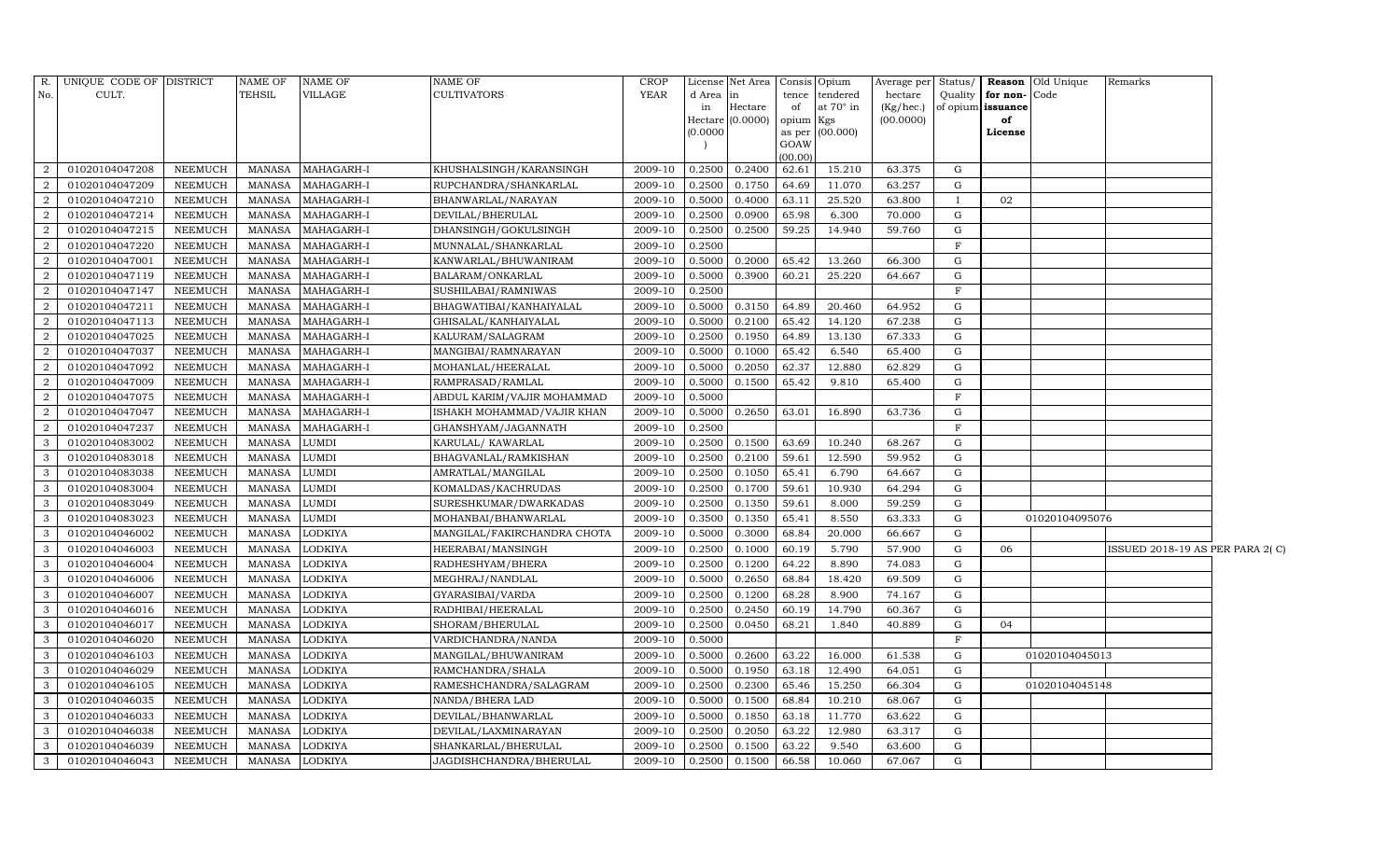| R.           | UNIQUE CODE OF DISTRICT |                | <b>NAME OF</b> | <b>NAME OF</b> | <b>NAME OF</b>              | CROP        |          | License Net Area |           | Consis Opium     | Average per Status/ |             |                          | <b>Reason</b> Old Unique | Remarks                  |  |
|--------------|-------------------------|----------------|----------------|----------------|-----------------------------|-------------|----------|------------------|-----------|------------------|---------------------|-------------|--------------------------|--------------------------|--------------------------|--|
| No.          | CULT.                   |                | <b>TEHSIL</b>  | <b>VILLAGE</b> | CULTIVATORS                 | <b>YEAR</b> | d Area   | in               | tence     | tendered         | hectare             | Quality     | for non-Code             |                          |                          |  |
|              |                         |                |                |                |                             |             | in       | Hectare          | of        | at $70^\circ$ in | (Kg/hec.)           |             | of opium <b>issuance</b> |                          |                          |  |
|              |                         |                |                |                |                             |             | (0.0000) | Hectare (0.0000) | opium Kgs | as per (00.000)  | (00.0000)           |             | of<br>License            |                          |                          |  |
|              |                         |                |                |                |                             |             |          |                  | GOAW      |                  |                     |             |                          |                          |                          |  |
|              |                         |                |                |                |                             |             |          |                  | (00.00)   |                  |                     |             |                          |                          |                          |  |
| 3            | 01020104046047          | NEEMUCH        | <b>MANASA</b>  | <b>LODKIYA</b> | DEVILAL/NANURAM             | 2009-10     | 0.2500   | 0.1350           | 66.13     | 9.230            | 68.370              | G           |                          |                          |                          |  |
| 3            | 01020104046048          | <b>NEEMUCH</b> | <b>MANASA</b>  | LODKIYA        | NALINIRANJAN/SHYAMSUNDER    | 2009-10     | 0.5000   | 0.2150           | 63.18     | 13.310           | 61.907              | G           |                          |                          |                          |  |
| 3            | 01020104046049          | <b>NEEMUCH</b> | <b>MANASA</b>  | <b>LODKIYA</b> | MADANLAL/BHANWARLAL         | 2009-10     | 0.2500   | 0.2450           | 68.21     | 16.850           | 68.776              | G           |                          |                          |                          |  |
| $\mathbf{3}$ | 01020104046044          | NEEMUCH        | MANASA         | <b>LODKIYA</b> | BAGDIRAM/NANDLAL            | 2009-10     | 0.5000   | 0.1800           | 65.54     | 12.010           | 66.722              | G           |                          |                          |                          |  |
| 3            | 01020104046052          | <b>NEEMUCH</b> | <b>MANASA</b>  | LODKIYA        | BAGDIRAM/MANSINGH           | 2009-10     | 0.2500   | 0.0350           | 68.18     | 2.440            | 69.714              | G           |                          |                          |                          |  |
| 3            | 01020104046053          | <b>NEEMUCH</b> | <b>MANASA</b>  | LODKIYA        | MADANLAL/NANDLAL            | 2009-10     | 0.5000   |                  |           |                  |                     | $\mathbf F$ |                          |                          |                          |  |
| 3            | 01020104046056          | <b>NEEMUCH</b> | <b>MANASA</b>  | LODKIYA        | CHAGANLAL/HEERALAL          | 2009-10     | 0.5000   | 0.3150           | 68.84     | 21.980           | 69.778              | G           |                          |                          |                          |  |
| 3            | 01020104046058          | <b>NEEMUCH</b> | <b>MANASA</b>  | LODKIYA        | HULASMAL/HEERALAL           | 2009-10     | 0.5000   | 0.2000           | 68.84     | 14.010           | 70.050              | G           |                          |                          |                          |  |
| 3            | 01020104046063          | <b>NEEMUCH</b> | <b>MANASA</b>  | LODKIYA        | KAILASHCHANDRA/FAKIRCHANDRA | 2009-10     | 0.5000   | 0.3200           | 68.17     | 20.790           | 64.969              | G           |                          |                          |                          |  |
| 3            | 01020104046064          | <b>NEEMUCH</b> | <b>MANASA</b>  | LODKIYA        | VISHNULAL/BHANWARLAL        | 2009-10     | 0.5000   | 0.1500           | 66.13     | 9.920            | 66.133              | G           |                          |                          |                          |  |
| 3            | 01020104046065          | <b>NEEMUCH</b> | <b>MANASA</b>  | LODKIYA        | SUNIL/SHYAMSUNDER           | 2009-10     | 0.2500   | 0.1600           | 63.22     | 10.100           | 63.125              | G           |                          |                          |                          |  |
| $\mathbf{3}$ | 01020104046067          | <b>NEEMUCH</b> | <b>MANASA</b>  | LODKIYA        | RATANLAL/BAGDIRAM           | 2009-10     | 0.5000   | 0.0850           | 63.18     | 5.480            | 64.471              | G           |                          |                          |                          |  |
| 3            | 01020104046077          | <b>NEEMUCH</b> | <b>MANASA</b>  | <b>LODKIYA</b> | BANSHILAL/KESHURAM          | 2009-10     | 0.3500   | 0.3300           | 63.16     | 20.080           | 60.848              | G           |                          |                          |                          |  |
| 3            | 01020104046078          | <b>NEEMUCH</b> | <b>MANASA</b>  | LODKIYA        | BHAGWANLAL/BAPULAL          | 2009-10     | 0.5000   | 0.1550           | 60.19     | 9.230            | 59.548              | G           |                          |                          |                          |  |
| 3            | 01020104046104          | <b>NEEMUCH</b> | <b>MANASA</b>  | LODKIYA        | NANDUBAI/BHAGWAN            | 2009-10     | 0.5000   |                  |           |                  |                     | F           |                          | 065                      |                          |  |
| 3            | 01020104046082          | NEEMUCH        | <b>MANASA</b>  | LODKIYA        | LALU/SHANKAR                | 2009-10     | 0.2500   | 0.2000           | 63.22     | 12.780           | 63.900              | G           |                          |                          |                          |  |
| 3            | 01020104046086          | <b>NEEMUCH</b> | MANASA         | LODKIYA        | KISHANLAL/BHERA             | 2009-10     | 0.2500   |                  |           |                  |                     | $\mathbf F$ |                          |                          |                          |  |
| 3            | 01020104046095          | <b>NEEMUCH</b> | <b>MANASA</b>  | LODKIYA        | CHATARBHUJ/KISHANLAL        | 2009-10     | 0.5000   | 0.2950           | 68.65     | 20.240           | 68.610              | G           |                          |                          |                          |  |
| 3            | 01020104046093          | NEEMUCH        | <b>MANASA</b>  | LODKIYA        | RADHESHYAM/NATHULAL         | 2009-10     | 0.5000   | 0.4500           | 66.58     | 30.570           | 67.933              | G           |                          |                          |                          |  |
| 3            | 01020104046036          | NEEMUCH        | <b>MANASA</b>  | LODKIYA        | LAXMINARAYAN/NANURAM        | 2009-10     | 0.5000   | 0.2500           | 68.65     | 17.590           | 70.360              | G           |                          |                          |                          |  |
| 3            | 01020104046092          | <b>NEEMUCH</b> | <b>MANASA</b>  | LODKIYA        | SATYANARAYAN/PYARCHANDRA    | 2009-10     | 0.5000   | 0.2800           | 63.18     | 17.640           | 63.000              | G           |                          |                          | TRANSFER/ DEVARI KHAWASA |  |
| 3            | 01020104046100          | <b>NEEMUCH</b> | <b>MANASA</b>  | LODKIYA        | BHANWARLAL/KISHANLAL        | 2009-10     | 0.5000   |                  |           |                  |                     | $\mathbf F$ |                          |                          |                          |  |
| 3            | 01020104046097          | <b>NEEMUCH</b> | <b>MANASA</b>  | LODKIYA        | FAKIRIBAI/GABBULAL          | $2009-10$   | 0.5000   | 0.2600           | 68.65     | 17.960           | 69.077              | G           |                          |                          |                          |  |
| 3            | 01020104046001          | <b>NEEMUCH</b> | <b>MANASA</b>  | LODKIYA        | BAGDIRAM/SALAGRAM           | 2009-10     | 0.5000   |                  |           |                  |                     | F           |                          |                          |                          |  |
| 3            | 01020104046087          | <b>NEEMUCH</b> | <b>MANASA</b>  | LODKIYA        | PRAHALAD/MOHANLAL           | 2009-10     | 0.5000   |                  |           |                  |                     | $\mathbf F$ |                          |                          |                          |  |
| 3            | 01020104046071          | <b>NEEMUCH</b> | <b>MANASA</b>  | LODKIYA        | RUKMANBAI/KACHRU            | 2009-10     | 0.5000   | 0.1900           | 63.18     | 12.120           | 63.789              | G           |                          |                          |                          |  |
| 3            | 01020104046102          | <b>NEEMUCH</b> | <b>MANASA</b>  | LODKIYA        | PRAHALAD KUMAR/BADRILAL     | 2009-10     | 0.5000   |                  |           |                  |                     | $\mathbf F$ |                          |                          |                          |  |
| 3            | 01020104063001          | NEEMUCH        | <b>MANASA</b>  | <b>KUNDLA</b>  | RAMLAL/BHUVANA              | 2009-10     | 0.5000   | 0.5000           | 62.35     | 31.420           | 62.840              | G           |                          |                          |                          |  |
| 3            | 01020104063007          | NEEMUCH        | MANASA         | <b>KUNDLA</b>  | ROD SINGH/NATHU SINGH       | 2009-10     | 0.5000   | 0.1050           | 68.25     | 7.300            | 69.524              | G           |                          |                          |                          |  |
| 3            | 01020104063009          | NEEMUCH        | <b>MANASA</b>  | <b>KUNDLA</b>  | DEVILAL/BHAWARLAL           | 2009-10     | 0.2500   | 0.1000           | 65.15     | 6.410            | 64.100              | G           |                          |                          |                          |  |
| 3            | 01020104063010          | <b>NEEMUCH</b> | <b>MANASA</b>  | <b>KUNDLA</b>  | KANKU BAI/AMARA JI          | 2009-10     | 0.2500   | 0.1050           | 59.53     | 6.470            | 61.619              | G           |                          |                          |                          |  |
| 3            | 01020104063013          | NEEMUCH        | <b>MANASA</b>  | <b>KUNDLA</b>  | TULSIRAM/KISHANLAL          | 2009-10     | 0.2500   |                  |           |                  |                     | $\mathbf N$ | 06                       |                          | ISSUED ON 2016-17        |  |
| 3            | 01020104063014          | NEEMUCH        | <b>MANASA</b>  | <b>KUNDLA</b>  | BAPULAL/KACHRU CHOTA        | 2009-10     | 0.2500   | 0.2000           | 63.50     | 13.390           | 66.950              | G           |                          |                          |                          |  |
| 3            | 01020104063016          | <b>NEEMUCH</b> | <b>MANASA</b>  | <b>KUNDLA</b>  | GANGARAM/GOPAL              | 2009-10     | 0.2500   | 0.1800           | 67.63     | 13.000           | 72.222              | G           |                          |                          |                          |  |
| 3            | 01020104063020          | <b>NEEMUCH</b> | <b>MANASA</b>  | <b>KUNDLA</b>  | BIHARILAL/BHERULAL          | 2009-10     | 0.3500   | 0.2550           | 64.61     | 16.480           | 64.627              | G           |                          |                          |                          |  |
| 3            | 01020104063021          | NEEMUCH        | <b>MANASA</b>  | <b>KUNDLA</b>  | UDAYRAM/DEVA                | 2009-10     | 0.2500   | 0.1800           | 62.37     | 12.710           | 70.611              | G           |                          |                          |                          |  |
| 3            | 01020104063023          | <b>NEEMUCH</b> | <b>MANASA</b>  | <b>KUNDLA</b>  | KAVARLAL/KARU               | 2009-10     | 0.5000   |                  |           |                  |                     | $\mathbf F$ |                          |                          |                          |  |
| 3            | 01020104063129          | <b>NEEMUCH</b> | <b>MANASA</b>  | <b>KUNDLA</b>  | KARULAL/KAWARLAL            | 2009-10     | 0.2500   | 0.1000           | 65.15     | 6.870            | 68.700              | G           |                          |                          |                          |  |
| $\mathbf{3}$ | 01020104063025          | <b>NEEMUCH</b> | <b>MANASA</b>  | <b>KUNDLA</b>  | SHIVNARAYAN/RAMLAL          | 2009-10     | 0.3500   | 0.1950           | 68.25     | 14.670           | 75.231              | G           |                          |                          |                          |  |
| $\mathbf{3}$ | 01020104063026          | <b>NEEMUCH</b> | <b>MANASA</b>  | <b>KUNDLA</b>  | OKARLAL/PURA                | 2009-10     | 0.2500   | 0.1500           | 59.64     | 9.440            | 62.933              | G           |                          |                          |                          |  |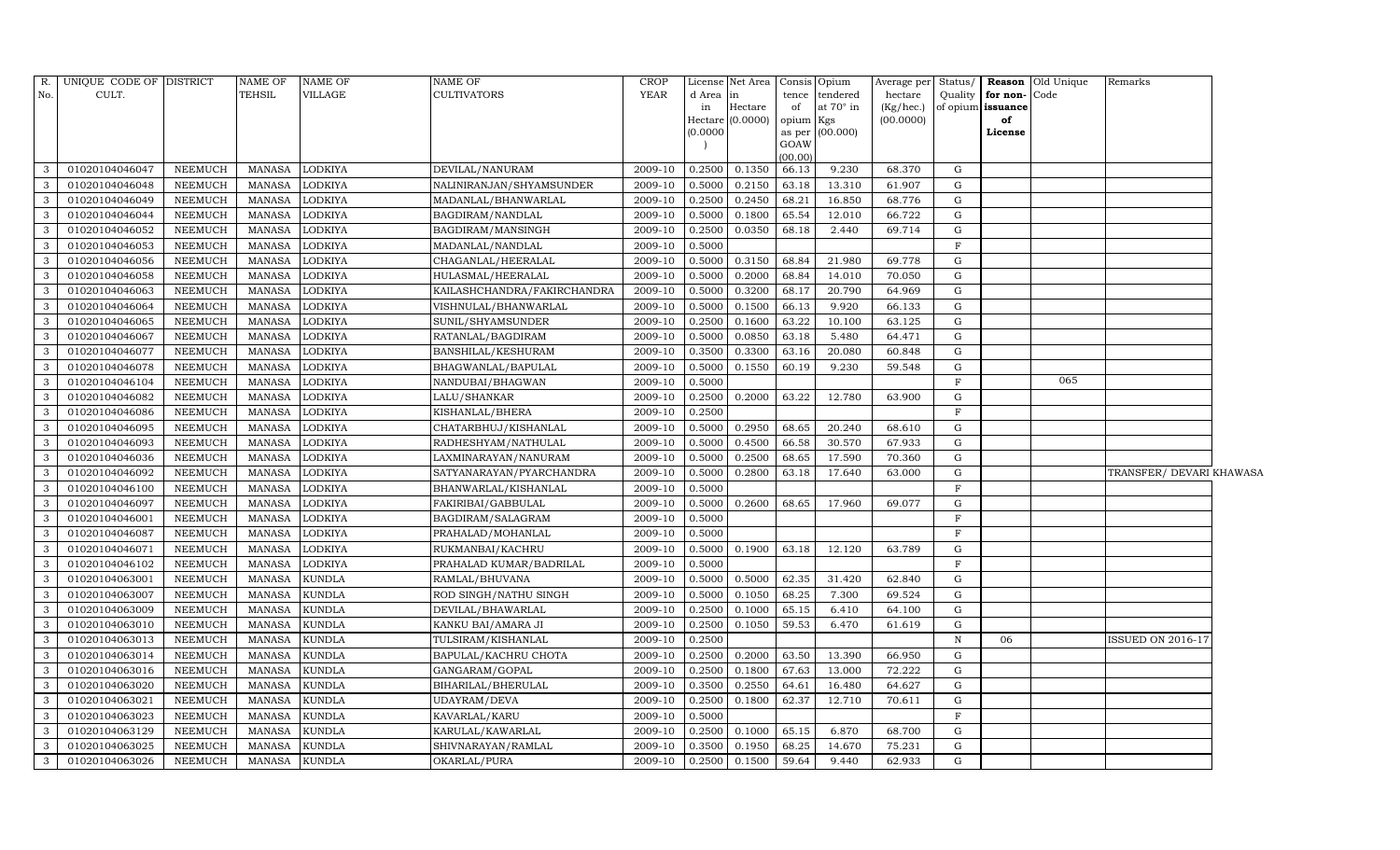| R.  | UNIQUE CODE OF DISTRICT |                | <b>NAME OF</b> | <b>NAME OF</b> | <b>NAME OF</b>             | CROP    |          | License Net Area |                | Consis Opium     | Average per | Status/     | Reason            | Old Unique | Remarks           |
|-----|-------------------------|----------------|----------------|----------------|----------------------------|---------|----------|------------------|----------------|------------------|-------------|-------------|-------------------|------------|-------------------|
| No. | CULT.                   |                | <b>TEHSIL</b>  | VILLAGE        | <b>CULTIVATORS</b>         | YEAR    | d Area   | in               | tence          | tendered         | hectare     | Quality     | for non-          | Code       |                   |
|     |                         |                |                |                |                            |         | in       | Hectare          | of             | at $70^\circ$ in | (Kg/hec.)   |             | of opium issuance |            |                   |
|     |                         |                |                |                |                            |         |          | Hectare (0.0000) | opium Kgs      |                  | (00.0000)   |             | of                |            |                   |
|     |                         |                |                |                |                            |         | (0.0000) |                  | as per<br>GOAW | (00.000)         |             |             | License           |            |                   |
|     |                         |                |                |                |                            |         |          |                  | (00.00)        |                  |             |             |                   |            |                   |
| 3   | 01020104063028          | NEEMUCH        | MANASA         | <b>KUNDLA</b>  | ABHAYSINGH/KACHRULAL       | 2009-10 | 0.2500   | 0.2050           | 59.64          | 12.870           | 62.780      | G           |                   |            |                   |
| 3   | 01020104063035          | NEEMUCH        | <b>MANASA</b>  | <b>KUNDLA</b>  | PYARIBAI/BAPULAL           | 2009-10 | 0.2500   | 0.2050           | 59.64          | 12.180           | 59.415      | G           |                   |            |                   |
| 3   | 01020104063042          | <b>NEEMUCH</b> | <b>MANASA</b>  | <b>KUNDLA</b>  | GATTUBAI/MANGILAL          | 2009-10 | 0.3500   | 0.1950           | 63.93          | 12.900           | 66.154      | G           |                   |            |                   |
| 3   | 01020104063043          | NEEMUCH        | MANASA         | <b>KUNDLA</b>  | GOBAR SINGH/SHANKARLAL     | 2009-10 | 0.2500   | 0.2000           | 62.87          | 12.780           | 63.900      | ${\rm G}$   |                   |            |                   |
| 3   | 01020104063045          | <b>NEEMUCH</b> | <b>MANASA</b>  | <b>KUNDLA</b>  | BAPULAL/UDAA               | 2009-10 | 0.2500   | 0.1600           | 62.35          | 10.030           | 62.688      | $\mathbf G$ |                   |            |                   |
| 3   | 01020104063046          | <b>NEEMUCH</b> | MANASA         | <b>KUNDLA</b>  | MANGILAL/RATANLAL          | 2009-10 | 0.3500   | 0.3400           | 62.92          | 21.540           | 63.353      | ${\rm G}$   |                   |            |                   |
| 3   | 01020104063048          | NEEMUCH        | MANASA         | <b>KUNDLA</b>  | DEVILAL/NARAYAN            | 2009-10 | 0.2500   | 0.1900           | 67.63          | 12.490           | 65.737      | G           |                   |            |                   |
| 3   | 01020104063049          | <b>NEEMUCH</b> | MANASA         | <b>KUNDLA</b>  | <b>BALU/NANURAM</b>        | 2009-10 | 0.2500   | 0.2100           | 62.37          | 13.180           | 62.762      | ${\rm G}$   |                   |            |                   |
| 3   | 01020104063055          | <b>NEEMUCH</b> | <b>MANASA</b>  | <b>KUNDLA</b>  | RATAN/LAXMAN CHOTA         | 2009-10 | 0.2500   | 0.1900           | 62.07          | 11.990           | 63.105      | $\mathbf G$ |                   |            |                   |
| 3   | 01020104063059          | NEEMUCH        | MANASA         | <b>KUNDLA</b>  | GANESHRAM/VARDA            | 2009-10 | 0.5000   | 0.3200           | 65.15          | 20.920           | 65.375      | ${\rm G}$   |                   |            | TRANSFER/SAMIYA   |
| 3   | 01020104063060          | <b>NEEMUCH</b> | MANASA         | <b>KUNDLA</b>  | NARAYAN SINGH/BHERULAL     | 2009-10 | 0.3500   | 0.2900           | 62.35          | 17.970           | 61.966      | ${\rm G}$   |                   |            |                   |
| 3   | 01020104063061          | <b>NEEMUCH</b> | MANASA         | <b>KUNDLA</b>  | LAXMAN/BHERULAL            | 2009-10 | 0.2500   | 0.1850           | 67.31          | 13.010           | 70.324      | G           |                   |            |                   |
| 3   | 01020104063068          | <b>NEEMUCH</b> | <b>MANASA</b>  | <b>KUNDLA</b>  | BANSHILAL/BHERULAL         | 2009-10 | 0.3500   | 0.2600           | 63.93          | 14.310           | 55.038      | $\mathbf G$ | 04                |            | ISSUED ON 2016-17 |
| 3   | 01020104063076          | <b>NEEMUCH</b> | <b>MANASA</b>  | <b>KUNDLA</b>  | RAM SINGH/KISHANLAL        | 2009-10 | 0.2500   | 0.2000           | 63.23          | 13.540           | 67.700      | G           |                   |            |                   |
| 3   | 01020104063079          | NEEMUCH        | MANASA         | <b>KUNDLA</b>  | DHANNA/JAY SINGH           | 2009-10 | 0.2500   | 0.1000           | 66.92          | 7.210            | 72.100      | G           |                   |            |                   |
| 3   | 01020104063083          | <b>NEEMUCH</b> | MANASA         | <b>KUNDLA</b>  | BAHADUR SINGH/BHAWAR SINGH | 2009-10 | 0.2500   | 0.2050           | 62.37          | 12.520           | 61.073      | $\mathbf G$ |                   |            |                   |
| 3   | 01020104063084          | <b>NEEMUCH</b> | <b>MANASA</b>  | <b>KUNDLA</b>  | GHANSHYAM/BAPULAL          | 2009-10 | 0.5000   | 0.1500           | 64.56          | 9.650            | 64.333      | G           |                   |            |                   |
| 3   | 01020104063086          | <b>NEEMUCH</b> | MANASA         | <b>KUNDLA</b>  | BAPULAL/RAMLAL BADA        | 2009-10 | 0.2500   | 0.1800           | 63.23          | 10.690           | 59.389      | G           |                   |            |                   |
| 3   | 01020104063088          | <b>NEEMUCH</b> | <b>MANASA</b>  | <b>KUNDLA</b>  | CHANDRIBAI/MANGILAL        | 2009-10 | 0.5000   | 0.1850           | 63.93          | 12.270           | 66.324      | G           |                   |            |                   |
| 3   | 01020104063089          | <b>NEEMUCH</b> | MANASA         | <b>KUNDLA</b>  | NANDU BAI/NANDRAM          | 2009-10 | 0.2500   | 0.1800           | 65.15          | 12.910           | 71.722      | G           |                   |            |                   |
| 3   | 01020104063090          | NEEMUCH        | MANASA         | <b>KUNDLA</b>  | SHANKAR/KACHRU             | 2009-10 | 0.5000   | 0.2950           | 59.64          | 17.880           | 60.610      | ${\rm G}$   |                   |            |                   |
| 3   | 01020104063150          | <b>NEEMUCH</b> | <b>MANASA</b>  | <b>KUNDLA</b>  | SITARAM/KACHARU            | 2009-10 | 0.2500   | 0.2400           | 63.23          | 15.420           | 64.250      | ${\rm G}$   |                   |            |                   |
| 3   | 01020104063091          | NEEMUCH        | MANASA         | <b>KUNDLA</b>  | NARAYAN BAI/DHURA          | 2009-10 | 0.2500   | 0.2500           | 59.64          | 15.020           | 60.080      | G           |                   |            |                   |
| 3   | 01020104063031          | <b>NEEMUCH</b> | <b>MANASA</b>  | <b>KUNDLA</b>  | KACHRULAL/KALU             | 2009-10 | 0.2500   | 0.2450           | 63.12          | 16.170           | 66.000      | ${\rm G}$   |                   |            |                   |
| 3   | 01020104063106          | <b>NEEMUCH</b> | MANASA         | <b>KUNDLA</b>  | JUJHAR/VARDA               | 2009-10 | 0.2500   | 0.2400           | 63.50          | 16.170           | 67.375      | G           |                   |            |                   |
| 3   | 01020104063064          | <b>NEEMUCH</b> | <b>MANASA</b>  | <b>KUNDLA</b>  | GANGARAM/PARTHA            | 2009-10 | 0.2500   | 0.2450           | 59.53          | 14.580           | 59.510      | G           |                   |            |                   |
| 3   | 01020104063112          | <b>NEEMUCH</b> | <b>MANASA</b>  | <b>KUNDLA</b>  | OMPRAKASH/NATHIBA          | 2009-10 | 0.2500   | 0.2100           | 63.50          | 14.170           | 67.476      | ${\rm G}$   |                   |            |                   |
| 3   | 01020104063114          | <b>NEEMUCH</b> | <b>MANASA</b>  | <b>KUNDLA</b>  | AJIT KUMAR/SHANKARLAL      | 2009-10 | 0.2500   |                  |                |                  |             | $\mathbf F$ |                   |            |                   |
| 3   | 01020104063123          | NEEMUCH        | MANASA         | <b>KUNDLA</b>  | MANGILAL/PYARA             | 2009-10 | 0.3500   | 0.2700           | 68.25          | 19.710           | 73.000      | G           |                   |            |                   |
| 3   | 01020104063128          | NEEMUCH        | MANASA         | <b>KUNDLA</b>  | MANGILAL/MADHULAL          | 2009-10 | 0.2500   | 0.2200           | 62.37          | 6.310            | 28.682      | ${\rm G}$   | 04                |            |                   |
| 3   | 01020104063137          | <b>NEEMUCH</b> | MANASA         | <b>KUNDLA</b>  | <b>BHAGU BAI/AMARA</b>     | 2009-10 | 0.2500   | 0.1050           | 62.37          | 6.610            | 62.952      | $\mathbf G$ |                   |            |                   |
| 3   | 01020104063017          | <b>NEEMUCH</b> | <b>MANASA</b>  | <b>KUNDLA</b>  | RAM KUNWAR/HIRA            | 2009-10 | 0.5000   | 0.1200           | 60.67          | 7.530            | 62.750      | $\mathbf G$ |                   |            |                   |
| 3   | 01020104063121          | <b>NEEMUCH</b> | MANASA         | <b>KUNDLA</b>  | BAPULAL/ RAMLAL CHHOTA     | 2009-10 | 0.5000   | 0.2950           | 63.93          | 19.140           | 64.881      | ${\rm G}$   |                   |            |                   |
| 3   | 01020104063126          | <b>NEEMUCH</b> | MANASA         | <b>KUNDLA</b>  | RADHESHYAM/ NARAYAN        | 2009-10 | 0.3500   |                  |                |                  |             | $\mathbf F$ |                   |            |                   |
| 3   | 01020104063018          | <b>NEEMUCH</b> | MANASA         | <b>KUNDLA</b>  | SONI BAI/ BHANWAR LAL      | 2009-10 | 0.3500   | 0.2000           | 62.35          | 12.730           | 63.650      | $\mathbf G$ |                   |            |                   |
| 3   | 01020104063109          | <b>NEEMUCH</b> | <b>MANASA</b>  | <b>KUNDLA</b>  | BHAWARI BAI/MOHANLAL       | 2009-10 | 0.2500   | 0.2450           | 59.64          | 14.630           | 59.714      | $\mathbf G$ |                   |            |                   |
| 3   | 01020104063153          | <b>NEEMUCH</b> | MANASA         | <b>KUNDLA</b>  | BHERULAL/HARLAL            | 2009-10 | 0.2500   |                  |                |                  |             | $\mathbf F$ |                   |            |                   |
| 3   | 01020104063154          | NEEMUCH        | <b>MANASA</b>  | <b>KUNDLA</b>  | SHAMBHULAL/HIRALAL         | 2009-10 | 0.2500   | 0.2300           | 65.15          | 14.980           | 65.130      | G           |                   |            |                   |
| 3   | 01020104063155          | NEEMUCH        | MANASA         | <b>KUNDLA</b>  | GHANSHAYAM/SHANKARLAL      | 2009-10 | 0.2500   |                  |                |                  |             | F           |                   |            |                   |
| 3   | 01020104063058          | <b>NEEMUCH</b> | MANASA         | <b>KUNDLA</b>  | RODMAL/KACHRU              | 2009-10 | 0.2500   | 0.2550           | 62.35          | 15.600           | 61.176      | G           |                   |            |                   |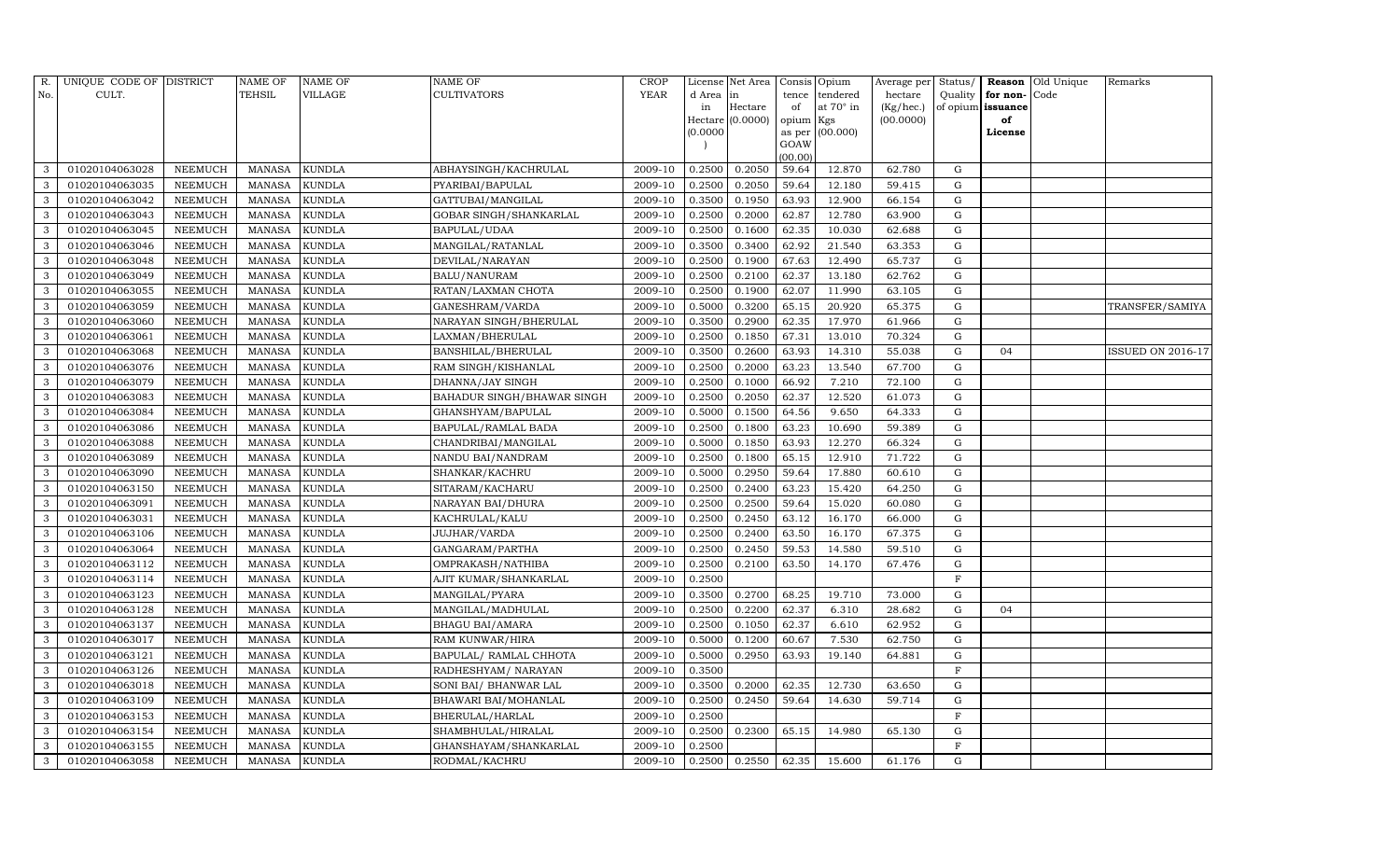| CULT.<br><b>TEHSIL</b><br>VILLAGE<br><b>CULTIVATORS</b><br>YEAR<br>No.<br>d Area<br>tendered<br>Quality<br>for non-Code<br>in<br>tence<br>hectare<br>in<br>Hectare<br>of<br>at $70^\circ$ in<br>of opium issuance<br>(Kg/hec.)<br>(0.0000)<br>(00.0000)<br>opium<br>of<br>Hectare<br>Kgs<br>(0.0000)<br>(00.000)<br>License<br>as per<br>GOAW<br>(00.00)<br>0.3350<br>58.39<br>01020104006001<br>NEEMUCH<br><b>KUNDALIYA</b><br>0.3500<br>20.220<br>60.358<br>G<br>TRANSFER/ KANJARAII<br><b>MANASA</b><br>BHANWARLAL/NANDLAL<br>2009-10<br>$\overline{1}$<br><b>NEEMUCH</b><br>F<br>TRANSFER/ KANJARAII<br>01020104006002<br><b>MANASA</b><br><b>KUNDALIYA</b><br>SUKHI BAI/ AMARA<br>0.2500<br>2009-10<br>0.2400<br>60.27<br>01020104006003<br>NEEMUCH<br><b>MANASA</b><br><b>KUNDALIYA</b><br>PRITHVIRAJ/PYARA<br>2009-10<br>0.2500<br>4.240<br>17.667<br>04<br>G<br>-1<br>01020104006004<br>0.2000<br>$\overline{1}$<br><b>NEEMUCH</b><br><b>MANASA</b><br>KUNDALIYA<br>2009-10<br>0.3500<br>64.32<br>13.480<br>67.400<br>02<br>ISSUED 2018-19/TRANSFER KANJARDA-II<br>MANGILAL/NANDA<br>$\mathbf{I}$<br><b>MANASA</b><br>04<br>01020104006008<br><b>NEEMUCH</b><br><b>KUNDALIYA</b><br>BHERULAL/KUKA<br>2009-10<br>0.2500<br>0.1900<br>61.31<br>3.340<br>17.579<br>$\mathbf G$<br>$\overline{1}$<br>$\overline{1}$<br>01020104006009<br>NEEMUCH<br><b>MANASA</b><br>KUNDALIYA<br>CHHAGANLAL/PYARCHANDRA<br>2009-10<br>0.2500<br>0.2350<br>60.27<br>14.680<br>62.468<br>$\mathbf G$<br>TRANSFER/ KANJARAII<br>0.2000<br>01020104006010<br><b>NEEMUCH</b><br><b>MANASA</b><br>KUNDALIYA<br>DHAPUBAI/BHAGWAN<br>2009-10<br>0.2500<br>61.60<br>3.210<br>16.050<br>G<br>04<br>-1<br>01020104006012<br><b>NEEMUCH</b><br>2009-10<br>0.3500<br>0.2000<br>60.27<br>3.610<br>${\rm G}$<br>04<br><b>MANASA</b><br><b>KUNDALIYA</b><br>KANWARLAL/RUPA<br>18.050<br>-1<br>01020104006013<br><b>NEEMUCH</b><br>PURNASHANKAR/MADHOLAL<br>0.3450<br>69.24<br>4.910<br>02<br>$\overline{1}$<br><b>MANASA</b><br><b>KUNDALIYA</b><br>2009-10<br>0.3500<br>14.232<br>$\mathbf{I}$<br>0.2400<br>$\overline{1}$<br>01020104006015<br>NEEMUCH<br><b>MANASA</b><br><b>KUNDALIYA</b><br>PANNALAL/RUPA<br>2009-10<br>0.3500<br>62.46<br>15.130<br>63.042<br>$\mathbf G$<br>TRANSFER/ BARKHEDAGHATA<br>01020104006016<br><b>NEEMUCH</b><br><b>MANASA</b><br><b>KUNDALIYA</b><br>RAMESH/NATHULAL<br>2009-10<br>0.2500<br>0.2400<br>62.37<br>15.540<br>64.750<br>TRANSFER/ DATLAI<br>$\mathbf G$<br>-1<br>01020104006018<br>0.2450<br>$\overline{1}$<br>NEEMUCH<br><b>MANASA</b><br><b>KUNDALIYA</b><br>UDAILAL/MADHOLAL<br>2009-10<br>0.2500<br>62.80<br>3.670<br>14.980<br>G<br>04<br>0.1200<br>8.380<br>02<br>01020104006022<br><b>NEEMUCH</b><br>MANASA<br><b>KUNDALIYA</b><br>LAXMAN/PRATHAVIRAJ<br>2009-10<br>0.3500<br>66.02<br>69.833<br>0.2450<br>01020104022001<br><b>NEEMUCH</b><br><b>MANASA</b><br>KULTHANA BUJURG<br>BHANWARLAL/HAJARILAL<br>2009-10<br>0.2500<br>63.63<br>15.980<br>65.224<br>G<br>01020104022002<br>0.1450<br>68.88<br>10.030<br>G<br>$\overline{1}$<br>NEEMUCH<br>MANASA<br>KULTHANA BUJURG<br>SHRILAL/HAJARILAL<br>2009-10<br>0.2500<br>69.172<br>01020104022003<br>0.1300<br>63.99<br>NEEMUCH<br><b>MANASA</b><br>KULTHANA BUJURG<br>NANALAL/BHERULAL<br>2009-10<br>0.3500<br>9.300<br>71.538<br>02<br>$\overline{1}$<br>$\mathbf{I}$<br>01020104022005<br><b>NEEMUCH</b><br><b>MANASA</b><br>KULTHANA BUJURG<br>MODIRAM/BHERULAL<br>0.5000<br>0.2550<br>16.810<br>65.922<br>02<br>2009-10<br>67.06<br>0.2050<br>64.20<br>G<br>01020104022006<br>NEEMUCH<br><b>MANASA</b><br>KULTHANA BUJURG<br>2009-10<br>0.2500<br>13.040<br>63.610<br>$\overline{1}$<br>BANSHILAL/AMARCHAND<br>0.2000<br>01020104022007<br>NEEMUCH<br><b>MANASA</b><br>KULTHANA BUJURG<br>2009-10<br>0.2500<br>62.31<br>5.450<br>27.250<br>02<br>MATAHRALAL/ SHOLA<br>$\overline{1}$<br>$\mathbf{I}$<br>01020104022010<br>0.5000<br>0.2950<br>63.99<br>19.220<br>$\overline{1}$<br>NEEMUCH<br><b>MANASA</b><br>KULTHANA BUJURG<br>GOPAL/KANHEYALAL<br>2009-10<br>65.153<br>G<br>01020104022012<br>NEEMUCH<br>0.1100<br>58.15<br>6.550<br>${\rm G}$<br>MANASA<br>KULTHANA BUJURG<br>MOTILAL/JAIRAM<br>2009-10<br>0.2500<br>59.545<br>01020104022015<br>NEEMUCH<br><b>MANASA</b><br>2009-10<br>0.5000<br>0.3050<br>61.99<br>18.920<br>62.033<br>02<br>KULTHANA BUJURG<br>GHISALAL/PYARCHANDRA<br>$\mathbf{I}$<br>$\overline{1}$<br>0.2000<br>01020104022004<br>NEEMUCH<br>2009-10<br>64.20<br>12.930<br>G<br><sup>1</sup><br>MANASA<br>KULTHANA BUJURG<br>LABHCHAND/GHISALAL<br>0.2500<br>64.650<br>G<br>01020104022017<br>NEEMUCH<br><b>MANASA</b><br>KULTHANA BUJURG<br>2009-10<br>0.3500<br>0.1000<br>68.49<br>7.320<br>73.200<br><sup>1</sup><br>RAMESH/PRITHVIRAJ<br>01020104022018<br>NEEMUCH<br>KULTHANA BUJURG<br>0.2000<br>56.17<br>11.470<br>57.350<br>$\mathbf G$<br><b>MANASA</b><br>PARMANAND/ PYARCHAND<br>2009-10<br>0.3500<br>$\mathbf F$<br>01020104022019<br>NEEMUCH<br><b>MANASA</b><br>2009-10<br>0.2500<br>$\overline{1}$<br>KULTHANA BUJURG<br>NANDLAL/JAYRAM<br>01020104022020<br>2009-10<br>63.31<br>NEEMUCH<br><b>MANASA</b><br>KULTHANA BUJURG<br>NARAYAN/NANALAL<br>0.2500<br>0.1050<br>6.500<br>61.905<br>G<br>$\overline{1}$<br>01020104022022<br>NEEMUCH<br><b>MANASA</b><br>KULTHANA BUJURG<br>NANIBAI / KASIMKHA<br>2009-10<br>0.2500<br>F<br>NAME CHANGE<br>$\overline{1}$<br>56.17<br>01020104022025<br>NEEMUCH<br>0.2500<br>0.1000<br>6.160<br>${\rm G}$<br>$\overline{1}$<br><b>MANASA</b><br>KULTHANA BUJURG<br>NATHULAL/DAMARSI<br>2009-10<br>61.600<br>01020104022027<br>2009-10<br>NEEMUCH<br><b>MANASA</b><br>KULTHANA BUJURG<br>MUKESH/ KANHEYALAL<br>0.2500<br>$\mathbf{F}$<br>01020104024001<br>-1<br>$\mathbf{3}$<br>01020104094003<br>0.2150<br>64.38<br>NEEMUCH<br><b>MANASA</b><br>KHUSHALPURA<br>2009-10<br>0.3500<br>14.250<br>66.279<br>G<br>01020104069113<br>BHAWARLAL/AMARA<br>0.1700<br>${\rm G}$<br>$\mathbf{3}$<br>01020104094006<br>NEEMUCH<br><b>MANASA</b><br>KHUSHALPURA<br>RAMCHANDRA/RAMLAL<br>2009-10<br>0.2500<br>62.95<br>10.850<br>63.824 | R.           | UNIQUE CODE OF DISTRICT |         | NAME OF       | NAME OF     | NAME OF          | CROP    |        | License Net Area | Consis Opium | Average per | Status/      |    | <b>Reason Old Unique</b> | Remarks              |  |
|--------------------------------------------------------------------------------------------------------------------------------------------------------------------------------------------------------------------------------------------------------------------------------------------------------------------------------------------------------------------------------------------------------------------------------------------------------------------------------------------------------------------------------------------------------------------------------------------------------------------------------------------------------------------------------------------------------------------------------------------------------------------------------------------------------------------------------------------------------------------------------------------------------------------------------------------------------------------------------------------------------------------------------------------------------------------------------------------------------------------------------------------------------------------------------------------------------------------------------------------------------------------------------------------------------------------------------------------------------------------------------------------------------------------------------------------------------------------------------------------------------------------------------------------------------------------------------------------------------------------------------------------------------------------------------------------------------------------------------------------------------------------------------------------------------------------------------------------------------------------------------------------------------------------------------------------------------------------------------------------------------------------------------------------------------------------------------------------------------------------------------------------------------------------------------------------------------------------------------------------------------------------------------------------------------------------------------------------------------------------------------------------------------------------------------------------------------------------------------------------------------------------------------------------------------------------------------------------------------------------------------------------------------------------------------------------------------------------------------------------------------------------------------------------------------------------------------------------------------------------------------------------------------------------------------------------------------------------------------------------------------------------------------------------------------------------------------------------------------------------------------------------------------------------------------------------------------------------------------------------------------------------------------------------------------------------------------------------------------------------------------------------------------------------------------------------------------------------------------------------------------------------------------------------------------------------------------------------------------------------------------------------------------------------------------------------------------------------------------------------------------------------------------------------------------------------------------------------------------------------------------------------------------------------------------------------------------------------------------------------------------------------------------------------------------------------------------------------------------------------------------------------------------------------------------------------------------------------------------------------------------------------------------------------------------------------------------------------------------------------------------------------------------------------------------------------------------------------------------------------------------------------------------------------------------------------------------------------------------------------------------------------------------------------------------------------------------------------------------------------------------------------------------------------------------------------------------------------------------------------------------------------------------------------------------------------------------------------------------------------------------------------------------------------------------------------------------------------------------------------------------------------------------------------------------------------------------------------------------------------------------------------------------------------------------------------------------------------------------------------------------------------------------------------------------------------------------------------------------------------------------------------------------------------------------------------------------------------------------------------------------------------------------------------------------------------------------------------------------------------------------------------------------------------------------------------------------------------------------------------------------------------------------------------------------------------------------------------------------------------------------------------------------------------------------------------------------------------|--------------|-------------------------|---------|---------------|-------------|------------------|---------|--------|------------------|--------------|-------------|--------------|----|--------------------------|----------------------|--|
|                                                                                                                                                                                                                                                                                                                                                                                                                                                                                                                                                                                                                                                                                                                                                                                                                                                                                                                                                                                                                                                                                                                                                                                                                                                                                                                                                                                                                                                                                                                                                                                                                                                                                                                                                                                                                                                                                                                                                                                                                                                                                                                                                                                                                                                                                                                                                                                                                                                                                                                                                                                                                                                                                                                                                                                                                                                                                                                                                                                                                                                                                                                                                                                                                                                                                                                                                                                                                                                                                                                                                                                                                                                                                                                                                                                                                                                                                                                                                                                                                                                                                                                                                                                                                                                                                                                                                                                                                                                                                                                                                                                                                                                                                                                                                                                                                                                                                                                                                                                                                                                                                                                                                                                                                                                                                                                                                                                                                                                                                                                                                                                                                                                                                                                                                                                                                                                                                                                                                                                                                                                                                            |              |                         |         |               |             |                  |         |        |                  |              |             |              |    |                          |                      |  |
|                                                                                                                                                                                                                                                                                                                                                                                                                                                                                                                                                                                                                                                                                                                                                                                                                                                                                                                                                                                                                                                                                                                                                                                                                                                                                                                                                                                                                                                                                                                                                                                                                                                                                                                                                                                                                                                                                                                                                                                                                                                                                                                                                                                                                                                                                                                                                                                                                                                                                                                                                                                                                                                                                                                                                                                                                                                                                                                                                                                                                                                                                                                                                                                                                                                                                                                                                                                                                                                                                                                                                                                                                                                                                                                                                                                                                                                                                                                                                                                                                                                                                                                                                                                                                                                                                                                                                                                                                                                                                                                                                                                                                                                                                                                                                                                                                                                                                                                                                                                                                                                                                                                                                                                                                                                                                                                                                                                                                                                                                                                                                                                                                                                                                                                                                                                                                                                                                                                                                                                                                                                                                            |              |                         |         |               |             |                  |         |        |                  |              |             |              |    |                          |                      |  |
|                                                                                                                                                                                                                                                                                                                                                                                                                                                                                                                                                                                                                                                                                                                                                                                                                                                                                                                                                                                                                                                                                                                                                                                                                                                                                                                                                                                                                                                                                                                                                                                                                                                                                                                                                                                                                                                                                                                                                                                                                                                                                                                                                                                                                                                                                                                                                                                                                                                                                                                                                                                                                                                                                                                                                                                                                                                                                                                                                                                                                                                                                                                                                                                                                                                                                                                                                                                                                                                                                                                                                                                                                                                                                                                                                                                                                                                                                                                                                                                                                                                                                                                                                                                                                                                                                                                                                                                                                                                                                                                                                                                                                                                                                                                                                                                                                                                                                                                                                                                                                                                                                                                                                                                                                                                                                                                                                                                                                                                                                                                                                                                                                                                                                                                                                                                                                                                                                                                                                                                                                                                                                            |              |                         |         |               |             |                  |         |        |                  |              |             |              |    |                          |                      |  |
|                                                                                                                                                                                                                                                                                                                                                                                                                                                                                                                                                                                                                                                                                                                                                                                                                                                                                                                                                                                                                                                                                                                                                                                                                                                                                                                                                                                                                                                                                                                                                                                                                                                                                                                                                                                                                                                                                                                                                                                                                                                                                                                                                                                                                                                                                                                                                                                                                                                                                                                                                                                                                                                                                                                                                                                                                                                                                                                                                                                                                                                                                                                                                                                                                                                                                                                                                                                                                                                                                                                                                                                                                                                                                                                                                                                                                                                                                                                                                                                                                                                                                                                                                                                                                                                                                                                                                                                                                                                                                                                                                                                                                                                                                                                                                                                                                                                                                                                                                                                                                                                                                                                                                                                                                                                                                                                                                                                                                                                                                                                                                                                                                                                                                                                                                                                                                                                                                                                                                                                                                                                                                            |              |                         |         |               |             |                  |         |        |                  |              |             |              |    |                          |                      |  |
|                                                                                                                                                                                                                                                                                                                                                                                                                                                                                                                                                                                                                                                                                                                                                                                                                                                                                                                                                                                                                                                                                                                                                                                                                                                                                                                                                                                                                                                                                                                                                                                                                                                                                                                                                                                                                                                                                                                                                                                                                                                                                                                                                                                                                                                                                                                                                                                                                                                                                                                                                                                                                                                                                                                                                                                                                                                                                                                                                                                                                                                                                                                                                                                                                                                                                                                                                                                                                                                                                                                                                                                                                                                                                                                                                                                                                                                                                                                                                                                                                                                                                                                                                                                                                                                                                                                                                                                                                                                                                                                                                                                                                                                                                                                                                                                                                                                                                                                                                                                                                                                                                                                                                                                                                                                                                                                                                                                                                                                                                                                                                                                                                                                                                                                                                                                                                                                                                                                                                                                                                                                                                            |              |                         |         |               |             |                  |         |        |                  |              |             |              |    |                          |                      |  |
|                                                                                                                                                                                                                                                                                                                                                                                                                                                                                                                                                                                                                                                                                                                                                                                                                                                                                                                                                                                                                                                                                                                                                                                                                                                                                                                                                                                                                                                                                                                                                                                                                                                                                                                                                                                                                                                                                                                                                                                                                                                                                                                                                                                                                                                                                                                                                                                                                                                                                                                                                                                                                                                                                                                                                                                                                                                                                                                                                                                                                                                                                                                                                                                                                                                                                                                                                                                                                                                                                                                                                                                                                                                                                                                                                                                                                                                                                                                                                                                                                                                                                                                                                                                                                                                                                                                                                                                                                                                                                                                                                                                                                                                                                                                                                                                                                                                                                                                                                                                                                                                                                                                                                                                                                                                                                                                                                                                                                                                                                                                                                                                                                                                                                                                                                                                                                                                                                                                                                                                                                                                                                            |              |                         |         |               |             |                  |         |        |                  |              |             |              |    |                          |                      |  |
|                                                                                                                                                                                                                                                                                                                                                                                                                                                                                                                                                                                                                                                                                                                                                                                                                                                                                                                                                                                                                                                                                                                                                                                                                                                                                                                                                                                                                                                                                                                                                                                                                                                                                                                                                                                                                                                                                                                                                                                                                                                                                                                                                                                                                                                                                                                                                                                                                                                                                                                                                                                                                                                                                                                                                                                                                                                                                                                                                                                                                                                                                                                                                                                                                                                                                                                                                                                                                                                                                                                                                                                                                                                                                                                                                                                                                                                                                                                                                                                                                                                                                                                                                                                                                                                                                                                                                                                                                                                                                                                                                                                                                                                                                                                                                                                                                                                                                                                                                                                                                                                                                                                                                                                                                                                                                                                                                                                                                                                                                                                                                                                                                                                                                                                                                                                                                                                                                                                                                                                                                                                                                            |              |                         |         |               |             |                  |         |        |                  |              |             |              |    |                          |                      |  |
|                                                                                                                                                                                                                                                                                                                                                                                                                                                                                                                                                                                                                                                                                                                                                                                                                                                                                                                                                                                                                                                                                                                                                                                                                                                                                                                                                                                                                                                                                                                                                                                                                                                                                                                                                                                                                                                                                                                                                                                                                                                                                                                                                                                                                                                                                                                                                                                                                                                                                                                                                                                                                                                                                                                                                                                                                                                                                                                                                                                                                                                                                                                                                                                                                                                                                                                                                                                                                                                                                                                                                                                                                                                                                                                                                                                                                                                                                                                                                                                                                                                                                                                                                                                                                                                                                                                                                                                                                                                                                                                                                                                                                                                                                                                                                                                                                                                                                                                                                                                                                                                                                                                                                                                                                                                                                                                                                                                                                                                                                                                                                                                                                                                                                                                                                                                                                                                                                                                                                                                                                                                                                            |              |                         |         |               |             |                  |         |        |                  |              |             |              |    |                          |                      |  |
|                                                                                                                                                                                                                                                                                                                                                                                                                                                                                                                                                                                                                                                                                                                                                                                                                                                                                                                                                                                                                                                                                                                                                                                                                                                                                                                                                                                                                                                                                                                                                                                                                                                                                                                                                                                                                                                                                                                                                                                                                                                                                                                                                                                                                                                                                                                                                                                                                                                                                                                                                                                                                                                                                                                                                                                                                                                                                                                                                                                                                                                                                                                                                                                                                                                                                                                                                                                                                                                                                                                                                                                                                                                                                                                                                                                                                                                                                                                                                                                                                                                                                                                                                                                                                                                                                                                                                                                                                                                                                                                                                                                                                                                                                                                                                                                                                                                                                                                                                                                                                                                                                                                                                                                                                                                                                                                                                                                                                                                                                                                                                                                                                                                                                                                                                                                                                                                                                                                                                                                                                                                                                            |              |                         |         |               |             |                  |         |        |                  |              |             |              |    |                          |                      |  |
|                                                                                                                                                                                                                                                                                                                                                                                                                                                                                                                                                                                                                                                                                                                                                                                                                                                                                                                                                                                                                                                                                                                                                                                                                                                                                                                                                                                                                                                                                                                                                                                                                                                                                                                                                                                                                                                                                                                                                                                                                                                                                                                                                                                                                                                                                                                                                                                                                                                                                                                                                                                                                                                                                                                                                                                                                                                                                                                                                                                                                                                                                                                                                                                                                                                                                                                                                                                                                                                                                                                                                                                                                                                                                                                                                                                                                                                                                                                                                                                                                                                                                                                                                                                                                                                                                                                                                                                                                                                                                                                                                                                                                                                                                                                                                                                                                                                                                                                                                                                                                                                                                                                                                                                                                                                                                                                                                                                                                                                                                                                                                                                                                                                                                                                                                                                                                                                                                                                                                                                                                                                                                            |              |                         |         |               |             |                  |         |        |                  |              |             |              |    |                          |                      |  |
|                                                                                                                                                                                                                                                                                                                                                                                                                                                                                                                                                                                                                                                                                                                                                                                                                                                                                                                                                                                                                                                                                                                                                                                                                                                                                                                                                                                                                                                                                                                                                                                                                                                                                                                                                                                                                                                                                                                                                                                                                                                                                                                                                                                                                                                                                                                                                                                                                                                                                                                                                                                                                                                                                                                                                                                                                                                                                                                                                                                                                                                                                                                                                                                                                                                                                                                                                                                                                                                                                                                                                                                                                                                                                                                                                                                                                                                                                                                                                                                                                                                                                                                                                                                                                                                                                                                                                                                                                                                                                                                                                                                                                                                                                                                                                                                                                                                                                                                                                                                                                                                                                                                                                                                                                                                                                                                                                                                                                                                                                                                                                                                                                                                                                                                                                                                                                                                                                                                                                                                                                                                                                            |              |                         |         |               |             |                  |         |        |                  |              |             |              |    |                          |                      |  |
|                                                                                                                                                                                                                                                                                                                                                                                                                                                                                                                                                                                                                                                                                                                                                                                                                                                                                                                                                                                                                                                                                                                                                                                                                                                                                                                                                                                                                                                                                                                                                                                                                                                                                                                                                                                                                                                                                                                                                                                                                                                                                                                                                                                                                                                                                                                                                                                                                                                                                                                                                                                                                                                                                                                                                                                                                                                                                                                                                                                                                                                                                                                                                                                                                                                                                                                                                                                                                                                                                                                                                                                                                                                                                                                                                                                                                                                                                                                                                                                                                                                                                                                                                                                                                                                                                                                                                                                                                                                                                                                                                                                                                                                                                                                                                                                                                                                                                                                                                                                                                                                                                                                                                                                                                                                                                                                                                                                                                                                                                                                                                                                                                                                                                                                                                                                                                                                                                                                                                                                                                                                                                            |              |                         |         |               |             |                  |         |        |                  |              |             |              |    |                          |                      |  |
|                                                                                                                                                                                                                                                                                                                                                                                                                                                                                                                                                                                                                                                                                                                                                                                                                                                                                                                                                                                                                                                                                                                                                                                                                                                                                                                                                                                                                                                                                                                                                                                                                                                                                                                                                                                                                                                                                                                                                                                                                                                                                                                                                                                                                                                                                                                                                                                                                                                                                                                                                                                                                                                                                                                                                                                                                                                                                                                                                                                                                                                                                                                                                                                                                                                                                                                                                                                                                                                                                                                                                                                                                                                                                                                                                                                                                                                                                                                                                                                                                                                                                                                                                                                                                                                                                                                                                                                                                                                                                                                                                                                                                                                                                                                                                                                                                                                                                                                                                                                                                                                                                                                                                                                                                                                                                                                                                                                                                                                                                                                                                                                                                                                                                                                                                                                                                                                                                                                                                                                                                                                                                            |              |                         |         |               |             |                  |         |        |                  |              |             |              |    |                          |                      |  |
|                                                                                                                                                                                                                                                                                                                                                                                                                                                                                                                                                                                                                                                                                                                                                                                                                                                                                                                                                                                                                                                                                                                                                                                                                                                                                                                                                                                                                                                                                                                                                                                                                                                                                                                                                                                                                                                                                                                                                                                                                                                                                                                                                                                                                                                                                                                                                                                                                                                                                                                                                                                                                                                                                                                                                                                                                                                                                                                                                                                                                                                                                                                                                                                                                                                                                                                                                                                                                                                                                                                                                                                                                                                                                                                                                                                                                                                                                                                                                                                                                                                                                                                                                                                                                                                                                                                                                                                                                                                                                                                                                                                                                                                                                                                                                                                                                                                                                                                                                                                                                                                                                                                                                                                                                                                                                                                                                                                                                                                                                                                                                                                                                                                                                                                                                                                                                                                                                                                                                                                                                                                                                            |              |                         |         |               |             |                  |         |        |                  |              |             |              |    |                          |                      |  |
|                                                                                                                                                                                                                                                                                                                                                                                                                                                                                                                                                                                                                                                                                                                                                                                                                                                                                                                                                                                                                                                                                                                                                                                                                                                                                                                                                                                                                                                                                                                                                                                                                                                                                                                                                                                                                                                                                                                                                                                                                                                                                                                                                                                                                                                                                                                                                                                                                                                                                                                                                                                                                                                                                                                                                                                                                                                                                                                                                                                                                                                                                                                                                                                                                                                                                                                                                                                                                                                                                                                                                                                                                                                                                                                                                                                                                                                                                                                                                                                                                                                                                                                                                                                                                                                                                                                                                                                                                                                                                                                                                                                                                                                                                                                                                                                                                                                                                                                                                                                                                                                                                                                                                                                                                                                                                                                                                                                                                                                                                                                                                                                                                                                                                                                                                                                                                                                                                                                                                                                                                                                                                            |              |                         |         |               |             |                  |         |        |                  |              |             |              |    |                          |                      |  |
|                                                                                                                                                                                                                                                                                                                                                                                                                                                                                                                                                                                                                                                                                                                                                                                                                                                                                                                                                                                                                                                                                                                                                                                                                                                                                                                                                                                                                                                                                                                                                                                                                                                                                                                                                                                                                                                                                                                                                                                                                                                                                                                                                                                                                                                                                                                                                                                                                                                                                                                                                                                                                                                                                                                                                                                                                                                                                                                                                                                                                                                                                                                                                                                                                                                                                                                                                                                                                                                                                                                                                                                                                                                                                                                                                                                                                                                                                                                                                                                                                                                                                                                                                                                                                                                                                                                                                                                                                                                                                                                                                                                                                                                                                                                                                                                                                                                                                                                                                                                                                                                                                                                                                                                                                                                                                                                                                                                                                                                                                                                                                                                                                                                                                                                                                                                                                                                                                                                                                                                                                                                                                            |              |                         |         |               |             |                  |         |        |                  |              |             |              |    |                          |                      |  |
|                                                                                                                                                                                                                                                                                                                                                                                                                                                                                                                                                                                                                                                                                                                                                                                                                                                                                                                                                                                                                                                                                                                                                                                                                                                                                                                                                                                                                                                                                                                                                                                                                                                                                                                                                                                                                                                                                                                                                                                                                                                                                                                                                                                                                                                                                                                                                                                                                                                                                                                                                                                                                                                                                                                                                                                                                                                                                                                                                                                                                                                                                                                                                                                                                                                                                                                                                                                                                                                                                                                                                                                                                                                                                                                                                                                                                                                                                                                                                                                                                                                                                                                                                                                                                                                                                                                                                                                                                                                                                                                                                                                                                                                                                                                                                                                                                                                                                                                                                                                                                                                                                                                                                                                                                                                                                                                                                                                                                                                                                                                                                                                                                                                                                                                                                                                                                                                                                                                                                                                                                                                                                            |              |                         |         |               |             |                  |         |        |                  |              |             |              |    |                          |                      |  |
|                                                                                                                                                                                                                                                                                                                                                                                                                                                                                                                                                                                                                                                                                                                                                                                                                                                                                                                                                                                                                                                                                                                                                                                                                                                                                                                                                                                                                                                                                                                                                                                                                                                                                                                                                                                                                                                                                                                                                                                                                                                                                                                                                                                                                                                                                                                                                                                                                                                                                                                                                                                                                                                                                                                                                                                                                                                                                                                                                                                                                                                                                                                                                                                                                                                                                                                                                                                                                                                                                                                                                                                                                                                                                                                                                                                                                                                                                                                                                                                                                                                                                                                                                                                                                                                                                                                                                                                                                                                                                                                                                                                                                                                                                                                                                                                                                                                                                                                                                                                                                                                                                                                                                                                                                                                                                                                                                                                                                                                                                                                                                                                                                                                                                                                                                                                                                                                                                                                                                                                                                                                                                            |              |                         |         |               |             |                  |         |        |                  |              |             |              |    |                          |                      |  |
|                                                                                                                                                                                                                                                                                                                                                                                                                                                                                                                                                                                                                                                                                                                                                                                                                                                                                                                                                                                                                                                                                                                                                                                                                                                                                                                                                                                                                                                                                                                                                                                                                                                                                                                                                                                                                                                                                                                                                                                                                                                                                                                                                                                                                                                                                                                                                                                                                                                                                                                                                                                                                                                                                                                                                                                                                                                                                                                                                                                                                                                                                                                                                                                                                                                                                                                                                                                                                                                                                                                                                                                                                                                                                                                                                                                                                                                                                                                                                                                                                                                                                                                                                                                                                                                                                                                                                                                                                                                                                                                                                                                                                                                                                                                                                                                                                                                                                                                                                                                                                                                                                                                                                                                                                                                                                                                                                                                                                                                                                                                                                                                                                                                                                                                                                                                                                                                                                                                                                                                                                                                                                            |              |                         |         |               |             |                  |         |        |                  |              |             |              |    |                          |                      |  |
|                                                                                                                                                                                                                                                                                                                                                                                                                                                                                                                                                                                                                                                                                                                                                                                                                                                                                                                                                                                                                                                                                                                                                                                                                                                                                                                                                                                                                                                                                                                                                                                                                                                                                                                                                                                                                                                                                                                                                                                                                                                                                                                                                                                                                                                                                                                                                                                                                                                                                                                                                                                                                                                                                                                                                                                                                                                                                                                                                                                                                                                                                                                                                                                                                                                                                                                                                                                                                                                                                                                                                                                                                                                                                                                                                                                                                                                                                                                                                                                                                                                                                                                                                                                                                                                                                                                                                                                                                                                                                                                                                                                                                                                                                                                                                                                                                                                                                                                                                                                                                                                                                                                                                                                                                                                                                                                                                                                                                                                                                                                                                                                                                                                                                                                                                                                                                                                                                                                                                                                                                                                                                            |              |                         |         |               |             |                  |         |        |                  |              |             |              |    |                          |                      |  |
|                                                                                                                                                                                                                                                                                                                                                                                                                                                                                                                                                                                                                                                                                                                                                                                                                                                                                                                                                                                                                                                                                                                                                                                                                                                                                                                                                                                                                                                                                                                                                                                                                                                                                                                                                                                                                                                                                                                                                                                                                                                                                                                                                                                                                                                                                                                                                                                                                                                                                                                                                                                                                                                                                                                                                                                                                                                                                                                                                                                                                                                                                                                                                                                                                                                                                                                                                                                                                                                                                                                                                                                                                                                                                                                                                                                                                                                                                                                                                                                                                                                                                                                                                                                                                                                                                                                                                                                                                                                                                                                                                                                                                                                                                                                                                                                                                                                                                                                                                                                                                                                                                                                                                                                                                                                                                                                                                                                                                                                                                                                                                                                                                                                                                                                                                                                                                                                                                                                                                                                                                                                                                            |              |                         |         |               |             |                  |         |        |                  |              |             |              |    |                          |                      |  |
|                                                                                                                                                                                                                                                                                                                                                                                                                                                                                                                                                                                                                                                                                                                                                                                                                                                                                                                                                                                                                                                                                                                                                                                                                                                                                                                                                                                                                                                                                                                                                                                                                                                                                                                                                                                                                                                                                                                                                                                                                                                                                                                                                                                                                                                                                                                                                                                                                                                                                                                                                                                                                                                                                                                                                                                                                                                                                                                                                                                                                                                                                                                                                                                                                                                                                                                                                                                                                                                                                                                                                                                                                                                                                                                                                                                                                                                                                                                                                                                                                                                                                                                                                                                                                                                                                                                                                                                                                                                                                                                                                                                                                                                                                                                                                                                                                                                                                                                                                                                                                                                                                                                                                                                                                                                                                                                                                                                                                                                                                                                                                                                                                                                                                                                                                                                                                                                                                                                                                                                                                                                                                            |              |                         |         |               |             |                  |         |        |                  |              |             |              |    |                          |                      |  |
|                                                                                                                                                                                                                                                                                                                                                                                                                                                                                                                                                                                                                                                                                                                                                                                                                                                                                                                                                                                                                                                                                                                                                                                                                                                                                                                                                                                                                                                                                                                                                                                                                                                                                                                                                                                                                                                                                                                                                                                                                                                                                                                                                                                                                                                                                                                                                                                                                                                                                                                                                                                                                                                                                                                                                                                                                                                                                                                                                                                                                                                                                                                                                                                                                                                                                                                                                                                                                                                                                                                                                                                                                                                                                                                                                                                                                                                                                                                                                                                                                                                                                                                                                                                                                                                                                                                                                                                                                                                                                                                                                                                                                                                                                                                                                                                                                                                                                                                                                                                                                                                                                                                                                                                                                                                                                                                                                                                                                                                                                                                                                                                                                                                                                                                                                                                                                                                                                                                                                                                                                                                                                            |              |                         |         |               |             |                  |         |        |                  |              |             |              |    |                          |                      |  |
|                                                                                                                                                                                                                                                                                                                                                                                                                                                                                                                                                                                                                                                                                                                                                                                                                                                                                                                                                                                                                                                                                                                                                                                                                                                                                                                                                                                                                                                                                                                                                                                                                                                                                                                                                                                                                                                                                                                                                                                                                                                                                                                                                                                                                                                                                                                                                                                                                                                                                                                                                                                                                                                                                                                                                                                                                                                                                                                                                                                                                                                                                                                                                                                                                                                                                                                                                                                                                                                                                                                                                                                                                                                                                                                                                                                                                                                                                                                                                                                                                                                                                                                                                                                                                                                                                                                                                                                                                                                                                                                                                                                                                                                                                                                                                                                                                                                                                                                                                                                                                                                                                                                                                                                                                                                                                                                                                                                                                                                                                                                                                                                                                                                                                                                                                                                                                                                                                                                                                                                                                                                                                            |              |                         |         |               |             |                  |         |        |                  |              |             |              |    |                          |                      |  |
|                                                                                                                                                                                                                                                                                                                                                                                                                                                                                                                                                                                                                                                                                                                                                                                                                                                                                                                                                                                                                                                                                                                                                                                                                                                                                                                                                                                                                                                                                                                                                                                                                                                                                                                                                                                                                                                                                                                                                                                                                                                                                                                                                                                                                                                                                                                                                                                                                                                                                                                                                                                                                                                                                                                                                                                                                                                                                                                                                                                                                                                                                                                                                                                                                                                                                                                                                                                                                                                                                                                                                                                                                                                                                                                                                                                                                                                                                                                                                                                                                                                                                                                                                                                                                                                                                                                                                                                                                                                                                                                                                                                                                                                                                                                                                                                                                                                                                                                                                                                                                                                                                                                                                                                                                                                                                                                                                                                                                                                                                                                                                                                                                                                                                                                                                                                                                                                                                                                                                                                                                                                                                            |              |                         |         |               |             |                  |         |        |                  |              |             |              |    |                          |                      |  |
|                                                                                                                                                                                                                                                                                                                                                                                                                                                                                                                                                                                                                                                                                                                                                                                                                                                                                                                                                                                                                                                                                                                                                                                                                                                                                                                                                                                                                                                                                                                                                                                                                                                                                                                                                                                                                                                                                                                                                                                                                                                                                                                                                                                                                                                                                                                                                                                                                                                                                                                                                                                                                                                                                                                                                                                                                                                                                                                                                                                                                                                                                                                                                                                                                                                                                                                                                                                                                                                                                                                                                                                                                                                                                                                                                                                                                                                                                                                                                                                                                                                                                                                                                                                                                                                                                                                                                                                                                                                                                                                                                                                                                                                                                                                                                                                                                                                                                                                                                                                                                                                                                                                                                                                                                                                                                                                                                                                                                                                                                                                                                                                                                                                                                                                                                                                                                                                                                                                                                                                                                                                                                            |              |                         |         |               |             |                  |         |        |                  |              |             |              |    |                          |                      |  |
|                                                                                                                                                                                                                                                                                                                                                                                                                                                                                                                                                                                                                                                                                                                                                                                                                                                                                                                                                                                                                                                                                                                                                                                                                                                                                                                                                                                                                                                                                                                                                                                                                                                                                                                                                                                                                                                                                                                                                                                                                                                                                                                                                                                                                                                                                                                                                                                                                                                                                                                                                                                                                                                                                                                                                                                                                                                                                                                                                                                                                                                                                                                                                                                                                                                                                                                                                                                                                                                                                                                                                                                                                                                                                                                                                                                                                                                                                                                                                                                                                                                                                                                                                                                                                                                                                                                                                                                                                                                                                                                                                                                                                                                                                                                                                                                                                                                                                                                                                                                                                                                                                                                                                                                                                                                                                                                                                                                                                                                                                                                                                                                                                                                                                                                                                                                                                                                                                                                                                                                                                                                                                            |              |                         |         |               |             |                  |         |        |                  |              |             |              |    |                          |                      |  |
|                                                                                                                                                                                                                                                                                                                                                                                                                                                                                                                                                                                                                                                                                                                                                                                                                                                                                                                                                                                                                                                                                                                                                                                                                                                                                                                                                                                                                                                                                                                                                                                                                                                                                                                                                                                                                                                                                                                                                                                                                                                                                                                                                                                                                                                                                                                                                                                                                                                                                                                                                                                                                                                                                                                                                                                                                                                                                                                                                                                                                                                                                                                                                                                                                                                                                                                                                                                                                                                                                                                                                                                                                                                                                                                                                                                                                                                                                                                                                                                                                                                                                                                                                                                                                                                                                                                                                                                                                                                                                                                                                                                                                                                                                                                                                                                                                                                                                                                                                                                                                                                                                                                                                                                                                                                                                                                                                                                                                                                                                                                                                                                                                                                                                                                                                                                                                                                                                                                                                                                                                                                                                            |              |                         |         |               |             |                  |         |        |                  |              |             |              |    |                          |                      |  |
|                                                                                                                                                                                                                                                                                                                                                                                                                                                                                                                                                                                                                                                                                                                                                                                                                                                                                                                                                                                                                                                                                                                                                                                                                                                                                                                                                                                                                                                                                                                                                                                                                                                                                                                                                                                                                                                                                                                                                                                                                                                                                                                                                                                                                                                                                                                                                                                                                                                                                                                                                                                                                                                                                                                                                                                                                                                                                                                                                                                                                                                                                                                                                                                                                                                                                                                                                                                                                                                                                                                                                                                                                                                                                                                                                                                                                                                                                                                                                                                                                                                                                                                                                                                                                                                                                                                                                                                                                                                                                                                                                                                                                                                                                                                                                                                                                                                                                                                                                                                                                                                                                                                                                                                                                                                                                                                                                                                                                                                                                                                                                                                                                                                                                                                                                                                                                                                                                                                                                                                                                                                                                            |              |                         |         |               |             |                  |         |        |                  |              |             |              |    |                          |                      |  |
|                                                                                                                                                                                                                                                                                                                                                                                                                                                                                                                                                                                                                                                                                                                                                                                                                                                                                                                                                                                                                                                                                                                                                                                                                                                                                                                                                                                                                                                                                                                                                                                                                                                                                                                                                                                                                                                                                                                                                                                                                                                                                                                                                                                                                                                                                                                                                                                                                                                                                                                                                                                                                                                                                                                                                                                                                                                                                                                                                                                                                                                                                                                                                                                                                                                                                                                                                                                                                                                                                                                                                                                                                                                                                                                                                                                                                                                                                                                                                                                                                                                                                                                                                                                                                                                                                                                                                                                                                                                                                                                                                                                                                                                                                                                                                                                                                                                                                                                                                                                                                                                                                                                                                                                                                                                                                                                                                                                                                                                                                                                                                                                                                                                                                                                                                                                                                                                                                                                                                                                                                                                                                            |              |                         |         |               |             |                  |         |        |                  |              |             |              |    |                          |                      |  |
|                                                                                                                                                                                                                                                                                                                                                                                                                                                                                                                                                                                                                                                                                                                                                                                                                                                                                                                                                                                                                                                                                                                                                                                                                                                                                                                                                                                                                                                                                                                                                                                                                                                                                                                                                                                                                                                                                                                                                                                                                                                                                                                                                                                                                                                                                                                                                                                                                                                                                                                                                                                                                                                                                                                                                                                                                                                                                                                                                                                                                                                                                                                                                                                                                                                                                                                                                                                                                                                                                                                                                                                                                                                                                                                                                                                                                                                                                                                                                                                                                                                                                                                                                                                                                                                                                                                                                                                                                                                                                                                                                                                                                                                                                                                                                                                                                                                                                                                                                                                                                                                                                                                                                                                                                                                                                                                                                                                                                                                                                                                                                                                                                                                                                                                                                                                                                                                                                                                                                                                                                                                                                            |              |                         |         |               |             |                  |         |        |                  |              |             |              |    |                          |                      |  |
|                                                                                                                                                                                                                                                                                                                                                                                                                                                                                                                                                                                                                                                                                                                                                                                                                                                                                                                                                                                                                                                                                                                                                                                                                                                                                                                                                                                                                                                                                                                                                                                                                                                                                                                                                                                                                                                                                                                                                                                                                                                                                                                                                                                                                                                                                                                                                                                                                                                                                                                                                                                                                                                                                                                                                                                                                                                                                                                                                                                                                                                                                                                                                                                                                                                                                                                                                                                                                                                                                                                                                                                                                                                                                                                                                                                                                                                                                                                                                                                                                                                                                                                                                                                                                                                                                                                                                                                                                                                                                                                                                                                                                                                                                                                                                                                                                                                                                                                                                                                                                                                                                                                                                                                                                                                                                                                                                                                                                                                                                                                                                                                                                                                                                                                                                                                                                                                                                                                                                                                                                                                                                            |              |                         |         |               |             |                  |         |        |                  |              |             |              |    |                          |                      |  |
|                                                                                                                                                                                                                                                                                                                                                                                                                                                                                                                                                                                                                                                                                                                                                                                                                                                                                                                                                                                                                                                                                                                                                                                                                                                                                                                                                                                                                                                                                                                                                                                                                                                                                                                                                                                                                                                                                                                                                                                                                                                                                                                                                                                                                                                                                                                                                                                                                                                                                                                                                                                                                                                                                                                                                                                                                                                                                                                                                                                                                                                                                                                                                                                                                                                                                                                                                                                                                                                                                                                                                                                                                                                                                                                                                                                                                                                                                                                                                                                                                                                                                                                                                                                                                                                                                                                                                                                                                                                                                                                                                                                                                                                                                                                                                                                                                                                                                                                                                                                                                                                                                                                                                                                                                                                                                                                                                                                                                                                                                                                                                                                                                                                                                                                                                                                                                                                                                                                                                                                                                                                                                            |              |                         |         |               |             |                  |         |        |                  |              |             |              |    |                          |                      |  |
|                                                                                                                                                                                                                                                                                                                                                                                                                                                                                                                                                                                                                                                                                                                                                                                                                                                                                                                                                                                                                                                                                                                                                                                                                                                                                                                                                                                                                                                                                                                                                                                                                                                                                                                                                                                                                                                                                                                                                                                                                                                                                                                                                                                                                                                                                                                                                                                                                                                                                                                                                                                                                                                                                                                                                                                                                                                                                                                                                                                                                                                                                                                                                                                                                                                                                                                                                                                                                                                                                                                                                                                                                                                                                                                                                                                                                                                                                                                                                                                                                                                                                                                                                                                                                                                                                                                                                                                                                                                                                                                                                                                                                                                                                                                                                                                                                                                                                                                                                                                                                                                                                                                                                                                                                                                                                                                                                                                                                                                                                                                                                                                                                                                                                                                                                                                                                                                                                                                                                                                                                                                                                            |              |                         |         |               |             |                  |         |        |                  |              |             |              |    |                          |                      |  |
|                                                                                                                                                                                                                                                                                                                                                                                                                                                                                                                                                                                                                                                                                                                                                                                                                                                                                                                                                                                                                                                                                                                                                                                                                                                                                                                                                                                                                                                                                                                                                                                                                                                                                                                                                                                                                                                                                                                                                                                                                                                                                                                                                                                                                                                                                                                                                                                                                                                                                                                                                                                                                                                                                                                                                                                                                                                                                                                                                                                                                                                                                                                                                                                                                                                                                                                                                                                                                                                                                                                                                                                                                                                                                                                                                                                                                                                                                                                                                                                                                                                                                                                                                                                                                                                                                                                                                                                                                                                                                                                                                                                                                                                                                                                                                                                                                                                                                                                                                                                                                                                                                                                                                                                                                                                                                                                                                                                                                                                                                                                                                                                                                                                                                                                                                                                                                                                                                                                                                                                                                                                                                            |              |                         |         |               |             |                  |         |        |                  |              |             |              |    |                          |                      |  |
|                                                                                                                                                                                                                                                                                                                                                                                                                                                                                                                                                                                                                                                                                                                                                                                                                                                                                                                                                                                                                                                                                                                                                                                                                                                                                                                                                                                                                                                                                                                                                                                                                                                                                                                                                                                                                                                                                                                                                                                                                                                                                                                                                                                                                                                                                                                                                                                                                                                                                                                                                                                                                                                                                                                                                                                                                                                                                                                                                                                                                                                                                                                                                                                                                                                                                                                                                                                                                                                                                                                                                                                                                                                                                                                                                                                                                                                                                                                                                                                                                                                                                                                                                                                                                                                                                                                                                                                                                                                                                                                                                                                                                                                                                                                                                                                                                                                                                                                                                                                                                                                                                                                                                                                                                                                                                                                                                                                                                                                                                                                                                                                                                                                                                                                                                                                                                                                                                                                                                                                                                                                                                            |              |                         |         |               |             |                  |         |        |                  |              |             |              |    |                          |                      |  |
|                                                                                                                                                                                                                                                                                                                                                                                                                                                                                                                                                                                                                                                                                                                                                                                                                                                                                                                                                                                                                                                                                                                                                                                                                                                                                                                                                                                                                                                                                                                                                                                                                                                                                                                                                                                                                                                                                                                                                                                                                                                                                                                                                                                                                                                                                                                                                                                                                                                                                                                                                                                                                                                                                                                                                                                                                                                                                                                                                                                                                                                                                                                                                                                                                                                                                                                                                                                                                                                                                                                                                                                                                                                                                                                                                                                                                                                                                                                                                                                                                                                                                                                                                                                                                                                                                                                                                                                                                                                                                                                                                                                                                                                                                                                                                                                                                                                                                                                                                                                                                                                                                                                                                                                                                                                                                                                                                                                                                                                                                                                                                                                                                                                                                                                                                                                                                                                                                                                                                                                                                                                                                            |              |                         |         |               |             |                  |         |        |                  |              |             |              |    |                          |                      |  |
|                                                                                                                                                                                                                                                                                                                                                                                                                                                                                                                                                                                                                                                                                                                                                                                                                                                                                                                                                                                                                                                                                                                                                                                                                                                                                                                                                                                                                                                                                                                                                                                                                                                                                                                                                                                                                                                                                                                                                                                                                                                                                                                                                                                                                                                                                                                                                                                                                                                                                                                                                                                                                                                                                                                                                                                                                                                                                                                                                                                                                                                                                                                                                                                                                                                                                                                                                                                                                                                                                                                                                                                                                                                                                                                                                                                                                                                                                                                                                                                                                                                                                                                                                                                                                                                                                                                                                                                                                                                                                                                                                                                                                                                                                                                                                                                                                                                                                                                                                                                                                                                                                                                                                                                                                                                                                                                                                                                                                                                                                                                                                                                                                                                                                                                                                                                                                                                                                                                                                                                                                                                                                            | $\mathbf{3}$ | 01020104094009          | NEEMUCH | <b>MANASA</b> | KHUSHALPURA | GANGARAM/DEVILAL | 2009-10 | 0.2500 |                  |              |             | $\, {\rm N}$ | 06 |                          | LICENCE CANCAL BY NC |  |
| 0.1300<br>60.98<br>$\overline{\mathbf{3}}$<br>01020104094012<br><b>NEEMUCH</b><br><b>MANASA</b><br>KHUSHALPURA<br>MANSINGH/RAJARAM<br>2009-10<br>0.2500<br>8.420<br>64.769<br>G                                                                                                                                                                                                                                                                                                                                                                                                                                                                                                                                                                                                                                                                                                                                                                                                                                                                                                                                                                                                                                                                                                                                                                                                                                                                                                                                                                                                                                                                                                                                                                                                                                                                                                                                                                                                                                                                                                                                                                                                                                                                                                                                                                                                                                                                                                                                                                                                                                                                                                                                                                                                                                                                                                                                                                                                                                                                                                                                                                                                                                                                                                                                                                                                                                                                                                                                                                                                                                                                                                                                                                                                                                                                                                                                                                                                                                                                                                                                                                                                                                                                                                                                                                                                                                                                                                                                                                                                                                                                                                                                                                                                                                                                                                                                                                                                                                                                                                                                                                                                                                                                                                                                                                                                                                                                                                                                                                                                                                                                                                                                                                                                                                                                                                                                                                                                                                                                                                            |              |                         |         |               |             |                  |         |        |                  |              |             |              |    |                          |                      |  |
| $\overline{3}$<br>01020104094014<br>0.1800<br>G<br>NEEMUCH<br><b>MANASA</b><br>KHUSHALPURA<br>SITABAI/MANGILAL<br>2009-10<br>0.2500<br>60.98<br>11.230<br>62.389<br>NAMECHANGE                                                                                                                                                                                                                                                                                                                                                                                                                                                                                                                                                                                                                                                                                                                                                                                                                                                                                                                                                                                                                                                                                                                                                                                                                                                                                                                                                                                                                                                                                                                                                                                                                                                                                                                                                                                                                                                                                                                                                                                                                                                                                                                                                                                                                                                                                                                                                                                                                                                                                                                                                                                                                                                                                                                                                                                                                                                                                                                                                                                                                                                                                                                                                                                                                                                                                                                                                                                                                                                                                                                                                                                                                                                                                                                                                                                                                                                                                                                                                                                                                                                                                                                                                                                                                                                                                                                                                                                                                                                                                                                                                                                                                                                                                                                                                                                                                                                                                                                                                                                                                                                                                                                                                                                                                                                                                                                                                                                                                                                                                                                                                                                                                                                                                                                                                                                                                                                                                                             |              |                         |         |               |             |                  |         |        |                  |              |             |              |    |                          |                      |  |
| $\overline{3}$<br>01020104094015<br><b>NEEMUCH</b><br><b>MANASA</b><br>KHUSHALPURA<br>DALU/AMRA<br>0.5000<br>0.3300<br>65.96<br>22.310<br>67.606<br>$\mathbf G$<br>01020104069114<br>2009-10                                                                                                                                                                                                                                                                                                                                                                                                                                                                                                                                                                                                                                                                                                                                                                                                                                                                                                                                                                                                                                                                                                                                                                                                                                                                                                                                                                                                                                                                                                                                                                                                                                                                                                                                                                                                                                                                                                                                                                                                                                                                                                                                                                                                                                                                                                                                                                                                                                                                                                                                                                                                                                                                                                                                                                                                                                                                                                                                                                                                                                                                                                                                                                                                                                                                                                                                                                                                                                                                                                                                                                                                                                                                                                                                                                                                                                                                                                                                                                                                                                                                                                                                                                                                                                                                                                                                                                                                                                                                                                                                                                                                                                                                                                                                                                                                                                                                                                                                                                                                                                                                                                                                                                                                                                                                                                                                                                                                                                                                                                                                                                                                                                                                                                                                                                                                                                                                                               |              |                         |         |               |             |                  |         |        |                  |              |             |              |    |                          |                      |  |
| 0.1700<br>$\mathbf{3}$<br>01020104094022<br>NEEMUCH<br><b>MANASA</b><br>KHUSHALPURA<br>GANGA BAI/SITARAM<br>2009-10<br>0.2500<br>62.95<br>10.910<br>64.176<br>G                                                                                                                                                                                                                                                                                                                                                                                                                                                                                                                                                                                                                                                                                                                                                                                                                                                                                                                                                                                                                                                                                                                                                                                                                                                                                                                                                                                                                                                                                                                                                                                                                                                                                                                                                                                                                                                                                                                                                                                                                                                                                                                                                                                                                                                                                                                                                                                                                                                                                                                                                                                                                                                                                                                                                                                                                                                                                                                                                                                                                                                                                                                                                                                                                                                                                                                                                                                                                                                                                                                                                                                                                                                                                                                                                                                                                                                                                                                                                                                                                                                                                                                                                                                                                                                                                                                                                                                                                                                                                                                                                                                                                                                                                                                                                                                                                                                                                                                                                                                                                                                                                                                                                                                                                                                                                                                                                                                                                                                                                                                                                                                                                                                                                                                                                                                                                                                                                                                            |              |                         |         |               |             |                  |         |        |                  |              |             |              |    |                          |                      |  |
| 01020104094023<br>NEEMUCH<br>HULASI BAI/BHERA<br>2009-10<br>F<br>$\mathbf{3}$<br><b>MANASA</b><br>KHUSHALPURA<br>0.2500                                                                                                                                                                                                                                                                                                                                                                                                                                                                                                                                                                                                                                                                                                                                                                                                                                                                                                                                                                                                                                                                                                                                                                                                                                                                                                                                                                                                                                                                                                                                                                                                                                                                                                                                                                                                                                                                                                                                                                                                                                                                                                                                                                                                                                                                                                                                                                                                                                                                                                                                                                                                                                                                                                                                                                                                                                                                                                                                                                                                                                                                                                                                                                                                                                                                                                                                                                                                                                                                                                                                                                                                                                                                                                                                                                                                                                                                                                                                                                                                                                                                                                                                                                                                                                                                                                                                                                                                                                                                                                                                                                                                                                                                                                                                                                                                                                                                                                                                                                                                                                                                                                                                                                                                                                                                                                                                                                                                                                                                                                                                                                                                                                                                                                                                                                                                                                                                                                                                                                    |              |                         |         |               |             |                  |         |        |                  |              |             |              |    |                          |                      |  |
| $\mathbf{3}$<br>0.1300<br>59.59<br>7.990<br>$\mathbf G$<br>01020104094010<br>NEEMUCH<br><b>MANASA</b><br>KHUSHALPURA<br>RAMLAL/NANURAM<br>2009-10<br>0.2500<br>61.462                                                                                                                                                                                                                                                                                                                                                                                                                                                                                                                                                                                                                                                                                                                                                                                                                                                                                                                                                                                                                                                                                                                                                                                                                                                                                                                                                                                                                                                                                                                                                                                                                                                                                                                                                                                                                                                                                                                                                                                                                                                                                                                                                                                                                                                                                                                                                                                                                                                                                                                                                                                                                                                                                                                                                                                                                                                                                                                                                                                                                                                                                                                                                                                                                                                                                                                                                                                                                                                                                                                                                                                                                                                                                                                                                                                                                                                                                                                                                                                                                                                                                                                                                                                                                                                                                                                                                                                                                                                                                                                                                                                                                                                                                                                                                                                                                                                                                                                                                                                                                                                                                                                                                                                                                                                                                                                                                                                                                                                                                                                                                                                                                                                                                                                                                                                                                                                                                                                      |              |                         |         |               |             |                  |         |        |                  |              |             |              |    |                          |                      |  |
| 01020104094035<br>NEEMUCH<br>MANASA<br>KHUSHALPURA<br>2009-10<br>0.2500<br>0.1600<br>64.38<br>10.550<br>65.938<br>G<br>$\mathbf{3}$<br>LALURAM/NARAYAN                                                                                                                                                                                                                                                                                                                                                                                                                                                                                                                                                                                                                                                                                                                                                                                                                                                                                                                                                                                                                                                                                                                                                                                                                                                                                                                                                                                                                                                                                                                                                                                                                                                                                                                                                                                                                                                                                                                                                                                                                                                                                                                                                                                                                                                                                                                                                                                                                                                                                                                                                                                                                                                                                                                                                                                                                                                                                                                                                                                                                                                                                                                                                                                                                                                                                                                                                                                                                                                                                                                                                                                                                                                                                                                                                                                                                                                                                                                                                                                                                                                                                                                                                                                                                                                                                                                                                                                                                                                                                                                                                                                                                                                                                                                                                                                                                                                                                                                                                                                                                                                                                                                                                                                                                                                                                                                                                                                                                                                                                                                                                                                                                                                                                                                                                                                                                                                                                                                                     |              |                         |         |               |             |                  |         |        |                  |              |             |              |    |                          |                      |  |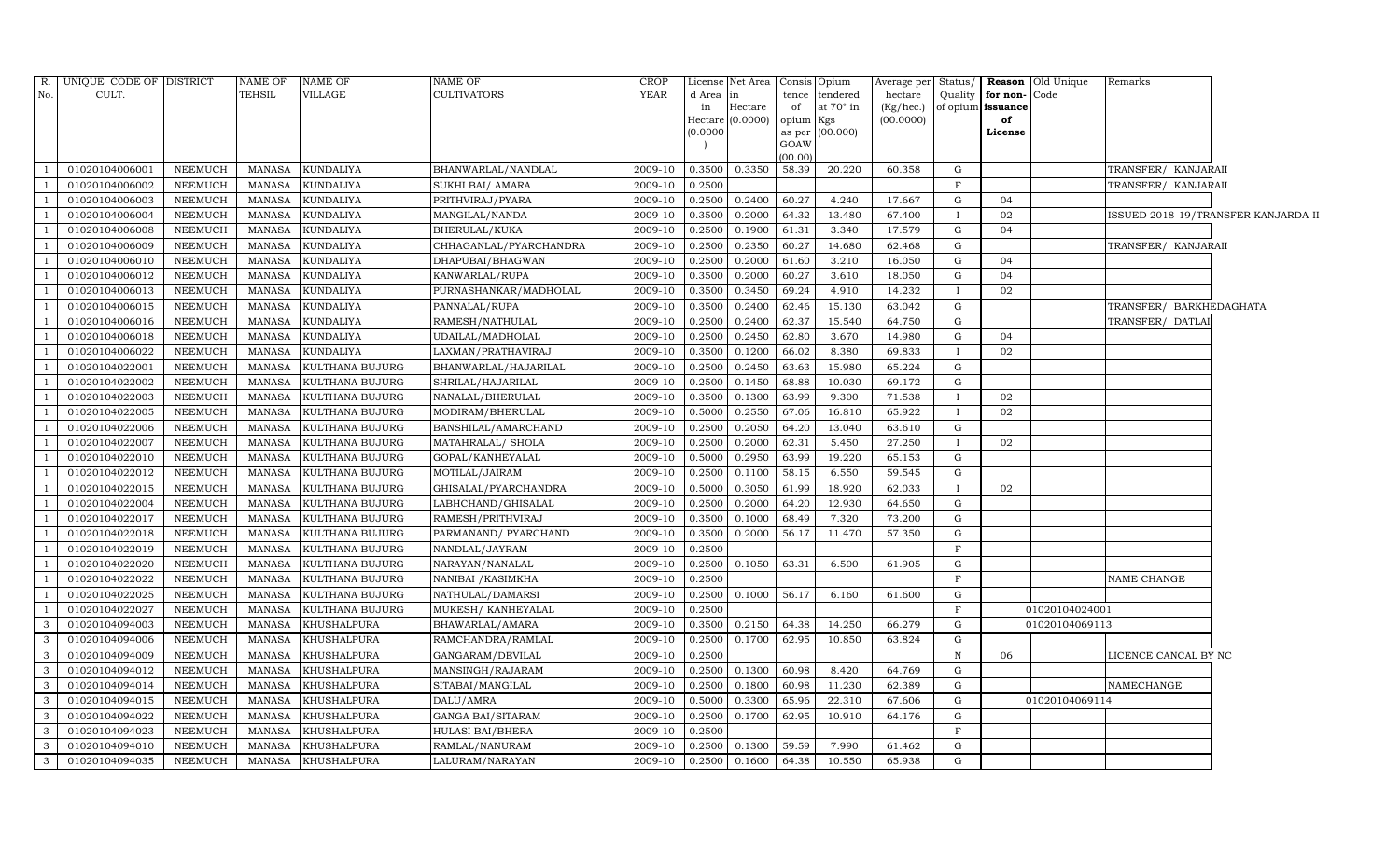| No.<br>CULT.<br>TEHSIL<br><b>VILLAGE</b><br><b>CULTIVATORS</b><br><b>YEAR</b><br>d Area<br>tendered<br>Quality<br>for non-<br>Code<br>in<br>tence<br>hectare<br>at 70° in<br>Hectare<br>in<br>of<br>(Kg/hec.)<br>of opium<br>issuance<br>Hectare (0.0000)<br>opium Kgs<br>(00.0000)<br>of<br>(0.0000)<br>as per (00.000)<br>License<br>GOAW<br>(00.00)<br>01020104081027<br>0.5000<br>0.3100<br>63.36<br>3<br><b>NEEMUCH</b><br><b>MANASA</b><br><b>KHETPALIA</b><br>BHANVARLAL/RAMLAL<br>2009-10<br>17.360<br>56.000<br>G<br>65.52<br>3<br>01020104081004<br><b>NEEMUCH</b><br><b>KHETPALIA</b><br>KESHRIMAL/DHANRAJ<br>0.5000<br>0.1000<br>6.630<br>66.300<br>G<br><b>MANASA</b><br>2009-10<br>3<br>01020104081009<br><b>KHETPALIA</b><br>LALSINGH/PANNALAL<br>2009-10<br>0.5000<br>0.2200<br>63.36<br>13.950<br>63.409<br><b>NEEMUCH</b><br><b>MANASA</b><br>G<br>3<br>0.5000<br>0.2550<br>64.77<br>01020104081012<br><b>NEEMUCH</b><br><b>MANASA</b><br><b>KHETPALIA</b><br>2009-10<br>16.140<br>63.294<br>G<br>MOHANLAL/RAMLAL<br>3<br>01020104081024<br><b>NEEMUCH</b><br><b>MANASA</b><br><b>KHETPALIA</b><br>PANNALAL/RATANLAL<br>2009-10<br>0.5000<br>0.2000<br>63.58<br>12.730<br>63.650<br>G<br>3<br>01020104081006<br><b>NEEMUCH</b><br><b>MANASA</b><br><b>KHETPALIA</b><br>RAMDAYAL / BAPULAL<br>2009-10<br>0.2500<br>0.2200<br>63.48<br>13.630<br>G<br>61.955<br>0.5000<br>0.2850<br>3<br>01020104081015<br><b>NEEMUCH</b><br><b>MANASA</b><br><b>KHETPALIA</b><br>RAMPRASAD/DEVILAL<br>2009-10<br>64.77<br>18.510<br>64.947<br>G<br>3<br>0.5000<br>0.2700<br>$\mathbf G$<br>01020104081011<br><b>NEEMUCH</b><br><b>MANASA</b><br><b>KHETPALIA</b><br>RANGLAL/KACHRU<br>2009-10<br>63.48<br>17.270<br>63.963<br>3<br>01020104081034<br><b>NEEMUCH</b><br><b>MANASA</b><br><b>KHETPALIA</b><br>SHAMBHULAL/ RAMLAL<br>2009-10<br>0.2500<br>0.2400<br>60.50<br>13.660<br>56.917<br>G<br>TRANSFER/SANDIYA<br>3<br>0.5000<br>0.2900<br>65.70<br>$\mathbf G$<br>01020104081017<br><b>NEEMUCH</b><br><b>MANASA</b><br><b>KHETPALIA</b><br>SHAMBHULAL/SEVA<br>19.240<br>66.345<br>2009-10<br>3<br>01020104087034<br>2009-10<br>0.1950<br><b>NEEMUCH</b><br><b>MANASA</b><br><b>KHEMPURA</b><br>DEUBAI/PATI RAMLAL<br>0.2500<br>64.37<br>12.680<br>65.026<br>G<br>$\mathbf{3}$<br>0.2500<br>0.2400<br>59.94<br>01020104087021<br><b>NEEMUCH</b><br><b>MANASA</b><br><b>KHEMPURA</b><br>BHARAT SINGH / LAL SINGH<br>2009-10<br>15.310<br>63.792<br>G<br>3<br><b>NEEMUCH</b><br><b>MANASA</b><br><b>KHEMPURA</b><br>0.5000<br>0.4550<br>29.760<br>G<br>01020104087019<br>BHAVARBAI/RAMSINGH<br>2009-10<br>64.37<br>65.407<br>3<br>01020104087002<br><b>NEEMUCH</b><br><b>MANASA</b><br><b>KHEMPURA</b><br>BHAWAR SINGH/ BHERU SINGH<br>2009-10<br>0.2500<br>0.2300<br>64.57<br>15.610<br>67.870<br>G<br>3<br>01020104087023<br>NEEMUCH<br>0.5000<br>0.2650<br>59.94<br>G<br>MANASA<br><b>KHEMPURA</b><br>DASHRATHSINGH/KALU SINGH<br>2009-10<br>17.280<br>65.208<br>3<br>01020104087030<br>0.5000<br>0.3050<br>64.57<br>19.640<br>G<br>NEEMUCH<br><b>MANASA</b><br><b>KHEMPURA</b><br>DEVILAL/NANDA<br>2009-10<br>64.393<br>3<br>01020104087001<br><b>KHEMPURA</b><br>HARISINGH/KACHRUSINGH<br>2009-10<br>0.2500<br>66.875<br>G<br>NEEMUCH<br><b>MANASA</b><br>0.2400<br>68.09<br>16.050<br>0.5000<br>G<br>3<br>01020104087014<br>NEEMUCH<br><b>MANASA</b><br><b>KHEMPURA</b><br>ISHVARSINGH/BHERUSINGH<br>2009-10<br>0.4500<br>64.37<br>29.330<br>65.178<br>3<br>01020104087024<br>NEEMUCH<br><b>MANASA</b><br><b>KHEMPURA</b><br>KRISHNAGOPAL/MANGILAL<br>2009-10<br>0.5000<br>0.2900<br>65.04<br>20.140<br>69.448<br>02<br>3<br>01020104087012<br>0.5000<br>0.4050<br><b>NEEMUCH</b><br><b>MANASA</b><br><b>KHEMPURA</b><br>KUSHAL BAI/ PRABHSINGH<br>2009-10<br>64.57<br>26.220<br>64.741<br>G<br>3<br>01020104087029<br><b>NEEMUCH</b><br><b>MANASA</b><br><b>KHEMPURA</b><br>LAXMAN SINGH/ HARI SINGH<br>0.2500<br>0.2150<br>59.94<br>13.690<br>G<br>2009-10<br>63.674<br>3<br>01020104087016<br><b>NEEMUCH</b><br><b>MANASA</b><br><b>KHEMPURA</b><br>MADANLAL/RAMLAL<br>2009-10<br>0.2500<br>0.2300<br>64.37<br>15.730<br>68.391<br>G<br>3<br>01020104087006<br>NEEMUCH<br><b>MANASA</b><br>2009-10<br>0.2500<br>0.1350<br>68.09<br>9.320<br>69.037<br>G<br><b>KHEMPURA</b><br>MAN SINGH/KISHOR SINGH<br>3<br>01020104087007<br><b>NEEMUCH</b><br><b>MANASA</b><br><b>KHEMPURA</b><br>SATYANARAYAN/ MANGILAL<br>2009-10<br>0.2500<br>0.2000<br>64.57<br>12.910<br>64.550<br>G<br>3<br>01020104087020<br>NEEMUCH<br><b>MANASA</b><br><b>KHEMPURA</b><br>SUKHIBAI/BABULAL<br>2009-10<br>0.2500<br>0.2400<br>15.720<br>65.500<br>G<br>64.37<br>01020104087018<br><b>NEEMUCH</b><br><b>MANASA</b><br><b>KHEMPURA</b><br>2009-10<br>0.5000<br>0.4750<br>59.94<br>30.100<br>G<br>3<br>VINODSINGH/DEVISINGH<br>63.368<br>01020104010001<br>NEEMUCH<br><b>MANASA</b><br><b>KHEDLI</b><br>RAM SINGH/KISHOR SINGH<br>2009-10<br>0.5000<br>0.2900<br>57.95<br>17.650<br>60.862<br>G<br>0.2000<br>01020104010003<br><b>NEEMUCH</b><br><b>MANASA</b><br><b>KHEDLI</b><br>LALURAM/NARAYAN<br>2009-10<br>0.3500<br>62.62<br>12.720<br>63.600<br>G<br>0.5000<br>01020104010005<br><b>NEEMUCH</b><br><b>MANASA</b><br><b>KHEDLI</b><br>2009-10<br>0.2800<br>61.73<br>18.310<br>65.393<br>G<br>YASHODABAI/BHONIRAM<br>01020104010006<br><b>KHEDLI</b><br>2009-10<br>0.2000<br>68.30<br><b>NEEMUCH</b><br><b>MANASA</b><br>NATHULAL/GOKUL<br>0.3500<br>13.840<br>69.200<br>G<br>0.2500<br>0.1000<br>71.90<br>01020104010007<br><b>NEEMUCH</b><br><b>MANASA</b><br><b>KHEDLI</b><br>NANALAL/PYARJI<br>2009-10<br>7.690<br>76.900<br>G<br>01020104010008<br><b>MANASA</b><br><b>KHEDLI</b><br>RATANSINGH/MODSINGH<br>0.2500<br>0.2500<br>62.14<br>15.790<br><b>NEEMUCH</b><br>2009-10<br>63.160<br>G<br>0.2500<br>01020104010009<br><b>NEEMUCH</b><br><b>MANASA</b><br><b>KHEDLI</b><br>PYARA/NARAYAN<br>2009-10<br>0.2250<br>56.35<br>13.480<br>59.911<br>G<br>0.2500<br>0.2000<br>56.93<br>01020104010017<br><b>NEEMUCH</b><br><b>MANASA</b><br><b>KHEDLI</b><br>RAM SINGH/NATHU SINGH<br>2009-10<br>12.310<br>61.550<br>G<br>01020104010018<br><b>KHEDLI</b><br>0.2000<br>12.210<br>$\mathbf G$<br><b>NEEMUCH</b><br><b>MANASA</b><br>DULESINGH/NATHUSINGH<br>2009-10<br>0.2500<br>60.45<br>61.050<br>01020104010019<br><b>NEEMUCH</b><br><b>KHEDLI</b><br>2009-10<br>0.3500<br>0.3450<br>63.07<br>22.480<br>65.159<br>G<br><b>MANASA</b><br>RUKMANIBAI/GORILAL<br>0.2900<br>01020104010020<br><b>NEEMUCH</b><br><b>MANASA</b><br><b>KHEDLI</b><br>2009-10<br>0.5000<br>65.18<br>19.000<br>65.517<br>02<br>AMARSINGH/PRATAPSINGH<br>T<br>01020104010027<br><b>KHEDLI</b><br>2009-10<br>57.64<br>02<br><b>NEEMUCH</b><br><b>MANASA</b><br>JAMNASHANKAR/NARAYAN<br>0.3500<br>0.1500<br>8.910<br>59.400<br>$\mathbf{I}$<br>01020104010021<br><b>NEEMUCH</b><br><b>MANASA</b><br><b>KHEDLI</b><br>SUGANBAI/ARJUNSINGH<br>2009-10<br>0.2500<br>0.2450<br>64.67<br>16.290<br>66.490<br>G<br>- 1<br>2009-10<br>69.095<br>G<br>-1 | R. | UNIQUE CODE OF DISTRICT |         | NAME OF | <b>NAME OF</b> | <b>NAME OF</b> | <b>CROP</b> | License | Net Area |       | Consis Opium | Average per | Status/ | <b>Reason</b> Old Unique | Remarks |
|---------------------------------------------------------------------------------------------------------------------------------------------------------------------------------------------------------------------------------------------------------------------------------------------------------------------------------------------------------------------------------------------------------------------------------------------------------------------------------------------------------------------------------------------------------------------------------------------------------------------------------------------------------------------------------------------------------------------------------------------------------------------------------------------------------------------------------------------------------------------------------------------------------------------------------------------------------------------------------------------------------------------------------------------------------------------------------------------------------------------------------------------------------------------------------------------------------------------------------------------------------------------------------------------------------------------------------------------------------------------------------------------------------------------------------------------------------------------------------------------------------------------------------------------------------------------------------------------------------------------------------------------------------------------------------------------------------------------------------------------------------------------------------------------------------------------------------------------------------------------------------------------------------------------------------------------------------------------------------------------------------------------------------------------------------------------------------------------------------------------------------------------------------------------------------------------------------------------------------------------------------------------------------------------------------------------------------------------------------------------------------------------------------------------------------------------------------------------------------------------------------------------------------------------------------------------------------------------------------------------------------------------------------------------------------------------------------------------------------------------------------------------------------------------------------------------------------------------------------------------------------------------------------------------------------------------------------------------------------------------------------------------------------------------------------------------------------------------------------------------------------------------------------------------------------------------------------------------------------------------------------------------------------------------------------------------------------------------------------------------------------------------------------------------------------------------------------------------------------------------------------------------------------------------------------------------------------------------------------------------------------------------------------------------------------------------------------------------------------------------------------------------------------------------------------------------------------------------------------------------------------------------------------------------------------------------------------------------------------------------------------------------------------------------------------------------------------------------------------------------------------------------------------------------------------------------------------------------------------------------------------------------------------------------------------------------------------------------------------------------------------------------------------------------------------------------------------------------------------------------------------------------------------------------------------------------------------------------------------------------------------------------------------------------------------------------------------------------------------------------------------------------------------------------------------------------------------------------------------------------------------------------------------------------------------------------------------------------------------------------------------------------------------------------------------------------------------------------------------------------------------------------------------------------------------------------------------------------------------------------------------------------------------------------------------------------------------------------------------------------------------------------------------------------------------------------------------------------------------------------------------------------------------------------------------------------------------------------------------------------------------------------------------------------------------------------------------------------------------------------------------------------------------------------------------------------------------------------------------------------------------------------------------------------------------------------------------------------------------------------------------------------------------------------------------------------------------------------------------------------------------------------------------------------------------------------------------------------------------------------------------------------------------------------------------------------------------------------------------------------------------------------------------------------------------------------------------------------------------------------------------------------------------------------------------------------------------------------------------------------------------------------------------------------------------------------------------------------------------------------------------------------------------------------------------------------------------------------------------------------------------------------------------------------------------------------------------------------------------------------------------------------|----|-------------------------|---------|---------|----------------|----------------|-------------|---------|----------|-------|--------------|-------------|---------|--------------------------|---------|
|                                                                                                                                                                                                                                                                                                                                                                                                                                                                                                                                                                                                                                                                                                                                                                                                                                                                                                                                                                                                                                                                                                                                                                                                                                                                                                                                                                                                                                                                                                                                                                                                                                                                                                                                                                                                                                                                                                                                                                                                                                                                                                                                                                                                                                                                                                                                                                                                                                                                                                                                                                                                                                                                                                                                                                                                                                                                                                                                                                                                                                                                                                                                                                                                                                                                                                                                                                                                                                                                                                                                                                                                                                                                                                                                                                                                                                                                                                                                                                                                                                                                                                                                                                                                                                                                                                                                                                                                                                                                                                                                                                                                                                                                                                                                                                                                                                                                                                                                                                                                                                                                                                                                                                                                                                                                                                                                                                                                                                                                                                                                                                                                                                                                                                                                                                                                                                                                                                                                                                                                                                                                                                                                                                                                                                                                                                                                                                                                                                                                                                                                                                                                                                                                                                                                                                                                                                                                                                                                                                                                                     |    |                         |         |         |                |                |             |         |          |       |              |             |         |                          |         |
|                                                                                                                                                                                                                                                                                                                                                                                                                                                                                                                                                                                                                                                                                                                                                                                                                                                                                                                                                                                                                                                                                                                                                                                                                                                                                                                                                                                                                                                                                                                                                                                                                                                                                                                                                                                                                                                                                                                                                                                                                                                                                                                                                                                                                                                                                                                                                                                                                                                                                                                                                                                                                                                                                                                                                                                                                                                                                                                                                                                                                                                                                                                                                                                                                                                                                                                                                                                                                                                                                                                                                                                                                                                                                                                                                                                                                                                                                                                                                                                                                                                                                                                                                                                                                                                                                                                                                                                                                                                                                                                                                                                                                                                                                                                                                                                                                                                                                                                                                                                                                                                                                                                                                                                                                                                                                                                                                                                                                                                                                                                                                                                                                                                                                                                                                                                                                                                                                                                                                                                                                                                                                                                                                                                                                                                                                                                                                                                                                                                                                                                                                                                                                                                                                                                                                                                                                                                                                                                                                                                                                     |    |                         |         |         |                |                |             |         |          |       |              |             |         |                          |         |
|                                                                                                                                                                                                                                                                                                                                                                                                                                                                                                                                                                                                                                                                                                                                                                                                                                                                                                                                                                                                                                                                                                                                                                                                                                                                                                                                                                                                                                                                                                                                                                                                                                                                                                                                                                                                                                                                                                                                                                                                                                                                                                                                                                                                                                                                                                                                                                                                                                                                                                                                                                                                                                                                                                                                                                                                                                                                                                                                                                                                                                                                                                                                                                                                                                                                                                                                                                                                                                                                                                                                                                                                                                                                                                                                                                                                                                                                                                                                                                                                                                                                                                                                                                                                                                                                                                                                                                                                                                                                                                                                                                                                                                                                                                                                                                                                                                                                                                                                                                                                                                                                                                                                                                                                                                                                                                                                                                                                                                                                                                                                                                                                                                                                                                                                                                                                                                                                                                                                                                                                                                                                                                                                                                                                                                                                                                                                                                                                                                                                                                                                                                                                                                                                                                                                                                                                                                                                                                                                                                                                                     |    |                         |         |         |                |                |             |         |          |       |              |             |         |                          |         |
|                                                                                                                                                                                                                                                                                                                                                                                                                                                                                                                                                                                                                                                                                                                                                                                                                                                                                                                                                                                                                                                                                                                                                                                                                                                                                                                                                                                                                                                                                                                                                                                                                                                                                                                                                                                                                                                                                                                                                                                                                                                                                                                                                                                                                                                                                                                                                                                                                                                                                                                                                                                                                                                                                                                                                                                                                                                                                                                                                                                                                                                                                                                                                                                                                                                                                                                                                                                                                                                                                                                                                                                                                                                                                                                                                                                                                                                                                                                                                                                                                                                                                                                                                                                                                                                                                                                                                                                                                                                                                                                                                                                                                                                                                                                                                                                                                                                                                                                                                                                                                                                                                                                                                                                                                                                                                                                                                                                                                                                                                                                                                                                                                                                                                                                                                                                                                                                                                                                                                                                                                                                                                                                                                                                                                                                                                                                                                                                                                                                                                                                                                                                                                                                                                                                                                                                                                                                                                                                                                                                                                     |    |                         |         |         |                |                |             |         |          |       |              |             |         |                          |         |
|                                                                                                                                                                                                                                                                                                                                                                                                                                                                                                                                                                                                                                                                                                                                                                                                                                                                                                                                                                                                                                                                                                                                                                                                                                                                                                                                                                                                                                                                                                                                                                                                                                                                                                                                                                                                                                                                                                                                                                                                                                                                                                                                                                                                                                                                                                                                                                                                                                                                                                                                                                                                                                                                                                                                                                                                                                                                                                                                                                                                                                                                                                                                                                                                                                                                                                                                                                                                                                                                                                                                                                                                                                                                                                                                                                                                                                                                                                                                                                                                                                                                                                                                                                                                                                                                                                                                                                                                                                                                                                                                                                                                                                                                                                                                                                                                                                                                                                                                                                                                                                                                                                                                                                                                                                                                                                                                                                                                                                                                                                                                                                                                                                                                                                                                                                                                                                                                                                                                                                                                                                                                                                                                                                                                                                                                                                                                                                                                                                                                                                                                                                                                                                                                                                                                                                                                                                                                                                                                                                                                                     |    |                         |         |         |                |                |             |         |          |       |              |             |         |                          |         |
|                                                                                                                                                                                                                                                                                                                                                                                                                                                                                                                                                                                                                                                                                                                                                                                                                                                                                                                                                                                                                                                                                                                                                                                                                                                                                                                                                                                                                                                                                                                                                                                                                                                                                                                                                                                                                                                                                                                                                                                                                                                                                                                                                                                                                                                                                                                                                                                                                                                                                                                                                                                                                                                                                                                                                                                                                                                                                                                                                                                                                                                                                                                                                                                                                                                                                                                                                                                                                                                                                                                                                                                                                                                                                                                                                                                                                                                                                                                                                                                                                                                                                                                                                                                                                                                                                                                                                                                                                                                                                                                                                                                                                                                                                                                                                                                                                                                                                                                                                                                                                                                                                                                                                                                                                                                                                                                                                                                                                                                                                                                                                                                                                                                                                                                                                                                                                                                                                                                                                                                                                                                                                                                                                                                                                                                                                                                                                                                                                                                                                                                                                                                                                                                                                                                                                                                                                                                                                                                                                                                                                     |    |                         |         |         |                |                |             |         |          |       |              |             |         |                          |         |
|                                                                                                                                                                                                                                                                                                                                                                                                                                                                                                                                                                                                                                                                                                                                                                                                                                                                                                                                                                                                                                                                                                                                                                                                                                                                                                                                                                                                                                                                                                                                                                                                                                                                                                                                                                                                                                                                                                                                                                                                                                                                                                                                                                                                                                                                                                                                                                                                                                                                                                                                                                                                                                                                                                                                                                                                                                                                                                                                                                                                                                                                                                                                                                                                                                                                                                                                                                                                                                                                                                                                                                                                                                                                                                                                                                                                                                                                                                                                                                                                                                                                                                                                                                                                                                                                                                                                                                                                                                                                                                                                                                                                                                                                                                                                                                                                                                                                                                                                                                                                                                                                                                                                                                                                                                                                                                                                                                                                                                                                                                                                                                                                                                                                                                                                                                                                                                                                                                                                                                                                                                                                                                                                                                                                                                                                                                                                                                                                                                                                                                                                                                                                                                                                                                                                                                                                                                                                                                                                                                                                                     |    |                         |         |         |                |                |             |         |          |       |              |             |         |                          |         |
|                                                                                                                                                                                                                                                                                                                                                                                                                                                                                                                                                                                                                                                                                                                                                                                                                                                                                                                                                                                                                                                                                                                                                                                                                                                                                                                                                                                                                                                                                                                                                                                                                                                                                                                                                                                                                                                                                                                                                                                                                                                                                                                                                                                                                                                                                                                                                                                                                                                                                                                                                                                                                                                                                                                                                                                                                                                                                                                                                                                                                                                                                                                                                                                                                                                                                                                                                                                                                                                                                                                                                                                                                                                                                                                                                                                                                                                                                                                                                                                                                                                                                                                                                                                                                                                                                                                                                                                                                                                                                                                                                                                                                                                                                                                                                                                                                                                                                                                                                                                                                                                                                                                                                                                                                                                                                                                                                                                                                                                                                                                                                                                                                                                                                                                                                                                                                                                                                                                                                                                                                                                                                                                                                                                                                                                                                                                                                                                                                                                                                                                                                                                                                                                                                                                                                                                                                                                                                                                                                                                                                     |    |                         |         |         |                |                |             |         |          |       |              |             |         |                          |         |
|                                                                                                                                                                                                                                                                                                                                                                                                                                                                                                                                                                                                                                                                                                                                                                                                                                                                                                                                                                                                                                                                                                                                                                                                                                                                                                                                                                                                                                                                                                                                                                                                                                                                                                                                                                                                                                                                                                                                                                                                                                                                                                                                                                                                                                                                                                                                                                                                                                                                                                                                                                                                                                                                                                                                                                                                                                                                                                                                                                                                                                                                                                                                                                                                                                                                                                                                                                                                                                                                                                                                                                                                                                                                                                                                                                                                                                                                                                                                                                                                                                                                                                                                                                                                                                                                                                                                                                                                                                                                                                                                                                                                                                                                                                                                                                                                                                                                                                                                                                                                                                                                                                                                                                                                                                                                                                                                                                                                                                                                                                                                                                                                                                                                                                                                                                                                                                                                                                                                                                                                                                                                                                                                                                                                                                                                                                                                                                                                                                                                                                                                                                                                                                                                                                                                                                                                                                                                                                                                                                                                                     |    |                         |         |         |                |                |             |         |          |       |              |             |         |                          |         |
|                                                                                                                                                                                                                                                                                                                                                                                                                                                                                                                                                                                                                                                                                                                                                                                                                                                                                                                                                                                                                                                                                                                                                                                                                                                                                                                                                                                                                                                                                                                                                                                                                                                                                                                                                                                                                                                                                                                                                                                                                                                                                                                                                                                                                                                                                                                                                                                                                                                                                                                                                                                                                                                                                                                                                                                                                                                                                                                                                                                                                                                                                                                                                                                                                                                                                                                                                                                                                                                                                                                                                                                                                                                                                                                                                                                                                                                                                                                                                                                                                                                                                                                                                                                                                                                                                                                                                                                                                                                                                                                                                                                                                                                                                                                                                                                                                                                                                                                                                                                                                                                                                                                                                                                                                                                                                                                                                                                                                                                                                                                                                                                                                                                                                                                                                                                                                                                                                                                                                                                                                                                                                                                                                                                                                                                                                                                                                                                                                                                                                                                                                                                                                                                                                                                                                                                                                                                                                                                                                                                                                     |    |                         |         |         |                |                |             |         |          |       |              |             |         |                          |         |
|                                                                                                                                                                                                                                                                                                                                                                                                                                                                                                                                                                                                                                                                                                                                                                                                                                                                                                                                                                                                                                                                                                                                                                                                                                                                                                                                                                                                                                                                                                                                                                                                                                                                                                                                                                                                                                                                                                                                                                                                                                                                                                                                                                                                                                                                                                                                                                                                                                                                                                                                                                                                                                                                                                                                                                                                                                                                                                                                                                                                                                                                                                                                                                                                                                                                                                                                                                                                                                                                                                                                                                                                                                                                                                                                                                                                                                                                                                                                                                                                                                                                                                                                                                                                                                                                                                                                                                                                                                                                                                                                                                                                                                                                                                                                                                                                                                                                                                                                                                                                                                                                                                                                                                                                                                                                                                                                                                                                                                                                                                                                                                                                                                                                                                                                                                                                                                                                                                                                                                                                                                                                                                                                                                                                                                                                                                                                                                                                                                                                                                                                                                                                                                                                                                                                                                                                                                                                                                                                                                                                                     |    |                         |         |         |                |                |             |         |          |       |              |             |         |                          |         |
|                                                                                                                                                                                                                                                                                                                                                                                                                                                                                                                                                                                                                                                                                                                                                                                                                                                                                                                                                                                                                                                                                                                                                                                                                                                                                                                                                                                                                                                                                                                                                                                                                                                                                                                                                                                                                                                                                                                                                                                                                                                                                                                                                                                                                                                                                                                                                                                                                                                                                                                                                                                                                                                                                                                                                                                                                                                                                                                                                                                                                                                                                                                                                                                                                                                                                                                                                                                                                                                                                                                                                                                                                                                                                                                                                                                                                                                                                                                                                                                                                                                                                                                                                                                                                                                                                                                                                                                                                                                                                                                                                                                                                                                                                                                                                                                                                                                                                                                                                                                                                                                                                                                                                                                                                                                                                                                                                                                                                                                                                                                                                                                                                                                                                                                                                                                                                                                                                                                                                                                                                                                                                                                                                                                                                                                                                                                                                                                                                                                                                                                                                                                                                                                                                                                                                                                                                                                                                                                                                                                                                     |    |                         |         |         |                |                |             |         |          |       |              |             |         |                          |         |
|                                                                                                                                                                                                                                                                                                                                                                                                                                                                                                                                                                                                                                                                                                                                                                                                                                                                                                                                                                                                                                                                                                                                                                                                                                                                                                                                                                                                                                                                                                                                                                                                                                                                                                                                                                                                                                                                                                                                                                                                                                                                                                                                                                                                                                                                                                                                                                                                                                                                                                                                                                                                                                                                                                                                                                                                                                                                                                                                                                                                                                                                                                                                                                                                                                                                                                                                                                                                                                                                                                                                                                                                                                                                                                                                                                                                                                                                                                                                                                                                                                                                                                                                                                                                                                                                                                                                                                                                                                                                                                                                                                                                                                                                                                                                                                                                                                                                                                                                                                                                                                                                                                                                                                                                                                                                                                                                                                                                                                                                                                                                                                                                                                                                                                                                                                                                                                                                                                                                                                                                                                                                                                                                                                                                                                                                                                                                                                                                                                                                                                                                                                                                                                                                                                                                                                                                                                                                                                                                                                                                                     |    |                         |         |         |                |                |             |         |          |       |              |             |         |                          |         |
|                                                                                                                                                                                                                                                                                                                                                                                                                                                                                                                                                                                                                                                                                                                                                                                                                                                                                                                                                                                                                                                                                                                                                                                                                                                                                                                                                                                                                                                                                                                                                                                                                                                                                                                                                                                                                                                                                                                                                                                                                                                                                                                                                                                                                                                                                                                                                                                                                                                                                                                                                                                                                                                                                                                                                                                                                                                                                                                                                                                                                                                                                                                                                                                                                                                                                                                                                                                                                                                                                                                                                                                                                                                                                                                                                                                                                                                                                                                                                                                                                                                                                                                                                                                                                                                                                                                                                                                                                                                                                                                                                                                                                                                                                                                                                                                                                                                                                                                                                                                                                                                                                                                                                                                                                                                                                                                                                                                                                                                                                                                                                                                                                                                                                                                                                                                                                                                                                                                                                                                                                                                                                                                                                                                                                                                                                                                                                                                                                                                                                                                                                                                                                                                                                                                                                                                                                                                                                                                                                                                                                     |    |                         |         |         |                |                |             |         |          |       |              |             |         |                          |         |
| TRANSFER/KANJARDAII                                                                                                                                                                                                                                                                                                                                                                                                                                                                                                                                                                                                                                                                                                                                                                                                                                                                                                                                                                                                                                                                                                                                                                                                                                                                                                                                                                                                                                                                                                                                                                                                                                                                                                                                                                                                                                                                                                                                                                                                                                                                                                                                                                                                                                                                                                                                                                                                                                                                                                                                                                                                                                                                                                                                                                                                                                                                                                                                                                                                                                                                                                                                                                                                                                                                                                                                                                                                                                                                                                                                                                                                                                                                                                                                                                                                                                                                                                                                                                                                                                                                                                                                                                                                                                                                                                                                                                                                                                                                                                                                                                                                                                                                                                                                                                                                                                                                                                                                                                                                                                                                                                                                                                                                                                                                                                                                                                                                                                                                                                                                                                                                                                                                                                                                                                                                                                                                                                                                                                                                                                                                                                                                                                                                                                                                                                                                                                                                                                                                                                                                                                                                                                                                                                                                                                                                                                                                                                                                                                                                 |    |                         |         |         |                |                |             |         |          |       |              |             |         |                          |         |
|                                                                                                                                                                                                                                                                                                                                                                                                                                                                                                                                                                                                                                                                                                                                                                                                                                                                                                                                                                                                                                                                                                                                                                                                                                                                                                                                                                                                                                                                                                                                                                                                                                                                                                                                                                                                                                                                                                                                                                                                                                                                                                                                                                                                                                                                                                                                                                                                                                                                                                                                                                                                                                                                                                                                                                                                                                                                                                                                                                                                                                                                                                                                                                                                                                                                                                                                                                                                                                                                                                                                                                                                                                                                                                                                                                                                                                                                                                                                                                                                                                                                                                                                                                                                                                                                                                                                                                                                                                                                                                                                                                                                                                                                                                                                                                                                                                                                                                                                                                                                                                                                                                                                                                                                                                                                                                                                                                                                                                                                                                                                                                                                                                                                                                                                                                                                                                                                                                                                                                                                                                                                                                                                                                                                                                                                                                                                                                                                                                                                                                                                                                                                                                                                                                                                                                                                                                                                                                                                                                                                                     |    |                         |         |         |                |                |             |         |          |       |              |             |         |                          |         |
|                                                                                                                                                                                                                                                                                                                                                                                                                                                                                                                                                                                                                                                                                                                                                                                                                                                                                                                                                                                                                                                                                                                                                                                                                                                                                                                                                                                                                                                                                                                                                                                                                                                                                                                                                                                                                                                                                                                                                                                                                                                                                                                                                                                                                                                                                                                                                                                                                                                                                                                                                                                                                                                                                                                                                                                                                                                                                                                                                                                                                                                                                                                                                                                                                                                                                                                                                                                                                                                                                                                                                                                                                                                                                                                                                                                                                                                                                                                                                                                                                                                                                                                                                                                                                                                                                                                                                                                                                                                                                                                                                                                                                                                                                                                                                                                                                                                                                                                                                                                                                                                                                                                                                                                                                                                                                                                                                                                                                                                                                                                                                                                                                                                                                                                                                                                                                                                                                                                                                                                                                                                                                                                                                                                                                                                                                                                                                                                                                                                                                                                                                                                                                                                                                                                                                                                                                                                                                                                                                                                                                     |    |                         |         |         |                |                |             |         |          |       |              |             |         |                          |         |
|                                                                                                                                                                                                                                                                                                                                                                                                                                                                                                                                                                                                                                                                                                                                                                                                                                                                                                                                                                                                                                                                                                                                                                                                                                                                                                                                                                                                                                                                                                                                                                                                                                                                                                                                                                                                                                                                                                                                                                                                                                                                                                                                                                                                                                                                                                                                                                                                                                                                                                                                                                                                                                                                                                                                                                                                                                                                                                                                                                                                                                                                                                                                                                                                                                                                                                                                                                                                                                                                                                                                                                                                                                                                                                                                                                                                                                                                                                                                                                                                                                                                                                                                                                                                                                                                                                                                                                                                                                                                                                                                                                                                                                                                                                                                                                                                                                                                                                                                                                                                                                                                                                                                                                                                                                                                                                                                                                                                                                                                                                                                                                                                                                                                                                                                                                                                                                                                                                                                                                                                                                                                                                                                                                                                                                                                                                                                                                                                                                                                                                                                                                                                                                                                                                                                                                                                                                                                                                                                                                                                                     |    |                         |         |         |                |                |             |         |          |       |              |             |         |                          |         |
|                                                                                                                                                                                                                                                                                                                                                                                                                                                                                                                                                                                                                                                                                                                                                                                                                                                                                                                                                                                                                                                                                                                                                                                                                                                                                                                                                                                                                                                                                                                                                                                                                                                                                                                                                                                                                                                                                                                                                                                                                                                                                                                                                                                                                                                                                                                                                                                                                                                                                                                                                                                                                                                                                                                                                                                                                                                                                                                                                                                                                                                                                                                                                                                                                                                                                                                                                                                                                                                                                                                                                                                                                                                                                                                                                                                                                                                                                                                                                                                                                                                                                                                                                                                                                                                                                                                                                                                                                                                                                                                                                                                                                                                                                                                                                                                                                                                                                                                                                                                                                                                                                                                                                                                                                                                                                                                                                                                                                                                                                                                                                                                                                                                                                                                                                                                                                                                                                                                                                                                                                                                                                                                                                                                                                                                                                                                                                                                                                                                                                                                                                                                                                                                                                                                                                                                                                                                                                                                                                                                                                     |    |                         |         |         |                |                |             |         |          |       |              |             |         |                          |         |
|                                                                                                                                                                                                                                                                                                                                                                                                                                                                                                                                                                                                                                                                                                                                                                                                                                                                                                                                                                                                                                                                                                                                                                                                                                                                                                                                                                                                                                                                                                                                                                                                                                                                                                                                                                                                                                                                                                                                                                                                                                                                                                                                                                                                                                                                                                                                                                                                                                                                                                                                                                                                                                                                                                                                                                                                                                                                                                                                                                                                                                                                                                                                                                                                                                                                                                                                                                                                                                                                                                                                                                                                                                                                                                                                                                                                                                                                                                                                                                                                                                                                                                                                                                                                                                                                                                                                                                                                                                                                                                                                                                                                                                                                                                                                                                                                                                                                                                                                                                                                                                                                                                                                                                                                                                                                                                                                                                                                                                                                                                                                                                                                                                                                                                                                                                                                                                                                                                                                                                                                                                                                                                                                                                                                                                                                                                                                                                                                                                                                                                                                                                                                                                                                                                                                                                                                                                                                                                                                                                                                                     |    |                         |         |         |                |                |             |         |          |       |              |             |         |                          |         |
|                                                                                                                                                                                                                                                                                                                                                                                                                                                                                                                                                                                                                                                                                                                                                                                                                                                                                                                                                                                                                                                                                                                                                                                                                                                                                                                                                                                                                                                                                                                                                                                                                                                                                                                                                                                                                                                                                                                                                                                                                                                                                                                                                                                                                                                                                                                                                                                                                                                                                                                                                                                                                                                                                                                                                                                                                                                                                                                                                                                                                                                                                                                                                                                                                                                                                                                                                                                                                                                                                                                                                                                                                                                                                                                                                                                                                                                                                                                                                                                                                                                                                                                                                                                                                                                                                                                                                                                                                                                                                                                                                                                                                                                                                                                                                                                                                                                                                                                                                                                                                                                                                                                                                                                                                                                                                                                                                                                                                                                                                                                                                                                                                                                                                                                                                                                                                                                                                                                                                                                                                                                                                                                                                                                                                                                                                                                                                                                                                                                                                                                                                                                                                                                                                                                                                                                                                                                                                                                                                                                                                     |    |                         |         |         |                |                |             |         |          |       |              |             |         |                          |         |
|                                                                                                                                                                                                                                                                                                                                                                                                                                                                                                                                                                                                                                                                                                                                                                                                                                                                                                                                                                                                                                                                                                                                                                                                                                                                                                                                                                                                                                                                                                                                                                                                                                                                                                                                                                                                                                                                                                                                                                                                                                                                                                                                                                                                                                                                                                                                                                                                                                                                                                                                                                                                                                                                                                                                                                                                                                                                                                                                                                                                                                                                                                                                                                                                                                                                                                                                                                                                                                                                                                                                                                                                                                                                                                                                                                                                                                                                                                                                                                                                                                                                                                                                                                                                                                                                                                                                                                                                                                                                                                                                                                                                                                                                                                                                                                                                                                                                                                                                                                                                                                                                                                                                                                                                                                                                                                                                                                                                                                                                                                                                                                                                                                                                                                                                                                                                                                                                                                                                                                                                                                                                                                                                                                                                                                                                                                                                                                                                                                                                                                                                                                                                                                                                                                                                                                                                                                                                                                                                                                                                                     |    |                         |         |         |                |                |             |         |          |       |              |             |         |                          |         |
|                                                                                                                                                                                                                                                                                                                                                                                                                                                                                                                                                                                                                                                                                                                                                                                                                                                                                                                                                                                                                                                                                                                                                                                                                                                                                                                                                                                                                                                                                                                                                                                                                                                                                                                                                                                                                                                                                                                                                                                                                                                                                                                                                                                                                                                                                                                                                                                                                                                                                                                                                                                                                                                                                                                                                                                                                                                                                                                                                                                                                                                                                                                                                                                                                                                                                                                                                                                                                                                                                                                                                                                                                                                                                                                                                                                                                                                                                                                                                                                                                                                                                                                                                                                                                                                                                                                                                                                                                                                                                                                                                                                                                                                                                                                                                                                                                                                                                                                                                                                                                                                                                                                                                                                                                                                                                                                                                                                                                                                                                                                                                                                                                                                                                                                                                                                                                                                                                                                                                                                                                                                                                                                                                                                                                                                                                                                                                                                                                                                                                                                                                                                                                                                                                                                                                                                                                                                                                                                                                                                                                     |    |                         |         |         |                |                |             |         |          |       |              |             |         |                          |         |
|                                                                                                                                                                                                                                                                                                                                                                                                                                                                                                                                                                                                                                                                                                                                                                                                                                                                                                                                                                                                                                                                                                                                                                                                                                                                                                                                                                                                                                                                                                                                                                                                                                                                                                                                                                                                                                                                                                                                                                                                                                                                                                                                                                                                                                                                                                                                                                                                                                                                                                                                                                                                                                                                                                                                                                                                                                                                                                                                                                                                                                                                                                                                                                                                                                                                                                                                                                                                                                                                                                                                                                                                                                                                                                                                                                                                                                                                                                                                                                                                                                                                                                                                                                                                                                                                                                                                                                                                                                                                                                                                                                                                                                                                                                                                                                                                                                                                                                                                                                                                                                                                                                                                                                                                                                                                                                                                                                                                                                                                                                                                                                                                                                                                                                                                                                                                                                                                                                                                                                                                                                                                                                                                                                                                                                                                                                                                                                                                                                                                                                                                                                                                                                                                                                                                                                                                                                                                                                                                                                                                                     |    |                         |         |         |                |                |             |         |          |       |              |             |         |                          |         |
|                                                                                                                                                                                                                                                                                                                                                                                                                                                                                                                                                                                                                                                                                                                                                                                                                                                                                                                                                                                                                                                                                                                                                                                                                                                                                                                                                                                                                                                                                                                                                                                                                                                                                                                                                                                                                                                                                                                                                                                                                                                                                                                                                                                                                                                                                                                                                                                                                                                                                                                                                                                                                                                                                                                                                                                                                                                                                                                                                                                                                                                                                                                                                                                                                                                                                                                                                                                                                                                                                                                                                                                                                                                                                                                                                                                                                                                                                                                                                                                                                                                                                                                                                                                                                                                                                                                                                                                                                                                                                                                                                                                                                                                                                                                                                                                                                                                                                                                                                                                                                                                                                                                                                                                                                                                                                                                                                                                                                                                                                                                                                                                                                                                                                                                                                                                                                                                                                                                                                                                                                                                                                                                                                                                                                                                                                                                                                                                                                                                                                                                                                                                                                                                                                                                                                                                                                                                                                                                                                                                                                     |    |                         |         |         |                |                |             |         |          |       |              |             |         |                          |         |
|                                                                                                                                                                                                                                                                                                                                                                                                                                                                                                                                                                                                                                                                                                                                                                                                                                                                                                                                                                                                                                                                                                                                                                                                                                                                                                                                                                                                                                                                                                                                                                                                                                                                                                                                                                                                                                                                                                                                                                                                                                                                                                                                                                                                                                                                                                                                                                                                                                                                                                                                                                                                                                                                                                                                                                                                                                                                                                                                                                                                                                                                                                                                                                                                                                                                                                                                                                                                                                                                                                                                                                                                                                                                                                                                                                                                                                                                                                                                                                                                                                                                                                                                                                                                                                                                                                                                                                                                                                                                                                                                                                                                                                                                                                                                                                                                                                                                                                                                                                                                                                                                                                                                                                                                                                                                                                                                                                                                                                                                                                                                                                                                                                                                                                                                                                                                                                                                                                                                                                                                                                                                                                                                                                                                                                                                                                                                                                                                                                                                                                                                                                                                                                                                                                                                                                                                                                                                                                                                                                                                                     |    |                         |         |         |                |                |             |         |          |       |              |             |         |                          |         |
|                                                                                                                                                                                                                                                                                                                                                                                                                                                                                                                                                                                                                                                                                                                                                                                                                                                                                                                                                                                                                                                                                                                                                                                                                                                                                                                                                                                                                                                                                                                                                                                                                                                                                                                                                                                                                                                                                                                                                                                                                                                                                                                                                                                                                                                                                                                                                                                                                                                                                                                                                                                                                                                                                                                                                                                                                                                                                                                                                                                                                                                                                                                                                                                                                                                                                                                                                                                                                                                                                                                                                                                                                                                                                                                                                                                                                                                                                                                                                                                                                                                                                                                                                                                                                                                                                                                                                                                                                                                                                                                                                                                                                                                                                                                                                                                                                                                                                                                                                                                                                                                                                                                                                                                                                                                                                                                                                                                                                                                                                                                                                                                                                                                                                                                                                                                                                                                                                                                                                                                                                                                                                                                                                                                                                                                                                                                                                                                                                                                                                                                                                                                                                                                                                                                                                                                                                                                                                                                                                                                                                     |    |                         |         |         |                |                |             |         |          |       |              |             |         |                          |         |
|                                                                                                                                                                                                                                                                                                                                                                                                                                                                                                                                                                                                                                                                                                                                                                                                                                                                                                                                                                                                                                                                                                                                                                                                                                                                                                                                                                                                                                                                                                                                                                                                                                                                                                                                                                                                                                                                                                                                                                                                                                                                                                                                                                                                                                                                                                                                                                                                                                                                                                                                                                                                                                                                                                                                                                                                                                                                                                                                                                                                                                                                                                                                                                                                                                                                                                                                                                                                                                                                                                                                                                                                                                                                                                                                                                                                                                                                                                                                                                                                                                                                                                                                                                                                                                                                                                                                                                                                                                                                                                                                                                                                                                                                                                                                                                                                                                                                                                                                                                                                                                                                                                                                                                                                                                                                                                                                                                                                                                                                                                                                                                                                                                                                                                                                                                                                                                                                                                                                                                                                                                                                                                                                                                                                                                                                                                                                                                                                                                                                                                                                                                                                                                                                                                                                                                                                                                                                                                                                                                                                                     |    |                         |         |         |                |                |             |         |          |       |              |             |         |                          |         |
|                                                                                                                                                                                                                                                                                                                                                                                                                                                                                                                                                                                                                                                                                                                                                                                                                                                                                                                                                                                                                                                                                                                                                                                                                                                                                                                                                                                                                                                                                                                                                                                                                                                                                                                                                                                                                                                                                                                                                                                                                                                                                                                                                                                                                                                                                                                                                                                                                                                                                                                                                                                                                                                                                                                                                                                                                                                                                                                                                                                                                                                                                                                                                                                                                                                                                                                                                                                                                                                                                                                                                                                                                                                                                                                                                                                                                                                                                                                                                                                                                                                                                                                                                                                                                                                                                                                                                                                                                                                                                                                                                                                                                                                                                                                                                                                                                                                                                                                                                                                                                                                                                                                                                                                                                                                                                                                                                                                                                                                                                                                                                                                                                                                                                                                                                                                                                                                                                                                                                                                                                                                                                                                                                                                                                                                                                                                                                                                                                                                                                                                                                                                                                                                                                                                                                                                                                                                                                                                                                                                                                     |    |                         |         |         |                |                |             |         |          |       |              |             |         |                          |         |
|                                                                                                                                                                                                                                                                                                                                                                                                                                                                                                                                                                                                                                                                                                                                                                                                                                                                                                                                                                                                                                                                                                                                                                                                                                                                                                                                                                                                                                                                                                                                                                                                                                                                                                                                                                                                                                                                                                                                                                                                                                                                                                                                                                                                                                                                                                                                                                                                                                                                                                                                                                                                                                                                                                                                                                                                                                                                                                                                                                                                                                                                                                                                                                                                                                                                                                                                                                                                                                                                                                                                                                                                                                                                                                                                                                                                                                                                                                                                                                                                                                                                                                                                                                                                                                                                                                                                                                                                                                                                                                                                                                                                                                                                                                                                                                                                                                                                                                                                                                                                                                                                                                                                                                                                                                                                                                                                                                                                                                                                                                                                                                                                                                                                                                                                                                                                                                                                                                                                                                                                                                                                                                                                                                                                                                                                                                                                                                                                                                                                                                                                                                                                                                                                                                                                                                                                                                                                                                                                                                                                                     |    |                         |         |         |                |                |             |         |          |       |              |             |         |                          |         |
|                                                                                                                                                                                                                                                                                                                                                                                                                                                                                                                                                                                                                                                                                                                                                                                                                                                                                                                                                                                                                                                                                                                                                                                                                                                                                                                                                                                                                                                                                                                                                                                                                                                                                                                                                                                                                                                                                                                                                                                                                                                                                                                                                                                                                                                                                                                                                                                                                                                                                                                                                                                                                                                                                                                                                                                                                                                                                                                                                                                                                                                                                                                                                                                                                                                                                                                                                                                                                                                                                                                                                                                                                                                                                                                                                                                                                                                                                                                                                                                                                                                                                                                                                                                                                                                                                                                                                                                                                                                                                                                                                                                                                                                                                                                                                                                                                                                                                                                                                                                                                                                                                                                                                                                                                                                                                                                                                                                                                                                                                                                                                                                                                                                                                                                                                                                                                                                                                                                                                                                                                                                                                                                                                                                                                                                                                                                                                                                                                                                                                                                                                                                                                                                                                                                                                                                                                                                                                                                                                                                                                     |    |                         |         |         |                |                |             |         |          |       |              |             |         |                          |         |
|                                                                                                                                                                                                                                                                                                                                                                                                                                                                                                                                                                                                                                                                                                                                                                                                                                                                                                                                                                                                                                                                                                                                                                                                                                                                                                                                                                                                                                                                                                                                                                                                                                                                                                                                                                                                                                                                                                                                                                                                                                                                                                                                                                                                                                                                                                                                                                                                                                                                                                                                                                                                                                                                                                                                                                                                                                                                                                                                                                                                                                                                                                                                                                                                                                                                                                                                                                                                                                                                                                                                                                                                                                                                                                                                                                                                                                                                                                                                                                                                                                                                                                                                                                                                                                                                                                                                                                                                                                                                                                                                                                                                                                                                                                                                                                                                                                                                                                                                                                                                                                                                                                                                                                                                                                                                                                                                                                                                                                                                                                                                                                                                                                                                                                                                                                                                                                                                                                                                                                                                                                                                                                                                                                                                                                                                                                                                                                                                                                                                                                                                                                                                                                                                                                                                                                                                                                                                                                                                                                                                                     |    |                         |         |         |                |                |             |         |          |       |              |             |         |                          |         |
|                                                                                                                                                                                                                                                                                                                                                                                                                                                                                                                                                                                                                                                                                                                                                                                                                                                                                                                                                                                                                                                                                                                                                                                                                                                                                                                                                                                                                                                                                                                                                                                                                                                                                                                                                                                                                                                                                                                                                                                                                                                                                                                                                                                                                                                                                                                                                                                                                                                                                                                                                                                                                                                                                                                                                                                                                                                                                                                                                                                                                                                                                                                                                                                                                                                                                                                                                                                                                                                                                                                                                                                                                                                                                                                                                                                                                                                                                                                                                                                                                                                                                                                                                                                                                                                                                                                                                                                                                                                                                                                                                                                                                                                                                                                                                                                                                                                                                                                                                                                                                                                                                                                                                                                                                                                                                                                                                                                                                                                                                                                                                                                                                                                                                                                                                                                                                                                                                                                                                                                                                                                                                                                                                                                                                                                                                                                                                                                                                                                                                                                                                                                                                                                                                                                                                                                                                                                                                                                                                                                                                     |    |                         |         |         |                |                |             |         |          |       |              |             |         |                          |         |
|                                                                                                                                                                                                                                                                                                                                                                                                                                                                                                                                                                                                                                                                                                                                                                                                                                                                                                                                                                                                                                                                                                                                                                                                                                                                                                                                                                                                                                                                                                                                                                                                                                                                                                                                                                                                                                                                                                                                                                                                                                                                                                                                                                                                                                                                                                                                                                                                                                                                                                                                                                                                                                                                                                                                                                                                                                                                                                                                                                                                                                                                                                                                                                                                                                                                                                                                                                                                                                                                                                                                                                                                                                                                                                                                                                                                                                                                                                                                                                                                                                                                                                                                                                                                                                                                                                                                                                                                                                                                                                                                                                                                                                                                                                                                                                                                                                                                                                                                                                                                                                                                                                                                                                                                                                                                                                                                                                                                                                                                                                                                                                                                                                                                                                                                                                                                                                                                                                                                                                                                                                                                                                                                                                                                                                                                                                                                                                                                                                                                                                                                                                                                                                                                                                                                                                                                                                                                                                                                                                                                                     |    |                         |         |         |                |                |             |         |          |       |              |             |         |                          |         |
|                                                                                                                                                                                                                                                                                                                                                                                                                                                                                                                                                                                                                                                                                                                                                                                                                                                                                                                                                                                                                                                                                                                                                                                                                                                                                                                                                                                                                                                                                                                                                                                                                                                                                                                                                                                                                                                                                                                                                                                                                                                                                                                                                                                                                                                                                                                                                                                                                                                                                                                                                                                                                                                                                                                                                                                                                                                                                                                                                                                                                                                                                                                                                                                                                                                                                                                                                                                                                                                                                                                                                                                                                                                                                                                                                                                                                                                                                                                                                                                                                                                                                                                                                                                                                                                                                                                                                                                                                                                                                                                                                                                                                                                                                                                                                                                                                                                                                                                                                                                                                                                                                                                                                                                                                                                                                                                                                                                                                                                                                                                                                                                                                                                                                                                                                                                                                                                                                                                                                                                                                                                                                                                                                                                                                                                                                                                                                                                                                                                                                                                                                                                                                                                                                                                                                                                                                                                                                                                                                                                                                     |    |                         |         |         |                |                |             |         |          |       |              |             |         |                          |         |
|                                                                                                                                                                                                                                                                                                                                                                                                                                                                                                                                                                                                                                                                                                                                                                                                                                                                                                                                                                                                                                                                                                                                                                                                                                                                                                                                                                                                                                                                                                                                                                                                                                                                                                                                                                                                                                                                                                                                                                                                                                                                                                                                                                                                                                                                                                                                                                                                                                                                                                                                                                                                                                                                                                                                                                                                                                                                                                                                                                                                                                                                                                                                                                                                                                                                                                                                                                                                                                                                                                                                                                                                                                                                                                                                                                                                                                                                                                                                                                                                                                                                                                                                                                                                                                                                                                                                                                                                                                                                                                                                                                                                                                                                                                                                                                                                                                                                                                                                                                                                                                                                                                                                                                                                                                                                                                                                                                                                                                                                                                                                                                                                                                                                                                                                                                                                                                                                                                                                                                                                                                                                                                                                                                                                                                                                                                                                                                                                                                                                                                                                                                                                                                                                                                                                                                                                                                                                                                                                                                                                                     |    |                         |         |         |                |                |             |         |          |       |              |             |         |                          |         |
|                                                                                                                                                                                                                                                                                                                                                                                                                                                                                                                                                                                                                                                                                                                                                                                                                                                                                                                                                                                                                                                                                                                                                                                                                                                                                                                                                                                                                                                                                                                                                                                                                                                                                                                                                                                                                                                                                                                                                                                                                                                                                                                                                                                                                                                                                                                                                                                                                                                                                                                                                                                                                                                                                                                                                                                                                                                                                                                                                                                                                                                                                                                                                                                                                                                                                                                                                                                                                                                                                                                                                                                                                                                                                                                                                                                                                                                                                                                                                                                                                                                                                                                                                                                                                                                                                                                                                                                                                                                                                                                                                                                                                                                                                                                                                                                                                                                                                                                                                                                                                                                                                                                                                                                                                                                                                                                                                                                                                                                                                                                                                                                                                                                                                                                                                                                                                                                                                                                                                                                                                                                                                                                                                                                                                                                                                                                                                                                                                                                                                                                                                                                                                                                                                                                                                                                                                                                                                                                                                                                                                     |    |                         |         |         |                |                |             |         |          |       |              |             |         |                          |         |
|                                                                                                                                                                                                                                                                                                                                                                                                                                                                                                                                                                                                                                                                                                                                                                                                                                                                                                                                                                                                                                                                                                                                                                                                                                                                                                                                                                                                                                                                                                                                                                                                                                                                                                                                                                                                                                                                                                                                                                                                                                                                                                                                                                                                                                                                                                                                                                                                                                                                                                                                                                                                                                                                                                                                                                                                                                                                                                                                                                                                                                                                                                                                                                                                                                                                                                                                                                                                                                                                                                                                                                                                                                                                                                                                                                                                                                                                                                                                                                                                                                                                                                                                                                                                                                                                                                                                                                                                                                                                                                                                                                                                                                                                                                                                                                                                                                                                                                                                                                                                                                                                                                                                                                                                                                                                                                                                                                                                                                                                                                                                                                                                                                                                                                                                                                                                                                                                                                                                                                                                                                                                                                                                                                                                                                                                                                                                                                                                                                                                                                                                                                                                                                                                                                                                                                                                                                                                                                                                                                                                                     |    |                         |         |         |                |                |             |         |          |       |              |             |         |                          |         |
|                                                                                                                                                                                                                                                                                                                                                                                                                                                                                                                                                                                                                                                                                                                                                                                                                                                                                                                                                                                                                                                                                                                                                                                                                                                                                                                                                                                                                                                                                                                                                                                                                                                                                                                                                                                                                                                                                                                                                                                                                                                                                                                                                                                                                                                                                                                                                                                                                                                                                                                                                                                                                                                                                                                                                                                                                                                                                                                                                                                                                                                                                                                                                                                                                                                                                                                                                                                                                                                                                                                                                                                                                                                                                                                                                                                                                                                                                                                                                                                                                                                                                                                                                                                                                                                                                                                                                                                                                                                                                                                                                                                                                                                                                                                                                                                                                                                                                                                                                                                                                                                                                                                                                                                                                                                                                                                                                                                                                                                                                                                                                                                                                                                                                                                                                                                                                                                                                                                                                                                                                                                                                                                                                                                                                                                                                                                                                                                                                                                                                                                                                                                                                                                                                                                                                                                                                                                                                                                                                                                                                     |    |                         |         |         |                |                |             |         |          |       |              |             |         |                          |         |
|                                                                                                                                                                                                                                                                                                                                                                                                                                                                                                                                                                                                                                                                                                                                                                                                                                                                                                                                                                                                                                                                                                                                                                                                                                                                                                                                                                                                                                                                                                                                                                                                                                                                                                                                                                                                                                                                                                                                                                                                                                                                                                                                                                                                                                                                                                                                                                                                                                                                                                                                                                                                                                                                                                                                                                                                                                                                                                                                                                                                                                                                                                                                                                                                                                                                                                                                                                                                                                                                                                                                                                                                                                                                                                                                                                                                                                                                                                                                                                                                                                                                                                                                                                                                                                                                                                                                                                                                                                                                                                                                                                                                                                                                                                                                                                                                                                                                                                                                                                                                                                                                                                                                                                                                                                                                                                                                                                                                                                                                                                                                                                                                                                                                                                                                                                                                                                                                                                                                                                                                                                                                                                                                                                                                                                                                                                                                                                                                                                                                                                                                                                                                                                                                                                                                                                                                                                                                                                                                                                                                                     |    |                         |         |         |                |                |             |         |          |       |              |             |         |                          |         |
|                                                                                                                                                                                                                                                                                                                                                                                                                                                                                                                                                                                                                                                                                                                                                                                                                                                                                                                                                                                                                                                                                                                                                                                                                                                                                                                                                                                                                                                                                                                                                                                                                                                                                                                                                                                                                                                                                                                                                                                                                                                                                                                                                                                                                                                                                                                                                                                                                                                                                                                                                                                                                                                                                                                                                                                                                                                                                                                                                                                                                                                                                                                                                                                                                                                                                                                                                                                                                                                                                                                                                                                                                                                                                                                                                                                                                                                                                                                                                                                                                                                                                                                                                                                                                                                                                                                                                                                                                                                                                                                                                                                                                                                                                                                                                                                                                                                                                                                                                                                                                                                                                                                                                                                                                                                                                                                                                                                                                                                                                                                                                                                                                                                                                                                                                                                                                                                                                                                                                                                                                                                                                                                                                                                                                                                                                                                                                                                                                                                                                                                                                                                                                                                                                                                                                                                                                                                                                                                                                                                                                     |    |                         |         |         |                |                |             |         |          |       |              |             |         |                          |         |
|                                                                                                                                                                                                                                                                                                                                                                                                                                                                                                                                                                                                                                                                                                                                                                                                                                                                                                                                                                                                                                                                                                                                                                                                                                                                                                                                                                                                                                                                                                                                                                                                                                                                                                                                                                                                                                                                                                                                                                                                                                                                                                                                                                                                                                                                                                                                                                                                                                                                                                                                                                                                                                                                                                                                                                                                                                                                                                                                                                                                                                                                                                                                                                                                                                                                                                                                                                                                                                                                                                                                                                                                                                                                                                                                                                                                                                                                                                                                                                                                                                                                                                                                                                                                                                                                                                                                                                                                                                                                                                                                                                                                                                                                                                                                                                                                                                                                                                                                                                                                                                                                                                                                                                                                                                                                                                                                                                                                                                                                                                                                                                                                                                                                                                                                                                                                                                                                                                                                                                                                                                                                                                                                                                                                                                                                                                                                                                                                                                                                                                                                                                                                                                                                                                                                                                                                                                                                                                                                                                                                                     |    |                         |         |         |                |                |             |         |          |       |              |             |         |                          |         |
|                                                                                                                                                                                                                                                                                                                                                                                                                                                                                                                                                                                                                                                                                                                                                                                                                                                                                                                                                                                                                                                                                                                                                                                                                                                                                                                                                                                                                                                                                                                                                                                                                                                                                                                                                                                                                                                                                                                                                                                                                                                                                                                                                                                                                                                                                                                                                                                                                                                                                                                                                                                                                                                                                                                                                                                                                                                                                                                                                                                                                                                                                                                                                                                                                                                                                                                                                                                                                                                                                                                                                                                                                                                                                                                                                                                                                                                                                                                                                                                                                                                                                                                                                                                                                                                                                                                                                                                                                                                                                                                                                                                                                                                                                                                                                                                                                                                                                                                                                                                                                                                                                                                                                                                                                                                                                                                                                                                                                                                                                                                                                                                                                                                                                                                                                                                                                                                                                                                                                                                                                                                                                                                                                                                                                                                                                                                                                                                                                                                                                                                                                                                                                                                                                                                                                                                                                                                                                                                                                                                                                     |    |                         |         |         |                |                |             |         |          |       |              |             |         |                          |         |
|                                                                                                                                                                                                                                                                                                                                                                                                                                                                                                                                                                                                                                                                                                                                                                                                                                                                                                                                                                                                                                                                                                                                                                                                                                                                                                                                                                                                                                                                                                                                                                                                                                                                                                                                                                                                                                                                                                                                                                                                                                                                                                                                                                                                                                                                                                                                                                                                                                                                                                                                                                                                                                                                                                                                                                                                                                                                                                                                                                                                                                                                                                                                                                                                                                                                                                                                                                                                                                                                                                                                                                                                                                                                                                                                                                                                                                                                                                                                                                                                                                                                                                                                                                                                                                                                                                                                                                                                                                                                                                                                                                                                                                                                                                                                                                                                                                                                                                                                                                                                                                                                                                                                                                                                                                                                                                                                                                                                                                                                                                                                                                                                                                                                                                                                                                                                                                                                                                                                                                                                                                                                                                                                                                                                                                                                                                                                                                                                                                                                                                                                                                                                                                                                                                                                                                                                                                                                                                                                                                                                                     |    |                         |         |         |                |                |             |         |          |       |              |             |         |                          |         |
|                                                                                                                                                                                                                                                                                                                                                                                                                                                                                                                                                                                                                                                                                                                                                                                                                                                                                                                                                                                                                                                                                                                                                                                                                                                                                                                                                                                                                                                                                                                                                                                                                                                                                                                                                                                                                                                                                                                                                                                                                                                                                                                                                                                                                                                                                                                                                                                                                                                                                                                                                                                                                                                                                                                                                                                                                                                                                                                                                                                                                                                                                                                                                                                                                                                                                                                                                                                                                                                                                                                                                                                                                                                                                                                                                                                                                                                                                                                                                                                                                                                                                                                                                                                                                                                                                                                                                                                                                                                                                                                                                                                                                                                                                                                                                                                                                                                                                                                                                                                                                                                                                                                                                                                                                                                                                                                                                                                                                                                                                                                                                                                                                                                                                                                                                                                                                                                                                                                                                                                                                                                                                                                                                                                                                                                                                                                                                                                                                                                                                                                                                                                                                                                                                                                                                                                                                                                                                                                                                                                                                     |    | 01020104010022          | NEEMUCH | MANASA  | <b>KHEDLI</b>  | GHISALAL/DUDHA |             | 0.2500  | 0.2100   | 65.87 | 14.510       |             |         |                          |         |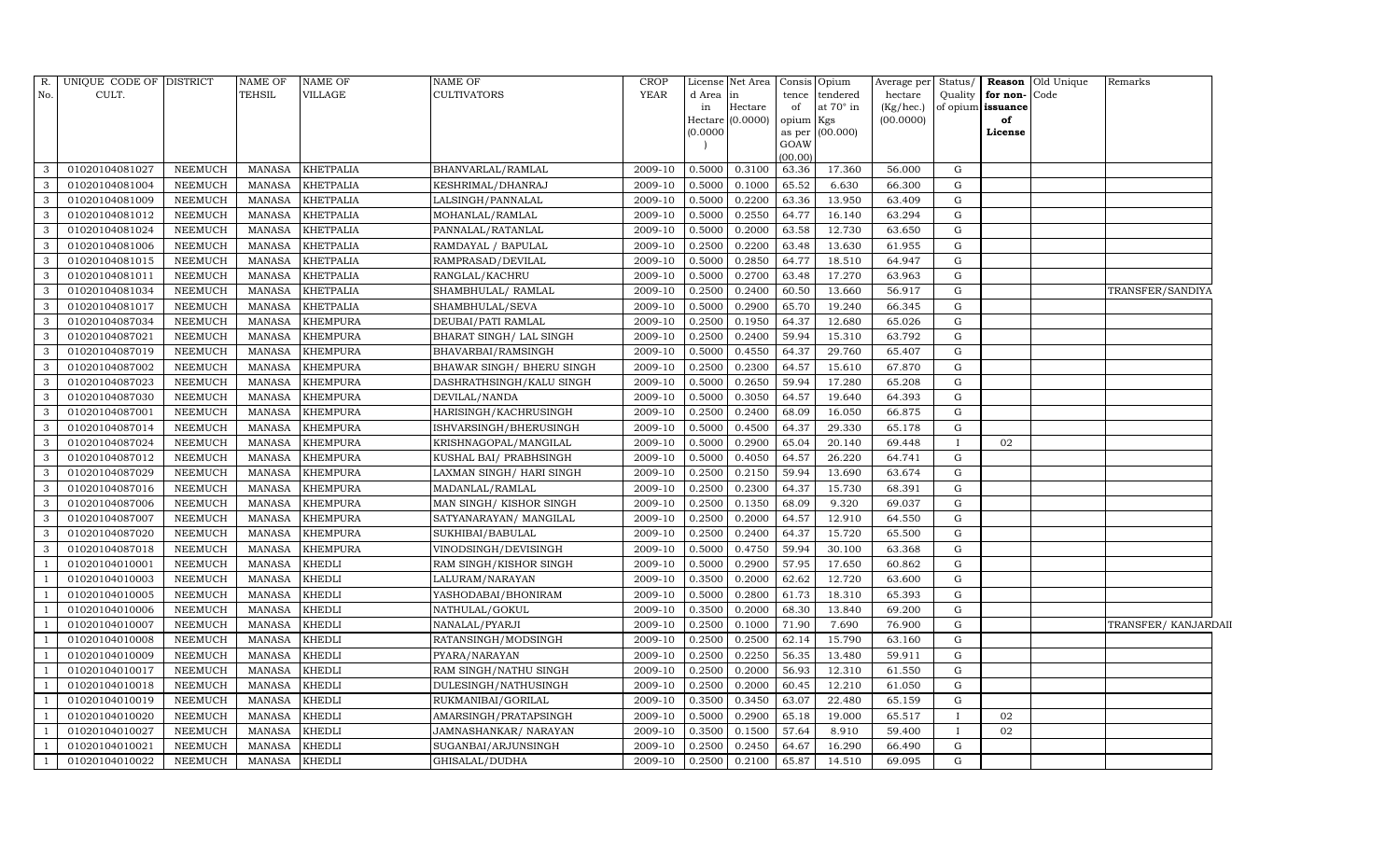| R.             | UNIQUE CODE OF DISTRICT |                | <b>NAME OF</b> | <b>NAME OF</b> | <b>NAME OF</b>                 | <b>CROP</b> |           | License Net Area |                     | Consis Opium     | Average per | Status/      | Reason            | Old Unique | Remarks                   |
|----------------|-------------------------|----------------|----------------|----------------|--------------------------------|-------------|-----------|------------------|---------------------|------------------|-------------|--------------|-------------------|------------|---------------------------|
| No.            | CULT.                   |                | <b>TEHSIL</b>  | VILLAGE        | <b>CULTIVATORS</b>             | YEAR        | d Area in |                  | tence               | tendered         | hectare     | Quality      | for non-          | Code       |                           |
|                |                         |                |                |                |                                |             | in        | Hectare          | of                  | at $70^\circ$ in | (Kg/hec.)   |              | of opium issuance |            |                           |
|                |                         |                |                |                |                                |             | (0.0000)  | Hectare (0.0000) | opium Kgs<br>as per | (00.000)         | (00.0000)   |              | of<br>License     |            |                           |
|                |                         |                |                |                |                                |             |           |                  | GOAW                |                  |             |              |                   |            |                           |
|                |                         |                |                |                |                                |             |           |                  | (00.00)             |                  |             |              |                   |            |                           |
|                | 01020104010023          | NEEMUCH        | MANASA         | <b>KHEDLI</b>  | SHAMBHURAM/GANGARAM            | 2009-10     | 0.2500    | 0.1500           | 63.07               | 9.870            | 65.800      | G            |                   |            |                           |
|                | 01020104010026          | NEEMUCH        | <b>MANASA</b>  | <b>KHEDLI</b>  | BHANWARLAL/MODA                | 2009-10     | 0.2500    | 0.1000           | 67.89               | 7.150            | 71.500      | G            |                   |            |                           |
|                | 01020104010028          | <b>NEEMUCH</b> | <b>MANASA</b>  | <b>KHEDLI</b>  | RAMKISHAN/DOULATRAM            | 2009-10     | 0.2500    | 0.2150           | 60.45               | 12.690           | 59.023      | ${\rm G}$    |                   |            |                           |
|                | 01020104010030          | NEEMUCH        | MANASA         | <b>KHEDLI</b>  | RUPABAI/BHURALAL               | 2009-10     | 0.3500    | 0.2000           | 64.79               | 13.700           | 68.500      | $\mathbf{I}$ | 02                |            |                           |
|                | 01020104010031          | <b>NEEMUCH</b> | <b>MANASA</b>  | <b>KHEDLI</b>  | VIJAYSINGH/RAMSINGH URF NAHARS | 2009-10     | 0.2500    | 0.2400           | 66.27               | 16.700           | 69.583      | G            |                   |            |                           |
|                | 01020104010034          | <b>NEEMUCH</b> | MANASA         | <b>KHEDLI</b>  | SUGANBAI/MULCHAND              | 2009-10     | 0.2500    | 0.2050           | 63.07               | 12.710           | 62.000      | G            |                   |            |                           |
|                | 01020104010036          | NEEMUCH        | MANASA         | <b>KHEDLI</b>  | BADRINATH/NATHUNATH            | 2009-10     | 0.2500    |                  |                     |                  |             | $\mathbf F$  |                   |            |                           |
|                | 01020104010037          | <b>NEEMUCH</b> | MANASA         | <b>KHEDLI</b>  | JUJHARSINGH/PRITHVISINGH       | 2009-10     | 0.3500    | 0.2000           | 64.06               | 13.210           | 66.050      | ${\rm G}$    |                   |            |                           |
|                | 01020104010039          | <b>NEEMUCH</b> | <b>MANASA</b>  | <b>KHEDLI</b>  | MADANSINGH/PRITHVISINGH        | 2009-10     | 0.5000    | 0.2400           | 63.37               | 15.770           | 65.708      | $\mathbf G$  |                   |            |                           |
|                | 01020104010040          | NEEMUCH        | MANASA         | <b>KHEDLI</b>  | PRITHVIRAJ/GAMERLAL            | 2009-10     | 0.2500    | 0.2050           | 45.78               | 3.940            | 19.220      | ${\rm G}$    | 04                |            |                           |
|                | 01020104010043          | <b>NEEMUCH</b> | <b>MANASA</b>  | <b>KHEDLI</b>  | MANGUSINGH/HAMERSINGH          | 2009-10     | 0.2500    | 0.2500           | 63.11               | 16.000           | 64.000      | ${\rm G}$    |                   |            |                           |
|                | 01020104010046          | <b>NEEMUCH</b> | MANASA         | <b>KHEDLI</b>  | MULCHAND/MOHANLAL              | 2009-10     | 0.5000    | 0.2600           | 59.95               | 16.640           | 64.000      | G            |                   |            |                           |
|                | 01020104010048          | <b>NEEMUCH</b> | <b>MANASA</b>  | <b>KHEDLI</b>  | SURESH/BHAWANILAL              | 2009-10     | 0.2500    | 0.2400           | 63.42               | 16.060           | 66.917      | ${\rm G}$    |                   |            |                           |
|                | 01020104010049          | <b>NEEMUCH</b> | <b>MANASA</b>  | <b>KHEDLI</b>  | HARISINGH/JORAWARSINGH         | 2009-10     | 0.2500    | 0.2450           | 60.25               | 14.500           | 59.184      | G            |                   |            |                           |
|                | 01020104010050          | NEEMUCH        | MANASA         | KHEDLI         | BHERUSINGH/GOPALSINGH          | 2009-10     | 0.3500    | 0.2000           | 62.99               | 12.710           | 63.550      | G            |                   |            |                           |
|                | 01020104010052          | <b>NEEMUCH</b> | MANASA         | <b>KHEDLI</b>  | DEUBAI/JAMNALAL                | 2009-10     | 0.5000    | 0.4850           | 59.95               | 14.690           | 30.289      | $\mathbf G$  | 04                |            | ISSUED ON 2016-17         |
|                | 01020104010056          | <b>NEEMUCH</b> | <b>MANASA</b>  | <b>KHEDLI</b>  | RESHAMKUNWAR/HARISINGH         | 2009-10     | 0.2500    | 0.2400           | 59.95               | 14.580           | 60.750      | G            |                   |            |                           |
|                | 01020104010057          | <b>NEEMUCH</b> | MANASA         | <b>KHEDLI</b>  | PRATAPSINGH/MADHOSINGH         | 2009-10     | 0.2500    |                  |                     |                  |             | $\mathbf{F}$ |                   |            |                           |
|                | 01020104010063          | NEEMUCH        | <b>MANASA</b>  | <b>KHEDLI</b>  | MANOJ/MADANLAL                 | 2009-10     | 0.2500    |                  |                     |                  |             | F            |                   |            |                           |
|                | 01020104010065          | NEEMUCH        | MANASA         | <b>KHEDLI</b>  | SUNDER/BHANWARLAL              | 2009-10     | 0.3500    | 0.1950           | 66.49               | 13.690           | 70.205      | G            |                   |            |                           |
|                | 01020104010075          | NEEMUCH        | MANASA         | <b>KHEDLI</b>  | MOHANLAL/PYARA MEGHWAL         | 2009-10     | 0.5000    | 0.1950           | 61.72               | 12.690           | 65.077      | G            |                   |            |                           |
|                | 01020104010076          | <b>NEEMUCH</b> | <b>MANASA</b>  | <b>KHEDLI</b>  | SOHANLAL/LALURAM               | 2009-10     | 0.5000    | 0.2400           | 62.62               | 15.270           | 63.625      | ${\rm G}$    |                   |            |                           |
|                | 01020104010077          | NEEMUCH        | MANASA         | <b>KHEDLI</b>  | BAPUSINGH/DHULSINGH            | 2009-10     | 0.2500    | 0.2450           | 62.21               | 15.240           | 62.204      | G            |                   |            |                           |
|                | 01020104010080          | <b>NEEMUCH</b> | <b>MANASA</b>  | <b>KHEDLI</b>  | NANALAL/KALU DHOBI             | 2009-10     | 0.3500    | 0.2500           | 61.20               | 15.150           | 60.600      | G            |                   |            |                           |
|                | 01020104010082          | NEEMUCH        | <b>MANASA</b>  | <b>KHEDLI</b>  | RAMIBAI/NANURAM BHIL           | 2009-10     | 0.2500    | 0.1950           | 50.10               | 10.010           | 51.333      | ${\rm G}$    | 04                |            | <b>ISSUED ON 2016-17</b>  |
|                | 01020104010090          | <b>NEEMUCH</b> | <b>MANASA</b>  | <b>KHEDLI</b>  | PYARIBAI/MOTI                  | 2009-10     | 0.2500    | 0.2050           | 59.47               | 7.960            | 38.829      | G            | 04                |            | ISSUED ON 2016-17         |
|                | 01020104010091          | <b>NEEMUCH</b> | <b>MANASA</b>  | <b>KHEDLI</b>  | HEERABAI/VIJAYRAM              | 2009-10     | 0.2500    | 0.2450           | 64.27               | 16.290           | 66.490      | ${\rm G}$    |                   |            |                           |
|                | 01020104010092          | <b>NEEMUCH</b> | <b>MANASA</b>  | <b>KHEDLI</b>  | MANGILAL/ KALU DHOBI           | 2009-10     | 0.2500    | 0.2350           | 64.46               | 15.480           | 65.872      | $\mathbf{I}$ | 02                |            |                           |
|                | 01020104010095          | NEEMUCH        | MANASA         | <b>KHEDLI</b>  | GISHIBAI/NANALAL               | 2009-10     | 0.3500    | 0.2950           | 63.19               | 19.920           | 67.525      | G            |                   |            |                           |
|                | 01020104010096          | <b>NEEMUCH</b> | MANASA         | <b>KHEDLI</b>  | MOHANLAL/MADHUJI               | 2009-10     | 0.2500    | 0.2350           | 59.08               | 13.700           | 58.298      | ${\rm G}$    |                   |            |                           |
|                | 01020104010099          | <b>NEEMUCH</b> | MANASA         | <b>KHEDLI</b>  | RAMCHANDRA/SHANKARLALJI        | 2009-10     | 0.2500    | 0.2150           | 62.17               | 14.070           | 65.442      | $\mathbf G$  |                   |            |                           |
|                | 01020104010106          | <b>NEEMUCH</b> | <b>MANASA</b>  | <b>KHEDLI</b>  | RAJKUMAR/SUKHLAL               | 2009-10     | 0.5000    | 0.3950           | 62.94               | 25.530           | 64.633      | $\mathbf G$  |                   |            |                           |
|                | 01020104010107          | <b>NEEMUCH</b> | MANASA         | <b>KHEDLI</b>  | GIRJAKUNWAR/NARENDRASINGH      | 2009-10     | 0.2500    | 0.2450           | 55.12               | 13.200           | 53.878      | ${\rm G}$    | 04                |            | <b>ISSUED ON 2016-17</b>  |
|                | 01020104010108          | <b>NEEMUCH</b> | MANASA         | <b>KHEDLI</b>  | CHUNNILAL/HUKHMA               | 2009-10     | 0.3500    | 0.3350           | 57.36               | 18.910           | 56.448      | G            |                   |            |                           |
| - 1            | 01020104010115          | <b>NEEMUCH</b> | MANASA         | <b>KHEDLI</b>  | DEVA/GANGARAM                  | 2009-10     | 0.5000    | 0.3000           | 62.99               | 19.410           | 64.700      | ${\rm G}$    |                   |            |                           |
|                | 01020104010124          | <b>NEEMUCH</b> | <b>MANASA</b>  | <b>KHEDLI</b>  | TULSIRAM/MODIRAM               | 2009-10     | 0.5000    | 0.3650           | 71.55               | 27.720           | 75.945      | $\mathbf G$  |                   |            |                           |
|                | 01020104010125          | <b>NEEMUCH</b> | MANASA         | <b>KHEDLI</b>  | NATHULAL/MODIRAM               | 2009-10     | 0.2500    | 0.2000           | 66.87               | 13.940           | 69.700      | G            |                   |            |                           |
|                | 01020104010187          | NEEMUCH        | <b>MANASA</b>  | KHEDLI         | NATHULAL/KALU                  | 2009-10     | 0.2500    | 0.2050           | 63.99               | 13.260           | 64.683      | G            |                   |            |                           |
| $\overline{1}$ | 01020104010188          | NEEMUCH        | MANASA         | <b>KHEDLI</b>  | GANGARAM/GOBAR                 | 2009-10     | 0.2500    | 0.2000           | 63.89               | 14.060           | 70.300      | G            |                   |            |                           |
| 1              | 01020104010216          | <b>NEEMUCH</b> | MANASA KHEDLI  |                | <b>UDAISHINGH/MANSINGH</b>     | 2009-10     | 0.2500    |                  |                     |                  |             | F            |                   |            | 0102010400500 NAME CHANGE |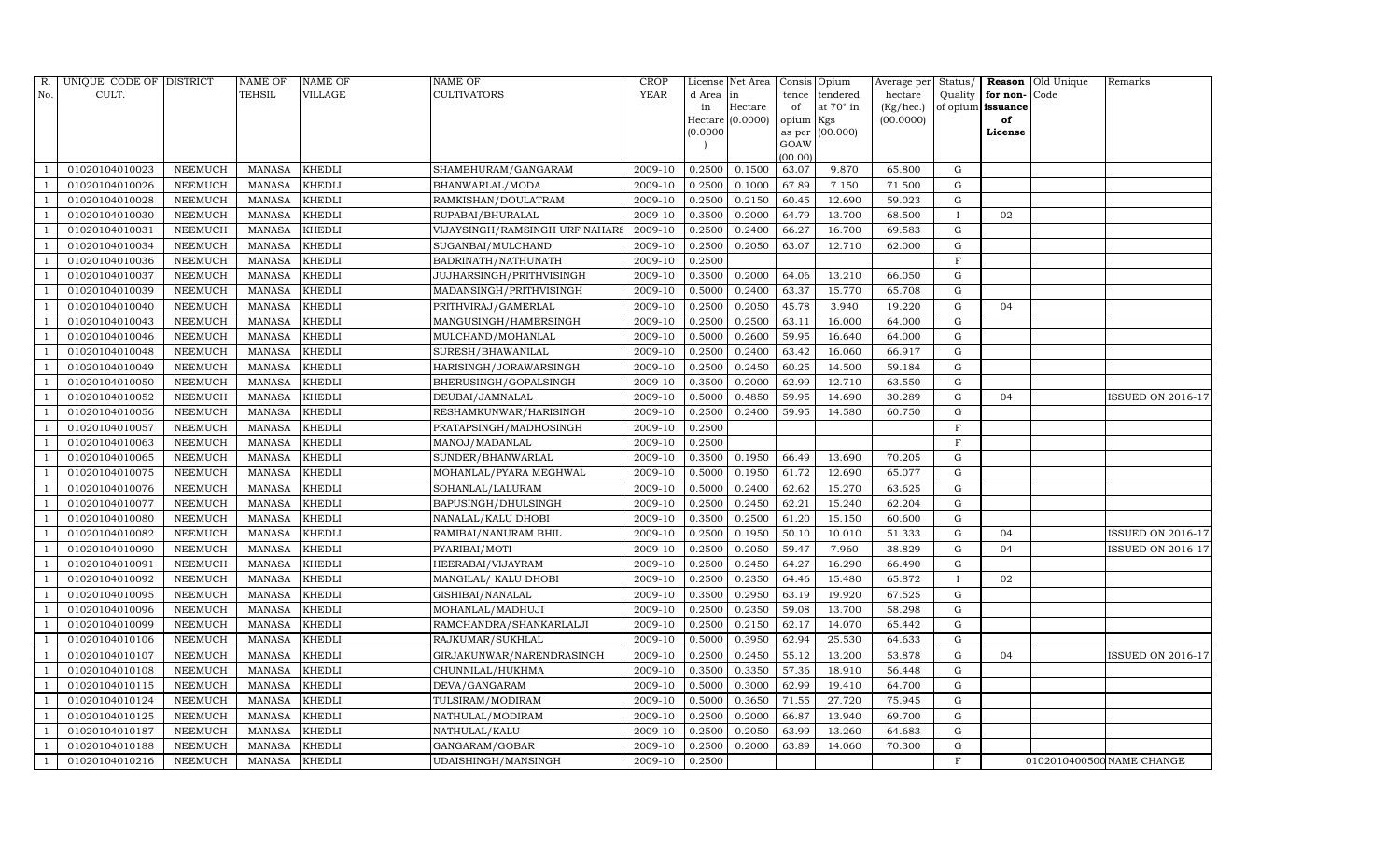| R.            | UNIQUE CODE OF DISTRICT |                | <b>NAME OF</b> | <b>NAME OF</b>   | <b>NAME OF</b>            | <b>CROP</b> |          | License Net Area Consis Opium |                |           | Average per | Status/      |                   | <b>Reason</b> Old Unique | Remarks                        |  |
|---------------|-------------------------|----------------|----------------|------------------|---------------------------|-------------|----------|-------------------------------|----------------|-----------|-------------|--------------|-------------------|--------------------------|--------------------------------|--|
| No.           | CULT.                   |                | TEHSIL         | <b>VILLAGE</b>   | <b>CULTIVATORS</b>        | <b>YEAR</b> | d Area   | in                            | tence          | tendered  | hectare     | Quality      | for non-Code      |                          |                                |  |
|               |                         |                |                |                  |                           |             | in       | Hectare                       | of             | at 70° in | (Kg/hec.)   |              | of opium issuance |                          |                                |  |
|               |                         |                |                |                  |                           |             |          | Hectare (0.0000)              | opium Kgs      | (00.000)  | (00.0000)   |              | of                |                          |                                |  |
|               |                         |                |                |                  |                           |             | (0.0000) |                               | as per<br>GOAW |           |             |              | License           |                          |                                |  |
|               |                         |                |                |                  |                           |             |          |                               | (00.00)        |           |             |              |                   |                          |                                |  |
|               | 01020104010079          | <b>NEEMUCH</b> | <b>MANASA</b>  | <b>KHEDLI</b>    | SHAKTI/SOHANLAL           | 2009-10     | 0.5000   | 0.4950                        | 54.66          | 27.440    | 55.434      |              | 02                |                          |                                |  |
|               | 01020104010087          | NEEMUCH        | <b>MANASA</b>  | <b>KHEDLI</b>    | NANURAM/BHUWANA           | 2009-10     | 0.3500   | 0.3450                        | 63.18          | 22.210    | 64.377      |              | 02                |                          |                                |  |
|               | 01020104010012          | <b>NEEMUCH</b> | <b>MANASA</b>  | <b>KHEDLI</b>    | <b>UDAIRAM/MADHO</b>      | 2009-10     | 0.2500   | 0.2400                        | 60.45          | 14.860    | 61.917      | G            |                   |                          |                                |  |
|               | 01020104010279          | <b>NEEMUCH</b> | <b>MANASA</b>  | <b>KHEDLI</b>    | GANGA BAI/GULABCHAND      | 2009-10     | 0.5000   | 0.1300                        | 66.26          | 8.940     | 68.769      | G            |                   |                          |                                |  |
|               | 01020104010281          | <b>NEEMUCH</b> | <b>MANASA</b>  | <b>KHEDLI</b>    | RAMCHANDR/GOBARLAL        | 2009-10     | 0.3500   | 0.2000                        | 64.50          | 13.830    | 69.150      | $\mathbf G$  |                   |                          |                                |  |
|               | 01020104010283          | <b>NEEMUCH</b> | <b>MANASA</b>  | <b>KHEDLI</b>    | BHANWAR LAL/ KANHAIYA LAL | 2009-10     | 0.3500   | 0.1500                        | 57.09          | 8.920     | 59.467      | G            |                   |                          |                                |  |
|               | 01020104010013          | NEEMUCH        | <b>MANASA</b>  | <b>KHEDLI</b>    | NATHURAM / DUDHA          | 2009-10     | 0.5000   | 0.3550                        | 63.46          | 23.300    | 65.634      | $\mathbf G$  |                   |                          |                                |  |
|               | 01020104010038          | NEEMUCH        | <b>MANASA</b>  | <b>KHEDLI</b>    | PURANSINGH/VIJAYSINGH     | 2009-10     | 0.5000   | 0.4150                        | 65.96          | 28.260    | 68.096      | G            |                   |                          |                                |  |
|               | 01020104010025          | <b>NEEMUCH</b> | <b>MANASA</b>  | <b>KHEDLI</b>    | GANGABAI/PARBHULAL        | 2009-10     | 0.2500   | 0.2500                        | 63.07          | 16.650    | 66.600      | G            |                   |                          | NAME CHANGE                    |  |
|               | 01020104010011          | <b>NEEMUCH</b> | <b>MANASA</b>  | <b>KHEDLI</b>    | JAMANASHANKAR/ PRABHULAL  | 2009-10     | 0.2500   | 0.1550                        | 65.70          | 9.660     | 62.323      | G            |                   |                          |                                |  |
|               | 01020104010284          | NEEMUCH        | <b>MANASA</b>  | <b>KHEDLI</b>    | SHYALU BAI/ PRABHULAL     | 2009-10     | 0.2500   | 0.2150                        | 59.08          | 12.660    | 58.884      | $\mathbf G$  |                   |                          |                                |  |
|               | 01020104010289          | <b>NEEMUCH</b> | <b>MANASA</b>  | <b>KHEDLI</b>    | MADANKUWAR/AMAR SINGH     | 2009-10     | 0.2500   | 0.2500                        | 59.47          | 14.880    | 59.520      | G            |                   |                          | OLD CULT. BEFORE 1998-99       |  |
|               | 01020104010010          | NEEMUCH        | <b>MANASA</b>  | <b>KHEDLI</b>    | RAMCHANDRA/ SUNDERLAL     | 2009-10     | 0.2500   | 0.2450                        | 65.82          | 16.430    | 67.061      | G            |                   |                          | NAME CHANGE                    |  |
|               | 01020104010029          | <b>NEEMUCH</b> | <b>MANASA</b>  | <b>KHEDLI</b>    | GITA BAI/ TARACHAND       | 2009-10     | 0.2500   |                               |                |           |             | F            |                   |                          |                                |  |
|               | 01020104010287          | <b>NEEMUCH</b> | <b>MANASA</b>  | <b>KHEDLI</b>    | RODA/ DEVA                | 2009-10     | 0.5000   | 0.2950                        | 64.05          | 19.430    | 65.864      | G            |                   |                          |                                |  |
|               | 01020104010152          | <b>NEEMUCH</b> | <b>MANASA</b>  | <b>KHEDLI</b>    | MANGI BAI/ GANGARAM       | 2009-10     | 0.2500   | 0.2050                        | 62.63          | 13.280    | 64.780      | $\mathbf{I}$ | 02                |                          |                                |  |
|               | 01020104010069          | <b>NEEMUCH</b> | <b>MANASA</b>  | <b>KHEDLI</b>    | BHARATSINGH/AMARSINGH     | 2009-10     | 0.2500   |                               |                |           |             | F            |                   |                          |                                |  |
|               | 01020104010148          | <b>NEEMUCH</b> | <b>MANASA</b>  | <b>KHEDLI</b>    | GOKUL/HEERA               | 2009-10     | 0.2500   | 0.2050                        | 60.45          | 12.820    | 62.537      | G            |                   |                          |                                |  |
|               | 01020104010141          | NEEMUCH        | <b>MANASA</b>  | KHEDLI           | SUNDERLAL/KASHIRAM        | 2009-10     | 0.2500   |                               |                |           |             | F            |                   |                          |                                |  |
|               | 01020104010120          | <b>NEEMUCH</b> | <b>MANASA</b>  | <b>KHEDLI</b>    | BHULIBAI/BOTLAL           | 2009-10     | 0.2500   | 0.2500                        | 59.47          | 15.180    | 60.720      | G            |                   |                          |                                |  |
|               | 01020104010051          | NEEMUCH        | <b>MANASA</b>  | <b>KHEDLI</b>    | PRAKASH CHANDR/ MANGILAL  | 2009-10     | 0.2500   | 0.0900                        | 67.30          | 6.860     | 76.222      | G            |                   |                          |                                |  |
|               | 01020104010285          | <b>NEEMUCH</b> | <b>MANASA</b>  | <b>KHEDLI</b>    | NANALAL/MODA              | 2009-10     | 0.3500   | 0.3400                        | 57.56          | 20.860    | 61.353      | $\mathbf I$  | 02                |                          |                                |  |
|               | 01020104010041          | NEEMUCH        | <b>MANASA</b>  | <b>KHEDLI</b>    | SHAMBHUSINGH/DEVISINGH    | 2009-10     | 0.2500   | 0.2000                        | 59.08          | 12.180    | 60.900      | G            |                   |                          |                                |  |
|               | 01020104010015          | <b>NEEMUCH</b> | <b>MANASA</b>  | <b>KHEDLI</b>    | ONKARSINGH DEVISINGH      | 2009-10     | 0.2500   | 0.2000                        | 47.44          | 6.300     | 31.500      | G            | 04                |                          |                                |  |
|               | 01020104010197          | NEEMUCH        | <b>MANASA</b>  | <b>KHEDLI</b>    | GHISALAL/ SITARAM         | 2009-10     | 0.2500   | 0.2450                        | 53.15          | 12.930    | 52.776      | G            | 04                |                          |                                |  |
|               | 01020104010278          | NEEMUCH        | <b>MANASA</b>  | <b>KHEDLI</b>    | MANGU SINGH/BHUR SINGH    | 2009-10     | 0.2500   | 0.2200                        | 55.64          | 11.630    | 52.864      | G            | 04                |                          | <b>ISSUED ON 2016-17</b>       |  |
| 3             | 01020104075001          | NEEMUCH        | <b>MANASA</b>  | <b>KHEDI</b>     | SUNDARBAI/KAVARLAL        | 2009-10     | 0.5000   | 0.1950                        | 61.90          | 12.200    | 62.564      | G            |                   |                          |                                |  |
| $\mathcal{E}$ | 01020104075002          | <b>NEEMUCH</b> | <b>MANASA</b>  | <b>KHEDI</b>     | KISHANLAL/ BHAWARLAL      | 2009-10     | 0.2500   |                               |                |           |             | F            |                   |                          |                                |  |
| 3             | 01020104075022          | <b>NEEMUCH</b> | <b>MANASA</b>  | <b>KHEDI</b>     | BHAGATRAM/NATHURAM        | 2009-10     | 0.2500   | 0.1800                        | 61.28          | 11.210    | 62.278      | G            |                   |                          |                                |  |
| 3             | 01020104075035          | <b>NEEMUCH</b> | <b>MANASA</b>  | <b>KHEDI</b>     | ONKAR/JETRAM              | 2009-10     | 0.2500   | 0.1550                        | 61.28          | 9.350     | 60.323      | G            |                   |                          |                                |  |
| 3             | 01020104075012          | <b>NEEMUCH</b> | <b>MANASA</b>  | <b>KHEDI</b>     | SUKHLAL/RAMLAL CHOTA      | 2009-10     | 0.2500   | 0.2450                        | 62.16          | 15.070    | 61.510      | G            |                   |                          |                                |  |
| 3             | 1020104075040           | NEEMUCH        | <b>MANASA</b>  | <b>KHEDI</b>     | SUKHLAL/RAMLAL BADA       | 2009-10     | 0.2500   | 0.2200                        | 62.16          | 13.680    | 62.182      | G            |                   |                          |                                |  |
| 3             | 01020104075011          | <b>NEEMUCH</b> | <b>MANASA</b>  | <b>KHEDI</b>     | BHARATRAM / BAPULAL       | 2009-10     | 0.2500   | 0.2500                        | 62.16          | 15.680    | 62.720      | G            |                   |                          |                                |  |
| 3             | 01020104075043          | NEEMUCH        | <b>MANASA</b>  | <b>KHEDI</b>     | UDAILAL/DEVRAM            | 2009-10     | 0.3500   | 0.2200                        | 61.28          | 13.740    | 62.455      | G            |                   |                          |                                |  |
|               | 01020104031010          | NEEMUCH        | <b>MANASA</b>  | <b>KHEDAMODI</b> | ROADMAL/NANDA             | 2009-10     | 0.2500   | 0.2000                        | 61.69          | 13.470    | 67.350      | G            |                   |                          |                                |  |
|               | 01020104031013          | <b>NEEMUCH</b> | <b>MANASA</b>  | <b>KHEDAMODI</b> | JAMNASHANKAR/KHEMRAJ      | 2009-10     | 0.2500   | 0.2450                        | 58.39          | 15.020    | 61.306      | G            |                   |                          |                                |  |
|               | 01020104031015          | <b>NEEMUCH</b> | MANASA         | <b>KHEDAMODI</b> | JAYSINGH/KALYANSINGH      | 2009-10     | 0.2500   | 0.2500                        | 61.69          | 16.260    | 65.040      | G            |                   |                          |                                |  |
|               | 01020104031018          | <b>NEEMUCH</b> | <b>MANASA</b>  | <b>KHEDAMODI</b> | MANOHARSINGH/FATEHSINGH   | 2009-10     | 0.2500   | 0.2450                        | 49.44          | 11.420    | 46.612      | $\mathbf{I}$ | 02                |                          | ISSUED 2018-19/TRANSFER KHEDLI |  |
|               | 01020104031022          | <b>NEEMUCH</b> | <b>MANASA</b>  | <b>KHEDAMODI</b> | BHURALAL/CHUNNILAL        | 2009-10     | 0.2500   | 0.2450                        | 62.01          | 15.970    | 65.184      | G            |                   |                          |                                |  |
|               | 01020104031023          | <b>NEEMUCH</b> |                | MANASA KHEDAMODI | <b>UMRAV/RAMSINGH</b>     | 2009-10     | 0.2500   | 0.2450                        | 30.29          | 7.440     | 30.367      | $\mathbf{I}$ | 02                |                          |                                |  |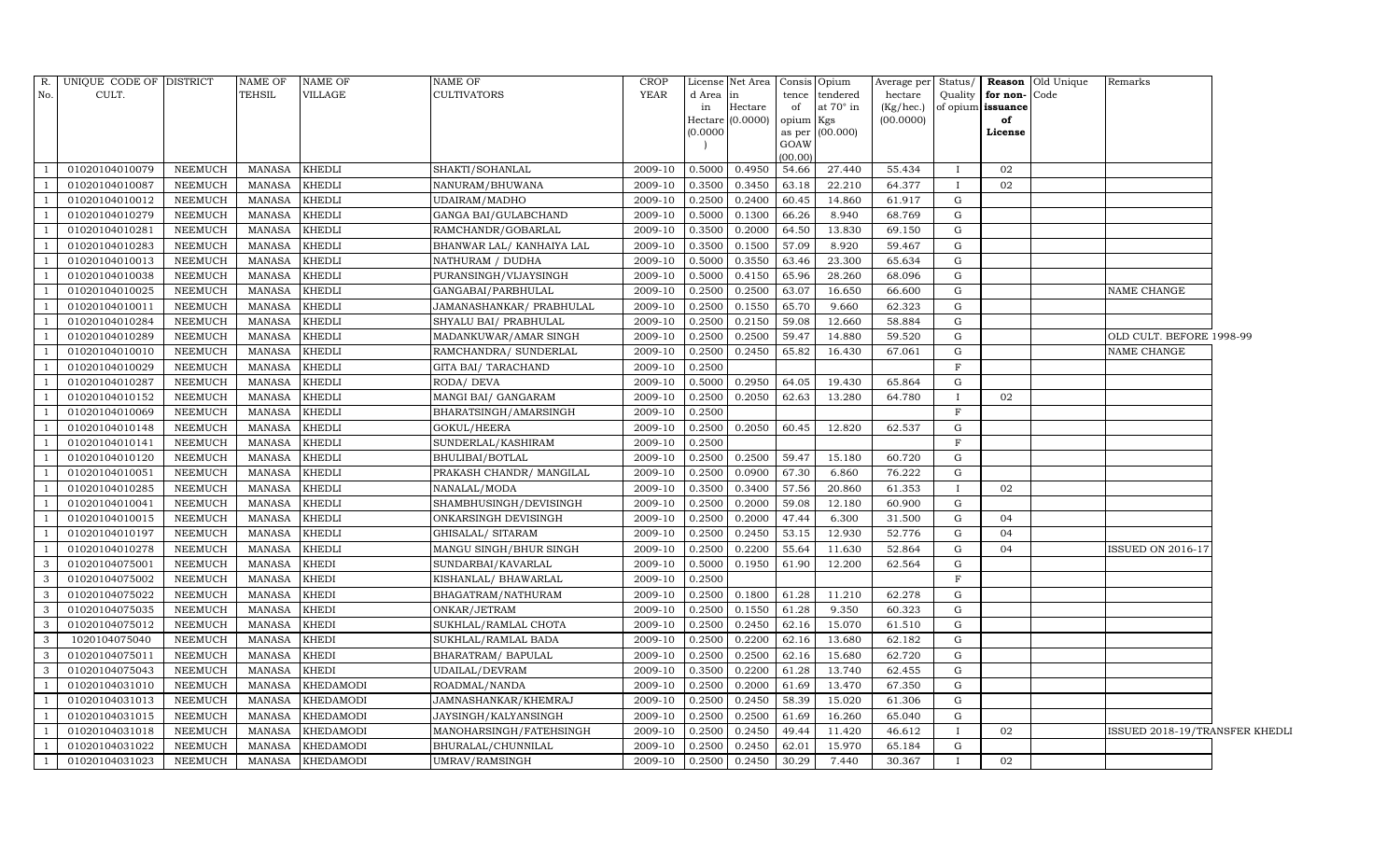| R.  | UNIQUE CODE OF DISTRICT |                | <b>NAME OF</b> | <b>NAME OF</b>   | <b>NAME OF</b>             | <b>CROP</b> |           | License Net Area |                | Consis Opium     | Average per | Status/     |                   | <b>Reason Old Unique</b> | Remarks           |
|-----|-------------------------|----------------|----------------|------------------|----------------------------|-------------|-----------|------------------|----------------|------------------|-------------|-------------|-------------------|--------------------------|-------------------|
| No. | CULT.                   |                | <b>TEHSIL</b>  | VILLAGE          | <b>CULTIVATORS</b>         | YEAR        | d Area in |                  | tence          | tendered         | hectare     | Quality     | for non-          | Code                     |                   |
|     |                         |                |                |                  |                            |             | in        | Hectare          | of             | at $70^\circ$ in | (Kg/hec.)   |             | of opium issuance |                          |                   |
|     |                         |                |                |                  |                            |             |           | Hectare (0.0000) | opium Kgs      |                  | (00.0000)   |             | of                |                          |                   |
|     |                         |                |                |                  |                            |             | (0.0000)  |                  | as per<br>GOAW | (00.000)         |             |             | License           |                          |                   |
|     |                         |                |                |                  |                            |             |           |                  | (00.00)        |                  |             |             |                   |                          |                   |
|     | 01020104031007          | NEEMUCH        | MANASA         | <b>KHEDAMODI</b> | SHOBHARAM/NARAYAN          | 2009-10     | 0.2500    | 0.2450           | 58.39          | 6.880            | 28.082      | G           | 04                |                          |                   |
|     | 01020104031011          | NEEMUCH        | MANASA         | <b>KHEDAMODI</b> | BHANWARIBAI/MANGILAL       | 2009-10     | 0.2500    | 0.1950           | 61.69          | 11.330           | 58.103      | G           |                   |                          |                   |
|     | 01020104031027          | <b>NEEMUCH</b> | <b>MANASA</b>  | <b>KHEDAMODI</b> | SURESH/YAMUNASHANKAR       | 2009-10     | 0.2500    | 0.2400           | 60.18          | 14.780           | 61.583      | G           |                   |                          |                   |
|     | 01020104031012          | NEEMUCH        | MANASA         | <b>KHEDAMODI</b> | RADHESHYAM / NARAYAN KHATI | 2009-10     | 0.2500    | 0.1900           | 61.03          | 12.370           | 65.105      | ${\rm G}$   |                   |                          |                   |
|     | 01020104031004          | <b>NEEMUCH</b> | <b>MANASA</b>  | <b>KHEDAMODI</b> | GISHALAL/CHUNILAL          | 2009-10     | 0.2500    |                  |                |                  |             | $\mathbf F$ |                   |                          |                   |
| 3   | 01020104066175          | <b>NEEMUCH</b> | MANASA         | <b>KHANKHEDI</b> | BAGDIRAM/NANALAL           | 2009-10     | 0.5000    | 0.3850           | 62.16          | 24.600           | 63.896      | G           |                   |                          |                   |
| 3   | 01020104066088          | NEEMUCH        | MANASA         | <b>KHANKHEDI</b> | BAGDIRAM/NARAYAN           | 2009-10     | 0.3500    | 0.0350           | 64.97          | 2.290            | 65.429      | G           |                   |                          |                   |
| 3   | 01020104066106          | <b>NEEMUCH</b> | MANASA         | <b>KHANKHEDI</b> | <b>BALARAM/ NARAYAN</b>    | 2009-10     | 0.5000    | 0.2300           | 63.48          | 14.470           | 62.913      | ${\rm G}$   |                   |                          |                   |
| 3   | 01020104066007          | <b>NEEMUCH</b> | <b>MANASA</b>  | <b>KHANKHEDI</b> | BALMUKUND/FAKIRCHAND       | 2009-10     | 0.5000    | 0.2400           | 60.00          | 14.360           | 59.833      | $\mathbf G$ |                   |                          |                   |
| 3   | 01020104066099          | NEEMUCH        | MANASA         | <b>KHANKHEDI</b> | BANSHILAL/CHAMPALAL        | 2009-10     | 0.3500    | 0.2800           | 61.26          | 17.390           | 62.107      | ${\rm G}$   |                   |                          |                   |
| 3   | 01020104066057          | <b>NEEMUCH</b> | <b>MANASA</b>  | <b>KHANKHEDI</b> | <b>BANSHILAL/DEVILAL</b>   | 2009-10     | 0.3500    | 0.3400           | 62.87          | 21.910           | 64.441      | ${\rm G}$   |                   |                          |                   |
| 3   | 01020104066074          | <b>NEEMUCH</b> | MANASA         | <b>KHANKHEDI</b> | BANSHILAL/LAXMINARAYAN     | 2009-10     | 0.5000    | 0.4950           | 62.87          | 33.480           | 67.636      | G           |                   |                          |                   |
| 3   | 01020104066009          | <b>NEEMUCH</b> | <b>MANASA</b>  | <b>KHANKHEDI</b> | BANSHILAL/NARAYAN          | 2009-10     | 0.2500    | 0.2000           | 64.09          | 12.780           | 63.900      | ${\rm G}$   |                   |                          |                   |
| 3   | 01020104066059          | <b>NEEMUCH</b> | MANASA         | <b>KHANKHEDI</b> | <b>BANSHILAL/RAMNATH</b>   | 2009-10     | 0.5000    | 0.3600           | 61.26          | 21.330           | 59.250      | G           |                   |                          |                   |
| 3   | 01020104066139          | NEEMUCH        | MANASA         | <b>KHANKHEDI</b> | BAPULAL/KANHYALAL          | 2009-10     | 0.3500    | 0.2000           | 64.53          | 13.000           | 65.000      | G           |                   |                          |                   |
| 3   | 01020104066132          | NEEMUCH        | MANASA         | <b>KHANKHEDI</b> | <b>BAPULAL/RAMCHAND</b>    | 2009-10     | 0.5000    | 0.1950           | 62.87          | 6.010            | 30.821      | $\mathbf G$ | 04                |                          | ISSUED ON 2016-17 |
| 3   | 01020104066008          | <b>NEEMUCH</b> | <b>MANASA</b>  | <b>KHANKHEDI</b> | BHAGATRAM/KACHRU           | 2009-10     | 0.5000    | 0.2100           | 64.53          | 14.350           | 68.333      | G           |                   |                          |                   |
| 3   | 01020104066176          | <b>NEEMUCH</b> | MANASA         | <b>KHANKHEDI</b> | BHAGIRATH / BADRILAL       | 2009-10     | 0.5000    | 0.1900           | 61.11          | 11.790           | 62.053      | G           |                   |                          |                   |
| 3   | 01020104066177          | NEEMUCH        | <b>MANASA</b>  | <b>KHANKHEDI</b> | <b>BHAGIRATH/KACHARU</b>   | 2009-10     | 0.2500    | 0.2500           | 62.16          | 15.500           | 62.000      | G           |                   |                          |                   |
| 3   | 01020104066002          | NEEMUCH        | MANASA         | <b>KHANKHEDI</b> | <b>BHERU LAL/ KANI RAM</b> | 2009-10     | 0.5000    | 0.2500           | 62.87          | 15.250           | 61.000      | G           |                   |                          |                   |
| 3   | 01020104066150          | NEEMUCH        | MANASA         | <b>KHANKHEDI</b> | BIHARIDAS/NARAYANDAS       | 2009-10     | 0.5000    |                  |                |                  |             | F           |                   |                          |                   |
| 3   | 01020104066064          | <b>NEEMUCH</b> | <b>MANASA</b>  | <b>KHANKHEDI</b> | CHAMPALAL/GANPAT           | 2009-10     | 0.5000    | 0.1000           | 64.53          | 6.450            | 64.500      | ${\rm G}$   |                   |                          |                   |
| 3   | 01020104066052          | NEEMUCH        | MANASA         | <b>KHANKHEDI</b> | DEVICHAND/CHUNNILAL        | 2009-10     | 0.5000    |                  |                |                  |             | $\mathbf F$ |                   |                          |                   |
| 3   | 01020104066180          | <b>NEEMUCH</b> | MANASA         | <b>KHANKHEDI</b> | DHAPU BAI/KANHEYALAL       | 2009-10     | 0.2500    | 0.1550           | 62.16          | 9.530            | 61.484      | ${\rm G}$   |                   |                          |                   |
| 3   | 01020104066037          | NEEMUCH        | MANASA         | <b>KHANKHEDI</b> | DINESH/KANHYALAL           | 2009-10     | 0.5000    | 0.1500           | 64.53          | 9.480            | 63.200      | G           |                   |                          |                   |
| 3   | 01020104066077          | <b>NEEMUCH</b> | <b>MANASA</b>  | <b>KHANKHEDI</b> | DINESH/SHIVPRASAD          | 2009-10     | 0.3500    | 0.1900           | 64.69          | 12.270           | 64.579      | G           |                   |                          |                   |
| 3   | 01020104066105          | <b>NEEMUCH</b> | <b>MANASA</b>  | <b>KHANKHEDI</b> | GORISHANKAR/KARULAL        | 2009-10     | 0.5000    | 0.2000           | 62.04          | 12.670           | 63.350      | ${\rm G}$   |                   |                          |                   |
| 3   | 01020104091105          | <b>NEEMUCH</b> | <b>MANASA</b>  | KHANKHEDI        | GENDMAL/NANDA              | 2009-10     | 0.3500    | 0.2000           | 62.04          | 12.620           | 63.100      | $\mathbf G$ |                   |                          |                   |
| 3   | 01020104066103          | NEEMUCH        | MANASA         | <b>KHANKHEDI</b> | GOPAL/MOHANLAL VYAS        | 2009-10     | 0.5000    |                  |                |                  |             | $\mathbf F$ |                   |                          |                   |
| 3   | 01020104066062          | <b>NEEMUCH</b> | MANASA         | KHANKHEDI        | GOVINDRAM/GANPAT           | 2009-10     | 0.5000    | 0.3100           | 62.04          | 19.200           | 61.935      | G           |                   |                          |                   |
| 3   | 01020104066067          | <b>NEEMUCH</b> | MANASA         | <b>KHANKHEDI</b> | HARISHANKAR/NARAYAN        | 2009-10     | 0.5000    | 0.2150           | 62.04          | 13.550           | 63.023      | ${\rm G}$   |                   |                          |                   |
| 3   | 01020104066063          | <b>NEEMUCH</b> | <b>MANASA</b>  | <b>KHANKHEDI</b> | HIRALAL/GANPAT             | 2009-10     | 0.5000    | 0.1100           | 62.03          | 7.160            | 65.091      | $\mathbf G$ |                   |                          |                   |
| 3   | 01020104066084          | NEEMUCH        | MANASA         | <b>KHANKHEDI</b> | JUGALKISHOR/FAKIRCHAND     | 2009-10     | 0.2500    |                  |                |                  |             | $\mathbf F$ |                   |                          |                   |
| 3   | 01020104066121          | <b>NEEMUCH</b> | <b>MANASA</b>  | <b>KHANKHEDI</b> | KANHYALAL/KARUJI           | 2009-10     | 0.5000    | 0.1550           | 64.69          | 9.830            | 63.419      | G           |                   |                          |                   |
| 3   | 01020104066054          | <b>NEEMUCH</b> | MANASA         | <b>KHANKHEDI</b> | KANHYALAL/RAMRATAN         | 2009-10     | 0.5000    | 0.3050           | 62.03          | 18.780           | 61.574      | ${\rm G}$   |                   |                          |                   |
| 3   | 01020104066128          | <b>NEEMUCH</b> | <b>MANASA</b>  | <b>KHANKHEDI</b> | KANHYALAL/SHIVLAL          | 2009-10     | 0.5000    |                  |                |                  |             | $\mathbf F$ |                   |                          |                   |
| 3   | 01020104066061          | <b>NEEMUCH</b> | MANASA         | <b>KHANKHEDI</b> | KAVARLAL/DHANRAJ           | 2009-10     | 0.3500    | 0.3300           | 62.03          | 20.500           | 62.121      | G           |                   |                          |                   |
| 3   | 01020104066013          | NEEMUCH        | <b>MANASA</b>  | <b>KHANKHEDI</b> | KAVARLAL/SITARAM           | 2009-10     | 0.5000    | 0.4000           | 61.33          | 24.950           | 62.375      | G           |                   |                          |                   |
| 3   | 01020104066127          | <b>NEEMUCH</b> | MANASA         | <b>KHANKHEDI</b> | KAVERIBAI/MATHURADAS       | 2009-10     | 0.5000    | 0.1800           | 64.69          | 11.570           | 64.278      | G           |                   |                          |                   |
| 3   | 01020104066102          | <b>NEEMUCH</b> |                | MANASA KHANKHEDI | KELASH/KRISHNKANT          | 2009-10     | 0.3500    | 0.0350           | 64.69          | 2.270            | 64.857      | G           |                   |                          |                   |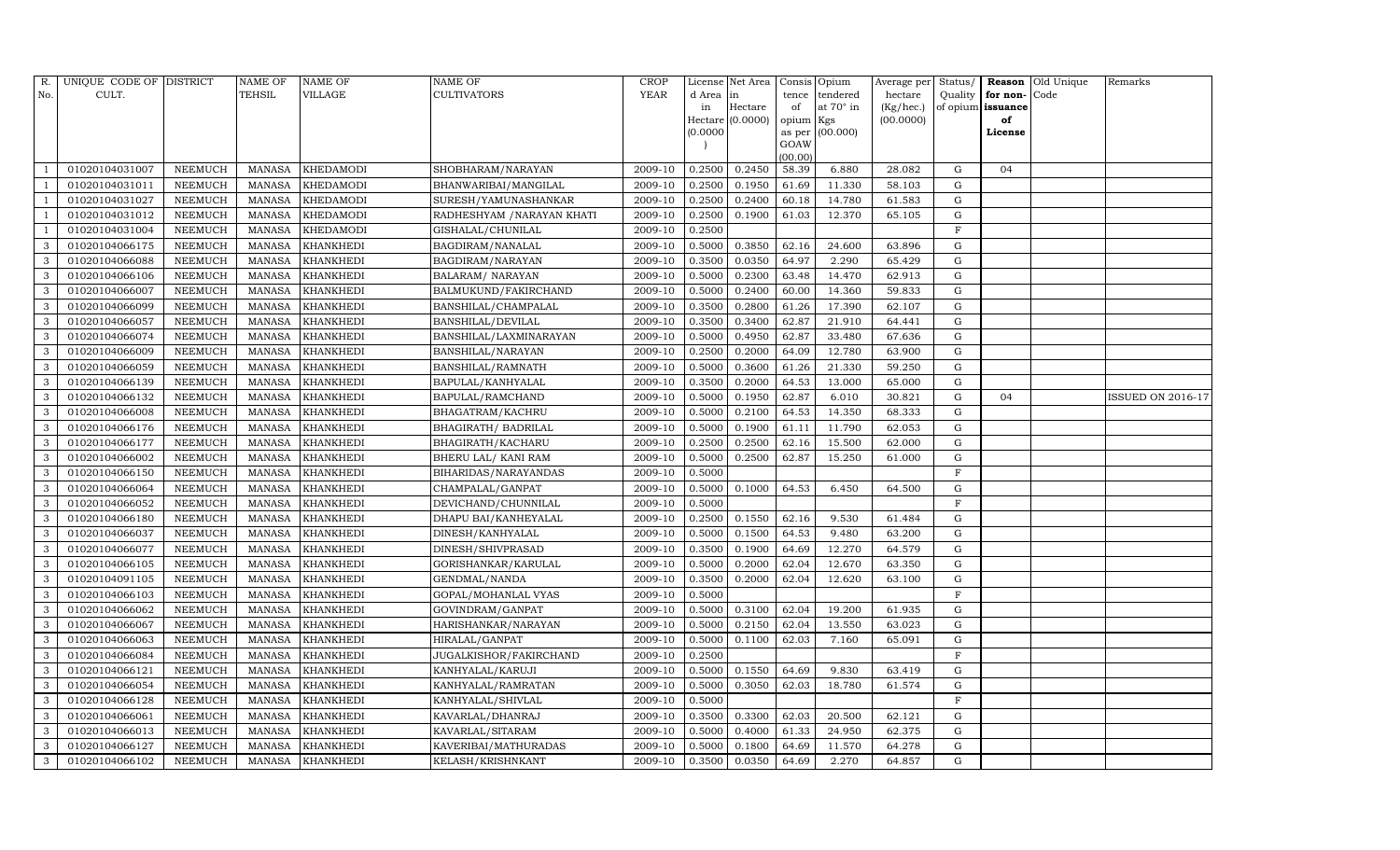| R.  | UNIQUE CODE OF DISTRICT |                 | <b>NAME OF</b> | NAME OF          | NAME OF                       | <b>CROP</b> |           | License Net Area |                | Consis Opium | Average per | Status/     |          | Reason Old Unique | Remarks                  |
|-----|-------------------------|-----------------|----------------|------------------|-------------------------------|-------------|-----------|------------------|----------------|--------------|-------------|-------------|----------|-------------------|--------------------------|
| No. | CULT.                   |                 | TEHSIL         | VILLAGE          | CULTIVATORS                   | <b>YEAR</b> | d Area in |                  | tence          | tendered     | hectare     | Quality     | for non- | Code              |                          |
|     |                         |                 |                |                  |                               |             | in        | Hectare          | of             | at 70° in    | (Kg/hec.)   | of opium    | issuance |                   |                          |
|     |                         |                 |                |                  |                               |             |           | Hectare (0.0000) | opium Kgs      |              | (00.0000)   |             | of       |                   |                          |
|     |                         |                 |                |                  |                               |             | (0.0000)  |                  | as per<br>GOAW | (00.000)     |             |             | License  |                   |                          |
|     |                         |                 |                |                  |                               |             |           |                  | (00.00)        |              |             |             |          |                   |                          |
| 3   | 01020104066017          | NEEMUCH         | MANASA         | <b>KHANKHEDI</b> | KELASH/NARAYAN                | 2009-10     | 0.3500    | 0.2600           | 61.26          | 16.080       | 61.846      | G           |          |                   |                          |
| 3   | 01020104066055          | NEEMUCH         | <b>MANASA</b>  | KHANKHEDI        | KELASH/RADHESHYAM             | 2009-10     | 0.5000    | 0.2900           | 62.03          | 17.990       | 62.034      | G           |          |                   |                          |
| 3   | 01020104066043          | NEEMUCH         | <b>MANASA</b>  | <b>KHANKHEDI</b> | KISHANLAL/BANSHILAL           | 2009-10     | 0.5000    | 0.2600           | 59.66          | 15.560       | 59.846      | G           |          |                   |                          |
| 3   | 01020104066066          | NEEMUCH         | <b>MANASA</b>  | KHANKHEDI        | KISHANLAL/NARAYAN             | 2009-10     | 0.5000    | 0.2200           | 61.33          | 14.130       | 64.227      | G           |          |                   |                          |
| 3   | 01020104066140          | NEEMUCH         | <b>MANASA</b>  | KHANKHEDI        | KISHOR/RADHAKISHAN            | 2009-10     | 0.3500    | 0.2550           | 61.33          | 15.880       | 62.275      | G           |          |                   |                          |
| 3   | 01020104066027          | NEEMUCH         | <b>MANASA</b>  | KHANKHEDI        | LAXMICHAND/BADRILAL           | 2009-10     | 0.5000    | 0.2000           | 64.69          | 12.950       | 64.750      | ${\rm G}$   |          |                   |                          |
| 3   | 01020104066010          | NEEMUCH         | <b>MANASA</b>  | <b>KHANKHEDI</b> | LAXMINARAYAN/UDAYLAL          | 2009-10     | 0.5000    | 0.4100           | 65.35          | 26.780       | 65.317      | G           |          |                   |                          |
| 3   | 01020104066042          | NEEMUCH         | <b>MANASA</b>  | KHANKHEDI        | LAXMINARAYAN/MATHURADAS       | 2009-10     | 0.5000    | 0.3800           | 65.35          | 22.620       | 59.526      | ${\rm G}$   |          |                   |                          |
| 3   | 01020104066114          | <b>NEEMUCH</b>  | <b>MANASA</b>  | KHANKHEDI        | LILABAI/BADRILAL              | 2009-10     | 0.5000    | 0.2100           | 65.35          | 13.750       | 65.476      | G           |          |                   |                          |
| 3   | 01020104066044          | NEEMUCH         | <b>MANASA</b>  | KHANKHEDI        | MADAN/MOHANLAL                | 2009-10     | 0.5000    | 0.2500           | 62.78          | 16.790       | 67.160      | ${\rm G}$   |          |                   |                          |
| 3   | 01020104066033          | NEEMUCH         | <b>MANASA</b>  | KHANKHEDI        | MADANLAL/NARAYAN              | 2009-10     | 0.5000    | 0.1900           | 67.38          | 12.800       | 67.368      | ${\rm G}$   |          |                   |                          |
| 3   | 01020104066097          | NEEMUCH         | <b>MANASA</b>  | KHANKHEDI        | MANGILAL/BHERULAL             | 2009-10     | 0.5000    | 0.3950           | 61.35          | 24.280       | 61.468      | G           |          |                   |                          |
| 3   | 01020104066026          | <b>NEEMUCH</b>  | <b>MANASA</b>  | KHANKHEDI        | BANSHILAL/SHIVNARAYAN         | 2009-10     | 0.5000    |                  |                |              |             | F           |          |                   |                          |
| 3   | 01020104066179          | NEEMUCH         | <b>MANASA</b>  | KHANKHEDI        | MANGILAL/NARAYAN              | 2009-10     | 0.2500    | 0.2400           | 61.11          | 14.530       | 60.542      | G           |          |                   |                          |
| 3   | 01020104066075          | NEEMUCH         | <b>MANASA</b>  | KHANKHEDI        | MANGILAL/RAMCHANDRA           | 2009-10     | 0.5000    | 0.2950           | 61.35          | 18.600       | 63.051      | G           |          |                   |                          |
| 3   | 01020104066135          | NEEMUCH         | <b>MANASA</b>  | KHANKHEDI        | KANHYALAL/UDAYRAM             | 2009-10     | 0.3500    | 0.2800           | 61.11          | 17.250       | 61.607      | G           |          |                   |                          |
| 3   | 01020104066073          | <b>NEEMUCH</b>  | <b>MANASA</b>  | KHANKHEDI        | MOHANLAL/ NANDRAM             | 2009-10     | 0.5000    | 0.2550           | 59.66          | 15.090       | 59.176      | G           |          |                   |                          |
| 3   | 01020104066006          | NEEMUCH         | MANASA         | KHANKHEDI        | MOHANLAL/KACHRU               | 2009-10     | 0.5000    | 0.2000           | 61.35          | 12.470       | 62.350      | G           |          |                   |                          |
| 3   | 01020104066100          | NEEMUCH         | <b>MANASA</b>  | KHANKHEDI        | MOHANLAL/RAMCHANDRA           | 2009-10     | 0.5000    |                  |                |              |             | F           |          |                   |                          |
| 3   | 01020104066153          | ${\tt NEEMUCH}$ | <b>MANASA</b>  | KHANKHEDI        | NANDKISHOR/KISHANLAL          | 2009-10     | 0.5000    |                  |                |              |             | F           |          |                   |                          |
| 3   | 01020104066001          | NEEMUCH         | <b>MANASA</b>  | KHANKHEDI        | NARAYAN/KASHIRAM              | 2009-10     | 0.5000    | 0.3700           | 61.35          | 22.950       | 62.027      | ${\rm G}$   |          |                   |                          |
| 3   | 01020104066141          | <b>NEEMUCH</b>  | <b>MANASA</b>  | KHANKHEDI        | PARVATIBAI/NATHULAL           | 2009-10     | 0.5000    | 0.3000           | 61.44          | 19.550       | 65.167      | ${\rm G}$   |          |                   |                          |
| 3   | 01020104066076          | NEEMUCH         | <b>MANASA</b>  | KHANKHEDI        | PRABHU LAL/FAKIR CHAND        | 2009-10     | 0.3500    | 0.2950           | 59.66          | 17.480       | 59.254      | G           |          |                   |                          |
| 3   | 01020104066038          | NEEMUCH         | <b>MANASA</b>  | KHANKHEDI        | PRAHLAD/KAVARLAL              | 2009-10     | 0.5000    | 0.4700           | 61.44          | 29.110       | 61.936      | ${\rm G}$   |          |                   |                          |
|     | 01020104066041          | NEEMUCH         | <b>MANASA</b>  | KHANKHEDI        | PRAHLADDAS/MATHURADAS         | 2009-10     | 0.5000    | 0.2000           | 65.07          | 12.550       | 62.750      | ${\rm G}$   |          |                   |                          |
| 3   | 01020104066107          | NEEMUCH         | <b>MANASA</b>  | KHANKHEDI        | PURSHOTAMDAS/BHUVANADAS       | 2009-10     | 0.5000    | 0.3650           | 65.07          | 22.400       | 61.370      | G           |          |                   |                          |
| 3   | 01020104066029          | NEEMUCH         | <b>MANASA</b>  | KHANKHEDI        | RADHESHYAM/MOTILAL            | 2009-10     | 0.5000    | 0.3900           | 62.16          | 24.640       | 63.179      | G           |          |                   |                          |
| 3   | 01020104066143          | NEEMUCH         | <b>MANASA</b>  | KHANKHEDI        | RADHESHYAM/PRABHULAL          | 2009-10     | 0.5000    | 0.1050           | 65.07          | 6.780        | 64.571      | G           |          |                   |                          |
| 3   | 01020104066079          | NEEMUCH         | <b>MANASA</b>  | KHANKHEDI        | RAJESH/JUGALKISHOR            | 2009-10     | 0.5000    |                  |                |              |             | $\mathbf F$ |          |                   |                          |
| 3   | 01020104066080          | NEEMUCH         | <b>MANASA</b>  | <b>KHANKHEDI</b> | RAKESH/JUGALKISHOR            | 2009-10     | 0.2500    |                  |                |              |             | $\rm F$     |          |                   |                          |
| 3   | 01020104066011          | NEEMUCH         | <b>MANASA</b>  | KHANKHEDI        | RAMCHANDR/DHANNA JI           | 2009-10     | 0.2500    | 0.2500           | 61.11          | 15.220       | 60.880      | G           |          |                   |                          |
| 3   | 01020104066048          | <b>NEEMUCH</b>  | <b>MANASA</b>  | KHANKHEDI        | RAMCHANDR/HIRALAL             | 2009-10     | 0.2500    | 0.1950           | 64.27          | 12.420       | 63.692      | G           |          |                   |                          |
| 3   | 01020104066058          | NEEMUCH         | <b>MANASA</b>  | KHANKHEDI        | RAMESH/DEVILAL                | 2009-10     | 0.3500    | 0.3350           | 62.12          | 21.070       | 62.896      | ${\rm G}$   |          |                   |                          |
| 3   | 01020104066081          | NEEMUCH         | <b>MANASA</b>  | KHANKHEDI        | SANTOSH/BAPULAL               | 2009-10     | 0.2500    | 0.1250           | 62.46          | 7.870        | 62.960      | G           |          |                   |                          |
| 3   | 01020104066060          | NEEMUCH         | <b>MANASA</b>  | KHANKHEDI        | SATYANARAYAN/KAVARLAL VYAS    | 2009-10     | 0.3500    | 0.2050           | 54.79          | 11.370       | 55.463      | G           | 04       |                   | <b>ISSUED ON 2016-17</b> |
| 3   | 01020104066039          | <b>NEEMUCH</b>  | <b>MANASA</b>  | KHANKHEDI        | SATYANARAYAN/KAVARLAL PUROHI' | 2009-10     | 0.3500    | 0.1950           | 68.72          | 13.720       | 70.359      | ${\rm G}$   |          |                   |                          |
| 3   | 01020104066034          | NEEMUCH         | <b>MANASA</b>  | KHANKHEDI        | SATYANARAYN/CHITARLAL         | 2009-10     | 0.5000    | 0.1900           | 65.07          | 12.390       | 65.211      | G           |          |                   |                          |
| 3   | 01020104066071          | NEEMUCH         | <b>MANASA</b>  | KHANKHEDI        | SHAMBHUDAYAL/MOHAN            | 2009-10     | 0.5000    | 0.1250           | 63.85          | 8.310        | 66.480      | G           |          |                   |                          |
| 3   | 01020104066003          | NEEMUCH         | <b>MANASA</b>  | KHANKHEDI        | SUNDARLAL/BADRILAL            | 2009-10     | 0.2500    | 0.2250           | 63.85          | 14.690       | 65.289      | G           |          |                   |                          |
| 3   | 01020104066032          | <b>NEEMUCH</b>  | MANASA         | KHANKHEDI        | SHANTILAL/KASHIRAM            | 2009-10     | 0.2500    | 0.2500           | 64.09          | 15.990       | 63.960      | G           |          |                   |                          |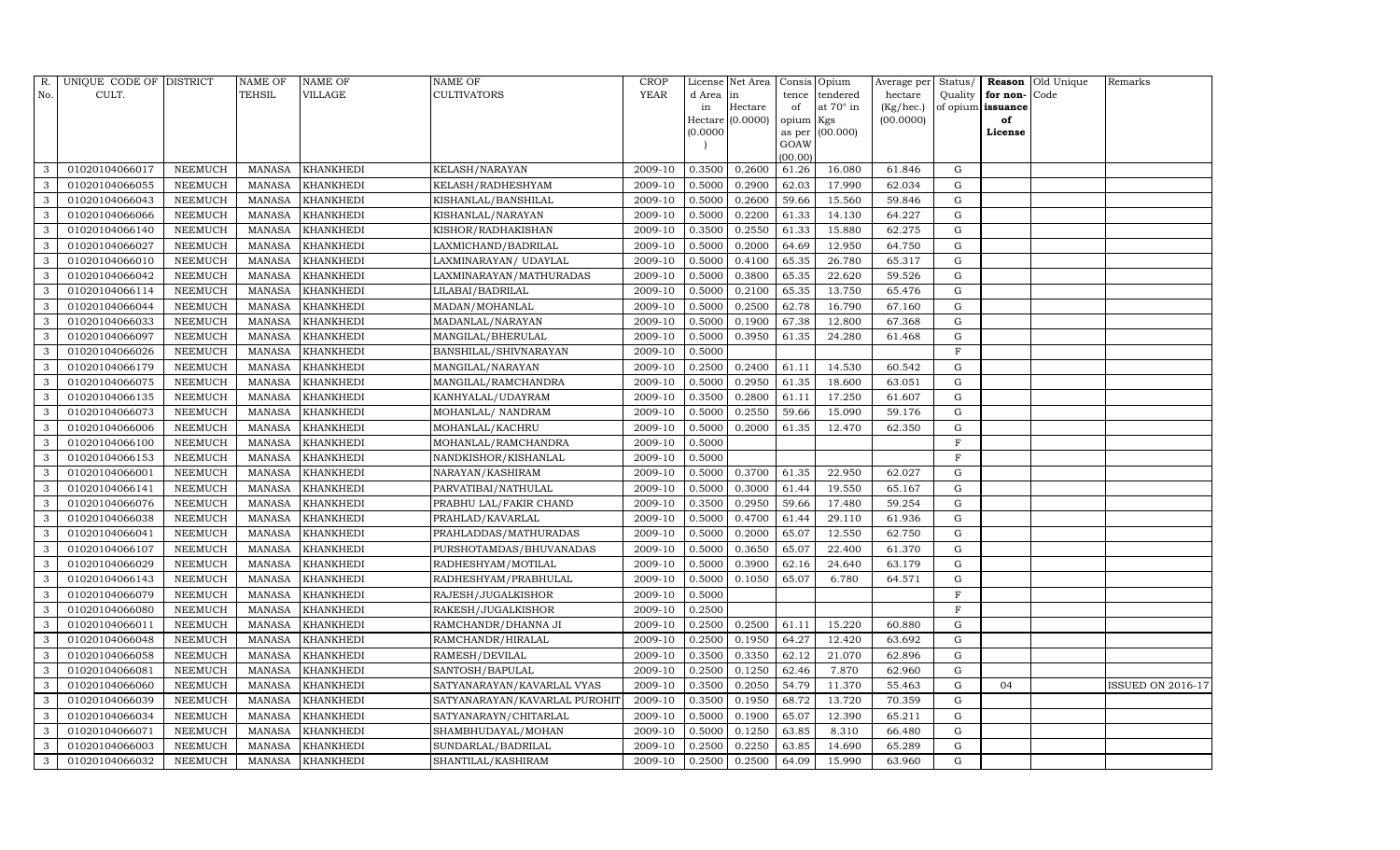| R.  | UNIQUE CODE OF DISTRICT |                | NAME OF       | NAME OF          | NAME OF                 | <b>CROP</b> |           | License Net Area |                | Consis Opium | Average per | Status/      |          | Reason Old Unique | Remarks                  |
|-----|-------------------------|----------------|---------------|------------------|-------------------------|-------------|-----------|------------------|----------------|--------------|-------------|--------------|----------|-------------------|--------------------------|
| No. | CULT.                   |                | TEHSIL        | VILLAGE          | CULTIVATORS             | <b>YEAR</b> | d Area in |                  | tence          | tendered     | hectare     | Quality      | for non- | Code              |                          |
|     |                         |                |               |                  |                         |             | in        | Hectare          | of             | at 70° in    | (Kg/hec.)   | of opium     | issuance |                   |                          |
|     |                         |                |               |                  |                         |             |           | Hectare (0.0000) | opium Kgs      |              | (00.0000)   |              | of       |                   |                          |
|     |                         |                |               |                  |                         |             | (0.0000)  |                  | as per<br>GOAW | (00.000)     |             |              | License  |                   |                          |
|     |                         |                |               |                  |                         |             |           |                  | (00.00)        |              |             |              |          |                   |                          |
| 3   | 01020104066083          | NEEMUCH        | <b>MANASA</b> | <b>KHANKHEDI</b> | SHIVPRASAD/FAKIRCHANDRA | 2009-10     | 0.5000    | 0.3000           | 61.44          | 18.540       | 61.800      | G            |          |                   |                          |
| 3   | 01020104066047          | NEEMUCH        | <b>MANASA</b> | KHANKHEDI        | SURESH/HIRALAL          | 2009-10     | 0.5000    | 0.2350           | 63.85          | 14.960       | 63.660      | G            |          |                   |                          |
| 3   | 01020104066078          | NEEMUCH        | <b>MANASA</b> | <b>KHANKHEDI</b> | SURESH/SHIVPRASAD       | 2009-10     | 0.2500    | 0.1950           | 63.85          | 12.530       | 64.256      | G            |          |                   |                          |
| 3   | 01020104066126          | NEEMUCH        | <b>MANASA</b> | KHANKHEDI        | TULSIRAM/RADHU          | 2009-10     | 0.5000    | 0.3950           | 61.44          | 24.800       | 62.785      | ${\rm G}$    |          |                   |                          |
| 3   | 01020104066119          | <b>NEEMUCH</b> | <b>MANASA</b> | KHANKHEDI        | VISHAVNATH/SHIVNATH     | 2009-10     | 0.2500    |                  |                |              |             | $\rm F$      |          |                   |                          |
| 3   | 01020104091006          | NEEMUCH        | <b>MANASA</b> | KHAJURI          | AAYODHYA BAI/ DHULA     | 2009-10     | 0.2500    | 0.2350           | 58.97          | 14.020       | 59.660      | ${\rm G}$    |          |                   |                          |
| 3   | 01020104091072          | NEEMUCH        | <b>MANASA</b> | <b>KHAJURI</b>   | AMBALAL/CHUNNILAL       | 2009-10     | 0.2500    | 0.1000           | 68.13          | 7.160        | 71.600      | G            |          |                   |                          |
| 3   | 01020104091018          | NEEMUCH        | <b>MANASA</b> | KHAJURI          | BABULAL/ BHAGIRATH      | 2009-10     | 0.2500    |                  |                |              |             | $\rm F$      |          |                   |                          |
| 3   | 01020104091012          | <b>NEEMUCH</b> | <b>MANASA</b> | KHAJURI          | <b>BADAM BAI/ BABRU</b> | 2009-10     | 0.2500    |                  |                |              |             | $\mathbf F$  |          |                   |                          |
| 3   | 01020104091030          | NEEMUCH        | <b>MANASA</b> | KHAJURI          | <b>BAGDIRAM/ BABRU</b>  | 2009-10     | 0.2500    | 0.2050           | 65.31          | 13.900       | 67.805      | ${\rm G}$    |          |                   |                          |
| 3   | 01020104091122          | NEEMUCH        | <b>MANASA</b> | <b>KHAJURI</b>   | BANSHILAL/ BHAWARLAL    | 2009-10     | 0.5000    | 0.3550           | 62.75          | 23.070       | 64.986      | ${\rm G}$    |          |                   |                          |
| 3   | 01020104091033          | NEEMUCH        | <b>MANASA</b> | KHAJURI          | BANSHILAL/BHUVANILAL    | 2009-10     | 0.5000    | 0.2500           | 63.89          | 15.980       | 63.920      | G            |          |                   |                          |
| 3   | 01020104091103          | <b>NEEMUCH</b> | <b>MANASA</b> | KHAJURI          | BANSHILAL/RAMPRATAP     | 2009-10     | 0.5000    | 0.3150           | 62.74          | 20.150       | 63.968      | ${\rm G}$    |          |                   |                          |
| 3   | 01020104091054          | NEEMUCH        | <b>MANASA</b> | <b>KHAJURI</b>   | BAPU SINGH / DHUL SINGH | 2009-10     | 0.2500    |                  |                |              |             | $\mathbf F$  |          |                   |                          |
| 3   | 01020104091066          | NEEMUCH        | <b>MANASA</b> | KHAJURI          | BAPULAL/ BHUVANILAL     | 2009-10     | 0.2500    | 0.1950           | 65.77          | 12.880       | 66.051      | G            |          |                   |                          |
| 3   | 01020104091040          | NEEMUCH        | <b>MANASA</b> | KHAJURI          | BHAWARLAL/TULSHIRAM     | 2009-10     | 0.3500    | 0.3500           | 63.89          | 21.960       | 62.743      | G            |          |                   |                          |
| 3   | 01020104091083          | <b>NEEMUCH</b> | <b>MANASA</b> | KHAJURI          | CHENRAM/KALURAM         | 2009-10     | 0.2500    |                  |                |              |             | $\mathbf{F}$ |          |                   |                          |
| 3   | 01020104091101          | NEEMUCH        | MANASA        | KHAJURI          | DAYASHANKAR/ HARLAL     | 2009-10     | 0.2500    |                  |                |              |             | $\mathbf F$  |          |                   |                          |
| 3   | 01020104091022          | NEEMUCH        | <b>MANASA</b> | KHAJURI          | DEVILAL/RAMPRATAP       | 2009-10     | 0.5000    | 0.3400           | 63.89          | 22.220       | 65.353      | ${\rm G}$    |          |                   |                          |
| 3   | 01020104091013          | NEEMUCH        | <b>MANASA</b> | KHAJURI          | DHAPU BAI/ BHUVANA      | 2009-10     | 0.2500    | 0.1350           | 59.30          | 5.850        | 43.333      | G            | 04       |                   | <b>ISSUED ON 2016-17</b> |
| 3   | 01020104091003          | NEEMUCH        | <b>MANASA</b> | KHAJURI          | MANGILAL/FAKIRCHAND     | 2009-10     | 0.5000    | 0.1850           | 66.32          | 12.700       | 68.649      | ${\rm G}$    |          |                   |                          |
| 3   | 01020104091044          | NEEMUCH        | <b>MANASA</b> | KHAJURI          | GANAPAT LAL/ RAMESHWAR  | 2009-10     | 0.5000    | 0.2000           | 68.13          | 14.160       | 70.800      | ${\rm G}$    |          |                   |                          |
| 3   | 01020104091011          | NEEMUCH        | <b>MANASA</b> | KHAJURI          | GANGARAM/DHANNAJI       | 2009-10     | 0.3500    | 0.2300           | 63.70          | 14.540       | 63.217      | G            |          |                   |                          |
| 3   | 01020104091008          | NEEMUCH        | <b>MANASA</b> | KHAJURI          | GANGARAM/MULCHAND       | 2009-10     | 0.5000    | 0.3150           | 66.58          | 22.300       | 70.794      | $\mathbf{I}$ | 02       |                   |                          |
|     | 01020104091042          | NEEMUCH        | <b>MANASA</b> | KHAJURI          | GHISA GIR/RAM GIR       | 2009-10     | 0.2500    | 0.1250           | 59.30          | 6.620        | 52.960      | ${\rm G}$    | 04       |                   | <b>ISSUED ON 2016-17</b> |
| 3   | 01020104091079          | NEEMUCH        | <b>MANASA</b> | KHAJURI          | GHISALAL/UDA            | 2009-10     | 0.5000    | 0.4000           | 64.93          | 26.850       | 67.125      | G            |          |                   |                          |
| 3   | 01020104091113          | NEEMUCH        | <b>MANASA</b> | KHAJURI          | GITA BAI/ DHURA         | 2009-10     | 0.2500    |                  |                |              |             | $\mathbf F$  |          |                   |                          |
| 3   | 01020104091045          | NEEMUCH        | <b>MANASA</b> | KHAJURI          | HARISHCHAND/BANSHILAL   | 2009-10     | 0.5000    | 0.4050           | 64.93          | 27.220       | 67.210      | $\mathbf G$  |          |                   |                          |
| 3   | 01020104091058          | NEEMUCH        | <b>MANASA</b> | KHAJURI          | HARLAL/ KACHRU          | 2009-10     | 0.2500    |                  |                |              |             | $\mathbf F$  |          |                   |                          |
| 3   | 01020104091043          | NEEMUCH        | <b>MANASA</b> | <b>KHAJURI</b>   | JAMUNALAL/ NANDLAL      | 2009-10     | 0.2500    |                  |                |              |             | $\rm F$      |          |                   |                          |
| 3   | 01020104091004          | NEEMUCH        | <b>MANASA</b> | KHAJURI          | KACHRULAL/SHANKARLAL    | 2009-10     | 0.5000    | 0.3200           | 64.93          | 21.160       | 66.125      | G            |          |                   |                          |
| 3   | 01020104091064          | <b>NEEMUCH</b> | <b>MANASA</b> | KHAJURI          | KAILASHCHAND/MOHANLAL   | 2009-10     | 0.5000    | 0.1900           | 63.70          | 13.120       | 69.053      | G            |          |                   |                          |
| 3   | 01020104091053          | NEEMUCH        | <b>MANASA</b> | KHAJURI          | KALU SINGH/NARAYAN      | 2009-10     | 0.2500    | 0.2150           | 63.59          | 14.390       | 66.930      | ${\rm G}$    |          |                   |                          |
| 3   | 01020104091009          | NEEMUCH        | <b>MANASA</b> | KHAJURI          | KANHYALAL/NIRBHAYRAM    | 2009-10     | 0.5000    | 0.3100           | 65.77          | 21.000       | 67.742      | G            |          |                   |                          |
| 3   | 01020104091125          | NEEMUCH        | <b>MANASA</b> | KHAJURI          | KARULAL/ GORA           | 2009-10     | 0.2500    | 0.1950           | 56.44          | 11.210       | 57.487      | ${\rm G}$    |          |                   |                          |
| 3   | 01020104091019          | <b>NEEMUCH</b> | <b>MANASA</b> | KHAJURI          | KHIMA/NANURAM           | 2009-10     | 0.5000    | 0.2250           | 63.70          | 14.740       | 65.511      | ${\rm G}$    |          |                   |                          |
| 3   | 01020104091077          | NEEMUCH        | <b>MANASA</b> | KHAJURI          | LABHCHANDR/HARLAL       | 2009-10     | 0.2500    |                  |                |              |             | $\mathbf F$  |          |                   |                          |
| 3   | 01020104091087          | NEEMUCH        | <b>MANASA</b> | KHAJURI          | MADANLAL/SHANKARLAL     | 2009-10     | 0.5000    | 0.1300           | 64.93          | 8.520        | 65.538      | G            |          |                   |                          |
| 3   | 01020104091082          | NEEMUCH        | <b>MANASA</b> | KHAJURI          | MANGILAL/ BHAVARLAL     | 2009-10     | 0.2500    | 0.1900           | 71.20          | 13.740       | 72.316      | G            |          |                   |                          |
| 3   | 01020104091052          | <b>NEEMUCH</b> | MANASA        | <b>KHAJURI</b>   | MANOHAR/HARISHCHANDRA   | 2009-10     | 0.5000    | 0.1800           | 63.70          | 11.900       | 66.111      | G            |          |                   |                          |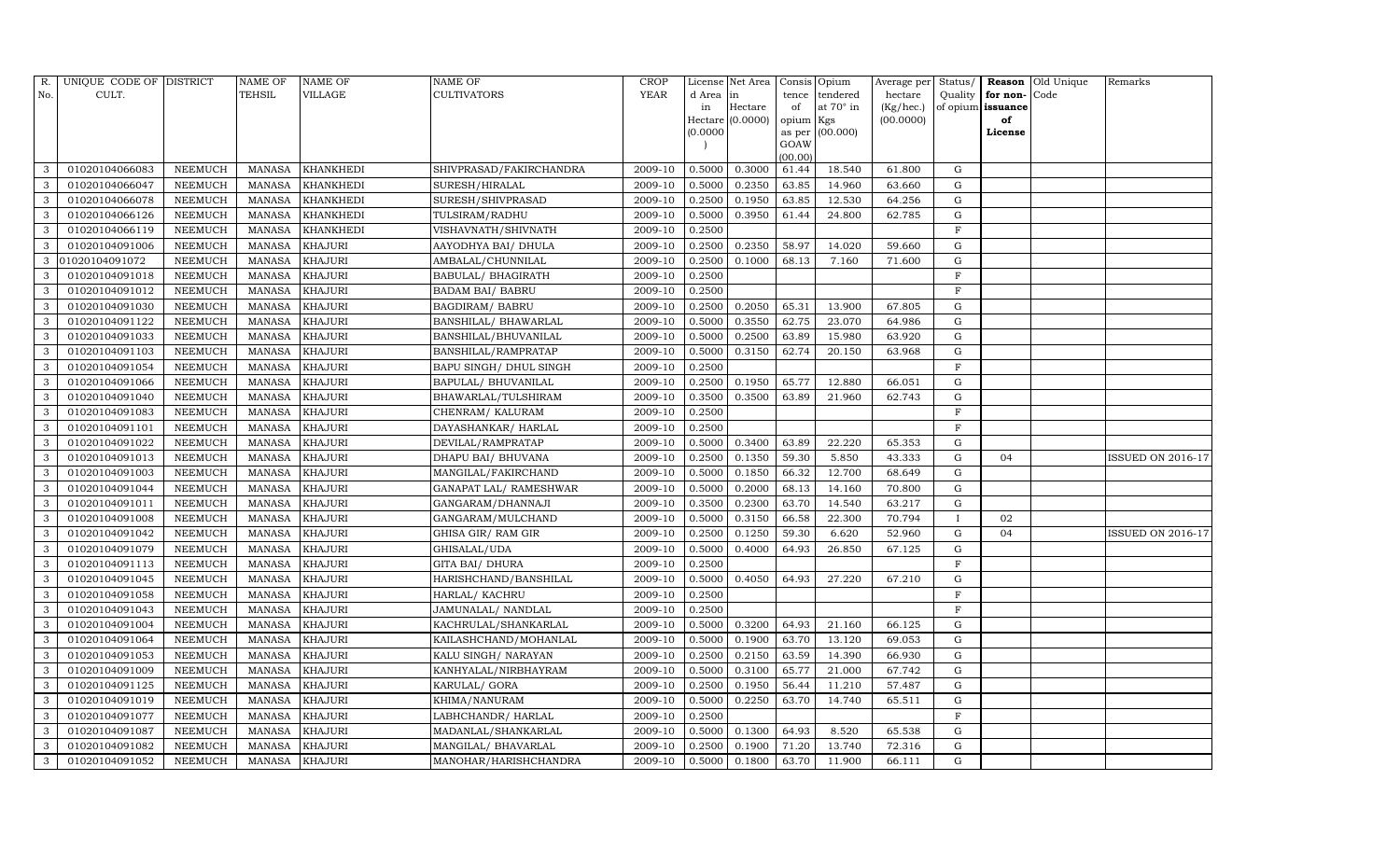| R.  | UNIQUE CODE OF DISTRICT |                | <b>NAME OF</b> | NAME OF        | NAME OF                 | <b>CROP</b> |           | License Net Area |                 | Consis Opium | Average per | Status/      |          | Reason Old Unique | Remarks |
|-----|-------------------------|----------------|----------------|----------------|-------------------------|-------------|-----------|------------------|-----------------|--------------|-------------|--------------|----------|-------------------|---------|
| No. | CULT.                   |                | TEHSIL         | VILLAGE        | CULTIVATORS             | <b>YEAR</b> | d Area in |                  | tence           | tendered     | hectare     | Quality      | for non- | Code              |         |
|     |                         |                |                |                |                         |             | in        | Hectare          | of              | at 70° in    | (Kg/hec.)   | of opium     | issuance |                   |         |
|     |                         |                |                |                |                         |             |           | Hectare (0.0000) | opium Kgs       |              | (00.0000)   |              | of       |                   |         |
|     |                         |                |                |                |                         |             | (0.0000)  |                  | as per          | (00.000)     |             |              | License  |                   |         |
|     |                         |                |                |                |                         |             |           |                  | GOAW<br>(00.00) |              |             |              |          |                   |         |
| 3   | 01020104091055          | NEEMUCH        | MANASA         | <b>KHAJURI</b> | MATHURALAL/MANGILAL     | 2009-10     | 0.5000    | 0.4000           | 63.70           | 26.130       | 65.325      | G            |          |                   |         |
| 3   | 01020104091098          | NEEMUCH        | <b>MANASA</b>  | KHAJURI        | MODIRAM/GULAB           | 2009-10     | 0.5000    | 0.3200           | 63.62           | 20.290       | 63.406      | G            |          |                   |         |
| 3   | 01020104091063          | NEEMUCH        | <b>MANASA</b>  | <b>KHAJURI</b> | MUKESHKUMAR/RAMESHWAR   | 2009-10     | 0.5000    | 0.2000           | 64.93           | 13.490       | 67.450      | G            |          |                   |         |
| 3   | 01020104091016          | NEEMUCH        | <b>MANASA</b>  | KHAJURI        | MULCHAND/BANSHILAL      | 2009-10     | 0.5000    | 0.1500           | 68.13           | 11.290       | 75.267      | G            |          |                   |         |
| 3   | 01020104091070          | NEEMUCH        | <b>MANASA</b>  | KHAJURI        | MULCHAND/RATANLAL       | 2009-10     | 0.5000    | 0.2800           | 63.62           | 19.580       | 69.929      | G            |          |                   |         |
| 3   | 01020104091071          | NEEMUCH        | <b>MANASA</b>  | <b>KHAJURI</b> | MULCHAND/TULSIRAM       | 2009-10     | 0.5000    |                  |                 |              |             | $\mathbf F$  |          |                   |         |
| 3   | 01020104091023          | NEEMUCH        | <b>MANASA</b>  | <b>KHAJURI</b> | NAJRI BAI/ BHAGWAN      | 2009-10     | 0.2500    |                  |                 |              |             | $\mathbf F$  |          |                   |         |
| 3   | 01020104091015          | NEEMUCH        | <b>MANASA</b>  | KHAJURI        | NANDLAL/BHERULAL        | 2009-10     | 0.2500    | 0.1450           | 68.13           | 9.950        | 68.621      | G            |          |                   |         |
| 3   | 01020104091051          | <b>NEEMUCH</b> | <b>MANASA</b>  | KHAJURI        | NANDLAL/MANGILAL        | 2009-10     | 0.2500    | 0.2000           | 65.77           | 13.940       | 69.700      | G            |          |                   |         |
| 3   | 01020104091027          | NEEMUCH        | <b>MANASA</b>  | <b>KHAJURI</b> | NANDLAL/CHOTELAL        | 2009-10     | 0.5000    |                  |                 |              |             | $\mathbf F$  |          |                   |         |
| 3   | 01020104091039          | NEEMUCH        | <b>MANASA</b>  | <b>KHAJURI</b> | NARAYAN SINGH/MANGAL    | 2009-10     | 0.2500    | 0.2250           | 50.90           | 3.720        | 16.533      | ${\rm G}$    | 04       |                   |         |
| 3   | 01020104091028          | NEEMUCH        | <b>MANASA</b>  | KHAJURI        | OKARLAL/BADRILAL        | 2009-10     | 0.2500    |                  |                 |              |             | $\mathbf N$  |          |                   |         |
| 3   | 01020104091010          | <b>NEEMUCH</b> | <b>MANASA</b>  | KHAJURI        | ONKARLAL/NIRBHAYRAM     | 2009-10     | 0.5000    | 0.4500           | 64.24           | 29.280       | 65.067      | ${\rm G}$    |          |                   |         |
| 3   | 01020104091061          | NEEMUCH        | <b>MANASA</b>  | <b>KHAJURI</b> | PRABHULAL/BHAWAR        | 2009-10     | 0.5000    | 0.2450           | 65.68           | 14.540       | 59.347      | G            |          |                   |         |
| 3   | 01020104091057          | NEEMUCH        | MANASA         | KHAJURI        | PRABHULAL/KACHRU        | 2009-10     | 0.5000    | 0.3850           | 63.62           | 25.010       | 64.961      | G            |          |                   |         |
| 3   | 01020104091050          | NEEMUCH        | <b>MANASA</b>  | KHAJURI        | PRABHULAL/RATANLAL      | 2009-10     | 0.5000    |                  |                 |              |             | F            |          |                   |         |
| 3   | 01020104091086          | NEEMUCH        | <b>MANASA</b>  | KHAJURI        | PRAKASHCHAND/NATHULAL   | 2009-10     | 0.2500    | 0.2500           | 67.00           | 16.880       | 67.520      |              | 02       |                   |         |
| 3   | 01020104091074          | NEEMUCH        | MANASA         | <b>KHAJURI</b> | PRAKASHCHANDR/ KACHRU   | 2009-10     | 0.2500    |                  |                 |              |             | $_{\rm F}$   |          |                   |         |
| 3   | 01020104091047          | NEEMUCH        | <b>MANASA</b>  | <b>KHAJURI</b> | RATAN/PRATAP            | 2009-10     | 0.5000    | 0.1800           | 68.13           | 12.920       | 71.778      | G            |          |                   |         |
| 3   | 01020104091110          | NEEMUCH        | <b>MANASA</b>  | KHAJURI        | PUSHKAR / LAXMINARAYAN  | 2009-10     | 0.2500    |                  |                 |              |             | F            |          |                   |         |
| 3   | 01020104091089          | NEEMUCH        | <b>MANASA</b>  | KHAJURI        | PUSHPA BAI/ GIRVAR      | 2009-10     | 0.2500    | 0.2150           | 62.25           | 13.230       | 61.535      | ${\rm G}$    |          |                   |         |
| 3   | 01020104091105          | <b>NEEMUCH</b> | <b>MANASA</b>  | <b>KHAJURI</b> | RAGHUVIR/ BASANTILAL    | 2009-10     | 0.2500    | 0.2000           | 65.31           | 13.580       | 67.900      | ${\rm G}$    |          |                   |         |
| 3   | 01020104091085          | NEEMUCH        | <b>MANASA</b>  | KHAJURI        | RAJARAM/ BABRU          | 2009-10     | 0.2500    |                  |                 |              |             | F            |          |                   |         |
| 3   | 01020104091092          | NEEMUCH        | <b>MANASA</b>  | KHAJURI        | RAJU BAI/ CHUNNILAL     | 2009-10     | 0.2500    | 0.2450           | 65.31           | 16.270       | 66.408      | G            |          |                   |         |
|     | 01020104091029          | NEEMUCH        | <b>MANASA</b>  | KHAJURI        | RAM CHAND/ RATAN LAL    | 2009-10     | 0.5000    | 0.3000           | 64.12           | 20.030       | 66.767      | ${\rm G}$    |          |                   |         |
| 3   | 01020104091041          | NEEMUCH        | <b>MANASA</b>  | KHAJURI        | RAMKISHAN/MAANGILAL     | 2009-10     | 0.5000    | 0.2650           | 63.62           | 16.500       | 62.264      | G            |          |                   |         |
| 3   | 01020104091099          | NEEMUCH        | <b>MANASA</b>  | KHAJURI        | RAMNARAYAN / BHAWARLAL  | 2009-10     | 0.2500    |                  |                 |              |             | $\, {\rm N}$ |          |                   |         |
| 3   | 01020104091095          | NEEMUCH        | <b>MANASA</b>  | KHAJURI        | RAMPRASAD/BHUVANA       | 2009-10     | 0.5000    | 0.3950           | 63.62           | 26.870       | 68.025      | G            |          |                   |         |
| 3   | 01020104091060          | NEEMUCH        | <b>MANASA</b>  | KHAJURI        | RAMPRASAD/NANDLAL       | 2009-10     | 0.5000    | 0.4500           | 62.75           | 29.160       | 64.800      | G            |          |                   |         |
| 3   | 01020104091076          | NEEMUCH        | <b>MANASA</b>  | <b>KHAJURI</b> | NANDUBAI/SALAGRAM       | 2009-10     | 0.2500    | 0.1950           | 59.30           | 12.220       | 62.667      | ${\rm G}$    |          |                   |         |
| 3   | 01020104091035          | NEEMUCH        | <b>MANASA</b>  | KHAJURI        | SHAITANSINGH/DHULSINGH  | 2009-10     | 0.3500    | 0.3150           | 62.75           | 20.140       | 63.937      | G            |          |                   |         |
| 3   | 01020104091001          | NEEMUCH        | <b>MANASA</b>  | KHAJURI        | SHIVNARAYAN/BHAVARLAL   | 2009-10     | 0.5000    | 0.3000           | 62.75           | 19.690       | 65.633      | G            |          |                   |         |
| 3   | 01020104091119          | NEEMUCH        | <b>MANASA</b>  | KHAJURI        | SHYMABAI/BASANTILAL     | 2009-10     | 0.5000    | 0.4950           | 63.79           | 32.390       | 65.434      |              | 02       |                   |         |
| 3   | 01020104091124          | NEEMUCH        | <b>MANASA</b>  | KHAJURI        | SUNDER BAI/ KHEMRAJ     | 2009-10     | 0.3500    | 0.1600           | 65.31           | 10.310       | 64.438      | G            |          |                   |         |
| 3   | 01020104091036          | NEEMUCH        | <b>MANASA</b>  | KHAJURI        | SURESHCHANDR/KANHEYALAL | 2009-10     | 0.3500    |                  |                 |              |             | $\mathbf F$  |          |                   |         |
| 3   | 01020104091017          | <b>NEEMUCH</b> | <b>MANASA</b>  | KHAJURI        | UDAA/BHUVANA            | 2009-10     | 0.2500    | 0.1950           | 62.75           | 12.430       | 63.744      | ${\rm G}$    |          |                   |         |
|     | 01020104026298          | NEEMUCH        | MANASA         | KANJARDA-II    | SUNDERLAL/KANWARLAL     | 2009-10     | 0.2500    | 0.2400           | 64.63           | 16.140       | 67.250      | $\mathbf{I}$ | 02       |                   |         |
|     | 01020104026319          | NEEMUCH        | MANASA         | KANJARDA-II    | PREMCHAND/NANALAL       | 2009-10     | 0.2500    | 0.1200           | 62.53           | 7.770        | 64.750      | $\mathbf{I}$ | 02       |                   |         |
|     | 01020104026119          | NEEMUCH        | <b>MANASA</b>  | KANJARDA-II    | GANGARAM/HEERA          | 2009-10     | 0.3500    | 0.3000           | 63.44           | 19.160       | 63.867      | G            |          |                   |         |
|     | 01020104026120          | <b>NEEMUCH</b> | MANASA         | KANJARDA-II    | BANSHILAL/GOPI          | 2009-10     | 0.3500    | 0.3450           | 59.64           | 20.680       | 59.942      | G            |          |                   |         |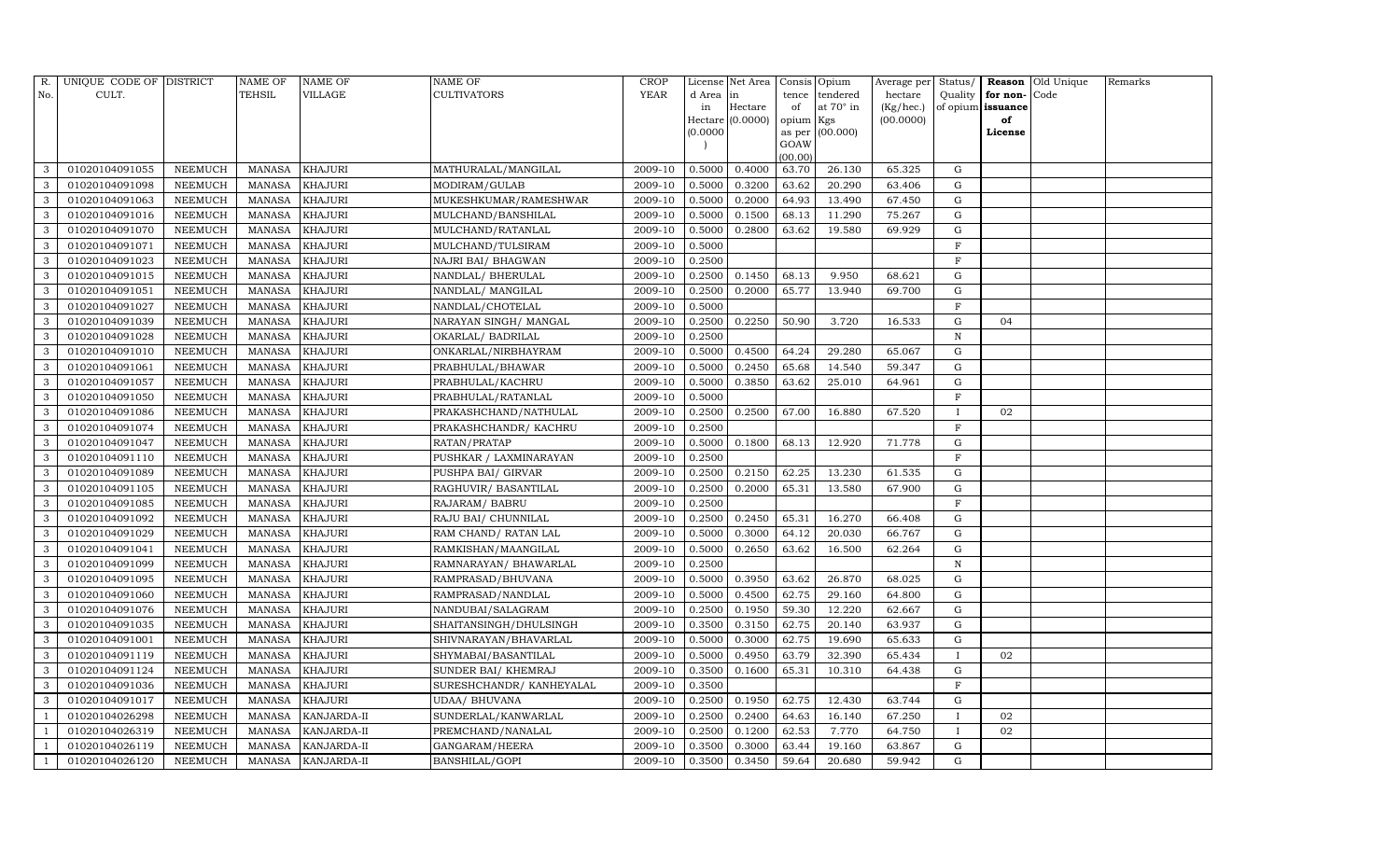| R.             | UNIQUE CODE OF DISTRICT |                | <b>NAME OF</b> | <b>NAME OF</b>     | <b>NAME OF</b>          | CROP    |           | License Net Area |                | Consis Opium     | Average per | Status/      |                   | <b>Reason</b> Old Unique | Remarks                  |
|----------------|-------------------------|----------------|----------------|--------------------|-------------------------|---------|-----------|------------------|----------------|------------------|-------------|--------------|-------------------|--------------------------|--------------------------|
| No.            | CULT.                   |                | <b>TEHSIL</b>  | VILLAGE            | <b>CULTIVATORS</b>      | YEAR    | d Area in |                  | tence          | tendered         | hectare     | Quality      | for non-          | Code                     |                          |
|                |                         |                |                |                    |                         |         | in        | Hectare          | of             | at $70^\circ$ in | (Kg/hec.)   |              | of opium issuance |                          |                          |
|                |                         |                |                |                    |                         |         |           | Hectare (0.0000) | opium Kgs      |                  | (00.0000)   |              | of                |                          |                          |
|                |                         |                |                |                    |                         |         | (0.0000)  |                  | as per<br>GOAW | (00.000)         |             |              | License           |                          |                          |
|                |                         |                |                |                    |                         |         |           |                  | (00.00)        |                  |             |              |                   |                          |                          |
|                | 01020104026121          | NEEMUCH        | MANASA         | KANJARDA-II        | MEGHRAJ/PRITHVIRAJ      | 2009-10 | 0.3500    | 0.2800           | 59.38          | 17.020           | 60.786      | G            |                   |                          |                          |
|                | 01020104026122          | NEEMUCH        | MANASA         | KANJARDA-II        | HARLAL/KASHIRAM         | 2009-10 | 0.2500    | 0.2450           | 60.68          | 15.230           | 62.163      | $\mathbf{I}$ | 02                |                          |                          |
|                | 01020104026123          | <b>NEEMUCH</b> | MANASA         | KANJARDA-II        | AMARTIBAI/MANGILAL      | 2009-10 | 0.5000    | 0.2100           | 61.36          | 13.010           | 61.952      | G            |                   |                          |                          |
|                | 01020104026124          | NEEMUCH        | MANASA         | KANJARDA-II        | MODIRAM/MYACHAND        | 2009-10 | 0.3500    | 0.1950           | 62.31          | 12.570           | 64.462      | ${\rm G}$    |                   |                          |                          |
|                | 01020104026127          | NEEMUCH        | MANASA         | KANJARDA-II        | AMARCHAND/MOHANLAL      | 2009-10 | 0.5000    | 0.1950           | 66.26          | 13.410           | 68.769      | $\mathbf G$  |                   |                          |                          |
|                | 01020104026128          | NEEMUCH        | MANASA         | KANJARDA-II        | CHHAGANLAL/ MOHANLAL    | 2009-10 | 0.3500    |                  |                |                  |             | $\mathbf F$  | 07                |                          | ISSUED ON 2015-16        |
|                | 01020104026130          | NEEMUCH        | MANASA         | KANJARDA-II        | BHIMRAJ/JALAM           | 2009-10 | 0.3500    | 0.2000           | 57.27          | 11.510           | 57.550      | G            |                   |                          |                          |
| - 1            | 01020104026131          | NEEMUCH        | MANASA         | KANJARDA-II        | MANGILAL/JAGANNATH      | 2009-10 | 0.3500    | 0.1450           | 65.89          | 9.860            | 68.000      | ${\rm G}$    |                   |                          |                          |
|                | 01020104026133          | <b>NEEMUCH</b> | MANASA         | KANJARDA-II        | PRABHULAL/NARAYAN       | 2009-10 | 0.2500    | 0.2500           | 59.70          | 15.040           | 60.160      | $\mathbf G$  |                   |                          |                          |
|                | 01020104026135          | NEEMUCH        | MANASA         | KANJARDA-II        | RAMCHAND/PANNALAL       | 2009-10 | 0.5000    | 0.2000           | 59.75          | 12.260           | 61.300      | ${\rm G}$    |                   |                          |                          |
|                | 01020104026136          | <b>NEEMUCH</b> | MANASA         | KANJARDA-II        | KASHIBAI/MATHURALAL     | 2009-10 | 0.2500    |                  |                |                  |             | $\mathbf N$  |                   |                          |                          |
|                | 01020104026137          | <b>NEEMUCH</b> | MANASA         | KANJARDA-II        | NATHULAL/KISHANA        | 2009-10 | 0.3500    | 0.3100           | 59.75          | 18.930           | 61.065      | G            |                   |                          |                          |
|                | 01020104026138          | <b>NEEMUCH</b> | <b>MANASA</b>  | KANJARDA-II        | SUKHLAL/RAMLAL          | 2009-10 | 0.3500    | 0.3250           | 61.64          | 20.380           | 62.708      | ${\rm G}$    |                   |                          |                          |
|                | 01020104026139          | <b>NEEMUCH</b> | MANASA         | KANJARDA-II        | SHANTILAL/ DEVILAL      | 2009-10 | 0.3500    | 0.0300           | 57.98          | 1.740            | 58.000      | G            |                   |                          |                          |
|                | 01020104026142          | NEEMUCH        | MANASA         | KANJARDA-II        | KAILASHCHANDRA/DOLATRAM | 2009-10 | 0.5000    | 0.1800           | 59.64          | 11.120           | 61.778      | G            |                   |                          |                          |
|                | 01020104026144          | <b>NEEMUCH</b> | MANASA         | KANJARDA-II        | MANGILAL/KHEMAJI        | 2009-10 | 0.3500    | 0.3200           | 62.31          | 20.140           | 62.938      | $\mathbf G$  |                   |                          |                          |
|                | 01020104026145          | <b>NEEMUCH</b> | <b>MANASA</b>  | KANJARDA-II        | MURLI/GOPI              | 2009-10 | 0.2500    |                  |                |                  |             | $\mathbf{F}$ |                   |                          |                          |
|                | 01020104026146          | <b>NEEMUCH</b> | MANASA         | KANJARDA-II        | MOTILAL/BALU            | 2009-10 | 0.5000    | 0.2950           | 62.31          | 18.850           | 63.898      | G            |                   |                          |                          |
|                | 01020104026148          | NEEMUCH        | MANASA         | KANJARDA-II        | MADHO/ KAWARLAL         | 2009-10 | 0.2500    | 0.2450           | 59.48          | 15.600           | 63.673      | G            |                   |                          |                          |
|                | 01020104026152          | NEEMUCH        | MANASA         | KANJARDA-II        | BHURALAL/AMARCHAND      | 2009-10 | 0.2500    |                  |                |                  |             | $\rm F$      |                   |                          | NAME CHANGE              |
|                | 01020104026153          | NEEMUCH        | MANASA         | KANJARDA-II        | GORILAL/ JADAVCHAND     | 2009-10 | 0.3500    | 0.2400           | 61.70          | 15.190           | 63.292      | G            |                   |                          |                          |
|                | 01020104026156          | <b>NEEMUCH</b> | <b>MANASA</b>  | KANJARDA-II        | SUNDERLAL/ CHUNNILAL    | 2009-10 | 0.2500    |                  |                |                  |             | $\rm F$      |                   |                          |                          |
|                | 01020104026157          | NEEMUCH        | MANASA         | KANJARDA-II        | KISANLAL/CHUNNILAL      | 2009-10 | 0.3500    | 0.2100           | 61.70          | 13.920           | 66.286      | ${\rm G}$    |                   |                          |                          |
|                | 01020104026159          | <b>NEEMUCH</b> | MANASA         | KANJARDA-II        | <b>GORILAL/ RAMA</b>    | 2009-10 | 0.2500    | 0.2300           | 50.11          | 11.100           | 48.261      | G            | 04                |                          | ISSUED ON 2016-17        |
|                | 01020104026168          | NEEMUCH        | MANASA         | KANJARDA-II        | GHISALAL/NARAYAN        | 2009-10 | 0.3500    | 0.3050           | 61.36          | 19.890           | 65.213      | ${\rm G}$    |                   |                          |                          |
|                | 01020104026173          | <b>NEEMUCH</b> | <b>MANASA</b>  | KANJARDA-II        | TANKU BAI/ RUPI BAI     | 2009-10 | 0.2500    |                  |                |                  |             | $\mathbf F$  |                   |                          |                          |
|                | 01020104026174          | <b>NEEMUCH</b> | MANASA         | KANJARDA-II        | BHERULAL/NARAYAN        | 2009-10 | 0.2500    | 0.2400           | 62.21          | 15.050           | 62.708      | G            |                   |                          |                          |
|                | 01020104026176          | <b>NEEMUCH</b> | <b>MANASA</b>  | KANJARDA-II        | RAMLAL/PYARA            | 2009-10 | 0.3500    | 0.2250           | 57.27          | 13.170           | 58.533      | $\mathbf G$  |                   |                          |                          |
|                | 01020104026182          | NEEMUCH        | MANASA         | KANJARDA-II        | NONDRAM/GORILAL         | 2009-10 | 0.2500    | 0.2000           | 50.09          | 7.340            | 36.700      | G            | 04                |                          | <b>ISSUED ON 2016-17</b> |
|                | 01020104026183          | NEEMUCH        | MANASA         | KANJARDA-II        | JAGANNATH/CHAGAN        | 2009-10 | 0.5000    |                  |                |                  |             | $\mathbf F$  |                   |                          |                          |
|                | 01020104026184          | <b>NEEMUCH</b> | MANASA         | KANJARDA-II        | MOTYABAI/MEGHRAJ        | 2009-10 | 0.2500    | 0.2500           | 59.48          | 15.630           | 62.520      | $\mathbf G$  |                   |                          |                          |
|                | 01020104026207          | NEEMUCH        | MANASA         | KANJARDA-II        | <b>BHORI BAI/ MOTI</b>  | 2009-10 | 0.2500    | 0.0950           | 63.71          | 6.580            | 69.263      | $\mathbf G$  |                   |                          |                          |
|                | 01020104026186          | <b>NEEMUCH</b> | MANASA         | KANJARDA-II        | BHOLIBAI/NANDA          | 2009-10 | 0.2500    | 0.1850           | 60.45          | 5.300            | 28.649      | G            | 04                |                          |                          |
|                | 01020104026188          | <b>NEEMUCH</b> | MANASA         | KANJARDA-II        | PYARCHAND/UDAJI         | 2009-10 | 0.3500    | 0.2500           | 57.27          | 14.690           | 58.760      | G            |                   |                          |                          |
| - 1            | 01020104026190          | <b>NEEMUCH</b> | MANASA         | KANJARDA-II        | BHANWARLAL/KALU         | 2009-10 | 0.2500    | 0.2200           | 55.29          | 12.010           | 54.591      | ${\rm G}$    | 02                |                          |                          |
|                | 01020104026191          | <b>NEEMUCH</b> | MANASA         | KANJARDA-II        | GORILAL/ GANGARAM       | 2009-10 | 0.2500    | 0.1500           | 61.34          | 9.560            | 63.733      | $\mathbf G$  |                   |                          |                          |
|                | 01020104026192          | <b>NEEMUCH</b> | MANASA         | KANJARDA-II        | GHISIBAI/GHISALAL       | 2009-10 | 0.2500    | 0.1000           | 65.73          | 6.740            | 67.400      | G            |                   |                          |                          |
|                | 01020104026195          | NEEMUCH        | MANASA         | KANJARDA-II        | LALURAM/RAMA            | 2009-10 | 0.3500    | 0.3400           | 59.64          | 20.470           | 60.206      | G            |                   |                          |                          |
| $\overline{1}$ | 01020104026196          | <b>NEEMUCH</b> | MANASA         | KANJARDA-II        | LAHARMAL/ PYARCHAND     | 2009-10 | 0.2500    | 0.2400           | 59.11          | 14.480           | 60.333      | G            |                   |                          |                          |
| $\mathbf{1}$   | 01020104026201          | <b>NEEMUCH</b> |                | MANASA KANJARDA-II | SHANKARLAL/ MODA        | 2009-10 | 0.3500    | 0.2400           | 59.64          | 14.230           | 59.292      | G            |                   |                          |                          |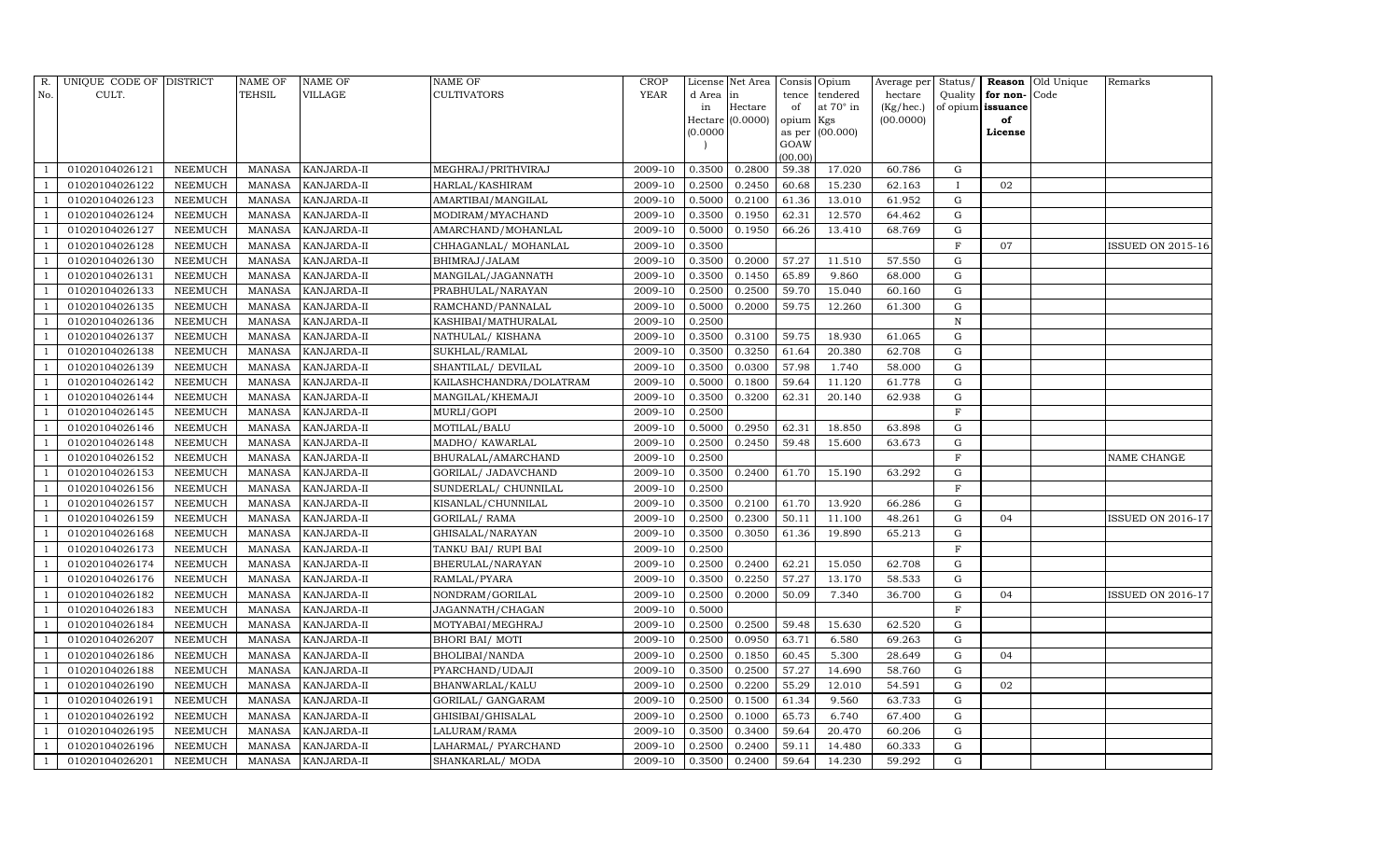| R.             | UNIQUE CODE OF DISTRICT |                | <b>NAME OF</b> | <b>NAME OF</b> | NAME OF                | CROP    |           | License Net Area |                | Consis Opium     | Average per |              |                      | Status/ <b>Reason</b> Old Unique | Remarks           |
|----------------|-------------------------|----------------|----------------|----------------|------------------------|---------|-----------|------------------|----------------|------------------|-------------|--------------|----------------------|----------------------------------|-------------------|
| No.            | CULT.                   |                | TEHSIL         | VILLAGE        | <b>CULTIVATORS</b>     | YEAR    | d Area in |                  | tence          | tendered         | hectare     |              | Quality for non-Code |                                  |                   |
|                |                         |                |                |                |                        |         | in        | Hectare          | of             | at $70^\circ$ in | (Kg/hec.)   |              | of opium issuance    |                                  |                   |
|                |                         |                |                |                |                        |         |           | Hectare (0.0000) | opium Kgs      |                  | (00.0000)   |              | of                   |                                  |                   |
|                |                         |                |                |                |                        |         | (0.0000)  |                  | as per<br>GOAW | (00.000)         |             |              | License              |                                  |                   |
|                |                         |                |                |                |                        |         |           |                  | (00.00)        |                  |             |              |                      |                                  |                   |
|                | 01020104026202          | NEEMUCH        | MANASA         | KANJARDA-II    | KHEMRAJ/ BHERU         | 2009-10 | 0.2500    | 0.1500           | 51.10          | 3.150            | 21.000      | G            | 04                   |                                  |                   |
|                | 01020104026211          | NEEMUCH        | <b>MANASA</b>  | KANJARDA-II    | GHISALAL/HARLAL        | 2009-10 | 0.2500    | 0.2000           | 57.56          | 12.550           | 62.750      | G            |                      |                                  |                   |
|                | 01020104026212          | NEEMUCH        | <b>MANASA</b>  | KANJARDA-II    | CHATRIBAI/GHISALAL     | 2009-10 | 0.3500    |                  |                |                  |             | $\mathbf F$  |                      |                                  |                   |
|                | 01020104026213          | <b>NEEMUCH</b> | <b>MANASA</b>  | KANJARDA-II    | RADHESHYAM/GORILAL     | 2009-10 | 0.2500    | 0.1950           | 62.22          | 12.680           | 65.026      | G            |                      |                                  |                   |
|                | 01020104026214          | NEEMUCH        | <b>MANASA</b>  | KANJARDA-II    | JADAVCHAND/GOKUL       | 2009-10 | 0.3500    | 0.2400           | 63.58          | 15.640           | 65.167      | $\mathbf{I}$ | 02                   |                                  |                   |
|                | 01020104026216          | <b>NEEMUCH</b> | <b>MANASA</b>  | KANJARDA-II    | NANALAL/DOULARAM       | 2009-10 | 0.3500    | 0.3400           | 62.31          | 21.840           | 64.235      | ${\rm G}$    |                      |                                  |                   |
|                | 01020104026219          | NEEMUCH        | <b>MANASA</b>  | KANJARDA-II    | RAMKISHAN/HARLAL       | 2009-10 | 0.2500    | 0.2000           | 62.29          | 12.560           | 62.800      | $\mathbf{I}$ | 02                   |                                  |                   |
|                | 01020104026220          | <b>NEEMUCH</b> | <b>MANASA</b>  | KANJARDA-II    | SHANTILAL/BHAWARLAL    | 2009-10 | 0.3500    | 0.3500           | 59.64          | 21.850           | 62.429      | G            |                      |                                  |                   |
|                | 01020104026222          | <b>NEEMUCH</b> | <b>MANASA</b>  | KANJARDA-II    | NATHULAL/KASHIRAM      | 2009-10 | 0.3500    | 0.2900           | 61.93          | 17.440           | 60.138      | G            |                      |                                  |                   |
|                | 01020104026223          | <b>NEEMUCH</b> | <b>MANASA</b>  | KANJARDA-II    | NANDLAL/NARAYAN        | 2009-10 | 0.3500    | 0.2000           | 62.31          | 12.580           | 62.900      | G            |                      |                                  |                   |
|                | 01020104026228          | <b>NEEMUCH</b> | <b>MANASA</b>  | KANJARDA-II    | BADRILAL/GANGARAM      | 2009-10 | 0.2500    | 0.2500           | 59.11          | 14.490           | 57.960      | G            |                      |                                  |                   |
|                | 01020104026229          | <b>NEEMUCH</b> | <b>MANASA</b>  | KANJARDA-II    | DEVILAL/KAWARLAL       | 2009-10 | 0.2500    | 0.1250           | 61.64          | 8.090            | 64.720      | $\mathbf G$  |                      |                                  |                   |
|                | 01020104026231          | <b>NEEMUCH</b> | <b>MANASA</b>  | KANJARDA-II    | NANALAL/ BABRU         | 2009-10 | 0.2500    | 0.1200           | 61.64          | 7.620            | 63.500      | G            |                      |                                  |                   |
|                | 01020104026233          | <b>NEEMUCH</b> | <b>MANASA</b>  | KANJARDA-II    | NARAYAN/GORILAL        | 2009-10 | 0.3500    | 0.3500           | 61.93          | 22.130           | 63.229      | G            |                      |                                  |                   |
|                | 01020104026234          | <b>NEEMUCH</b> | <b>MANASA</b>  | KANJARDA-II    | BHONIRAM/BHERULAL      | 2009-10 | 0.3500    | 0.2100           | 53.59          | 10.990           | 52.333      | G            | 04                   |                                  | ISSUED ON 2016-17 |
|                | 01020104026235          | NEEMUCH        | <b>MANASA</b>  | KANJARDA-II    | DEVILAL/ GORILAL       | 2009-10 | 0.2500    | 0.2450           | 57.56          | 14.580           | 59.510      | G            |                      |                                  |                   |
|                | 01020104026236          | <b>NEEMUCH</b> | <b>MANASA</b>  | KANJARDA-II    | GHANSHYAM/ GORILAL     | 2009-10 | 0.2500    | 0.1850           | 53.59          | 5.070            | 27.405      | $\mathbf G$  | 04                   |                                  |                   |
|                | 01020104026239          | NEEMUCH        | <b>MANASA</b>  | KANJARDA-II    | HARIRAM/ MOTILAL       | 2009-10 | 0.2500    |                  |                |                  |             | $\mathbf F$  |                      |                                  |                   |
|                | 01020104026242          | NEEMUCH        | <b>MANASA</b>  | KANJARDA-II    | GHISALAL/ NANALAL      | 2009-10 | 0.2500    | 0.2450           | 59.70          | 15.560           | 63.510      | G            |                      |                                  |                   |
|                | 01020104026243          | <b>NEEMUCH</b> | <b>MANASA</b>  | KANJARDA-II    | GHISALAL/ MEGHARAJ     | 2009-10 | 0.2500    | 0.2450           | 61.64          | 15.710           | 64.122      | G            |                      |                                  |                   |
|                | 01020104026245          | NEEMUCH        | <b>MANASA</b>  | KANJARDA-II    | GHISALAL/KALU          | 2009-10 | 0.3500    | 0.2600           | 61.36          | 16.750           | 64.423      | G            |                      |                                  |                   |
|                | 01020104026246          | <b>NEEMUCH</b> | <b>MANASA</b>  | KANJARDA-II    | NANDUBAI/SEVARAM       | 2009-10 | 0.5000    | 0.3700           | 61.93          | 24.200           | 65.405      | G            |                      |                                  |                   |
|                | 01020104026247          | <b>NEEMUCH</b> | <b>MANASA</b>  | KANJARDA-II    | SURESHCHAND/MANGILAL   | 2009-10 | 0.2500    | 0.2100           | 59.70          | 12.850           | 61.190      | G            |                      |                                  |                   |
|                | 01020104026252          | NEEMUCH        | <b>MANASA</b>  | KANJARDA-II    | PANNALAL/AMARCHAND     | 2009-10 | 0.2500    | 0.1000           | 67.12          | 7.340            | 73.400      | G            |                      |                                  |                   |
|                | 01020104026254          | <b>NEEMUCH</b> | <b>MANASA</b>  | KANJARDA-II    | LAXMI BAI/ GHASI       | 2009-10 | 0.2500    | 0.2450           | 50.51          | 3.850            | 15.714      | ${\rm G}$    | 04                   |                                  |                   |
|                | 01020104026258          | <b>NEEMUCH</b> | <b>MANASA</b>  | KANJARDA-II    | NARAYAN/HUKMA          | 2009-10 | 0.2500    |                  |                |                  |             | $\mathbf F$  |                      |                                  | TRANSFER/KHEDLI   |
|                | 01020104026260          | NEEMUCH        | <b>MANASA</b>  | KANJARDA-II    | NANALAL/MODA CHOUDHARY | 2009-10 | 0.5000    | 0.2050           | 59.38          | 12.010           | 58.585      | G            |                      |                                  |                   |
|                | 01020104026261          | <b>NEEMUCH</b> | <b>MANASA</b>  | KANJARDA-II    | BHANWARLAL/NANDA       | 2009-10 | 0.3500    | 0.3500           | 61.36          | 21.840           | 62.400      | $\mathbf G$  |                      |                                  |                   |
|                | 01020104026264          | NEEMUCH        | <b>MANASA</b>  | KANJARDA-II    | PRAKASH/ GOBAR         | 2009-10 | 0.2500    |                  |                |                  |             | $\mathbf F$  |                      |                                  |                   |
|                | 01020104026265          | NEEMUCH        | <b>MANASA</b>  | KANJARDA-II    | RAMPRASAD/ GORILAL     | 2009-10 | 0.2500    | 0.2500           | 55.85          | 13.340           | 53.360      | $\mathbf{I}$ | 02                   |                                  |                   |
|                | 01020104026197          | <b>NEEMUCH</b> | <b>MANASA</b>  | KANJARDA-II    | RATANLAL/MADHOLAL      | 2009-10 | 0.2500    | 0.2400           | 50.84          | 3.810            | 15.875      | $\mathbf{I}$ | 02                   |                                  |                   |
|                | 01020104026268          | NEEMUCH        | <b>MANASA</b>  | KANJARDA-II    | PRAHLAD/RAMSUKH        | 2009-10 | 0.3500    | 0.1550           | 67.12          | 10.110           | 65.226      | G            |                      |                                  |                   |
|                | 01020104026117          | <b>NEEMUCH</b> | <b>MANASA</b>  | KANJARDA-II    | ONKARLAL/NATHULAL      | 2009-10 | 0.3500    | 0.1000           | 61.93          | 6.400            | 64.000      | G            |                      |                                  |                   |
|                | 01020104026271          | <b>NEEMUCH</b> | <b>MANASA</b>  | KANJARDA-II    | KANA/BHANWARLAL        | 2009-10 | 0.2500    | 0.2000           | 59.11          | 11.550           | 57.750      | G            |                      |                                  |                   |
|                | 01020104026277          | NEEMUCH        | <b>MANASA</b>  | KANJARDA-II    | BHANWARLAL/BALU        | 2009-10 | 0.2500    | 0.1000           | 57.56          | 5.900            | 59.000      | $\mathbf{I}$ | 02                   |                                  |                   |
|                | 01020104026287          | NEEMUCH        | <b>MANASA</b>  | KANJARDA-II    | RAMESHCHANDRA/MOTILAL  | 2009-10 | 0.5000    | 0.1000           | 61.93          | 6.510            | 65.100      | $\mathbf G$  |                      |                                  |                   |
|                | 01020104026288          | NEEMUCH        | <b>MANASA</b>  | KANJARDA-II    | DEVIKISHAN/POKHARLAL   | 2009-10 | 0.3500    | 0.3350           | 57.27          | 19.290           | 57.582      | G            |                      |                                  |                   |
|                | 01020104026292          | <b>NEEMUCH</b> | <b>MANASA</b>  | KANJARDA-II    | SHYAMLAL/GHISALAL      | 2009-10 | 0.5000    | 0.2950           | 61.64          | 19.030           | 64.508      | $\mathbf G$  |                      |                                  |                   |
|                | 01020104026295          | <b>NEEMUCH</b> | <b>MANASA</b>  | KANJARDA-II    | RUKMANI BAI/ PYARCHAND | 2009-10 | 0.2500    | 0.2400           | 53.59          | 4.500            | 18.750      | G            | 04                   |                                  |                   |
| $\overline{1}$ | 01020104026299          | <b>NEEMUCH</b> | MANASA         | KANJARDA-II    | DEU BAI/ KACHRU        | 2009-10 | 0.2500    | 0.1000           | 62.56          | 6.510            | 65.100      | G            |                      |                                  |                   |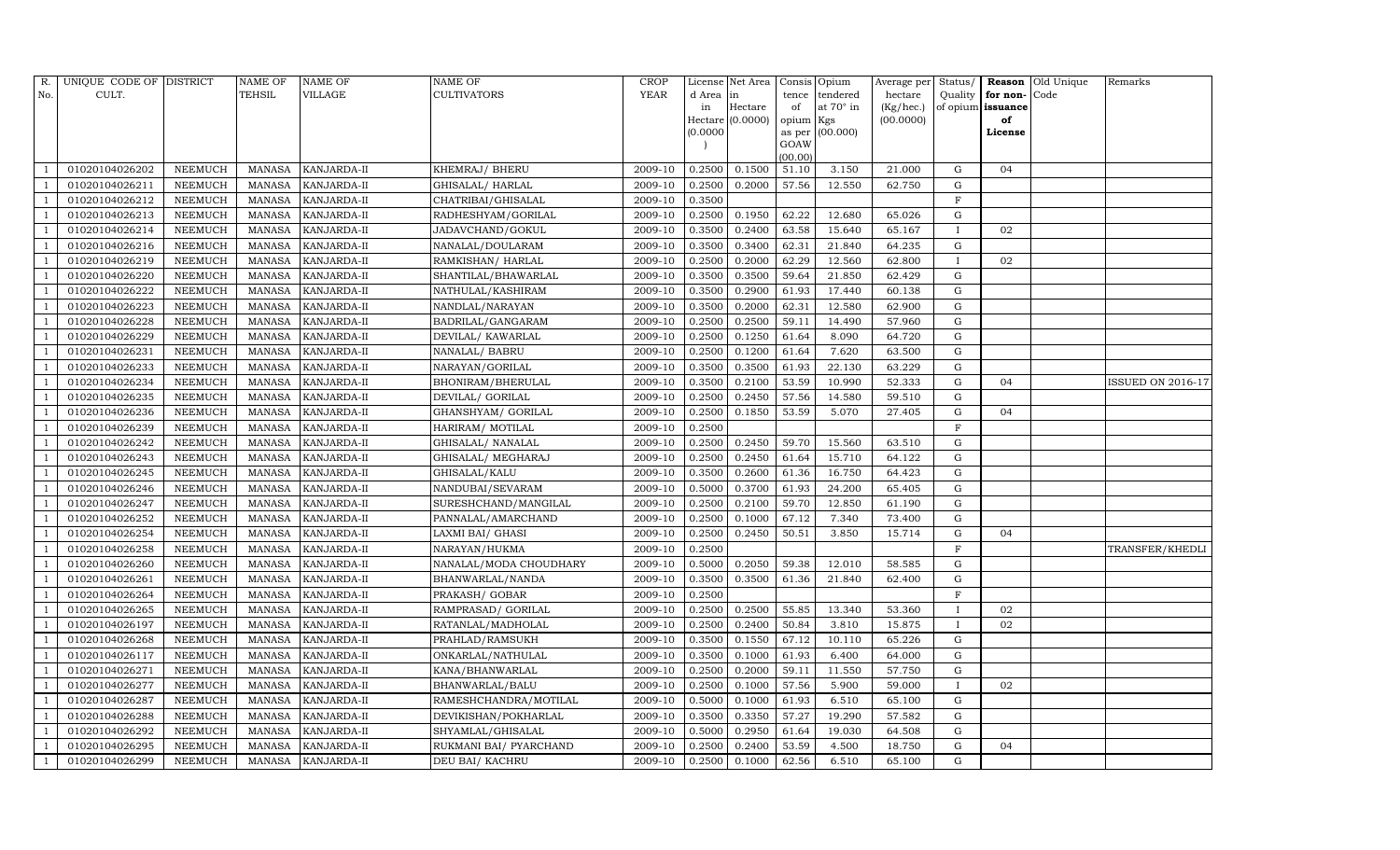| R.                       | UNIQUE CODE OF DISTRICT |                | <b>NAME OF</b> | <b>NAME OF</b>     | <b>NAME OF</b>         | <b>CROP</b> |          | License Net Area   Consis   Opium |           |                 | Average per Status/ |              |                   | <b>Reason</b> Old Unique | Remarks                  |
|--------------------------|-------------------------|----------------|----------------|--------------------|------------------------|-------------|----------|-----------------------------------|-----------|-----------------|---------------------|--------------|-------------------|--------------------------|--------------------------|
| No.                      | CULT.                   |                | <b>TEHSIL</b>  | VILLAGE            | CULTIVATORS            | <b>YEAR</b> | d Area   | in                                | tence     | tendered        | hectare             | Quality      | for non-Code      |                          |                          |
|                          |                         |                |                |                    |                        |             | in       | Hectare                           | of        | at 70° in       | (Kg/hec.)           |              | of opium issuance |                          |                          |
|                          |                         |                |                |                    |                        |             |          | Hectare $(0.0000)$                | opium Kgs |                 | (00.0000)           |              | of                |                          |                          |
|                          |                         |                |                |                    |                        |             | (0.0000) |                                   | GOAW      | as per (00.000) |                     |              | License           |                          |                          |
|                          |                         |                |                |                    |                        |             |          |                                   | (00.00)   |                 |                     |              |                   |                          |                          |
|                          | 01020104026305          | <b>NEEMUCH</b> | <b>MANASA</b>  | KANJARDA-II        | VARDICHAND/MEGHRAJ     | 2009-10     | 0.2500   |                                   |           |                 |                     | $\mathbf F$  |                   |                          |                          |
|                          | 01020104026306          | NEEMUCH        | <b>MANASA</b>  | KANJARDA-II        | RAMCHAND/PARBHULAL     | 2009-10     | 0.5000   | 0.2650                            | 59.75     | 16.590          | 62.604              | ${\rm G}$    |                   |                          |                          |
|                          | 01020104026307          | <b>NEEMUCH</b> | <b>MANASA</b>  | KANJARDA-II        | LAHARMAL/GISHALAL      | 2009-10     | 0.3500   | 0.1800                            | 61.70     | 11.080          | 61.556              | ${\rm G}$    | 01                |                          |                          |
|                          | 01020104026308          | <b>NEEMUCH</b> | <b>MANASA</b>  | KANJARDA-II        | BASANTILAL/MADHAVLAL   | 2009-10     | 0.2500   | 0.1450                            | 65.14     | 10.480          | 72.276              | $\mathbf G$  |                   |                          |                          |
|                          | 01020104026309          | <b>NEEMUCH</b> | <b>MANASA</b>  | KANJARDA-II        | RADHESHYAM/NANALAL     | 2009-10     | 0.3500   | 0.1850                            | 61.93     | 11.850          | 64.054              | $\mathbf G$  |                   |                          |                          |
|                          | 01020104026167          | <b>NEEMUCH</b> | <b>MANASA</b>  | KANJARDA-II        | KANHAIYALAL/NARAYAN    | 2009-10     | 0.3500   | 0.2000                            | 59.64     | 12.420          | 62.100              | ${\rm G}$    |                   |                          |                          |
|                          | 01020104026310          | <b>NEEMUCH</b> | <b>MANASA</b>  | KANJARDA-II        | KANHAIYALAL/NARAYAN    | 2009-10     | 0.2500   |                                   |           |                 |                     | $\mathbf F$  |                   |                          |                          |
|                          | 01020104026311          | NEEMUCH        | <b>MANASA</b>  | KANJARDA-II        | PARKASHCHAND/MADHAVLAL | 2009-10     | 0.2500   | 0.2000                            | 59.48     | 12.130          | 60.650              | $\mathbf G$  |                   |                          |                          |
|                          | 01020104026312          | <b>NEEMUCH</b> | <b>MANASA</b>  | KANJARDA-II        | RAMPRASAD/NANALAL      | 2009-10     | 0.2500   | 0.1450                            | 65.06     | 10.010          | 69.034              | G            |                   |                          |                          |
|                          | 01020104026315          | <b>NEEMUCH</b> | <b>MANASA</b>  | KANJARDA-II        | RAMCHANDRA/MADANLAL    | 2009-10     | 0.5000   | 0.3500                            | 64.21     | 23.010          | 65.743              | $\mathbf I$  | 02                |                          |                          |
|                          | 01020104026316          | NEEMUCH        | <b>MANASA</b>  | KANJARDA-II        | MOHANLAL/KANHAIYALAL   | 2009-10     | 0.2500   | 0.1900                            | 62.94     | 12.110          | 63.737              | G            |                   |                          |                          |
|                          | 01020104026317          | <b>NEEMUCH</b> | <b>MANASA</b>  | KANJARDA-II        | BANSHILAL/LALURAM      | 2009-10     | 0.3500   | 0.3400                            | 61.36     | 21.430          | 63.029              | $\mathbf G$  |                   |                          |                          |
|                          | 01020104026321          | <b>NEEMUCH</b> | <b>MANASA</b>  | KANJARDA-II        | SURAJMAL/PARTHVIRAJ    | 2009-10     | 0.3500   | 0.1750                            | 54.76     | 10.040          | 57.371              | $\mathbf G$  | 05                |                          | <b>ISSUED ON 2015-16</b> |
|                          | 01020104026322          | <b>NEEMUCH</b> | <b>MANASA</b>  | KANJARDA-II        | RUGHNATH/NARAYAN       | 2009-10     | 0.2500   |                                   |           |                 |                     | $\mathbf F$  |                   |                          |                          |
|                          | 01020104026323          | NEEMUCH        | <b>MANASA</b>  | KANJARDA-II        | NATHULAL/GENDMAL       | 2009-10     | 0.5000   | 0.4800                            | 59.38     | 30.010          | 62.521              | ${\rm G}$    |                   |                          |                          |
|                          | 01020104026332          | NEEMUCH        | <b>MANASA</b>  | KANJARDA-II        | GANGABAI/KAJODIMAL     | 2009-10     | 0.2500   | 0.2050                            | 64.05     | 13.400          | 65.366              | $\mathbf G$  |                   |                          |                          |
|                          | 01020104026129          | <b>NEEMUCH</b> | <b>MANASA</b>  | KANJARDA-II        | JANIBAI/NANDARAM       | 2009-10     | 0.3500   | 0.1200                            | 61.70     | 7.770           | 64.750              | $\mathbf G$  |                   |                          |                          |
|                          | 01020104026163          | <b>NEEMUCH</b> | <b>MANASA</b>  | KANJARDA-II        | JANIBAI/RATANLAL       | 2009-10     | 0.2500   |                                   |           |                 |                     | $\mathbf F$  |                   |                          |                          |
|                          | 01020104026224          | NEEMUCH        | <b>MANASA</b>  | KANJARDA-II        | PYARCHAND/BHONA        | 2009-10     | 0.5000   | 0.3450                            | 63.20     | 22.760          | 65.971              | $\mathbf{I}$ | 02                |                          |                          |
|                          | 01020104026368          | <b>NEEMUCH</b> | <b>MANASA</b>  | KANJARDA-II        | MOHANLAL/LAHARMAL      | 2009-10     | 0.3500   | 0.3500                            | 53.59     | 6.490           | 18.543              | $\mathbf G$  | 04                |                          |                          |
|                          | 01020104026473          | <b>NEEMUCH</b> | <b>MANASA</b>  | KANJARDA-II        | PRABHULAL/HIRA         | 2009-10     | 0.3500   | 0.3350                            | 57.27     | 19.340          | 57.731              | $\mathbf G$  |                   |                          |                          |
|                          | 01020104026490          | <b>NEEMUCH</b> | <b>MANASA</b>  | KANJARDA-II        | RAMESHCHAND/KACHRULAL  | 2009-10     | 0.3500   | 0.2000                            | 59.75     | 12.180          | 60.900              | G            |                   |                          |                          |
|                          | 01020104026491          | <b>NEEMUCH</b> | <b>MANASA</b>  | KANJARDA-II        | TULSIRAM/KISHANLAL     | 2009-10     | 0.2500   | 0.2000                            | 59.70     | 12.560          | 62.800              | ${\rm G}$    |                   |                          |                          |
|                          | 01020104026492          | NEEMUCH        | <b>MANASA</b>  | KANJARDA-II        | DIPCHAND/UDAYRAM       | 2009-10     | 0.2500   | 0.2400                            | 63.67     | 15.890          | 66.208              | $\mathbf{I}$ | 02                |                          |                          |
|                          | 01020104026494          | <b>NEEMUCH</b> | <b>MANASA</b>  | KANJARDA-II        | DHAPU BAI/KANHAIYALAL  | 2009-10     | 0.2500   |                                   |           |                 |                     | $\mathbf F$  |                   |                          |                          |
|                          | 01020104026210          | <b>NEEMUCH</b> | <b>MANASA</b>  | KANJARDA-II        | MANGILAL/GORILAL       | 2009-10     | 0.3500   | 0.2950                            | 59.38     | 19.080          | 64.678              | G            |                   |                          |                          |
|                          | 01020104026134          | NEEMUCH        | <b>MANASA</b>  | KANJARDA-II        | NANDLAL/GHISALAL       | 2009-10     | 0.3500   | 0.3000                            | 63.99     | 19.380          | 64.600              |              | 02                |                          |                          |
|                          | 01020104026215          | NEEMUCH        | <b>MANASA</b>  | KANJARDA-II        | NANIBAI/NANDLAL        | 2009-10     | 0.3500   | 0.3400                            | 61.93     | 20.950          | 61.618              | G            |                   |                          |                          |
|                          | 01020104026266          | <b>NEEMUCH</b> | <b>MANASA</b>  | KANJARDA-II        | RATANLAL/MADHOLAL      | 2009-10     | 0.5000   | 0.3500                            | 59.75     | 21.940          | 62.686              | ${\rm G}$    |                   |                          |                          |
|                          | 01020104026141          | <b>NEEMUCH</b> | <b>MANASA</b>  | KANJARDA-II        | BHAGIRATH/KHEMRAJ      | 2009-10     | 0.3500   | 0.2000                            | 59.64     | 12.120          | 60.600              | ${\rm G}$    |                   |                          |                          |
|                          | 01020104026324          | <b>NEEMUCH</b> | <b>MANASA</b>  | KANJARDA-II        | DHAPUBAI/KISHANDAS     | 2009-10     | 0.3500   | 0.1550                            | 53.59     | 2.640           | 17.032              | $\mathbf G$  | 04                |                          |                          |
|                          | 01020104026198          | <b>NEEMUCH</b> | <b>MANASA</b>  | KANJARDA-II        | MADHOLAL/NONDRAM       | 2009-10     | 0.2500   |                                   |           |                 |                     | $\mathbf F$  |                   |                          |                          |
|                          | 01020104026126          | <b>NEEMUCH</b> | <b>MANASA</b>  | KANJARDA-II        | HARKU BAI/ BHANWAR LAL | 2009-10     | 0.5000   | 0.2000                            | 61.70     | 12.580          | 62.900              | $\mathbf G$  |                   |                          |                          |
|                          | 01020104026232          | NEEMUCH        | <b>MANASA</b>  | KANJARDA-II        | KAWARLAL/ BHURALAL     | 2009-10     | 0.2500   | 0.1200                            | 57.56     | 7.000           | 58.333              | G            |                   |                          |                          |
|                          | 01020104026270          | <b>NEEMUCH</b> | <b>MANASA</b>  | KANJARDA-II        | NATHULAL/BHANWARLAL    | 2009-10     | 0.2500   | 0.1100                            | 60.42     | 6.650           | 60.455              |              | 02                |                          |                          |
|                          | 01020104026478          | <b>NEEMUCH</b> | <b>MANASA</b>  | KANJARDA-II        | MOHANLAL/DEVILAL       | 2009-10     | 0.2500   | 0.2400                            | 63.63     | 15.980          | 66.583              | $\mathbf{I}$ | 02                |                          |                          |
|                          | 01020104026512          | NEEMUCH        | <b>MANASA</b>  | KANJARDA-II        | RAMCHANDR/ MODIRAM     | 2009-10     | 0.2500   | 0.2350                            | 67.39     | 15.280          | 65.021              | ${\bf G}$    |                   |                          |                          |
|                          | 01020104026166          | <b>NEEMUCH</b> | <b>MANASA</b>  | KANJARDA-II        | HAGAMIBAI/NATHU        | 2009-10     | 0.2500   | 0.2000                            | 56.42     | 4.610           | 23.050              | $\mathbf{I}$ | 02                |                          |                          |
| $\overline{\phantom{0}}$ | 01020104026262          | <b>NEEMUCH</b> | <b>MANASA</b>  | KANJARDA-II        | PRATHVIRAJ / RADHU     | 2009-10     | 0.2500   | 0.1000                            | 70.77     | 7.200           | 72.000              | $\mathbf G$  |                   |                          |                          |
|                          | 01020104026180          | <b>NEEMUCH</b> | MANASA         | <b>KANJARDA-II</b> | HUDI BAI/ SHANTILAL    | 2009-10     | 0.3500   |                                   |           |                 |                     | $\mathbf F$  |                   |                          | <b>NAME CHANGE</b>       |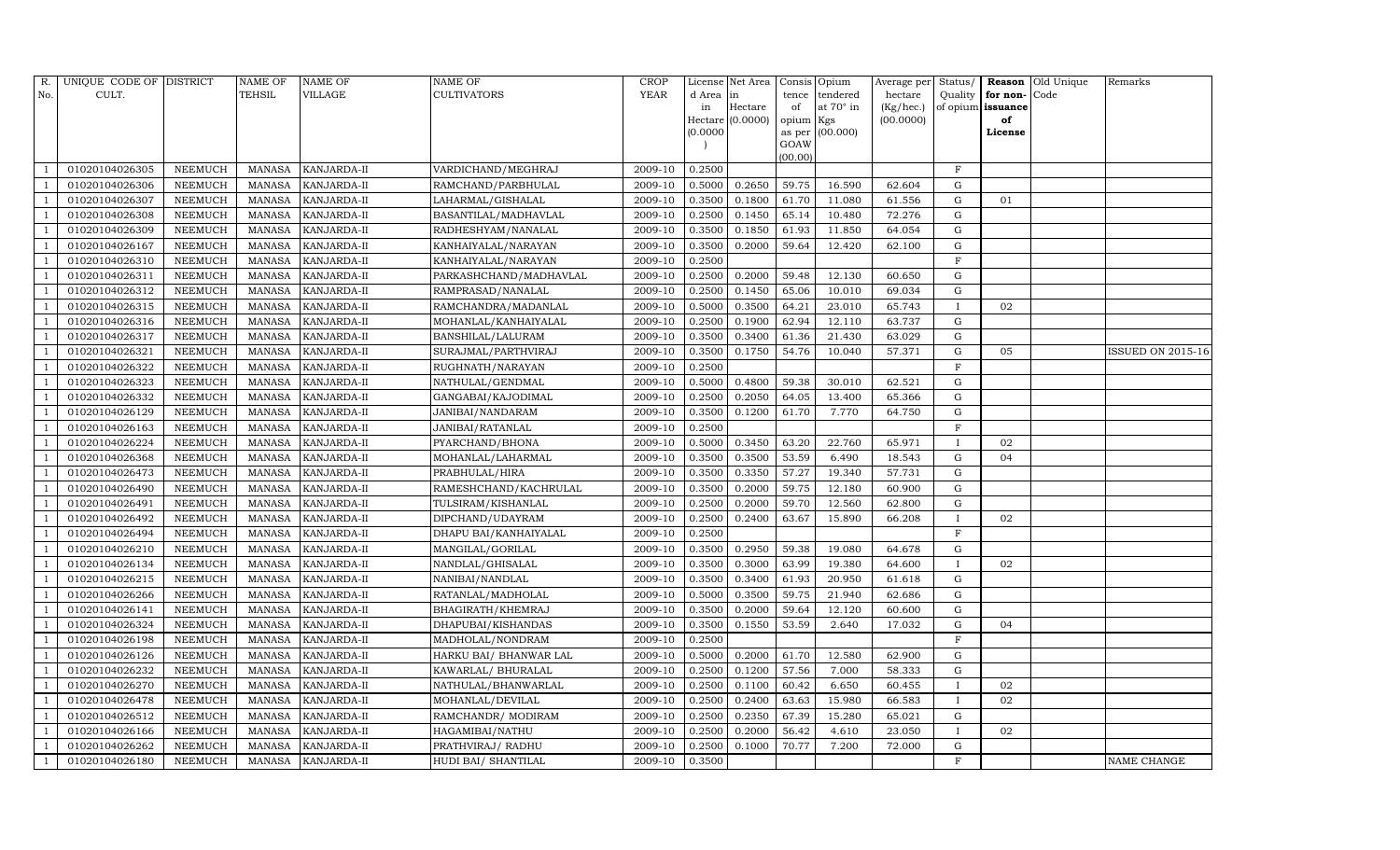| R.             | UNIQUE CODE OF DISTRICT |                | <b>NAME OF</b> | <b>NAME OF</b>     | <b>NAME OF</b>                | CROP    |           | License Net Area   | Consis Opium   |                  | Average per |              |                      | Status/ <b>Reason</b> Old Unique | Remarks           |
|----------------|-------------------------|----------------|----------------|--------------------|-------------------------------|---------|-----------|--------------------|----------------|------------------|-------------|--------------|----------------------|----------------------------------|-------------------|
| No.            | CULT.                   |                | TEHSIL         | <b>VILLAGE</b>     | <b>CULTIVATORS</b>            | YEAR    | d Area in |                    | tence          | tendered         | hectare     |              | Quality $ $ for non- | Code                             |                   |
|                |                         |                |                |                    |                               |         | in        | Hectare            | of             | at $70^\circ$ in | (Kg/hec.)   |              | of opium issuance    |                                  |                   |
|                |                         |                |                |                    |                               |         |           | Hectare $(0.0000)$ | opium Kgs      |                  | (00.0000)   |              | of                   |                                  |                   |
|                |                         |                |                |                    |                               |         | (0.0000)  |                    | as per<br>GOAW | (00.000)         |             |              | License              |                                  |                   |
|                |                         |                |                |                    |                               |         |           |                    | (00.00)        |                  |             |              |                      |                                  |                   |
|                | 01020104026169          | <b>NEEMUCH</b> | <b>MANASA</b>  | KANJARDA-II        | ANIBAI/NANDLAL                | 2009-10 | 0.2500    | 0.2000             | 59.64          | 12.080           | 60.400      | G            |                      |                                  | NAME CHANGE       |
|                | 01020104026276          | NEEMUCH        | <b>MANASA</b>  | KANJARDA-II        | GENDI BAI/ BHAWARLAL          | 2009-10 | 0.2500    | 0.2450             | 59.70          | 14.760           | 60.245      | G            |                      |                                  |                   |
|                | 01020104026493          | <b>NEEMUCH</b> | <b>MANASA</b>  | KANJARDA-II        | <b>BALU/ BHERULAL</b>         | 2009-10 | 0.2500    | 0.2200             | 63.02          | 14.230           | 64.682      | G            |                      |                                  |                   |
|                | 01020104026147          | <b>NEEMUCH</b> | <b>MANASA</b>  | KANJARDA-II        | NANDKISHOR/KACHRULAL          | 2009-10 | 0.2500    | 0.2450             | 57.56          | 14.400           | 58.776      | ${\rm G}$    |                      |                                  |                   |
|                | 01020104026541          | <b>NEEMUCH</b> | <b>MANASA</b>  | KANJARDA-II        | CHANDRI BAI/ GORILAL          | 2009-10 | 0.2500    |                    |                |                  |             | $\mathbf F$  |                      |                                  |                   |
|                | 01020104026284          | <b>NEEMUCH</b> | <b>MANASA</b>  | KANJARDA-II        | BHANWARLAL/SITARAM            | 2009-10 | 0.2500    | 0.2400             | 57.81          | 14.090           | 58.708      | ${\rm G}$    |                      |                                  |                   |
|                | 01020104026303          | <b>NEEMUCH</b> | <b>MANASA</b>  | KANJARDA-II        | NANURAM/HEERA                 | 2009-10 | 0.2500    | 0.2400             | 67.40          | 16.330           | 68.042      | $\mathbf{I}$ | 02                   |                                  |                   |
|                | 01020104026140          | NEEMUCH        | <b>MANASA</b>  | KANJARDA-II        | ABDUL SATTAR/ MOHAMMAD HUSAIN | 2009-10 | 0.2500    | 0.1200             | 57.81          | 6.870            | 57.250      | ${\rm G}$    |                      |                                  |                   |
|                | 01020104026495          | <b>NEEMUCH</b> | <b>MANASA</b>  | KANJARDA-II        | AMARCHAND/PYARCHAND           | 2009-10 | 0.2500    | 0.2500             | 59.11          | 14.560           | 58.240      | $\mathbf G$  |                      |                                  |                   |
|                | 01020104026149          | NEEMUCH        | <b>MANASA</b>  | KANJARDA-II        | BANSILAL/GOBARLAL             | 2009-10 | 0.2500    | 0.1650             | 62.43          | 10.350           | 62.727      | ${\rm G}$    |                      |                                  |                   |
|                | 01020104026273          | <b>NEEMUCH</b> | <b>MANASA</b>  | KANJARDA-II        | KAMALA BAI/MANGILAL           | 2009-10 | 0.2500    | 0.2350             | 48.78          | 8.200            | 34.894      | $\mathbf{I}$ | 02                   |                                  |                   |
|                | 01020104026513          | <b>NEEMUCH</b> | <b>MANASA</b>  | KANJARDA-II        | BHONIRAM/ JAGANNATH           | 2009-10 | 0.2500    |                    |                |                  |             | F            |                      |                                  |                   |
|                | 01020104026162          | <b>NEEMUCH</b> | <b>MANASA</b>  | <b>KANJARDA-II</b> | MOTYA BAI/ AMARCHAND          | 2009-10 | 0.2500    | 0.2400             | 50.09          | 12.130           | 50.542      | ${\rm G}$    | 04                   |                                  | ISSUED ON 2016-17 |
|                | 01020104026017          | <b>NEEMUCH</b> | <b>MANASA</b>  | KANJARDA-I         | MOTILAL/MEGHRAJ               | 2009-10 | 0.5000    | 0.3050             | 57.05          | 17.250           | 56.557      | G            |                      |                                  |                   |
|                | 01020104026502          | NEEMUCH        | MANASA         | KANJARDA-I         | BHERULAL/MEGHRAJ              | 2009-10 | 0.5000    | 0.3550             | 61.09          | 22.060           | 62.141      | $\mathbf{I}$ | 02                   |                                  |                   |
|                | 01020104026505          | NEEMUCH        | <b>MANASA</b>  | KANJARDA-I         | MATHURALAL/ RUPA              | 2009-10 | 0.3500    | 0.1550             | 57.05          | 9.180            | 59.226      | $\mathbf G$  |                      | 01020104024006                   |                   |
|                | 01020104026506          | <b>NEEMUCH</b> | <b>MANASA</b>  | KANJARDA-I         | NANDU BAI/ PYARCHAND          | 2009-10 | 0.5000    | 0.1650             | 62.19          | 10.930           | 66.242      | $\mathbf G$  |                      |                                  |                   |
|                | 01020104026507          | <b>NEEMUCH</b> | <b>MANASA</b>  | KANJARDA-I         | MODIRAM/ NARAYAN              | 2009-10 | 0.2500    |                    |                |                  |             | $\mathbf F$  |                      | 01020104024009                   |                   |
|                | 01020104026501          | NEEMUCH        | <b>MANASA</b>  | KANJARDA-I         | JAGDISH/PRABHULAL             | 2009-10 | 0.5000    | 0.2600             | 63.94          | 16.980           | 65.308      | $\mathbf{I}$ | 02                   |                                  |                   |
|                | 01020104026109          | NEEMUCH        | <b>MANASA</b>  | KANJARDA-I         | LAXMAN/GORILAL                | 2009-10 | 0.2500    |                    |                |                  |             | F            |                      | 01020104024021                   |                   |
|                | 01020104026508          | NEEMUCH        | <b>MANASA</b>  | KANJARDA-I         | KANWARLAL/BHIMA               | 2009-10 | 0.2500    |                    |                |                  |             | F            |                      | 01020104024011                   |                   |
|                | 01020104026002          | <b>NEEMUCH</b> | <b>MANASA</b>  | KANJARDA-I         | MODIRAM/DEVA                  | 2009-10 | 0.3500    | 0.2000             | 62.15          | 12.540           | 62.700      | G            |                      |                                  |                   |
|                | 01020104026005          | <b>NEEMUCH</b> | <b>MANASA</b>  | KANJARDA-I         | SITABAI/MANGILAL              | 2009-10 | 0.2500    | 0.2500             | 66.26          | 16.810           | 67.240      | G            |                      |                                  |                   |
|                | 01020104026006          | NEEMUCH        | <b>MANASA</b>  | KANJARDA-I         | DHAPUBAI/BANSHILAL            | 2009-10 | 0.3500    | 0.3150             | 60.73          | 19.290           | 61.238      | ${\rm G}$    |                      |                                  |                   |
|                | 01020104026007          | NEEMUCH        | <b>MANASA</b>  | KANJARDA-I         | RAMSUKH/LALURAM               | 2009-10 | 0.5000    | 0.2050             | 61.73          | 12.670           | 61.805      | G            |                      |                                  |                   |
|                | 01020104026010          | <b>NEEMUCH</b> | <b>MANASA</b>  | KANJARDA-I         | RAMESHCHAND/CHUNNILAL         | 2009-10 | 0.2500    |                    |                |                  |             | $\mathbf F$  |                      |                                  |                   |
|                | 01020104026014          | NEEMUCH        | <b>MANASA</b>  | KANJARDA-I         | AMARCHAND/CHHAGANLAL          | 2009-10 | 0.3500    | 0.2200             | 62.07          | 14.390           | 65.409      | ${\rm G}$    |                      |                                  |                   |
|                | 01020104026016          | <b>NEEMUCH</b> | <b>MANASA</b>  | KANJARDA-I         | JHAMAKLAL/PRITHVIRAJ          | 2009-10 | 0.3500    | 0.2400             | 63.63          | 16.060           | 66.917      | ${\rm G}$    |                      |                                  |                   |
|                | 01020104026019          | NEEMUCH        | <b>MANASA</b>  | KANJARDA-I         | RADHESHYAM/ RATANLAL          | 2009-10 | 0.5000    | 0.0950             | 61.73          | 6.110            | 64.316      | G            |                      |                                  |                   |
|                | 01020104026022          | NEEMUCH        | <b>MANASA</b>  | KANJARDA-I         | SHANKARLAL/CHHAGANLAL         | 2009-10 | 0.5000    | 0.1750             | 61.79          | 10.880           | 62.171      | ${\rm G}$    |                      |                                  |                   |
|                | 01020104026025          | <b>NEEMUCH</b> | <b>MANASA</b>  | KANJARDA-I         | KANWARLAL/LALA                | 2009-10 | 0.2500    | 0.1900             | 57.05          | 5.880            | 30.947      | G            | 04                   |                                  |                   |
|                | 01020104026028          | <b>NEEMUCH</b> | <b>MANASA</b>  | KANJARDA-I         | BHANWARLAL/NARAYAN            | 2009-10 | 0.3500    | 0.2350             | 64.10          | 15.260           | 64.936      | $\mathbf G$  |                      |                                  |                   |
|                | 01020104026030          | NEEMUCH        | <b>MANASA</b>  | KANJARDA-I         | SUNDERLAL/SHIVLAL             | 2009-10 | 0.3500    | 0.2500             | 61.79          | 15.680           | 62.720      | ${\rm G}$    |                      |                                  |                   |
|                | 01020104026033          | <b>NEEMUCH</b> | <b>MANASA</b>  | KANJARDA-I         | MANGILAL/GOPI                 | 2009-10 | 0.3500    | 0.2000             | 64.10          | 13.090           | 65.450      | G            |                      |                                  |                   |
|                | 01020104026037          | NEEMUCH        | <b>MANASA</b>  | KANJARDA-I         | <b>GIRJA BAI/ BABRU</b>       | 2009-10 | 0.2500    |                    |                |                  |             | $\mathbf F$  |                      |                                  |                   |
|                | 01020104026038          | <b>NEEMUCH</b> | <b>MANASA</b>  | <b>KANJARDA-I</b>  | AMRITRAM/LALURAM              | 2009-10 | 0.2500    | 0.2350             | 64.83          | 15.390           | 65.489      | ${\rm G}$    |                      |                                  |                   |
|                | 01020104026039          | <b>NEEMUCH</b> | <b>MANASA</b>  | KANJARDA-I         | PREMSHANKAR/LAXMAN            | 2009-10 | 0.3500    | 0.2400             | 61.73          | 15.110           | 62.958      | G            |                      |                                  |                   |
|                | 01020104026040          | <b>NEEMUCH</b> | <b>MANASA</b>  | KANJARDA-I         | GORILAL/KANHEYALAL            | 2009-10 | 0.3500    | 0.2000             | 59.53          | 12.620           | 63.100      | G            |                      |                                  |                   |
|                | 01020104026041          | <b>NEEMUCH</b> | <b>MANASA</b>  | KANJARDA-I         | LAXMAN/ RAMSUKH               | 2009-10 | 0.2500    | 0.2000             | 58.74          | 11.870           | 59.350      | G            |                      |                                  |                   |
| $\overline{1}$ | 01020104026042          | <b>NEEMUCH</b> | MANASA         | KANJARDA-I         | RAJARAM/JAGANNATH             | 2009-10 | 0.3500    | 0.1700             | 58.30          | 10.350           | 60.882      | G            |                      |                                  |                   |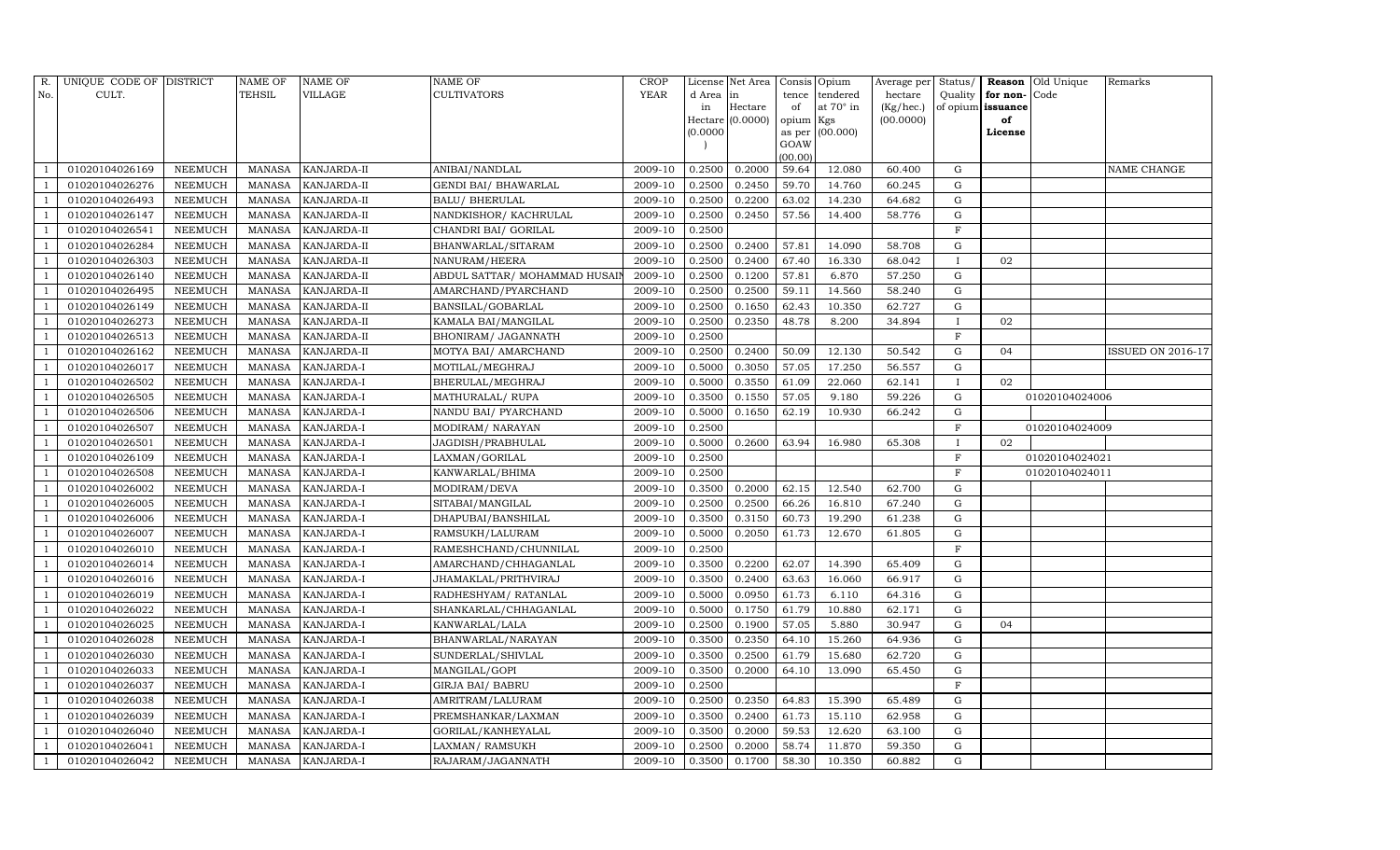| R.             | UNIQUE CODE OF DISTRICT |                | <b>NAME OF</b> | <b>NAME OF</b> | <b>NAME OF</b>              | CROP    |           | License Net Area   |           | Consis Opium     | Average per |              |                   | Status/ <b>Reason</b> Old Unique | Remarks                  |
|----------------|-------------------------|----------------|----------------|----------------|-----------------------------|---------|-----------|--------------------|-----------|------------------|-------------|--------------|-------------------|----------------------------------|--------------------------|
| No.            | CULT.                   |                | <b>TEHSIL</b>  | <b>VILLAGE</b> | <b>CULTIVATORS</b>          | YEAR    | d Area in |                    | tence     | tendered         | hectare     | Quality      | for non-          | Code                             |                          |
|                |                         |                |                |                |                             |         | in        | Hectare            | of        | at $70^\circ$ in | (Kg/hec.)   |              | of opium issuance |                                  |                          |
|                |                         |                |                |                |                             |         |           | Hectare $(0.0000)$ | opium Kgs |                  | (00.0000)   |              | of                |                                  |                          |
|                |                         |                |                |                |                             |         | (0.0000)  |                    | GOAW      | as per (00.000)  |             |              | License           |                                  |                          |
|                |                         |                |                |                |                             |         |           |                    | (00.00)   |                  |             |              |                   |                                  |                          |
|                | 01020104026043          | <b>NEEMUCH</b> | <b>MANASA</b>  | KANJARDA-I     | BABULAL/RAMNARAYAN          | 2009-10 | 0.3500    | 0.1800             | 62.07     | 10.720           | 59.556      | G            |                   |                                  |                          |
|                | 01020104026044          | NEEMUCH        | <b>MANASA</b>  | KANJARDA-I     | RAMCHANDRA/ PYARCHANDRA     | 2009-10 | 0.2500    | 0.2400             | 63.96     | 15.880           | 66.167      | G            |                   |                                  |                          |
|                | 01020104026047          | NEEMUCH        | <b>MANASA</b>  | KANJARDA-I     | RAMCHANDR/ VARDICHAND       | 2009-10 | 0.2500    | 0.2400             | 47.05     | 12.960           | 54.000      | G            | 04                |                                  | <b>ISSUED ON 2016-17</b> |
|                | 01020104026049          | NEEMUCH        | <b>MANASA</b>  | KANJARDA-I     | RAMESHGIR/ SHANKAR GIR      | 2009-10 | 0.2500    |                    |           |                  |             | F            |                   |                                  |                          |
|                | 01020104026009          | <b>NEEMUCH</b> | <b>MANASA</b>  | KANJARDA-I     | SOKINKUMAR/RAMNARAYAN       | 2009-10 | 0.5000    |                    |           |                  |             | $\mathbf F$  |                   |                                  |                          |
|                | 01020104026080          | <b>NEEMUCH</b> | <b>MANASA</b>  | KANJARDA-I     | BADRILAL/BHERULAL           | 2009-10 | 0.3500    | 0.1000             | 62.07     | 6.320            | 63.200      | G            |                   |                                  |                          |
|                | 01020104026054          | NEEMUCH        | <b>MANASA</b>  | KANJARDA-I     | AMOLAKSINGH/NANDLAL         | 2009-10 | 0.3500    | 0.2950             | 62.19     | 18.810           | 63.763      | G            |                   |                                  |                          |
|                | 01020104026055          | NEEMUCH        | <b>MANASA</b>  | KANJARDA-I     | SHAMBHU NATH / SHANKAR NATH | 2009-10 | 0.2500    | 0.2100             | 58.30     | 12.620           | 60.095      | G            |                   |                                  |                          |
|                | 01020104026058          | <b>NEEMUCH</b> | <b>MANASA</b>  | KANJARDA-I     | NARAYANIBAI/MANGILAL        | 2009-10 | 0.5000    | 0.2150             | 61.21     | 13.270           | 61.721      | G            |                   |                                  | NAME CHANGE              |
|                | 01020104026065          | <b>NEEMUCH</b> | <b>MANASA</b>  | KANJARDA-I     | SUNDER BAI/ BANSHILAL       | 2009-10 | 0.3500    | 0.2200             | 61.79     | 13.790           | 62.682      | G            |                   |                                  |                          |
|                | 01020104026070          | NEEMUCH        | <b>MANASA</b>  | KANJARDA-I     | SUNDERLAL/DEVA              | 2009-10 | 0.2500    | 0.1950             | 62.19     | 12.560           | 64.410      | G            |                   |                                  |                          |
|                | 01020104026072          | <b>NEEMUCH</b> | <b>MANASA</b>  | KANJARDA-I     | KANHEYALAL/ RAMSUKH         | 2009-10 | 0.2500    | 0.2050             | 67.12     | 13.880           | 67.707      | G            |                   |                                  |                          |
|                | 01020104026074          | <b>NEEMUCH</b> | <b>MANASA</b>  | KANJARDA-I     | BANSILAL/SUKHLAL            | 2009-10 | 0.5000    | 0.3800             | 62.07     | 23.740           | 62.474      | G            |                   |                                  |                          |
|                | 01020104026076          | NEEMUCH        | <b>MANASA</b>  | KANJARDA-I     | RAMNARAYAN/SHIVRAM          | 2009-10 | 0.3500    | 0.2000             | 61.73     | 12.870           | 64.350      | G            |                   |                                  |                          |
|                | 01020104026085          | <b>NEEMUCH</b> | <b>MANASA</b>  | KANJARDA-I     | MOTILAL/BHAWARLAL           | 2009-10 | 0.5000    | 0.2200             | 62.15     | 14.080           | 64.000      | ${\rm G}$    |                   |                                  |                          |
|                | 01020104026088          | NEEMUCH        | <b>MANASA</b>  | KANJARDA-I     | SHANTILAL/ SITARAM          | 2009-10 | 0.2500    | 0.2450             | 62.92     | 5.530            | 22.571      | $\mathbf{I}$ | 02                |                                  |                          |
|                | 01020104026089          | NEEMUCH        | <b>MANASA</b>  | KANJARDA-I     | DEVKISHAN/GORILAL           | 2009-10 | 0.2500    | 0.1350             | 62.19     | 9.190            | 68.074      | ${\rm G}$    |                   |                                  |                          |
|                | 01020104026090          | NEEMUCH        | <b>MANASA</b>  | KANJARDA-I     | HARIRAM/KANHEYALAL          | 2009-10 | 0.2500    | 0.1500             | 59.46     | 8.960            | 59.733      | G            |                   |                                  |                          |
|                | 01020104026092          | NEEMUCH        | <b>MANASA</b>  | KANJARDA-I     | LABHCHAND/LALURAM           | 2009-10 | 0.5000    | 0.2900             | 58.69     | 17.060           | 58.828      | $\mathbf{I}$ | 02                |                                  |                          |
|                | 01020104026094          | <b>NEEMUCH</b> | <b>MANASA</b>  | KANJARDA-I     | PUKHRAJ/ CHUNNILAL          | 2009-10 | 0.2500    | 0.2000             | 66.26     | 13.740           | 68.700      | $\mathbf G$  |                   |                                  |                          |
|                | 01020104026095          | <b>NEEMUCH</b> | <b>MANASA</b>  | KANJARDA-I     | RAMCHAND/SEVARAM            | 2009-10 | 0.5000    | 0.3400             | 63.05     | 22.640           | 66.588      | G            |                   |                                  |                          |
|                | 01020104026100          | NEEMUCH        | <b>MANASA</b>  | KANJARDA-I     | BABULAL/RAMKISHAN           | 2009-10 | 0.3500    | 0.2000             | 59.53     | 13.190           | 65.950      | G            |                   |                                  |                          |
|                | 01020104026096          | <b>NEEMUCH</b> | <b>MANASA</b>  | KANJARDA-I     | SURAMAL/NARAYAN             | 2009-10 | 0.3500    | 0.2900             | 67.12     | 20.080           | 69.241      | G            |                   |                                  |                          |
|                | 01020104026097          | <b>NEEMUCH</b> | <b>MANASA</b>  | KANJARDA-I     | PRAKASHCHAND/SEVARAM        | 2009-10 | 0.5000    | 0.3050             | 64.10     | 20.210           | 66.262      | $\mathbf G$  |                   |                                  |                          |
|                | 01020104026098          | <b>NEEMUCH</b> | <b>MANASA</b>  | KANJARDA-I     | RAMESH / KISHANLAL          | 2009-10 | 0.2500    | 0.1500             | 62.15     | 9.680            | 64.533      | G            |                   |                                  |                          |
|                | 01020104026101          | <b>NEEMUCH</b> | <b>MANASA</b>  | KANJARDA-I     | NATHULAL/JAMANASHANKAR      | 2009-10 | 0.3500    | 0.3350             | 57.09     | 19.210           | 57.343      | $\mathbf{I}$ | 02                |                                  |                          |
|                | 01020104026103          | NEEMUCH        | <b>MANASA</b>  | KANJARDA-I     | RAMLAL/MANGILAL             | 2009-10 | 0.3500    | 0.2250             | 58.30     | 12.980           | 57.689      | G            |                   |                                  |                          |
|                | 01020104026105          | <b>NEEMUCH</b> | <b>MANASA</b>  | KANJARDA-I     | HARISH/PREMCHAND            | 2009-10 | 0.5000    | 0.4000             | 63.63     | 25.950           | 64.875      | ${\rm G}$    |                   |                                  |                          |
|                | 01020104026106          | NEEMUCH        | <b>MANASA</b>  | KANJARDA-I     | PRABHULAL/PRITHVIRAJ        | 2009-10 | 0.2500    |                    |           |                  |             | $\mathbf F$  |                   |                                  |                          |
|                | 01020104026107          | NEEMUCH        | <b>MANASA</b>  | KANJARDA-I     | BASANTILAL/DOULATRAM        | 2009-10 | 0.3500    | 0.2000             | 62.84     | 12.510           | 62.550      | $\mathbf{I}$ | 02                |                                  |                          |
|                | 01020104026108          | <b>NEEMUCH</b> | <b>MANASA</b>  | KANJARDA-I     | GOPAL/BANSILAL              | 2009-10 | 0.5000    | 0.4450             | 61.49     | 9.140            | 20.539      | $\mathbf{I}$ | 02                |                                  |                          |
|                | 01020104026110          | <b>NEEMUCH</b> | <b>MANASA</b>  | KANJARDA-I     | BABULAL/NANALAL             | 2009-10 | 0.2500    |                    |           |                  |             | $\mathbf F$  |                   |                                  |                          |
|                | 01020104026114          | <b>NEEMUCH</b> | <b>MANASA</b>  | KANJARDA-I     | PRAKASH/RAMCHANDRA          | 2009-10 | 0.3500    | 0.2450             | 58.82     | 15.380           | 62.776      | G            |                   |                                  |                          |
|                | 01020104026257          | NEEMUCH        | <b>MANASA</b>  | KANJARDA-I     | GORILAL/ DOLAJI             | 2009-10 | 0.2500    | 0.2400             | 58.74     | 14.180           | 59.083      | ${\rm G}$    |                   |                                  |                          |
|                | 01020104026300          | NEEMUCH        | <b>MANASA</b>  | KANJARDA-I     | JAGANNATH/PYARCHANDRA       | 2009-10 | 0.2500    |                    |           |                  |             | $\mathbf F$  |                   |                                  |                          |
|                | 01020104026301          | <b>NEEMUCH</b> | <b>MANASA</b>  | KANJARDA-I     | HEERALAL/NANALAL            | 2009-10 | 0.2500    |                    |           |                  |             | $\mathbf F$  |                   |                                  |                          |
|                | 01020104026302          | <b>NEEMUCH</b> | <b>MANASA</b>  | KANJARDA-I     | BADRILAL/BHANWARLAL         | 2009-10 | 0.2500    |                    |           |                  |             | F            |                   |                                  |                          |
|                | 01020104026326          | NEEMUCH        | <b>MANASA</b>  | KANJARDA-I     | BHURIBAI/GORILAL            | 2009-10 | 0.2500    |                    |           |                  |             | F            |                   |                                  |                          |
|                | 01020104026328          | <b>NEEMUCH</b> | <b>MANASA</b>  | KANJARDA-I     | GOPAL/ BHURALAL             | 2009-10 | 0.5000    | 0.1500             | 64.10     | 9.770            | 65.133      | $\mathbf G$  |                   |                                  |                          |
| $\overline{1}$ | 01020104026330          | NEEMUCH        | MANASA         | KANJARDA-I     | SHOBALAL/JAGANNATH          | 2009-10 | 0.3500    | 0.2200             | 61.79     | 13.610           | 61.864      | G            |                   |                                  |                          |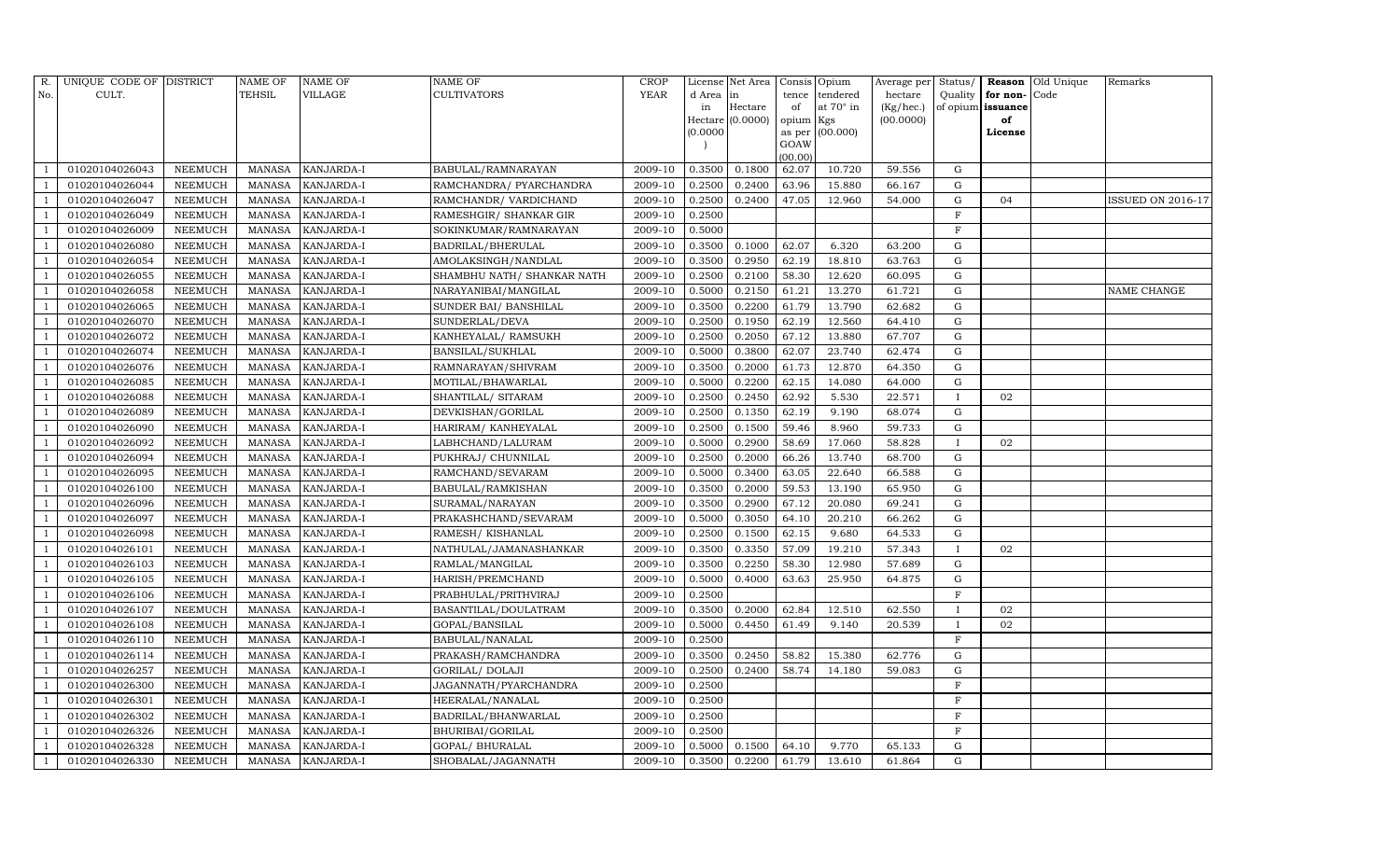| R.             | UNIQUE CODE OF DISTRICT |                | NAME OF       | NAME OF           | NAME OF                  | <b>CROP</b>          |          | License Net Area |           | Consis Opium    | Average per        | $\operatorname*{Status}/% \operatorname*{Status}/% \operatorname*{Status}/% \operatorname*{Status}/% \operatorname*{Status}/% \operatorname*{Status}/% \operatorname*{Status}/% \operatorname*{、}/% \operatorname*{、}/% \operatorname*{、}/% \operatorname*{、}/% \operatorname*{draw}/% \operatorname*{draw}/% \operatorname*{draw}/% \operatorname*{draw}/% \operatorname*{draw}/% \operatorname*{draw}/% \operatorname*{draw}/% \operatorname*{draw}/% \operatorname*{draw}/% \operatorname*{draw}/% \operatorname*{draw}/% \operatorname*{draw}/% \operatorname*{draw}/% \operatorname*{draw}/% \operatorname*{draw}/% \operatorname*{draw}/% \operatorname*$ |              | Reason Old Unique | Remarks            |
|----------------|-------------------------|----------------|---------------|-------------------|--------------------------|----------------------|----------|------------------|-----------|-----------------|--------------------|-----------------------------------------------------------------------------------------------------------------------------------------------------------------------------------------------------------------------------------------------------------------------------------------------------------------------------------------------------------------------------------------------------------------------------------------------------------------------------------------------------------------------------------------------------------------------------------------------------------------------------------------------------------------|--------------|-------------------|--------------------|
| No.            | CULT.                   |                | TEHSIL        | VILLAGE           | <b>CULTIVATORS</b>       | <b>YEAR</b>          | d Area   | in               | tence     | tendered        | hectare            | Quality                                                                                                                                                                                                                                                                                                                                                                                                                                                                                                                                                                                                                                                         | for non-Code |                   |                    |
|                |                         |                |               |                   |                          |                      | in       | Hectare          | of        | at 70° in       | $(Kg/ {\rm hec.})$ | of opium                                                                                                                                                                                                                                                                                                                                                                                                                                                                                                                                                                                                                                                        | issuance     |                   |                    |
|                |                         |                |               |                   |                          |                      |          | Hectare (0.0000) | opium Kgs |                 | (00.0000)          |                                                                                                                                                                                                                                                                                                                                                                                                                                                                                                                                                                                                                                                                 | of           |                   |                    |
|                |                         |                |               |                   |                          |                      | (0.0000) |                  | GOAW      | as per (00.000) |                    |                                                                                                                                                                                                                                                                                                                                                                                                                                                                                                                                                                                                                                                                 | License      |                   |                    |
|                |                         |                |               |                   |                          |                      |          |                  | (00.00)   |                 |                    |                                                                                                                                                                                                                                                                                                                                                                                                                                                                                                                                                                                                                                                                 |              |                   |                    |
|                | 01020104026082          | NEEMUCH        | <b>MANASA</b> | KANJARDA-I        | GOPAL/SITARAM            | 2009-10              | 0.3500   | 0.2600           | 63.63     | 16.560          | 63.692             | G                                                                                                                                                                                                                                                                                                                                                                                                                                                                                                                                                                                                                                                               |              |                   |                    |
|                | 01020104026378          | NEEMUCH        | <b>MANASA</b> | KANJARDA-I        | BHERULAL/NARAYAN         | 2009-10              | 0.5000   | 0.4750           | 62.30     | 13.080          | 27.537             |                                                                                                                                                                                                                                                                                                                                                                                                                                                                                                                                                                                                                                                                 | 02           |                   |                    |
|                | 01020104026051          | NEEMUCH        | <b>MANASA</b> | KANJARDA-I        | MOHANLAL/NANDLAL         | 2009-10              | 0.5000   | 0.3450           | 62.15     | 21.630          | 62.696             | G                                                                                                                                                                                                                                                                                                                                                                                                                                                                                                                                                                                                                                                               |              |                   |                    |
|                | 01020104026290          | NEEMUCH        | <b>MANASA</b> | KANJARDA-I        | BHURALAL/GORILAL         | 2009-10              | 0.2500   | 0.0950           | 62.26     | 6.160           | 64.842             | G                                                                                                                                                                                                                                                                                                                                                                                                                                                                                                                                                                                                                                                               |              |                   |                    |
|                | 01020104026061          | <b>NEEMUCH</b> | <b>MANASA</b> | KANJARDA-I        | MADANLAL/NANALAL         | 2009-10              | 0.5000   | 0.2500           | 63.63     | 16.190          | 64.760             | G                                                                                                                                                                                                                                                                                                                                                                                                                                                                                                                                                                                                                                                               |              |                   |                    |
|                | 01020104026132          | NEEMUCH        | <b>MANASA</b> | KANJARDA-I        | BHAWARLAL/NATHU          | 2009-10              | 0.3500   | 0.1000           | 47.81     | 2.570           | 25.700             | G                                                                                                                                                                                                                                                                                                                                                                                                                                                                                                                                                                                                                                                               | 04           |                   |                    |
|                | 01020104026012          | NEEMUCH        | <b>MANASA</b> | KANJARDA-I        | KALABAI/DAMARSILAL       | $\overline{2009-10}$ | 0.3500   | 0.2050           | 59.53     | 12.510          | 61.024             | $\mathbf G$                                                                                                                                                                                                                                                                                                                                                                                                                                                                                                                                                                                                                                                     |              |                   | <b>NAME CHANGE</b> |
|                | 01020104026091          | <b>NEEMUCH</b> | <b>MANASA</b> | KANJARDA-I        | NANDKISHORE/ONKAR        | 2009-10              | 0.5000   | 0.2950           | 62.15     | 18.590          | 63.017             | G                                                                                                                                                                                                                                                                                                                                                                                                                                                                                                                                                                                                                                                               |              |                   |                    |
|                | 01020104026111          | <b>NEEMUCH</b> | <b>MANASA</b> | KANJARDA-I        | NANDLAL/MANGILAL         | 2009-10              | 0.3500   | 0.2100           | 64.10     | 13.770          | 65.571             | G                                                                                                                                                                                                                                                                                                                                                                                                                                                                                                                                                                                                                                                               |              |                   |                    |
|                | 01020104026031          | NEEMUCH        | <b>MANASA</b> | KANJARDA-I        | NANDA/GABUR              | 2009-10              | 0.3500   | 0.3500           | 58.44     | 20.840          | 59.543             |                                                                                                                                                                                                                                                                                                                                                                                                                                                                                                                                                                                                                                                                 | 02           |                   |                    |
|                | 01020104026112          | NEEMUCH        | <b>MANASA</b> | KANJARDA-I        | NANIBAI/RAMESHWAR        | 2009-10              | 0.5000   | 0.3200           | 61.73     | 19.350          | 60.469             | $\mathbf G$                                                                                                                                                                                                                                                                                                                                                                                                                                                                                                                                                                                                                                                     |              |                   |                    |
|                | 01020104026032          | NEEMUCH        | <b>MANASA</b> | KANJARDA-I        | RAMLAL/KANHAIYALAL       | 2009-10              | 0.3500   | 0.2000           | 58.30     | 11.950          | 59.750             | G                                                                                                                                                                                                                                                                                                                                                                                                                                                                                                                                                                                                                                                               |              |                   |                    |
|                | 01020104026023          | NEEMUCH        | <b>MANASA</b> | KANJARDA-I        | TEJMAL / GORILAL         | 2009-10              | 0.5000   | 0.2050           | 61.79     | 12.910          | 62.976             | $\mathbf G$                                                                                                                                                                                                                                                                                                                                                                                                                                                                                                                                                                                                                                                     |              |                   |                    |
|                | 01020104026500          | NEEMUCH        | <b>MANASA</b> | KANJARDA-I        | JAGDISH/BHURALAL         | 2009-10              | 0.5000   | 0.1750           | 58.30     | 10.300          | 58.857             | G                                                                                                                                                                                                                                                                                                                                                                                                                                                                                                                                                                                                                                                               |              |                   |                    |
|                | 01020104026503          | NEEMUCH        | <b>MANASA</b> | KANJARDA-I        | RAMESH/MANGILAL          | 2009-10              | 0.5000   | 0.2700           | 60.87     | 16.850          | 62.407             | $\mathbf G$                                                                                                                                                                                                                                                                                                                                                                                                                                                                                                                                                                                                                                                     |              |                   |                    |
|                | 01020104026077          | <b>NEEMUCH</b> | <b>MANASA</b> | KANJARDA-I        | <b>JANI BAI/DEVILAL</b>  | 2009-10              | 0.2500   | 0.1000           | 63.32     | 6.340           | 63.400             | G                                                                                                                                                                                                                                                                                                                                                                                                                                                                                                                                                                                                                                                               |              |                   |                    |
|                | 01020104026509          | NEEMUCH        | <b>MANASA</b> | KANJARDA-I        | DASHRATH / MANGILAL      | 2009-10              | 0.5000   | 0.1150           | 57.05     | 6.580           | 57.217             | G                                                                                                                                                                                                                                                                                                                                                                                                                                                                                                                                                                                                                                                               |              | 01020104032006    |                    |
|                | 01020104026334          | NEEMUCH        | <b>MANASA</b> | KANJARDA-I        | DEVILAL/NARAYAN          | 2009-10              | 0.3500   | 0.1900           | 62.39     | 12.570          | 66.158             | G                                                                                                                                                                                                                                                                                                                                                                                                                                                                                                                                                                                                                                                               |              |                   |                    |
|                | 01020104026063          | <b>NEEMUCH</b> | <b>MANASA</b> | KANJARDA-I        | CHHAGANI BAI/ BHAWARLAL  | 2009-10              | 0.2500   |                  |           |                 |                    | $\mathbf F$                                                                                                                                                                                                                                                                                                                                                                                                                                                                                                                                                                                                                                                     |              |                   |                    |
|                | 01020104026026          | <b>NEEMUCH</b> | <b>MANASA</b> | KANJARDA-I        | BAPUDAS/GHASIDAS         | 2009-10              | 0.2500   | 0.2150           | 54.31     | 5.690           | 26.465             | G                                                                                                                                                                                                                                                                                                                                                                                                                                                                                                                                                                                                                                                               | 04           |                   |                    |
|                | 01020104026024          | NEEMUCH        | <b>MANASA</b> | KANJARDA-I        | DILIP KUMAR/ CHHOGMAL    | 2009-10              | 0.2500   |                  |           |                 |                    | $\mathbf F$                                                                                                                                                                                                                                                                                                                                                                                                                                                                                                                                                                                                                                                     |              |                   |                    |
|                | 01020104026045          | <b>NEEMUCH</b> | <b>MANASA</b> | KANJARDA-I        | JANI BAI/ GULABCHAND     | 2009-10              | 0.2500   | 0.1050           | 66.26     | 7.420           | 70.667             | $\mathbf G$                                                                                                                                                                                                                                                                                                                                                                                                                                                                                                                                                                                                                                                     |              |                   | <b>NAME CHANGE</b> |
|                | 01020104026069          | NEEMUCH        | <b>MANASA</b> | KANJARDA-I        | KANCHAN BAI/ BHURALAL    | 2009-10              | 0.2500   | 0.2000           | 58.74     | 11.940          | 59.700             | ${\rm G}$                                                                                                                                                                                                                                                                                                                                                                                                                                                                                                                                                                                                                                                       |              |                   |                    |
|                | 01020104026510          | NEEMUCH        | <b>MANASA</b> | KANJARDA-I        | <b>BABULAL/ PANNALAL</b> | 2009-10              | 0.2500   |                  |           |                 |                    | $\rm F$                                                                                                                                                                                                                                                                                                                                                                                                                                                                                                                                                                                                                                                         |              | 017               |                    |
|                | 01020104026511          | <b>NEEMUCH</b> | <b>MANASA</b> | KANJARDA-I        | GOPAL/ GANGARAM          | 2009-10              | 0.2500   |                  |           |                 |                    | $\mathbf F$                                                                                                                                                                                                                                                                                                                                                                                                                                                                                                                                                                                                                                                     |              |                   |                    |
| 3              | 01020104065009          | NEEMUCH        | <b>MANASA</b> | KADI ANTRI        | MANGILAL/RATANLAL        | 2009-10              | 0.2500   |                  |           |                 |                    | $\mathbf{F}$                                                                                                                                                                                                                                                                                                                                                                                                                                                                                                                                                                                                                                                    |              |                   |                    |
| 3              | 01020104065013          | <b>NEEMUCH</b> | <b>MANASA</b> | KADI ANTRI        | MANOHAR/TEJRAM           | 2009-10              | 0.2500   | 0.2200           | 64.91     | 14.170          | 64.409             | ${\rm G}$                                                                                                                                                                                                                                                                                                                                                                                                                                                                                                                                                                                                                                                       |              |                   |                    |
| 3              | 01020104065016          | <b>NEEMUCH</b> | <b>MANASA</b> | <b>KADI ANTRI</b> | MADANLAL/NARAYAN         | 2009-10              | 0.2500   | 0.2400           | 63.51     | 15.160          | 63.167             | G                                                                                                                                                                                                                                                                                                                                                                                                                                                                                                                                                                                                                                                               |              |                   |                    |
| 3              | 01020104065022          | NEEMUCH        | <b>MANASA</b> | KADI ANTRI        | GANGA BAI/NONDRAM        | 2009-10              | 0.2500   | 0.2400           | 60.66     | 14.930          | 62.208             | $\mathbf G$                                                                                                                                                                                                                                                                                                                                                                                                                                                                                                                                                                                                                                                     |              |                   |                    |
| 3              | 01020104065024          | <b>NEEMUCH</b> | <b>MANASA</b> | <b>KADI ANTRI</b> | BHAGATRAM/RATANLAL       | 2009-10              | 0.2500   |                  |           |                 |                    | $\mathbf F$                                                                                                                                                                                                                                                                                                                                                                                                                                                                                                                                                                                                                                                     |              |                   |                    |
| 3              | 01020104065031          | NEEMUCH        | <b>MANASA</b> | KADI ANTRI        | BAGDIRAM/SITARAM         | 2009-10              | 0.2500   | 0.2500           | 60.66     | 15.390          | 61.560             | G                                                                                                                                                                                                                                                                                                                                                                                                                                                                                                                                                                                                                                                               |              |                   |                    |
| 3              | 01020104065034          | <b>NEEMUCH</b> | <b>MANASA</b> | <b>KADI ANTRI</b> | BANSHILAL/SITARAM        | 2009-10              | 0.2500   | 0.2450           | 60.66     | 15.210          | 62.082             | $\mathbf G$                                                                                                                                                                                                                                                                                                                                                                                                                                                                                                                                                                                                                                                     |              |                   | <b>NAMECHANGE</b>  |
| 3              | 01020104065039          | <b>NEEMUCH</b> | <b>MANASA</b> | <b>KADI ANTRI</b> | RAMESH/TEJRAM            | 2009-10              | 0.2500   | 0.2400           | 60.66     | 14.150          | 58.958             | $\mathbf G$                                                                                                                                                                                                                                                                                                                                                                                                                                                                                                                                                                                                                                                     |              |                   | NAMECHANGE         |
| 3              | 01020104065015          | NEEMUCH        | <b>MANASA</b> | KADI ANTRI        | BHAGWAN/ISMAIL BACHHADA  | 2009-10              | 0.2500   | 0.2350           | 60.98     | 14.240          | 60.596             | G                                                                                                                                                                                                                                                                                                                                                                                                                                                                                                                                                                                                                                                               |              |                   |                    |
| 3              | 01020104065023          | NEEMUCH        | <b>MANASA</b> | KADI ANTRI        | GOPAL/RAMLAL             | 2009-10              | 0.3500   | 0.3400           | 60.98     | 20.300          | 59.706             | G                                                                                                                                                                                                                                                                                                                                                                                                                                                                                                                                                                                                                                                               |              | 01020104089259    |                    |
| 3              | 01020104065018          | NEEMUCH        | <b>MANASA</b> | KADI ANTRI        | BAPULAL/RATANLAL         | 2009-10              | 0.2500   |                  |           |                 |                    | $\mathbf{F}$                                                                                                                                                                                                                                                                                                                                                                                                                                                                                                                                                                                                                                                    |              |                   | NAMECHANGE         |
| $\mathcal{D}$  | 01020104058007          | NEEMUCH        | <b>MANASA</b> | KACHOLI           | MANGIBAI/MANGILAL        | 2009-10              | 0.2500   |                  |           |                 |                    | $\mathbf{F}$                                                                                                                                                                                                                                                                                                                                                                                                                                                                                                                                                                                                                                                    |              |                   |                    |
| 2              | 01020104058015          | NEEMUCH        | <b>MANASA</b> | KACHOLI           | KANHAIYALAL/NANALAL      | 2009-10              | 0.2500   |                  |           |                 |                    | F                                                                                                                                                                                                                                                                                                                                                                                                                                                                                                                                                                                                                                                               |              |                   |                    |
| 2              | 01020104058018          | <b>NEEMUCH</b> | <b>MANASA</b> | <b>KACHOLI</b>    | GANGABAI/HAJARI          | 2009-10              | 0.2500   | 0.2300           | 62.01     | 13.890          | 60.391             | G                                                                                                                                                                                                                                                                                                                                                                                                                                                                                                                                                                                                                                                               |              |                   |                    |
| $\overline{2}$ | 01020104058032          | NEEMUCH        | MANASA        | <b>KACHOLI</b>    | MOTYABAI/UDA             | 2009-10              | 0.2500   | 0.1750           | 62.01     | 10.590          | 60.514             | G                                                                                                                                                                                                                                                                                                                                                                                                                                                                                                                                                                                                                                                               |              |                   |                    |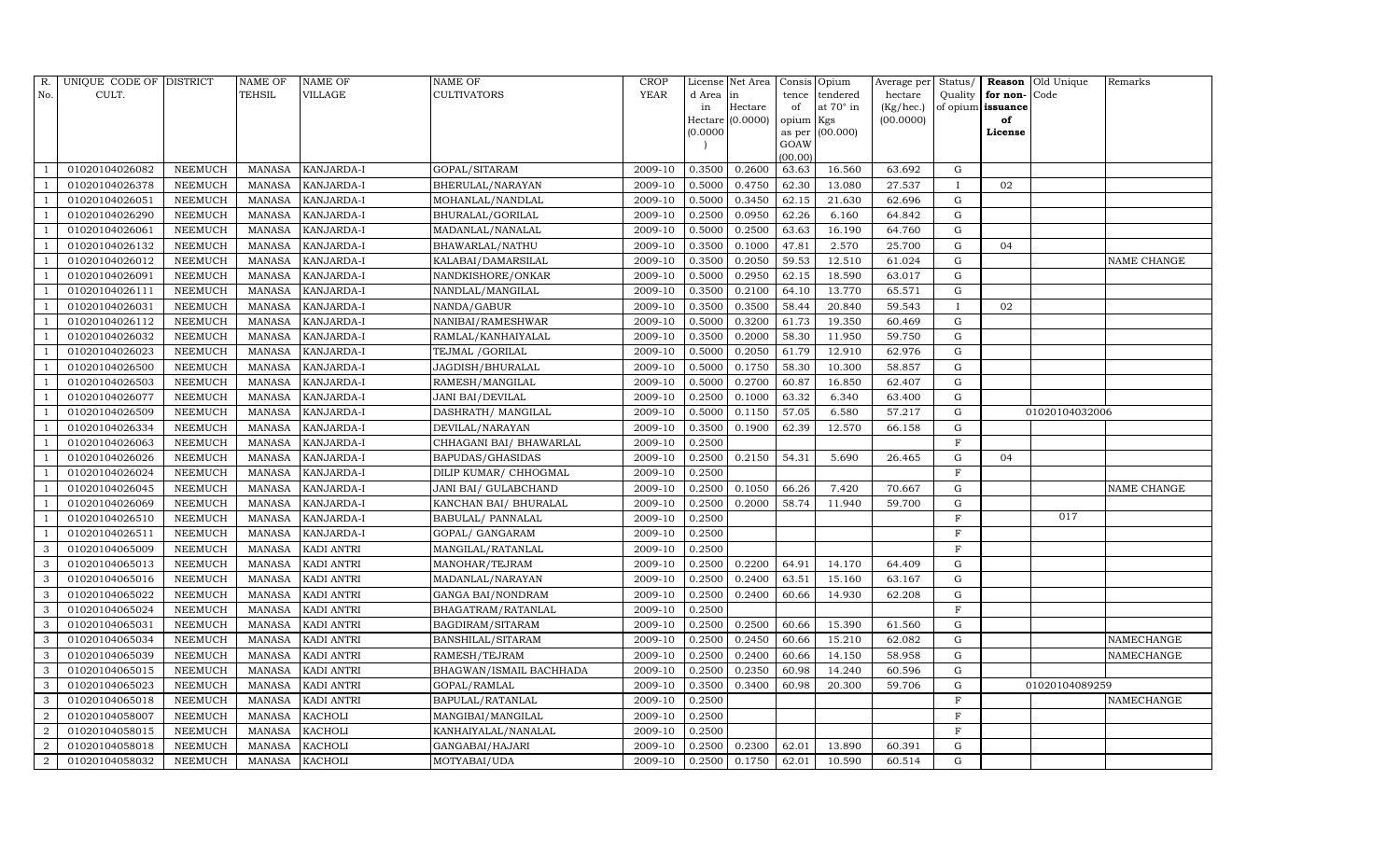| R.             | UNIQUE CODE OF DISTRICT |                | $\operatorname{NAME}$ OF | <b>NAME OF</b>        | <b>NAME OF</b>             | <b>CROP</b> |           | License Net Area |           | Consis Opium      | Average per | Status/     |                   | <b>Reason</b> Old Unique | Remarks |
|----------------|-------------------------|----------------|--------------------------|-----------------------|----------------------------|-------------|-----------|------------------|-----------|-------------------|-------------|-------------|-------------------|--------------------------|---------|
| No.            | CULT.                   |                | <b>TEHSIL</b>            | VILLAGE               | <b>CULTIVATORS</b>         | YEAR        | d Area in |                  | tence     | tendered          | hectare     | Quality     | for non-          | Code                     |         |
|                |                         |                |                          |                       |                            |             | in        | Hectare          | of        | at $70^\circ$ in  | (Kg/hec.)   |             | of opium issuance |                          |         |
|                |                         |                |                          |                       |                            |             |           | Hectare (0.0000) | opium Kgs |                   | (00.0000)   |             | of                |                          |         |
|                |                         |                |                          |                       |                            |             | (0.0000)  |                  | GOAW      | as per $(00.000)$ |             |             | License           |                          |         |
|                |                         |                |                          |                       |                            |             |           |                  | (00.00)   |                   |             |             |                   |                          |         |
| $\overline{2}$ | 01020104058033          | NEEMUCH        | MANASA                   | <b>KACHOLI</b>        | BAPULAL/KALU               | 2009-10     | 0.2500    | 0.2200           | 60.18     | 13.620            | 61.909      | G           |                   |                          |         |
| $\overline{2}$ | 01020104058037          | NEEMUCH        | MANASA                   | <b>KACHOLI</b>        | PRABHULAL/VARDICHAND       | 2009-10     | 0.2500    | 0.2300           | 62.48     | 14.800            | 64.348      | G           |                   | 01020104061113           |         |
| $\overline{2}$ | 01020104017002          | <b>NEEMUCH</b> | <b>MANASA</b>            | <b>JAMUNIYA RAOJI</b> | KANHEYALAL/ KISHANLAL      | 2009-10     | 0.2500    | 0.2500           | 61.29     | 17.410            | 69.640      | G           |                   |                          |         |
| $\overline{2}$ | 01020104017004          | NEEMUCH        | MANASA                   | <b>JAMUNIYA RAOJI</b> | MANGILAL/ MOTILAL          | 2009-10     | 0.2500    | 0.2400           | 65.61     | 16.590            | 69.125      | G           |                   |                          |         |
| $\overline{2}$ | 01020104017007          | NEEMUCH        | MANASA                   | <b>JAMUNIYA RAOJI</b> | LEELABAI / NIRAML KUMAR    | 2009-10     | 0.5000    | 0.1800           | 63.74     | 11.600            | 64.444      | $\mathbf G$ |                   |                          |         |
| $\overline{2}$ | 01020104017010          | NEEMUCH        | MANASA                   | <b>JAMUNIYA RAOJI</b> | <b>GENDI BAI/PARTHA</b>    | 2009-10     | 0.5000    | 0.2900           | 65.61     | 18.390            | 63.414      | G           |                   |                          |         |
| $\overline{2}$ | 01020104017014          | NEEMUCH        | MANASA                   | JAMUNIYA RAOJI        | MANAKCHAND/ GABURLAL       | 2009-10     | 0.2500    | 0.1900           | 60.92     | 11.610            | 61.105      | G           |                   |                          |         |
| $\overline{2}$ | 01020104017015          | NEEMUCH        | MANASA                   | <b>JAMUNIYA RAOJI</b> | LACHHIRAM/SHANKAR          | 2009-10     | 0.5000    | 0.1900           | 63.74     | 12.690            | 66.789      | ${\rm G}$   |                   |                          |         |
| $\overline{2}$ | 01020104017017          | <b>NEEMUCH</b> | MANASA                   | <b>JAMUNIYA RAOJI</b> | SHANTILAL/RATANLAL         | 2009-10     | 0.5000    | 0.4000           | 60.95     | 24.680            | 61.700      | $\mathbf G$ |                   |                          |         |
| $\overline{2}$ | 01020104017018          | NEEMUCH        | MANASA                   | <b>JAMUNIYA RAOJI</b> | BHURBAI/NANDA              | 2009-10     | 0.3500    | 0.2400           | 60.95     | 14.650            | 61.042      | ${\rm G}$   |                   |                          |         |
| 2              | 01020104017021          | <b>NEEMUCH</b> | MANASA                   | <b>JAMUNIYA RAOJI</b> | GHISALAL/CHIMAN            | 2009-10     | 0.5000    | 0.1200           | 63.66     | 7.980             | 66.500      | ${\rm G}$   |                   |                          |         |
| $\overline{2}$ | 01020104017022          | <b>NEEMUCH</b> | MANASA                   | <b>JAMUNIYA RAOJI</b> | <b>BASANTILAL/GABURLAL</b> | 2009-10     | 0.5000    | 0.2600           | 63.66     | 16.730            | 64.346      | G           |                   |                          |         |
| $\overline{2}$ | 01020104017023          | <b>NEEMUCH</b> | <b>MANASA</b>            | <b>JAMUNIYA RAOJI</b> | BHAVARLAL/SITARAM          | 2009-10     | 0.2500    | 0.2050           | 62.48     | 12.920            | 63.024      | ${\rm G}$   |                   |                          |         |
| $\overline{2}$ | 01020104017028          | <b>NEEMUCH</b> | MANASA                   | <b>JAMUNIYA RAOJI</b> | PARMANAND/DURGA SHANKAR    | 2009-10     | 0.5000    | 0.4900           | 62.48     | 32.270            | 65.857      | G           |                   |                          |         |
| $\overline{2}$ | 01020104017029          | NEEMUCH        | MANASA                   | <b>JAMUNIYA RAOJI</b> | SUGANA BAI/ MADAN SINGH    | 2009-10     | 0.2500    | 0.2300           | 62.48     | 13.660            | 59.391      | G           |                   |                          |         |
| 2              | 01020104017030          | <b>NEEMUCH</b> | MANASA                   | <b>JAMUNIYA RAOJI</b> | KHEMRAJ/ NANURAM           | 2009-10     | 0.2500    | 0.2500           | 65.61     | 16.960            | 67.840      | $\mathbf G$ |                   |                          |         |
| $\overline{2}$ | 01020104017031          | <b>NEEMUCH</b> | <b>MANASA</b>            | <b>JAMUNIYA RAOJI</b> | ROSHANLAL/GABURLAL         | 2009-10     | 0.5000    | 0.1800           | 62.48     | 11.440            | 63.556      | G           |                   |                          |         |
| $\overline{2}$ | 01020104017033          | <b>NEEMUCH</b> | MANASA                   | JAMUNIYA RAOJI        | RUGHANATH / KHIMA          | 2009-10     | 0.2500    |                  |           |                   |             | $\rm F$     |                   |                          |         |
| $\overline{a}$ | 01020104017035          | NEEMUCH        | MANASA                   | <b>JAMUNIYA RAOJI</b> | SHANTI BAI/ DEV KISHAN     | 2009-10     | 0.2500    | 0.2000           | 61.29     | 12.740            | 63.700      | G           |                   |                          |         |
| $\overline{2}$ | 01020104017040          | <b>NEEMUCH</b> | MANASA                   | <b>JAMUNIYA RAOJI</b> | GYANCHAND/KISHANLAL        | 2009-10     | 0.2500    | 0.2450           | 65.61     | 16.840            | 68.735      | G           |                   |                          |         |
| $\overline{2}$ | 01020104017041          | NEEMUCH        | MANASA                   | JAMUNIYA RAOJI        | HANGAMIBAI/MANGILAL        | 2009-10     | 0.5000    | 0.3950           | 60.95     | 23.800            | 60.253      | G           |                   |                          |         |
| $\overline{2}$ | 01020104017042          | <b>NEEMUCH</b> | <b>MANASA</b>            | JAMUNIYA RAOJI        | MATHRI BAI/UDAYRAM         | 2009-10     | 0.5000    | 0.2950           | 62.48     | 18.800            | 63.729      | G           |                   |                          |         |
| $\overline{2}$ | 01020104017044          | NEEMUCH        | MANASA                   | JAMUNIYA RAOJI        | GORALAL/LALA               | 2009-10     | 0.5000    | 0.2900           | 60.95     | 19.160            | 66.069      | G           |                   |                          |         |
| $\overline{2}$ | 01020104017046          | <b>NEEMUCH</b> | MANASA                   | <b>JAMUNIYA RAOJI</b> | KAILASH/NANDA              | 2009-10     | 0.5000    | 0.1100           | 67.29     | 7.190             | 65.364      | G           |                   |                          |         |
| $\overline{2}$ | 01020104017050          | <b>NEEMUCH</b> | <b>MANASA</b>            | JAMUNIYA RAOJI        | MOTILAL/ GOURISHANKAR      | 2009-10     | 0.2500    | 0.1950           | 63.54     | 12.650            | 64.872      | G           |                   |                          |         |
| $\overline{2}$ | 01020104017055          | <b>NEEMUCH</b> | <b>MANASA</b>            | JAMUNIYA RAOJI        | SAMRATHMAL/RAMCHANDR       | 2009-10     | 0.5000    | 0.3000           | 60.95     | 20.050            | 66.833      | G           |                   |                          |         |
| $\overline{2}$ | 01020104017061          | <b>NEEMUCH</b> | MANASA                   | <b>JAMUNIYA RAOJI</b> | AMRA/MAGNA                 | 2009-10     | 0.5000    | 0.3000           | 63.16     | 18.980            | 63.267      | G           |                   |                          |         |
| 2              | 01020104017069          | <b>NEEMUCH</b> | <b>MANASA</b>            | <b>JAMUNIYA RAOJI</b> | DEVBAI/NARAYAN             | 2009-10     | 0.5000    | 0.2950           | 63.66     | 19.430            | 65.864      | $\mathbf G$ |                   |                          |         |
| $\overline{2}$ | 01020104017071          | NEEMUCH        | MANASA                   | <b>JAMUNIYA RAOJI</b> | KOSHALYA BAI/ MADAN        | 2009-10     | 0.2500    | 0.2000           | 61.29     | 12.250            | 61.250      | G           |                   |                          |         |
| $\overline{2}$ | 01020104017105          | NEEMUCH        | MANASA                   | <b>JAMUNIYA RAOJI</b> | UDAYLAL/MANGILAL/KACHHAVA  | 2009-10     | 0.5000    | 0.3400           | 62.48     | 21.310            | 62.676      | G           |                   |                          |         |
| $\overline{2}$ | 01020104017048          | <b>NEEMUCH</b> | MANASA                   | <b>JAMUNIYA RAOJI</b> | INDR SINGH/ SITARAM        | 2009-10     | 0.2500    | 0.2500           | 67.29     | 17.270            | 69.080      | $\mathbf G$ |                   |                          |         |
| $\overline{2}$ | 01020104017106          | NEEMUCH        | MANASA                   | <b>JAMUNIYA RAOJI</b> | BHANWALAL/NANURAM          | 2009-10     | 0.2500    | 0.2450           | 59.47     | 4.240             | 17.306      | $\mathbf G$ | 04                |                          |         |
| $\overline{2}$ | 01020104017113          | <b>NEEMUCH</b> | MANASA                   | <b>JAMUNIYA RAOJI</b> | RAMCHANDRA/BHAGIRATH       | 2009-10     | 0.3500    | 0.3050           | 62.48     | 20.910            | 68.557      | G           |                   |                          |         |
| $\overline{2}$ | 01020104017114          | <b>NEEMUCH</b> | MANASA                   | <b>JAMUNIYA RAOJI</b> | SUDHEER KUMAR/SHANTILAL    | 2009-10     | 0.5000    | 0.4200           | 61.29     | 25.840            | 61.524      | G           |                   |                          |         |
| 2              | 01020104017116          | <b>NEEMUCH</b> | MANASA                   | <b>JAMUNIYA RAOJI</b> | DAULAT RAM/ SHANKER LAL    | 2009-10     | 0.5000    | 0.4500           | 63.66     | 30.470            | 67.711      | ${\rm G}$   |                   |                          |         |
| $\overline{2}$ | 01020104017065          | <b>NEEMUCH</b> | <b>MANASA</b>            | <b>JAMUNIYA RAOJI</b> | KANWARLAL/BHANWARLAL       | 2009-10     | 0.5000    | 0.3650           | 63.74     | 23.300            | 63.836      | ${\rm G}$   |                   |                          |         |
| $\overline{2}$ | 01020104017118          | <b>NEEMUCH</b> | MANASA                   | <b>JAMUNIYA RAOJI</b> | UMAA BAI/ DHANRAJ          | 2009-10     | 0.2500    | 0.1000           | 65.61     | 6.670             | 66.700      | G           |                   |                          |         |
| 3              | 01020104082009          | NEEMUCH        | MANASA                   | <b>JALINER</b>        | <b>BABUGIR/SUNDARGIR</b>   | 2009-10     | 0.5000    | 0.2000           | 65.89     | 12.520            | 62.600      | G           |                   |                          |         |
| $\mathbf{3}$   | 01020104082013          | NEEMUCH        | MANASA                   | <b>JALINER</b>        | <b>BAGDULAL/ KISHANLAL</b> | 2009-10     | 0.2500    | 0.2050           | 64.60     | 13.190            | 64.341      | G           |                   |                          |         |
| 3              | 01020104082088          | <b>NEEMUCH</b> | MANASA JALINER           |                       | BAPULAL/ GIRDHARI          | 2009-10     | 0.2500    | 0.2150           | 59.58     | 13.500            | 62.791      | G           |                   |                          |         |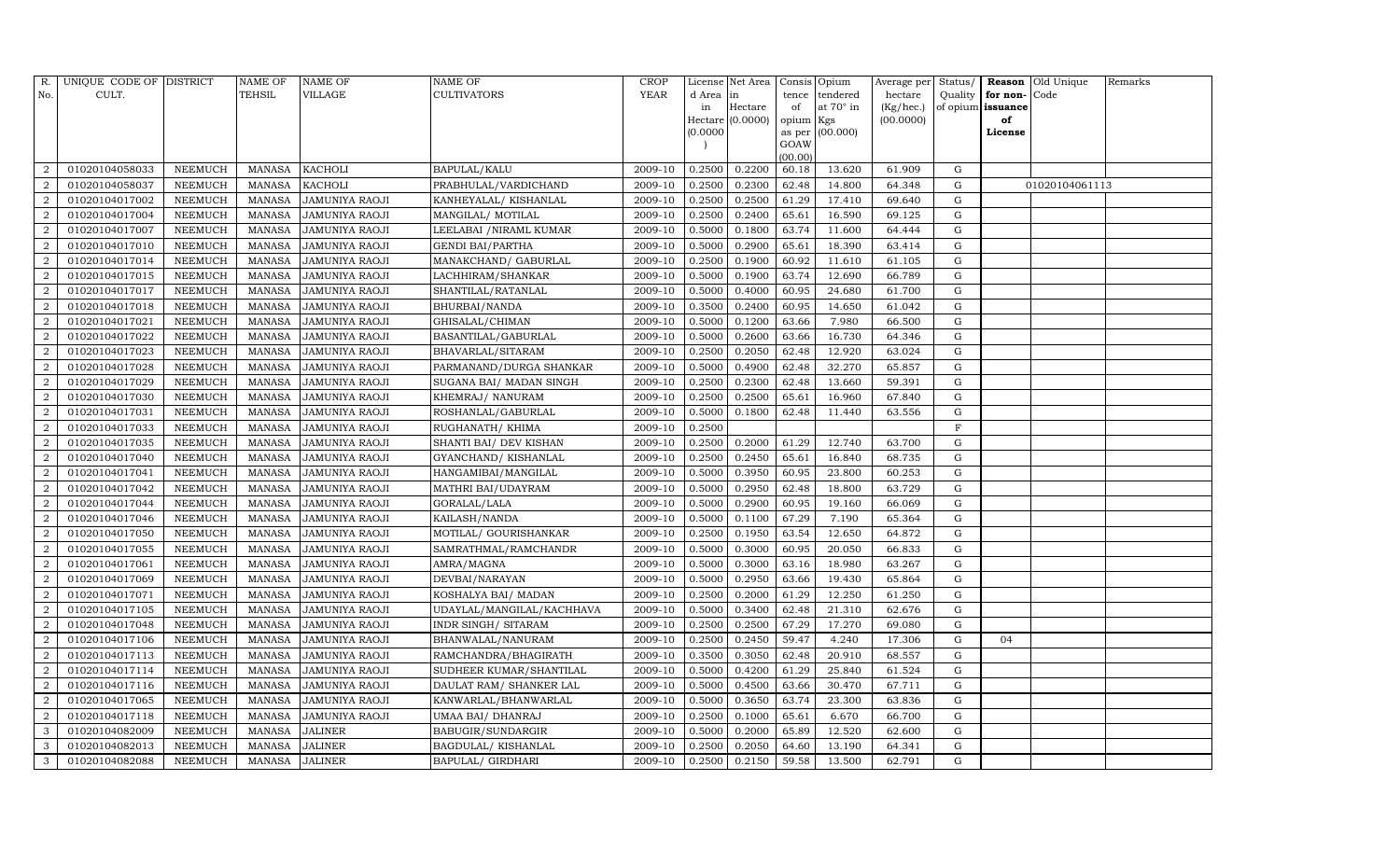| R.             | UNIQUE CODE OF DISTRICT |                | <b>NAME OF</b> | NAME OF                 | NAME OF                | CROP        |          | License Net Area |           | Consis Opium    | Average per | Status/      |                   | Reason Old Unique | Remarks    |
|----------------|-------------------------|----------------|----------------|-------------------------|------------------------|-------------|----------|------------------|-----------|-----------------|-------------|--------------|-------------------|-------------------|------------|
| No.            | CULT.                   |                | <b>TEHSIL</b>  | VILLAGE                 | CULTIVATORS            | <b>YEAR</b> | d Area   | in               | tence     | tendered        | hectare     | Quality      | for non-Code      |                   |            |
|                |                         |                |                |                         |                        |             | in       | Hectare          | of        | at 70° in       | (Kg/hec.)   |              | of opium issuance |                   |            |
|                |                         |                |                |                         |                        |             |          | Hectare (0.0000) | opium Kgs |                 | (00.0000)   |              | of                |                   |            |
|                |                         |                |                |                         |                        |             | (0.0000) |                  | GOAW      | as per (00.000) |             |              | License           |                   |            |
|                |                         |                |                |                         |                        |             |          |                  | (00.00)   |                 |             |              |                   |                   |            |
| 3              | 01020104082149          | NEEMUCH        | MANASA         | <b>JALINER</b>          | BAPULAL/ PRABHULAL     | 2009-10     | 0.2500   | 0.1900           | 59.58     | 11.980          | 63.053      | G            |                   |                   |            |
| 3              | 01020104082046          | NEEMUCH        | MANASA         | <b>JALINER</b>          | BABULAL/SUKHLAL        | 2009-10     | 0.3500   | 0.2600           | 64.52     | 16.960          | 65.231      | G            |                   |                   |            |
| 3              | 01020104082045          | NEEMUCH        | <b>MANASA</b>  | <b>JALINER</b>          | BHAGVANIBAI/RATAN      | 2009-10     | 0.5000   | 0.2200           | 61.92     | 14.090          | 64.045      | G            |                   |                   |            |
| 3              | 01020104082048          | NEEMUCH        | MANASA         | <b>JALINER</b>          | BHERULAL/ GAMER        | 2009-10     | 0.2500   | 0.2250           | 60.36     | 14.270          | 63.422      | G            |                   |                   |            |
| 3              | 01020104082014          | <b>NEEMUCH</b> | <b>MANASA</b>  | <b>JALINER</b>          | BHERULAL/ GOPI         | 2009-10     | 0.2500   | 0.2450           | 63.63     | 15.360          | 62.694      | G            |                   |                   |            |
| 3              | 01020104082130          | NEEMUCH        | MANASA         | <b>JALINER</b>          | BHONI BAI/ BAGDU       | 2009-10     | 0.2500   | 0.1100           | 64.07     | 7.410           | 67.364      | G            |                   |                   |            |
| 3              | 01020104082080          | NEEMUCH        | <b>MANASA</b>  | <b>JALINER</b>          | BHOLIBAI/GANGARAM      | 2009-10     | 0.3500   | 0.3050           | 65.89     | 20.100          | 65.902      | G            |                   |                   |            |
| 3              | 01020104082159          | NEEMUCH        | MANASA         | <b>JALINER</b>          | BHUWANIRAM / BHAGIRATH | 2009-10     | 0.2500   |                  |           |                 |             | F            |                   |                   |            |
| 3              | 01020104082125          | NEEMUCH        | <b>MANASA</b>  | <b>JALINER</b>          | GANESH GIR/ MOHAN GIR  | 2009-10     | 0.2500   | 0.2400           | 64.60     | 15.520          | 64.667      | G            |                   |                   |            |
| 3              | 01020104082039          | NEEMUCH        | MANASA         | JALINER                 | INDR SINGH/ PYARSINGH  | 2009-10     | 0.2500   | 0.1600           | 59.58     | 9.550           | 59.688      | G            |                   |                   |            |
| 3              | 01020104082005          | NEEMUCH        | <b>MANASA</b>  | <b>JALINER</b>          | JETRAM/ NANURAM        | 2009-10     | 0.2500   | 0.1600           | 62.02     | 10.490          | 65.563      | G            |                   |                   |            |
| 3              | 01020104082011          | NEEMUCH        | <b>MANASA</b>  | <b>JALINER</b>          | KANIRAM/KACHRU         | 2009-10     | 0.3500   | 0.1600           | 62.93     | 10.580          | 66.125      | G            |                   |                   |            |
| 3              | 01020104082018          | NEEMUCH        | <b>MANASA</b>  | <b>JALINER</b>          | KANKU BAI/ MANGILAL    | 2009-10     | 0.5000   | 0.3500           | 61.92     | 21.670          | 61.914      | G            |                   |                   |            |
| 3              | 01020104082004          | NEEMUCH        | <b>MANASA</b>  | <b>JALINER</b>          | KANKU BAI/ NANDA       | 2009-10     | 0.2500   | 0.1800           | 65.89     | 12.530          | 69.611      | G            |                   |                   |            |
| 3              | 01020104082030          | NEEMUCH        | MANASA         | <b>JALINER</b>          | KARULAL/ KUKA JI       | 2009-10     | 0.2500   | 0.1250           | 64.60     | 7.840           | 62.720      | G            |                   |                   |            |
| 3              | 01020104082061          | <b>NEEMUCH</b> | <b>MANASA</b>  | <b>JALINER</b>          | KAWARLAL/ MEGHRAJ      | 2009-10     | 0.2500   | 0.2400           | 64.60     | 16.040          | 66.833      | G            |                   |                   |            |
| 3              | 01020104082003          | NEEMUCH        | <b>MANASA</b>  | <b>JALINER</b>          | BHAGWAN/SITARAM        | 2009-10     | 0.2500   | 0.2050           | 64.56     | 13.250          | 64.634      | G            |                   |                   | NAMECHANGE |
| 3              | 01020104082026          | NEEMUCH        | <b>MANASA</b>  | <b>JALINER</b>          | MADANLAL/ NANDA        | 2009-10     | 0.2500   |                  |           |                 |             | F            |                   |                   |            |
| 3              | 01020104082029          | NEEMUCH        | MANASA         | <b>JALINER</b>          | MAN SINGH/ BHAWARLAL   | 2009-10     | 0.2500   | 0.0850           | 63.03     | 5.760           | 67.765      | G            |                   |                   |            |
| 3              | 01020104082036          | NEEMUCH        | <b>MANASA</b>  | <b>JALINER</b>          | MAN SINGH/ GIRDHARI    | 2009-10     | 0.2500   | 0.2400           | 59.58     | 14.720          | 61.333      | G            |                   |                   |            |
| 3              | 01020104082020          | <b>NEEMUCH</b> | MANASA         | <b>JALINER</b>          | MANGILAL/KANIRAM       | 2009-10     | 0.3500   | 0.1850           | 61.92     | 12.250          | 66.216      | G            |                   |                   |            |
| 3              | 01020104082120          | NEEMUCH        | <b>MANASA</b>  | <b>JALINER</b>          | MANOHARLAL/ HEMRAJ     | 2009-10     | 0.2500   | 0.2450           | 62.86     | 14.530          | 59.306      | G            |                   |                   |            |
| 3              | 01020104082162          | NEEMUCH        | MANASA         | <b>JALINER</b>          | MOHANLAL/RATANLAL      | 2009-10     | 0.2500   | 0.2300           | 60.36     | 14.940          | 64.957      | G            |                   |                   |            |
| 3              | 01020104082164          | <b>NEEMUCH</b> | <b>MANASA</b>  | <b>JALINER</b>          | NANDU BAI/ BHAWARLAL   | 2009-10     | 0.2500   | 0.1850           | 57.68     | 6.310           | 34.108      | G            | 04                |                   |            |
| 3              | 01020104082114          | NEEMUCH        | MANASA         | <b>JALINER</b>          | NANDU BAI/ GANESHRAM   | 2009-10     | 0.2500   |                  |           |                 |             | $\, {\rm F}$ |                   |                   |            |
| 3              | 01020104082010          | NEEMUCH        | <b>MANASA</b>  | <b>JALINER</b>          | PRABHULAL/NANA         | 2009-10     | 0.2500   | 0.1550           | 62.02     | 9.910           | 63.935      | G            |                   |                   |            |
| 3              | 01020104082031          | NEEMUCH        | MANASA         | <b>JALINER</b>          | PRABHULAL/BHAVAR       | 2009-10     | 0.5000   | 0.4800           | 64.52     | 30.930          | 64.438      | G            |                   |                   |            |
| 3              | 01020104082050          | NEEMUCH        | MANASA         | <b>JALINER</b>          | PRABHULAL/LAXMAN       | 2009-10     | 0.3500   | 0.3400           | 64.52     | 23.640          | 69.529      | G            |                   |                   |            |
| 3              | 01020104082083          | <b>NEEMUCH</b> | <b>MANASA</b>  | <b>JALINER</b>          | PRAKASH/KANIRAM        | 2009-10     | 0.2500   | 0.2300           | 62.02     | 14.730          | 64.043      | G            |                   |                   |            |
| 3              | 01020104082002          | <b>NEEMUCH</b> | <b>MANASA</b>  | <b>JALINER</b>          | RADHA BAI/ KACHRU      | 2009-10     | 0.5000   | 0.2000           | 59.04     | 11.770          | 58.850      | G            |                   |                   |            |
| 3              | 01020104082023          | NEEMUCH        | <b>MANASA</b>  | JALINER                 | RADHESHYAM/BHERULAL    | 2009-10     | 0.5000   | 0.4700           | 61.13     | 31.330          | 66.660      | G            |                   |                   |            |
| 3              | 01020104082057          | NEEMUCH        | <b>MANASA</b>  | <b>JALINER</b>          | RAMESHWAR/KISHANLAL    | 2009-10     | 0.2500   | 0.2050           | 63.03     | 13.030          | 63.561      | G            |                   |                   |            |
| 3              | 01020104082113          | <b>NEEMUCH</b> | <b>MANASA</b>  | <b>JALINER</b>          | RAMGIR/ NAND GIR       | 2009-10     | 0.2500   | 0.2200           | 64.16     | 14.710          | 66.864      | G            |                   |                   |            |
| 3              | 01020104082012          | NEEMUCH        | MANASA         | <b>JALINER</b>          | RAMLAL/HIRA            | 2009-10     | 0.5000   | 0.3050           | 58.98     | 17.640          | 57.836      | G            |                   |                   |            |
| 3              | 01020104082015          | NEEMUCH        | <b>MANASA</b>  | <b>JALINER</b>          | RAMLAL/ NANURAM        | 2009-10     | 0.2500   | 0.1150           | 65.56     | 7.660           | 66.609      | G            |                   |                   |            |
| 3              | 01020104082047          | <b>NEEMUCH</b> | <b>MANASA</b>  | <b>JALINER</b>          | RAMNARAYAN/KANIRAM     | 2009-10     | 0.2500   | 0.2450           | 62.02     | 15.480          | 63.184      | G            |                   |                   |            |
| 3              | 01020104082128          | NEEMUCH        | <b>MANASA</b>  | <b>JALINER</b>          | RAY SINGH/ NANURAM     | 2009-10     | 0.2500   | 0.2450           | 65.16     | 16.450          | 67.143      | G            |                   |                   |            |
| 3              | 01020104082001          | <b>NEEMUCH</b> | MANASA         | <b>JALINER</b>          | SHAMBHU GIR/ SOHAN GIR | 2009-10     | 0.2500   | 0.2150           | 65.16     | 14.140          | 65.767      | G            |                   |                   |            |
| 3              | 01020104082084          | NEEMUCH        | <b>MANASA</b>  | <b>JALINER</b>          | SHIVRAM/GOPAL          | 2009-10     | 0.3500   | 0.1700           | 64.52     | 11.360          | 66.824      | G            |                   |                   |            |
| $\overline{2}$ | 01020104049001          | NEEMUCH        |                | MANASA HATHIPURA MANASA | BANSHILAL/CHENRAM      | 2009-10     | 0.5000   | 0.2500           | 61.00     | 15.520          | 62.080      | G            |                   |                   |            |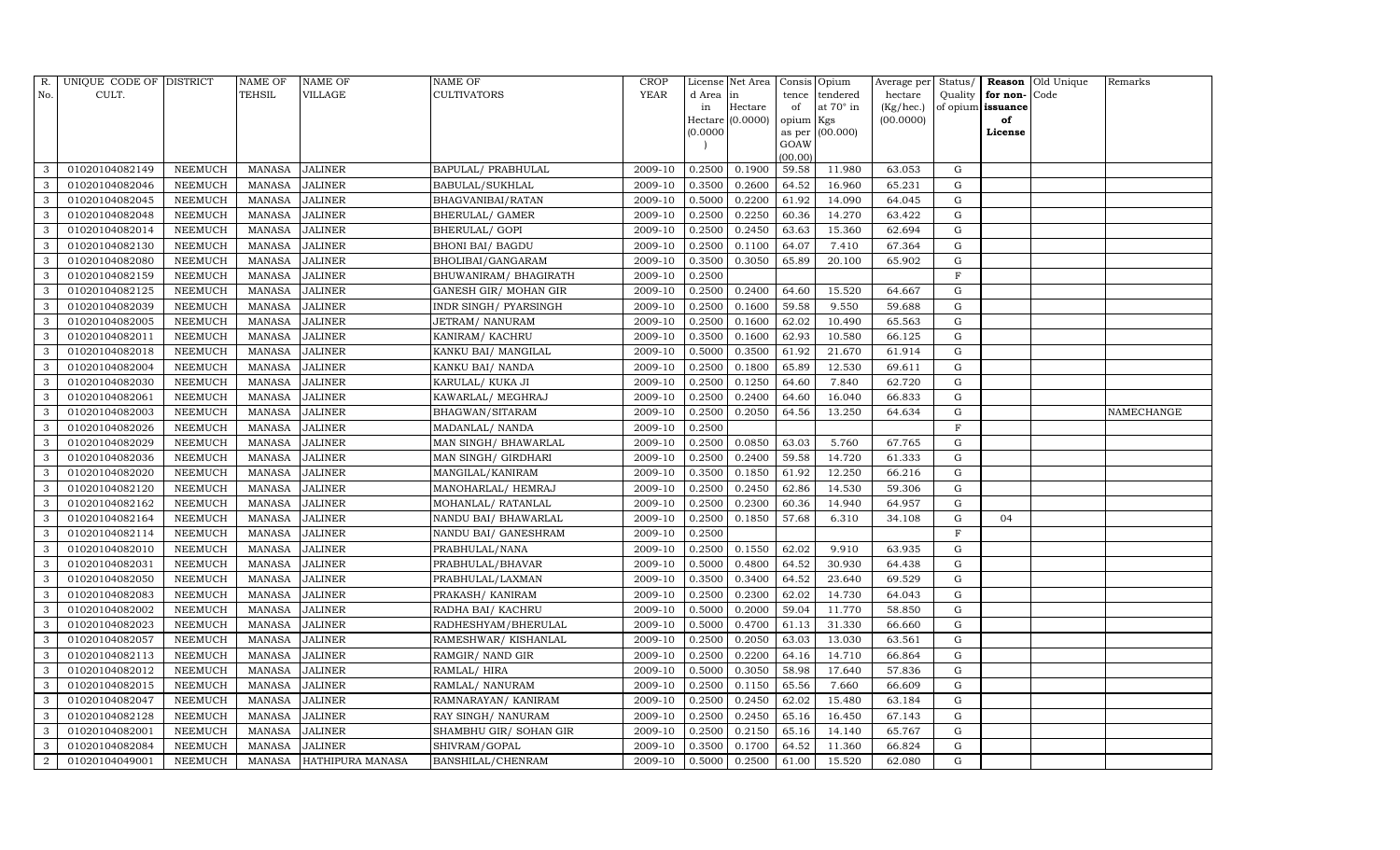| R.                          | UNIQUE CODE OF DISTRICT |         | NAME OF       | NAME OF                 | NAME OF                 | CROP        |           | License Net Area |                | Consis Opium | Average per | Status/      |          | Reason Old Unique | Remarks |
|-----------------------------|-------------------------|---------|---------------|-------------------------|-------------------------|-------------|-----------|------------------|----------------|--------------|-------------|--------------|----------|-------------------|---------|
| No.                         | CULT.                   |         | TEHSIL        | VILLAGE                 | CULTIVATORS             | <b>YEAR</b> | d Area in |                  | tence          | tendered     | hectare     | Quality      | for non- | Code              |         |
|                             |                         |         |               |                         |                         |             | in        | Hectare          | of             | at 70° in    | (Kg/hec.)   | of opium     | issuance |                   |         |
|                             |                         |         |               |                         |                         |             |           | Hectare (0.0000) | opium Kgs      |              | (00.0000)   |              | of       |                   |         |
|                             |                         |         |               |                         |                         |             | (0.0000)  |                  | as per<br>GOAW | (00.000)     |             |              | License  |                   |         |
|                             |                         |         |               |                         |                         |             |           |                  | (00.00)        |              |             |              |          |                   |         |
| 2                           | 01020104049002          | NEEMUCH | MANASA        | <b>HATHIPURA MANASA</b> | DHAPUBAI/AMBALAL        | 2009-10     | 0.5000    | 0.2500           | 64.91          | 15.830       | 63.320      | G            |          |                   |         |
| $\overline{2}$              | 01020104049005          | NEEMUCH | MANASA        | HATHIPURA MANASA        | CHAMPALAL/CHENRAM       | 2009-10     | 0.3500    | 0.3100           | 56.94          | 17.970       | 57.968      | G            |          |                   |         |
| $\overline{2}$              | 01020104049006          | NEEMUCH | MANASA        | HATHIPURA MANASA        | SHAMBHU/BHANWARLAL      | 2009-10     | 0.5000    | 0.2000           | 64.06          | 12.670       | 63.350      | G            |          |                   |         |
| $\overline{2}$              | 01020104049009          | NEEMUCH | MANASA        | HATHIPURA MANASA        | CHAGANLAL/BADRILAL      | 2009-10     | 0.3500    | 0.2050           | 64.91          | 13.220       | 64.488      | G            |          |                   |         |
| 2                           | 01020104049010          | NEEMUCH | <b>MANASA</b> | HATHIPURA MANASA        | RODILAL/KISHANLAL       | 2009-10     | 0.5000    | 0.1900           | 63.55          | 12.110       | 63.737      | G            |          |                   |         |
|                             | 01020104049018          | NEEMUCH | <b>MANASA</b> | HATHIPURA MANASA        | RAJMAL/KHETA            | 2009-10     | 0.3500    | 0.2050           | 62.31          | 12.830       | 62.585      | G            |          |                   |         |
| $\overline{2}$              | 01020104049023          | NEEMUCH | <b>MANASA</b> | HATHIPURA MANASA        | DINESH/SHANTILAL        | 2009-10     | 0.5000    | 0.1700           | 64.06          | 11.050       | 65.000      | G            |          |                   |         |
| 2                           | 01020104049021          | NEEMUCH | <b>MANASA</b> | HATHIPURA MANASA        | CHAMPALAL/MANNALAL      | 2009-10     | 0.5000    | 0.1500           | 64.91          | 9.660        | 64.400      | G            |          |                   |         |
| 2                           | 01020104049003          | NEEMUCH | <b>MANASA</b> | HATHIPURA MANASA        | NAGGA/PRATAP            | 2009-10     | 0.5000    | 0.2500           | 57.88          | 14.510       | 58.040      | G            |          |                   |         |
|                             | 01020104049013          | NEEMUCH | <b>MANASA</b> | HATHIPURA MANASA        | GABBALAL/NAGGA          | 2009-10     | 0.5000    | 0.2650           | 64.06          | 16.550       | 62.453      | G            |          |                   |         |
| $\overline{2}$              | 01020104049025          | NEEMUCH | <b>MANASA</b> | HATHIPURA MANASA        | HEERALAL/PRATAP         | 2009-10     | 0.5000    | 0.1800           | 56.94          | 10.510       | 58.389      | G            |          |                   |         |
| $\overline{2}$              | 01020104049026          | NEEMUCH | MANASA        | HATHIPURA MANASA        | SURAJMAL/BHAVSINGH      | 2009-10     | 0.5000    | 0.2500           | 62.31          | 15.760       | 63.040      | G            |          |                   |         |
| $\overline{2}$              | 01020104049027          | NEEMUCH | <b>MANASA</b> | HATHIPURA MANASA        | BAHADUR/MANSINGH        | 2009-10     | 0.5000    | 0.2700           | 62.31          | 16.930       | 62.704      | ${\rm G}$    |          |                   |         |
| $\overline{2}$              | 01020104049028          | NEEMUCH | <b>MANASA</b> | HATHIPURA MANASA        | HALIBAI/CHATARSINGH     | 2009-10     | 0.5000    | 0.1100           | 64.71          | 7.260        | 66.000      | G            |          |                   |         |
| $\overline{2}$              | 01020104049024          | NEEMUCH | <b>MANASA</b> | HATHIPURA MANASA        | CHOUSARBAI/KHETA        | 2009-10     | 0.3500    | 0.1900           | 63.55          | 12.070       | 63.526      | G            |          |                   |         |
| $\overline{2}$              | 01020104049019          | NEEMUCH | <b>MANASA</b> | HATHIPURA MANASA        | BADAMBAI/GANGARAM       | 2009-10     | 0.2500    |                  |                |              |             | $\mathbf{F}$ |          |                   |         |
| $\overline{2}$              | 01020104049016          | NEEMUCH | <b>MANASA</b> | HATHIPURA MANASA        | GOPAL/HARIRAM           | 2009-10     | 0.2500    | 0.1850           | 64.71          | 11.670       | 63.081      | G            |          |                   |         |
| $\overline{2}$              | 01020104049007          | NEEMUCH | <b>MANASA</b> | HATHIPURA MANASA        | KALURAM/BADRILAL        | 2009-10     | 0.2500    | 0.1600           | 56.92          | 9.040        | 56.500      | G            |          |                   |         |
| $\overline{2}$              | 01020104049017          | NEEMUCH | MANASA        | HATHIPURA MANASA        | RODILAL/KHETA           | 2009-10     | 0.2500    | 0.1400           | 64.71          | 9.180        | 65.571      | G            |          |                   |         |
| $\mathcal{D}$               | 01020104049030          | NEEMUCH | <b>MANASA</b> | HATHIPURA MANASA        | KARULAL/KESHURAM        | 2009-10     | 0.5000    | 0.3300           | 63.55          | 21.310       | 64.576      | G            |          | 01020104048107    |         |
|                             | 01020104049029          | NEEMUCH | <b>MANASA</b> | HATHIPURA MANASA        | DASHRATH/ONKARLAL       | 2009-10     | 0.3500    |                  |                |              |             | $\mathbf F$  |          | 01020104048113    |         |
| $\overline{2}$              | 01020104039002          | NEEMUCH | <b>MANASA</b> | <b>HASPURA</b>          | MATHURI/HARLAL          | 2009-10     | 0.5000    | 0.4100           | 63.03          | 27.160       | 66.244      | G            |          |                   |         |
| $\overline{2}$              | 01020104039008          | NEEMUCH | <b>MANASA</b> | <b>HASPURA</b>          | RAMSUKH/DEVILAL         | 2009-10     | 0.5000    | 0.3100           | 65.58          | 21.120       | 68.129      | ${\rm G}$    |          |                   |         |
| $\mathcal{D}_{\alpha}$      | 01020104039009          | NEEMUCH | <b>MANASA</b> | <b>HASPURA</b>          | RAMLAL/BHERU BOHRA      | 2009-10     | 0.5000    | 0.3500           | 60.84          | 21.340       | 60.971      | ${\rm G}$    |          |                   |         |
| $\mathcal{D}$               | 01020104039010          | NEEMUCH | MANASA        | <b>HASPURA</b>          | DALURAM/CHUNNILAL       | 2009-10     | 0.5000    | 0.2300           | 66.25          | 17.200       | 74.783      | ${\rm G}$    |          |                   |         |
| $\overline{2}$              | 01020104039012          | NEEMUCH | <b>MANASA</b> | <b>HASPURA</b>          | NANDLAL/UDA             | 2009-10     | 0.5000    | 0.2900           | 62.84          | 19.380       | 66.828      | G            |          |                   |         |
| $\overline{2}$              | 01020104039081          | NEEMUCH | <b>MANASA</b> | <b>HASPURA</b>          | DEUBAI/MODIRAM          | 2009-10     | 0.2500    | 0.2000           | 60.59          | 12.110       | 60.550      | G            |          |                   |         |
| $\mathcal{D}$               | 01020104039019          | NEEMUCH | <b>MANASA</b> | <b>HASPURA</b>          | GOPAL/KASHIRAM          | 2009-10     | 0.5000    | 0.2950           | 60.84          | 18.150       | 61.525      | G            |          |                   |         |
| $\overline{2}$              | 01020104039020          | NEEMUCH | <b>MANASA</b> | <b>HASPURA</b>          | GOVERDHANLAL/SHANKARLAL | 2009-10     | 0.5000    | 0.2250           | 66.87          | 15.180       | 67.467      | G            |          |                   |         |
| $\overline{2}$              | 01020104039021          | NEEMUCH | <b>MANASA</b> | <b>HASPURA</b>          | BHANWARLAL/BHOLARAM     | 2009-10     | 0.5000    | 0.2650           | 61.81          | 17.180       | 64.830      | ${\rm G}$    |          |                   |         |
| $\overline{2}$              | 01020104039031          | NEEMUCH | MANASA        | <b>HASPURA</b>          | BAGDIRAM/RAMA           | 2009-10     | 0.5000    | 0.2550           | 63.57          | 17.140       | 67.216      | G            |          |                   |         |
| $\overline{2}$              | 01020104039035          | NEEMUCH | <b>MANASA</b> | <b>HASPURA</b>          | RAMCHANDRA/NARAYAN      | 2009-10     | 0.5000    | 0.2150           | 63.94          | 13.980       | 65.023      | ${\rm G}$    |          |                   |         |
| $\overline{2}$              | 01020104039036          | NEEMUCH | <b>MANASA</b> | <b>HASPURA</b>          | BHUWANA/GENDA           | 2009-10     | 0.5000    | 0.1500           | 63.57          | 10.130       | 67.533      | ${\rm G}$    |          |                   |         |
| $\overline{2}$              | 01020104039037          | NEEMUCH | <b>MANASA</b> | <b>HASPURA</b>          | BHANWARLAL/JAGANNATH    | 2009-10     | 0.5000    | 0.3000           | 64.03          | 19.360       | 64.533      | ${\rm G}$    |          |                   |         |
| 2                           | 01020104039044          | NEEMUCH | <b>MANASA</b> | <b>HASPURA</b>          | MOHANLAL/KALU           | 2009-10     | 0.5000    | 0.3800           | 64.77          | 26.920       | 70.842      | ${\rm G}$    |          |                   |         |
| $\mathcal{D}$               | 01020104039051          | NEEMUCH | MANASA        | <b>HASPURA</b>          | LALIBAI/BHERULAL        | 2009-10     | 0.5000    | 0.1050           | 61.34          | 6.360        | 60.571      | ${\rm G}$    |          |                   |         |
| $\mathcal{D}_{\mathcal{L}}$ | 01020104039074          | NEEMUCH | <b>MANASA</b> | <b>HASPURA</b>          | FULCHANDRA/BHANWARLAL   | 2009-10     | 0.5000    | 0.2600           | 64.77          | 16.910       | 65.038      | G            |          |                   |         |
| 2                           | 01020104039075          | NEEMUCH | <b>MANASA</b> | HASPURA                 | RAMPRASAD/DEVRAM        | 2009-10     | 0.5000    | 0.1950           | 63.94          | 12.310       | 63.128      | ${\rm G}$    |          |                   |         |
| 2                           | 01020104039078          | NEEMUCH | <b>MANASA</b> | <b>HASPURA</b>          | AMRITRAM/GHASIRAM       | 2009-10     | 0.5000    | 0.4400           | 59.57          | 26.020       | 59.136      | G            |          |                   |         |
| $\overline{a}$              | 01020104039079          | NEEMUCH | MANASA        | <b>HASPURA</b>          | SURESHCHANDRA/MOHANLAL  | 2009-10     | 0.5000    | 0.2050           | 65.58          | 13.320       | 64.976      | G            |          |                   |         |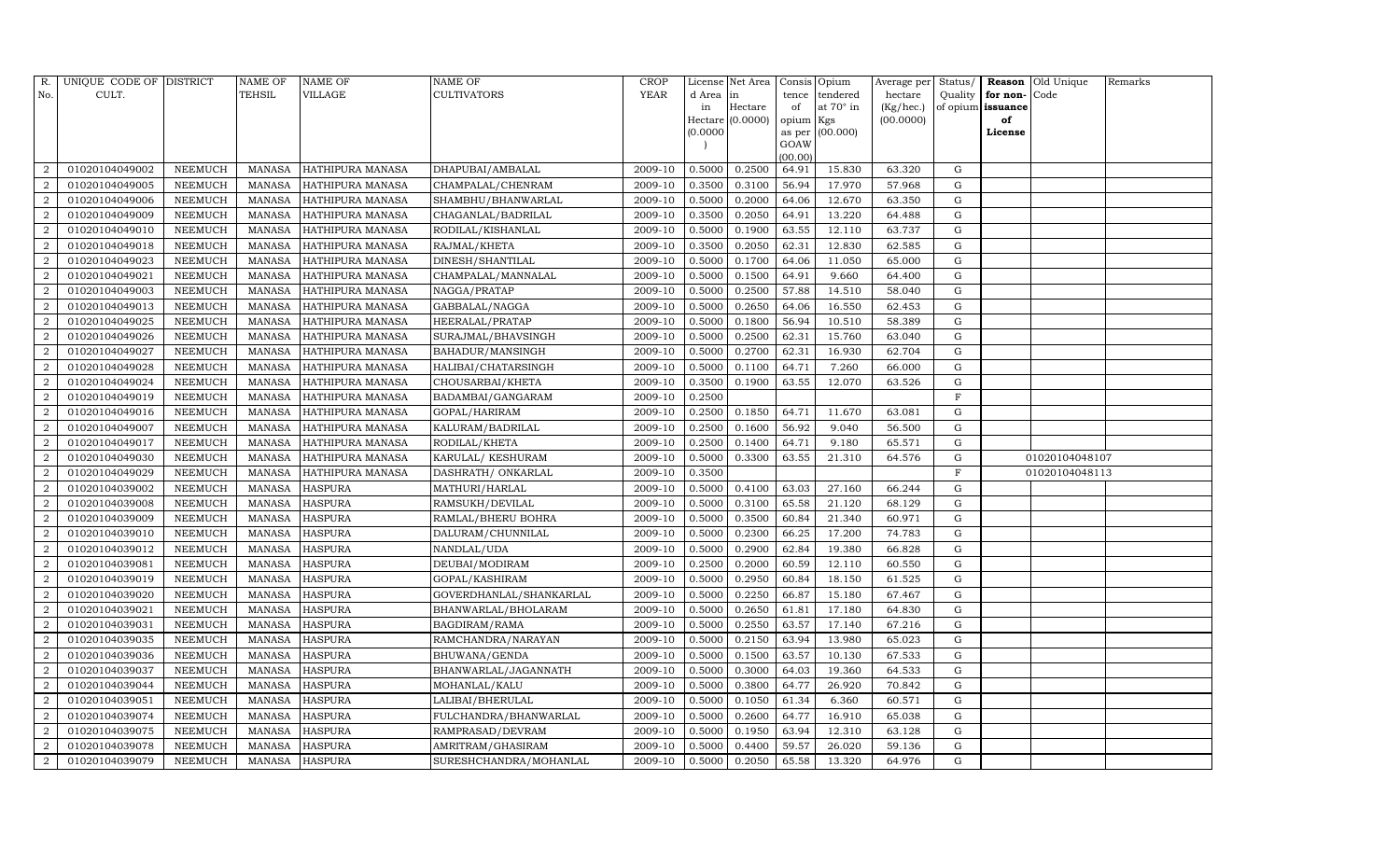| R.             | UNIQUE CODE OF DISTRICT |                | <b>NAME OF</b> | NAME OF        | <b>NAME OF</b>               | CROP        |           | License Net Area | Consis Opium |                 | Average per | Status/      |                   | <b>Reason</b> Old Unique | Remarks                  |                                      |
|----------------|-------------------------|----------------|----------------|----------------|------------------------------|-------------|-----------|------------------|--------------|-----------------|-------------|--------------|-------------------|--------------------------|--------------------------|--------------------------------------|
| No.            | CULT.                   |                | <b>TEHSIL</b>  | VILLAGE        | <b>CULTIVATORS</b>           | <b>YEAR</b> | d Area in |                  | tence        | tendered        | hectare     | Quality      | for non-          | Code                     |                          |                                      |
|                |                         |                |                |                |                              |             | in        | Hectare          | of           | at 70° in       | (Kg/hec.)   |              | of opium issuance |                          |                          |                                      |
|                |                         |                |                |                |                              |             | (0.0000)  | Hectare (0.0000) | opium Kgs    | as per (00.000) | (00.0000)   |              | of<br>License     |                          |                          |                                      |
|                |                         |                |                |                |                              |             |           |                  | GOAW         |                 |             |              |                   |                          |                          |                                      |
|                |                         |                |                |                |                              |             |           |                  | (00.00)      |                 |             |              |                   |                          |                          |                                      |
| 2              | 01020104039080          | <b>NEEMUCH</b> | MANASA         | <b>HASPURA</b> | MANGILAL/UDA                 | 2009-10     |           | 0.2500 0.2350    | 61.62        | 15.610          | 66.426      | G            |                   |                          |                          |                                      |
| 2              | 01020104039028          | <b>NEEMUCH</b> | MANASA         | <b>HASPURA</b> | JANIBAI/ONKAR                | 2009-10     |           | $0.3500$ 0.1500  | 64.97        | 9.740           | 64.933      | G            |                   |                          |                          |                                      |
| 2              | 01020104039082          | NEEMUCH        | <b>MANASA</b>  | <b>HASPURA</b> | KANWARLAL/DEVILAL            | 2009-10     | 0.5000    |                  |              |                 |             | F            |                   |                          |                          |                                      |
| $\overline{2}$ | 01020104039085          | NEEMUCH        | <b>MANASA</b>  | <b>HASPURA</b> | MANGILAL/DEVA                | 2009-10     | 0.5000    | 0.3050           | 62.84        | 19.160          | 62.820      | G            |                   |                          |                          |                                      |
| 2              | 01020104039091          | NEEMUCH        | <b>MANASA</b>  | <b>HASPURA</b> | KASHIRAM/HEERALAL            | 2009-10     | 0.5000    | 0.2800           | 66.25        | 18.900          | 67.500      | G            |                   |                          |                          |                                      |
| 2              | 01020104039092          | <b>NEEMUCH</b> | MANASA         | <b>HASPURA</b> | DEUBAI/KISHANLAL             | 2009-10     | 0.5000    | 0.4050           | 60.31        | 24.290          | 59.975      |              | 02                |                          |                          |                                      |
| 2              | 01020104039094          | NEEMUCH        | <b>MANASA</b>  | <b>HASPURA</b> | MOHANLAL/NARAYAN             | 2009-10     | 0.2500    | 0.1850           | 64.91        | 12.170          | 65.784      | G            |                   |                          |                          |                                      |
|                | 01020104039095          | NEEMUCH        | <b>MANASA</b>  | <b>HASPURA</b> | KARULAL/PYARA                | 2009-10     | 0.5000    | 0.3150           | 66.25        | 21.810          | 69.238      | G            |                   |                          |                          |                                      |
| 2              | 01020104039096          | NEEMUCH        | <b>MANASA</b>  | <b>HASPURA</b> | DEVILAL/RAMLAL               | 2009-10     | 0.2500    | 0.1500           | 64.94        | 10.460          | 69.733      | G            |                   |                          |                          |                                      |
| 2              | 01020104039099          | <b>NEEMUCH</b> | MANASA         | <b>HASPURA</b> | KANHAIYALAL/DEVILAL          | 2009-10     | 0.5000    | 0.2800           | 62.84        | 18.580          | 66.357      | G            |                   |                          |                          |                                      |
| 2              | 01020104039102          | NEEMUCH        | <b>MANASA</b>  | <b>HASPURA</b> | RAMPRASAD/RATANLAL           | 2009-10     | 0.5000    | 0.2950           | 64.77        | 18.910          | 64.102      | G            |                   |                          |                          |                                      |
|                | 01020104039103          | NEEMUCH        | <b>MANASA</b>  | <b>HASPURA</b> | SHANTIBAI/MOTILAL            | 2009-10     | 0.5000    | 0.3100           | 65.58        | 20.630          | 66.548      | G            |                   |                          |                          |                                      |
| $\overline{2}$ | 01020104039083          | NEEMUCH        | <b>MANASA</b>  | <b>HASPURA</b> | MANNALAL/KASHIRAM            | 2009-10     | 0.3500    | 0.3100           | 62.84        | 18.960          | 61.161      | G            |                   |                          |                          |                                      |
| 2              | 01020104039030          | NEEMUCH        | <b>MANASA</b>  | <b>HASPURA</b> | CHATARBHUJ/NANDA             | 2009-10     | 0.5000    | 0.3900           | 63.57        | 24.970          | 64.026      | G            |                   |                          |                          |                                      |
| 2              | 01020104039111          | NEEMUCH        | <b>MANASA</b>  | <b>HASPURA</b> | RAMKISHAN/PRITHAVIRAJ        | 2009-10     | 0.5000    | 0.4150           | 63.94        | 26.490          | 63.831      | G            |                   |                          |                          |                                      |
|                | 01020104039112          | NEEMUCH        | <b>MANASA</b>  | <b>HASPURA</b> | SHAMBHULAL/PRITHAVIRAJ       | 2009-10     | 0.3500    | 0.1750           | 63.53        | 11.150          | 63.714      | G            |                   |                          |                          |                                      |
| $\overline{2}$ | 01020104039032          | NEEMUCH        | <b>MANASA</b>  | <b>HASPURA</b> | DHANNA/BHAGWAN               | 2009-10     | 0.5000    |                  |              |                 |             | F            |                   |                          |                          |                                      |
| $\overline{2}$ | 01020104039059          | NEEMUCH        | MANASA         | <b>HASPURA</b> | BHERULAL/RATANLAL            | 2009-10     |           | 0.5000 0.1700    | 68.16        | 11.740          | 69.059      | G            |                   |                          |                          |                                      |
| 2              | 01020104039113          | NEEMUCH        | <b>MANASA</b>  | <b>HASPURA</b> | BHAGIRATH/KISHANLAL          | 2009-10     | 0.5000    | 0.1200           | 63.57        | 7.630           | 63.583      | G            |                   |                          |                          |                                      |
|                | 01020104039013          | NEEMUCH        | <b>MANASA</b>  | HASPURA        | AVANTIBAI/DEVILAL            | 2009-10     | 0.5000    | 0.2900           | 65.88        | 17.390          | 59.966      | G            |                   |                          |                          |                                      |
| $\overline{2}$ | 01020104039023          | NEEMUCH        | <b>MANASA</b>  | <b>HASPURA</b> | BALRAM/KASHIRAM              | 2009-10     | 0.5000    | 0.1950           | 60.84        | 12.040          | 61.744      | G            |                   |                          |                          |                                      |
| 2              | 01020104039001          | <b>NEEMUCH</b> | MANASA         | <b>HASPURA</b> | DAKHIBAI/CHUNNILAL           | 2009-10     | 0.5000    |                  |              |                 |             | F            |                   |                          |                          |                                      |
| 2              | 01020104039088          | NEEMUCH        | MANASA         | <b>HASPURA</b> | DEVILAL/BHERULAL             | 2009-10     | 0.5000    | 0.4100           | 63.03        | 26.710          | 65.146      | G            |                   |                          |                          |                                      |
| $\overline{2}$ | 01020104039089          | NEEMUCH        | <b>MANASA</b>  | <b>HASPURA</b> | DEVILAL/CHATARBHUJ           | 2009-10     | 0.5000    | 0.3250           | 63.03        | 20.950          | 64.462      | G            |                   |                          |                          |                                      |
| $\overline{2}$ | 01020104039038          | NEEMUCH        | <b>MANASA</b>  | <b>HASPURA</b> | JANIBAI/BHERULAL             | 2009-10     | 0.5000    | 0.2650           | 63.03        | 17.810          | 67.208      | G            |                   |                          |                          |                                      |
| $\overline{2}$ | 01020104039006          | NEEMUCH        | MANASA         | <b>HASPURA</b> | KAMERIBAI/RAMLAL             | 2009-10     | 0.5000    | 0.1800           | 60.84        | 10.910          | 60.611      | G            |                   |                          |                          |                                      |
| 2              | 01020104039029          | <b>NEEMUCH</b> | <b>MANASA</b>  | <b>HASPURA</b> | KANWARLAL/RODILAL            | 2009-10     | 0.5000    | 0.3150           | 66.25        | 21.320          | 67.683      | G            |                   |                          |                          |                                      |
|                | 01020104039007          | <b>NEEMUCH</b> | <b>MANASA</b>  | HASPURA        | MANGILAL/KACHRU              | 2009-10     | 0.5000    | 0.1850           | 64.77        | 12.090          | 65.351      | G            |                   |                          |                          |                                      |
| $\overline{2}$ | 01020104039087          | NEEMUCH        | MANASA         | <b>HASPURA</b> | RAMESHCHANDRA/BHERULAL       | 2009-10     | 0.5000    | 0.3500           | 63.94        | 23.620          | 67.486      | G            |                   |                          |                          |                                      |
| $\overline{2}$ | 01020104039025          | <b>NEEMUCH</b> | <b>MANASA</b>  | <b>HASPURA</b> | SRIRAM/DAMARLAL              | 2009-10     | 0.5000    | 0.2950           | 65.58        | 19.220          | 65.153      | G            |                   |                          |                          |                                      |
| $\overline{2}$ | 01020104039040          | NEEMUCH        | <b>MANASA</b>  | HASPURA        | BADRILAL/BHANWARLAL          | 2009-10     | 0.2500    | 0.2000           | 59.57        | 12.820          | 64.100      | G            |                   |                          |                          |                                      |
|                | 01020104039114          | NEEMUCH        | <b>MANASA</b>  | HASPURA        | GANGABAI/NANDA               | 2009-10     | 0.2500    | 0.1950           | 63.53        | 13.240          | 67.897      | G            |                   |                          |                          |                                      |
| $\overline{2}$ | 01020104039026          | NEEMUCH        | <b>MANASA</b>  | <b>HASPURA</b> | BHUWANIRAM/NARAYAN           | 2009-10     | 0.2500    | 0.1150           | 54.31        | 6.450           | 56.087      | G            | 05                |                          | <b>ISSUED ON 2015-16</b> |                                      |
| 2              | 01020104039090          | NEEMUCH        | MANASA         | <b>HASPURA</b> | <b>BAPULAL/LALA</b>          | 2009-10     | 0.2500    | 0.2350           | 60.61        | 14.150          | 60.213      | $\mathbf{I}$ | 02                |                          |                          |                                      |
| 2              | 01020104039106          | NEEMUCH        | <b>MANASA</b>  | <b>HASPURA</b> | MANGILAL/PARTHA              | 2009-10     | 0.2500    | 0.1950           | 60.54        | 12.400          | 63.590      | G            |                   |                          |                          |                                      |
|                | 01020104018002          | NEEMUCH        | <b>MANASA</b>  | <b>GOTHDA</b>  | DEU BAI/ DEVA                | 2009-10     | 0.2500    |                  |              |                 |             | F            |                   |                          |                          | NAME CHANGE/TRANSFER/BALAJI KA KHEDA |
|                | 01020104018006          | NEEMUCH        | MANASA         | <b>GOTHDA</b>  | KANKU BAI/ BHERU             | 2009-10     | 0.2500    |                  |              |                 |             | $\mathbf F$  |                   |                          |                          | NAME CHANGE/TRANSFER/BALAJI KA KHEDA |
|                | 01020104018011          | NEEMUCH        | <b>MANASA</b>  | <b>GOTHDA</b>  | RODA/HEMA                    | 2009-10     | 0.2500    |                  |              |                 |             | F            |                   |                          | TRANSFER/ KHEDLI         |                                      |
|                | 01020104018016          | NEEMUCH        | <b>MANASA</b>  | GOTHDA         | <b>BHANWARLAL/BHERU BHIL</b> | 2009-10     |           | $0.2500$ 0.1000  | 62.01        | 6.000           | 60.000      | G            |                   |                          | TRANSFER/ KHEDLI         |                                      |
|                | 01020104018018          | <b>NEEMUCH</b> | MANASA         | <b>GOTHDA</b>  | KANWARIBAI/BHAGWAN           | 2009-10     |           | $0.2500$ 0.1000  | 66.09        | 6.850           | 68.500      | $\mathbf{I}$ | 02                |                          |                          |                                      |
|                |                         |                |                |                |                              |             |           |                  |              |                 |             |              |                   |                          |                          |                                      |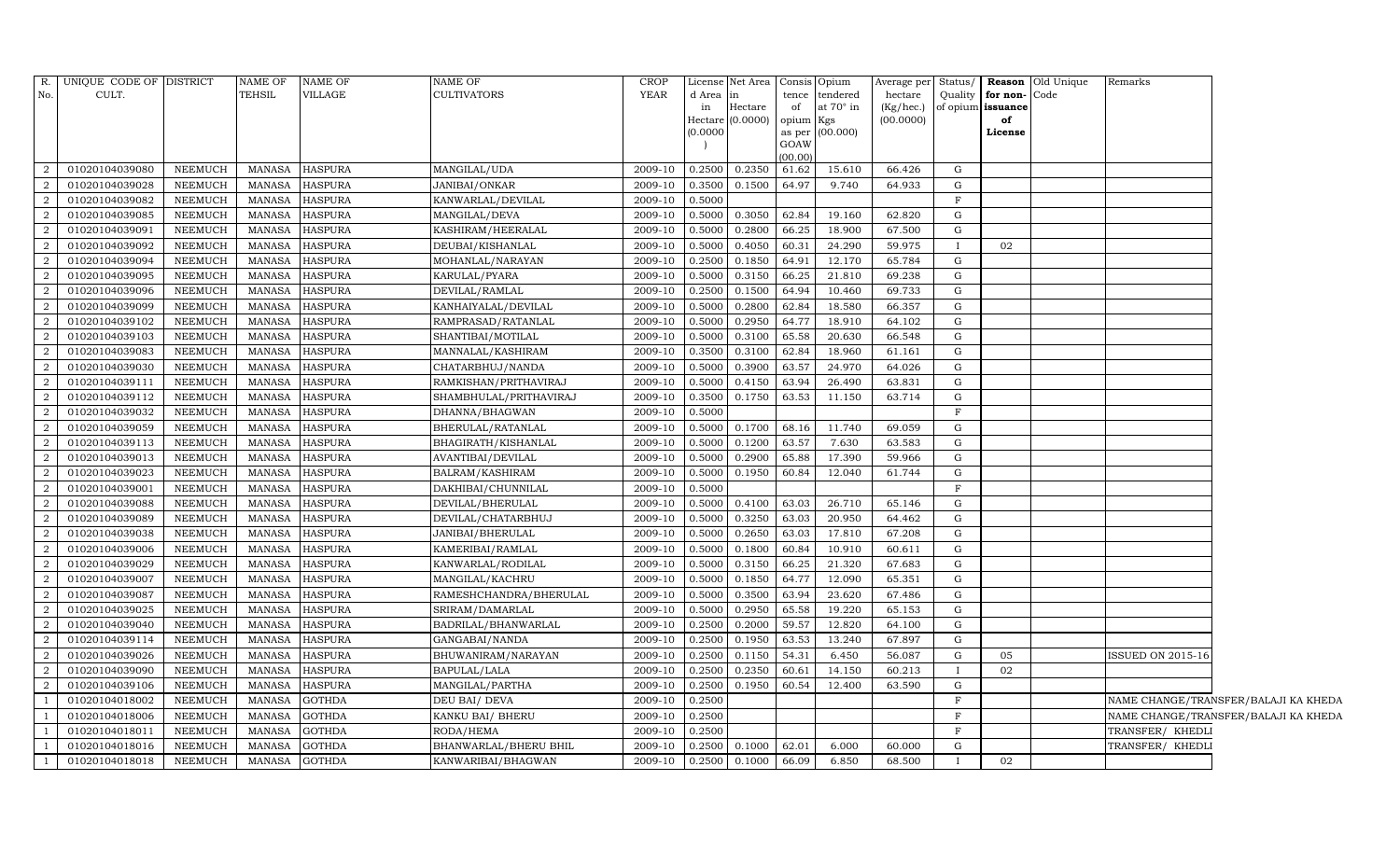| R.             | UNIQUE CODE OF DISTRICT |                | NAME OF       | <b>NAME OF</b>       | NAME OF                   | <b>CROP</b> |          | License Net Area   |                | Consis Opium | Average per Status/ |              |                   | Reason Old Unique | Remarks                   |  |
|----------------|-------------------------|----------------|---------------|----------------------|---------------------------|-------------|----------|--------------------|----------------|--------------|---------------------|--------------|-------------------|-------------------|---------------------------|--|
| No.            | CULT.                   |                | TEHSIL        | <b>VILLAGE</b>       | <b>CULTIVATORS</b>        | <b>YEAR</b> | d Area   | in                 | tence          | tendered     | hectare             | Quality      | for non-Code      |                   |                           |  |
|                |                         |                |               |                      |                           |             | in       | Hectare            | of             | at 70° in    | (Kg/hec.)           |              | of opium issuance |                   |                           |  |
|                |                         |                |               |                      |                           |             |          | Hectare $(0.0000)$ | opium          | Kgs          | (00.0000)           |              | of                |                   |                           |  |
|                |                         |                |               |                      |                           |             | (0.0000) |                    | as per<br>GOAW | (00.000)     |                     |              | License           |                   |                           |  |
|                |                         |                |               |                      |                           |             |          |                    | (00.00)        |              |                     |              |                   |                   |                           |  |
|                | 01020104018017          | <b>NEEMUCH</b> | MANASA        | <b>GOTHDA</b>        | NATHU/BHOLE               | 2009-10     | 0.2500   | 0.1450             | 62.33          | 9.010        | 62.138              | $\mathbf{I}$ | 02                |                   |                           |  |
|                | 01020104018007          | NEEMUCH        | <b>MANASA</b> | <b>GOTHDA</b>        | SHOKIN/MODIRAM            | 2009-10     | 0.2500   |                    |                |              |                     | F            |                   |                   | TRANSFER/ BALAJI KA KHEDA |  |
| 3              | 01020104067010          | <b>NEEMUCH</b> | <b>MANASA</b> | <b>GANGNIA KHEDI</b> | BHULIBAI/TULSIRAM         | 2009-10     | 0.5000   | 0.1950             | 62.52          | 12.400       | 63.590              | G            |                   |                   |                           |  |
| $\overline{3}$ | 01020104067013          | <b>NEEMUCH</b> | MANASA        | <b>GANGNIA KHEDI</b> | GITA BAI/ MANGILAL        | 2009-10     | 0.5000   | 0.2150             | 63.87          | 14.110       | 65.628              | G            |                   |                   |                           |  |
| 3              | 01020104067015          | <b>NEEMUCH</b> | <b>MANASA</b> | <b>GANGNIA KHEDI</b> | KACHRU/KAVARLAL           | 2009-10     | 0.5000   | 0.1700             | 60.71          | 10.400       | 61.176              | G            |                   |                   |                           |  |
| 3              | 01020104067021          | <b>NEEMUCH</b> | <b>MANASA</b> | <b>GANGNIA KHEDI</b> | BHAWAR BAI/ BAPULAL       | 2009-10     | 0.2500   | 0.2000             | 59.24          | 11.620       | 58.100              | G            |                   |                   |                           |  |
| 3              | 01020104067022          | <b>NEEMUCH</b> | MANASA        | <b>GANGNIA KHEDI</b> | <b>GANESHRAM/ NATHU</b>   | 2009-10     | 0.2500   | 0.1850             | 62.52          | 11.580       | 62.595              | $\mathbf G$  |                   |                   |                           |  |
| $\overline{3}$ | 01020104067026          | <b>NEEMUCH</b> | MANASA        | <b>GANGNIA KHEDI</b> | KACHRULAL/ PYARA          | 2009-10     | 0.2500   | 0.1050             | 62.57          | 3.410        | 32.476              | G            | 04                |                   |                           |  |
| $\overline{3}$ | 01020104067028          | <b>NEEMUCH</b> | <b>MANASA</b> | <b>GANGNIA KHEDI</b> | DURGASHANKAR/ KALURAM     | 2009-10     | 0.5000   | 0.2600             | 60.71          | 16.220       | 62.385              | G            |                   |                   |                           |  |
| 3              | 01020104067032          | <b>NEEMUCH</b> | MANASA        | <b>GANGNIA KHEDI</b> | MANGILAL/LALARAM          | 2009-10     | 0.5000   | 0.1300             | 68.94          | 8.880        | 68.308              | $\mathbf G$  |                   |                   |                           |  |
| 3              | 01020104067003          | <b>NEEMUCH</b> | <b>MANASA</b> | <b>GANGNIA KHEDI</b> | BHERULAL/LALA             | 2009-10     | 0.3500   | 0.0350             | 63.80          | 2.300        | 65.714              | $\mathbf G$  |                   |                   |                           |  |
| $\mathbf{3}$   | 01020104067040          | <b>NEEMUCH</b> | MANASA        | <b>GANGNIA KHEDI</b> | RAMNARAYAN/DALLA          | 2009-10     | 0.5000   | 0.1700             | 60.71          | 10.020       | 58.941              | G            |                   |                   |                           |  |
| 3              | 01020104067039          | <b>NEEMUCH</b> | <b>MANASA</b> | <b>GANGNIA KHEDI</b> | <b>BAPULAL/ DEVA</b>      | 2009-10     | 0.5000   | 0.2050             | 62.52          | 12.330       | 60.146              | $\mathbf G$  |                   |                   |                           |  |
| 3              | 01020104067038          | NEEMUCH        | <b>MANASA</b> | <b>GANGNIA KHEDI</b> | <b>BAGDULAL/ KASHIRAM</b> | 2009-10     | 0.2500   | 0.1500             | 62.52          | 9.670        | 64.467              | $\mathbf G$  |                   |                   |                           |  |
|                | 01020104023002          | <b>NEEMUCH</b> | MANASA        | <b>GAFARDA</b>       | MODIRAM/HIRALAL           | 2009-10     | 0.2500   | 0.2500             | 60.48          | 15.190       | 60.760              | G            |                   |                   |                           |  |
|                | 01020104023006          | <b>NEEMUCH</b> | MANASA        | <b>GAFARDA</b>       | LAHRIBAI/NANALAL          | 2009-10     | 0.3500   | 0.2100             | 60.48          | 12.860       | 61.238              | G            |                   |                   |                           |  |
|                | 01020104023008          | <b>NEEMUCH</b> | <b>MANASA</b> | <b>GAFARDA</b>       | BHUWANIRAM/MODIRAM        | 2009-10     | 0.2500   | 0.2450             | 58.22          | 14.330       | 58.490              | G            |                   |                   |                           |  |
|                | 01020104023009          | <b>NEEMUCH</b> | MANASA        | <b>GAFARDA</b>       | SHANTILAL/MODIRAM         | 2009-10     | 0.5000   | 0.5000             | 62.43          | 31.350       | 62.700              | G            |                   |                   |                           |  |
|                | 01020104023014          | NEEMUCH        | MANASA        | <b>GAFARDA</b>       | RAMLAL/KESHURAM           | 2009-10     | 0.3500   | 0.2950             | 62.43          | 19.620       | 66.508              | G            |                   |                   |                           |  |
|                | 01020104023004          | <b>NEEMUCH</b> | <b>MANASA</b> | <b>GAFARDA</b>       | MANGIBAI/MODIRAM          | 2009-10     | 0.5000   | 0.3050             | 63.22          | 19.910       | 65.279              | G            |                   |                   |                           |  |
|                | 01020104023022          | NEEMUCH        | <b>MANASA</b> | <b>GAFARDA</b>       | BHAGIRATH/GORILAL         | 2009-10     | 0.3500   | 0.3300             | 63.30          | 21.130       | 64.030              | $\mathbf{I}$ | 02                |                   |                           |  |
|                | 01020104023027          | <b>NEEMUCH</b> | <b>MANASA</b> | <b>GAFARDA</b>       | NONDRAM/HARIRAM           | 2009-10     | 0.2500   | 0.2500             | 59.23          | 13.880       | 55.520              | G            | 04                |                   | <b>ISSUED ON 2016-17</b>  |  |
|                | 01020104023037          | <b>NEEMUCH</b> | MANASA        | <b>GAFARDA</b>       | BHERULAL/MEGHRAJ          | 2009-10     | 0.2500   |                    |                |              |                     | F            |                   |                   |                           |  |
|                | 01020104023041          | <b>NEEMUCH</b> | <b>MANASA</b> | <b>GAFARDA</b>       | MOTILAL/NARAYAN           | 2009-10     | 0.2500   |                    |                |              |                     | F            |                   |                   |                           |  |
|                | 01020104023043          | NEEMUCH        | <b>MANASA</b> | <b>GAFARDA</b>       | AMRITLAL/NANDLAL          | 2009-10     | 0.3500   | 0.2500             | 59.23          | 14.760       | 59.040              | G            |                   |                   |                           |  |
|                | 01020104023052          | <b>NEEMUCH</b> | <b>MANASA</b> | <b>GAFARDA</b>       | KACHRULAL/MODIRAM         | 2009-10     | 0.5000   | 0.4300             | 63.22          | 28.350       | 65.930              | G            |                   |                   |                           |  |
|                | 01020104023053          | <b>NEEMUCH</b> | MANASA        | <b>GAFARDA</b>       | BHANWARLAL/NONDRAM        | 2009-10     | 0.2500   | 0.2350             | 62.43          | 15.900       | 67.660              | G            |                   |                   |                           |  |
|                | 01020104023056          | <b>NEEMUCH</b> | <b>MANASA</b> | <b>GAFARDA</b>       | DEUBAI/NARAYAN            | 2009-10     | 0.2500   | 0.2300             | 54.36          | 12.690       | 55.174              | G            | 04                |                   | ISSUED ON 2016-17         |  |
|                | 01020104023001          | NEEMUCH        | MANASA        | <b>GAFARDA</b>       | TULSIBAI/NONDRAM          | 2009-10     | 0.2500   | 0.2100             | 62.43          | 13.730       | 65.381              | G            |                   |                   | NAME CHANGE               |  |
|                | 01020104023048          | <b>NEEMUCH</b> | <b>MANASA</b> | <b>GAFARDA</b>       | MANGUBAI/HARIRAM          | 2009-10     | 0.2500   |                    |                |              |                     | F            |                   |                   | TRANSFER/ KANJARAII       |  |
|                | 01020104023042          | <b>NEEMUCH</b> | MANASA        | <b>GAFARDA</b>       | KANWARLAL/BHERULAL        | 2009-10     | 0.2500   | 0.2300             | 54.54          | 4.090        | 17.783              | G            | 04                |                   |                           |  |
| $\overline{2}$ | 01020104041001          | <b>NEEMUCH</b> | <b>MANASA</b> | <b>DURGPURA</b>      | RAMLAL/NARAYAN            | 2009-10     | 0.2500   | 0.1500             | 60.69          | 8.630        | 57.533              | G            |                   |                   |                           |  |
| $\overline{2}$ | 01020104041002          | <b>NEEMUCH</b> | <b>MANASA</b> | <b>DURGPURA</b>      | KANHAIYALAL/CHAMPA        | 2009-10     | 0.5000   | 0.4350             | 60.91          | 26.470       | 60.851              | $\mathbf G$  |                   |                   |                           |  |
| 2              | 01020104041003          | <b>NEEMUCH</b> | MANASA        | <b>DURGPURA</b>      | BHULIBAI/RAMRATAN         | 2009-10     | 0.2500   | 0.2500             | 64.24          | 16.470       | 65.880              | G            |                   |                   |                           |  |
| $\overline{2}$ | 01020104041005          | <b>NEEMUCH</b> | MANASA        | <b>DURGPURA</b>      | RAJARAM/GIRDHARI          | 2009-10     | 0.5000   | 0.4950             | 60.91          | 30.080       | 60.768              | $\mathbf G$  |                   |                   |                           |  |
| $\overline{2}$ | 01020104041006          | <b>NEEMUCH</b> | <b>MANASA</b> | <b>DURGPURA</b>      | BAGDURAM/GHASI            | 2009-10     | 0.5000   | 0.2400             | 63.52          | 14.920       | 62.167              | G            |                   |                   |                           |  |
| $\overline{2}$ | 01020104041010          | <b>NEEMUCH</b> | MANASA        | <b>DURGPURA</b>      | PANNALAL/BALA             | 2009-10     | 0.2500   | 0.2500             | 60.69          | 15.030       | 60.120              | $\mathbf G$  |                   |                   |                           |  |
| 2              | 01020104041009          | <b>NEEMUCH</b> | MANASA        | <b>DURGPURA</b>      | KAMLABAI/LAXMINARAYAN     | 2009-10     | 0.3500   |                    |                |              |                     | F            |                   |                   |                           |  |
| 2              | 01020104041014          | <b>NEEMUCH</b> | MANASA        | <b>DURGPURA</b>      | SURAJMAL/KANIRAM          | 2009-10     | 0.2500   | 0.2250             | 51.95          | 10.640       | 47.289              | $\mathbf{I}$ | 02                |                   |                           |  |
| 2              | 01020104041015          | <b>NEEMUCH</b> | MANASA        | <b>DURGPURA</b>      | RAMESHWAR/NATHURAM        | 2009-10     | 0.2500   | 0.2200             | 62.75          | 14.320       | 65.091              | G            |                   |                   |                           |  |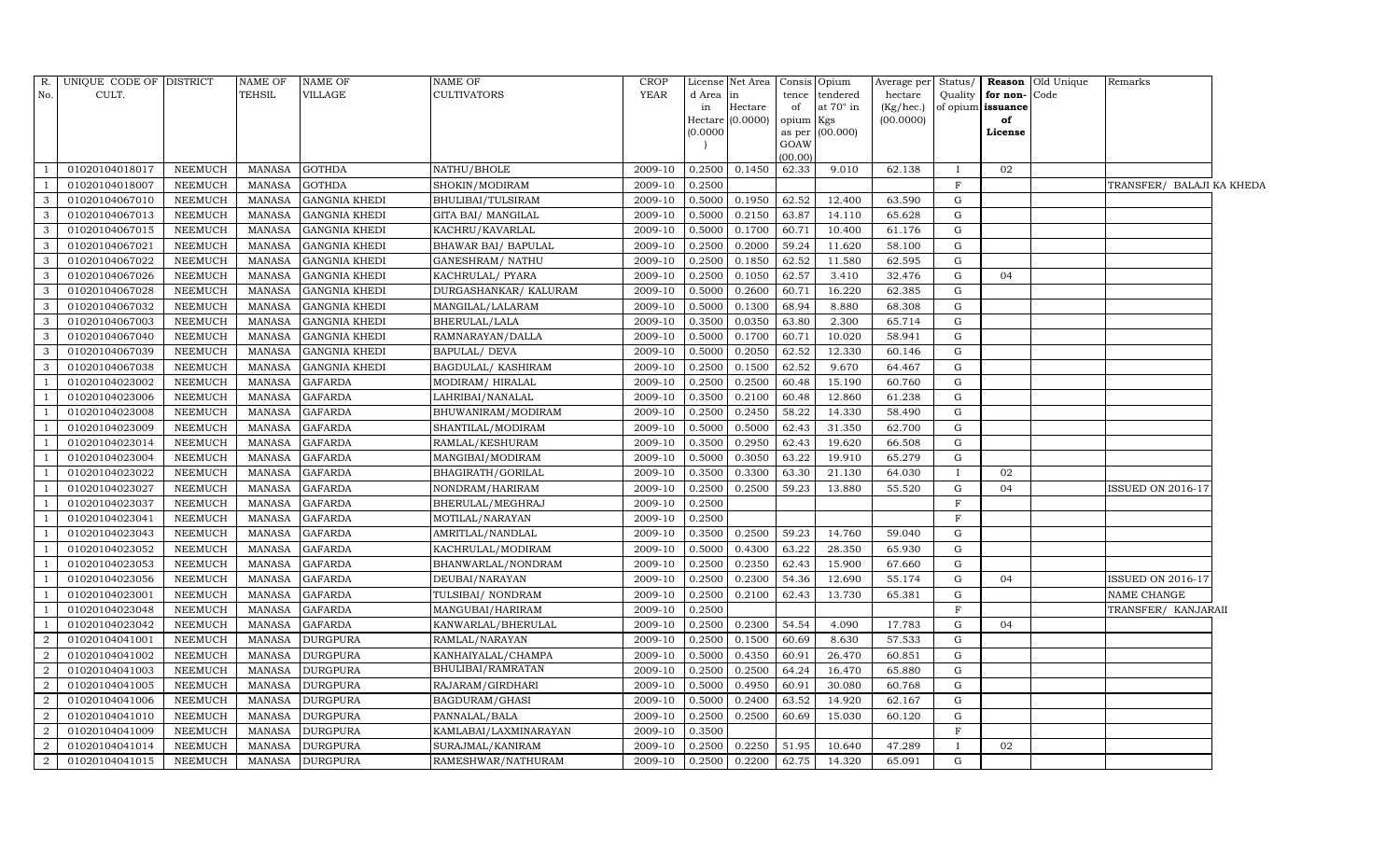| R.             | UNIQUE CODE OF DISTRICT |                | $\operatorname{NAME}$ OF | NAME OF         | NAME OF                  | <b>CROP</b> |                     | License Net Area   Consis   Opium |           |                  | Average per Status/ |              |                   | <b>Reason</b> Old Unique | Remarks                          |  |
|----------------|-------------------------|----------------|--------------------------|-----------------|--------------------------|-------------|---------------------|-----------------------------------|-----------|------------------|---------------------|--------------|-------------------|--------------------------|----------------------------------|--|
| No.            | CULT.                   |                | <b>TEHSIL</b>            | VILLAGE         | CULTIVATORS              | <b>YEAR</b> | d Area              | in                                | tence     | tendered         | hectare             | Quality      | for non-Code      |                          |                                  |  |
|                |                         |                |                          |                 |                          |             | in                  | Hectare                           | of        | at $70^\circ$ in | $(Kg/$ hec. $)$     |              | of opium issuance |                          |                                  |  |
|                |                         |                |                          |                 |                          |             | Hectare<br>(0.0000) | (0.0000)                          | opium Kgs | as per (00.000)  | (00.0000)           |              | of<br>License     |                          |                                  |  |
|                |                         |                |                          |                 |                          |             |                     |                                   | GOAW      |                  |                     |              |                   |                          |                                  |  |
|                |                         |                |                          |                 |                          |             |                     |                                   | (00.00)   |                  |                     |              |                   |                          |                                  |  |
| 2              | 01020104041017          | NEEMUCH        | MANASA                   | <b>DURGPURA</b> | RAMKISHAN/KARU           | 2009-10     | 0.2500              | 0.2450                            | 65.06     | 16.860           | 68.816              | G            |                   |                          |                                  |  |
| $\overline{2}$ | 01020104041020          | NEEMUCH        | <b>MANASA</b>            | <b>DURGPURA</b> | AMARSINGH/KHETA          | 2009-10     | 0.2500              | 0.2500                            | 60.91     | 15.520           | 62.080              | G            |                   |                          |                                  |  |
| 2              | 01020104041021          | NEEMUCH        | <b>MANASA</b>            | <b>DURGPURA</b> | TULSIRAM/KANWARLAL       | 2009-10     | 0.2500              | 0.2100                            | 62.75     | 13.980           | 66.571              | G            |                   |                          |                                  |  |
| 2              | 01020104041023          | <b>NEEMUCH</b> | <b>MANASA</b>            | <b>DURGPURA</b> | MANGILAL/LALURAM         | 2009-10     | 0.3500              | 0.2900                            | 63.52     | 18.590           | 64.103              | ${\rm G}$    |                   |                          |                                  |  |
| 2              | 01020104041025          | <b>NEEMUCH</b> | <b>MANASA</b>            | <b>DURGPURA</b> | DALU/ONKAR               | 2009-10     | 0.2500              | 0.2000                            | 56.28     | 11.380           | 56.900              | G            |                   |                          |                                  |  |
| 2              | 01020104041038          | <b>NEEMUCH</b> | <b>MANASA</b>            | <b>DURGPURA</b> | DEUBAI/MANGILAL          | 2009-10     | 0.2500              | 0.2300                            | 62.79     | 14.940           | 64.957              | G            |                   |                          |                                  |  |
| 2              | 01020104041007          | <b>NEEMUCH</b> | <b>MANASA</b>            | <b>DURGPURA</b> | VARDICHAND/KASHIRAM      | 2009-10     | 0.5000              | 0.1950                            | 63.52     | 12.200           | 62.564              | G            |                   |                          |                                  |  |
| 2              | 01020104041039          | NEEMUCH        | <b>MANASA</b>            | <b>DURGPURA</b> | RAMKANYABAI/RAMGOPAL     | 2009-10     | 0.5000              | 0.2800                            | 67.57     | 18.740           | 66.929              | ${\rm G}$    |                   |                          |                                  |  |
| 2              | 01020104041040          | NEEMUCH        | <b>MANASA</b>            | <b>DURGPURA</b> | RAMNATH/DEVA             | 2009-10     | 0.5000              | 0.2600                            | 63.52     | 16.030           | 61.654              | G            |                   |                          |                                  |  |
| 2              | 01020104041041          | <b>NEEMUCH</b> | <b>MANASA</b>            | <b>DURGPURA</b> | MANKUNWAR/FAKIRCHAND     | 2009-10     | 0.5000              | 0.2600                            | 62.75     | 16.310           | 62.731              | G            |                   |                          |                                  |  |
| 2              | 01020104041004          | NEEMUCH        | <b>MANASA</b>            | <b>DURGPURA</b> | KALU/BHERA               | 2009-10     | 0.2500              | 0.2500                            |           | 15.310           | 61.240              | G            |                   |                          |                                  |  |
| 2              | 01020104041033          | <b>NEEMUCH</b> | <b>MANASA</b>            | <b>DURGPURA</b> | JAMUNABAI/RAMCHANDRA     | 2009-10     | 0.2500              | 0.2400                            | 56.28     | 13.240           | 55.167              | G            | 04                |                          |                                  |  |
| $\overline{1}$ | 01020104021004          | <b>NEEMUCH</b> | <b>MANASA</b>            | <b>DUDHWA</b>   | GOURILAL/RAMA            | 2009-10     | 0.2500              | 0.2550                            | 63.63     | 16.390           | 64.275              | $\mathbf{I}$ | 02                |                          |                                  |  |
|                | 01020104021006          | <b>NEEMUCH</b> | <b>MANASA</b>            | <b>DUDHWA</b>   | KANWARLAL/MODA           | 2009-10     | 0.2500              | 0.2300                            | 58.39     | 13.430           | 58.391              | G            |                   |                          | TRANSFER/ KHEDLI                 |  |
| -1             | 01020104021008          | NEEMUCH        | <b>MANASA</b>            | <b>DUDHWA</b>   | HEMDAN/NANAJI            | 2009-10     | 0.2500              | 0.1550                            | 65.64     | 10.090           | 65.097              | L            | 02                |                          |                                  |  |
| $\overline{1}$ | 01020104021001          | <b>NEEMUCH</b> | <b>MANASA</b>            | <b>DUDHWA</b>   | VAJJI BAI/ HARIRAM       | 2009-10     | 0.2500              | 0.2050                            | 61.69     | 12.720           | 62.049              | G            |                   |                          | TRANSFER/KANJARDA-II             |  |
| <sup>1</sup>   | 01020104021003          | NEEMUCH        | <b>MANASA</b>            | <b>DUDHWA</b>   | DOULATRAM/MODA KHATI     | 2009-10     | 0.2500              | 0.1950                            |           | 11.790           | 60.462              | G            |                   |                          | TRANSFER/ KANJARAII              |  |
|                | 01020104021014          | <b>NEEMUCH</b> | <b>MANASA</b>            | <b>DUDHWA</b>   | BASANTILAL/UDAIRAM       | 2009-10     | 0.2500              | 0.1650                            |           | 9.930            | 60.182              | G            |                   |                          | NAME CHANGE/TRANSFER/KANJARDA-II |  |
| 1              | 01020104029003          | NEEMUCH        | <b>MANASA</b>            | <b>DHAMNIYA</b> | JANIBAI/DEVILAL          | 2009-10     | 0.5000              |                                   |           |                  |                     | $_{\rm F}$   |                   |                          |                                  |  |
| $\overline{1}$ | 01020104029004          | <b>NEEMUCH</b> | <b>MANASA</b>            | <b>DHAMNIYA</b> | UDAIRAM/GANGARAM         | 2009-10     | 0.5000              |                                   |           |                  |                     | F            |                   |                          |                                  |  |
| $\overline{1}$ | 01020104029007          | <b>NEEMUCH</b> | <b>MANASA</b>            | <b>DHAMNIYA</b> | BHURALAL/ MANGU          | 2009-10     | 0.2500              | 0.1750                            | 62.31     | 11.050           | 63.143              | G            |                   |                          |                                  |  |
|                | 01020104029012          | NEEMUCH        | <b>MANASA</b>            | <b>DHAMNIYA</b> | JAMNI BAI/ DUDHA NATHA   | 2009-10     | 0.5000              |                                   |           |                  |                     | $\mathbf{F}$ |                   |                          |                                  |  |
| 1              | 01020104029016          | NEEMUCH        | <b>MANASA</b>            | <b>DHAMNIYA</b> | ASHOKKUMAR/NARAYANDAS    | 2009-10     | 0.5000              | 0.2000                            | 65.28     | 13.280           | 66.400              | G            |                   |                          |                                  |  |
| -1             | 01020104029017          | <b>NEEMUCH</b> | <b>MANASA</b>            | <b>DHAMNIYA</b> | HANSRAJ/PYARA            | 2009-10     | 0.2500              |                                   |           |                  |                     | F            |                   |                          |                                  |  |
| $\overline{1}$ | 01020104029019          | NEEMUCH        | <b>MANASA</b>            | <b>DHAMNIYA</b> | BHAGIRATH/KISHANLAL      | 2009-10     | 0.2500              |                                   |           |                  |                     | $_{\rm F}$   |                   |                          |                                  |  |
|                | 01020104029024          | <b>NEEMUCH</b> | <b>MANASA</b>            | <b>DHAMNIYA</b> | RAJU/ MANGILAL           | 2009-10     | 0.5000              |                                   |           |                  |                     | F            |                   |                          |                                  |  |
| $\overline{1}$ | 01020104029023          | NEEMUCH        | <b>MANASA</b>            | <b>DHAMNIYA</b> | BHANWARLAL/KHEMA         | 2009-10     | 0.2500              | 0.1950                            | 62.64     | 12.490           | 64.051              | G            |                   |                          |                                  |  |
| $\overline{1}$ | 01020104029027          | <b>NEEMUCH</b> | <b>MANASA</b>            | <b>DHAMNIYA</b> | DHANRAJ/NARAYAN          | 2009-10     | 0.3500              | 0.3550                            | 65.28     | 23.370           | 65.831              | G            |                   |                          |                                  |  |
| $\overline{1}$ | 01020104029029          | NEEMUCH        | <b>MANASA</b>            | <b>DHAMNIYA</b> | SHANTILAL/MANNALAL       | 2009-10     | 0.5000              | 0.4900                            | 62.59     | 32.150           | 65.612              | ${\rm G}$    |                   |                          |                                  |  |
|                | 01020104029033          | <b>NEEMUCH</b> | <b>MANASA</b>            | <b>DHAMNIYA</b> | KARULAL/GANGARAM         | 2009-10     | 0.5000              |                                   |           |                  |                     | F            |                   |                          |                                  |  |
| -1             | 01020104029035          | <b>NEEMUCH</b> | <b>MANASA</b>            | <b>DHAMNIYA</b> | TULSIRAM/KANWARLAL       | 2009-10     | 0.5000              |                                   |           |                  |                     | F            |                   |                          |                                  |  |
| $\overline{1}$ | 01020104029039          | NEEMUCH        | <b>MANASA</b>            | <b>DHAMNIYA</b> | RAMSINGH/ANSU            | 2009-10     | 0.2500              | 0.2450                            | 62.31     | 15.750           | 64.286              | G            |                   |                          |                                  |  |
| $\overline{1}$ | 01020104029040          | NEEMUCH        | <b>MANASA</b>            | <b>DHAMNIYA</b> | SHIVLAL/RUGHNATH         | 2009-10     | 0.2500              | 0.2500                            | 62.74     | 16.380           | 65.520              | G            |                   |                          |                                  |  |
|                | 01020104029044          | <b>NEEMUCH</b> | <b>MANASA</b>            | <b>DHAMNIYA</b> | MOHANLAL/MANGILAL        | 2009-10     | 0.5000              |                                   |           |                  |                     | F            |                   |                          |                                  |  |
| $\overline{1}$ | 01020104029045          | NEEMUCH        | <b>MANASA</b>            | <b>DHAMNIYA</b> | SHANTILAL/JAISINGH       | 2009-10     | 0.5000              | 0.4050                            | 62.64     | 26.420           | 65.235              | G            |                   |                          |                                  |  |
| $\overline{1}$ | 01020104029046          | NEEMUCH        | <b>MANASA</b>            | <b>DHAMNIYA</b> | JORAVARSINGH/MEHTABSINGH | 2009-10     | 0.2500              |                                   |           |                  |                     | $\mathbf N$  |                   |                          |                                  |  |
| $\overline{1}$ | 01020104029048          | NEEMUCH        | <b>MANASA</b>            | <b>DHAMNIYA</b> | BHONIBAI/BHUWANA         | 2009-10     | 0.3500              | 0.1000                            | 65.28     | 6.830            | 68.300              | ${\rm G}$    |                   |                          |                                  |  |
|                | 01020104029057          | NEEMUCH        | <b>MANASA</b>            | <b>DHAMNIYA</b> | MEHTABBAI/MANGILAL       | 2009-10     | 0.5000              | 0.2050                            | 67.84     | 14.080           | 68.683              | G            |                   |                          |                                  |  |
| 1              | 01020104029032          | <b>NEEMUCH</b> | <b>MANASA</b>            | <b>DHAMNIYA</b> | PANNALAL/KANWARLAL       | 2009-10     | 0.5000              |                                   |           |                  |                     | F            |                   |                          |                                  |  |
| $\mathbf{1}$   | 01020104029061          | <b>NEEMUCH</b> | <b>MANASA</b>            | <b>DHAMNIYA</b> | KESHYA/KALU              | 2009-10     | 0.5000              |                                   |           |                  |                     | F            |                   |                          |                                  |  |
|                |                         |                |                          |                 |                          |             |                     |                                   |           |                  |                     |              |                   |                          |                                  |  |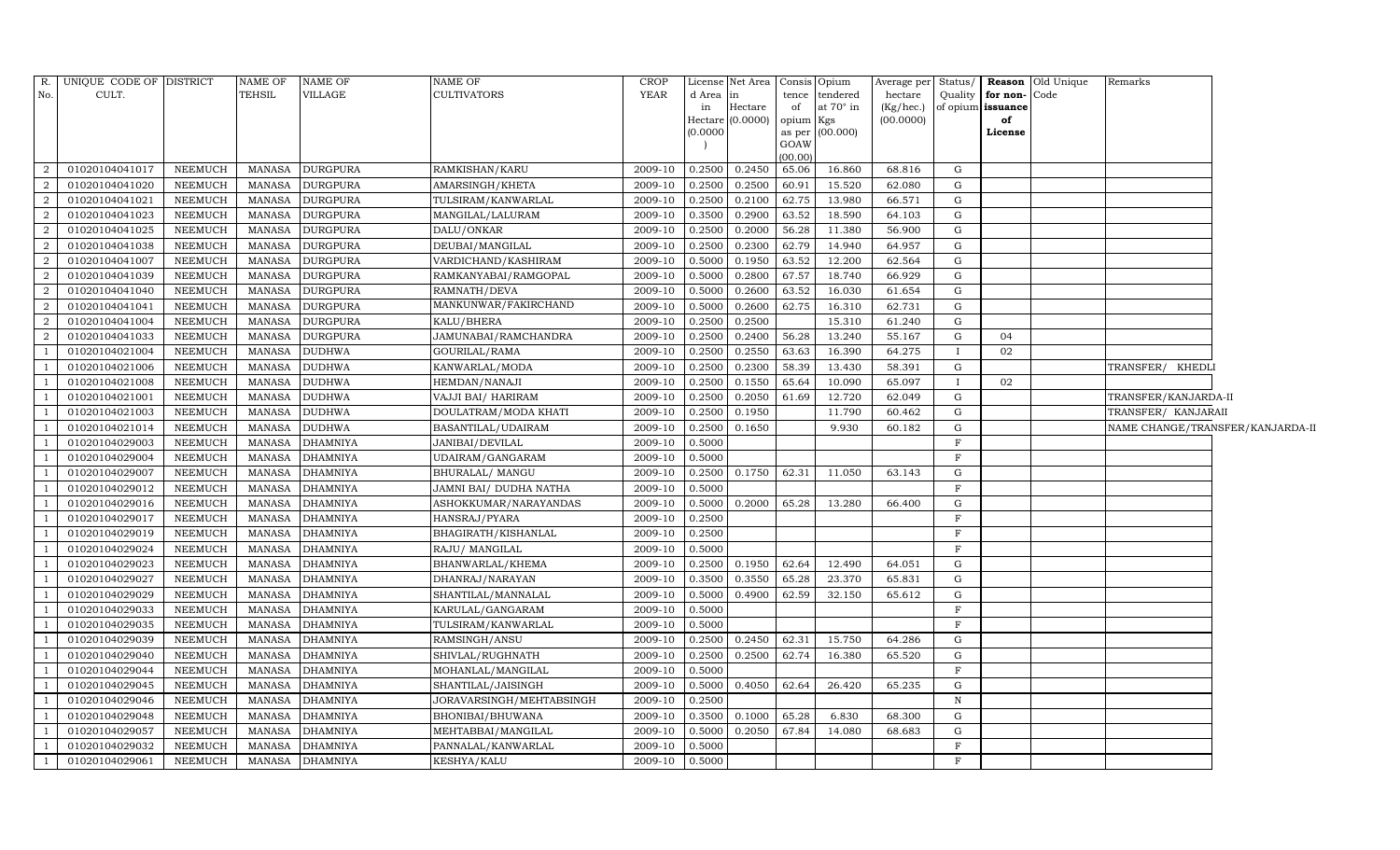| R.             | UNIQUE CODE OF DISTRICT |                | <b>NAME OF</b> | <b>NAME OF</b>     | <b>NAME OF</b>             | CROP                 |           | License Net Area |           | Consis Opium     | Average per | Status/      |                   | Reason Old Unique | Remarks     |
|----------------|-------------------------|----------------|----------------|--------------------|----------------------------|----------------------|-----------|------------------|-----------|------------------|-------------|--------------|-------------------|-------------------|-------------|
| No.            | CULT.                   |                | <b>TEHSIL</b>  | VILLAGE            | <b>CULTIVATORS</b>         | YEAR                 | d Area in |                  | tence     | tendered         | hectare     | Quality      | for non-          | Code              |             |
|                |                         |                |                |                    |                            |                      | in        | Hectare          | of        | at $70^\circ$ in | (Kg/hec.)   |              | of opium issuance |                   |             |
|                |                         |                |                |                    |                            |                      | (0.0000)  | Hectare (0.0000) | opium Kgs | as per (00.000)  | (00.0000)   |              | of<br>License     |                   |             |
|                |                         |                |                |                    |                            |                      |           |                  | GOAW      |                  |             |              |                   |                   |             |
|                |                         |                |                |                    |                            |                      |           |                  | (00.00)   |                  |             |              |                   |                   |             |
|                | 01020104029010          | NEEMUCH        | MANASA         | <b>DHAMNIYA</b>    | KISHANLAL/ASHU             | 2009-10              | 0.2500    |                  |           |                  |             | $\mathbf{F}$ |                   |                   | NAME CHANGE |
|                | 01020104029002          | NEEMUCH        | MANASA         | <b>DHAMNIYA</b>    | RAMLAL/NARAYAN             | 2009-10              | 0.5000    | 0.3300           | 62.64     | 20.600           | 62.424      | G            |                   |                   |             |
|                | 01020104029011          | NEEMUCH        | MANASA         | <b>DHAMNIYA</b>    | <b>BHERULAL/ OKAR</b>      | 2009-10              | 0.2500    |                  |           |                  |             | $\mathbf{F}$ |                   |                   |             |
|                | 01020104029043          | <b>NEEMUCH</b> | MANASA         | <b>DHAMNIYA</b>    | GOPAL/HEERA                | 2009-10              | 0.2500    |                  |           |                  |             | F            |                   |                   |             |
| 3              | 01020104097001          | NEEMUCH        | MANASA         | <b>DHAKNI</b>      | HAJARILAL/MANGILAL         | 2009-10              | 0.5000    | 0.2700           | 63.20     | 18.220           | 67.481      | G            |                   |                   |             |
| 3              | 01020104097064          | NEEMUCH        | <b>MANASA</b>  | <b>DHAKNI</b>      | MANGILAL/ JAGANNATH        | 2009-10              | 0.2500    | 0.1550           | 63.56     | 10.130           | 65.355      | G            |                   |                   |             |
| 3              | 01020104097002          | <b>NEEMUCH</b> | <b>MANASA</b>  | <b>DHAKNI</b>      | MUKESH KUMAR/UDAYRAM       | 2009-10              | 0.2500    | 0.2100           | 63.39     | 14.480           | 68.953      | G            |                   |                   |             |
| 3              | 01020104097058          | NEEMUCH        | MANASA         | <b>DHAKNI</b>      | RAMGOPAL/GULAB             | 2009-10              | 0.5000    | 0.2900           | 60.61     | 17.840           | 61.517      | G            |                   |                   |             |
| 3              | 01020104097066          | NEEMUCH        | <b>MANASA</b>  | <b>DHAKNI</b>      | RAMCHANDR/ MOHANLAL        | 2009-10              | 0.2500    | 0.1100           | 64.66     | 7.440            | 67.636      | G            |                   |                   |             |
| 3              | 01020104097006          | NEEMUCH        | MANASA         | <b>DHAKNI</b>      | BHAWARLAL/ TEJRAM          | 2009-10              | 0.2500    | 0.1000           | 64.97     | 7.120            | 71.200      | G            |                   |                   |             |
| 3              | 01020104097013          | <b>NEEMUCH</b> | <b>MANASA</b>  | <b>DHAKNI</b>      | RAMCHANDRA/RUGGA           | 2009-10              | 0.5000    | 0.2500           | 60.61     | 16.230           | 64.920      | G            |                   |                   |             |
| 3              | 01020104097014          | NEEMUCH        | MANASA         | <b>DHAKNI</b>      | KISHANLAL/ MEGHRAJ         | 2009-10              | 0.2500    | 0.2300           | 60.61     | 13.660           | 59.391      | $\mathbf G$  |                   |                   |             |
| 3              | 01020104097015          | NEEMUCH        | <b>MANASA</b>  | <b>DHAKNI</b>      | HARCHAND/SURATRAM          | 2009-10              | 0.5000    | 0.1600           | 63.20     | 10.380           | 64.875      | $\mathbf G$  |                   |                   | NAME CHANGE |
| 3              | 01020104097016          | NEEMUCH        | MANASA         | <b>DHAKNI</b>      | <b>BANSHILAL/ VAJJA</b>    | 2009-10              | 0.2500    | 0.1700           | 64.66     | 12.480           | 73.412      | G            |                   |                   |             |
| 3              | 01020104097018          | NEEMUCH        | MANASA         | <b>DHAKNI</b>      | BANSHILAL/KISHANLAL        | $\overline{2009-10}$ | 0.5000    | 0.2050           | 62.75     | 13.890           | 67.756      | G            |                   |                   |             |
| 3              | 01020104097023          | NEEMUCH        | MANASA         | <b>DHAKNI</b>      | NANDUBAI/NANDLAL           | 2009-10              | 0.5000    | 0.2350           | 63.39     | 15.500           | 65.957      | G            |                   |                   |             |
| 3              | 01020104097027          | <b>NEEMUCH</b> | <b>MANASA</b>  | <b>DHAKNI</b>      | RAMBAKSH/SALAGRAM          | 2009-10              | 0.5000    | 0.2100           | 64.97     | 14.010           | 66.714      | $\mathbf G$  |                   |                   |             |
| 3              | 01020104097032          | NEEMUCH        | MANASA         | <b>DHAKNI</b>      | RODIBAI/RAMCHANDRA         | 2009-10              | 0.2500    | 0.0950           | 63.56     | 6.340            | 66.737      | G            |                   |                   |             |
| 3              | 01020104097039          | NEEMUCH        | MANASA         | <b>DHAKNI</b>      | GHISALAL/BHUVANIRAM        | 2009-10              | 0.5000    | 0.2000           | 64.97     | 13.270           | 66.350      | G            |                   |                   |             |
| 3              | 01020104097045          | <b>NEEMUCH</b> | MANASA         | <b>DHAKNI</b>      | DHANRAJ/ BHUWANIRAM        | 2009-10              | 0.2500    |                  |           |                  |             | $\mathbf{F}$ |                   |                   |             |
| 3              | 01020104097040          | NEEMUCH        | <b>MANASA</b>  | <b>DHAKNI</b>      | BADRILAL/MOHAN             | 2009-10              | 0.5000    | 0.1450           | 65.06     | 10.390           | 71.655      | G            |                   |                   |             |
| 3              | 01020104097057          | <b>NEEMUCH</b> | <b>MANASA</b>  | <b>DHAKNI</b>      | RAMGOPAL/CHAGANLAL         | 2009-10              | 0.5000    | 0.1050           | 63.39     | 6.760            | 64.381      | G            |                   |                   |             |
| 3              | 01020104097069          | NEEMUCH        | MANASA         | <b>DHAKNI</b>      | NARMADABAI/DEVILAL         | 2009-10              | 0.3500    | 0.1000           | 63.39     | 6.700            | 67.000      | G            |                   |                   |             |
| 3              | 01020104097043          | <b>NEEMUCH</b> | MANASA         | <b>DHAKNI</b>      | BAGDIRAM/BHANA             | 2009-10              | 0.5000    | 0.2300           | 65.06     | 15.050           | 65.435      | G            |                   |                   |             |
| 3              | 01020104097074          | NEEMUCH        | <b>MANASA</b>  | <b>DHAKNI</b>      | MADHU/RUGGA                | 2009-10              | 0.3500    | 0.1550           | 60.69     | 10.030           | 64.710      | G            |                   |                   |             |
| 3              | 01020104097011          | <b>NEEMUCH</b> | MANASA         | <b>DHAKNI</b>      | BHAGWANITBAI/RAMLAL        | 2009-10              | 0.5000    | 0.4300           | 60.69     | 28.100           | 65.349      | G            |                   |                   |             |
| 3              | 01020104097005          | <b>NEEMUCH</b> | MANASA         | <b>DHAKNI</b>      | <b>BHUVANIRAM/PARASRAM</b> | 2009-10              | 0.5000    | 0.2400           | 65.06     | 15.960           | 66.500      | ${\rm G}$    |                   |                   |             |
| 3              | 01020104097003          | <b>NEEMUCH</b> | <b>MANASA</b>  | <b>DHAKNI</b>      | CHATARBAI/GULABCHAND       | 2009-10              | 0.5000    | 0.3250           | 63.20     | 20.510           | 63.108      | $\mathbf G$  |                   |                   |             |
| 3              | 01020104097035          | NEEMUCH        | MANASA         | <b>DHAKNI</b>      | DEVIKISHAN/MADANLAL        | 2009-10              | 0.2500    | 0.1000           | 63.20     | 7.180            | 71.800      | ${\rm G}$    |                   |                   |             |
| 3              | 01020104097029          | <b>NEEMUCH</b> | <b>MANASA</b>  | <b>DHAKNI</b>      | PREMSUKH/ VARDI CHAND      | 2009-10              | 0.5000    | 0.1950           | 64.97     | 12.870           | 66.000      | ${\rm G}$    |                   |                   |             |
| 3              | 01020104097078          | <b>NEEMUCH</b> | MANASA         | <b>DHAKNI</b>      | SURESHCHANDR/ MOHANLAL     | 2009-10              | 0.2500    | 0.1650           | 64.66     | 11.390           | 69.030      | $\mathbf G$  |                   |                   |             |
|                | 01020104013002          | NEEMUCH        | <b>MANASA</b>  | <b>DEVRI PARDA</b> | SHIVLAL / DHANNA           | 2009-10              | 0.5000    |                  |           |                  |             | $\mathbf F$  |                   |                   |             |
|                | 01020104013007          | <b>NEEMUCH</b> | MANASA         | <b>DEVRI PARDA</b> | SHAYMLAL/BIHARI            | 2009-10              | 0.5000    | 0.2200           | 60.79     | 13.710           | 62.318      | ${\rm G}$    |                   |                   |             |
|                | 01020104013012          | <b>NEEMUCH</b> | <b>MANASA</b>  | <b>DEVRI PARDA</b> | KANHAIYALAL/KHEMRAJ        | 2009-10              | 0.5000    | 0.3050           | 58.84     | 10.150           | 33.279      | ${\rm G}$    | 04                |                   |             |
| - 1            | 01020104013014          | NEEMUCH        | MANASA         | <b>DEVRI PARDA</b> | BANSHILAL/DEVAJI           | 2009-10              | 0.2500    |                  |           |                  |             | $\mathbf F$  |                   |                   |             |
|                | 01020104013017          | <b>NEEMUCH</b> | MANASA         | <b>DEVRI PARDA</b> | <b>BHURA/SHOLA</b>         | 2009-10              | 0.5000    | 0.5000           | 58.84     | 11.680           | 23.360      | $\mathbf G$  | 04                |                   |             |
|                | 01020104013018          | <b>NEEMUCH</b> | MANASA         | <b>DEVRI PARDA</b> | KHIMA/MEGHA                | 2009-10              | 0.5000    | 0.2050           | 60.79     | 12.640           | 61.659      | G            |                   |                   |             |
|                | 01020104013019          | NEEMUCH        | MANASA         | <b>DEVRI PARDA</b> | CHHAGAN/CHHOGALAL          | 2009-10              | 0.3500    | 0.0850           | 58.84     | 5.190            | 61.059      | G            |                   |                   |             |
| $\overline{1}$ | 01020104013020          | NEEMUCH        | MANASA         | <b>DEVRI PARDA</b> | PIRU/SHOLA                 | 2009-10              | 0.5000    | 0.2050           | 60.79     | 12.760           | 62.244      | G            |                   |                   |             |
| 1              | 01020104013023          | <b>NEEMUCH</b> |                | MANASA DEVRI PARDA | SEVA/LALU                  | 2009-10              | 0.5000    | 0.1900           | 57.50     | 11.260           | 59.263      | G            |                   |                   |             |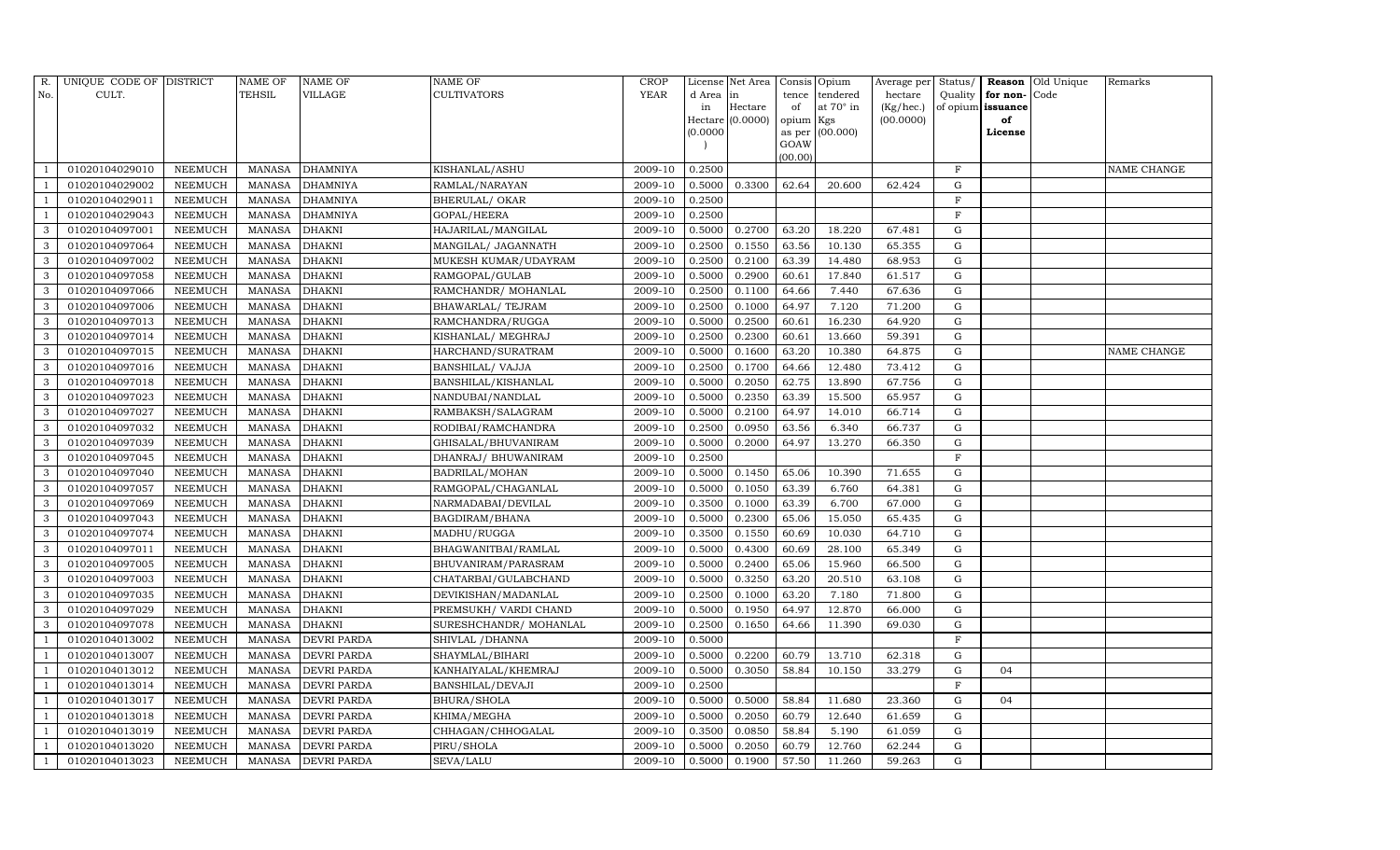| R.               | UNIQUE CODE OF DISTRICT |                | <b>NAME OF</b> | <b>NAME OF</b>          | <b>NAME OF</b>              | <b>CROP</b> |          | License Net Area |           | Consis Opium    | Average per | Status/      |                   | <b>Reason</b> Old Unique | Remarks           |
|------------------|-------------------------|----------------|----------------|-------------------------|-----------------------------|-------------|----------|------------------|-----------|-----------------|-------------|--------------|-------------------|--------------------------|-------------------|
| No.              | CULT.                   |                | <b>TEHSIL</b>  | VILLAGE                 | <b>CULTIVATORS</b>          | YEAR        | d Area   | in               | tence     | tendered        | hectare     | Quality      | for non-Code      |                          |                   |
|                  |                         |                |                |                         |                             |             | in       | Hectare          | of        | at 70° in       | (Kg/hec.)   |              | of opium issuance |                          |                   |
|                  |                         |                |                |                         |                             |             |          | Hectare (0.0000) | opium Kgs |                 | (00.0000)   |              | of                |                          |                   |
|                  |                         |                |                |                         |                             |             | (0.0000) |                  | GOAW      | as per (00.000) |             |              | License           |                          |                   |
|                  |                         |                |                |                         |                             |             |          |                  | (00.00)   |                 |             |              |                   |                          |                   |
|                  | 01020104013024          | NEEMUCH        | MANASA         | <b>DEVRI PARDA</b>      | MOHANLAL/LALU               | 2009-10     | 0.5000   | 0.1900           | 57.50     | 11.310          | 59.526      | G            |                   |                          |                   |
|                  | 01020104013033          | <b>NEEMUCH</b> | <b>MANASA</b>  | <b>DEVRI PARDA</b>      | SURAJMAL/NARAYAN            | 2009-10     | 0.3500   | 0.2750           | 62.38     | 17.430          | 63.382      | $\mathbf{I}$ | 02                |                          |                   |
|                  | 01020104013038          | NEEMUCH        | <b>MANASA</b>  | <b>DEVRI PARDA</b>      | GENDA/LALA                  | 2009-10     | 0.5000   | 0.1900           | 57.50     | 11.370          | 59.842      | G            |                   |                          |                   |
|                  | 01020104013021          | NEEMUCH        | <b>MANASA</b>  | <b>DEVRI PARDA</b>      | KHETA/KHEMA                 | 2009-10     | 0.5000   |                  |           |                 |             | F            |                   |                          |                   |
|                  | 01020104013010          | <b>NEEMUCH</b> | <b>MANASA</b>  | <b>DEVRI PARDA</b>      | SONI BAI/ HEMA              | 2009-10     | 0.2500   |                  |           |                 |             | $\mathbf F$  |                   |                          | TRANSFER/POKHARDA |
|                  | 01020104013011          | NEEMUCH        | <b>MANASA</b>  | <b>DEVRI PARDA</b>      | KAILASHCHAND/NONDRAM        | 2009-10     | 0.2500   | 0.2450           | 62.37     | 14.260          | 58.204      | $\mathbf{I}$ | 02                |                          |                   |
|                  | 01020104013016          | NEEMUCH        | <b>MANASA</b>  | <b>DEVRI PARDA</b>      | DHAPU BAI/SHOLA             | 2009-10     | 0.2500   |                  |           |                 |             | $\mathbf F$  |                   |                          |                   |
|                  | 01020104013039          | NEEMUCH        | <b>MANASA</b>  | <b>DEVRI PARDA</b>      | DURGA/ HAJARI               | 2009-10     | 0.2500   | 0.2500           | 61.24     | 14.960          | 59.840      | $\mathbf I$  | 02                |                          |                   |
| $\overline{2}$   | 01020104045084          | NEEMUCH        | <b>MANASA</b>  | <b>DEVRI KHAWASA-II</b> | MOHANLAL/KALURAM            | 2009-10     | 0.5000   | 0.2000           | 66.83     | 13.440          | 67.200      | G            |                   |                          |                   |
| $\overline{2}$   | 01020104045085          | NEEMUCH        | <b>MANASA</b>  | <b>DEVRI KHAWASA-II</b> | SALAGRAM/BHUWANIRAM         | 2009-10     | 0.5000   | 0.2250           | 65.45     | 14.100          | 62.667      | $\mathbf{I}$ | 02                |                          |                   |
| $\overline{2}$   | 01020104045087          | <b>NEEMUCH</b> | <b>MANASA</b>  | <b>DEVRI KHAWASA-II</b> | SATYANARAYAN/MULCHANDRA     | 2009-10     | 0.3500   | 0.2000           | 63.41     | 12.200          | 61.000      | G            |                   |                          |                   |
| $\overline{2}$   | 01020104045089          | NEEMUCH        | <b>MANASA</b>  | DEVRI KHAWASA-II        | RAMESHWAR/PYARCHANDRA       | 2009-10     | 0.5000   | 0.2450           | 66.83     | 16.420          | 67.020      | G            |                   |                          |                   |
| $\overline{2}$   | 01020104045090          | <b>NEEMUCH</b> | <b>MANASA</b>  | <b>DEVRI KHAWASA-II</b> | MANGILAL/KALURAM            | 2009-10     | 0.5000   | 0.3000           | 61.85     | 18.390          | 61.300      | $\mathbf{I}$ | 02                |                          |                   |
| 2                | 01020104045093          | NEEMUCH        | <b>MANASA</b>  | <b>DEVRI KHAWASA-II</b> | <b>BANSHIDAS/ONKARDAS</b>   | 2009-10     | 0.5000   | 0.1850           | 64.14     | 10.700          | 57.838      | G            |                   |                          |                   |
| $\overline{2}$   | 01020104045094          | <b>NEEMUCH</b> | <b>MANASA</b>  | <b>DEVRI KHAWASA-II</b> | BANSHILAL/BHANWARLAL        | 2009-10     | 0.5000   | 0.4550           | 62.29     | 28.550          | 62.747      | G            |                   |                          |                   |
| $\overline{2}$   | 01020104045095          | NEEMUCH        | <b>MANASA</b>  | <b>DEVRI KHAWASA-II</b> | BANSHILAL/BAPULAL           | 2009-10     | 0.5000   | 0.1850           | 65.16     | 12.120          | 65.514      | G            |                   |                          |                   |
| 2                | 01020104045098          | NEEMUCH        | <b>MANASA</b>  | DEVRI KHAWASA-II        | OMPRAKASH/CHAGANLAL         | 2009-10     | 0.5000   | 0.1000           | 65.16     | 6.520           | 65.200      | G            |                   |                          |                   |
| 2                | 01020104045156          | NEEMUCH        | <b>MANASA</b>  | DEVRI KHAWASA-II        | BHAGIRATH/MODIRAM           | 2009-10     | 0.3500   | 0.2850           | 65.16     | 18.200          | 63.860      | G            |                   |                          |                   |
| $\boldsymbol{2}$ | 01020104045103          | NEEMUCH        | <b>MANASA</b>  | <b>DEVRI KHAWASA-II</b> | HEERALAL/RUPRAM             | 2009-10     | 0.3500   | 0.2350           | 61.39     | 15.370          | 65.404      | G            |                   |                          |                   |
| $\overline{2}$   | 01020104045064          | NEEMUCH        | <b>MANASA</b>  | <b>DEVRI KHAWASA-II</b> | RAJIBAI/RAMGOPAL            | 2009-10     | 0.2500   | 0.1950           | 59.10     | 11.500          | 58.974      | G            |                   |                          |                   |
| $\sqrt{2}$       | 01020104045106          | NEEMUCH        | <b>MANASA</b>  | <b>DEVRI KHAWASA-II</b> | SUNDERLAL/ONKARLAL          | 2009-10     | 0.2500   | 0.1450           | 62.40     | 9.480           | 65.379      | ${\rm G}$    |                   |                          |                   |
| $\overline{2}$   | 01020104045109          | NEEMUCH        | <b>MANASA</b>  | <b>DEVRI KHAWASA-II</b> | OMPRAKASH/BHUWANILAL        | 2009-10     | 0.5000   | 0.1100           | 67.33     | 7.580           | 68.909      | G            |                   |                          |                   |
| $\overline{2}$   | 01020104045110          | NEEMUCH        | <b>MANASA</b>  | <b>DEVRI KHAWASA-II</b> | GOPIBAI/BANSILAL            | 2009-10     | 0.5000   | 0.2000           | 67.76     | 14.370          | 71.850      | G            |                   |                          |                   |
| $\overline{2}$   | 01020104045113          | <b>NEEMUCH</b> | <b>MANASA</b>  | <b>DEVRI KHAWASA-II</b> | MANNALAL/GULABCHANDRA       | 2009-10     | 0.5000   | 0.1250           | 66.83     | 8.900           | 71.200      | G            |                   |                          |                   |
| $\overline{2}$   | 01020104045115          | NEEMUCH        | <b>MANASA</b>  | <b>DEVRI KHAWASA-II</b> | BAGDIRAM/KHEMRAJ            | 2009-10     | 0.5000   | 0.2050           | 65.16     | 13.270          | 64.732      | G            |                   |                          | TRANSFER/ANKALI   |
| $\overline{2}$   | 01020104045116          | <b>NEEMUCH</b> | <b>MANASA</b>  | <b>DEVRI KHAWASA-II</b> | RAMNATH/PYARCHANDRA         | 2009-10     | 0.5000   | 0.2000           | 59.78     | 11.940          | 59.700      | G            |                   |                          |                   |
| $\boldsymbol{2}$ | 01020104045120          | NEEMUCH        | <b>MANASA</b>  | <b>DEVRI KHAWASA-II</b> | RADHESHYAM/BHAGIRATH        | 2009-10     | 0.3500   | 0.3450           | 62.50     | 21.710          | 62.928      | G            |                   |                          |                   |
| $\overline{2}$   | 01020104045124          | <b>NEEMUCH</b> | <b>MANASA</b>  | DEVRI KHAWASA-II        | INDARMAL/UDAIRAM            | 2009-10     | 0.5000   | 0.1700           | 65.87     | 11.310          | 66.529      | G            |                   |                          |                   |
| $\overline{2}$   | 01020104045130          | <b>NEEMUCH</b> | <b>MANASA</b>  | DEVRI KHAWASA-II        | MOHANLAL/MATHURALAL         | 2009-10     | 0.2500   | 0.1500           | 69.20     | 9.930           | 66.200      | G            |                   |                          |                   |
| $\boldsymbol{2}$ | 01020104045135          | NEEMUCH        | <b>MANASA</b>  | <b>DEVRI KHAWASA-II</b> | CHOGALAL/PRABHULAL          | 2009-10     | 0.5000   | 0.2100           | 60.37     | 12.870          | 61.286      | $\mathbf{I}$ | 02                |                          |                   |
| $\overline{2}$   | 01020104045136          | NEEMUCH        | <b>MANASA</b>  | DEVRI KHAWASA-II        | AMBARAM/BALMUKUND           | 2009-10     | 0.5000   | 0.1900           | 65.16     | 12.430          | 65.421      | G            |                   |                          |                   |
| $\overline{2}$   | 01020104045145          | <b>NEEMUCH</b> | <b>MANASA</b>  | <b>DEVRI KHAWASA-II</b> | JAGDISHCHANDRA/LAXMINARAYAN | 2009-10     | 0.5000   | 0.4450           | 65.87     | 30.110          | 67.663      | G            |                   |                          |                   |
| 2                | 01020104045147          | <b>NEEMUCH</b> | <b>MANASA</b>  | <b>DEVRI KHAWASA-II</b> | GHASIRAM/BHAGIRATH          | 2009-10     | 0.5000   | 0.2000           | 65.87     | 13.230          | 66.150      | G            |                   |                          |                   |
| $\overline{2}$   | 01020104045152          | <b>NEEMUCH</b> | <b>MANASA</b>  | <b>DEVRI KHAWASA-II</b> | RAMPRAHALAD/RAMESHWAR       | 2009-10     | 0.5000   | 0.1950           | 59.36     | 12.060          | 61.846      | G            |                   |                          |                   |
| $\overline{2}$   | 01020104045155          | NEEMUCH        | <b>MANASA</b>  | <b>DEVRI KHAWASA-II</b> | HARISHCHANDRA/JETRAM        | 2009-10     | 0.5000   | 0.2500           | 65.53     | 17.530          | 70.120      | G            |                   |                          |                   |
| $\overline{2}$   | 01020104045150          | NEEMUCH        | <b>MANASA</b>  | DEVRI KHAWASA-II        | KANHAIYALAL/JETRAM          | 2009-10     | 0.5000   | 0.1000           | 67.27     | 6.750           | 67.500      | G            |                   |                          |                   |
| $\overline{2}$   | 01020104045158          | <b>NEEMUCH</b> | <b>MANASA</b>  | <b>DEVRI KHAWASA-II</b> | KANHAIYALAL/BHANWARLAL      | 2009-10     | 0.2500   | 0.2450           | 60.83     | 14.400          | 58.776      | G            |                   |                          | TRANSFER/ LODKIYA |
| $\overline{2}$   | 01020104045129          | <b>NEEMUCH</b> | <b>MANASA</b>  | <b>DEVRI KHAWASA-II</b> | RAMESHNATH/MOHANNATH        | 2009-10     | 0.5000   | 0.1000           | 60.15     | 6.360           | 63.600      | G            |                   |                          |                   |
| $\overline{2}$   | 01020104045159          | <b>NEEMUCH</b> | <b>MANASA</b>  | <b>DEVRI KHAWASA-II</b> | BALCHANDRA/BHAGWAN          | 2009-10     | 0.5000   | 0.3700           | 61.53     | 23.210          | 62.730      | G            |                   |                          |                   |
| $\overline{2}$   | 01020104045118          | NEEMUCH        | <b>MANASA</b>  | <b>DEVRI KHAWASA-II</b> | GOPAL/ONKARLAL              | 2009-10     | 0.5000   | 0.2100           | 65.87     | 13.940          | 66.381      | $\mathbf G$  |                   |                          |                   |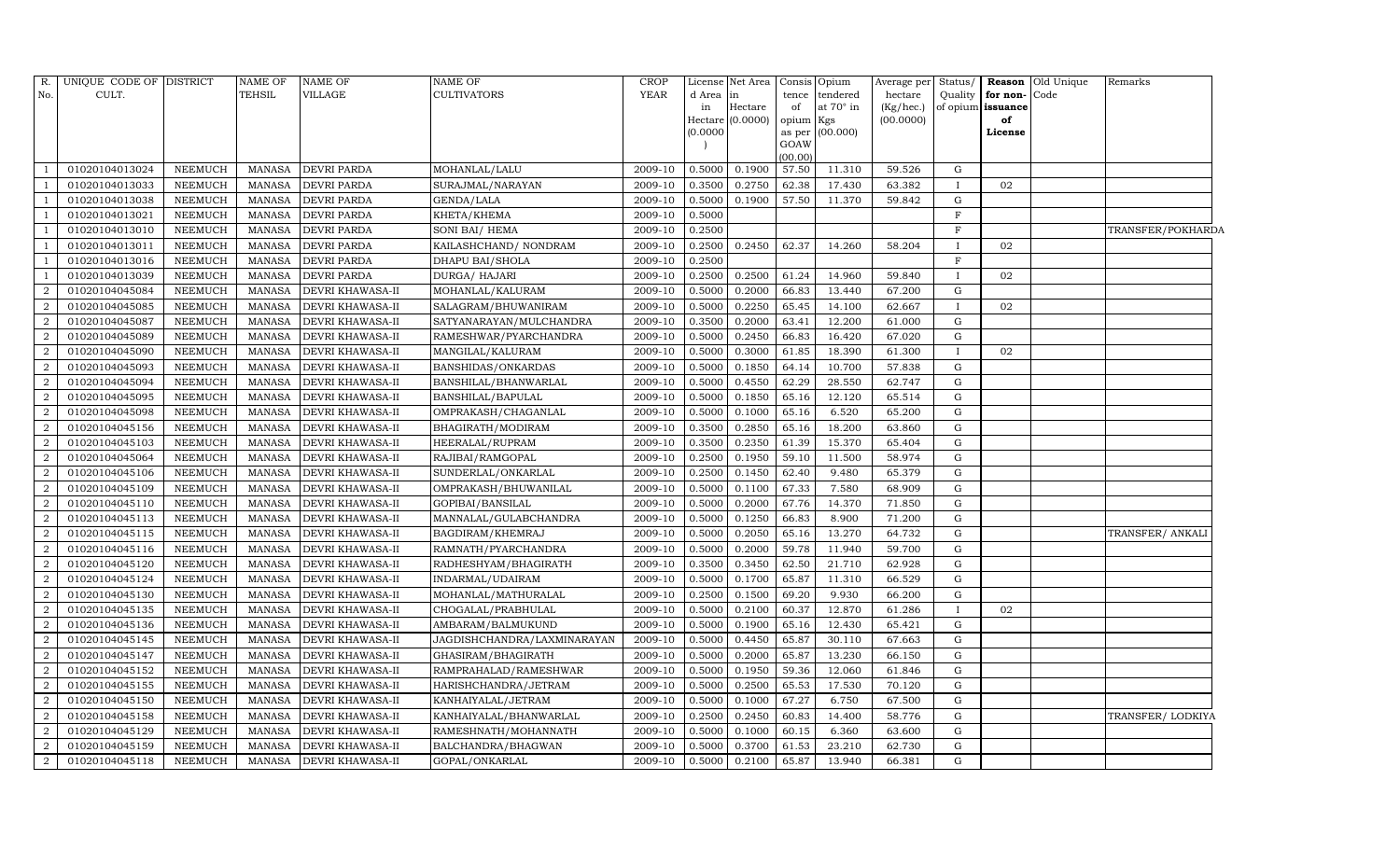| R.                          | UNIQUE CODE OF DISTRICT |                | <b>NAME OF</b> | NAME OF                | NAME OF                  | <b>CROP</b> |           | License Net Area |                 | Consis Opium | Average per | Status/      |          | Reason Old Unique | Remarks |
|-----------------------------|-------------------------|----------------|----------------|------------------------|--------------------------|-------------|-----------|------------------|-----------------|--------------|-------------|--------------|----------|-------------------|---------|
| No.                         | CULT.                   |                | TEHSIL         | VILLAGE                | CULTIVATORS              | YEAR        | d Area in |                  | tence           | tendered     | hectare     | Quality      | for non- | Code              |         |
|                             |                         |                |                |                        |                          |             | in        | Hectare          | of              | at 70° in    | (Kg/hec.)   | of opium     | issuance |                   |         |
|                             |                         |                |                |                        |                          |             |           | Hectare (0.0000) | opium Kgs       |              | (00.0000)   |              | of       |                   |         |
|                             |                         |                |                |                        |                          |             | (0.0000)  |                  | as per          | (00.000)     |             |              | License  |                   |         |
|                             |                         |                |                |                        |                          |             |           |                  | GOAW<br>(00.00) |              |             |              |          |                   |         |
| $\mathcal{D}_{\mathcal{L}}$ | 01020104045028          | NEEMUCH        | MANASA         | DEVRI KHAWASA-II       | RAMNARAYAN/RAMCHANDRA    | 2009-10     | 0.2500    | 0.1300           | 64.44           | 8.540        | 65.692      | G            |          |                   |         |
| $\overline{2}$              | 01020104045137          | NEEMUCH        | <b>MANASA</b>  | DEVRI KHAWASA-II       | KALURAM/RAMNARAYAN       | 2009-10     | 0.5000    | 0.2100           | 66.83           | 12.910       | 61.476      | G            |          |                   |         |
| 2                           | 01020104045126          | NEEMUCH        | <b>MANASA</b>  | DEVRI KHAWASA-II       | RAMESHCHANDRA/BHAGWAN    | 2009-10     | 0.2500    | 0.2050           | 62.03           | 12.660       | 61.756      | $\mathbf I$  | 02       |                   |         |
| 2                           | 01020104045119          | NEEMUCH        | <b>MANASA</b>  | DEVRI KHAWASA-II       | RAMGOPAL/GULABCHANDRA    | 2009-10     | 0.5000    | 0.2950           | 67.10           | 18.830       | 63.831      | $\mathbf{I}$ | 02       |                   |         |
| $\overline{2}$              | 01020104045053          | NEEMUCH        | <b>MANASA</b>  | DEVRI KHAWASA-II       | RATANLAL/RAMCHANDRA      | 2009-10     | 0.5000    | 0.2050           | 63.74           | 13.070       | 63.756      | G            |          |                   |         |
| $\overline{2}$              | 01020104045164          | NEEMUCH        | <b>MANASA</b>  | DEVRI KHAWASA-II       | INDARMAL/FULCHAND        | 2009-10     | 0.3500    | 0.1050           | 65.87           | 6.650        | 63.333      | $\mathbf G$  |          |                   |         |
| $\overline{2}$              | 01020104045125          | NEEMUCH        | <b>MANASA</b>  | DEVRI KHAWASA-II       | KANWARLAL/RAJARAM        | 2009-10     | 0.5000    | 0.3100           | 66.37           | 20.250       | 65.323      | G            |          |                   |         |
| 2                           | 01020104045042          | NEEMUCH        | <b>MANASA</b>  | DEVRI KHAWASA-II       | ONKARLAL/GULABCHANDRA    | 2009-10     | 0.5000    | 0.2200           | 61.66           | 13.550       | 61.591      | $\mathbf G$  |          |                   |         |
| $\overline{2}$              | 01020104045043          | <b>NEEMUCH</b> | <b>MANASA</b>  | DEVRI KHAWASA-II       | UDAIRAM/BHAGWAN          | 2009-10     | 0.5000    | 0.2050           | 64.67           | 13.310       | 64.927      | G            |          |                   |         |
| $\overline{2}$              | 01020104045143          | NEEMUCH        | <b>MANASA</b>  | DEVRI KHAWASA-II       | KARIBAI/BALMUKUND        | 2009-10     | 0.5000    | 0.2000           | 64.11           | 12.320       | 61.600      | ${\rm G}$    |          |                   |         |
| $\overline{2}$              | 01020104045123          | NEEMUCH        | <b>MANASA</b>  | DEVRI KHAWASA-II       | KALURAM/SALAGRAM         | 2009-10     | 0.5000    | 0.1350           | 66.83           | 8.810        | 65.259      | ${\rm G}$    |          |                   |         |
| $\overline{2}$              | 01020104045165          | NEEMUCH        | <b>MANASA</b>  | DEVRI KHAWASA-II       | VISHNULAL/BHONILAL       | 2009-10     | 0.5000    | 0.1000           | 71.23           | 6.900        | 69.000      | П            | 02       |                   |         |
| $\overline{2}$              | 01020104045166          | <b>NEEMUCH</b> | <b>MANASA</b>  | DEVRI KHAWASA-II       | RAMLAL/JAGANNATH         | 2009-10     | 0.5000    | 0.3100           | 63.12           | 20.510       | 66.161      | ${\rm G}$    |          |                   |         |
| 2                           | 01020104045091          | NEEMUCH        | MANASA         | DEVRI KHAWASA-II       | MADANLAL/RAMPRATAP       | 2009-10     | 0.5000    | 0.2050           | 62.76           | 12.950       | 63.171      | G            |          |                   |         |
| $\overline{2}$              | 01020104045131          | NEEMUCH        | MANASA         | DEVRI KHAWASA-II       | KALURAM/CHAGANLAL        | 2009-10     | 0.5000    | 0.1450           | 69.11           | 10.030       | 69.172      | G            |          |                   |         |
| 2                           | 01020104045096          | NEEMUCH        | <b>MANASA</b>  | DEVRI KHAWASA-II       | DHAPUBAI//SUBHASHCHANDRA | 2009-10     | 0.5000    | 0.3850           | 62.27           | 24.050       | 62.468      | G            |          |                   |         |
| $\mathcal{D}$               | 01020104045117          | <b>NEEMUCH</b> | <b>MANASA</b>  | DEVRI KHAWASA-II       | KAILASHCHANDRA/ONKARLAL  | 2009-10     | 0.3500    | 0.1550           | 65.47           | 10.200       | 65.806      | G            |          |                   |         |
| 2                           | 01020104045100          | NEEMUCH        | MANASA         | DEVRI KHAWASA-II       | SAMANDBAI/BHAGIRATH      | 2009-10     | 0.5000    | 0.1950           | 67.03           | 12.600       | 64.615      | G            |          |                   |         |
| $\overline{2}$              | 01020104045112          | NEEMUCH        | <b>MANASA</b>  | DEVRI KHAWASA-II       | YASHODABAI/RAMDAYAL      | 2009-10     | 0.5000    | 0.5050           | 66.26           | 34.250       | 67.822      | $\mathbf G$  |          |                   |         |
| 2                           | 01020104045139          | NEEMUCH        | <b>MANASA</b>  | DEVRI KHAWASA-II       | NIVASIBAI/BAPULAL        | 2009-10     | 0.5000    | 0.2050           | 62.64           | 12.900       | 62.927      | G            |          |                   |         |
| $\overline{2}$              | 01020104045097          | NEEMUCH        | <b>MANASA</b>  | DEVRI KHAWASA-II       | RADHABAI/MANGILAL        | 2009-10     | 0.2500    | 0.1850           | 62.03           | 12.080       | 65.297      | $\mathbf G$  |          |                   |         |
| $\mathcal{D}$               | 01020104045151          | <b>NEEMUCH</b> | <b>MANASA</b>  | DEVRI KHAWASA-II       | SATYANARAYAN/BHAGWAN     | 2009-10     | 0.2500    | 0.2150           | 62.48           | 13.580       | 63.163      |              | 02       |                   |         |
| $\mathcal{D}$               | 01020104045062          | NEEMUCH        | <b>MANASA</b>  | DEVRI KHAWASA-II       | GEETABAI/RAMRATAN        | 2009-10     | 0.2500    | 0.2600           | 62.40           | 16.540       | 63.615      | G            |          |                   |         |
| 2                           | 01020104045001          | NEEMUCH        | <b>MANASA</b>  | DEVRI KHAWASA-I        | BALMUKUND/PANNALAL       | 2009-10     | 0.5000    | 0.2500           | 63.71           | 15.970       | 63.880      | $\mathbf G$  |          |                   |         |
| $\overline{2}$              | 01020104045002          | NEEMUCH        | <b>MANASA</b>  | DEVRI KHAWASA-I        | GYARSILAL/KISHORE        | 2009-10     | 0.5000    |                  |                 |              |             | $\mathbf{F}$ |          |                   |         |
| $\overline{2}$              | 01020104045004          | NEEMUCH        | <b>MANASA</b>  | DEVRI KHAWASA-I        | RAMVILAS/LAXMINARAYAN    | 2009-10     | 0.5000    | 0.2200           | 65.82           | 14.690       | 66.773      |              | 02       |                   |         |
| 2                           | 01020104045009          | NEEMUCH        | <b>MANASA</b>  | DEVRI KHAWASA-I        | SHANKARLAL/SUKHLAL       | 2009-10     | 0.5000    | 0.2600           | 63.09           | 16.250       | 62.501      | G            |          |                   |         |
| $\overline{2}$              | 01020104045014          | NEEMUCH        | <b>MANASA</b>  | DEVRI KHAWASA-I        | RAMESHWAR/NANDRAM        | 2009-10     | 0.5000    | 0.2000           | 65.71           | 13.790       | 68.949      | G            |          |                   |         |
| $\overline{2}$              | 01020104045015          | NEEMUCH        | <b>MANASA</b>  | DEVRI KHAWASA-I        | JANKILAL/ONKARLAL        | 2009-10     | 0.5000    | 0.2400           | 64.86           | 15.350       | 63.958      | G            |          |                   |         |
| $\overline{2}$              | 01020104045016          | NEEMUCH        | <b>MANASA</b>  | DEVRI KHAWASA-I        | DHANSUKH/SUKHLAL         | 2009-10     | 0.5000    | 0.2000           | 67.44           | 13.290       | 66.450      | ${\rm G}$    |          |                   |         |
| $\overline{2}$              | 01020104045017          | NEEMUCH        | <b>MANASA</b>  | DEVRI KHAWASA-I        | RAJARAM/SUKHLAL          | 2009-10     | 0.5000    | 0.2250           | 67.44           | 16.120       | 71.644      | G            |          |                   |         |
| $\overline{2}$              | 01020104045018          | NEEMUCH        | <b>MANASA</b>  | DEVRI KHAWASA-I        | BANSHILAL/SUKHLAL        | 2009-10     | 0.5000    | 0.3200           | 69.83           | 22.450       | 70.156      | G            |          |                   |         |
| $\overline{2}$              | 01020104045020          | NEEMUCH        | <b>MANASA</b>  | DEVRI KHAWASA-I        | BHANWARLAL/DEVILAL       | 2009-10     | 0.5000    | 0.2500           | 70.49           | 17.140       | 68.560      | $\mathbf G$  |          |                   |         |
| $\overline{2}$              | 01020104045023          | NEEMUCH        | <b>MANASA</b>  | DEVRI KHAWASA-I        | AMRITRAM/KHEMRAJ         | 2009-10     | 0.5000    |                  |                 |              |             | $\rm F$      |          |                   |         |
| 2                           | 01020104045030          | NEEMUCH        | MANASA         | DEVRI KHAWASA-I        | NANDLAL/ONKAR            | 2009-10     | 0.5000    | 0.1750           | 67.65           | 12.330       | 70.457      | G            |          |                   |         |
| $\overline{2}$              | 01020104045031          | <b>NEEMUCH</b> | <b>MANASA</b>  | DEVRI KHAWASA-I        | LAXMINARAYAN/SUKHLAL     | 2009-10     | 0.5000    | 0.1400           | 67.92           | 9.650        | 68.929      | ${\rm G}$    |          |                   |         |
| $\overline{2}$              | 01020104045035          | NEEMUCH        | MANASA         | DEVRI KHAWASA-I        | RUKMANIBAI/BAGDIRAM      | 2009-10     | 0.2500    | 0.2150           | 68.18           | 14.800       | 68.837      | G            |          |                   |         |
| 2                           | 01020104045037          | NEEMUCH        | MANASA         | DEVRI KHAWASA-I        | GHASIRAM/BHUWANIRAM      | 2009-10     | 0.3500    | 0.2300           | 65.81           | 13.980       | 60.783      | G            |          |                   |         |
| 2                           | 01020104045038          | NEEMUCH        | <b>MANASA</b>  | DEVRI KHAWASA-I        | JAYCHANDRA/SURATRAM      | 2009-10     | 0.5000    | 0.2500           | 64.86           | 16.580       | 66.320      | G            |          |                   |         |
| 2                           | 01020104045039          | <b>NEEMUCH</b> | MANASA         | <b>DEVRI KHAWASA-I</b> | DEVILAL/KASHIRAM         | 2009-10     | 0.2500    | 0.2500           | 63.71           | 16.020       | 64.080      | G            |          |                   |         |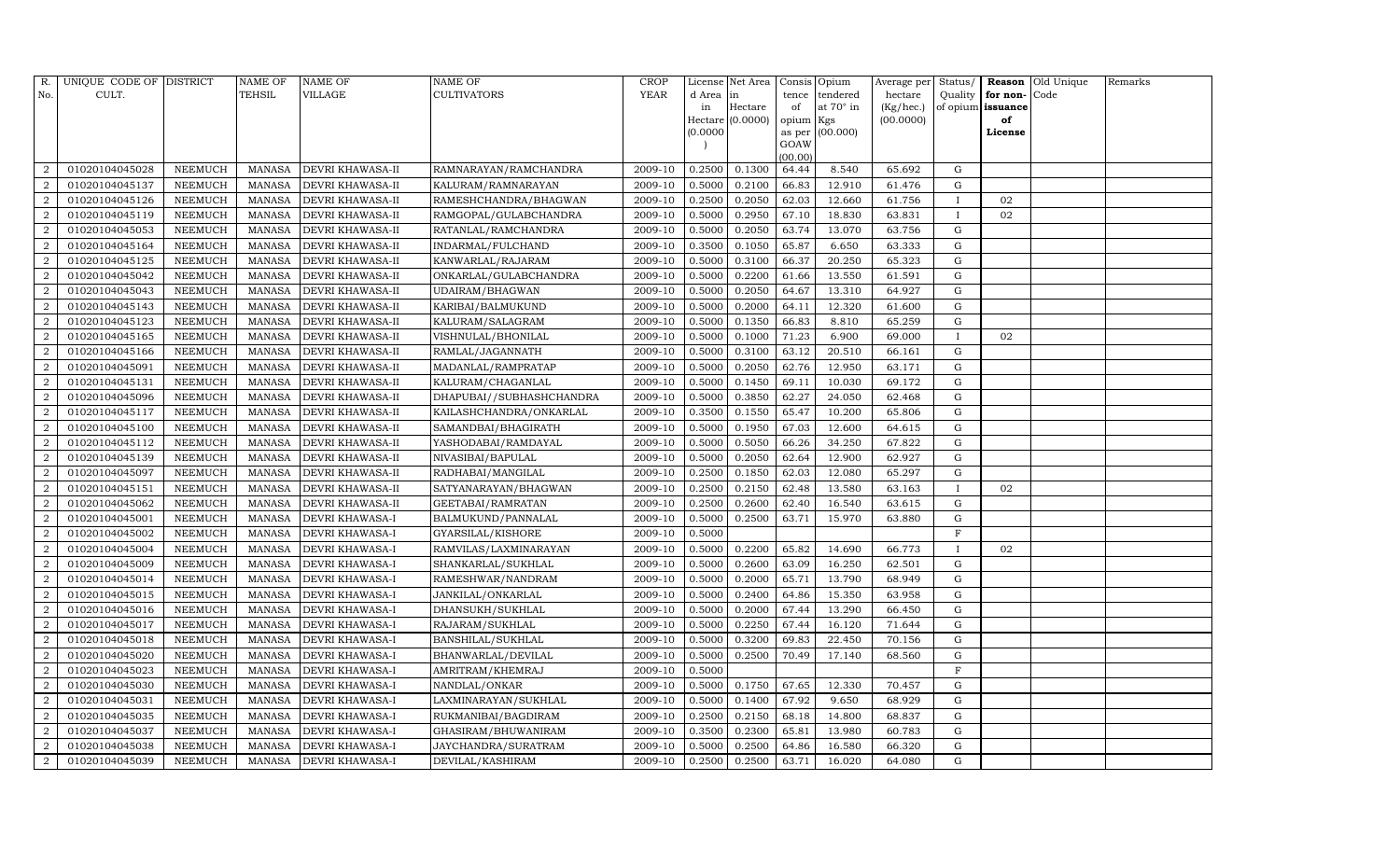| R.             | UNIQUE CODE OF DISTRICT |                | <b>NAME OF</b> | <b>NAME OF</b>         | <b>NAME OF</b>            | <b>CROP</b> |          | License Net Area | Consis Opium   |                  | Average per | Status/     |              | Reason Old Unique | Remarks                |  |
|----------------|-------------------------|----------------|----------------|------------------------|---------------------------|-------------|----------|------------------|----------------|------------------|-------------|-------------|--------------|-------------------|------------------------|--|
| No.            | CULT.                   |                | <b>TEHSIL</b>  | VILLAGE                | <b>CULTIVATORS</b>        | <b>YEAR</b> | d Area   | in               | tence          | tendered         | hectare     | Quality     | for non-Code |                   |                        |  |
|                |                         |                |                |                        |                           |             | in       | Hectare          | of             | at $70^\circ$ in | (Kg/hec.)   | of opium    | issuance     |                   |                        |  |
|                |                         |                |                |                        |                           |             |          | Hectare (0.0000) | opium Kgs      |                  | (00.0000)   |             | of           |                   |                        |  |
|                |                         |                |                |                        |                           |             | (0.0000) |                  | as per<br>GOAW | (00.000)         |             |             | License      |                   |                        |  |
|                |                         |                |                |                        |                           |             |          |                  | (00.00)        |                  |             |             |              |                   |                        |  |
| $\overline{2}$ | 01020104045044          | NEEMUCH        | MANASA         | <b>DEVRI KHAWASA-I</b> | FATEHLAL/MATHURALAL       | 2009-10     | 0.5000   | 0.3150           | 65.81          | 20.860           | 66.222      | G           |              |                   |                        |  |
| $\overline{2}$ | 01020104045048          | NEEMUCH        | <b>MANASA</b>  | <b>DEVRI KHAWASA-I</b> | KALURAM/RAMCHANDRA GURJAR | 2009-10     | 0.2500   | 0.2050           | 68.18          | 14.090           | 68.732      | G           |              |                   |                        |  |
| $\overline{2}$ | 01020104045068          | <b>NEEMUCH</b> | <b>MANASA</b>  | <b>DEVRI KHAWASA-I</b> | JAGANNATH/RAMKISHAN       | 2009-10     | 0.5000   | 0.2100           | 70.49          | 14.960           | 71.238      | G           |              |                   |                        |  |
| $\overline{2}$ | 01020104045056          | <b>NEEMUCH</b> | MANASA         | <b>DEVRI KHAWASA-I</b> | RADHESHYAM/MULCHANDRA     | 2009-10     | 0.5000   | 0.1500           | 65.71          | 10.150           | 67.667      | ${\rm G}$   |              |                   |                        |  |
| 2              | 01020104045008          | <b>NEEMUCH</b> | <b>MANASA</b>  | <b>DEVRI KHAWASA-I</b> | GANGABAI/MANGILAL         | 2009-10     | 0.5000   | 0.4000           | 63.24          | 25.860           | 64.650      | ${\rm G}$   |              |                   |                        |  |
| $\overline{2}$ | 01020104045063          | <b>NEEMUCH</b> | <b>MANASA</b>  | <b>DEVRI KHAWASA-I</b> | SALAGRAM/ONKARLAL         | 2009-10     | 0.5000   | 0.2450           | 62.95          | 15.420           | 62.939      | G           |              |                   |                        |  |
| 2              | 01020104045071          | <b>NEEMUCH</b> | <b>MANASA</b>  | DEVRI KHAWASA-I        | BHANWARBAI/DEVILAL        | 2009-10     | 0.5000   | 0.4950           | 65.81          | 33.470           | 67.616      | G           |              |                   |                        |  |
| 2              | 01020104045075          | <b>NEEMUCH</b> | MANASA         | <b>DEVRI KHAWASA-I</b> | KESARBAI/GOPALDAS         | 2009-10     | 0.2500   | 0.2050           | 68.18          | 14.100           | 68.780      | ${\rm G}$   |              |                   |                        |  |
| $\overline{2}$ | 01020104045076          | <b>NEEMUCH</b> | <b>MANASA</b>  | DEVRI KHAWASA-I        | DINESHKUMAR/KASTURIBAI    | 2009-10     | 0.5000   | 0.3450           | 63.71          | 22.930           | 66.464      | G           |              |                   |                        |  |
| $\overline{2}$ | 01020104045078          | NEEMUCH        | MANASA         | DEVRI KHAWASA-I        | MOHANLAL/SHRINIWAS        | 2009-10     | 0.5000   | 0.3000           | 62.95          | 18.970           | 63.233      | G           |              |                   |                        |  |
| 2              | 01020104045079          | <b>NEEMUCH</b> | <b>MANASA</b>  | DEVRI KHAWASA-I        | AMBALAL/CHENRAM           | 2009-10     | 0.5000   | 0.2100           | 67.44          | 14.360           | 68.381      | G           |              |                   |                        |  |
| $\overline{a}$ | 01020104045080          | <b>NEEMUCH</b> | <b>MANASA</b>  | DEVRI KHAWASA-I        | DURGABAI/LAXMINARAYAN     | 2009-10     | 0.2500   |                  |                |                  |             | $\rm F$     |              |                   |                        |  |
| $\overline{a}$ | 01020104045019          | NEEMUCH        | <b>MANASA</b>  | <b>DEVRI KHAWASA-I</b> | BALMUKUND/RAMLAL          | 2009-10     | 0.2500   | 0.2000           | 64.15          | 13.040           | 65.200      | G           |              |                   |                        |  |
| $\overline{2}$ | 01020104045154          | <b>NEEMUCH</b> | <b>MANASA</b>  | DEVRI KHAWASA-I        | RAMNIWAS/BANSHILAL        | 2009-10     | 0.5000   | 0.3050           | 62.95          | 19.270           | 63.180      | G           |              |                   |                        |  |
| 2              | 01020104045101          | <b>NEEMUCH</b> | MANASA         | DEVRI KHAWASA-I        | MANGILAL/PREMCHAND        | $2009-10$   | 0.5000   | 0.5050           | 61.53          | 30.790           | 60.970      | G           |              |                   |                        |  |
| 2              | 01020104045006          | <b>NEEMUCH</b> | MANASA         | <b>DEVRI KHAWASA-I</b> | BANSHILAL/JETRAM          | 2009-10     | 0.5000   | 0.1850           | 64.91          | 12.050           | 65.135      | G           |              |                   |                        |  |
| $\overline{2}$ | 01020104045024          | <b>NEEMUCH</b> | <b>MANASA</b>  | <b>DEVRI KHAWASA-I</b> | GEETABAI/MANGILAL         | 2009-10     | 0.5000   | 0.3400           | 61.53          | 20.960           | 61.647      | G           |              |                   |                        |  |
| $\overline{2}$ | 01020104045036          | NEEMUCH        | MANASA         | DEVRI KHAWASA-I        | GHISIBAI/LAXMNAN          | 2009-10     | 0.5000   | 0.3900           | 64.86          | 25.880           | 66.359      | G           |              |                   |                        |  |
| $\overline{a}$ | 01020104045025          | <b>NEEMUCH</b> | <b>MANASA</b>  | DEVRI KHAWASA-I        | KALURAM/BHUWANIRAM        | 2009-10     | 0.5000   | 0.4300           | 64.86          | 28.230           | 65.651      | G           |              |                   |                        |  |
| 2              | 01020104045059          | <b>NEEMUCH</b> | <b>MANASA</b>  | <b>DEVRI KHAWASA-I</b> | YASHWANTKUMAR/GANGABAI    | 2009-10     | 0.5000   | 0.2050           | 63.09          | 13.170           | 64.244      | G           |              |                   |                        |  |
| $\overline{2}$ | 01020104045005          | NEEMUCH        | <b>MANASA</b>  | <b>DEVRI KHAWASA-I</b> | RAMGOPAL/BHANWARLAL       | 2009-10     | 0.2500   |                  |                |                  |             | $\mathbf F$ |              |                   |                        |  |
| $\overline{2}$ | 01020104045065          | <b>NEEMUCH</b> | <b>MANASA</b>  | DEVRI KHAWASA-I        | NATHULAL/KALURAM          | 2009-10     | 0.5000   | 0.2200           | 65.94          | 14.430           | 65.591      | G           |              |                   |                        |  |
| 2              | 01020104045052          | <b>NEEMUCH</b> | MANASA         | DEVRI KHAWASA-I        | OMPRAKASH/SALAGRAM        | 2009-10     | 0.5000   | 0.3200           | 65.71          | 21.980           | 68.688      | ${\rm G}$   |              |                   |                        |  |
| 2              | 01020104045032          | <b>NEEMUCH</b> | MANASA         | <b>DEVRI KHAWASA-I</b> | VARDICHANDRA/SURATRAM     | 2009-10     | 0.5000   | 0.2150           | 64.15          | 14.130           | 65.721      | G           |              |                   |                        |  |
| $\overline{2}$ | 01020104045003          | <b>NEEMUCH</b> | <b>MANASA</b>  | <b>DEVRI KHAWASA-I</b> | MOTYABAI/BANSHILAL        | 2009-10     | 0.2500   | 0.2300           | 62.95          | 14.690           | 63.870      | G           |              |                   |                        |  |
| $\overline{2}$ | 01020104045051          | <b>NEEMUCH</b> | MANASA         | DEVRI KHAWASA-I        | GOTAMNATH/ONKARNATH       | 2009-10     | 0.2500   | 0.1500           | 63.09          | 9.450            | 63.000      | G           |              |                   |                        |  |
| 2              | 01020104045041          | NEEMUCH        | MANASA         | DEVRI KHAWASA-I        | AMBARAM/KANIRAM           | 2009-10     | 0.2500   | 0.2400           | 64.15          | 16.030           | 66.792      | G           |              |                   |                        |  |
| 3              | 01020104090002          | <b>NEEMUCH</b> | <b>MANASA</b>  | <b>DEVRI ANTRI</b>     | MUKESH/RAJARAM            | 2009-10     | 0.2500   |                  |                |                  |             | $\rm F$     |              |                   | TRANSFER/RATDIYA/NMH-I |  |
| 3              | 01020104090004          | NEEMUCH        | <b>MANASA</b>  | <b>DEVRI ANTRI</b>     | SAMPATBAI/BANSHILAL       | 2009-10     | 0.5000   | 0.3700           | 60.71          | 22.910           | 61.919      | G           |              |                   |                        |  |
| 3              | 01020104090008          | NEEMUCH        | <b>MANASA</b>  | DEVRI ANTRI            | MEGHRAJ/NATHU             | 2009-10     | 0.3500   | 0.3350           | 63.87          | 21.000           | 62.687      | G           |              |                   |                        |  |
| 3              | 01020104090011          | NEEMUCH        | MANASA         | DEVRI ANTRI            | MADHULAL/LAXMAN           | 2009-10     | 0.5000   | 0.1900           | 63.87          | 11.860           | 62.421      | G           |              |                   |                        |  |
| 3              | 01020104090013          | <b>NEEMUCH</b> | <b>MANASA</b>  | <b>DEVRI ANTRI</b>     | NATHUSINGH/NANURAM        | 2009-10     | 0.3500   | 0.2750           | 63.11          | 17.820           | 64.800      | ${\rm G}$   |              |                   |                        |  |
| 3              | 01020104090014          | <b>NEEMUCH</b> | <b>MANASA</b>  | <b>DEVRI ANTRI</b>     | RATAN/NANDA               | 2009-10     | 0.2500   | 0.2000           | 61.14          | 13.030           | 65.150      | G           |              |                   |                        |  |
| 3              | 01020104090018          | <b>NEEMUCH</b> | <b>MANASA</b>  | <b>DEVRI ANTRI</b>     | GOKAL/SHAVRAM             | 2009-10     | 0.2500   | 0.2300           | 61.14          | 14.710           | 63.957      | G           |              |                   |                        |  |
| 3              | 01020104090021          | <b>NEEMUCH</b> | MANASA         | DEVRI ANTRI            | PREMSUKH/NANURAM          | 2009-10     | 0.5000   | 0.3900           | 63.87          | 25.140           | 64.462      | G           |              |                   |                        |  |
| 3              | 01020104090022          | <b>NEEMUCH</b> | <b>MANASA</b>  | <b>DEVRI ANTRI</b>     | <b>BANSHILAL/RATAN</b>    | 2009-10     | 0.2500   | 0.1950           | 63.68          | 12.930           | 66.308      | G           |              |                   |                        |  |
| 3              | 01020104090039          | NEEMUCH        | MANASA         | <b>DEVRI ANTRI</b>     | DEVU BAI/SHANKARLAL       | 2009-10     | 0.3500   | 0.2850           | 61.14          | 17.600           | 61.754      | ${\rm G}$   |              |                   |                        |  |
| 3              | 01020104090032          | NEEMUCH        | <b>MANASA</b>  | DEVRI ANTRI            | NANALAL/BHUVANA           | 2009-10     | 0.2500   | 0.1500           | 61.63          | 9.540            | 63.600      | G           |              |                   |                        |  |
| $\mathbf{3}$   | 01020104090038          | <b>NEEMUCH</b> | MANASA         | <b>DEVRI ANTRI</b>     | VARDIBAI/BHERULAL         | 2009-10     | 0.2500   | 0.2400           | 61.93          | 15.560           | 64.833      | G           |              |                   |                        |  |
| $\mathbf{3}$   | 01020104090066          | <b>NEEMUCH</b> | MANASA         | <b>DEVRI ANTRI</b>     | RUKMANIBAI/SHANKARLAL     | 2009-10     | 0.2500   | 0.2150           | 57.11          | 12.530           | 58.279      | $\mathbf G$ |              |                   |                        |  |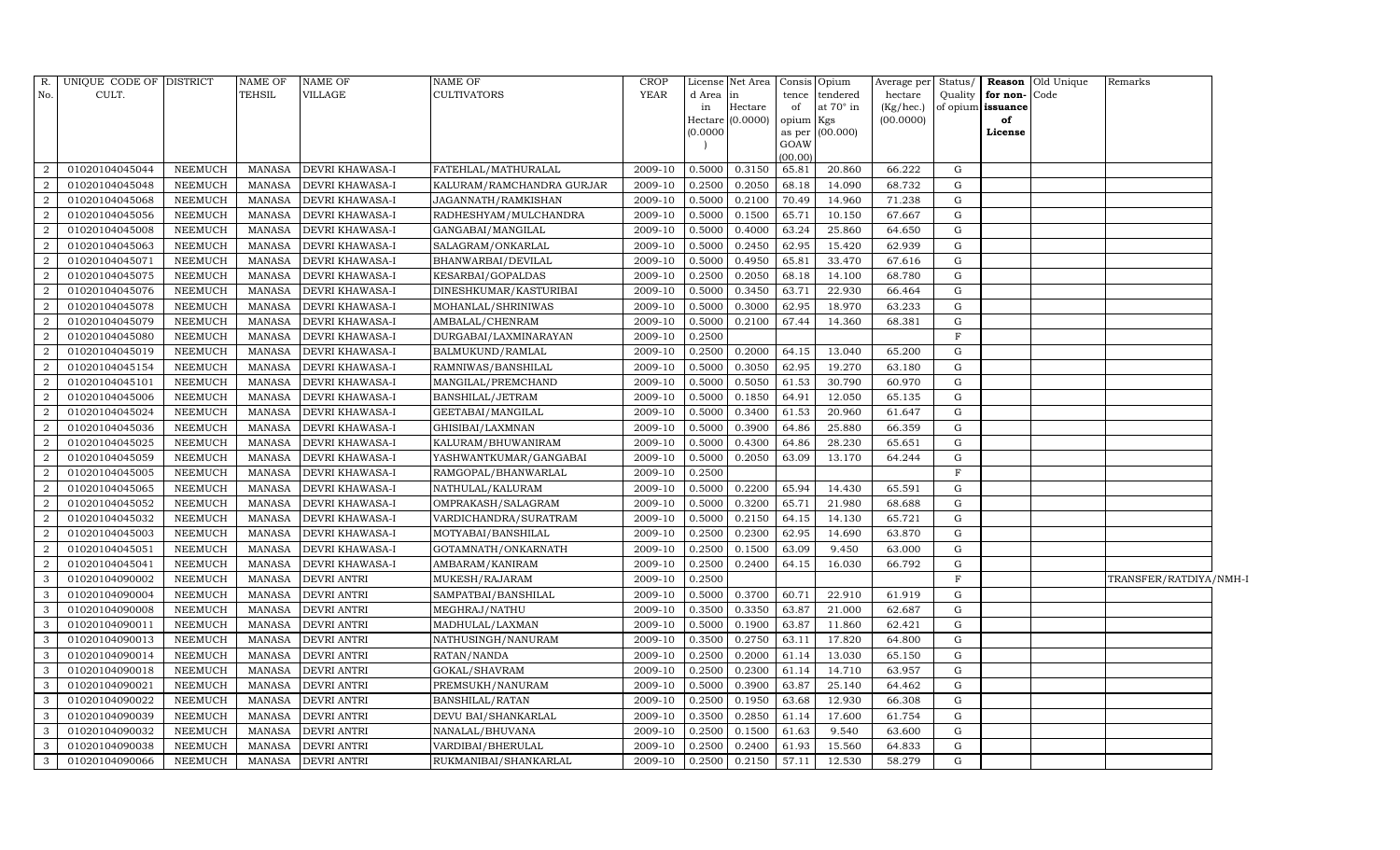| R.             | UNIQUE CODE OF DISTRICT |                | <b>NAME OF</b> | <b>NAME OF</b>     | NAME OF                   | <b>CROP</b> |        | License Net Area | Consis         | Opium     | Average per | Status/      |                   | <b>Reason</b> Old Unique | Remarks                  |
|----------------|-------------------------|----------------|----------------|--------------------|---------------------------|-------------|--------|------------------|----------------|-----------|-------------|--------------|-------------------|--------------------------|--------------------------|
| No.            | CULT.                   |                | TEHSIL         | VILLAGE            | CULTIVATORS               | <b>YEAR</b> | d Area | in               | tence          | tendered  | hectare     | Quality      | for non-Code      |                          |                          |
|                |                         |                |                |                    |                           |             | in     | Hectare          | of             | at 70° in | (Kg/hec.)   |              | of opium issuance |                          |                          |
|                |                         |                |                |                    |                           |             | 0.0000 | Hectare (0.0000) | opium          | Kgs       | (00.0000)   |              | of                |                          |                          |
|                |                         |                |                |                    |                           |             |        |                  | as per<br>GOAW | (00.000)  |             |              | License           |                          |                          |
|                |                         |                |                |                    |                           |             |        |                  | (00.00)        |           |             |              |                   |                          |                          |
| 3              | 01020104090041          | <b>NEEMUCH</b> | <b>MANASA</b>  | <b>DEVRI ANTRI</b> | SHANKARLAL/BHERULAL       | 2009-10     | 0.2500 | 0.2400           | 63.90          | 16.190    | 67.458      | G            |                   |                          |                          |
| 3              | 01020104090045          | <b>NEEMUCH</b> | <b>MANASA</b>  | <b>DEVRI ANTRI</b> | JAGDISH/MADHU JI          | 2009-10     | 0.2500 | 0.2350           | 61.93          | 14.390    | 61.234      | G            |                   |                          |                          |
| 3              | 01020104090005          | <b>NEEMUCH</b> | <b>MANASA</b>  | DEVRI ANTRI        | MOTILAL/RAMLAL            | 2009-10     | 0.5000 | 0.3850           | 59.24          | 20.940    | 54.390      | G            | 04                |                          | <b>ISSUED ON 2016-17</b> |
| $\mathbf{3}$   | 01020104090054          | <b>NEEMUCH</b> | <b>MANASA</b>  | <b>DEVRI ANTRI</b> | KACHARULAL/SHANKARLAL     | 2009-10     | 0.2500 | 0.1900           | 53.37          | 10.220    | 53.789      | G            | 04                |                          | <b>ISSUED ON 2016-17</b> |
| 3              | 01020104090057          | <b>NEEMUCH</b> | <b>MANASA</b>  | <b>DEVRI ANTRI</b> | RAJU/SEVA                 | 2009-10     | 0.2500 | 0.1900           | 59.13          | 11.240    | 59.158      | G            |                   |                          |                          |
| 3              | 01020104090028          | <b>NEEMUCH</b> | <b>MANASA</b>  | <b>DEVRI ANTRI</b> | BAPULAL/RATANLAL          | 2009-10     | 0.5000 | 0.2700           | 63.87          | 17.550    | 65.000      | G            |                   |                          |                          |
| 3              | 01020104090062          | <b>NEEMUCH</b> | <b>MANASA</b>  | <b>DEVRI ANTRI</b> | LAL BAI/MANOHAR SINGH     | 2009-10     | 0.5000 | 0.3100           | 61.14          | 19.220    | 62.000      | G            |                   |                          |                          |
| $\mathbf{3}$   | 01020104090006          | <b>NEEMUCH</b> | <b>MANASA</b>  | <b>DEVRI ANTRI</b> | BAGDI BAI/ KANWAR LAL     | 2009-10     | 0.3500 | 0.2500           | 59.24          | 14.900    | 59.600      | G            |                   |                          |                          |
| 3              | 01020104090010          | <b>NEEMUCH</b> | <b>MANASA</b>  | <b>DEVRI ANTRI</b> | BHAGAT RAM/ NANDA         | 2009-10     | 0.5000 | 0.4150           | 60.32          | 25.600    | 61.687      | G            |                   |                          |                          |
| 3              | 01020104090063          | <b>NEEMUCH</b> | <b>MANASA</b>  | <b>DEVRI ANTRI</b> | KANHAIYA LAL/ SHANKAR LAL | 2009-10     | 0.3500 | 0.3450           | 55.60          | 19.690    | 57.072      | G            |                   |                          |                          |
| 3              | 01020104090030          | <b>NEEMUCH</b> | <b>MANASA</b>  | <b>DEVRI ANTRI</b> | RUKMANIBAI/NANDA          | 2009-10     | 0.2500 | 0.2350           | 59.24          | 15.170    | 64.553      | G            |                   |                          |                          |
| 3              | 01020104090035          | <b>NEEMUCH</b> | <b>MANASA</b>  | <b>DEVRI ANTRI</b> | VAJERAM/BHERULAL          | 2009-10     | 0.2500 | 0.1900           | 59.13          | 11.230    | 59.105      | G            |                   |                          |                          |
| 3              | 01020104090064          | <b>NEEMUCH</b> | <b>MANASA</b>  | <b>DEVRI ANTRI</b> | BABULAL/BASANTILAL        | 2009-10     | 0.2500 |                  |                |           |             | F            |                   |                          |                          |
| 3              | 01020104090055          | <b>NEEMUCH</b> | <b>MANASA</b>  | <b>DEVRI ANTRI</b> | DEVILAL/RUGHANATH         | 2009-10     | 0.2500 |                  |                |           |             | F            |                   |                          |                          |
| 3              | 01020104090065          | <b>NEEMUCH</b> | <b>MANASA</b>  | DEVRI ANTRI        | KARULAL/KEMRAJ            | 2009-10     | 0.2500 | 0.2450           | 58.54          | 14.080    | 57.469      | G            |                   |                          | TRANSFER/KADIANTRI       |
| 3              | 01020104089137          | NEEMUCH        | <b>MANASA</b>  | <b>DETHAL</b>      | BANE SINGH/BHAWANI SINGH  | 2009-10     | 0.2500 | 0.1650           | 64.79          | 10.900    | 66.061      | G            |                   |                          |                          |
| 3              | 01020104089040          | NEEMUCH        | MANASA         | <b>DETHAL</b>      | BANE SINGH/BHERU SINGH    | 2009-10     | 0.2500 | 0.2400           | 61.97          | 14.870    | 61.958      | G            |                   |                          |                          |
| 3              | 01020104089017          | NEEMUCH        | <b>MANASA</b>  | <b>DETHAL</b>      | BANSHILAL/NATHU           | 2009-10     | 0.2500 | 0.2450           | 58.70          | 14.100    | 57.551      | G            |                   |                          |                          |
| 3              | 01020104089094          | NEEMUCH        | <b>MANASA</b>  | <b>DETHAL</b>      | BANSHILAL/RAMLAL          | 2009-10     | 0.5000 | 0.1350           | 65.57          | 9.340     | 69.185      | G            |                   |                          |                          |
| 3              | 01020104089242          | NEEMUCH        | MANASA         | <b>DETHAL</b>      | KANCHANBAI/DHANNA         | 2009-10     | 0.2500 | 0.2400           | 61.54          | 15.490    | 64.542      | G            |                   |                          | NAMECHANGE               |
| 3              | 01020104089204          | NEEMUCH        | MANASA         | <b>DETHAL</b>      | BAPULAL/KALU              | 2009-10     | 0.2500 | 0.1250           | 61.54          | 7.020     | 56.160      | G            |                   |                          |                          |
| 3              | 01020104089010          | <b>NEEMUCH</b> | <b>MANASA</b>  | <b>DETHAL</b>      | BHAGATSINGH/BHERUSINGH    | 2009-10     | 0.5000 | 0.3000           | 65.57          | 19.780    | 65.933      | G            |                   |                          |                          |
| 3              | 01020104089150          | NEEMUCH        | MANASA         | <b>DETHAL</b>      | BHAWARLAL/PANNA           | 2009-10     | 0.2500 | 0.1700           | 61.54          | 10.070    | 59.235      | G            |                   |                          |                          |
| 3              | 01020104089254          | <b>NEEMUCH</b> | <b>MANASA</b>  | <b>DETHAL</b>      | BHERULAL/BADRILAL         | 2009-10     | 0.5000 |                  |                |           |             | $\mathbf N$  |                   |                          |                          |
| 3              | 01020104089061          | <b>NEEMUCH</b> | <b>MANASA</b>  | <b>DETHAL</b>      | BHERULAL/JAGANNATH        | 2009-10     | 0.2500 |                  |                |           |             | F            |                   |                          |                          |
| 3              | 01020104089173          | <b>NEEMUCH</b> | <b>MANASA</b>  | <b>DETHAL</b>      | BHONI BAI/KISHOR          | 2009-10     | 0.2500 | 0.1600           | 63.15          | 10.200    | 63.750      | G            |                   |                          |                          |
| 3              | 01020104089028          | NEEMUCH        | <b>MANASA</b>  | <b>DETHAL</b>      | BHONIRAM/NANALAL          | 2009-10     | 0.2500 | 0.1800           | 54.99          | 9.620     | 53.444      | G            | 04                |                          | <b>ISSUED ON 2016-17</b> |
| 3              | 01020104089045          | <b>NEEMUCH</b> | <b>MANASA</b>  | <b>DETHAL</b>      | BHUVANA/NANURAM           | 2009-10     | 0.2500 | 0.2100           | 64.57          | 12.910    | 61.476      | G            |                   |                          |                          |
| 3              | 01020104089179          | <b>NEEMUCH</b> | <b>MANASA</b>  | <b>DETHAL</b>      | BHUVANISINGH/BHERUSINGH   | 2009-10     | 0.3500 | 0.3000           | 59.02          | 18.090    | 60.300      | G            |                   |                          |                          |
| 3              | 01020104089089          | <b>NEEMUCH</b> | <b>MANASA</b>  | <b>DETHAL</b>      | CHANDI BAI/UDAYRAM        | 2009-10     | 0.2500 | 0.2300           | 64.57          | 14.820    | 64.435      | G            |                   |                          |                          |
| $\mathbf{3}$   | 01020104089001          | <b>NEEMUCH</b> | <b>MANASA</b>  | <b>DETHAL</b>      | CHUNNILAL/OKARLAL         | 2009-10     | 0.2500 | 0.2400           | 63.48          | 15.140    | 63.083      | G            |                   |                          |                          |
| 3              | 01020104089111          | <b>NEEMUCH</b> | <b>MANASA</b>  | <b>DETHAL</b>      | DEVILAL/KALURAM           | 2009-10     | 0.2500 | 0.1650           | 64.57          | 11.400    | 69.091      | G            |                   |                          |                          |
| 3              | 01020104089116          | <b>NEEMUCH</b> | <b>MANASA</b>  | <b>DETHAL</b>      | DEVILAL/RAMLAL            | 2009-10     | 0.2500 | 0.2500           | 66.03          | 16.060    | 64.240      | ${\rm G}$    |                   |                          |                          |
| 3              | 01020104089141          | <b>NEEMUCH</b> | <b>MANASA</b>  | <b>DETHAL</b>      | DHANRAJ/BANSHILAL         | 2009-10     | 0.2500 | 0.1800           | 64.79          | 12.120    | 67.333      | G            |                   |                          |                          |
| $\mathbf{3}$   | 01020104089144          | <b>NEEMUCH</b> | <b>MANASA</b>  | <b>DETHAL</b>      | DILIP/HIRALAL             | 2009-10     | 0.2500 | 0.2350           | 64.57          | 15.310    | 65.149      | G            |                   |                          |                          |
| $\overline{3}$ | 01020104089121          | NEEMUCH        | <b>MANASA</b>  | <b>DETHAL</b>      | DINESH/KAVARLAL           | 2009-10     | 0.2500 | 0.2000           | 64.80          | 12.970    | 64.850      | $\mathbf{I}$ | 02                |                          |                          |
| 3              | 01020104089207          | <b>NEEMUCH</b> | <b>MANASA</b>  | <b>DETHAL</b>      | FAKIRCHAND/DOLA           | 2009-10     | 0.2500 | 0.1700           | 59.95          | 10.590    | 62.294      | G            |                   |                          |                          |
| 3              | 01020104089090          | NEEMUCH        | MANASA         | <b>DETHAL</b>      | FAKIRCHAND/RAMLAL         | 2009-10     | 0.5000 | 0.1300           | 62.64          | 8.170     | 62.846      | G            |                   |                          |                          |
| $\mathbf{3}$   | 01020104089243          | NEEMUCH        | <b>MANASA</b>  | <b>DETHAL</b>      | GANGA BAI/OKAR            | 2009-10     | 0.2500 | 0.2400           | 59.95          | 14.540    | 60.583      | G            |                   |                          |                          |
| $\sqrt{3}$     | 01020104089055          | <b>NEEMUCH</b> | MANASA DETHAL  |                    | HANGAMI BAI/GOMA JI       | 2009-10     | 0.2500 | 0.1550           | 60.90          | 9.800     | 63.226      | G            |                   |                          |                          |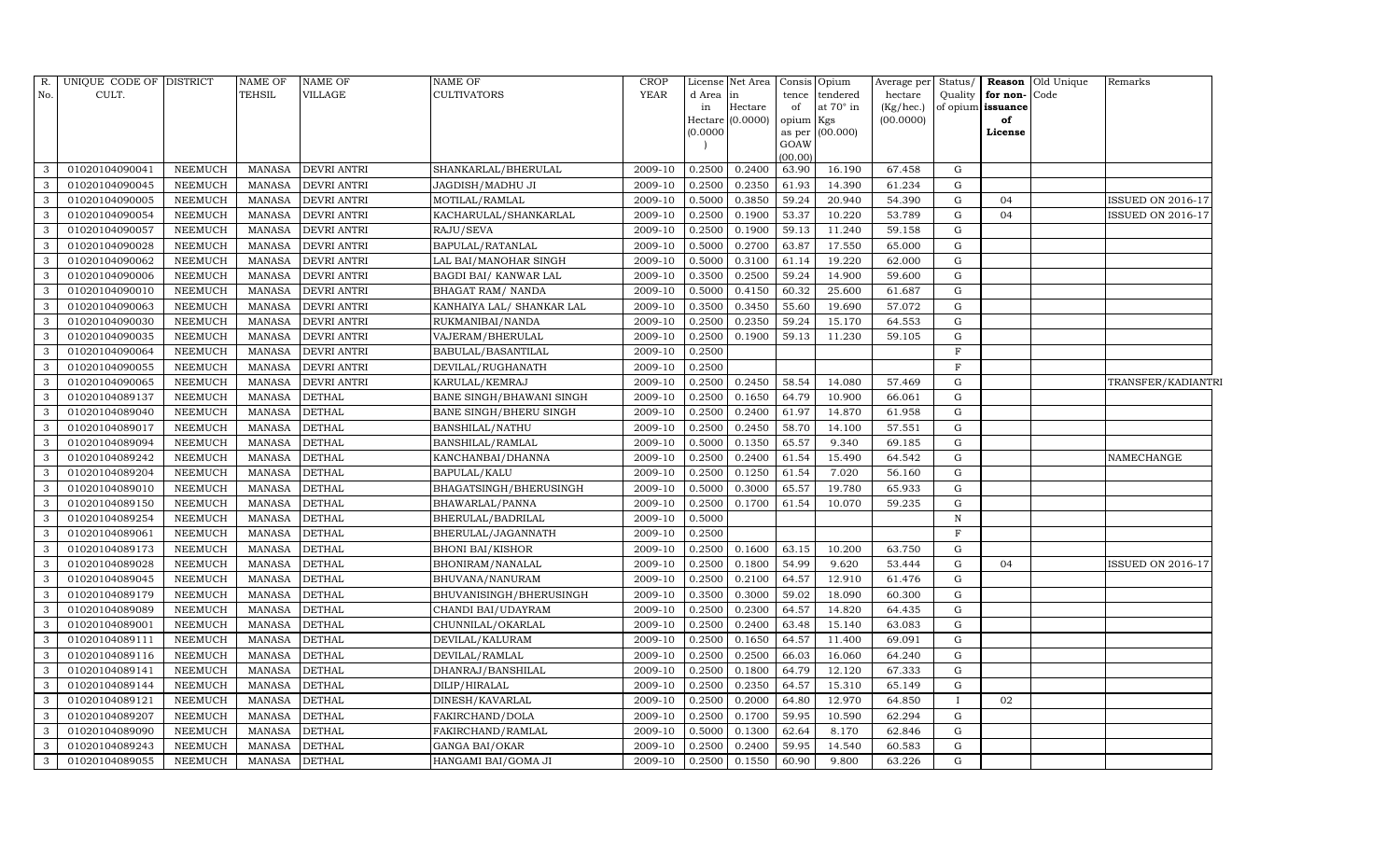| R.  | UNIQUE CODE OF DISTRICT |                | NAME OF       | <b>NAME OF</b> | <b>NAME OF</b>           | CROP    |           | License Net Area |                | Consis Opium     | Average per | Status/     |                   | <b>Reason</b> Old Unique | Remarks |
|-----|-------------------------|----------------|---------------|----------------|--------------------------|---------|-----------|------------------|----------------|------------------|-------------|-------------|-------------------|--------------------------|---------|
| No. | CULT.                   |                | <b>TEHSIL</b> | VILLAGE        | <b>CULTIVATORS</b>       | YEAR    | d Area in |                  | tence          | tendered         | hectare     | Quality     | for non-          | Code                     |         |
|     |                         |                |               |                |                          |         | in        | Hectare          | of             | at $70^\circ$ in | (Kg/hec.)   |             | of opium issuance |                          |         |
|     |                         |                |               |                |                          |         |           | Hectare (0.0000) | opium Kgs      |                  | (00.0000)   |             | of                |                          |         |
|     |                         |                |               |                |                          |         | (0.0000)  |                  | as per<br>GOAW | (00.000)         |             |             | License           |                          |         |
|     |                         |                |               |                |                          |         |           |                  | (00.00)        |                  |             |             |                   |                          |         |
| 3   | 01020104089098          | NEEMUCH        | MANASA        | <b>DETHAL</b>  | HANSRAJ/RAMLAL           | 2009-10 | 0.5000    | 0.3650           | 65.57          | 26.020           | 71.288      | G           |                   |                          |         |
| 3   | 01020104089055          | NEEMUCH        | <b>MANASA</b> | <b>DETHAL</b>  | HARISHANKAR/BADRILAL     | 2009-10 | 0.5000    | 0.2000           | 64.52          | 13.170           | 65.850      | G           |                   |                          |         |
| 3   | 01020104089189          | <b>NEEMUCH</b> | <b>MANASA</b> | <b>DETHAL</b>  | HIRALAL/NANURAM          | 2009-10 | 0.2500    | 0.1900           | 67.06          | 13.290           | 69.947      | G           |                   |                          |         |
| 3   | 01020104089042          | NEEMUCH        | MANASA        | <b>DETHAL</b>  | JAGDISH/NATHU            | 2009-10 | 0.2500    | 0.2000           | 59.95          | 11.850           | 59.250      | ${\rm G}$   |                   |                          |         |
| 3   | 01020104089014          | NEEMUCH        | <b>MANASA</b> | <b>DETHAL</b>  | <b>JAMANA BAI/HIRA</b>   | 2009-10 | 0.2500    | 0.2200           | 64.79          | 14.740           | 67.000      | $\mathbf G$ |                   |                          |         |
| 3   | 01020104089166          | NEEMUCH        | MANASA        | <b>DETHAL</b>  | KACHARI BAI/KARULAL      | 2009-10 | 0.2500    | 0.2300           | 64.79          | 15.020           | 65.304      | G           |                   |                          |         |
| 3   | 01020104089025          | NEEMUCH        | MANASA        | <b>DETHAL</b>  | KACHRU/HAMERA            | 2009-10 | 0.2500    | 0.2050           | 64.52          | 13.000           | 63.415      | G           |                   |                          |         |
| 3   | 01020104089213          | <b>NEEMUCH</b> | MANASA        | <b>DETHAL</b>  | KANHAIYALAL/ NARAYAN     | 2009-10 | 0.5000    | 0.2050           | 62.55          | 13.000           | 63.415      | ${\rm G}$   |                   |                          |         |
| 3   | 01020104089024          | <b>NEEMUCH</b> | <b>MANASA</b> | <b>DETHAL</b>  | KANHYALAL/SURAJMAL       | 2009-10 | 0.3500    | 0.1800           | 65.12          | 12.240           | 68.000      | $\mathbf G$ |                   |                          |         |
| 3   | 01020104089080          | NEEMUCH        | MANASA        | <b>DETHAL</b>  | KANIRAM/JETRAM           | 2009-10 | 0.5000    | 0.1850           | 65.12          | 12.230           | 66.108      | ${\rm G}$   |                   |                          |         |
| 3   | 01020104089029          | <b>NEEMUCH</b> | <b>MANASA</b> | <b>DETHAL</b>  | KARULAL/JAYCHAND         | 2009-10 | 0.2500    | 0.2150           | 63.15          | 13.920           | 64.744      | ${\rm G}$   |                   |                          |         |
| 3   | 01020104089228          | <b>NEEMUCH</b> | MANASA        | <b>DETHAL</b>  | KARULAL/KHEMALAL         | 2009-10 | 0.2500    | 0.2350           | 61.97          | 15.180           | 64.596      | G           |                   |                          |         |
| 3   | 01020104089100          | <b>NEEMUCH</b> | <b>MANASA</b> | <b>DETHAL</b>  | KARULAL/LAXMINARAYAN     | 2009-10 | 0.5000    | 0.2000           | 65.57          | 13.500           | 67.500      | ${\rm G}$   |                   |                          |         |
| 3   | 01020104089015          | <b>NEEMUCH</b> | <b>MANASA</b> | <b>DETHAL</b>  | KISHORLAL/BOTLAL         | 2009-10 | 0.5000    | 0.1550           | 65.12          | 10.380           | 66.968      | G           |                   |                          |         |
| 3   | 01020104089020          | NEEMUCH        | MANASA        | <b>DETHAL</b>  | LAL SINGH/BHERU SINGH    | 2009-10 | 0.2500    | 0.2300           | 61.54          | 14.050           | 61.087      | G           |                   |                          |         |
| 3   | 01020104089077          | <b>NEEMUCH</b> | MANASA        | <b>DETHAL</b>  | LAXMAN/BHOLA             | 2009-10 | 0.2500    |                  |                |                  |             | F           |                   |                          |         |
| 3   | 01020104089263          | <b>NEEMUCH</b> | <b>MANASA</b> | <b>DETHAL</b>  | LAXMAN/RATANA            | 2009-10 | 0.2500    | 0.2350           | 59.95          | 14.130           | 60.128      | G           |                   |                          |         |
| 3   | 01020104089183          | <b>NEEMUCH</b> | MANASA        | <b>DETHAL</b>  | LAXMINARAYAN/BHUVANI     | 2009-10 | 0.5000    | 0.4150           | 62.55          | 27.120           | 65.349      | G           |                   |                          |         |
| 3   | 01020104089201          | <b>NEEMUCH</b> | MANASA        | <b>DETHAL</b>  | MAN SINGH/AMARTRAM       | 2009-10 | 0.2500    | 0.1550           | 67.06          | 9.950            | 64.194      | G           |                   |                          |         |
| 3   | 01020104089222          | <b>NEEMUCH</b> | MANASA        | <b>DETHAL</b>  | MANGAL DAS/ TULSI DAS    | 2009-10 | 0.5000    | 0.3650           | 64.04          | 22.830           | 62.548      | G           |                   |                          |         |
| 3   | 01020104089174          | NEEMUCH        | MANASA        | <b>DETHAL</b>  | MANGIBAI/MANGILAL        | 2009-10 | 0.3500    | 0.2100           | 64.04          | 13.820           | 65.810      | G           |                   |                          |         |
| 3   | 01020104089234          | <b>NEEMUCH</b> | <b>MANASA</b> | <b>DETHAL</b>  | MOTILAL/AMARLAL          | 2009-10 | 0.3500    | 0.2050           | 64.04          | 13.070           | 63.756      | G           |                   |                          |         |
| 3   | 01020104089145          | NEEMUCH        | MANASA        | <b>DETHAL</b>  | MUKUNDAS/RAMDAS          | 2009-10 | 0.5000    | 0.1800           | 64.04          | 11.550           | 64.167      | G           |                   |                          |         |
| 3   | 01020104089073          | <b>NEEMUCH</b> | MANASA        | <b>DETHAL</b>  | MUKUNDCHAND/MANGILAL     | 2009-10 | 0.2500    | 0.1900           | 61.97          | 11.660           | 61.368      | G           |                   |                          |         |
| 3   | 01020104089252          | <b>NEEMUCH</b> | <b>MANASA</b> | <b>DETHAL</b>  | NATHU/LALA               | 2009-10 | 0.2500    | 0.2350           | 64.38          | 14.570           | 62.000      | G           |                   |                          |         |
| 3   | 01020104089163          | <b>NEEMUCH</b> | <b>MANASA</b> | <b>DETHAL</b>  | PARMANAND/KACHRULAL      | 2009-10 | 0.3500    | 0.2100           | 61.73          | 13.170           | 62.714      | G           |                   |                          |         |
| 3   | 01020104089044          | <b>NEEMUCH</b> | MANASA        | <b>DETHAL</b>  | PRAHLAD/BHAVARLAL        | 2009-10 | 0.3500    | 0.2300           | 64.93          | 15.270           | 66.391      | ${\rm G}$   |                   |                          |         |
| 3   | 01020104089084          | <b>NEEMUCH</b> | <b>MANASA</b> | <b>DETHAL</b>  | PRAKASH/KISHOR           | 2009-10 | 0.5000    | 0.1500           | 67.06          | 10.370           | 69.133      | $\mathbf G$ |                   |                          |         |
| 3   | 01020104089039          | NEEMUCH        | MANASA        | <b>DETHAL</b>  | PRATAPSINGH/DULESINGH    | 2009-10 | 0.5000    | 0.3650           | 61.73          | 22.870           | 62.658      | G           |                   |                          |         |
| 3   | 01020104089211          | NEEMUCH        | MANASA        | <b>DETHAL</b>  | RAJESH/LAXMANPRASAD      | 2009-10 | 0.5000    | 0.3350           | 64.93          | 21.460           | 64.060      | G           |                   |                          |         |
| 3   | 01020104089006          | <b>NEEMUCH</b> | MANASA        | <b>DETHAL</b>  | RADHESHYAM/ BAPULAL      | 2009-10 | 0.2500    | 0.1350           | 64.52          | 8.560            | 63.407      | $\mathbf G$ |                   |                          |         |
| 3   | 01020104089223          | NEEMUCH        | <b>MANASA</b> | <b>DETHAL</b>  | RADHESHYAM/RAMCHANDR     | 2009-10 | 0.2500    | 0.2450           | 63.51          | 15.880           | 64.816      | $\mathbf G$ |                   |                          |         |
| 3   | 01020104089018          | <b>NEEMUCH</b> | MANASA        | <b>DETHAL</b>  | RAJARAM/HIRA             | 2009-10 | 0.3500    | 0.2100           | 64.93          | 14.310           | 68.143      | G           |                   |                          |         |
| 3   | 01020104089064          | <b>NEEMUCH</b> | <b>MANASA</b> | <b>DETHAL</b>  | RAMNARAYAM NANURAM       | 2009-10 | 0.5000    | 0.1750           | 61.73          | 10.940           | 62.514      | G           |                   |                          |         |
| 3   | 01020104089109          | <b>NEEMUCH</b> | MANASA        | <b>DETHAL</b>  | RAM PRASAD/ HARI SHANKAR | 2009-10 | 0.5000    | 0.3900           | 64.93          | 27.060           | 69.385      | ${\rm G}$   |                   |                          |         |
| 3   | 01020104089209          | <b>NEEMUCH</b> | <b>MANASA</b> | <b>DETHAL</b>  | RAMPRASAD/NANDRAM        | 2009-10 | 0.5000    | 0.3500           | 62.73          | 22.010           | 62.886      | $\mathbf G$ |                   |                          |         |
| 3   | 01020104089149          | <b>NEEMUCH</b> | MANASA        | <b>DETHAL</b>  | RAM SINGH/AMIRCHAND      | 2009-10 | 0.2500    | 0.1600           | 54.59          | 8.480            | 53.000      | G           | 04                |                          |         |
| 3   | 01020104089011          | NEEMUCH        | MANASA        | <b>DETHAL</b>  | RAM SINGH/HEMRAJ         | 2009-10 | 0.2500    | 0.2500           | 58.70          | 14.730           | 58.920      | G           |                   |                          |         |
| 3   | 01020104089106          | NEEMUCH        | MANASA        | <b>DETHAL</b>  | RAM SINGH/SAVRAM         | 2009-10 | 0.2500    | 0.2500           | 63.15          | 16.370           | 65.480      | G           |                   |                          |         |
| 3   | 01020104089210          | <b>NEEMUCH</b> | MANASA DETHAL |                | RAMESH/NANDLAL           | 2009-10 | 0.2500    | 0.1950           | 61.97          | 11.750           | 60.256      | G           |                   |                          |         |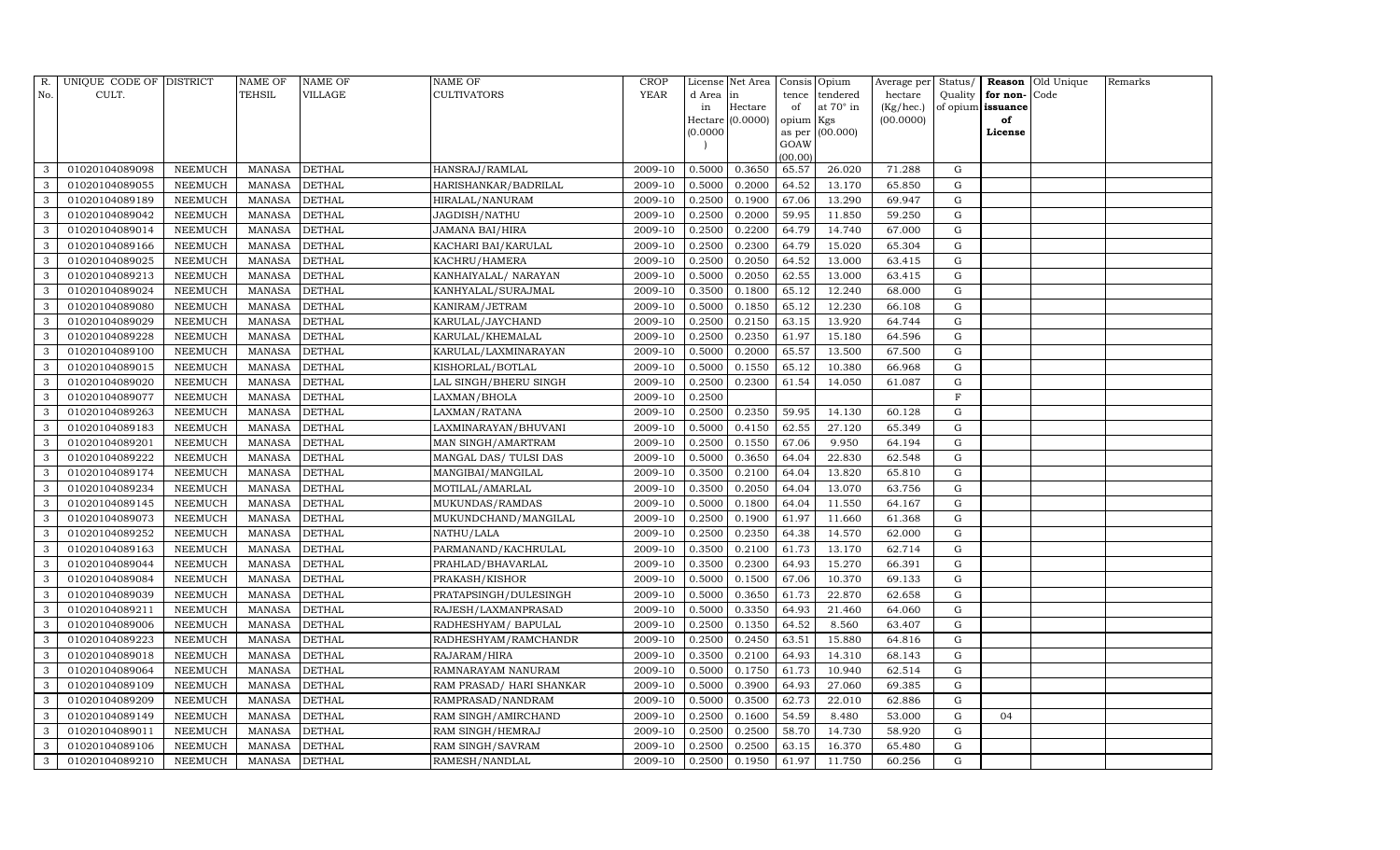| R.             | UNIQUE CODE OF DISTRICT |                | <b>NAME OF</b> | NAME OF       | NAME OF                 | CROP        |          | License Net Area |                 | Consis Opium     | Average per | Status/      |                   | Reason Old Unique | Remarks |
|----------------|-------------------------|----------------|----------------|---------------|-------------------------|-------------|----------|------------------|-----------------|------------------|-------------|--------------|-------------------|-------------------|---------|
| No.            | CULT.                   |                | TEHSIL         | VILLAGE       | CULTIVATORS             | <b>YEAR</b> | d Area   | in               | tence           | tendered         | hectare     | Quality      | for non-Code      |                   |         |
|                |                         |                |                |               |                         |             | in       | Hectare          | of              | at $70^\circ$ in | (Kg/hec.)   |              | of opium issuance |                   |         |
|                |                         |                |                |               |                         |             |          | Hectare (0.0000) | opium Kgs       |                  | (00.0000)   |              | of                |                   |         |
|                |                         |                |                |               |                         |             | (0.0000) |                  |                 | as per (00.000)  |             |              | License           |                   |         |
|                |                         |                |                |               |                         |             |          |                  | GOAW<br>(00.00) |                  |             |              |                   |                   |         |
| 3              | 01020104089225          | NEEMUCH        | <b>MANASA</b>  | <b>DETHAL</b> | RAMLAL/MANGILAL         | 2009-10     | 0.2500   | 0.1850           | 64.38           | 12.180           | 65.838      | G            |                   |                   |         |
| 3              | 01020104089148          | NEEMUCH        | <b>MANASA</b>  | <b>DETHAL</b> | RAMNARAYAN/KACHRULAL    | 2009-10     | 0.5000   | 0.2000           | 61.73           | 12.490           | 62.450      | G            |                   |                   |         |
| 3              | 01020104089257          | <b>NEEMUCH</b> | <b>MANASA</b>  | <b>DETHAL</b> | RAMPRTAP/BHAGATRAM      | 2009-10     | 0.5000   | 0.2100           | 62.73           | 13.150           | 62.619      | G            |                   |                   |         |
| 3              | 01020104089092          | <b>NEEMUCH</b> | <b>MANASA</b>  | <b>DETHAL</b> | RANGLAL/NANALAL         | 2009-10     | 0.2500   | 0.2150           | 58.70           | 12.530           | 58.279      | G            |                   |                   |         |
| 3              | 01020104089049          | <b>NEEMUCH</b> | <b>MANASA</b>  | <b>DETHAL</b> | SANJAY KUMAR/MADANLAL   | 2009-10     | 0.2500   | 0.2000           | 59.95           | 12.130           | 60.650      | G            |                   |                   |         |
| 3              | 01020104089212          | <b>NEEMUCH</b> | <b>MANASA</b>  | <b>DETHAL</b> | SANTOSH/NARAYAN         | 2009-10     | 0.5000   | 0.2000           | 62.73           | 12.650           | 63.250      | G            |                   |                   |         |
| 3              | 01020104089122          | <b>NEEMUCH</b> | <b>MANASA</b>  | <b>DETHAL</b> | SHANTI BAI/MANGILAL     | 2009-10     | 0.2500   | 0.2250           | 64.38           | 15.020           | 66.756      | G            |                   |                   |         |
| 3              | 01020104089101          | NEEMUCH        | <b>MANASA</b>  | <b>DETHAL</b> | SHIVPRASAD/BHUVANIRAM   | 2009-10     | 0.2500   | 0.0950           | 67.32           | 7.120            | 74.947      | G            |                   |                   |         |
| 3              | 01020104089258          | <b>NEEMUCH</b> | <b>MANASA</b>  | <b>DETHAL</b> | SHIVPRASAD/KANHEYALAL   | 2009-10     | 0.5000   | 0.1650           | 67.06           | 11.330           | 68.667      | G            |                   |                   |         |
| 3              | 01020104089112          | NEEMUCH        | <b>MANASA</b>  | <b>DETHAL</b> | SHIVPRASAD/NANALAL      | 2009-10     | 0.2500   | 0.1600           | 63.15           | 10.100           | 63.125      | G            |                   |                   |         |
| 3              | 01020104089206          | <b>NEEMUCH</b> | <b>MANASA</b>  | <b>DETHAL</b> | SOHAN BAI/SITARAM       | 2009-10     | 0.2500   | 0.2100           | 64.38           | 13.890           | 66.143      | G            |                   |                   |         |
| 3              | 01020104089125          | NEEMUCH        | MANASA         | DETHAL        | MANGILAL/NANURAM        | 2009-10     | 0.2500   | 0.2350           | 56.92           | 13.690           | 58.255      | G            |                   |                   |         |
| 3              | 01020104089118          | <b>NEEMUCH</b> | <b>MANASA</b>  | <b>DETHAL</b> | SUKHALAL/RAJARAM        | 2009-10     | 0.2500   | 0.2050           | 61.90           | 12.790           | 62.390      | G            |                   |                   |         |
| 3              | 01020104089185          | NEEMUCH        | <b>MANASA</b>  | DETHAL        | SUNDARLAL/GANGARAM      | 2009-10     | 0.5000   | 0.4300           | 58.70           | 25.540           | 59.395      | G            |                   |                   |         |
| 3              | 01020104089197          | NEEMUCH        | MANASA         | <b>DETHAL</b> | TULSIBAI/NANALAL        | 2009-10     | 0.5000   | 0.1600           | 64.52           | 10.940           | 68.375      | G            |                   |                   |         |
| 3              | 01020104089032          | NEEMUCH        | MANASA         | <b>DETHAL</b> | VAJJI BAI/GOPAL         | 2009-10     | 0.2500   | 0.1550           | 61.90           | 9.830            | 63.419      | G            |                   |                   |         |
| 3              | 01020104089135          | NEEMUCH        | MANASA         | DETHAL        | JAGANNATH/HIRALAL       | 2009-10     | 0.2500   | 0.1950           | 62.55           | 12.230           | 62.718      | G            |                   |                   |         |
| 3              | 01020104089034          | NEEMUCH        | <b>MANASA</b>  | DETHAL        | RUKAMNI BAI/SHIVNARAYAN | 2009-10     | 0.2500   | 0.1300           | 68.69           | 9.060            | 69.692      | G            |                   |                   |         |
|                | 01020104003001          | NEEMUCH        | <b>MANASA</b>  | <b>DATOLI</b> | DURGA/NANURAM           | 2009-10     | 0.2500   | 0.2450           | 61.09           | 15.360           | 62.694      | G            |                   |                   |         |
|                | 01020104003002          | NEEMUCH        | <b>MANASA</b>  | <b>DATOLI</b> | KAMLABAI/MANSA          | 2009-10     | 0.2500   | 0.2400           | 49.73           | 3.640            | 15.167      | G            | 04                |                   |         |
|                | 01020104003007          | NEEMUCH        | <b>MANASA</b>  | <b>DATOLI</b> | BALWANT/MADHOSINGH      | 2009-10     | 0.2500   | 0.2000           | 57.43           | 12.040           | 60.200      | G            |                   |                   |         |
|                | 01020104003012          | <b>NEEMUCH</b> | <b>MANASA</b>  | <b>DATOLI</b> | SOHANBAI/MANGUSINGH     | 2009-10     | 0.2500   | 0.2350           | 70.55           | 16.590           | 70.596      | $\mathbf{I}$ | 02                |                   |         |
|                | 01020104003017          | NEEMUCH        | MANASA         | <b>DATOLI</b> | SURESHCHAND/KISHANLAL   | 2009-10     | 0.3500   | 0.3400           | 62.50           | 21.350           | 62.794      | G            |                   |                   |         |
|                | 01020104003027          | <b>NEEMUCH</b> | <b>MANASA</b>  | <b>DATOLI</b> | NATHU/SHYAMA            | 2009-10     | 0.2500   | 0.2450           | 60.18           | 15.310           | 62.490      | G            |                   |                   |         |
|                | 01020104003033          | <b>NEEMUCH</b> | <b>MANASA</b>  | <b>DATOLI</b> | NARENDRA/SURESHCHAND    | 2009-10     | 0.2500   | 0.2350           | 57.99           | 13.880           | 59.064      | G            |                   |                   |         |
|                | 01020104003016          | <b>NEEMUCH</b> | <b>MANASA</b>  | <b>DATOLI</b> | KOSHLENDRASINGH/BALWANT | 2009-10     | 0.2500   |                  |                 |                  |             | F            |                   |                   |         |
|                | 01020104003025          | <b>NEEMUCH</b> | <b>MANASA</b>  | <b>DATOLI</b> | GAURI LAL/ LALA         | 2009-10     | 0.2500   | 0.2400           | 63.09           | 15.400           | 64.167      | $\mathbf{I}$ | 02                |                   |         |
|                | 01020104032002          | <b>NEEMUCH</b> | <b>MANASA</b>  | <b>DATLAI</b> | NANALAL/BHERU           | 2009-10     | 0.5000   |                  |                 |                  |             | F            |                   |                   |         |
|                | 01020104032004          | <b>NEEMUCH</b> | <b>MANASA</b>  | <b>DATLAI</b> | MOHAN/BADRILAL          | 2009-10     | 0.5000   |                  |                 |                  |             | $\mathbf F$  |                   |                   |         |
|                | 01020104032008          | NEEMUCH        | <b>MANASA</b>  | <b>DATLAI</b> | DEVILAL/NANALAL         | 2009-10     | 0.5000   | 0.1000           | 68.09           | 6.890            | 68.900      | G            |                   |                   |         |
|                | 01020104032009          | <b>NEEMUCH</b> | <b>MANASA</b>  | <b>DATLAI</b> | KAILASH/MANGILAL        | 2009-10     | 0.5000   |                  |                 |                  |             | F            |                   |                   |         |
|                | 01020104032010          | <b>NEEMUCH</b> | <b>MANASA</b>  | <b>DATLAI</b> | NANURAM/PYARA           | 2009-10     | 0.5000   |                  |                 |                  |             | $\mathbf F$  |                   |                   |         |
|                | 01020104032015          | <b>NEEMUCH</b> | <b>MANASA</b>  | <b>DATLAI</b> | SHANKAR/PANNA           | 2009-10     | 0.5000   |                  |                 |                  |             | $\mathbf F$  |                   |                   |         |
|                | 01020104032018          | NEEMUCH        | <b>MANASA</b>  | <b>DATLAI</b> | BABULAL/BADRILAL        | 2009-10     | 0.5000   | 0.3000           | 55.41           | 4.990            | 16.633      |              | 02                |                   |         |
|                | 01020104032005          | <b>NEEMUCH</b> | <b>MANASA</b>  | <b>DATLAI</b> | CHHAGANLAL/RUPA         | 2009-10     | 0.3500   | 0.0950           | 64.57           | 6.310            | 66.421      | G            |                   |                   |         |
| $\overline{2}$ | 01020104061001          | <b>NEEMUCH</b> | <b>MANASA</b>  | <b>CHUKNI</b> | MANGILAL/KHYALIRAM      | 2009-10     | 0.5000   | 0.3050           | 67.99           | 22.550           | 73.934      | G            |                   |                   |         |
| $\overline{2}$ | 01020104061002          | NEEMUCH        | <b>MANASA</b>  | CHUKNI        | NANDLAL/AMRITRAM        | 2009-10     | 0.5000   | 0.4450           | 65.53           | 29.450           | 66.180      | G            |                   |                   |         |
| $\overline{2}$ | 01020104061003          | NEEMUCH        | <b>MANASA</b>  | CHUKNI        | MANGILAL/KACHRU         | 2009-10     | 0.5000   | 0.3050           | 64.70           | 20.710           | 67.902      | G            |                   |                   |         |
| 2              | 01020104061004          | NEEMUCH        | MANASA         | CHUKNI        | DHAPUBAI/CHENRAM        | 2009-10     | 0.3500   | 0.1300           | 63.05           | 8.300            | 63.846      | G            |                   |                   |         |
| $\overline{2}$ | 01020104061005          | <b>NEEMUCH</b> | MANASA         | <b>CHUKNI</b> | KACHRULAL/GAMER         | 2009-10     | 0.5000   | 0.1800           | 63.05           | 12.030           | 66.833      | G            |                   |                   |         |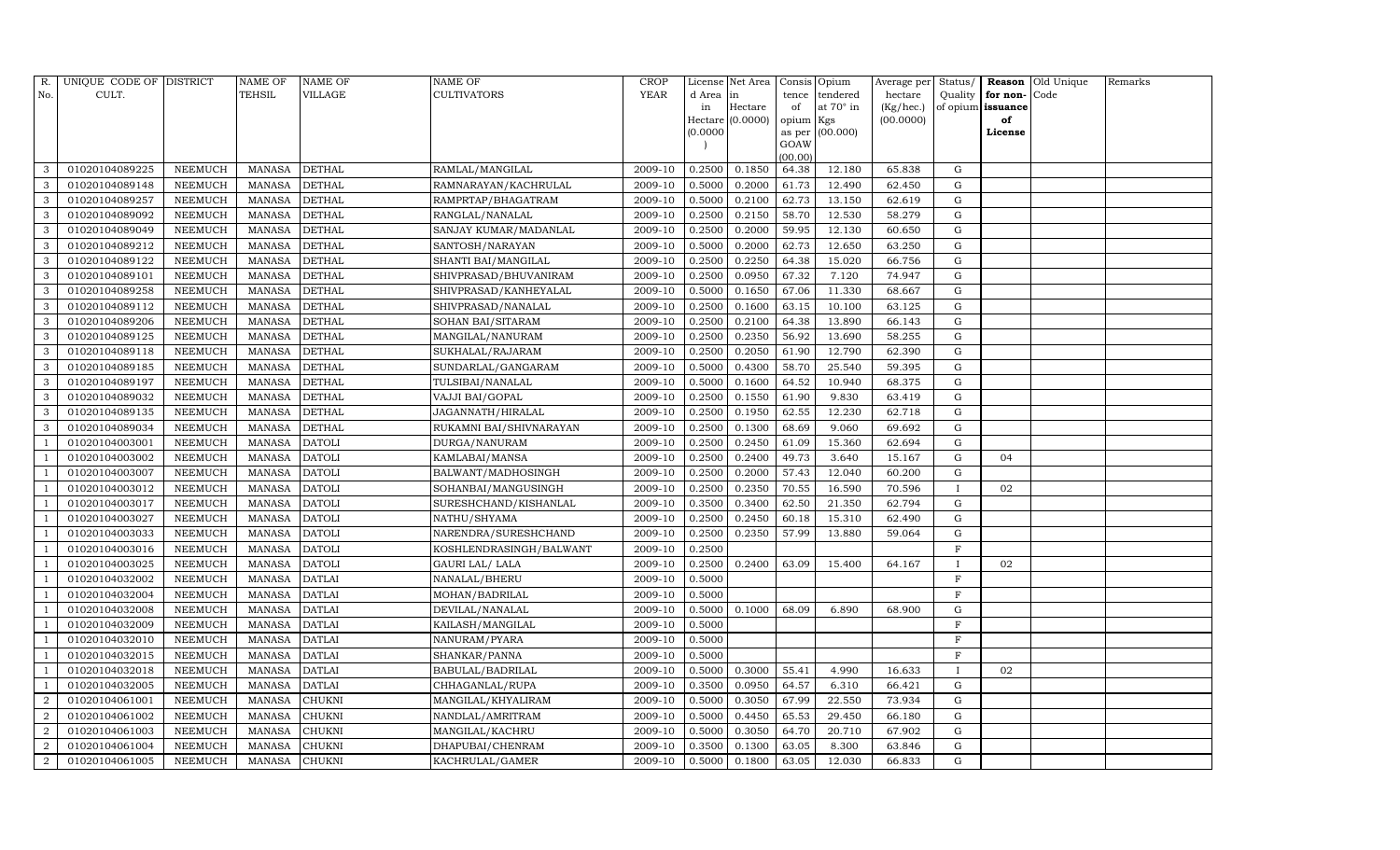| R.             | UNIQUE CODE OF DISTRICT |                | <b>NAME OF</b> | <b>NAME OF</b> | <b>NAME OF</b>              | CROP    |           | License Net Area |                | Consis Opium     | Average per | Status/      | Reason            | Old Unique | Remarks |
|----------------|-------------------------|----------------|----------------|----------------|-----------------------------|---------|-----------|------------------|----------------|------------------|-------------|--------------|-------------------|------------|---------|
| No.            | CULT.                   |                | <b>TEHSIL</b>  | VILLAGE        | <b>CULTIVATORS</b>          | YEAR    | d Area in |                  | tence          | tendered         | hectare     | Quality      | for non-          | Code       |         |
|                |                         |                |                |                |                             |         | in        | Hectare          | of             | at $70^\circ$ in | (Kg/hec.)   |              | of opium issuance |            |         |
|                |                         |                |                |                |                             |         |           | Hectare (0.0000) | opium Kgs      |                  | (00.0000)   |              | of                |            |         |
|                |                         |                |                |                |                             |         | (0.0000)  |                  | as per<br>GOAW | (00.000)         |             |              | License           |            |         |
|                |                         |                |                |                |                             |         |           |                  | (00.00)        |                  |             |              |                   |            |         |
| $\overline{2}$ | 01020104061006          | NEEMUCH        | MANASA         | <b>CHUKNI</b>  | SAJJANBAI/HEERALAL          | 2009-10 | 0.5000    | 0.2950           | 62.94          | 19.340           | 65.559      | G            |                   |            |         |
| $\overline{2}$ | 01020104061008          | NEEMUCH        | <b>MANASA</b>  | <b>CHUKNI</b>  | TULSIRAM/BAPULAL            | 2009-10 | 0.5000    | 0.3900           | 65.38          | 25.930           | 66.487      | G            |                   |            |         |
| $\overline{2}$ | 01020104061011          | <b>NEEMUCH</b> | <b>MANASA</b>  | <b>CHUKNI</b>  | MANGILAL/MODA               | 2009-10 | 0.5000    | 0.4900           | 64.70          | 32.170           | 65.653      | G            |                   |            |         |
| $\overline{2}$ | 01020104061013          | NEEMUCH        | MANASA         | <b>CHUKNI</b>  | MANGILAL/RAJARAM            | 2009-10 | 0.5000    | 0.3000           | 64.39          | 20.190           | 67.300      | ${\rm G}$    |                   |            |         |
| $\overline{2}$ | 01020104061014          | NEEMUCH        | <b>MANASA</b>  | <b>CHUKNI</b>  | DEVILAL/VARDICHANDRA        | 2009-10 | 0.5000    | 0.2350           | 64.98          | 15.590           | 66.340      | $\mathbf G$  |                   |            |         |
| $\overline{2}$ | 01020104061015          | NEEMUCH        | MANASA         | <b>CHUKNI</b>  | RAMESHCHANDRA/AEKARILAL     | 2009-10 | 0.5000    | 0.2050           | 68.24          | 14.150           | 69.024      | G            |                   |            |         |
| $\overline{2}$ | 01020104061017          | NEEMUCH        | MANASA         | <b>CHUKNI</b>  | KHYALIRAM/RAMA              | 2009-10 | 0.5000    | 0.2100           | 64.39          | 12.930           | 61.571      | G            | 09                |            |         |
| $\overline{2}$ | 01020104061020          | <b>NEEMUCH</b> | <b>MANASA</b>  | <b>CHUKNI</b>  | RAMPRASAD/SALAGRAM          | 2009-10 | 0.5000    | 0.1550           | 68.27          | 11.570           | 74.645      | ${\rm G}$    |                   |            |         |
| $\overline{2}$ | 01020104061022          | <b>NEEMUCH</b> | <b>MANASA</b>  | <b>CHUKNI</b>  | NARAYAN/BHANWARLAL          | 2009-10 | 0.5000    | 0.2000           | 65.53          | 13.350           | 66.750      | $\mathbf G$  |                   |            |         |
| $\overline{2}$ | 01020104061023          | NEEMUCH        | MANASA         | <b>CHUKNI</b>  | BHERULAL/KANIRAM            | 2009-10 | 0.5000    | 0.2150           | 64.98          | 14.420           | 67.070      | ${\rm G}$    |                   |            |         |
| $\overline{2}$ | 01020104061024          | <b>NEEMUCH</b> | <b>MANASA</b>  | <b>CHUKNI</b>  | NAGJI/PANNALAL              | 2009-10 | 0.5000    | 0.3950           | 67.68          | 27.570           | 69.797      | ${\rm G}$    |                   |            |         |
| $\overline{2}$ | 01020104061025          | <b>NEEMUCH</b> | <b>MANASA</b>  | <b>CHUKNI</b>  | RAMKUNWARBAI/PYARCHANDRA    | 2009-10 | 0.5000    | 0.3750           | 68.27          | 25.410           | 67.760      | G            |                   |            |         |
| $\overline{2}$ | 01020104061026          | <b>NEEMUCH</b> | <b>MANASA</b>  | <b>CHUKNI</b>  | MANGILAL/BHANWARLAL RATHORE | 2009-10 | 0.5000    | 0.1950           | 66.84          | 13.030           | 66.821      | ${\rm G}$    |                   |            |         |
| $\overline{2}$ | 01020104061027          | <b>NEEMUCH</b> | <b>MANASA</b>  | <b>CHUKNI</b>  | NATHULAL/MULCHANDRA         | 2009-10 | 0.5000    | 0.2600           | 65.53          | 17.180           | 66.077      | G            |                   |            |         |
| $\overline{2}$ | 01020104061029          | NEEMUCH        | MANASA         | <b>CHUKNI</b>  | PRABHULAL/TULSIRAM          | 2009-10 | 0.2500    | 0.1900           | 57.87          | 11.420           | 60.105      | G            |                   |            |         |
| 2              | 01020104061028          | NEEMUCH        | <b>MANASA</b>  | <b>CHUKNI</b>  | SALAGRAM/BHURA              | 2009-10 | 0.5000    | 0.3000           | 67.99          | 21.130           | 70.433      | $\mathbf G$  |                   |            |         |
| $\overline{2}$ | 01020104061031          | <b>NEEMUCH</b> | <b>MANASA</b>  | <b>CHUKNI</b>  | MANGIBAI/CHAGANLAL          | 2009-10 | 0.5000    | 0.4300           | 62.33          | 26.180           | 60.884      | $\mathbf G$  |                   |            |         |
| $\overline{2}$ | 01020104061032          | <b>NEEMUCH</b> | MANASA         | <b>CHUKNI</b>  | KANWARLAL/MANGILAL          | 2009-10 | 0.5000    | 0.2000           | 64.39          | 13.370           | 66.850      | G            |                   |            |         |
| $\overline{2}$ | 01020104061033          | NEEMUCH        | <b>MANASA</b>  | <b>CHUKNI</b>  | HEERALAL/GULAB              | 2009-10 | 0.5000    | 0.2550           | 64.70          | 17.000           | 66.667      | G            |                   |            |         |
| $\overline{2}$ | 01020104061035          | NEEMUCH        | MANASA         | <b>CHUKNI</b>  | RUKMANBAI/BAPULAL           | 2009-10 | 0.2500    | 0.2500           | 64.98          | 16.750           | 67.000      | G            |                   |            |         |
| $\overline{2}$ | 01020104061037          | NEEMUCH        | MANASA         | <b>CHUKNI</b>  | MANGILAL/GULABCHANDRA       | 2009-10 | 0.5000    | 0.2250           | 66.84          | 15.210           | 67.600      | G            |                   |            |         |
| $\overline{2}$ | 01020104061038          | <b>NEEMUCH</b> | <b>MANASA</b>  | <b>CHUKNI</b>  | NANDUBAI/KISHANLAL          | 2009-10 | 0.5000    | 0.1550           | 66.84          | 10.640           | 68.645      | G            |                   |            |         |
| $\overline{2}$ | 01020104061041          | NEEMUCH        | MANASA         | CHUKNI         | RAMKRISHNA/MOTILAL          | 2009-10 | 0.3500    | 0.1500           | 66.40          | 10.810           | 72.067      | G            |                   |            |         |
| $\overline{2}$ | 01020104061042          | <b>NEEMUCH</b> | <b>MANASA</b>  | <b>CHUKNI</b>  | RAMNIWAS/KESHURAM           | 2009-10 | 0.2500    | 0.1550           | 65.38          | 10.750           | 69.355      | G            |                   |            |         |
| $\overline{2}$ | 01020104061044          | NEEMUCH        | <b>MANASA</b>  | CHUKNI         | PURALAL/MEGHA               | 2009-10 | 0.5000    | 0.1750           | 66.40          | 12.080           | 69.029      | G            |                   |            |         |
| $\overline{2}$ | 01020104061047          | <b>NEEMUCH</b> | <b>MANASA</b>  | <b>CHUKNI</b>  | BADRILAL/RAJARAM            | 2009-10 | 0.5000    | 0.2300           | 63.05          | 14.700           | 63.913      | G            |                   |            |         |
| $\overline{2}$ | 01020104061048          | <b>NEEMUCH</b> | <b>MANASA</b>  | <b>CHUKNI</b>  | SHANKARLAL/VARDICHANDRA     | 2009-10 | 0.5000    | 0.3950           | 62.94          | 26.430           | 66.911      | G            |                   |            |         |
| $\overline{2}$ | 01020104061049          | <b>NEEMUCH</b> | <b>MANASA</b>  | <b>CHUKNI</b>  | RAMESHWAR/KHYALIRAM         | 2009-10 | 0.5000    | 0.2050           | 68.27          | 13.780           | 67.220      | $\mathbf G$  |                   |            |         |
| $\overline{2}$ | 01020104061050          | NEEMUCH        | MANASA         | <b>CHUKNI</b>  | MANNALAL/KANWARLAL          | 2009-10 | 0.5000    | 0.1500           | 65.53          | 10.040           | 66.933      | G            |                   |            |         |
| $\overline{2}$ | 01020104061052          | <b>NEEMUCH</b> | <b>MANASA</b>  | <b>CHUKNI</b>  | MANNALAL/RATANLAL           | 2009-10 | 0.5000    | 0.3050           | 63.44          | 20.250           | 66.393      | G            |                   |            |         |
| $\overline{2}$ | 01020104061055          | <b>NEEMUCH</b> | MANASA         | <b>CHUKNI</b>  | MANGUDAS/KISHANDAS          | 2009-10 | 0.5000    | 0.3550           | 65.53          | 24.610           | 69.324      | ${\rm G}$    |                   |            |         |
| $\overline{2}$ | 01020104061056          | <b>NEEMUCH</b> | <b>MANASA</b>  | <b>CHUKNI</b>  | MATHRIBAI/HAJARI            | 2009-10 | 0.2500    |                  |                |                  |             | $\mathbf{F}$ | 11                |            |         |
| $\overline{2}$ | 01020104061059          | NEEMUCH        | <b>MANASA</b>  | <b>CHUKNI</b>  | RAJMAL/BHAWSINGH            | 2009-10 | 0.5000    | 0.2900           | 63.44          | 19.170           | 66.103      | $\mathbf G$  |                   |            |         |
| $\overline{2}$ | 01020104061057          | <b>NEEMUCH</b> | <b>MANASA</b>  | <b>CHUKNI</b>  | KESHARBAI/BHAWSINGH         | 2009-10 | 0.2500    | 0.2150           | 63.29          | 14.050           | 65.349      | ${\rm G}$    |                   |            |         |
| $\overline{2}$ | 01020104061058          | <b>NEEMUCH</b> | <b>MANASA</b>  | <b>CHUKNI</b>  | BASANTILAL/BHAWSINGH        | 2009-10 | 0.2500    |                  |                |                  |             | $\mathbf F$  |                   |            |         |
| $\overline{2}$ | 01020104061060          | <b>NEEMUCH</b> | <b>MANASA</b>  | <b>CHUKNI</b>  | RAJMAL/BALRAM               | 2009-10 | 0.5000    | 0.4750           | 60.43          | 30.530           | 64.274      | $\mathbf G$  |                   |            |         |
| 2              | 01020104061061          | <b>NEEMUCH</b> | <b>MANASA</b>  | <b>CHUKNI</b>  | MOJAMBAI/CHANDA             | 2009-10 | 0.3500    | 0.2550           | 60.43          | 15.890           | 62.314      | G            |                   |            |         |
| $\overline{2}$ | 01020104061062          | NEEMUCH        | <b>MANASA</b>  | <b>CHUKNI</b>  | CHANDUBAI/KESHURAM          | 2009-10 | 0.5000    | 0.3450           | 63.05          | 21.870           | 63.391      | G            |                   |            |         |
| $\overline{2}$ | 01020104061063          | <b>NEEMUCH</b> | <b>MANASA</b>  | <b>CHUKNI</b>  | ONKARLAL/MATHURALAL         | 2009-10 | 0.5000    | 0.4850           | 63.44          | 31.230           | 64.392      | G            |                   |            |         |
| $\overline{2}$ | 01020104061065          | <b>NEEMUCH</b> | MANASA         | <b>CHUKNI</b>  | MANGILAL/CHATARBHUJ         | 2009-10 | 0.2500    | 0.1850           | 65.38          | 12.160           | 65.730      | G            |                   |            |         |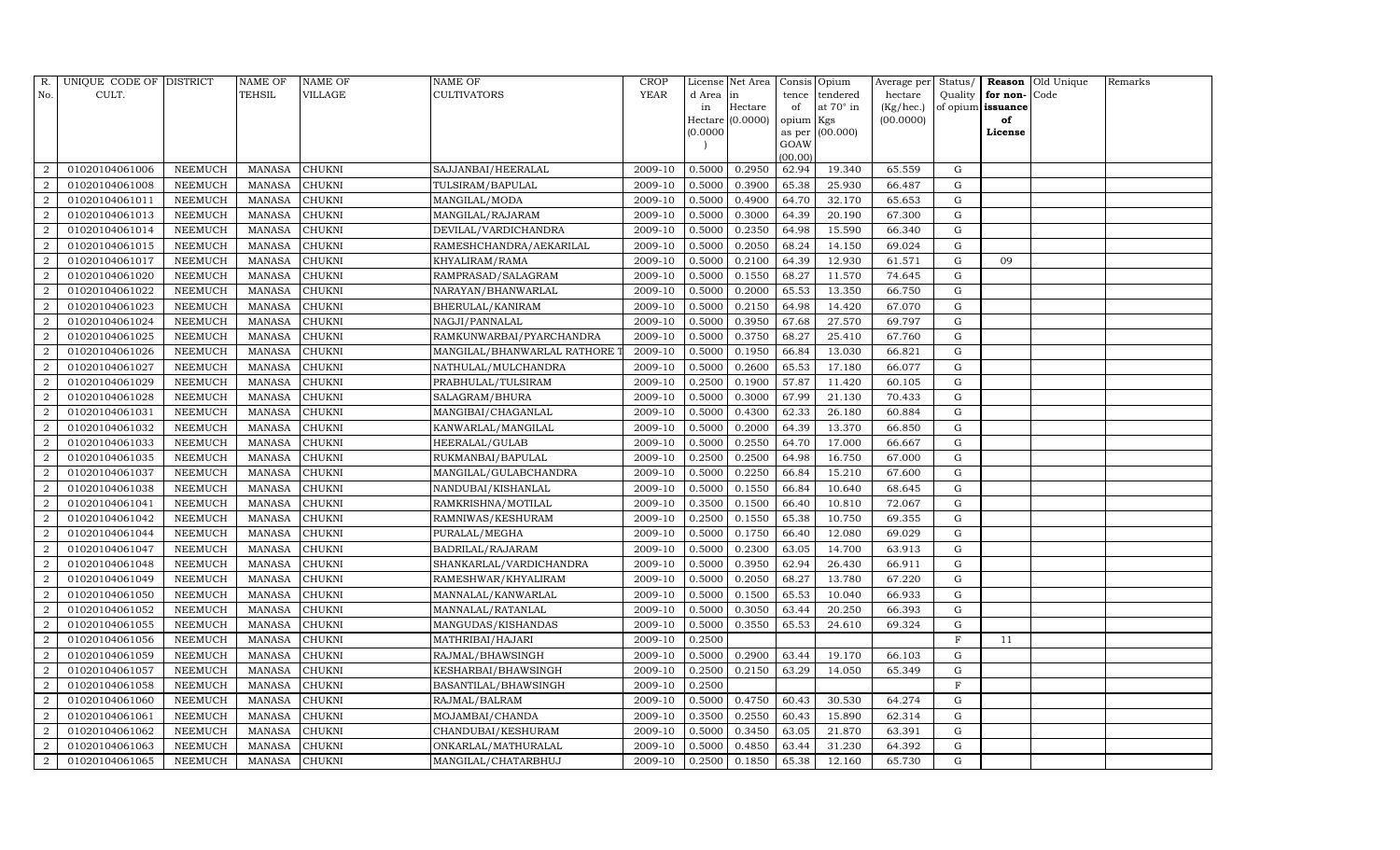| R.             | UNIQUE CODE OF DISTRICT |                | NAME OF       | <b>NAME OF</b>  | NAME OF                     | <b>CROP</b> |           | License Net Area | Consis Opium   |           | Average per Status/ |             |                   | <b>Reason Old Unique</b> | Remarks            |
|----------------|-------------------------|----------------|---------------|-----------------|-----------------------------|-------------|-----------|------------------|----------------|-----------|---------------------|-------------|-------------------|--------------------------|--------------------|
| No.            | CULT.                   |                | TEHSIL        | VILLAGE         | <b>CULTIVATORS</b>          | <b>YEAR</b> | d Area in |                  | tence          | tendered  | hectare             | Quality     | for non-          | Code                     |                    |
|                |                         |                |               |                 |                             |             | in        | Hectare          | of             | at 70° in | (Kg/hec.)           |             | of opium issuance |                          |                    |
|                |                         |                |               |                 |                             |             |           | Hectare (0.0000) | opium          | Kgs       | (00.0000)           |             | of                |                          |                    |
|                |                         |                |               |                 |                             |             | (0.0000)  |                  | as per<br>GOAW | (00.000)  |                     |             | License           |                          |                    |
|                |                         |                |               |                 |                             |             |           |                  | (00.00)        |           |                     |             |                   |                          |                    |
| $\mathcal{D}$  | 01020104061066          | <b>NEEMUCH</b> | <b>MANASA</b> | <b>CHUKNI</b>   | RAMESHWAR/KISHANLAL         | 2009-10     | 0.5000    | 0.1550           | 69.56          | 11.220    | 72.387              | G           |                   |                          |                    |
| $\overline{2}$ | 01020104061069          | NEEMUCH        | <b>MANASA</b> | CHUKNI          | ONKARLAL/CHENRAM            | 2009-10     | 0.5000    | 0.1300           | 63.44          | 8.360     | 64.308              | G           |                   |                          |                    |
| $\overline{2}$ | 01020104061070          | <b>NEEMUCH</b> | <b>MANASA</b> | CHUKNI          | GHANSHYAM/MATHURALAL        | 2009-10     | 0.5000    |                  |                |           |                     | $\mathbf F$ |                   |                          |                    |
| $\overline{2}$ | 01020104061071          | NEEMUCH        | <b>MANASA</b> | CHUKNI          | PYARCHANDRA/RAMPRASAD       | 2009-10     | 0.5000    | 0.1800           | 68.27          | 12.670    | 70.389              | G           |                   |                          |                    |
| $\overline{2}$ | 01020104061072          | NEEMUCH        | <b>MANASA</b> | CHUKNI          | DASARATHDAS/MANGUDAS        | 2009-10     | 0.5000    | 0.3950           | 60.43          | 26.220    | 66.380              | $\mathbf G$ |                   |                          |                    |
| $\overline{2}$ | 01020104061073          | <b>NEEMUCH</b> | <b>MANASA</b> | CHUKNI          | SHOBHARAM/PRABHULAL         | 2009-10     | 0.5000    | 0.2400           | 62.94          | 15.450    | 64.375              | ${\rm G}$   |                   |                          |                    |
| $\overline{2}$ | 01020104061075          | NEEMUCH        | <b>MANASA</b> | CHUKNI          | RAMPRATAP/KISHANLAL         | 2009-10     | 0.5000    | 0.1500           | 62.94          | 9.830     | 65.533              | G           |                   |                          |                    |
| $\overline{2}$ | 01020104061076          | <b>NEEMUCH</b> | <b>MANASA</b> | CHUKNI          | MANGILAL/BHANWARLAL PATIDAR | 2009-10     | 0.5000    | 0.1850           | 66.84          | 12.960    | 70.054              | G           |                   |                          |                    |
| $\overline{2}$ | 01020104061082          | <b>NEEMUCH</b> | <b>MANASA</b> | CHUKNI          | BAGDIRAM/SWAROOP            | 2009-10     | 0.5000    | 0.3350           | 64.98          | 22.380    | 66.806              | $\mathbf G$ |                   |                          |                    |
| $\overline{2}$ | 01020104061086          | NEEMUCH        | <b>MANASA</b> | CHUKNI          | KISHANLAL/PANNALAL          | 2009-10     | 0.5000    | 0.2050           | 64.70          | 13.950    | 68.049              | G           |                   |                          |                    |
| $\overline{2}$ | 01020104061089          | <b>NEEMUCH</b> | <b>MANASA</b> | CHUKNI          | MATHURALAL/NATHUJI          | 2009-10     | 0.5000    | 0.3000           | 60.43          | 18.460    | 61.533              | $\mathbf G$ |                   |                          |                    |
| $\overline{2}$ | 01020104061095          | <b>NEEMUCH</b> | <b>MANASA</b> | CHUKNI          | UDAIRAM/LAXMICHANDRA        | 2009-10     | 0.5000    | 0.1600           | 63.29          | 9.830     | 61.438              | G           |                   |                          |                    |
| $\overline{2}$ | 01020104061096          | <b>NEEMUCH</b> | <b>MANASA</b> | CHUKNI          | BHERU/MANNA                 | 2009-10     | 0.3500    | 0.2600           | 63.05          | 15.830    | 60.885              | G           |                   |                          |                    |
| $\overline{2}$ | 01020104061098          | NEEMUCH        | <b>MANASA</b> | CHUKNI          | MATHRIBAI/GORA              | 2009-10     | 0.2500    | 0.2050           | 63.44          | 13.100    | 63.902              | G           |                   |                          |                    |
| $\overline{2}$ | 01020104061009          | NEEMUCH        | <b>MANASA</b> | CHUKNI          | RAMESHCHANDRA/SITABAI       | 2009-10     | 0.5000    | 0.2950           | 66.40          | 20.860    | 70.712              | G           |                   |                          |                    |
| $\overline{2}$ | 01020104061021          | NEEMUCH        | <b>MANASA</b> | CHUKNI          | SURESHKUMAR/GORISHANKAR     | 2009-10     | 0.5000    | 0.2300           | 65.38          | 15.430    | 67.087              | G           |                   |                          |                    |
| $\overline{2}$ | 01020104061036          | <b>NEEMUCH</b> | <b>MANASA</b> | CHUKNI          | SABUBAI/JAGANNATH           | 2009-10     | 0.5000    | 0.4150           | 64.75          | 27.770    | 66.916              | G           |                   |                          |                    |
| 2              | 01020104061077          | <b>NEEMUCH</b> | <b>MANASA</b> | CHUKNI          | OMPRAKASH/BHAGATRAM         | 2009-10     | 0.5000    | 0.2500           | 66.40          | 16.650    | 66.600              | G           |                   |                          |                    |
| $\overline{2}$ | 01020104061105          | NEEMUCH        | <b>MANASA</b> | CHUKNI          | MANGILAL/CHAGANLAL          | 2009-10     | 0.5000    | 0.2900           | 64.70          | 19.500    | 67.241              | G           |                   |                          |                    |
| $\overline{2}$ | 01020104061108          | NEEMUCH        | <b>MANASA</b> | CHUKNI          | SHANTILAL/MANGILAL          | 2009-10     | 0.5000    | 0.4000           | 62.94          | 25.770    | 64.425              | G           |                   |                          |                    |
| $\overline{2}$ | 01020104061109          | NEEMUCH        | <b>MANASA</b> | CHUKNI          | CHATARBHUJ/PANNALAL         | 2009-10     | 0.5000    | 0.3000           | 64.98          | 20.210    | 67.367              | G           |                   |                          |                    |
| $\overline{2}$ | 01020104061112          | <b>NEEMUCH</b> | <b>MANASA</b> | CHUKNI          | SURAJBAI/RAMESHWAR          | 2009-10     | 0.5000    | 0.2050           | 69.56          | 14.600    | 71.220              | G           |                   |                          |                    |
| $\overline{2}$ | 01020104061034          | NEEMUCH        | <b>MANASA</b> | CHUKNI          | AEKARILAL/GULABCHAND        | 2009-10     | 0.5000    | 0.2300           | 66.97          | 16.250    | 70.652              | G           |                   |                          |                    |
| $\overline{2}$ | 01020104061114          | <b>NEEMUCH</b> | <b>MANASA</b> | CHUKNI          | CHANDMAL/MANGILAL           | 2009-10     | 0.5000    | 0.2000           | 71.03          | 13.640    | 68.200              | G           |                   |                          |                    |
| $\overline{2}$ | 01020104061074          | <b>NEEMUCH</b> | <b>MANASA</b> | CHUKNI          | DEVPRASAD/KANHAIYALAL       | 2009-10     | 0.5000    |                  |                |           |                     | $\mathbf F$ |                   |                          |                    |
| $\overline{2}$ | 01020104061081          | <b>NEEMUCH</b> | <b>MANASA</b> | CHUKNI          | KANIRAM/BHAGIRATH           | 2009-10     | 0.3500    | 0.3450           | 57.87          | 22.150    | 64.203              | G           |                   |                          |                    |
| $\overline{2}$ | 01020104061117          | <b>NEEMUCH</b> | <b>MANASA</b> | CHUKNI          | CHAMPALAL/GOPAL             | 2009-10     | 0.5000    | 0.2400           | 60.43          | 14.760    | 61.500              | $\mathbf G$ |                   |                          | TRANSFER/KACHOLI   |
| $\overline{2}$ | 01020104061118          | <b>NEEMUCH</b> | <b>MANASA</b> | CHUKNI          | MOHANLAL/NARAYAN            | 2009-10     | 0.5000    | 0.3900           | 57.87          | 23.110    | 59.256              | $\mathbf G$ |                   |                          |                    |
| $\overline{2}$ | 01020104061119          | <b>NEEMUCH</b> | <b>MANASA</b> | CHUKNI          | MOHANBAI/SHAMBHUNATH        | 2009-10     | 0.2500    | 0.2250           | 61.31          | 14.220    | 63.200              | G           |                   |                          | TRANSFER/KACHOL    |
| $\overline{2}$ | 01020104061111          | <b>NEEMUCH</b> | <b>MANASA</b> | CHUKNI          | KAMLABAI/JERILAL            | 2009-10     | 0.2500    | 0.2300           | 65.38          | 15.240    | 66.261              | G           |                   |                          |                    |
| $\overline{2}$ | 01020104061040          | <b>NEEMUCH</b> | <b>MANASA</b> | CHUKNI          | BAMNIBAI/SHIVLAL            | 2009-10     | 0.5000    | 0.5050           | 58.72          | 30.050    | 59.505              | $\bf{I}$    | 02                |                          |                    |
|                | 01020104020001          | NEEMUCH        | <b>MANASA</b> | CHOWKADI        | MANGILAL/MYACHAND           | 2009-10     | 0.5000    | 0.1600           | 61.20          | 10.040    | 62.750              | G           |                   |                          |                    |
|                | 01020104020002          | <b>NEEMUCH</b> | <b>MANASA</b> | CHOWKADI        | SOHNIBAI/MOTILAL            | 2009-10     | 0.5000    | 0.1350           | 64.84          | 8.840     | 65.481              | $\mathbf G$ |                   |                          |                    |
|                | 01020104020057          | NEEMUCH        | <b>MANASA</b> | CHOWKADI        | KAMLIBAI/KESHURAM           | 2009-10     | 0.2500    | 0.2400           | 62.29          | 15.160    | 63.167              | G           |                   |                          | <b>NAME CHANGE</b> |
| - 1            | 01020104020004          | <b>NEEMUCH</b> | <b>MANASA</b> | CHOWKADI        | NATHI BAI/BHAWARLAL         | 2009-10     | 0.3500    | 0.2200           | 61.20          | 13.690    | 62.227              | $\mathbf G$ | 09                |                          |                    |
|                | 01020104020005          | <b>NEEMUCH</b> | <b>MANASA</b> | <b>CHOWKADI</b> | DAMARJI/CHUNNILAL           | 2009-10     | 0.5000    |                  |                |           |                     | $\mathbf F$ |                   |                          |                    |
|                | 01020104020008          | NEEMUCH        | <b>MANASA</b> | CHOWKADI        | GISHALAL/VARDICHAND         | 2009-10     | 0.5000    | 0.1850           | 52.12          | 8.990     | 48.595              | G           | 04                |                          | ISSUED ON 2016-17  |
|                | 01020104020010          | <b>NEEMUCH</b> | <b>MANASA</b> | CHOWKADI        | VARDI BAI/BHAWARLAL         | 2009-10     | 0.5000    | 0.0950           | 66.07          | 6.000     | 63.158              | G           |                   |                          |                    |
| $\overline{1}$ | 01020104020011          | <b>NEEMUCH</b> | <b>MANASA</b> | CHOWKADI        | TULSIRAM/JAIRAM             | 2009-10     | 0.3500    | 0.2300           | 61.90          | 14.300    | 62.174              | G           |                   |                          |                    |
| $\overline{1}$ | 01020104020007          | <b>NEEMUCH</b> | MANASA        | <b>CHOWKADI</b> | BHERULAL / MANGILAL         | 2009-10     | 0.5000    | 0.2000           | 62.27          | 12.670    | 63.350              | G           |                   |                          |                    |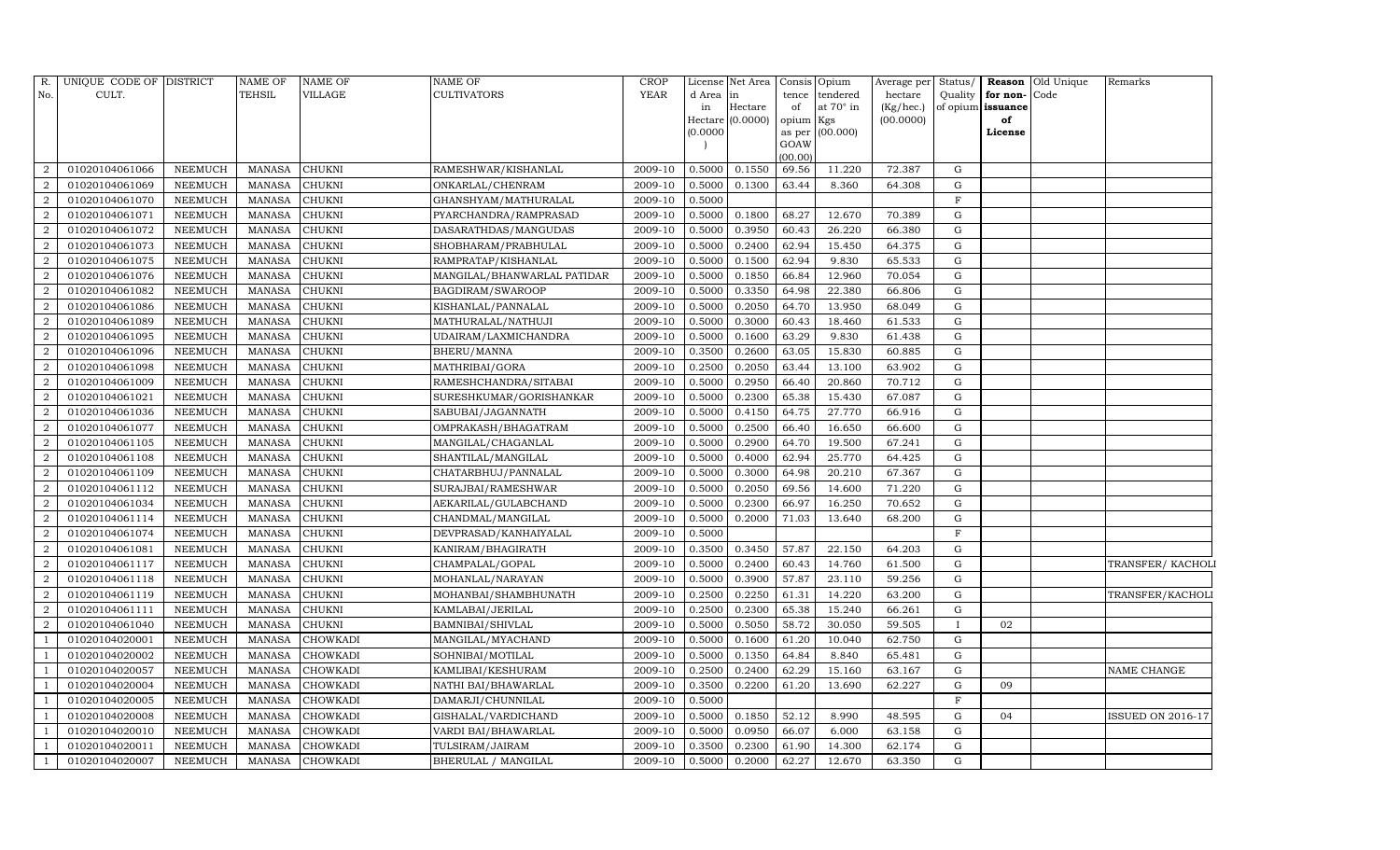| R.  | UNIQUE CODE OF DISTRICT |                 | <b>NAME OF</b> | NAME OF         | <b>NAME OF</b>          | <b>CROP</b> |           | License Net Area |                | Consis Opium | Average per | Status/      |                   | Reason Old Unique | Remarks     |
|-----|-------------------------|-----------------|----------------|-----------------|-------------------------|-------------|-----------|------------------|----------------|--------------|-------------|--------------|-------------------|-------------------|-------------|
| No. | CULT.                   |                 | TEHSIL         | VILLAGE         | <b>CULTIVATORS</b>      | <b>YEAR</b> | d Area in |                  | tence          | tendered     | hectare     | Quality      | for non-          | Code              |             |
|     |                         |                 |                |                 |                         |             | in        | Hectare          | of             | at 70° in    | (Kg/hec.)   |              | of opium issuance |                   |             |
|     |                         |                 |                |                 |                         |             |           | Hectare (0.0000) | opium Kgs      |              | (00.0000)   |              | of                |                   |             |
|     |                         |                 |                |                 |                         |             | (0.0000)  |                  | as per<br>GOAW | (00.000)     |             |              | License           |                   |             |
|     |                         |                 |                |                 |                         |             |           |                  | (00.00)        |              |             |              |                   |                   |             |
|     | 01020104020014          | NEEMUCH         | <b>MANASA</b>  | CHOWKADI        | MODIRAM/MEGHA           | 2009-10     | 0.3500    | 0.1500           | 62.51          | 9.390        | 62.600      | G            |                   |                   |             |
|     | 01020104020018          | NEEMUCH         | <b>MANASA</b>  | CHOWKADI        | BOTLAL/ NARAYAN         | 2009-10     | 0.2500    |                  |                |              |             | $\mathbf N$  |                   |                   |             |
|     | 01020104020020          | NEEMUCH         | <b>MANASA</b>  | CHOWKADI        | SHANKARLAL/KASHIRAM     | 2009-10     | 0.2500    | 0.0950           | 60.92          | 6.100        | 64.211      | G            |                   |                   |             |
|     | 01020104020021          | ${\tt NEEMUCH}$ | MANASA         | <b>CHOWKADI</b> | CHHAGANLAL/MEGHA        | 2009-10     | 0.5000    | 0.3000           | 62.27          | 18.920       | 63.067      | ${\rm G}$    |                   |                   |             |
|     | 01020104020080          | NEEMUCH         | <b>MANASA</b>  | CHOWKADI        | RAMNARAYAN/LAXMINARAYAN | 2009-10     | 0.5000    | 0.1950           | 63.53          | 13.040       | 66.872      | G            |                   |                   |             |
|     | 01020104020024          | NEEMUCH         | <b>MANASA</b>  | CHOWKADI        | BALIBAI/DEVILAL         | 2009-10     | 0.3500    | 0.1700           | 63.97          | 11.130       | 65.471      | G            |                   |                   | NAME CHANGE |
|     | 01020104020026          | NEEMUCH         | MANASA         | CHOWKADI        | <b>BABRU/ NANA</b>      | 2009-10     | 0.2500    | 0.1400           | 61.90          | 8.730        | 62.357      | G            |                   |                   |             |
|     | 01020104020030          | NEEMUCH         | <b>MANASA</b>  | CHOWKADI        | SOHANLAL/VARDICHAND     | 2009-10     | 0.5000    | 0.1800           | 63.09          | 5.000        | 27.778      | $\mathbf{I}$ | 02                |                   |             |
|     | 01020104020031          | <b>NEEMUCH</b>  | <b>MANASA</b>  | CHOWKADI        | MOTILAL/NANDA           | 2009-10     | 0.5000    | 0.1350           | 62.51          | 8.530        | 63.185      | $\mathbf G$  |                   |                   |             |
|     | 01020104020032          | NEEMUCH         | <b>MANASA</b>  | <b>CHOWKADI</b> | SHANKARLAL GHISALAL     | 2009-10     | 0.5000    | 0.0800           | 63.88          | 5.260        | 65.750      | ${\rm G}$    |                   |                   |             |
|     | 01020104020033          | NEEMUCH         | <b>MANASA</b>  | CHOWKADI        | KISHANLAL/BHANWARLAL    | 2009-10     | 0.5000    | 0.2150           | 63.97          | 13.840       | 64.372      | ${\rm G}$    |                   |                   |             |
|     | 01020104020034          | NEEMUCH         | MANASA         | CHOWKADI        | BANSHILAL/MOHANLAL      | 2009-10     | 0.3500    | 0.1200           | 62.27          | 7.730        | 64.417      | G            |                   |                   |             |
|     | 01020104020036          | <b>NEEMUCH</b>  | <b>MANASA</b>  | <b>CHOWKADI</b> | HANSRAJ/CHUNNILAL       | 2009-10     | 0.2500    |                  |                |              |             | $\mathbf F$  |                   |                   |             |
|     | 01020104020038          | NEEMUCH         | <b>MANASA</b>  | <b>CHOWKADI</b> | BHAGCHAND/BHERULAL      | 2009-10     | 0.3500    | 0.2350           | 59.48          | 14.050       | 59.787      | G            |                   |                   |             |
|     | 01020104020039          | NEEMUCH         | MANASA         | CHOWKADI        | MOHANLAL/GHASI          | 2009-10     | 0.3500    | 0.1450           | 62.51          | 9.120        | 62.897      | G            |                   |                   |             |
|     | 01020104020045          | NEEMUCH         | <b>MANASA</b>  | CHOWKADI        | JADAVCHAND/UDAILAL      | 2009-10     | 0.5000    | 0.2000           | 61.74          | 12.520       | 62.600      | G            |                   |                   |             |
|     | 01020104020047          | NEEMUCH         | <b>MANASA</b>  | CHOWKADI        | NANDLAL/KASHIRAM        | 2009-10     | 0.3500    |                  |                |              |             | $\mathbf{F}$ |                   |                   |             |
|     | 01020104020049          | NEEMUCH         | MANASA         | CHOWKADI        | BHANWARLAL/GORILAL      | 2009-10     | 0.3500    | 0.2000           | 59.48          | 12.050       | 60.250      | G            |                   |                   |             |
|     | 01020104020050          | NEEMUCH         | <b>MANASA</b>  | CHOWKADI        | SUKHLAL/GHISALAL        | 2009-10     | 0.5000    | 0.2950           | 61.90          | 18.160       | 61.559      | G            |                   |                   |             |
|     | 01020104020052          | NEEMUCH         | MANASA         | CHOWKADI        | NANDUBAI/DEVA           | 2009-10     | 0.5000    | 0.1850           | 61.20          | 11.590       | 62.649      | G            |                   |                   |             |
|     | 01020104020056          | NEEMUCH         | <b>MANASA</b>  | CHOWKADI        | MODIRAM/UDAIRAM         | 2009-10     | 0.5000    | 0.3000           | 62.51          | 19.380       | 64.600      | G            |                   |                   |             |
|     | 01020104020003          | NEEMUCH         | <b>MANASA</b>  | CHOWKADI        | KESHURAM/LALURAM        | 2009-10     | 0.5000    | 0.3100           | 62.75          | 19.510       | 62.935      | G            |                   |                   |             |
|     | 01020104020058          | NEEMUCH         | <b>MANASA</b>  | CHOWKADI        | MOHANLAL/KALU           | 2009-10     | 0.3500    | 0.2000           | 66.51          | 13.700       | 68.500      | G            |                   |                   |             |
|     | 01020104020061          | NEEMUCH         | <b>MANASA</b>  | CHOWKADI        | SUHAGIBAI/JAIRAM        | 2009-10     | 0.2500    | 0.2250           | 64.17          | 14.530       | 64.577      | G            |                   |                   | NAME CHANGE |
|     | 01020104020062          | NEEMUCH         | <b>MANASA</b>  | CHOWKADI        | PANNALAL/BHARMAL        | 2009-10     | 0.5000    |                  |                |              |             | $\mathbf F$  |                   |                   |             |
|     | 01020104020064          | NEEMUCH         | <b>MANASA</b>  | CHOWKADI        | MOTI/NARAYAN            | 2009-10     | 0.5000    | 0.2150           | 67.37          | 14.610       | 67.953      | I            | 02                |                   |             |
|     | 01020104020066          | NEEMUCH         | <b>MANASA</b>  | CHOWKADI        | FULCHAND/NANALAL        | 2009-10     | 0.2500    | 0.2400           | 61.29          | 15.070       | 62.792      | G            |                   |                   |             |
|     | 01020104020068          | NEEMUCH         | <b>MANASA</b>  | CHOWKADI        | <b>BABRUL/BHERULAL</b>  | 2009-10     | 0.2500    | 0.1000           | 64.84          | 6.530        | 65.303      | $\mathbf G$  |                   |                   |             |
|     | 01020104020069          | NEEMUCH         | <b>MANASA</b>  | CHOWKADI        | MANGILAL/KISHANLAL BADA | 2009-10     | 0.3500    | 0.1000           | 65.14          | 6.530        | 65.300      | G            |                   |                   |             |
|     | 01020104020072          | NEEMUCH         | <b>MANASA</b>  | <b>CHOWKADI</b> | JHAMKUBAI/PRITHVIRAJ    | 2009-10     | 0.2500    | 0.2100           | 62.29          | 13.050       | 62.143      | ${\rm G}$    |                   |                   |             |
|     | 01020104020073          | NEEMUCH         | <b>MANASA</b>  | CHOWKADI        | RADHESHYAM/BHANWARLAL   | 2009-10     | 0.5000    |                  |                |              |             | $\mathbf F$  |                   |                   |             |
|     | 01020104020076          | NEEMUCH         | <b>MANASA</b>  | CHOWKADI        | GOPALDAS/PRABHUDAS      | 2009-10     | 0.5000    | 0.2450           | 58.01          | 14.480       | 59.102      | $\mathbf G$  |                   |                   |             |
|     | 01020104020077          | NEEMUCH         | <b>MANASA</b>  | CHOWKADI        | NATHULAL/MANGILAL       | 2009-10     | 0.3500    | 0.2850           | 59.43          | 16.250       | 57.018      | G            |                   |                   |             |
|     | 01020104020078          | NEEMUCH         | <b>MANASA</b>  | CHOWKADI        | SHANKARLAL/TULSIRAM     | 2009-10     | 0.5000    | 0.2100           | 59.43          | 12.760       | 60.762      | ${\rm G}$    |                   |                   |             |
|     | 01020104020079          | NEEMUCH         | <b>MANASA</b>  | CHOWKADI        | PARASRAM/LAXMINARAYAN   | 2009-10     | 0.5000    | 0.4550           | 61.08          | 11.710       | 25.736      | $\mathbf{I}$ | 02                |                   |             |
|     | 01020104020082          | <b>NEEMUCH</b>  | <b>MANASA</b>  | CHOWKADI        | SATYANARAYAN/RAMGOPAL   | 2009-10     | 0.2500    | 0.1250           | 64.39          | 7.940        | 63.520      | ${\rm G}$    |                   |                   |             |
|     | 01020104020084          | NEEMUCH         | <b>MANASA</b>  | CHOWKADI        | SURESHCHAND/BOTLAL      | 2009-10     | 0.3500    |                  |                |              |             | $\mathbf F$  |                   |                   |             |
|     | 01020104020088          | NEEMUCH         | <b>MANASA</b>  | CHOWKADI        | SHAMBHULAL/BHARMAL      | 2009-10     | 0.3500    | 0.1500           | 64.46          | 9.500        | 63.333      | G            |                   |                   |             |
|     | 01020104020089          | NEEMUCH         | <b>MANASA</b>  | CHOWKADI        | SANTOSHIBAI/GOPAL       | 2009-10     | 0.2500    |                  |                |              |             | F            |                   |                   |             |
|     | 01020104020092          | <b>NEEMUCH</b>  | MANASA         | CHOWKADI        | RADHESHYAM/SUKHLAL      | 2009-10     | 0.5000    | 0.2000           | 65.05          | 13.020       | 65.100      | G            |                   |                   |             |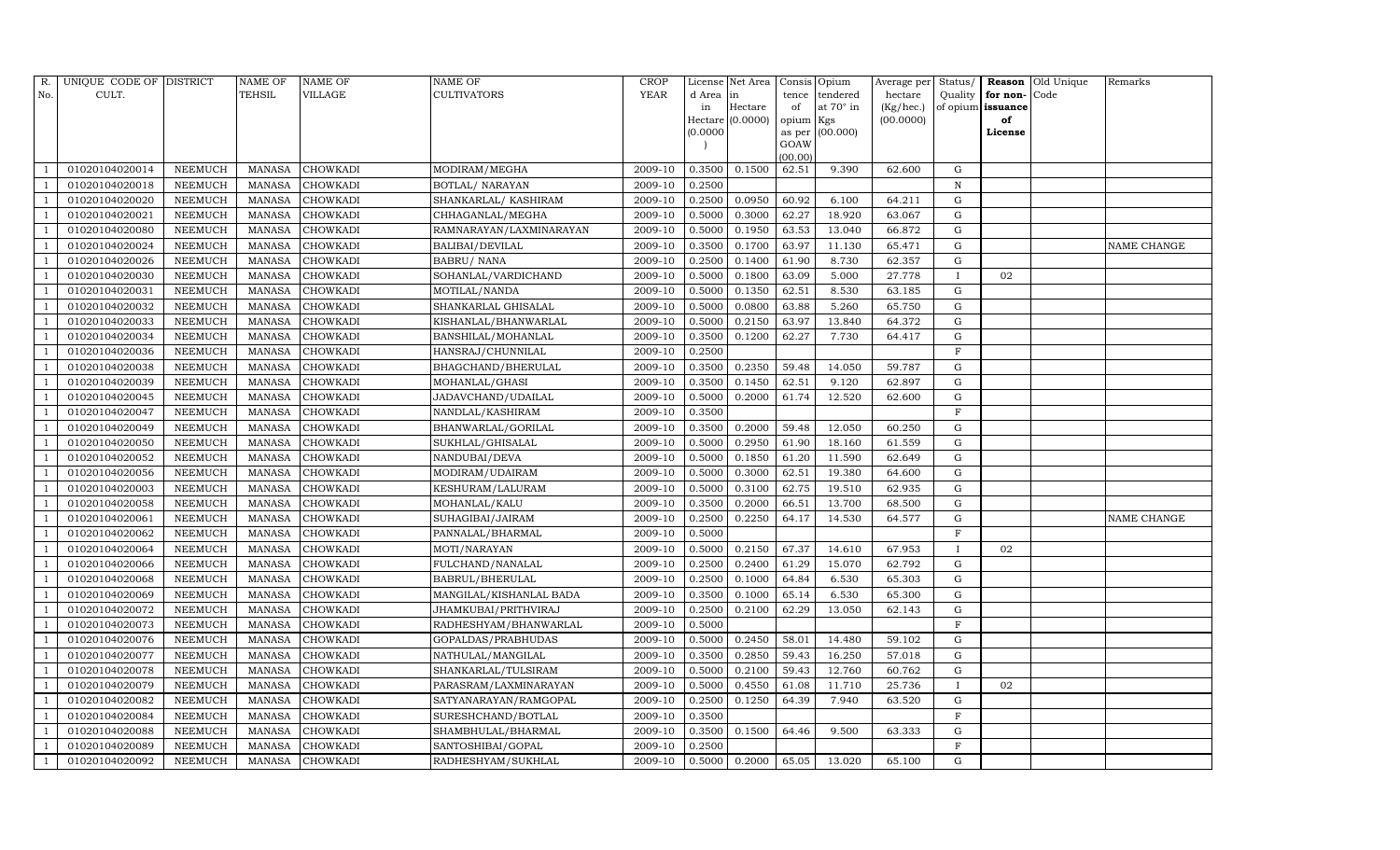| R.             | UNIQUE CODE OF DISTRICT |                | NAME OF       | <b>NAME OF</b>  | <b>NAME OF</b>              | CROP        |           | License Net Area |                | Consis Opium     | Average per | Status/      |                   | Reason Old Unique | Remarks                  |
|----------------|-------------------------|----------------|---------------|-----------------|-----------------------------|-------------|-----------|------------------|----------------|------------------|-------------|--------------|-------------------|-------------------|--------------------------|
| No.            | CULT.                   |                | <b>TEHSIL</b> | VILLAGE         | <b>CULTIVATORS</b>          | <b>YEAR</b> | d Area in |                  | tence          | tendered         | hectare     | Quality      | for non-          | Code              |                          |
|                |                         |                |               |                 |                             |             | in        | Hectare          | of             | at $70^\circ$ in | (Kg/hec.)   |              | of opium issuance |                   |                          |
|                |                         |                |               |                 |                             |             |           | Hectare (0.0000) | opium Kgs      |                  | (00.0000)   |              | of                |                   |                          |
|                |                         |                |               |                 |                             |             | (0.0000)  |                  | as per<br>GOAW | (00.000)         |             |              | License           |                   |                          |
|                |                         |                |               |                 |                             |             |           |                  | (00.00)        |                  |             |              |                   |                   |                          |
|                | 01020104020093          | NEEMUCH        | MANASA        | <b>CHOWKADI</b> | AMRITLAL/SUKHLAL            | 2009-10     | 0.5000    | 0.2000           | 68.41          | 13.650           | 68.250      | G            |                   |                   |                          |
|                | 01020104020094          | NEEMUCH        | MANASA        | <b>CHOWKADI</b> | SOHANI BAI/ KESHURAM        | 2009-10     | 0.5000    | 0.1750           | 63.83          | 11.560           | 66.057      | G            |                   |                   |                          |
|                | 01020104020099          | <b>NEEMUCH</b> | <b>MANASA</b> | <b>CHOWKADI</b> | BADRILAL/BHANWARLAL         | 2009-10     | 0.5000    | 0.2300           | 63.97          | 14.860           | 64.609      | G            |                   |                   |                          |
|                | 01020104020100          | NEEMUCH        | MANASA        | <b>CHOWKADI</b> | SHANKARLAL/DAMARSI          | 2009-10     | 0.2500    | 0.2300           | 67.53          | 15.690           | 68.217      | $\mathbf{I}$ | 02                |                   |                          |
|                | 01020104020102          | NEEMUCH        | <b>MANASA</b> | <b>CHOWKADI</b> | SATYANARAYAN/RAMCHANDRA     | 2009-10     | 0.2500    | 0.1150           | 60.92          | 7.320            | 63.652      | G            |                   |                   |                          |
|                | 01020104020103          | NEEMUCH        | <b>MANASA</b> | <b>CHOWKADI</b> | KANKUBAI/CHHAGANLAL         | 2009-10     | 0.5000    | 0.4200           | 62.75          | 26.420           | 62.905      | G            |                   |                   |                          |
|                | 01020104020104          | NEEMUCH        | MANASA        | <b>CHOWKADI</b> | PRAKASHCHAND/PANNALAL       | 2009-10     | 0.3500    | 0.1900           | 67.36          | 6.130            | 32.263      | $\mathbf{I}$ | 02                |                   |                          |
|                | 01020104020105          | NEEMUCH        | MANASA        | <b>CHOWKADI</b> | BOTLAL/ GANGARAM            | 2009-10     | 0.2500    |                  |                |                  |             | $\mathbf F$  |                   |                   |                          |
|                | 01020104020107          | <b>NEEMUCH</b> | <b>MANASA</b> | <b>CHOWKADI</b> | HEERALAL/CHHAGANLAL         | 2009-10     | 0.5000    | 0.1850           | 62.11          | 11.490           | 62.108      | $\mathbf G$  |                   |                   |                          |
|                | 01020104020108          | NEEMUCH        | MANASA        | <b>CHOWKADI</b> | LABHCHAND/CHHAGANLAL DHAKAD | 2009-10     | 0.2500    | 0.3500           | 61.90          | 21.720           | 62.057      | G            |                   |                   |                          |
|                | 01020104020109          | NEEMUCH        | MANASA        | <b>CHOWKADI</b> | NANALAL/LAXMICHAND          | 2009-10     | 0.2500    | 0.2450           | 62.29          | 15.600           | 63.673      | G            |                   |                   |                          |
|                | 01020104020112          | <b>NEEMUCH</b> | MANASA        | CHOWKADI        | SHANTILAL/NARAYAN           | 2009-10     | 0.5000    | 0.2000           | 63.14          | 13.070           | 65.350      | $\mathbf G$  |                   |                   |                          |
|                | 01020104020115          | <b>NEEMUCH</b> | <b>MANASA</b> | <b>CHOWKADI</b> | MULCHAND/BHERUJI SALVI      | 2009-10     | 0.2500    | 0.2050           | 61.90          | 12.270           | 59.854      | ${\rm G}$    |                   |                   |                          |
|                | 01020104020116          | <b>NEEMUCH</b> | <b>MANASA</b> | <b>CHOWKADI</b> | SHAMBHULAL/DIPA             | 2009-10     | 0.5000    | 0.1500           | 61.41          | 9.370            | 62.467      | $\mathbf{I}$ | 02                |                   |                          |
|                | 01020104020124          | <b>NEEMUCH</b> | <b>MANASA</b> | <b>CHOWKADI</b> | SHANKARLAL/NARAYAN          | 2009-10     | 0.5000    | 0.1150           | 59.43          | 6.790            | 59.043      | G            |                   |                   |                          |
|                | 01020104020122          | <b>NEEMUCH</b> | <b>MANASA</b> | <b>CHOWKADI</b> | SHANKARLAL/MANGILAL CHAMAR  | 2009-10     | 0.2500    | 0.1100           | 61.29          | 6.860            | 62.364      | G            |                   |                   |                          |
|                | 01020104020166          | NEEMUCH        | <b>MANASA</b> | CHOWKADI        | SHANKARLAL/ MANGILAL        | 2009-10     | 0.2500    |                  |                |                  |             | $\mathbf F$  |                   |                   |                          |
|                | 01020104020123          | <b>NEEMUCH</b> | <b>MANASA</b> | <b>CHOWKADI</b> | RAMCHAND/NARAYAN            | 2009-10     | 0.2500    |                  |                |                  |             | $\mathbf F$  |                   |                   |                          |
|                | 01020104020125          | <b>NEEMUCH</b> | <b>MANASA</b> | <b>CHOWKADI</b> | SHANTILAL/GORILAL           | 2009-10     | 0.5000    |                  |                |                  |             | F            |                   |                   |                          |
|                | 01020104020126          | <b>NEEMUCH</b> | <b>MANASA</b> | <b>CHOWKADI</b> | DINESH/CHUNNILAL            | 2009-10     | 0.2500    |                  |                |                  |             | $\mathbf{F}$ |                   |                   |                          |
|                | 01020104020127          | NEEMUCH        | MANASA        | <b>CHOWKADI</b> | BASANTILAL/GORILAL          | 2009-10     | 0.3500    | 0.2000           | 59.48          | 11.970           | 59.850      | ${\rm G}$    |                   |                   |                          |
|                | 01020104020128          | NEEMUCH        | <b>MANASA</b> | <b>CHOWKADI</b> | PRABHULAL/HEMRAJ            | 2009-10     | 0.2500    | 0.2400           | 63.77          | 15.450           | 64.375      | $\mathbf{I}$ | 02                |                   |                          |
|                | 01020104020129          | <b>NEEMUCH</b> | MANASA        | <b>CHOWKADI</b> | DHAPUBAI / BHANWARLAL       | 2009-10     | 0.5000    |                  |                |                  |             | F            |                   |                   | NAME CHANGE              |
|                | 01020104020130          | NEEMUCH        | <b>MANASA</b> | <b>CHOWKADI</b> | <b>BHAGCHAND/ NARAYAN</b>   | 2009-10     | 0.2500    |                  |                |                  |             | $\mathbf F$  |                   |                   |                          |
|                | 01020104020131          | <b>NEEMUCH</b> | MANASA        | <b>CHOWKADI</b> | PRABHULAL/MANGILAL          | 2009-10     | 0.2500    | 0.2350           | 60.03          | 6.110            | 26.000      | $\bf{I}$     | 02                |                   |                          |
|                | 01020104020133          | <b>NEEMUCH</b> | MANASA        | <b>CHOWKADI</b> | SHANTIBAI/MANGILAL          | 2009-10     | 0.5000    | 0.1600           | 62.75          | 10.170           | 63.563      | G            |                   |                   |                          |
|                | 01020104020138          | NEEMUCH        | MANASA        | <b>CHOWKADI</b> | RAMLAL/JAIRAM               | 2009-10     | 0.5000    | 0.2400           | 68.41          | 14.760           | 61.500      | $\mathbf G$  |                   |                   |                          |
|                | 01020104020065          | <b>NEEMUCH</b> | <b>MANASA</b> | <b>CHOWKADI</b> | RAMKUWARI BAI/ SHANKARLAL   | 2009-10     | 0.5000    | 0.1500           | 63.88          | 9.550            | 63.667      | $\mathbf G$  |                   |                   |                          |
|                | 01020104020140          | NEEMUCH        | MANASA        | <b>CHOWKADI</b> | NANI BAI/ PYARCHAND         | 2009-10     | 0.5000    | 0.2150           | 61.20          | 12.880           | 59.907      | G            |                   |                   |                          |
|                | 01020104020141          | NEEMUCH        | <b>MANASA</b> | <b>CHOWKADI</b> | KESHIBAI/MADANLAL           | 2009-10     | 0.5000    | 0.3200           | 63.97          | 20.430           | 63.844      | ${\rm G}$    |                   |                   |                          |
|                | 01020104020144          | <b>NEEMUCH</b> | MANASA        | <b>CHOWKADI</b> | PANNALAL/MANGILAL           | 2009-10     | 0.5000    | 0.2450           | 62.51          | 15.350           | 62.653      | G            |                   |                   |                          |
|                | 01020104020148          | <b>NEEMUCH</b> | <b>MANASA</b> | <b>CHOWKADI</b> | BABULAL/SHANKARLAL          | 2009-10     | 0.5000    | 0.2700           | 59.48          | 17.030           | 63.074      | G            |                   |                   |                          |
|                | 01020104020150          | <b>NEEMUCH</b> | <b>MANASA</b> | <b>CHOWKADI</b> | HEMRAJ/RODILAL              | 2009-10     | 0.2500    | 0.1700           | 68.41          | 12.200           | 71.765      | G            |                   |                   |                          |
|                | 01020104020152          | NEEMUCH        | MANASA        | <b>CHOWKADI</b> | PRABHULAL/BHANWARLAL        | 2009-10     | 0.5000    | 0.1450           | 61.84          | 9.230            | 63.655      | G            |                   |                   |                          |
|                | 01020104020153          | <b>NEEMUCH</b> | MANASA        | <b>CHOWKADI</b> | RAMLAL/PRABHULAL            | 2009-10     | 0.2500    |                  |                |                  |             | $\mathbf F$  |                   |                   |                          |
|                | 01020104020154          | NEEMUCH        | MANASA        | <b>CHOWKADI</b> | BALIBAI/NONDRAM             | 2009-10     | 0.2500    | 0.1900           | 56.45          | 10.240           | 53.895      | ${\rm G}$    | 04                |                   | <b>ISSUED ON 2016-17</b> |
|                | 01020104020155          | NEEMUCH        | <b>MANASA</b> | <b>CHOWKADI</b> | SAMRATHMAL/MANGILAL         | 2009-10     | 0.3500    |                  |                |                  |             | F            |                   |                   |                          |
|                | 01020104020156          | NEEMUCH        | <b>MANASA</b> | CHOWKADI        | MOHAN BAI/BANSHILAL         | 2009-10     | 0.3500    |                  |                |                  |             | F            |                   |                   |                          |
|                | 01020104020157          | <b>NEEMUCH</b> | <b>MANASA</b> | <b>CHOWKADI</b> | BAGDIRAM/MANGILAL           | 2009-10     | 0.2500    | 0.1100           | 61.90          | 7.130            | 64.818      | G            |                   |                   |                          |
| $\overline{1}$ | 01020104020161          | NEEMUCH        | MANASA        | <b>CHOWKADI</b> | RATANLAL/MOHANLAL           | 2009-10     | 0.5000    | 0.2000           | 63.88          | 12.950           | 64.750      | G            |                   |                   |                          |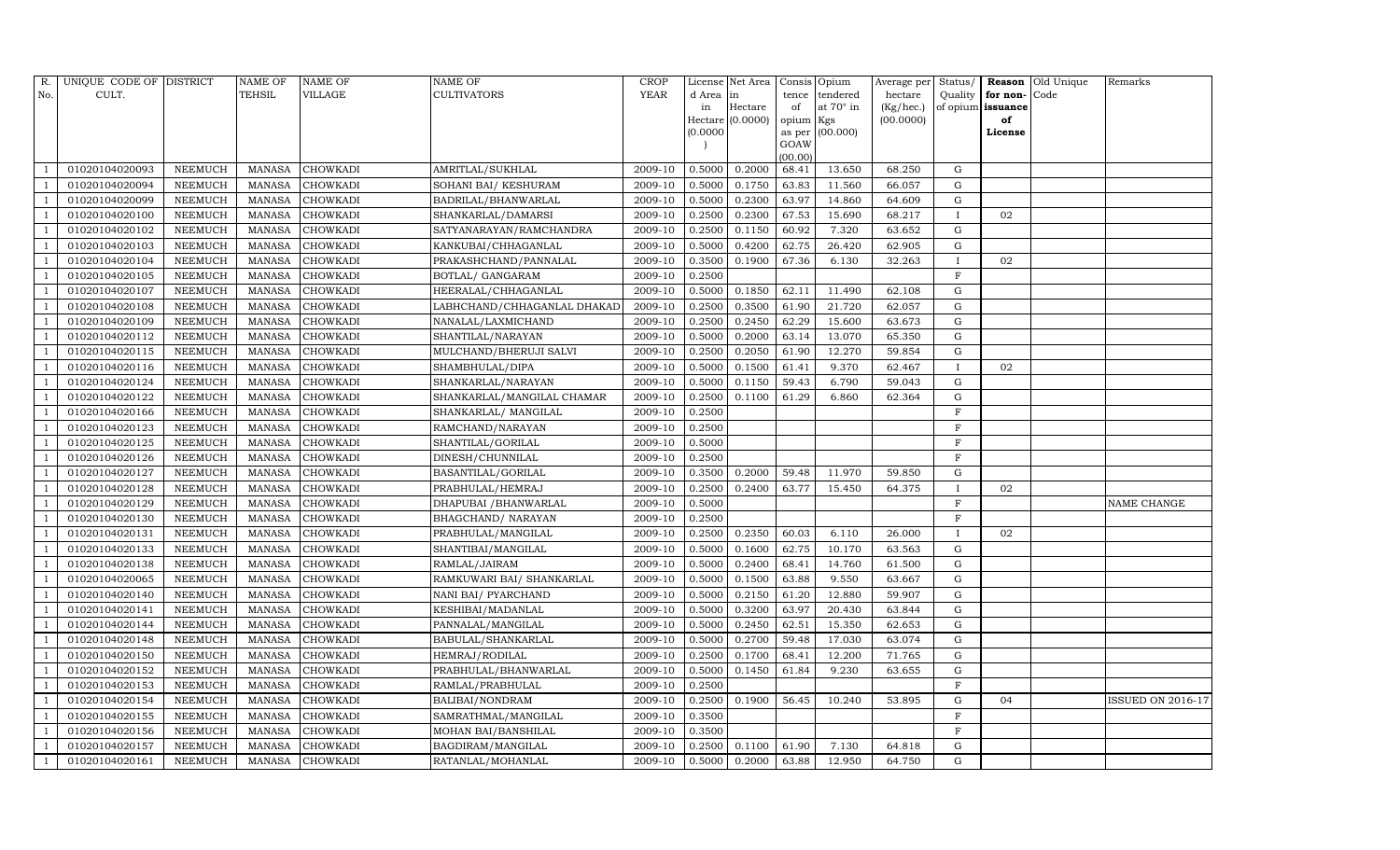| R.             | UNIQUE CODE OF DISTRICT |                | <b>NAME OF</b> | <b>NAME OF</b>  | <b>NAME OF</b>             | CROP    |           | License Net Area |                | Consis Opium     | Average per | Status/      |                   | <b>Reason</b> Old Unique | Remarks           |
|----------------|-------------------------|----------------|----------------|-----------------|----------------------------|---------|-----------|------------------|----------------|------------------|-------------|--------------|-------------------|--------------------------|-------------------|
| No.            | CULT.                   |                | <b>TEHSIL</b>  | VILLAGE         | <b>CULTIVATORS</b>         | YEAR    | d Area in |                  | tence          | tendered         | hectare     | Quality      | for non-          | Code                     |                   |
|                |                         |                |                |                 |                            |         | in        | Hectare          | of             | at $70^\circ$ in | (Kg/hec.)   |              | of opium issuance |                          |                   |
|                |                         |                |                |                 |                            |         | (0.0000)  | Hectare (0.0000) | opium Kgs      | (00.000)         | (00.0000)   |              | of<br>License     |                          |                   |
|                |                         |                |                |                 |                            |         |           |                  | as per<br>GOAW |                  |             |              |                   |                          |                   |
|                |                         |                |                |                 |                            |         |           |                  | (00.00)        |                  |             |              |                   |                          |                   |
|                | 01020104020168          | NEEMUCH        | MANASA         | <b>CHOWKADI</b> | KAMLIBAI/NATHULAL          | 2009-10 | 0.2500    | 0.1600           | 56.45          | 9.100            | 56.875      | G            |                   |                          |                   |
|                | 01020104020169          | NEEMUCH        | MANASA         | <b>CHOWKADI</b> | SHOKIN./MANGILAL           | 2009-10 | 0.5000    | 0.2300           | 60.34          | 14.030           | 61.000      | G            |                   |                          |                   |
|                | 01020104020171          | <b>NEEMUCH</b> | <b>MANASA</b>  | <b>CHOWKADI</b> | RAMCHANDRA/PANNALAL        | 2009-10 | 0.5000    | 0.1900           | 59.43          | 11.340           | 59.684      | G            |                   |                          |                   |
|                | 01020104020174          | NEEMUCH        | MANASA         | <b>CHOWKADI</b> | PRAKASH/BHERULAL           | 2009-10 | 0.2500    | 0.1950           | 64.50          | 12.790           | 65.590      | ${\rm G}$    |                   |                          |                   |
|                | 01020104020175          | NEEMUCH        | <b>MANASA</b>  | <b>CHOWKADI</b> | TANKUBAI/MANGILAL          | 2009-10 | 0.2500    | 0.1950           | 61.12          | 12.010           | 61.590      | G            |                   |                          |                   |
|                | 01020104020176          | NEEMUCH        | MANASA         | <b>CHOWKADI</b> | SHANKAR/CHAMPA             | 2009-10 | 0.3500    | 0.2850           | 58.01          | 17.670           | 62.000      | G            |                   |                          |                   |
|                | 01020104020177          | NEEMUCH        | MANASA         | <b>CHOWKADI</b> | SHANKARLAL/BHANWARLAL      | 2009-10 | 0.2500    | 0.2300           | 61.12          | 14.170           | 61.609      | G            |                   |                          |                   |
|                | 01020104020178          | NEEMUCH        | MANASA         | <b>CHOWKADI</b> | KANHAIYALAL/KASHIRAM       | 2009-10 | 0.5000    | 0.1550           | 62.41          | 9.860            | 63.613      | ${\rm G}$    |                   |                          |                   |
|                | 01020104020179          | <b>NEEMUCH</b> | <b>MANASA</b>  | <b>CHOWKADI</b> | GOPAL/NANALAL              | 2009-10 | 0.5000    | 0.2000           | 61.36          | 12.250           | 61.250      | $\mathbf G$  |                   |                          |                   |
|                | 01020104020180          | NEEMUCH        | MANASA         | <b>CHOWKADI</b> | GHISALAL/MOTILAL           | 2009-10 | 0.2500    | 0.1950           | 57.06          | 5.400            | 27.692      | $\bf{I}$     | 02                |                          |                   |
|                | 01020104020181          | <b>NEEMUCH</b> | <b>MANASA</b>  | <b>CHOWKADI</b> | RAMESHWAR/JAYRAM           | 2009-10 | 0.5000    | 0.0900           | 63.53          | 6.210            | 69.000      | ${\rm G}$    |                   |                          |                   |
|                | 01020104020184          | <b>NEEMUCH</b> | MANASA         | <b>CHOWKADI</b> | NANDLAL/PRITHVIRAJ         | 2009-10 | 0.5000    |                  |                |                  |             | F            |                   |                          |                   |
|                | 01020104020185          | <b>NEEMUCH</b> | <b>MANASA</b>  | <b>CHOWKADI</b> | VENICHAND/MAYARAM          | 2009-10 | 0.2500    | 0.2050           | 61.61          | 5.430            | 26.488      |              | 02                |                          |                   |
|                | 01020104020187          | <b>NEEMUCH</b> | <b>MANASA</b>  | <b>CHOWKADI</b> | NANDLAL/JAIRAM             | 2009-10 | 0.2500    |                  |                |                  |             | $\mathbf F$  |                   |                          |                   |
|                | 01020104020188          | NEEMUCH        | MANASA         | <b>CHOWKADI</b> | MANGILAL/RUPA              | 2009-10 | 0.2500    | 0.1950           | 53.59          | 10.830           | 55.538      | G            | 04                |                          | ISSUED ON 2016-17 |
|                | 01020104020189          | NEEMUCH        | MANASA         | <b>CHOWKADI</b> | GEETABAI/RADHESHYAM        | 2009-10 | 0.5000    | 0.3050           | 58.83          | 18.780           | 61.574      | $\mathbf G$  |                   |                          |                   |
|                | 01020104020190          | <b>NEEMUCH</b> | <b>MANASA</b>  | <b>CHOWKADI</b> | JADAVCHAND/GORILAL         | 2009-10 | 0.5000    | 0.2950           | 58.83          | 17.200           | 58.305      | G            |                   |                          |                   |
|                | 01020104020191          | <b>NEEMUCH</b> | MANASA         | <b>CHOWKADI</b> | DINESH/KANHAIYALAL         | 2009-10 | 0.5000    | 0.1500           | 63.53          | 9.500            | 63.333      | G            |                   |                          |                   |
|                | 01020104020159          | NEEMUCH        | <b>MANASA</b>  | <b>CHOWKADI</b> | LAXMICHAND/RODILAL         | 2009-10 | 0.5000    | 0.4050           | 62.75          | 25.570           | 63.136      | G            |                   |                          |                   |
|                | 01020104020160          | NEEMUCH        | MANASA         | <b>CHOWKADI</b> | RAMESHWAR/DEVJI            | 2009-10 | 0.5000    | 0.1600           | 63.88          | 10.330           | 64.563      | G            |                   |                          |                   |
|                | 01020104020162          | NEEMUCH        | MANASA         | <b>CHOWKADI</b> | LABHCHAND/ SHANKARLAL      | 2009-10 | 0.2500    | 0.1850           | 62.29          | 12.740           | 68.865      | G            |                   |                          |                   |
|                | 01020104020163          | <b>NEEMUCH</b> | <b>MANASA</b>  | <b>CHOWKADI</b> | RADHESHYAM/GHISA           | 2009-10 | 0.3500    | 0.1350           | 47.50          | 2.840            | 21.037      | $\mathbf{I}$ | 02                |                          |                   |
|                | 01020104020164          | NEEMUCH        | MANASA         | <b>CHOWKADI</b> | GHISALAL/DEVAJI            | 2009-10 | 0.3500    | 0.2250           | 63.07          | 6.010            | 26.710      | $\mathbf{I}$ | 02                |                          |                   |
|                | 01020104020193          | <b>NEEMUCH</b> | <b>MANASA</b>  | <b>CHOWKADI</b> | RADHESHYAM/HEMRAJ          | 2009-10 | 0.2500    |                  |                |                  |             | $\mathbf F$  |                   |                          |                   |
|                | 01020104020195          | <b>NEEMUCH</b> | <b>MANASA</b>  | CHOWKADI        | LABHCHAND/ MATHURALAL      | 2009-10 | 0.2500    | 0.1650           | 61.12          | 10.120           | 61.333      | ${\rm G}$    |                   |                          |                   |
|                | 01020104020081          | <b>NEEMUCH</b> | <b>MANASA</b>  | <b>CHOWKADI</b> | DHAPUBAI/AMARCHAND         | 2009-10 | 0.5000    | 0.2000           | 63.53          | 12.400           | 62.000      | G            |                   |                          |                   |
|                | 01020104020208          | <b>NEEMUCH</b> | <b>MANASA</b>  | CHOWKADI        | LABHCHAND/BHANWARLAL       | 2009-10 | 0.5000    | 0.2100           | 61.20          | 13.040           | 62.095      | ${\rm G}$    |                   |                          |                   |
|                | 01020104020209          | <b>NEEMUCH</b> | <b>MANASA</b>  | <b>CHOWKADI</b> | RADHESHYAM/VARDICHAND      | 2009-10 | 0.3500    | 0.2400           | 59.43          | 14.930           | 62.208      | $\mathbf G$  |                   |                          |                   |
|                | 01020104020222          | NEEMUCH        | MANASA         | <b>CHOWKADI</b> | JAGDISH / VARDICHAND       | 2009-10 | 0.2500    | 0.2100           | 57.63          | 8.970            | 42.714      | $\bf{I}$     | 02                |                          |                   |
|                | 01020104020224          | NEEMUCH        | MANASA         | <b>CHOWKADI</b> | GISHALAL/NANDA             | 2009-10 | 0.5000    | 0.2100           | 58.83          | 12.250           | 58.333      | G            |                   |                          |                   |
|                | 01020104020113          | <b>NEEMUCH</b> | MANASA         | <b>CHOWKADI</b> | BHANWARLAL/KAJOD           | 2009-10 | 0.3500    | 0.2700           | 58.83          | 15.580           | 57.704      | $\mathbf G$  |                   |                          |                   |
|                | 01020104020042          | NEEMUCH        | <b>MANASA</b>  | <b>CHOWKADI</b> | BHANWARI BAI / MODI RAM    | 2009-10 | 0.5000    | 0.1050           | 63.97          | 6.770            | 64.476      | $\mathbf G$  |                   |                          |                   |
|                | 01020104020087          | <b>NEEMUCH</b> | MANASA         | <b>CHOWKADI</b> | BHUWANISHANKAR/PARTHA      | 2009-10 | 0.5000    | 0.2500           | 63.97          | 16.180           | 64.720      | ${\rm G}$    |                   |                          |                   |
|                | 01020104020118          | <b>NEEMUCH</b> | <b>MANASA</b>  | <b>CHOWKADI</b> | CHHAGNI BAI/ GHEESA LAL    | 2009-10 | 0.5000    | 0.3000           | 62.27          | 18.810           | 62.700      | G            |                   |                          |                   |
|                | 01020104020135          | NEEMUCH        | MANASA         | <b>CHOWKADI</b> | LABHCHAND/CHHAGANLAL BALAI | 2009-10 | 0.3500    | 0.1750           | 62.75          | 10.910           | 62.342      | ${\rm G}$    |                   |                          |                   |
|                | 01020104020012          | <b>NEEMUCH</b> | <b>MANASA</b>  | <b>CHOWKADI</b> | BHANWARIBAI/NARAYAN        | 2009-10 | 0.5000    | 0.1900           | 58.83          | 11.880           | 62.526      | ${\rm G}$    |                   |                          |                   |
|                | 01020104020085          | <b>NEEMUCH</b> | MANASA         | <b>CHOWKADI</b> | VARJIBAI/TULSIRAM          | 2009-10 | 0.2500    | 0.2200           | 60.92          | 13.770           | 62.591      | G            |                   |                          | NAME CHANGE       |
|                | 01020104020048          | NEEMUCH        | <b>MANASA</b>  | <b>CHOWKADI</b> | AMRATLAL/ PRATHVIRAJ       | 2009-10 | 0.2500    |                  |                |                  |             | F            |                   |                          |                   |
| $\overline{1}$ | 01020104020225          | NEEMUCH        | MANASA         | <b>CHOWKADI</b> | BHANWARLAL/GANGARAM        | 2009-10 | 0.2500    | 0.2400           | 60.92          | 14.530           | 60.542      | G            |                   |                          |                   |
| $\overline{1}$ | 01020104020037          | <b>NEEMUCH</b> |                | MANASA CHOWKADI | CHHAGANLAL/ MOTI           | 2009-10 | 0.2500    |                  |                |                  |             | F            |                   |                          |                   |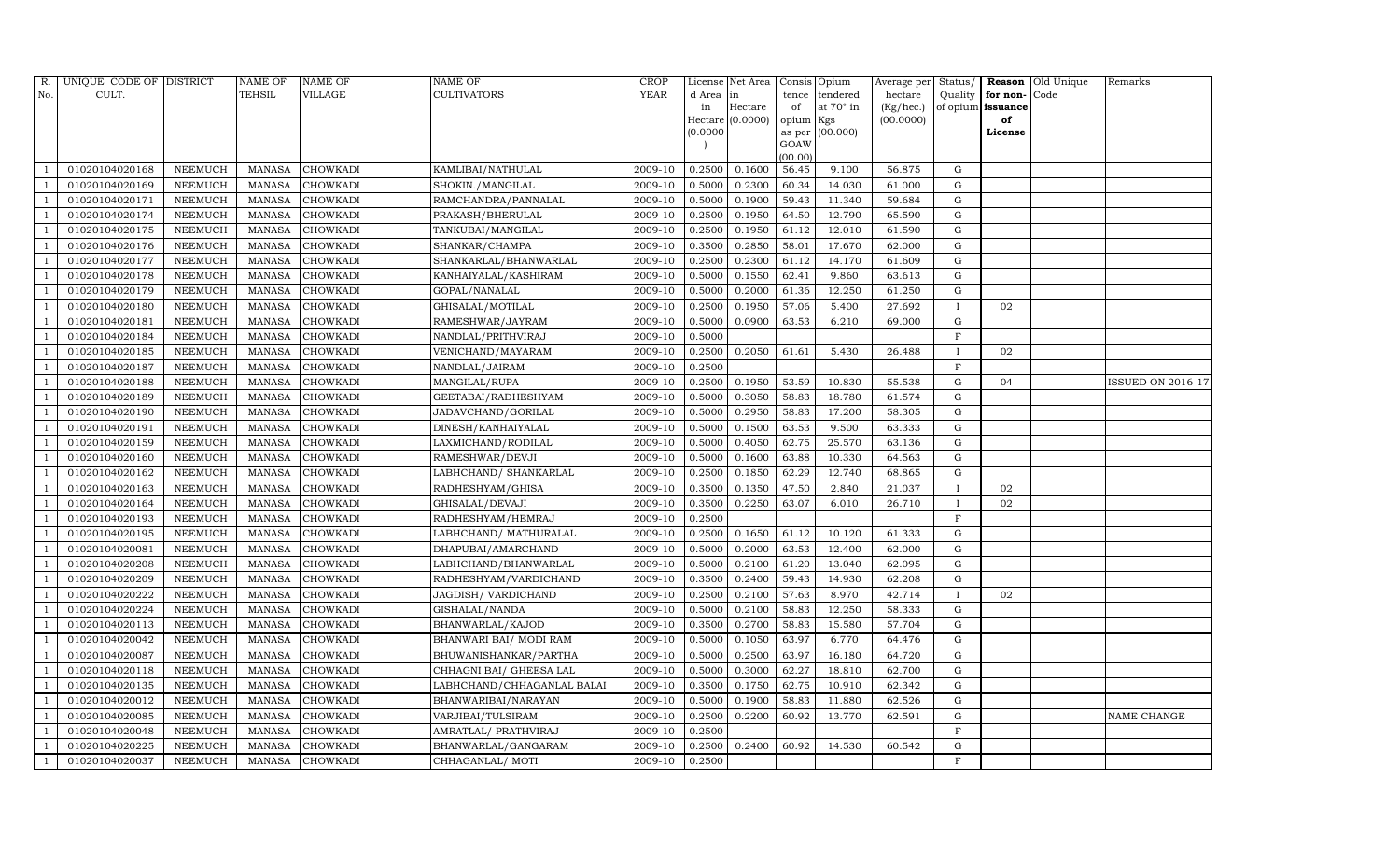| R.           | UNIQUE CODE OF DISTRICT |                | <b>NAME OF</b> | <b>NAME OF</b>  | <b>NAME OF</b>             | CROP        |           | License Net Area |                | Consis Opium     | Average per | Status/      |                      | Reason Old Unique | Remarks     |
|--------------|-------------------------|----------------|----------------|-----------------|----------------------------|-------------|-----------|------------------|----------------|------------------|-------------|--------------|----------------------|-------------------|-------------|
| No.          | CULT.                   |                | TEHSIL         | VILLAGE         | CULTIVATORS                | <b>YEAR</b> | d Area in |                  | tence          | tendered         | hectare     |              | Quality $ $ for non- | Code              |             |
|              |                         |                |                |                 |                            |             | in        | Hectare          | of             | at $70^\circ$ in | (Kg/hec.)   |              | of opium issuance    |                   |             |
|              |                         |                |                |                 |                            |             | (0.0000)  | Hectare (0.0000) | opium Kgs      |                  | (00.0000)   |              | of                   |                   |             |
|              |                         |                |                |                 |                            |             |           |                  | as per<br>GOAW | (00.000)         |             |              | License              |                   |             |
|              |                         |                |                |                 |                            |             |           |                  | (00.00)        |                  |             |              |                      |                   |             |
|              | 01020104020146          | NEEMUCH        | <b>MANASA</b>  | <b>CHOWKADI</b> | PUSHPA BAI/ KAILASH        | 2009-10     | 0.2500    | 0.1500           | 61.12          | 9.250            | 61.667      | G            |                      |                   |             |
|              | 01020104020027          | NEEMUCH        | <b>MANASA</b>  | <b>CHOWKADI</b> | KAMLIBAI/MATHURALAL        | 2009-10     | 0.2500    |                  |                |                  |             | $\mathbf F$  |                      |                   | NAME CHANGE |
|              | 01020104020134          | NEEMUCH        | <b>MANASA</b>  | <b>CHOWKADI</b> | DEVILAL/ LALURAM           | 2009-10     | 0.2500    |                  |                |                  |             | $\mathbf F$  |                      |                   |             |
|              | 01020104020015          | <b>NEEMUCH</b> | <b>MANASA</b>  | CHOWKADI        | AMRATLAL/MOTI              | 2009-10     | 0.2500    | 0.1900           | 63.18          | 12.130           | 63.842      | $\mathbf{I}$ | 02                   |                   |             |
|              | 01020104020046          | NEEMUCH        | <b>MANASA</b>  | <b>CHOWKADI</b> | GHASIGIR/ DHULGIR          | 2009-10     | 0.2500    |                  |                |                  |             | F            |                      |                   |             |
|              | 01020104020147          | <b>NEEMUCH</b> | <b>MANASA</b>  | CHOWKADI        | ONKARLAL/MANGILAL          | 2009-10     | 0.2500    |                  |                |                  |             | $\mathbf F$  |                      |                   |             |
|              | 01020104020054          | NEEMUCH        | <b>MANASA</b>  | <b>CHOWKADI</b> | KANHAIYALAL/MANGILAL       | 2009-10     | 0.2500    | 0.1000           | 65.27          | 6.820            | 68.200      | G            |                      |                   |             |
|              | 01020104020067          | <b>NEEMUCH</b> | <b>MANASA</b>  | <b>CHOWKADI</b> | PYARIBAI/DEVA              | 2009-10     | 0.2500    | 0.1950           | 64.61          | 12.670           | 64.974      | ${\rm G}$    |                      |                   | NAME CHANGE |
|              | 01020104020172          | <b>NEEMUCH</b> | <b>MANASA</b>  | <b>CHOWKADI</b> | KANHAIYALAL/BOTLAL         | 2009-10     | 0.2500    | 0.1900           | 66.03          | 12.520           | 65.895      | $\mathbf{I}$ | 02                   |                   |             |
|              | 01020104020013          | <b>NEEMUCH</b> | <b>MANASA</b>  | <b>CHOWKADI</b> | CHHAGANLAL/ BHERULAL       | 2009-10     | 0.3500    | 0.1900           | 58.83          | 11.120           | 58.526      | G            |                      |                   |             |
|              | 01020104020233          | <b>NEEMUCH</b> | <b>MANASA</b>  | <b>CHOWKADI</b> | KISHANLAL/ NARAYAN         | 2009-10     | 0.2500    |                  |                |                  |             | $\rm F$      |                      |                   |             |
|              | 01020104020070          | <b>NEEMUCH</b> | <b>MANASA</b>  | CHOWKADI        | GITABAI/ MANGILAL          | 2009-10     | 0.2500    |                  |                |                  |             | $\mathbf F$  |                      |                   |             |
|              | 01020104020120          | <b>NEEMUCH</b> | <b>MANASA</b>  | <b>CHOWKADI</b> | GOURILAL/ROOPA DHAKAD      | 2009-10     | 0.2500    | 0.2000           | 62.29          | 12.570           | 62.850      | $\mathbf G$  |                      |                   |             |
|              | 01020104020017          | <b>NEEMUCH</b> | <b>MANASA</b>  | <b>CHOWKADI</b> | MANGILAL/ MODA             | 2009-10     | 0.2500    |                  |                |                  |             | $\mathbf F$  |                      |                   |             |
|              | 01020104020083          | <b>NEEMUCH</b> | <b>MANASA</b>  | <b>CHOWKADI</b> | GOPAL/MANGILAL             | 2009-10     | 0.2500    | 0.2350           | 61.12          | 14.330           | 60.979      | G            |                      |                   |             |
|              | 01020104020019          | NEEMUCH        | <b>MANASA</b>  | <b>CHOWKADI</b> | MANGILAL VARDICHAND        | 2009-10     | 0.2500    |                  |                |                  |             | $\mathbf F$  |                      |                   |             |
| 3            | 01020104093004          | <b>NEEMUCH</b> | <b>MANASA</b>  | <b>CHAPLANA</b> | GORDHAN/JAGANNATH          | 2009-10     | 0.5000    | 0.4150           | 65.85          | 27.460           | 66.169      | $\mathbf G$  |                      |                   |             |
| 3            | 01020104093006          | NEEMUCH        | <b>MANASA</b>  | CHAPLANA        | BHERULAL/ONKAR             | 2009-10     | 0.3500    | 0.3500           | 62.70          | 21.820           | 62.343      | G            |                      |                   |             |
| 3            | 01020104093007          | NEEMUCH        | <b>MANASA</b>  | <b>CHAPLANA</b> | KAMLASHANKAR/ CHHAGANLAL   | 2009-10     | 0.2500    | 0.2450           | 63.59          | 15.740           | 64.245      | G            |                      |                   |             |
| 3            | 01020104093008          | <b>NEEMUCH</b> | <b>MANASA</b>  | <b>CHAPLANA</b> | CHAGANLAL/BHIMA            | 2009-10     | 0.5000    | 0.3750           | 62.70          | 24.020           | 64.053      | G            |                      |                   |             |
| 3            | 01020104093010          | <b>NEEMUCH</b> | <b>MANASA</b>  | CHAPLANA        | SURESHCHANDRA/BHAGIRATH    | 2009-10     | 0.5000    | 0.3350           | 63.03          | 21.570           | 64.388      | G            |                      |                   |             |
| 3            | 01020104093013          | <b>NEEMUCH</b> | <b>MANASA</b>  | <b>CHAPLANA</b> | MUKESH KUMAR/RATANLAL      | 2009-10     | 0.5000    | 0.3050           | 65.41          | 20.330           | 66.656      | G            |                      |                   |             |
| 3            | 01020104093015          | NEEMUCH        | <b>MANASA</b>  | CHAPLANA        | MANOHAR SINGH/ SHIV SINGH  | 2009-10     | 0.2500    | 0.2050           | 63.68          | 13.070           | 63.756      | G            |                      |                   |             |
| 3            | 01020104093016          | NEEMUCH        | <b>MANASA</b>  | <b>CHAPLANA</b> | MUKESH KUMAR/MANGILAL      | 2009-10     | 0.5000    | 0.2150           | 60.50          | 12.960           | 60.279      | G            |                      |                   |             |
| 3            | 01020104093017          | <b>NEEMUCH</b> | <b>MANASA</b>  | CHAPLANA        | BAPULAL/KACHRULAL          | 2009-10     | 0.3500    | 0.3600           | 62.70          | 23.180           | 64.389      | G            |                      |                   |             |
| 3            | 01020104093018          | <b>NEEMUCH</b> | <b>MANASA</b>  | CHAPLANA        | KANHYALAL/KARULAL          | 2009-10     | 0.5000    | 0.3850           | 60.22          | 24.040           | 62.442      | G            |                      |                   |             |
| 3            | 01020104093031          | NEEMUCH        | <b>MANASA</b>  | CHAPLANA        | KANHAIYALAL/KISHNA         | 2009-10     | 0.2500    | 0.2300           | 57.94          | 13.000           | 56.522      | ${\rm G}$    |                      |                   |             |
| 3            | 01020104093020          | <b>NEEMUCH</b> | <b>MANASA</b>  | CHAPLANA        | SHANTILAL/ SUKHDEV         | 2009-10     | 0.2500    | 0.2050           | 70.74          | 15.390           | 75.073      | $\mathbf G$  |                      |                   |             |
| 3            | 01020104093022          | NEEMUCH        | <b>MANASA</b>  | <b>CHAPLANA</b> | GOPAL/ MANGILAL            | 2009-10     | 0.2500    | 0.2000           | 65.41          | 13.720           | 68.600      | ${\rm G}$    |                      |                   |             |
| 3            | 01020104093023          | NEEMUCH        | <b>MANASA</b>  | <b>CHAPLANA</b> | KANHYALAL/RAMLAL           | 2009-10     | 0.5000    | 0.1550           | 65.82          | 10.400           | 67.097      | G            |                      |                   |             |
| 3            | 01020104093028          | <b>NEEMUCH</b> | <b>MANASA</b>  | CHAPLANA        | KANHEYALAL/ BHERA          | 2009-10     | 0.2500    |                  |                |                  |             | F            |                      |                   |             |
| 3            | 01020104093029          | NEEMUCH        | <b>MANASA</b>  | <b>CHAPLANA</b> | AMRATRAM/BHERA             | 2009-10     | 0.3500    | 0.3300           | 59.35          | 21.860           | 66.242      | $\mathbf{I}$ | 02                   |                   |             |
| 3            | 01020104093001          | NEEMUCH        | <b>MANASA</b>  | CHAPLANA        | DHAPU BAI/ RATANLAL        | 2009-10     | 0.2500    | 0.2200           | 63.04          | 14.600           | 66.364      | ${\rm G}$    |                      |                   |             |
| 3            | 01020104093032          | NEEMUCH        | <b>MANASA</b>  | CHAPLANA        | JAVANSINGH/ONKARSINGH      | 2009-10     | 0.5000    | 0.2950           | 63.47          | 18.310           | 62.068      | G            |                      |                   |             |
| 3            | 01020104093033          | NEEMUCH        | <b>MANASA</b>  | CHAPLANA        | ISHVAR SINGH/MANOHAR SINGH | 2009-10     | 0.5000    | 0.2750           | 63.47          | 17.460           | 63.491      | ${\rm G}$    |                      |                   |             |
| 3            | 01020104093034          | <b>NEEMUCH</b> | <b>MANASA</b>  | CHAPLANA        | MANOHAR SINGH/ RAN SINGJH  | 2009-10     | 0.2500    | 0.2400           | 64.05          | 15.510           | 64.625      | $\mathbf G$  |                      |                   |             |
| 3            | 01020104093041          | <b>NEEMUCH</b> | <b>MANASA</b>  | CHAPLANA        | GANPATLAL/JAGANNATH        | 2009-10     | 0.5000    | 0.2700           | 65.85          | 17.880           | 66.222      | G            |                      |                   |             |
| 3            | 01020104093042          | <b>NEEMUCH</b> | <b>MANASA</b>  | CHAPLANA        | DHANRAJ/JAGANNATH          | 2009-10     | 0.2500    | 0.2300           | 65.85          | 15.250           | 66.304      | G            |                      |                   |             |
| 3            | 01020104093044          | <b>NEEMUCH</b> | <b>MANASA</b>  | <b>CHAPLANA</b> | ARJUNSINGH/SHIVSINGH       | 2009-10     | 0.5000    | 0.1950           | 61.54          | 11.970           | 61.385      | G            |                      |                   |             |
| $\mathbf{3}$ | 01020104093045          | NEEMUCH        | MANASA         | <b>CHAPLANA</b> | BHAGVATI BAI / BADRILAL    | 2009-10     | 0.2500    | 0.1900           | 60.61          | 11.910           | 62.684      | G            |                      |                   |             |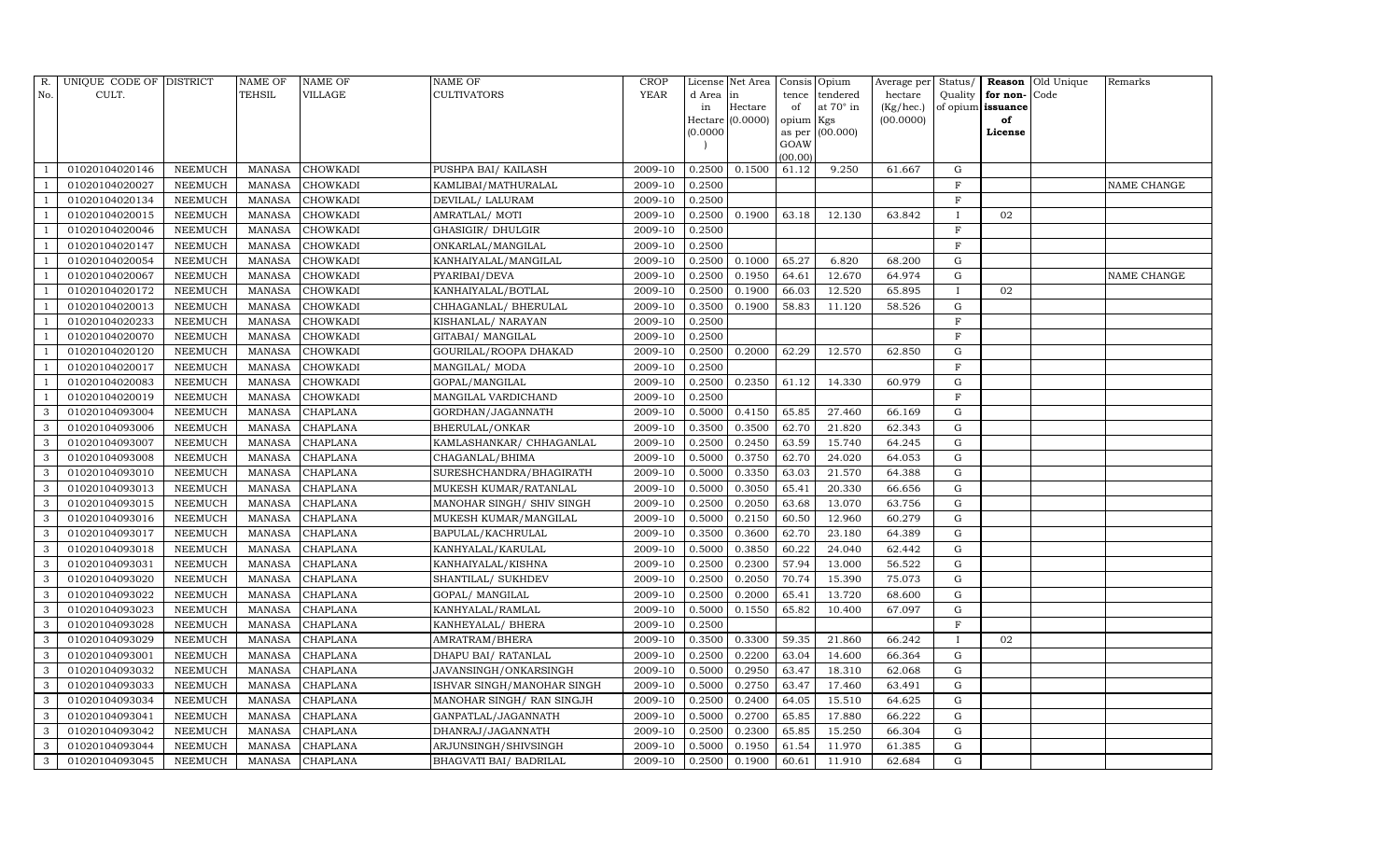| R.                       | UNIQUE CODE OF DISTRICT |                | <b>NAME OF</b> | <b>NAME OF</b>      | <b>NAME OF</b>                | CROP        |           | License Net Area |           | Consis Opium     | Average per | Status/      |                   | Reason Old Unique | Remarks                  |
|--------------------------|-------------------------|----------------|----------------|---------------------|-------------------------------|-------------|-----------|------------------|-----------|------------------|-------------|--------------|-------------------|-------------------|--------------------------|
| No.                      | CULT.                   |                | TEHSIL         | VILLAGE             | <b>CULTIVATORS</b>            | <b>YEAR</b> | d Area in |                  | tence     | tendered         | hectare     | Quality      | for non-          | Code              |                          |
|                          |                         |                |                |                     |                               |             | in        | Hectare          | of        | at $70^\circ$ in | (Kg/hec.)   |              | of opium issuance |                   |                          |
|                          |                         |                |                |                     |                               |             | (0.0000)  | Hectare (0.0000) | opium Kgs |                  | (00.0000)   |              | of                |                   |                          |
|                          |                         |                |                |                     |                               |             |           |                  | GOAW      | as per (00.000)  |             |              | License           |                   |                          |
|                          |                         |                |                |                     |                               |             |           |                  | (00.00)   |                  |             |              |                   |                   |                          |
| 3                        | 01020104093046          | NEEMUCH        | MANASA         | <b>CHAPLANA</b>     | <b>BAGDIRAM/ MANGU</b>        | 2009-10     | 0.2500    | 0.2000           | 60.50     | 12.410           | 62.050      | G            |                   |                   |                          |
| 3                        | 01020104093047          | <b>NEEMUCH</b> | MANASA         | <b>CHAPLANA</b>     | RADHESHYAM / BHERA            | 2009-10     | 0.2500    | 0.1750           | 64.05     | 11.570           | 66.114      | G            |                   |                   |                          |
| 3                        | 01020104093049          | <b>NEEMUCH</b> | MANASA         | <b>CHAPLANA</b>     | BHAVARLAL/CHAMPA              | 2009-10     | 0.5000    | 0.3850           | 62.70     | 24.250           | 62.987      | G            |                   |                   |                          |
| 3                        | 01020104093052          | NEEMUCH        | MANASA         | CHAPLANA            | AMRATRAM/KACHARU              | 2009-10     | 0.2500    | 0.2400           | 63.03     | 15.380           | 64.083      | G            |                   |                   |                          |
| 3                        | 01020104093064          | NEEMUCH        | MANASA         | <b>CHAPLANA</b>     | KARULAL/KESHURAM              | 2009-10     | 0.5000    | 0.4850           | 60.22     | 29.500           | 60.825      | G            |                   |                   |                          |
| 3                        | 01020104093068          | NEEMUCH        | MANASA         | CHAPLANA            | KAWARLAL/ PANNA               | 2009-10     | 0.2500    | 0.2300           | 60.50     | 10.160           | 44.174      | $\mathbf G$  | 04                |                   | ISSUED ON 2016-17        |
| 3                        | 01020104093070          | NEEMUCH        | <b>MANASA</b>  | <b>CHAPLANA</b>     | SUNDARBAI/KACHRU              | 2009-10     | 0.5000    | 0.4550           | 60.65     | 28.060           | 61.670      | $\mathbf{I}$ | 02                |                   |                          |
| 3                        | 01020104093084          | NEEMUCH        | MANASA         | <b>CHAPLANA</b>     | BASANTILA/RATANLAL            | 2009-10     | 0.2500    | 0.2100           | 67.02     | 14.220           | 67.714      | $\mathbf{I}$ | 02                |                   |                          |
| 3                        | 01020104093089          | NEEMUCH        | MANASA         | <b>CHAPLANA</b>     | JANIBAI/KARULAL               | 2009-10     | 0.5000    | 0.4600           | 60.22     | 27.050           | 58.804      | G            |                   |                   |                          |
| 3                        | 01020104093090          | NEEMUCH        | MANASA         | <b>CHAPLANA</b>     | VISHNUPRASAD/SALAGRAM         | 2009-10     | 0.5000    | 0.4800           | 63.03     | 31.610           | 65.854      | G            |                   |                   |                          |
| 3                        | 01020104093067          | NEEMUCH        | <b>MANASA</b>  | <b>CHAPLANA</b>     | KESARIMAL/ MODIRAM            | 2009-10     | 0.2500    | 0.1000           | 63.03     | 6.420            | 64.200      | G            |                   |                   |                          |
| 3                        | 01020104093062          | <b>NEEMUCH</b> | MANASA         | CHAPLANA            | BHERU SINGH / PRATAP SINGH    | 2009-10     | 0.2500    | 0.2000           | 60.50     | 12.200           | 61.000      | G            |                   |                   |                          |
| 3                        | 01020104093058          | NEEMUCH        | MANASA         | <b>CHAPLANA</b>     | RATANSINGH/CHATARSINGH        | 2009-10     | 0.5000    | 0.2600           | 63.12     | 16.720           | 64.308      | G            |                   |                   |                          |
| 3                        | 01020104093059          | <b>NEEMUCH</b> | <b>MANASA</b>  | <b>CHAPLANA</b>     | MADAN SINGH/ BHAWANI SINGH    | 2009-10     | 0.2500    | 0.1800           | 57.94     | 10.780           | 59.889      | G            |                   |                   |                          |
| 3                        | 01020104093085          | NEEMUCH        | <b>MANASA</b>  | <b>CHAPLANA</b>     | BADRI BAI / BHAGATRAM         | 2009-10     | 0.2500    |                  |           |                  |             | F            |                   |                   |                          |
| 3                        | 01020104093087          | NEEMUCH        | MANASA         | <b>CHAPLANA</b>     | BHAWAR LAL/RAMCHANDRA         | 2009-10     | 0.2500    | 0.2100           | 54.83     | 11.870           | 56.524      | G            | 05                |                   | <b>ISSUED ON 2015-16</b> |
| 3                        | 01020104093078          | NEEMUCH        | <b>MANASA</b>  | CHAPLANA            | KAMLA BAI/ NANDA              | 2009-10     | 0.5000    | 0.2150           | 63.47     | 14.700           | 68.372      | G            |                   |                   |                          |
| 3                        | 01020104093053          | NEEMUCH        | MANASA         | CHAPLANA            | KANKU BAI/ NAND LAL           | 2009-10     | 0.5000    | 0.4550           | 65.41     | 30.800           | 67.692      | G            |                   |                   |                          |
| 3                        | 01020104093074          | NEEMUCH        | MANASA         | <b>CHAPLANA</b>     | KARU LAL/ MANGI LAL           | 2009-10     | 0.5000    | 0.2800           | 63.47     | 17.760           | 63.429      | G            |                   |                   |                          |
| 3                        | 01020104093071          | NEEMUCH        | MANASA         | <b>CHAPLANA</b>     | KASHTURI BAI / BHAGYA         | 2009-10     | 0.5000    | 0.3500           | 63.47     | 22.550           | 64.429      | G            |                   |                   |                          |
| 3                        | 01020104093011          | NEEMUCH        | MANASA         | <b>CHAPLANA</b>     | PRAKASH KUNWAR/ KAMAL SINGH   | 2009-10     | 0.5000    | 0.2250           | 60.50     | 4.940            | 21.956      | G            | 04                |                   |                          |
| 3                        | 01020104093076          | NEEMUCH        | MANASA         | <b>CHAPLANA</b>     | RAM KUNWAR BAI/ RAMA          | 2009-10     | 0.5000    | 0.2450           | 63.12     | 15.680           | 64.000      | G            |                   |                   |                          |
| 3                        | 01020104093012          | NEEMUCH        | MANASA         | CHAPLANA            | SHANKAR LAL/ RATAN LAL        | 2009-10     | 0.5000    | 0.2350           | 63.12     | 15.110           | 64.298      | G            |                   |                   |                          |
| 3                        | 01020104093106          | <b>NEEMUCH</b> | <b>MANASA</b>  | <b>CHAPLANA</b>     | LALURAM/ BHAGWAN              | 2009-10     | 0.5000    | 0.2650           | 63.12     | 16.830           | 63.509      | G            |                   |                   |                          |
| 3                        | 01020104093003          | NEEMUCH        | MANASA         | <b>CHAPLANA</b>     | ONKAR/GULAB                   | 2009-10     | 0.3500    | 0.3200           | 63.12     | 21.060           | 65.813      | G            |                   |                   |                          |
| 3                        | 01020104093079          | NEEMUCH        | MANASA         | <b>CHAPLANA</b>     | HEERALAL/KASHIRAM             | 2009-10     | 0.2500    | 0.1150           | 64.05     | 7.510            | 65.304      | G            |                   |                   |                          |
|                          | 01020104028040          | NEEMUCH        | MANASA         | <b>BHATKHEDI-II</b> | RADHAKISHAN/BABRU             | 2009-10     | 0.2500    | 0.0850           | 62.66     | 5.510            | 64.824      | $\mathbf G$  |                   |                   |                          |
|                          | 01020104028158          | NEEMUCH        | MANASA         | <b>BHATKHEDI-II</b> | MODI BAI/ SALIGRAM            | 2009-10     | 0.2500    | 0.1950           | 57.41     | 11.550           | 59.231      | G            |                   |                   |                          |
|                          | 01020104028142          | NEEMUCH        | MANASA         | <b>BHATKHEDI-II</b> | SHYAMLAL/ DATAKPUTRA -PURALAL | 2009-10     | 0.2500    | 0.1550           | 62.66     | 9.950            | 64.194      | G            |                   |                   |                          |
|                          | 01020104028120          | NEEMUCH        | MANASA         | <b>BHATKHEDI-II</b> | GITABAI/RAMNIWAS              | 2009-10     | 0.3500    | 0.2400           | 63.26     | 16.190           | 67.458      | G            |                   |                   |                          |
| $\overline{\phantom{0}}$ | 01020104028122          | NEEMUCH        | MANASA         | <b>BHATKHEDI-II</b> | <b>BHULIBAI/BANSHILAL</b>     | 2009-10     | 0.5000    | 0.4650           | 65.22     | 32.390           | 69.656      | G            |                   |                   |                          |
|                          | 01020104028123          | NEEMUCH        | MANASA         | <b>BHATKHEDI-II</b> | MANGILAL/BADRILAL             | 2009-10     | 0.5000    | 0.2150           | 64.93     | 14.520           | 67.535      | G            |                   |                   |                          |
|                          | 01020104028124          | <b>NEEMUCH</b> | MANASA         | <b>BHATKHEDI-II</b> | RADHESHYAM/NANDLAL BADA       | 2009-10     | 0.5000    | 0.4650           | 64.45     | 30.660           | 65.935      | G            |                   |                   |                          |
|                          | 01020104028125          | NEEMUCH        | MANASA         | <b>BHATKHEDI-II</b> | KARURAM/MULCHAND              | 2009-10     | 0.5000    | 0.1950           | 61.96     | 12.810           | 65.692      | G            |                   |                   |                          |
|                          | 01020104028127          | <b>NEEMUCH</b> | MANASA         | <b>BHATKHEDI-II</b> | TULSIRAM/BHANWARLAL           | 2009-10     | 0.5000    | 0.2950           | 62.38     | 18.870           | 63.966      | G            |                   |                   |                          |
|                          | 01020104028128          | <b>NEEMUCH</b> | MANASA         | <b>BHATKHEDI-II</b> | MANGILAL/MEGHA                | 2009-10     | 0.5000    | 0.3100           | 64.93     | 20.780           | 67.032      | G            |                   |                   |                          |
|                          | 01020104028129          | <b>NEEMUCH</b> | MANASA         | <b>BHATKHEDI-II</b> | NANDLAL/BHAGCHAND             | 2009-10     | 0.5000    | 0.1150           | 62.12     | 7.440            | 64.696      | G            |                   |                   |                          |
| - 1                      | 01020104028132          | NEEMUCH        | MANASA         | <b>BHATKHEDI-II</b> | RAMNIVAS/VARDICHAND           | 2009-10     | 0.5000    | 0.4100           | 64.50     | 28.530           | 69.585      | ${\rm G}$    |                   |                   |                          |
|                          | 01020104028189          | <b>NEEMUCH</b> | MANASA         | <b>BHATKHEDI-II</b> | MANGI BAI/RAMCHANDR SUTAR     | 2009-10     | 0.5000    | 0.1950           | 62.72     | 13.230           | 67.846      | G            |                   |                   |                          |
| $\mathbf{1}$             | 01020104028188          | <b>NEEMUCH</b> |                | MANASA BHATKHEDI-II | MOHANLAL/JAGANNATH CHAMAR     | 2009-10     | 0.2500    | 0.1800           | 59.25     | 11.450           | 63.611      | G            |                   |                   |                          |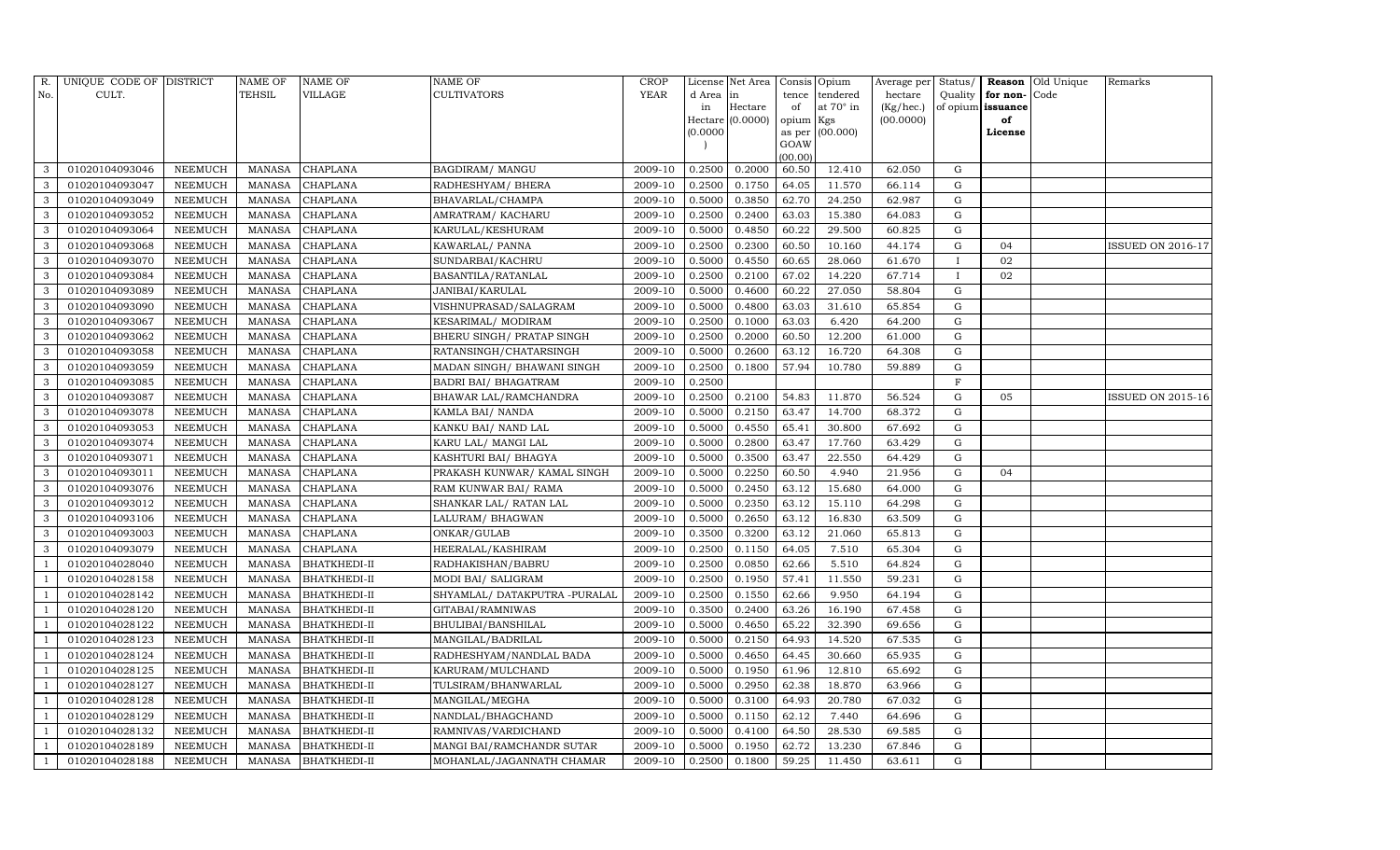| R.             | UNIQUE CODE OF DISTRICT |                | <b>NAME OF</b> | <b>NAME OF</b>      | <b>NAME OF</b>             | CROP    |           | License Net Area |                | Consis Opium     | Average per | Status/      |                   | <b>Reason</b> Old Unique | Remarks           |
|----------------|-------------------------|----------------|----------------|---------------------|----------------------------|---------|-----------|------------------|----------------|------------------|-------------|--------------|-------------------|--------------------------|-------------------|
| No.            | CULT.                   |                | <b>TEHSIL</b>  | VILLAGE             | <b>CULTIVATORS</b>         | YEAR    | d Area in |                  | tence          | tendered         | hectare     | Quality      | for non-          | Code                     |                   |
|                |                         |                |                |                     |                            |         | in        | Hectare          | of             | at $70^\circ$ in | (Kg/hec.)   |              | of opium issuance |                          |                   |
|                |                         |                |                |                     |                            |         |           | Hectare (0.0000) | opium Kgs      |                  | (00.0000)   |              | of                |                          |                   |
|                |                         |                |                |                     |                            |         | (0.0000)  |                  | as per<br>GOAW | (00.000)         |             |              | License           |                          |                   |
|                |                         |                |                |                     |                            |         |           |                  | (00.00)        |                  |             |              |                   |                          |                   |
|                | 01020104028141          | NEEMUCH        | MANASA         | <b>BHATKHEDI-II</b> | HIRA/RAMA                  | 2009-10 | 0.2500    | 0.2350           | 56.19          | 13.420           | 57.106      | G            |                   |                          |                   |
|                | 01020104028143          | NEEMUCH        | MANASA         | <b>BHATKHEDI-II</b> | HIRALAL/KISHANA            | 2009-10 | 0.3500    | 0.2750           | 64.82          | 16.950           | 61.636      | G            |                   |                          |                   |
|                | 01020104028147          | <b>NEEMUCH</b> | <b>MANASA</b>  | <b>BHATKHEDI-II</b> | DHAPUBAI/MANNALAL          | 2009-10 | 0.5000    | 0.1900           | 64.72          | 12.950           | 68.158      | G            |                   |                          |                   |
|                | 01020104028149          | NEEMUCH        | MANASA         | <b>BHATKHEDI-II</b> | SHOBHARAM/RATANLAL         | 2009-10 | 0.5000    | 0.1450           | 66.72          | 9.870            | 68.069      | ${\rm G}$    |                   |                          |                   |
|                | 01020104028151          | NEEMUCH        | MANASA         | <b>BHATKHEDI-II</b> | KAILASH BAI/OKARLAL        | 2009-10 | 0.5000    | 0.2050           | 63.26          | 13.160           | 64.195      | $\mathbf G$  |                   |                          |                   |
|                | 01020104028152          | NEEMUCH        | MANASA         | <b>BHATKHEDI-II</b> | KAILASHCHAND/NANDLAL       | 2009-10 | 0.5000    | 0.2050           | 64.82          | 13.060           | 63.707      | G            |                   |                          |                   |
|                | 01020104028159          | NEEMUCH        | MANASA         | <b>BHATKHEDI-II</b> | CHHAGANLAL/RAMLAL          | 2009-10 | 0.3500    | 0.1950           | 55.45          | 11.420           | 58.564      | G            |                   |                          |                   |
|                | 01020104028161          | NEEMUCH        | MANASA         | <b>BHATKHEDI-II</b> | RAMCHANDRA/GANGARAM        | 2009-10 | 0.5000    | 0.3450           | 66.39          | 24.810           | 71.913      | ${\rm G}$    |                   |                          |                   |
|                | 01020104028162          | <b>NEEMUCH</b> | <b>MANASA</b>  | <b>BHATKHEDI-II</b> | KISHOR/BALCHAND            | 2009-10 | 0.2500    | 0.1650           | 65.22          | 11.020           | 66.788      | $\mathbf G$  |                   |                          |                   |
|                | 01020104028163          | NEEMUCH        | MANASA         | <b>BHATKHEDI-II</b> | NANDLAL/VARDICHAND         | 2009-10 | 0.2500    | 0.2150           | 62.74          | 14.090           | 65.535      | ${\rm G}$    |                   |                          |                   |
|                | 01020104028164          | <b>NEEMUCH</b> | MANASA         | <b>BHATKHEDI-II</b> | NOJIBAI/KASHIRAM           | 2009-10 | 0.5000    | 0.4200           | 62.12          | 26.420           | 62.905      | ${\rm G}$    |                   |                          |                   |
|                | 01020104028168          | <b>NEEMUCH</b> | MANASA         | <b>BHATKHEDI-II</b> | MOTYABAI/MANGILAL          | 2009-10 | 0.5000    | 0.3800           | 64.93          | 26.690           | 70.237      | G            |                   |                          |                   |
|                | 01020104028171          | <b>NEEMUCH</b> | <b>MANASA</b>  | <b>BHATKHEDI-II</b> | SHYAMSUNDER/BHANWARLAL     | 2009-10 | 0.5000    | 0.2550           | 66.52          | 17.300           | 67.843      | ${\rm G}$    |                   |                          |                   |
|                | 01020104028173          | <b>NEEMUCH</b> | MANASA         | <b>BHATKHEDI-II</b> | GEETABAI/MODIRAM           | 2009-10 | 0.5000    | 0.5000           | 64.72          | 32.490           | 64.980      | G            |                   |                          |                   |
|                | 01020104028175          | NEEMUCH        | MANASA         | <b>BHATKHEDI-II</b> | PARUBAI/MATHURALAL         | 2009-10 | 0.2500    | 0.2450           | 64.28          | 16.280           | 66.449      | G            |                   |                          |                   |
|                | 01020104028177          | <b>NEEMUCH</b> | MANASA         | <b>BHATKHEDI-II</b> | GHISALAL/RAMCHANDRA        | 2009-10 | 0.5000    | 0.2950           | 63.26          | 19.860           | 67.322      | $\mathbf G$  |                   |                          |                   |
|                | 01020104028179          | <b>NEEMUCH</b> | MANASA         | <b>BHATKHEDI-II</b> | RAMCHANDRA/MANGILAL        | 2009-10 | 0.5000    | 0.3500           | 64.45          | 23.110           | 66.029      | $\mathbf G$  |                   |                          |                   |
|                | 01020104028180          | <b>NEEMUCH</b> | MANASA         | <b>BHATKHEDI-II</b> | BAGDIRAM/PARTHA            | 2009-10 | 0.5000    | 0.2500           | 62.74          | 15.780           | 63.120      | G            |                   |                          |                   |
|                | 01020104028182          | NEEMUCH        | MANASA         | <b>BHATKHEDI-II</b> | KAILASH/MANGILAL MALI      | 2009-10 | 0.5000    | 0.1600           | 63.29          | 10.600           | 66.250      | G            |                   |                          |                   |
|                | 01020104028190          | NEEMUCH        | MANASA         | <b>BHATKHEDI-II</b> | <b>BANSHILAL/NANDLAL</b>   | 2009-10 | 0.5000    | 0.1500           | 65.22          | 10.250           | 68.333      | G            |                   |                          |                   |
|                | 01020104028137          | NEEMUCH        | MANASA         | <b>BHATKHEDI-II</b> | MOHANLAL/JAGANNATH SUTAR   | 2009-10 | 0.2500    | 0.2300           | 64.28          | 15.080           | 65.565      | G            |                   |                          |                   |
|                | 01020104028192          | <b>NEEMUCH</b> | <b>MANASA</b>  | <b>BHATKHEDI-II</b> | VENKTASHKUMAR/LAXMINARAYAN | 2009-10 | 0.5000    | 0.1450           | 54.11          | 8.220            | 56.690      | ${\rm G}$    | 05                |                          | ISSUED ON 2015-16 |
|                | 01020104028196          | NEEMUCH        | MANASA         | <b>BHATKHEDI-II</b> | RATANIBAI/RATANLAL         | 2009-10 | 0.3500    | 0.2000           | 64.50          | 13.670           | 68.350      | ${\rm G}$    |                   |                          |                   |
|                | 01020104028131          | <b>NEEMUCH</b> | MANASA         | <b>BHATKHEDI-II</b> | SHYAM/UDAIRAM              | 2009-10 | 0.2500    | 0.1700           | 62.74          | 10.850           | 63.824      | G            |                   |                          |                   |
|                | 01020104028203          | <b>NEEMUCH</b> | <b>MANASA</b>  | <b>BHATKHEDI-II</b> | BHAGCHAND/PARBHULAL        | 2009-10 | 0.5000    | 0.3000           | 61.51          | 19.310           | 64.367      | ${\rm G}$    |                   |                          |                   |
|                | 01020104028206          | <b>NEEMUCH</b> | <b>MANASA</b>  | <b>BHATKHEDI-II</b> | LAXMINARAYAN/PARTHA        | 2009-10 | 0.5000    | 0.4450           | 60.99          | 27.540           | 61.888      | $\bf{I}$     | 02                |                          |                   |
|                | 01020104028208          | <b>NEEMUCH</b> | MANASA         | <b>BHATKHEDI-II</b> | BAPULAL/ RAMLAL            | 2009-10 | 0.2500    | 0.2100           | 66.52          | 14.600           | 69.524      | G            |                   |                          |                   |
|                | 01020104028212          | <b>NEEMUCH</b> | <b>MANASA</b>  | <b>BHATKHEDI-II</b> | SHANTILAL/SHANKARLAL       | 2009-10 | 0.5000    | 0.1950           | 64.50          | 12.760           | 65.436      | $\mathbf G$  |                   |                          |                   |
|                | 01020104028215          | NEEMUCH        | MANASA         | <b>BHATKHEDI-II</b> | <b>BHERULAL/KHEMA JI</b>   | 2009-10 | 0.5000    | 0.4950           | 55.45          | 27.730           | 56.020      | G            |                   |                          |                   |
|                | 01020104028216          | NEEMUCH        | MANASA         | <b>BHATKHEDI-II</b> | GORDHANLAL/PYARCHAND       | 2009-10 | 0.3500    | 0.3450           | 56.19          | 19.860           | 57.565      | G            |                   |                          |                   |
|                | 01020104028217          | <b>NEEMUCH</b> | MANASA         | <b>BHATKHEDI-II</b> | GOPALCHAND/BALCHAND        | 2009-10 | 0.3500    | 0.3250           | 66.39          | 22.560           | 69.415      | $\mathbf G$  |                   |                          |                   |
|                | 01020104028218          | NEEMUCH        | <b>MANASA</b>  | <b>BHATKHEDI-II</b> | JAGDISH/NARAYAN            | 2009-10 | 0.3500    | 0.0400           | 65.53          | 2.760            | 69.000      | $\mathbf{I}$ | 02                |                          |                   |
|                | 01020104028223          | <b>NEEMUCH</b> | MANASA         | <b>BHATKHEDI-II</b> | RAMNARAYAN/BHONA SUTHAR    | 2009-10 | 0.5000    | 0.1400           | 62.38          | 8.880            | 63.429      | G            |                   |                          |                   |
|                | 01020104028225          | <b>NEEMUCH</b> | MANASA         | <b>BHATKHEDI-II</b> | PRATAPSINGH/PARTHESINGH    | 2009-10 | 0.5000    | 0.4800           | 64.45          | 31.940           | 66.542      | G            |                   |                          |                   |
| $\overline{1}$ | 01020104028233          | <b>NEEMUCH</b> | MANASA         | <b>BHATKHEDI-II</b> | GHISALAL/KACHRULAL         | 2009-10 | 0.5000    | 0.3300           | 64.82          | 22.320           | 67.636      | ${\rm G}$    |                   |                          |                   |
|                | 01020104028235          | <b>NEEMUCH</b> | MANASA         | <b>BHATKHEDI-II</b> | JHAMAKLAL/SHIVNARAYAN      | 2009-10 | 0.5000    | 0.2400           | 63.26          | 16.170           | 67.375      | ${\rm G}$    |                   |                          |                   |
|                | 01020104028248          | <b>NEEMUCH</b> | MANASA         | <b>BHATKHEDI-II</b> | GHISALAL/JAGANNATH         | 2009-10 | 0.3500    | 0.3500           | 55.45          | 20.040           | 57.257      | G            |                   |                          |                   |
|                | 01020104028178          | NEEMUCH        | MANASA         | <b>BHATKHEDI-II</b> | GHISIBAI/KASHIRAM          | 2009-10 | 0.3500    | 0.3450           | 55.45          | 20.600           | 59.710      | G            |                   |                          |                   |
| $\overline{1}$ | 01020104028249          | <b>NEEMUCH</b> | MANASA         | <b>BHATKHEDI-II</b> | MOHANLAL/NANDLAL           | 2009-10 | 0.5000    | 0.4950           | 62.12          | 31.020           | 62.667      | G            |                   |                          |                   |
| 1              | 01020104028254          | <b>NEEMUCH</b> |                | MANASA BHATKHEDI-II | MANGIBAI/RAMCHANDRA DAS    | 2009-10 | 0.5000    | 0.2150           | 64.93          | 14.410           | 67.023      | G            |                   |                          |                   |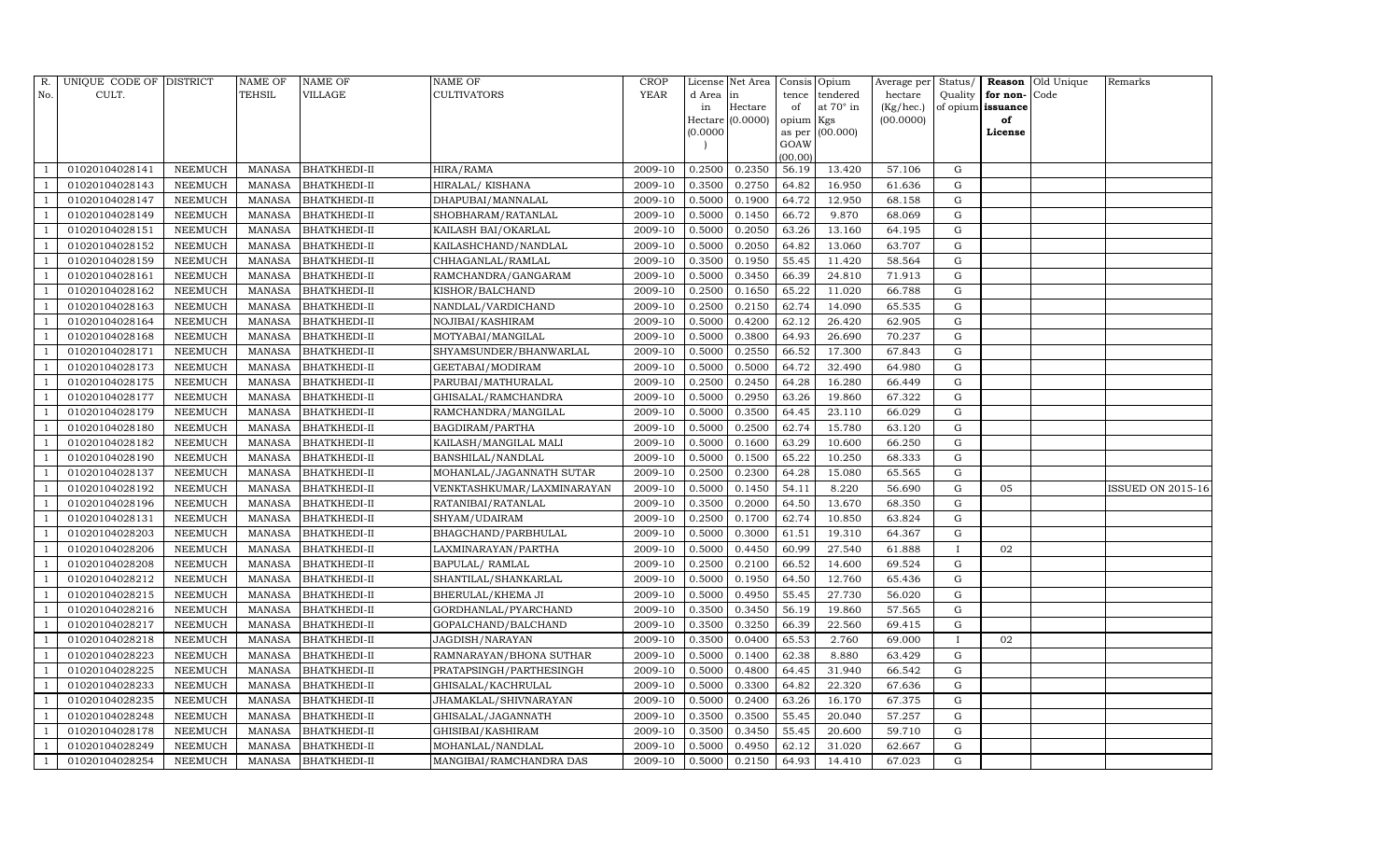| R.             | UNIQUE CODE OF DISTRICT |                | <b>NAME OF</b> | <b>NAME OF</b>      | NAME OF                      | <b>CROP</b> |          | License Net Area   Consis   Opium |                     |           | Average per            | Status/      |                         | <b>Reason</b> Old Unique | Remarks                |
|----------------|-------------------------|----------------|----------------|---------------------|------------------------------|-------------|----------|-----------------------------------|---------------------|-----------|------------------------|--------------|-------------------------|--------------------------|------------------------|
| No.            | CULT.                   |                | <b>TEHSIL</b>  | <b>VILLAGE</b>      | <b>CULTIVATORS</b>           | <b>YEAR</b> | d Area   | in                                | tence               | tendered  | hectare                | Quality      | for non-Code            |                          |                        |
|                |                         |                |                |                     |                              |             | in       | Hectare<br>Hectare (0.0000)       | of                  | at 70° in | (Kg/hec.)<br>(00.0000) |              | of opium issuance<br>of |                          |                        |
|                |                         |                |                |                     |                              |             | (0.0000) |                                   | opium Kgs<br>as per | (00.000)  |                        |              | License                 |                          |                        |
|                |                         |                |                |                     |                              |             |          |                                   | GOAW                |           |                        |              |                         |                          |                        |
|                |                         |                |                |                     |                              |             |          |                                   | (00.00)             |           |                        |              |                         |                          |                        |
|                | 01020104028262          | <b>NEEMUCH</b> | MANASA         | <b>BHATKHEDI-II</b> | DHURALAL/BHANWARLAL          | 2009-10     | 0.2500   | 0.1550                            | 52.17               | 7.710     | 49.742                 | $\mathbf{I}$ | 02                      |                          |                        |
|                | 01020104028075          | <b>NEEMUCH</b> | MANASA         | <b>BHATKHEDI-II</b> | DHAPUBAI/NARAYAN             | 2009-10     | 0.5000   | 0.4800                            | 61.51               | 31.140    | 64.875                 | G            |                         |                          |                        |
|                | 01020104028166          | <b>NEEMUCH</b> | MANASA         | <b>BHATKHEDI-II</b> | KISHANLAL/NATHU              | 2009-10     | 0.2500   | 0.2400                            | 64.28               | 14.980    | 62.417                 | G            |                         |                          |                        |
|                | 01020104028298          | <b>NEEMUCH</b> | <b>MANASA</b>  | <b>BHATKHEDI-II</b> | DHAPUBAI/HIRALAL             | 2009-10     | 0.5000   | 0.2000                            | 64.72               | 13.030    | 65.150                 | G            |                         |                          |                        |
|                | 01020104028160          | <b>NEEMUCH</b> | <b>MANASA</b>  | <b>BHATKHEDI-II</b> | SHYAMSUNDER/MANGILAL         | 2009-10     | 0.5000   | 0.4450                            | 56.19               | 25.290    | 56.831                 | G            |                         |                          |                        |
|                | 01020104028185          | <b>NEEMUCH</b> | <b>MANASA</b>  | <b>BHATKHEDI-II</b> | RUGHNATH/DHANNA              | 2009-10     | 0.5000   | 0.2000                            | 62.38               | 12.570    | 62.850                 | G            |                         |                          |                        |
|                | 01020104028183          | <b>NEEMUCH</b> | <b>MANASA</b>  | <b>BHATKHEDI-II</b> | MANGIBAI/SEVA                | 2009-10     | 0.5000   | 0.4300                            | 62.12               | 26.910    | 62.581                 | G            |                         |                          |                        |
|                | 01020104028135          | <b>NEEMUCH</b> | <b>MANASA</b>  | <b>BHATKHEDI-II</b> | DEVKISHAN/BHERULAL           | 2009-10     | 0.5000   | 0.1000                            | 65.22               | 7.000     | 70.000                 | G            |                         |                          |                        |
|                | 01020104028080          | <b>NEEMUCH</b> | <b>MANASA</b>  | <b>BHATKHEDI-II</b> | BHAGWANSINGH/RAMCHANDRA      | 2009-10     | 0.3500   | 0.3350                            | 61.51               | 21.340    | 63.701                 | G            |                         |                          |                        |
|                | 01020104028139          | <b>NEEMUCH</b> | MANASA         | <b>BHATKHEDI-II</b> | PATASIBAI/BADRILAL           | 2009-10     | 0.5000   | 0.3000                            | 64.45               | 19.640    | 65.467                 | G            |                         |                          |                        |
|                | 01020104028327          | <b>NEEMUCH</b> | <b>MANASA</b>  | <b>BHATKHEDI-II</b> | PARBHULAL/MOHANLAL           | 2009-10     | 0.2500   | 0.1100                            | 62.66               | 7.060     | 64.182                 | G            |                         |                          |                        |
|                | 01020104028226          | <b>NEEMUCH</b> | <b>MANASA</b>  | <b>BHATKHEDI-II</b> | SHAMBHULAL/MANGILAL          | 2009-10     | 0.2500   | 0.2450                            | 64.28               | 16.330    | 66.653                 | G            |                         |                          |                        |
|                | 01020104028194          | NEEMUCH        | MANASA         | <b>BHATKHEDI-II</b> | BAPULAL/NANURAM              | 2009-10     | 0.2500   | 0.1550                            | 64.28               | 9.980     | 64.387                 | G            |                         |                          |                        |
|                | 01020104028324          | NEEMUCH        | <b>MANASA</b>  | <b>BHATKHEDI-II</b> | AMRATRAM/ PRABHULAL          | 2009-10     | 0.5000   |                                   |                     |           |                        | $\mathbf{F}$ |                         | 01020106171036           |                        |
|                | 01020104028134          | NEEMUCH        | MANASA         | <b>BHATKHEDI-II</b> | GHANSHYAM/RAMLAL             | 2009-10     | 0.2500   | 0.2500                            | 64.82               | 16.710    | 66.840                 | G            |                         |                          |                        |
|                | 01020104028153          | <b>NEEMUCH</b> | <b>MANASA</b>  | <b>BHATKHEDI-II</b> | YOGESH KUMAR/RAMCHANDRA      | 2009-10     | 0.5000   | 0.3750                            | 64.50               | 24.150    | 64.400                 | $\mathbf G$  |                         |                          |                        |
|                | 01020104028209          | NEEMUCH        | <b>MANASA</b>  | <b>BHATKHEDI-II</b> | PRABHULAL/SHANKARLAL         | 2009-10     | 0.2500   | 0.0950                            | 62.38               | 7.010     | 73.789                 | G            |                         |                          |                        |
|                | 01020104028198          | NEEMUCH        | <b>MANASA</b>  | <b>BHATKHEDI-II</b> | BHANWARLAL/LAXMAN            | 2009-10     | 0.2500   | 0.1700                            | 63.10               | 10.280    | 60.471                 | G            |                         |                          |                        |
|                | 01020104028157          | NEEMUCH        | MANASA         | <b>BHATKHEDI-II</b> | RAMPYARIBAI/VISHNU           | 2009-10     | 0.2500   | 0.2250                            | 62.66               | 14.690    | 65.289                 | G            |                         |                          |                        |
|                | 01020104028219          | <b>NEEMUCH</b> | <b>MANASA</b>  | <b>BHATKHEDI-II</b> | RUPCHANDRA/RAMLAL            | 2009-10     | 0.2500   | 0.1850                            | 66.52               | 12.410    | 67.081                 | G            |                         |                          |                        |
|                | 01020104028181          | <b>NEEMUCH</b> | MANASA         | <b>BHATKHEDI-II</b> | <b>BOTLAL/ BALAJI</b>        | 2009-10     | 0.2500   | 0.1250                            | 56.19               | 7.220     | 57.760                 | G            |                         |                          |                        |
|                | 01020104028073          | <b>NEEMUCH</b> | <b>MANASA</b>  | <b>BHATKHEDI-I</b>  | ANANDKUNWAR/NARAYAN          | 2009-10     | 0.2500   | 0.2550                            | 62.10               | 15.690    | 61.529                 | G            |                         |                          |                        |
|                | 01020104028058          | NEEMUCH        | MANASA         | <b>BHATKHEDI-I</b>  | BABULAL/CHAMPALAL            | 2009-10     | 0.5000   | 0.1450                            | 65.84               | 10.060    | 69.379                 | G            |                         |                          |                        |
|                | 01020104028004          | <b>NEEMUCH</b> | <b>MANASA</b>  | <b>BHATKHEDI-I</b>  | <b>BABULAL/KACHRU</b>        | 2009-10     | 0.3500   | 0.0400                            | 68.28               | 3.100     | 77.500                 | G            |                         |                          | NAME CHANGE            |
|                | 01020104028048          | <b>NEEMUCH</b> | <b>MANASA</b>  | <b>BHATKHEDI-I</b>  | BADAMBAI/ONKARLAL            | 2009-10     | 0.2500   | 0.1050                            | 62.50               | 6.590     | 62.762                 | G            |                         |                          |                        |
|                | 01020104028096          | <b>NEEMUCH</b> | MANASA         | <b>BHATKHEDI-I</b>  | BADRILAL/LAXMICHAND          | 2009-10     | 0.2500   | 0.1300                            | 62.50               | 8.880     | 68.308                 | G            |                         |                          |                        |
|                | 01020104028007          | <b>NEEMUCH</b> | MANASA         | <b>BHATKHEDI-I</b>  | BADRILAL/ONKARLAL            | 2009-10     | 0.5000   | 0.1500                            | 68.28               | 10.510    | 70.067                 | G            |                         |                          |                        |
|                | 01020104028099          | <b>NEEMUCH</b> | <b>MANASA</b>  | <b>BHATKHEDI-I</b>  | BAGDIRAM/BHANWARLAL          | 2009-10     | 0.2500   |                                   |                     |           |                        | F            |                         |                          |                        |
|                | 01020104028060          | <b>NEEMUCH</b> | <b>MANASA</b>  | <b>BHATKHEDI-I</b>  | BALURAM/KISHANLAL            | 2009-10     | 0.5000   | 0.2500                            | 62.74               | 15.710    | 62.840                 | G            |                         |                          |                        |
|                | 01020104028084          | <b>NEEMUCH</b> | MANASA         | <b>BHATKHEDI-I</b>  | BANSHILAL/BHERA              | 2009-10     | 0.2500   | 0.1050                            | 62.44               | 7.420     | 70.667                 | G            |                         |                          |                        |
|                | 01020104028014          | <b>NEEMUCH</b> | MANASA         | <b>BHATKHEDI-I</b>  | BHANWARLAL/NARAYAN           | 2009-10     | 0.5000   | 0.2550                            | 65.52               | 16.510    | 64.745                 | G            |                         |                          |                        |
|                | 01020104028169          | <b>NEEMUCH</b> | <b>MANASA</b>  | <b>BHATKHEDI-I</b>  | BHANWARLAL/SHANKARLAL        | 2009-10     | 0.3500   | 0.2950                            | 57.41               | 17.250    | 58.475                 | G            |                         |                          |                        |
|                | 01020104028008          | <b>NEEMUCH</b> | <b>MANASA</b>  | <b>BHATKHEDI-I</b>  | <b>BHERULAL/BALA</b>         | 2009-10     | 0.5000   | 0.2250                            | 65.86               | 15.670    | 69.644                 | G            |                         |                          |                        |
|                | 01020104028062          | <b>NEEMUCH</b> | MANASA         | <b>BHATKHEDI-I</b>  | BHERULAL/JAGANNATH           | 2009-10     | 0.3500   | 0.2950                            | 65.84               | 18.920    | 64.136                 | G            |                         |                          |                        |
|                | 01020104028054          | <b>NEEMUCH</b> | MANASA         | <b>BHATKHEDI-I</b>  | CHANDRAKALA/BHERULAL MATA CH | 2009-10     | 0.2500   | 0.2050                            | 59.77               | 11.940    | 58.244                 | G            |                         |                          | <b>NAME CHANGE</b>     |
|                | 01020104028256          | NEEMUCH        | <b>MANASA</b>  | <b>BHATKHEDI-I</b>  | DAMARLAL/HIRALAL             | 2009-10     | 0.2500   | 0.2100                            | 65.46               | 14.740    | 70.190                 | G            |                         |                          |                        |
|                | 01020104028316          | <b>NEEMUCH</b> | MANASA         | <b>BHATKHEDI-I</b>  | DEVILAL/ KALU                | 2009-10     | 0.5000   | 0.1450                            | 68.28               | 10.500    | 72.414                 | G            |                         |                          | TRANSFER/THADOLI/NMH-I |
|                | 01020104028273          | NEEMUCH        | <b>MANASA</b>  | <b>BHATKHEDI-I</b>  | DHANJI/BHERAJI               | 2009-10     | 0.5000   | 0.2000                            | 62.84               | 13.470    | 67.350                 | G            |                         |                          |                        |
|                | 01020104028259          | <b>NEEMUCH</b> | <b>MANASA</b>  | <b>BHATKHEDI-I</b>  | DHAPUBAI/BHAGWANDAS          | 2009-10     | 0.5000   | 0.2000                            | 68.28               | 13.540    | 67.700                 | G            |                         |                          |                        |
| $\overline{1}$ | 01020104028044          | <b>NEEMUCH</b> | MANASA         | <b>BHATKHEDI-I</b>  | DINBANDHU/ JAGANNATH         | 2009-10     | 0.3500   | 0.1450                            | 62.84               | 9.390     | 64.759                 | G            |                         |                          |                        |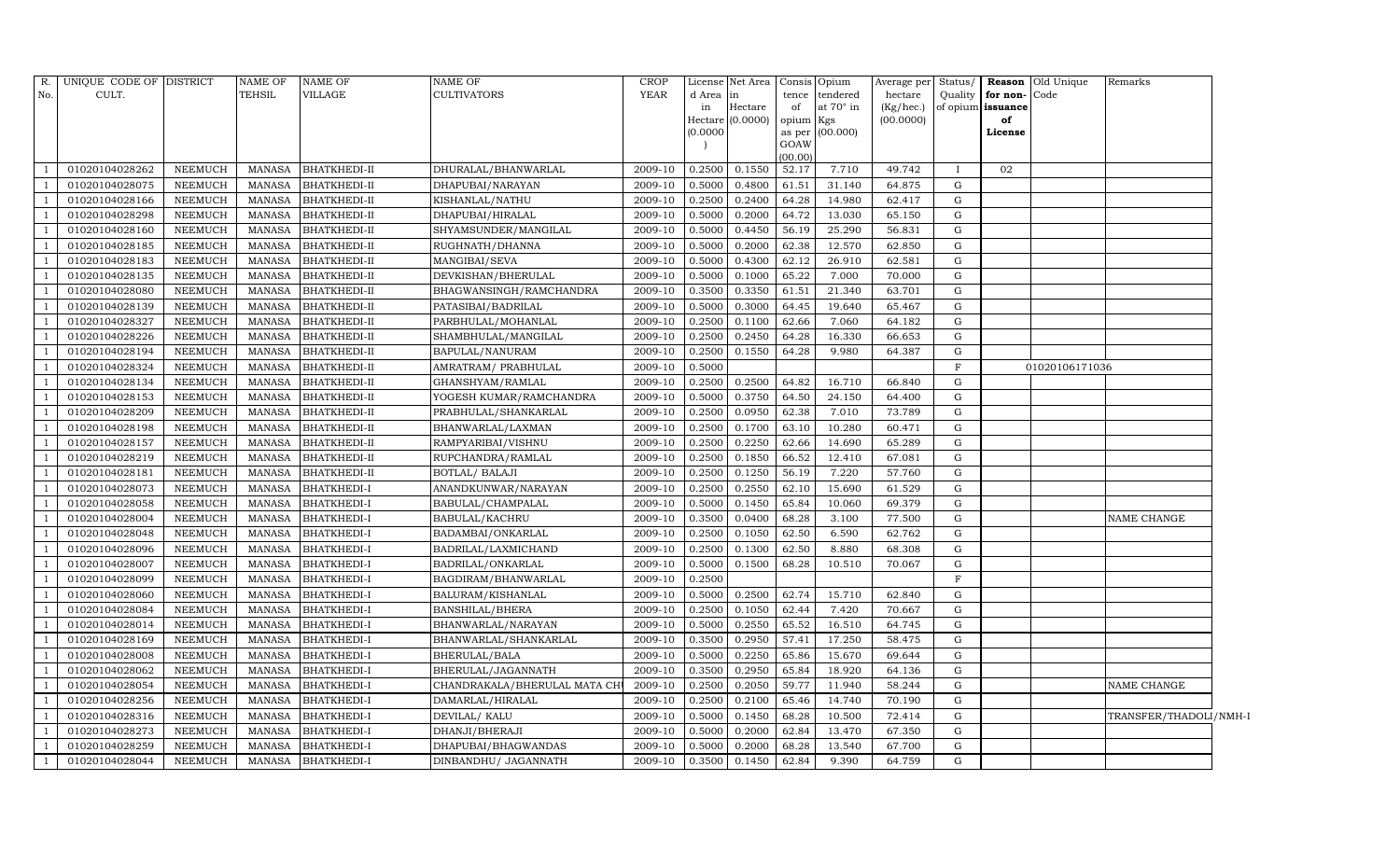| R.             | UNIQUE CODE OF DISTRICT |                | <b>NAME OF</b> | <b>NAME OF</b>     | <b>NAME OF</b>          | CROP    |           | License Net Area |           | Consis Opium      | Average per | Status/      |                   | <b>Reason</b> Old Unique | Remarks                  |
|----------------|-------------------------|----------------|----------------|--------------------|-------------------------|---------|-----------|------------------|-----------|-------------------|-------------|--------------|-------------------|--------------------------|--------------------------|
| No.            | CULT.                   |                | <b>TEHSIL</b>  | VILLAGE            | <b>CULTIVATORS</b>      | YEAR    | d Area in |                  | tence     | tendered          | hectare     | Quality      | for non-          | Code                     |                          |
|                |                         |                |                |                    |                         |         | in        | Hectare          | of        | at $70^\circ$ in  | (Kg/hec.)   |              | of opium issuance |                          |                          |
|                |                         |                |                |                    |                         |         |           | Hectare (0.0000) | opium Kgs |                   | (00.0000)   |              | of                |                          |                          |
|                |                         |                |                |                    |                         |         | (0.0000)  |                  | GOAW      | as per $(00.000)$ |             |              | License           |                          |                          |
|                |                         |                |                |                    |                         |         |           |                  | (00.00)   |                   |             |              |                   |                          |                          |
|                | 01020104028227          | NEEMUCH        | MANASA         | <b>BHATKHEDI-I</b> | DINESH/GHISALAL         | 2009-10 | 0.5000    | 0.3050           | 65.52     | 20.110            | 65.934      | G            |                   |                          |                          |
|                | 01020104028076          | NEEMUCH        | MANASA         | <b>BHATKHEDI-I</b> | DINESHCHAND/RATANLAL    | 2009-10 | 0.5000    | 0.3050           | 64.61     | 20.590            | 67.508      | G            |                   |                          |                          |
|                | 01020104028100          | <b>NEEMUCH</b> | <b>MANASA</b>  | <b>BHATKHEDI-I</b> | DURGASHANKAR/NARAYAN    | 2009-10 | 0.5000    | 0.2550           | 57.41     | 15.300            | 60.000      | G            |                   |                          |                          |
|                | 01020104028090          | NEEMUCH        | MANASA         | <b>BHATKHEDI-I</b> | GANGABAI/MANGILAL       | 2009-10 | 0.5000    | 0.3750           | 62.84     | 24.900            | 66.400      | ${\rm G}$    |                   |                          |                          |
|                | 01020104028119          | NEEMUCH        | MANASA         | <b>BHATKHEDI-I</b> | GHANSHYAM/BALURAM       | 2009-10 | 0.5000    | 0.1600           | 65.46     | 10.470            | 65.438      | $\mathbf G$  |                   |                          |                          |
|                | 01020104028049          | NEEMUCH        | MANASA         | <b>BHATKHEDI-I</b> | GHISALAL/NARAYAN        | 2009-10 | 0.5000    | 0.4350           | 62.50     | 27.420            | 63.034      | G            |                   |                          |                          |
|                | 01020104028023          | NEEMUCH        | MANASA         | <b>BHATKHEDI-I</b> | GOPAL/BHAGCHAND         | 2009-10 | 0.5000    | 0.3700           | 65.46     | 24.380            | 65.892      | G            |                   |                          |                          |
|                | 01020104028113          | NEEMUCH        | MANASA         | <b>BHATKHEDI-I</b> | HEERALAL/KACHRULAL      | 2009-10 | 0.5000    | 0.3750           | 62.64     | 24.090            | 64.240      | ${\rm G}$    |                   |                          |                          |
|                | 01020104028042          | <b>NEEMUCH</b> | <b>MANASA</b>  | <b>BHATKHEDI-I</b> | HEERALAL/MOHANLAL       | 2009-10 | 0.5000    | 0.1000           | 65.46     | 6.810             | 68.100      | $\mathbf G$  |                   |                          |                          |
|                | 01020104028022          | NEEMUCH        | MANASA         | <b>BHATKHEDI-I</b> | JAGDISH/KISHANLAL       | 2009-10 | 0.5000    | 0.2150           | 64.60     | 14.090            | 65.535      | G            |                   |                          |                          |
|                | 01020104028115          | <b>NEEMUCH</b> | MANASA         | <b>BHATKHEDI-I</b> | JAGDISHCHAND/GHISALAL   | 2009-10 | 0.5000    | 0.4650           | 53.56     | 25.250            | 54.301      | ${\rm G}$    | 04                |                          | <b>ISSUED ON 2016-17</b> |
|                | 01020104028037          | <b>NEEMUCH</b> | MANASA         | <b>BHATKHEDI-I</b> | JAMNALAL/TARACHAND      | 2009-10 | 0.3500    | 0.2900           | 62.64     | 19.310            | 66.586      | G            |                   |                          |                          |
|                | 01020104028317          | <b>NEEMUCH</b> | <b>MANASA</b>  | <b>BHATKHEDI-I</b> | JAMNI BAI/ BOTLAL       | 2009-10 | 0.5000    | 0.1000           | 62.50     | 6.350             | 63.500      | ${\rm G}$    |                   |                          |                          |
|                | 01020104028003          | <b>NEEMUCH</b> | MANASA         | <b>BHATKHEDI-I</b> | KACHRU/HEERA            | 2009-10 | 0.5000    | 0.2200           | 64.60     | 14.510            | 65.955      | G            |                   |                          |                          |
|                | 01020104028024          | NEEMUCH        | MANASA         | <b>BHATKHEDI-I</b> | KACHRU/MANGILAL         | 2009-10 | 0.5000    | 0.1000           | 64.60     | 6.790             | 67.900      | G            |                   |                          |                          |
|                | 01020104028109          | <b>NEEMUCH</b> | MANASA         | <b>BHATKHEDI-I</b> | KAILASH / MANGILAL      | 2009-10 | 0.2500    | 0.0750           | 67.84     | 5.180             | 69.067      | $\mathbf G$  |                   |                          |                          |
|                | 01020104028045          | <b>NEEMUCH</b> | MANASA         | <b>BHATKHEDI-I</b> | KAILASH/ONKARLAL        | 2009-10 | 0.3500    | 0.2550           | 62.64     | 16.490            | 64.667      | $\mathbf G$  |                   |                          |                          |
|                | 01020104028055          | <b>NEEMUCH</b> | MANASA         | <b>BHATKHEDI-I</b> | KALURAM/LAXMICHAND      | 2009-10 | 0.3500    | 0.1400           | 62.64     | 9.450             | 67.500      | G            |                   |                          |                          |
|                | 01020104028271          | NEEMUCH        | MANASA         | <b>BHATKHEDI-I</b> | KANHAIYALAL/KACHRU      | 2009-10 | 0.2500    | 0.1800           | 65.52     | 12.910            | 71.722      | G            |                   |                          |                          |
|                | 01020104028088          | NEEMUCH        | MANASA         | <b>BHATKHEDI-I</b> | KANHAIYALAL/LAXMICHAND  | 2009-10 | 0.5000    | 0.0900           | 64.60     | 6.040             | 67.111      | G            |                   |                          |                          |
|                | 01020104028012          | NEEMUCH        | MANASA         | <b>BHATKHEDI-I</b> | KANHAIYALAL/SHANKARLAL  | 2009-10 | 0.5000    |                  |           |                   |             | F            |                   |                          |                          |
|                | 01020104028110          | <b>NEEMUCH</b> | <b>MANASA</b>  | <b>BHATKHEDI-I</b> | KARULAL/TULSIRAM        | 2009-10 | 0.2500    | 0.2450           | 62.10     | 15.840            | 64.653      | ${\rm G}$    |                   |                          |                          |
|                | 01020104028069          | NEEMUCH        | MANASA         | <b>BHATKHEDI-I</b> | KASTURIBAI/RAMESHWAR    | 2009-10 | 0.2500    | 0.2000           | 66.78     | 14.010            | 70.050      | G            |                   |                          |                          |
|                | 01020104028001          | <b>NEEMUCH</b> | MANASA         | <b>BHATKHEDI-I</b> | KESHURAM/NANDLAL        | 2009-10 | 0.5000    |                  |           |                   |             | $\mathbf F$  |                   |                          |                          |
|                | 01020104028085          | NEEMUCH        | <b>MANASA</b>  | <b>BHATKHEDI-I</b> | KISHANBAI/NANDLAL       | 2009-10 | 0.5000    | 0.3300           | 63.17     | 21.260            | 64.424      | ${\rm G}$    |                   |                          |                          |
|                | 01020104028079          | <b>NEEMUCH</b> | <b>MANASA</b>  | <b>BHATKHEDI-I</b> | LALURAM/RAMA            | 2009-10 | 0.5000    | 0.3200           | 53.56     | 17.740            | 55.438      | G            | 04                |                          | ISSUED ON 2016-17        |
|                | 01020104028039          | <b>NEEMUCH</b> | MANASA         | <b>BHATKHEDI-I</b> | LAXMANSINGH/RAMSINGH    | 2009-10 | 0.3500    |                  |           |                   |             | $\mathbf F$  |                   |                          |                          |
|                | 01020104028086          | <b>NEEMUCH</b> | <b>MANASA</b>  | <b>BHATKHEDI-I</b> | LAXMINARAYAN/BHANWARLAL | 2009-10 | 0.5000    |                  |           |                   |             | $\mathbf{F}$ |                   |                          |                          |
|                | 01020104028046          | NEEMUCH        | MANASA         | <b>BHATKHEDI-I</b> | LAXMINARAYAN/KHEMRAJ    | 2009-10 | 0.5000    | 0.4300           | 57.41     | 25.100            | 58.372      | G            |                   |                          |                          |
|                | 01020104028030          | NEEMUCH        | MANASA         | <b>BHATKHEDI-I</b> | MADANLAL/RATANLAL       | 2009-10 | 0.5000    | 0.2800           | 63.17     | 19.610            | 70.035      | G            |                   |                          |                          |
|                | 01020104028053          | <b>NEEMUCH</b> | MANASA         | <b>BHATKHEDI-I</b> | MANGILAL/BHERA          | 2009-10 | 0.2500    | 0.1850           | 66.78     | 13.010            | 70.324      | ${\rm G}$    |                   |                          |                          |
|                | 01020104028274          | NEEMUCH        | <b>MANASA</b>  | <b>BHATKHEDI-I</b> | MANGILAL/NANURAM        | 2009-10 | 0.3500    | 0.0450           | 68.28     | 3.350             | 74.444      | $\mathbf G$  |                   |                          |                          |
|                | 01020104028074          | <b>NEEMUCH</b> | MANASA         | <b>BHATKHEDI-I</b> | MANGILAL/NATHU          | 2009-10 | 0.5000    | 0.3300           | 63.17     | 21.280            | 64.485      | ${\rm G}$    |                   |                          |                          |
|                | 01020104028017          | <b>NEEMUCH</b> | MANASA         | <b>BHATKHEDI-I</b> | MANGILAL/SHIVLAL        | 2009-10 | 0.5000    | 0.3700           | 63.17     | 23.660            | 63.946      | ${\rm G}$    |                   |                          |                          |
| $\overline{1}$ | 01020104028092          | <b>NEEMUCH</b> | MANASA         | <b>BHATKHEDI-I</b> | MANGILAL/UDA            | 2009-10 | 0.2500    |                  |           |                   |             | $\mathbf F$  |                   |                          |                          |
|                | 01020104028319          | <b>NEEMUCH</b> | <b>MANASA</b>  | <b>BHATKHEDI-I</b> | MANISH JOSHI/ RAMKARAN  | 2009-10 | 0.5000    | 0.3050           | 66.21     | 20.400            | 66.885      | $\mathbf G$  |                   |                          |                          |
|                | 01020104028059          | <b>NEEMUCH</b> | MANASA         | BHATKHEDI-I        | MANNALAL/JAGANNATH      | 2009-10 | 0.5000    | 0.4950           | 62.74     | 30.970            | 62.566      | G            |                   |                          |                          |
|                | 01020104028016          | NEEMUCH        | MANASA         | <b>BHATKHEDI-I</b> | MOHANBAI/BHAGCHAND      | 2009-10 | 0.5000    | 0.2700           | 64.95     | 18.190            | 67.370      | G            |                   |                          |                          |
| $\overline{1}$ | 01020104028102          | NEEMUCH        | MANASA         | <b>BHATKHEDI-I</b> | MOHANLAL/BHANWARLAL     | 2009-10 | 0.5000    | 0.3000           | 65.28     | 20.250            | 67.500      | G            |                   |                          |                          |
| 1              | 01020104028063          | <b>NEEMUCH</b> |                | MANASA BHATKHEDI-I | MOHANLAL/RAMLAL         | 2009-10 | 0.5000    | 0.3400           | 64.95     | 23.080            | 67.882      | G            |                   |                          |                          |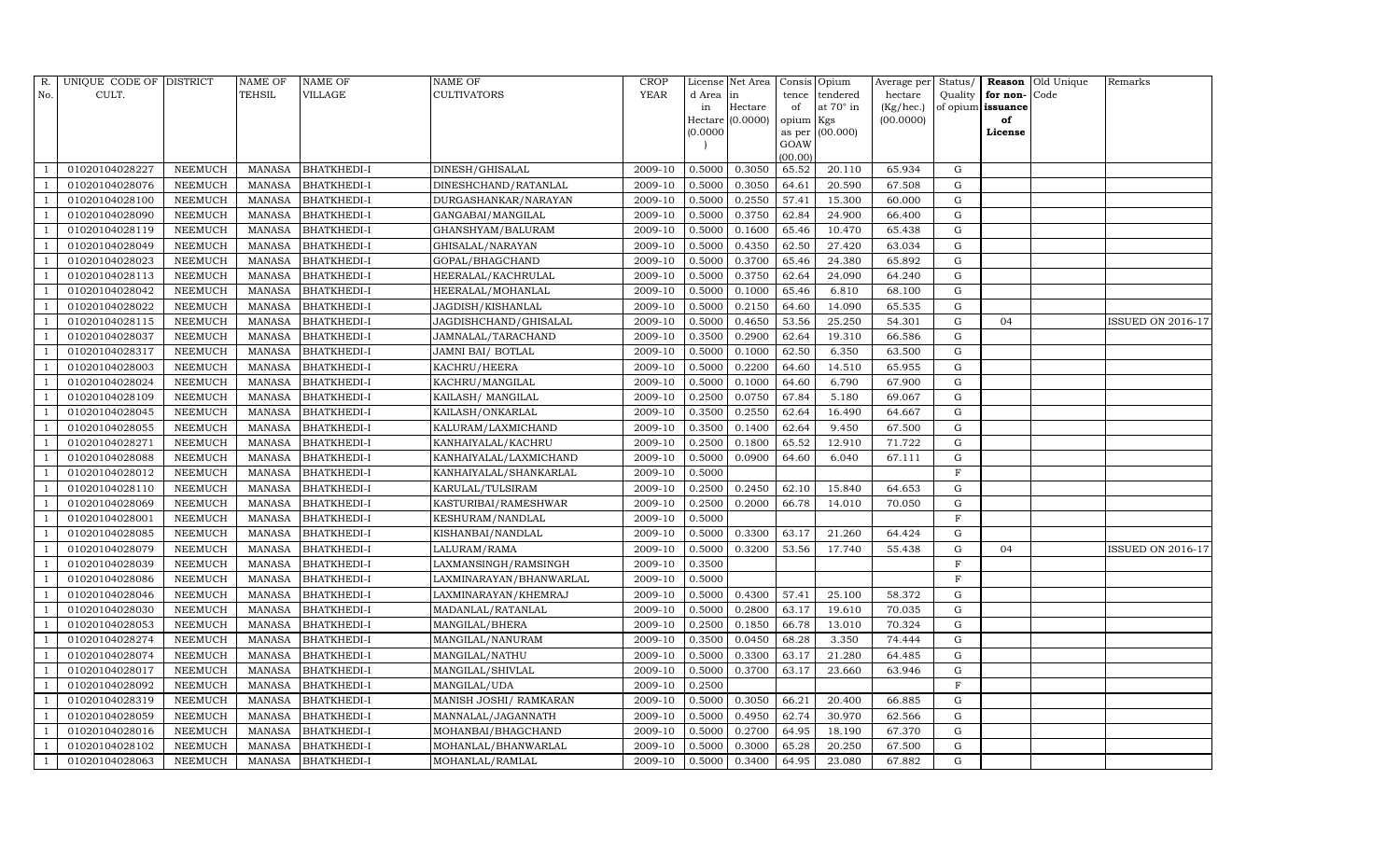| R.             | UNIQUE CODE OF DISTRICT |                | <b>NAME OF</b> | <b>NAME OF</b>     | <b>NAME OF</b>           | <b>CROP</b> |           | License Net Area |                | Consis Opium     | Average per Status/ |             |                   | Reason Old Unique | Remarks                  |
|----------------|-------------------------|----------------|----------------|--------------------|--------------------------|-------------|-----------|------------------|----------------|------------------|---------------------|-------------|-------------------|-------------------|--------------------------|
| No.            | CULT.                   |                | <b>TEHSIL</b>  | VILLAGE            | <b>CULTIVATORS</b>       | YEAR        | d Area in |                  | tence          | tendered         | hectare             | Quality     | for non-          | Code              |                          |
|                |                         |                |                |                    |                          |             | in        | Hectare          | of             | at $70^\circ$ in | (Kg/hec.)           |             | of opium issuance |                   |                          |
|                |                         |                |                |                    |                          |             |           | Hectare (0.0000) | opium Kgs      |                  | (00.0000)           |             | of                |                   |                          |
|                |                         |                |                |                    |                          |             | (0.0000)  |                  | as per<br>GOAW | (00.000)         |                     |             | License           |                   |                          |
|                |                         |                |                |                    |                          |             |           |                  | (00.00)        |                  |                     |             |                   |                   |                          |
|                | 01020104028320          | NEEMUCH        | <b>MANASA</b>  | <b>BHATKHEDI-I</b> | MUSHTAK/ MOHMAD          | 2009-10     | 0.5000    | 0.3000           | 64.95          | 19.850           | 66.167              | G           |                   |                   |                          |
|                | 01020104028035          | NEEMUCH        | <b>MANASA</b>  | <b>BHATKHEDI-I</b> | NANDLAL/BABRU            | 2009-10     | 0.5000    | 0.3500           | 60.87          | 21.560           | 61.600              | G           |                   |                   |                          |
|                | 01020104028034          | <b>NEEMUCH</b> | <b>MANASA</b>  | <b>BHATKHEDI-I</b> | NANDLAL/JAGANNATH        | 2009-10     | 0.5000    | 0.0750           | 64.20          | 4.890            | 65.200              | G           |                   |                   |                          |
|                | 01020104028290          | <b>NEEMUCH</b> | <b>MANASA</b>  | <b>BHATKHEDI-I</b> | NANDLAL/KALU             | 2009-10     | 0.3500    | 0.1950           | 64.50          | 12.520           | 64.205              | G           |                   |                   |                          |
|                | 01020104028078          | <b>NEEMUCH</b> | <b>MANASA</b>  | <b>BHATKHEDI-I</b> | NATHULAL/BHERA           | 2009-10     | 0.5000    | 0.2000           | 64.95          | 13.500           | 67.500              | G           |                   |                   |                          |
|                | 01020104028117          | NEEMUCH        | <b>MANASA</b>  | <b>BHATKHEDI-I</b> | NATHULAL/DEVAJI          | 2009-10     | 0.5000    | 0.2200           | 65.10          | 14.870           | 67.591              | G           |                   |                   |                          |
|                | 01020104028270          | <b>NEEMUCH</b> | <b>MANASA</b>  | <b>BHATKHEDI-I</b> | OMPRAKASH/NAGJIRAM       | 2009-10     | 0.5000    | 0.2100           | 62.10          | 13.330           | 63.476              | G           |                   |                   |                          |
|                | 01020104028285          | NEEMUCH        | <b>MANASA</b>  | <b>BHATKHEDI-I</b> | PARBHULAL/BALCHAND       | 2009-10     | 0.5000    | 0.1150           | 60.87          | 6.690            | 58.174              | G           |                   |                   |                          |
|                | 01020104028026          | <b>NEEMUCH</b> | <b>MANASA</b>  | <b>BHATKHEDI-I</b> | PRABHULAL/NARAYAN        | 2009-10     | 0.5000    | 0.3000           | 65.10          | 20.620           | 68.733              | G           |                   |                   |                          |
|                | 01020104028323          | NEEMUCH        | <b>MANASA</b>  | <b>BHATKHEDI-I</b> | PRAKASH/MADHOLAL         | 2009-10     | 0.3500    | 0.3300           | 59.26          | 19.460           | 58.970              | G           |                   |                   |                          |
|                | 01020104028066          | NEEMUCH        | <b>MANASA</b>  | <b>BHATKHEDI-I</b> | RADHESHYAM/NANDRAM CHOTA | 2009-10     | 0.3500    | 0.3400           | 62.74          | 22.020           | 64.765              | G           |                   |                   |                          |
|                | 01020104028322          | <b>NEEMUCH</b> | <b>MANASA</b>  | <b>BHATKHEDI-I</b> | RAMCHANDRA/ MANGILAL     | 2009-10     | 0.5000    | 0.2450           | 62.10          | 15.400           | 62.857              | G           |                   |                   |                          |
|                | 01020104028006          | <b>NEEMUCH</b> | <b>MANASA</b>  | <b>BHATKHEDI-I</b> | RAMCHANDRA/NANA          | 2009-10     | 0.2500    | 0.2000           | 67.84          | 13.660           | 68.300              | G           |                   |                   |                          |
|                | 01020104028112          | <b>NEEMUCH</b> | <b>MANASA</b>  | <b>BHATKHEDI-I</b> | RAMDAYAL/BALCHAND        | 2009-10     | 0.5000    | 0.3900           | 60.87          | 24.340           | 62.410              | G           |                   |                   |                          |
|                | 01020104028118          | NEEMUCH        | <b>MANASA</b>  | <b>BHATKHEDI-I</b> | RAMGOPAL/ RAMESH         | 2009-10     | 0.5000    | 0.1150           | 65.10          | 7.350            | 63.913              | G           |                   |                   |                          |
|                | 01020104028025          | NEEMUCH        | MANASA         | <b>BHATKHEDI-I</b> | RAMPRASAD/LAXMICHAND     | 2009-10     | 0.5000    | 0.4200           | 62.74          | 27.930           | 66.500              | G           |                   |                   |                          |
|                | 01020104028009          | NEEMUCH        | MANASA         | <b>BHATKHEDI-I</b> | RAMPRASAD/MEGHA          | 2009-10     | 0.3500    | 0.2000           | 62.74          | 12.600           | 63.000              | G           |                   |                   |                          |
|                | 01020104028041          | NEEMUCH        | MANASA         | <b>BHATKHEDI-I</b> | RAMPRATAP/ONKARLAL       | 2009-10     | 0.5000    | 0.2050           | 65.10          | 14.240           | 69.463              | G           |                   |                   |                          |
|                | 01020104028101          | NEEMUCH        | <b>MANASA</b>  | <b>BHATKHEDI-I</b> | RAMRATAN/BADRILAL        | 2009-10     | 0.5000    | 0.1600           | 61.52          | 10.240           | 64.000              | G           |                   |                   |                          |
|                | 01020104028010          | NEEMUCH        | <b>MANASA</b>  | <b>BHATKHEDI-I</b> | RAMSUKH/RATANLAL         | 2009-10     | 0.5000    | 0.4300           | 61.66          | 27.640           | 64.279              | G           |                   |                   |                          |
|                | 01020104028071          | NEEMUCH        | <b>MANASA</b>  | <b>BHATKHEDI-I</b> | RAMVILAS/MANGILAL        | 2009-10     | 0.5000    | 0.1550           | 61.52          | 9.830            | 63.419              | G           |                   |                   |                          |
|                | 01020104028031          | <b>NEEMUCH</b> | <b>MANASA</b>  | <b>BHATKHEDI-I</b> | RATNIBAI/NARAYAN         | 2009-10     | 0.2500    | 0.2000           | 67.84          | 13.720           | 68.600              | G           |                   |                   |                          |
|                | 01020104028052          | NEEMUCH        | <b>MANASA</b>  | <b>BHATKHEDI-I</b> | RUKMANI BAI/MANGILAL     | 2009-10     | 0.3500    | 0.3350           | 61.52          | 20.640           | 61.612              | G           |                   |                   |                          |
|                | 01020104028011          | <b>NEEMUCH</b> | <b>MANASA</b>  | <b>BHATKHEDI-I</b> | RUKMANIBAI/RAMCHANDRA    | 2009-10     | 0.5000    | 0.4800           | 64.50          | 32.710           | 68.146              | G           |                   |                   |                          |
|                | 01020104028077          | <b>NEEMUCH</b> | <b>MANASA</b>  | <b>BHATKHEDI-I</b> | SAMANBAI/KANWARLAL       | 2009-10     | 0.5000    | 0.3850           | 64.50          | 25.060           | 65.091              | G           |                   |                   |                          |
|                | 01020104028082          | <b>NEEMUCH</b> | <b>MANASA</b>  | <b>BHATKHEDI-I</b> | SAVITRIBAI/GORDHAN       | 2009-10     | 0.5000    | 0.4800           | 59.26          | 28.210           | 58.771              | G           |                   |                   |                          |
|                | 01020104028321          | <b>NEEMUCH</b> | <b>MANASA</b>  | <b>BHATKHEDI-I</b> | SAYNARAYAN / RAMCHANDRA  | 2009-10     | 0.5000    |                  |                |                  |                     | $\mathbf F$ |                   |                   |                          |
|                | 01020104028070          | <b>NEEMUCH</b> | <b>MANASA</b>  | <b>BHATKHEDI-I</b> | SHANKARLAL/NANURAM       | 2009-10     | 0.2500    | 0.2400           | 53.73          | 13.040           | 54.333              | G           | 04                |                   | <b>ISSUED ON 2016-17</b> |
|                | 01020104028094          | NEEMUCH        | <b>MANASA</b>  | <b>BHATKHEDI-I</b> | SHANKARLAL/NARAYAN       | 2009-10     | 0.5000    | 0.2950           | 62.66          | 19.550           | 66.271              | G           |                   |                   |                          |
|                | 01020104028029          | <b>NEEMUCH</b> | <b>MANASA</b>  | <b>BHATKHEDI-I</b> | SHANKARLAL/RAMLAL        | 2009-10     | 0.2500    |                  |                |                  |                     | $\,$ N      |                   |                   |                          |
|                | 01020104028272          | <b>NEEMUCH</b> | <b>MANASA</b>  | <b>BHATKHEDI-I</b> | SHANTILAL/SHANKARLAL     | 2009-10     | 0.2500    | 0.1000           | 65.52          | 6.700            | 67.000              | G           |                   |                   |                          |
|                | 01020104028015          | <b>NEEMUCH</b> | <b>MANASA</b>  | <b>BHATKHEDI-I</b> | SHRINIWAS/NANDLAL        | 2009-10     | 0.5000    | 0.0650           | 66.78          | 4.480            | 68.923              | G           |                   |                   |                          |
|                | 01020104028081          | NEEMUCH        | <b>MANASA</b>  | <b>BHATKHEDI-I</b> | SUNDERBAI/NANDLAL        | 2009-10     | 0.5000    | 0.3000           | 62.44          | 19.140           | 63.800              | G           |                   |                   |                          |
|                | 01020104028087          | NEEMUCH        | <b>MANASA</b>  | <b>BHATKHEDI-I</b> | TULSI BAI/BHERULAL       | 2009-10     | 0.5000    | 0.2950           | 62.44          | 18.890           | 64.034              | G           |                   |                   |                          |
|                | 01020104028103          | <b>NEEMUCH</b> | <b>MANASA</b>  | <b>BHATKHEDI-I</b> | TULSIRAM/TARACHAND       | 2009-10     | 0.5000    | 0.1600           | 62.44          | 10.930           | 68.313              | G           |                   |                   |                          |
|                | 01020104028267          | <b>NEEMUCH</b> | <b>MANASA</b>  | <b>BHATKHEDI-I</b> | VARDISHANKAR/RAMRATAN    | 2009-10     | 0.5000    | 0.5000           | 65.84          | 33.180           | 66.360              | G           |                   |                   |                          |
|                | 01020104028021          | <b>NEEMUCH</b> | <b>MANASA</b>  | <b>BHATKHEDI-I</b> | VARJIBAI/MOTI            | 2009-10     | 0.2500    | 0.2350           | 65.77          | 14.640           | 62.298              | П.          | 02                |                   |                          |
| $\overline{1}$ | 01020104028095          | <b>NEEMUCH</b> | <b>MANASA</b>  | <b>BHATKHEDI-I</b> | VIMLABAI/RUPCHAND        | 2009-10     | 0.5000    | 0.3200           | 66.78          | 21.780           | 68.062              | G           |                   |                   |                          |
| $\overline{2}$ | 01020104033004          | <b>NEEMUCH</b> | MANASA         | <b>BAWDA</b>       | KISHANLAL/BAPULAL        | 2009-10     | 0.5000    | 0.1950           | 65.40          | 13.460           | 69.026              | G           |                   |                   |                          |
| $\sqrt{2}$     | 01020104033005          | NEEMUCH        | MANASA BAWDA   |                    | BADRILAL/BHUWANA         | 2009-10     | 0.5000    | 0.4850           | 60.86          | 30.140           | 62.144              | G           |                   |                   |                          |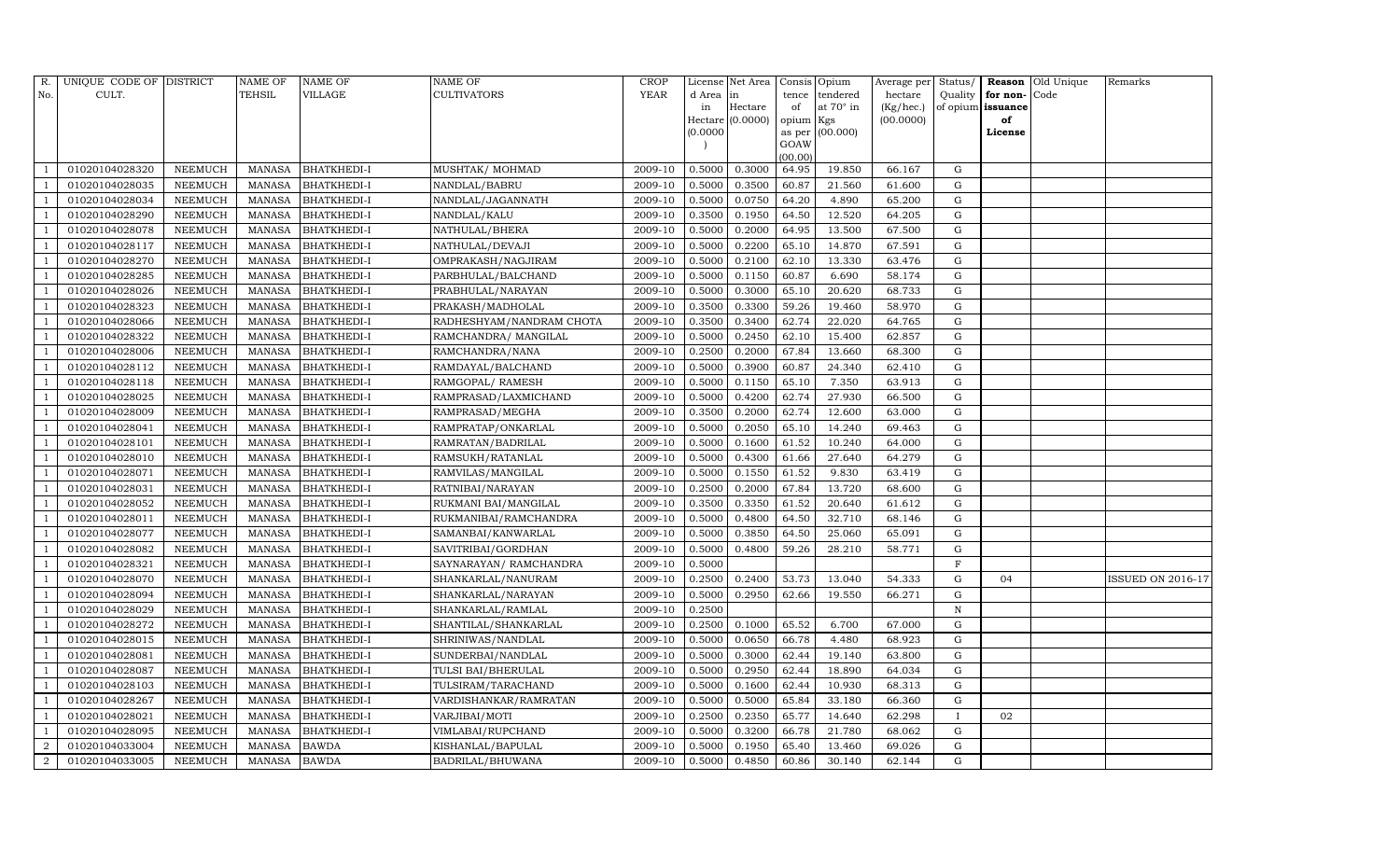| R.             | UNIQUE CODE OF DISTRICT |                | <b>NAME OF</b> | <b>NAME OF</b> | <b>NAME OF</b>              | CROP    |           | License Net Area |                 | Consis Opium     | Average per | Status/      | Reason            | Old Unique | Remarks |
|----------------|-------------------------|----------------|----------------|----------------|-----------------------------|---------|-----------|------------------|-----------------|------------------|-------------|--------------|-------------------|------------|---------|
| No.            | CULT.                   |                | <b>TEHSIL</b>  | VILLAGE        | <b>CULTIVATORS</b>          | YEAR    | d Area in |                  | tence           | tendered         | hectare     | Quality      | for non-          | Code       |         |
|                |                         |                |                |                |                             |         | in        | Hectare          | of              | at $70^\circ$ in | (Kg/hec.)   |              | of opium issuance |            |         |
|                |                         |                |                |                |                             |         |           | Hectare (0.0000) | opium Kgs       |                  | (00.0000)   |              | of                |            |         |
|                |                         |                |                |                |                             |         | (0.0000)  |                  | as per          | (00.000)         |             |              | License           |            |         |
|                |                         |                |                |                |                             |         |           |                  | GOAW<br>(00.00) |                  |             |              |                   |            |         |
| $\overline{2}$ | 01020104033006          | NEEMUCH        | MANASA         | <b>BAWDA</b>   | GOVINDRAM/BHAGATRAM         | 2009-10 | 0.5000    | 0.3100           | 63.79           | 20.060           | 64.710      | G            |                   |            |         |
| $\overline{2}$ | 01020104033019          | NEEMUCH        | <b>MANASA</b>  | <b>BAWDA</b>   | OMPRAKASH/SHREELAL          | 2009-10 | 0.5000    | 0.5000           | 63.79           | 32.050           | 64.100      | G            |                   |            |         |
| $\overline{2}$ | 01020104033021          | <b>NEEMUCH</b> | <b>MANASA</b>  | <b>BAWDA</b>   | GANESH/KACHRU               | 2009-10 | 0.5000    | 0.3000           | 60.43           | 18.400           | 61.333      | G            |                   |            |         |
| $\overline{2}$ | 01020104033025          | NEEMUCH        | MANASA         | <b>BAWDA</b>   | VISHNU/RAMPRASAD            | 2009-10 | 0.5000    | 0.3850           | 63.11           | 24.580           | 63.844      | G            |                   |            |         |
| $\overline{2}$ | 01020104033026          | NEEMUCH        | <b>MANASA</b>  | <b>BAWDA</b>   | SURESH/DHARAMRAJ            | 2009-10 | 0.5000    | 0.2400           | 65.26           | 15.830           | 65.958      | ${\rm G}$    |                   |            |         |
| $\overline{2}$ | 01020104033012          | NEEMUCH        | MANASA         | <b>BAWDA</b>   | KANHAIYALAL/PUNA            | 2009-10 | 0.2500    | 0.1950           | 65.26           | 13.300           | 68.205      | ${\rm G}$    |                   |            |         |
| $\overline{2}$ | 01020104033034          | NEEMUCH        | MANASA         | <b>BAWDA</b>   | <b>BHUWANA/PIRU</b>         | 2009-10 | 0.5000    | 0.4750           | 62.41           | 29.820           | 62.779      | G            |                   |            |         |
| $\overline{a}$ | 01020104033028          | <b>NEEMUCH</b> | MANASA         | <b>BAWDA</b>   | RADHESHYAM/BAPULAL          | 2009-10 | 0.5000    | 0.2500           | 63.11           | 16.770           | 67.080      | $\mathbf G$  |                   |            |         |
| 2              | 01020104033030          | NEEMUCH        | MANASA         | <b>BAWDA</b>   | GITABAI/MANGILAL            | 2009-10 | 0.5000    | 0.3900           | 60.43           | 23.970           | 61.462      | G            |                   |            |         |
| $\overline{2}$ | 01020104033010          | NEEMUCH        | MANASA         | <b>BAWDA</b>   | PARASRAM/SHRILAL            | 2009-10 | 0.2500    | 0.2500           | 65.26           | 16.440           | 65.760      | G            |                   |            |         |
| $\overline{2}$ | 01020104033003          | NEEMUCH        | <b>MANASA</b>  | <b>BAWDA</b>   | CHAGANLAL/LALJI             | 2009-10 | 0.3500    | 0.2250           | 62.41           | 14.390           | 63.956      | G            |                   |            |         |
| $\overline{2}$ | 01020104033007          | <b>NEEMUCH</b> | MANASA         | <b>BAWDA</b>   | NANIBAI/DHAMRAJ             | 2009-10 | 0.5000    | 0.2150           | 65.40           | 14.220           | 66.140      | $\mathbf G$  |                   |            |         |
| $\overline{2}$ | 01020104033009          | NEEMUCH        | MANASA         | <b>BAWDA</b>   | RAMPRATAP/LAXMINARAYN       | 2009-10 | 0.5000    | 0.4650           | 65.40           | 30.640           | 65.892      | G            |                   |            |         |
| $\overline{2}$ | 01020104033011          | <b>NEEMUCH</b> | <b>MANASA</b>  | <b>BAWDA</b>   | RATANLAL/BAPULAL            | 2009-10 | 0.5000    | 0.3800           | 63.11           | 24.260           | 63.842      | G            |                   |            |         |
| $\overline{2}$ | 01020104033013          | NEEMUCH        | MANASA         | <b>BAWDA</b>   | NATHULAL/RAMLAL             | 2009-10 | 0.5000    | 0.4100           | 63.79           | 25.640           | 62.537      | G            |                   |            |         |
| $\overline{2}$ | 01020104033040          | NEEMUCH        | MANASA         | <b>BAWDA</b>   | MANNALAL/PREMCHAND          | 2009-10 | 0.5000    | 0.3000           | 63.51           | 19.000           | 63.333      | ${\rm G}$    |                   |            |         |
| $\overline{2}$ | 01020104033041          | <b>NEEMUCH</b> | <b>MANASA</b>  | <b>BAWDA</b>   | RAJMAL/MANNALAL             | 2009-10 | 0.5000    | 0.1550           | 65.40           | 10.040           | 64.774      | $\mathbf G$  |                   |            |         |
| $\overline{2}$ | 01020104033042          | NEEMUCH        | MANASA         | <b>BAWDA</b>   | GOPAL GIR/KACHARU GIR GOSAI | 2009-10 | 0.5000    | 0.2150           | 62.41           | 14.510           | 67.488      | G            |                   |            |         |
| 2              | 01020104033043          | NEEMUCH        | MANASA         | <b>BAWDA</b>   | BASANTILAL/ SHOBHARAM       | 2009-10 | 0.5000    | 0.2850           | 59.10           | 16.660           | 58.456      | G            |                   |            |         |
| $\overline{2}$ | 01020104033037          | <b>NEEMUCH</b> | MANASA         | <b>BAWDA</b>   | MOHANLAL/NANDLAL            | 2009-10 | 0.5000    | 0.4900           | 63.79           | 31.130           | 63.531      | $\mathbf G$  |                   |            |         |
| $\overline{2}$ | 01020104033044          | <b>NEEMUCH</b> | <b>MANASA</b>  | <b>BAWDA</b>   | JAGDISH / JAYNARAYAN        | 2009-10 | 0.5000    | 0.4550           | 63.79           | 29.040           | 63.824      | G            |                   |            |         |
| $\overline{2}$ | 01020104043002          | <b>NEEMUCH</b> | <b>MANASA</b>  | <b>BARTHUN</b> | GOVERDHANSINGH/BAHADURSINGH | 2009-10 | 0.2500    |                  |                 |                  |             | $\mathbf F$  |                   |            |         |
| $\overline{2}$ | 01020104043003          | NEEMUCH        | MANASA         | <b>BARTHUN</b> | NARAYANIBAI/JAGANNATH       | 2009-10 | 0.2500    |                  |                 |                  |             | F            |                   |            |         |
| $\overline{2}$ | 01020104043004          | NEEMUCH        | MANASA         | <b>BARTHUN</b> | MAGYA/UDA CHAMAR            | 2009-10 | 0.2500    | 0.1700           | 64.56           | 11.560           | 68.000      | G            |                   |            |         |
| $\overline{2}$ | 01020104043005          | NEEMUCH        | MANASA         | <b>BARTHUN</b> | BALUSINGH/DEVISINGH         | 2009-10 | 0.5000    | 0.1850           | 62.38           | 11.350           | 61.351      | G            |                   |            |         |
| $\overline{2}$ | 01020104043007          | <b>NEEMUCH</b> | MANASA         | <b>BARTHUN</b> | LAXMINARAYAN/JAGANNATH      | 2009-10 | 0.5000    | 0.4600           | 63.23           | 28.710           | 62.413      | G            |                   |            |         |
| $\overline{2}$ | 01020104043009          | NEEMUCH        | MANASA         | <b>BARTHUN</b> | CHATARBHUJ/DALURAM          | 2009-10 | 0.2500    | 0.1050           | 67.13           | 6.780            | 64.571      | G            |                   |            |         |
| $\overline{2}$ | 01020104043011          | NEEMUCH        | MANASA         | <b>BARTHUN</b> | DOULATSINGH/GULABKANWAR     | 2009-10 | 0.5000    | 0.2400           | 61.97           | 14.810           | 61.708      | G            |                   |            |         |
| $\overline{2}$ | 01020104043013          | NEEMUCH        | MANASA         | <b>BARTHUN</b> | GOVINDSINGH/SHIVSINGH       | 2009-10 | 0.2500    | 0.1700           | 64.58           | 11.070           | 65.118      | G            |                   |            |         |
| $\overline{2}$ | 01020104043014          | <b>NEEMUCH</b> | <b>MANASA</b>  | <b>BARTHUN</b> | HEERALAL/BALU               | 2009-10 | 0.2500    | 0.2350           | 57.68           | 13.690           | 58.255      | $\mathbf{I}$ | 02                |            |         |
| $\overline{2}$ | 01020104043016          | <b>NEEMUCH</b> | MANASA         | <b>BARTHUN</b> | RAMESHCHANDRA/NANURAM       | 2009-10 | 0.2500    |                  |                 |                  |             | $\mathbf{F}$ |                   |            |         |
| $\overline{2}$ | 01020104043019          | <b>NEEMUCH</b> | <b>MANASA</b>  | <b>BARTHUN</b> | GANGARAM/PYARA              | 2009-10 | 0.2500    |                  |                 |                  |             | $\mathbf F$  |                   |            |         |
| $\overline{2}$ | 01020104043021          | NEEMUCH        | <b>MANASA</b>  | <b>BARTHUN</b> | BHAGWATSINGH/MANSINGH       | 2009-10 | 0.2500    |                  |                 |                  |             | $\mathbf{F}$ |                   |            |         |
| $\overline{2}$ | 01020104043022          | <b>NEEMUCH</b> | <b>MANASA</b>  | <b>BARTHUN</b> | KANHAIYALAL/RAMA            | 2009-10 | 0.2500    |                  |                 |                  |             | $\rm F$      |                   |            |         |
| $\overline{2}$ | 01020104043024          | <b>NEEMUCH</b> | <b>MANASA</b>  | <b>BARTHUN</b> | KOMALSINGH/AMARSINGH        | 2009-10 | 0.2500    |                  |                 |                  |             | F            |                   |            |         |
| $\overline{2}$ | 01020104043026          | <b>NEEMUCH</b> | <b>MANASA</b>  | <b>BARTHUN</b> | MOHANLAL/PYARA              | 2009-10 | 0.2500    |                  |                 |                  |             | $\mathbf{F}$ |                   |            |         |
| $\overline{2}$ | 01020104043027          | NEEMUCH        | MANASA         | <b>BARTHUN</b> | YASHWANTSINGH/RAGHUNATHSING | 2009-10 | 0.5000    | 0.1950           | 64.56           | 12.930           | 66.308      | ${\rm G}$    |                   |            |         |
| $\overline{2}$ | 01020104043020          | <b>NEEMUCH</b> | <b>MANASA</b>  | <b>BARTHUN</b> | BALURAM/UDAJI               | 2009-10 | 0.5000    | 0.2500           | 58.85           | 14.650           | 58.600      | $\mathbf G$  |                   |            |         |
| $\overline{2}$ | 01020104043037          | <b>NEEMUCH</b> | MANASA         | <b>BARTHUN</b> | DINESHCHANDRA/BANSHILAL     | 2009-10 | 0.5000    | 0.3150           | 64.08           | 20.670           | 65.619      | $\mathbf{I}$ | 02                |            |         |
| $\sqrt{2}$     | 01020104043038          | <b>NEEMUCH</b> |                | MANASA BARTHUN | VISHNUPRASAD/MOHANLAL       | 2009-10 | 0.2500    |                  |                 |                  |             | $\mathbf F$  |                   |            |         |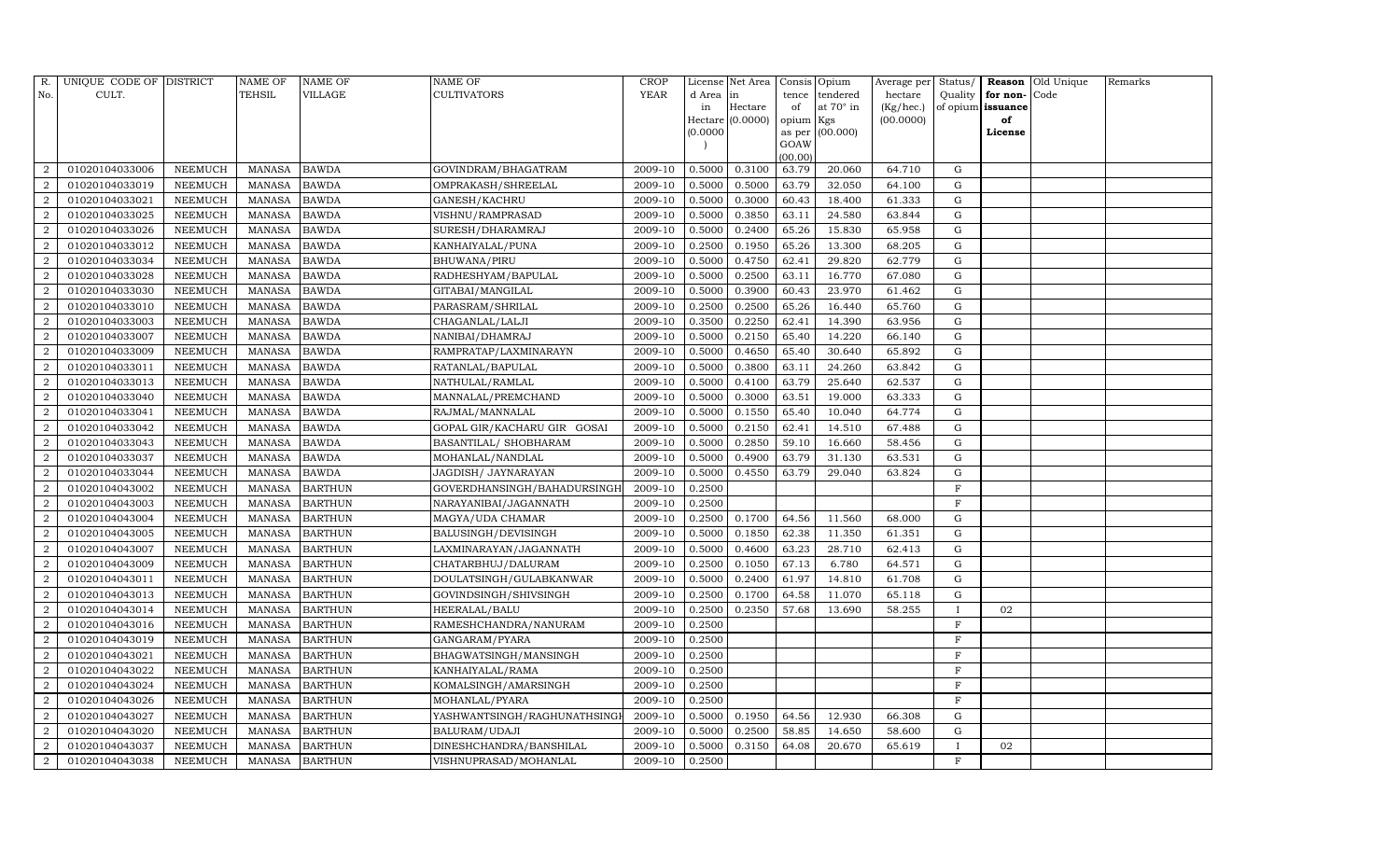| R.             | UNIQUE CODE OF DISTRICT |                | <b>NAME OF</b> | <b>NAME OF</b> | <b>NAME OF</b>             | CROP        |           | License Net Area |                | Consis Opium     | Average per | Status/      | <b>Reason</b>        | Old Unique     | Remarks |
|----------------|-------------------------|----------------|----------------|----------------|----------------------------|-------------|-----------|------------------|----------------|------------------|-------------|--------------|----------------------|----------------|---------|
| No.            | CULT.                   |                | TEHSIL         | VILLAGE        | CULTIVATORS                | <b>YEAR</b> | d Area in |                  | tence          | tendered         | hectare     |              | Quality $ $ for non- | Code           |         |
|                |                         |                |                |                |                            |             | in        | Hectare          | of             | at $70^\circ$ in | (Kg/hec.)   |              | of opium issuance    |                |         |
|                |                         |                |                |                |                            |             |           | Hectare (0.0000) | opium Kgs      |                  | (00.0000)   |              | of                   |                |         |
|                |                         |                |                |                |                            |             | (0.0000)  |                  | as per<br>GOAW | (00.000)         |             |              | License              |                |         |
|                |                         |                |                |                |                            |             |           |                  | (00.00)        |                  |             |              |                      |                |         |
| $\overline{2}$ | 01020104043039          | NEEMUCH        | MANASA         | <b>BARTHUN</b> | PRAHALADSINGH/BHANWARSINGH | 2009-10     | 0.2500    |                  |                |                  |             | $\mathbf F$  |                      |                |         |
| $\overline{2}$ | 01020104043041          | <b>NEEMUCH</b> | <b>MANASA</b>  | <b>BARTHUN</b> | KANHAIYALAL/KACHRU         | 2009-10     | 0.2500    | 0.2100           | 60.60          | 12.330           | 58.714      | $\mathbf{I}$ | 02                   |                |         |
| $\overline{2}$ | 01020104043042          | <b>NEEMUCH</b> | <b>MANASA</b>  | <b>BARTHUN</b> | SURESHCHANDRA/AMRITRAM     | 2009-10     | 0.5000    | 0.3400           | 61.76          | 21.170           | 62.265      | G            |                      |                |         |
| $\overline{a}$ | 01020104043044          | <b>NEEMUCH</b> | <b>MANASA</b>  | <b>BARTHUN</b> | GULABSINGH/BHANWARSINGH    | 2009-10     | 0.2500    |                  |                |                  |             | F            |                      |                |         |
| $\overline{2}$ | 01020104043051          | NEEMUCH        | <b>MANASA</b>  | <b>BARTHUN</b> | BASANTKUNWAR/BHARATSINGH   | 2009-10     | 0.2500    |                  |                |                  |             | F            |                      |                |         |
| $\overline{2}$ | 01020104043067          | <b>NEEMUCH</b> | <b>MANASA</b>  | <b>BARTHUN</b> | BHANWARLAL/GANESHRAM       | 2009-10     | 0.5000    | 0.3000           | 61.97          | 17.740           | 59.133      | ${\rm G}$    |                      |                |         |
| $\overline{2}$ | 01020104043055          | NEEMUCH        | <b>MANASA</b>  | <b>BARTHUN</b> | GHANSHYAM/BAPULAL          | 2009-10     | 0.2500    | 0.1050           | 61.63          | 6.490            | 61.810      | G            |                      |                |         |
| $\,2$          | 01020104043056          | <b>NEEMUCH</b> | <b>MANASA</b>  | <b>BARTHUN</b> | GOVINDSINGH/SAJJANSINGH    | 2009-10     | 0.2500    |                  |                |                  |             | $\mathbf F$  |                      |                |         |
| $\overline{a}$ | 01020104043058          | NEEMUCH        | <b>MANASA</b>  | <b>BARTHUN</b> | GOVINDSINGH/BAHADURSINGH   | 2009-10     | 0.2500    |                  |                |                  |             | $\mathbf F$  |                      |                |         |
| $\overline{2}$ | 01020104043059          | <b>NEEMUCH</b> | <b>MANASA</b>  | <b>BARTHUN</b> | DILIPSINGH/GOVERDHANSINGH  | 2009-10     | 0.2500    |                  |                |                  |             | $\mathbf F$  |                      |                |         |
| $\overline{a}$ | 01020104043061          | <b>NEEMUCH</b> | <b>MANASA</b>  | <b>BARTHUN</b> | RAMSINGH/RANSINGH          | 2009-10     | 0.2500    |                  |                |                  |             | $\rm F$      |                      |                |         |
| $\overline{a}$ | 01020104043065          | NEEMUCH        | <b>MANASA</b>  | <b>BARTHUN</b> | PURANKUNWAR/HIMMATSINGH    | 2009-10     | 0.2500    |                  |                |                  |             | $\mathbf F$  |                      |                |         |
| $\overline{a}$ | 01020104043068          | <b>NEEMUCH</b> | <b>MANASA</b>  | <b>BARTHUN</b> | KESHARSINGH/SURENDRASINGH  | 2009-10     | 0.2500    |                  |                |                  |             | $\mathbf F$  |                      |                |         |
| $\overline{2}$ | 01020104043070          | <b>NEEMUCH</b> | <b>MANASA</b>  | <b>BARTHUN</b> | RAMSINGH/MOTISINGH         | 2009-10     | 0.2500    | 0.1950           | 58.18          | 4.490            | 23.026      | $\mathbf I$  | 02                   |                |         |
| $\overline{a}$ | 01020104043072          | <b>NEEMUCH</b> | <b>MANASA</b>  | <b>BARTHUN</b> | HIMMATSINGH/GOVERDHANSINGH | 2009-10     | 0.2500    |                  |                |                  |             | $\mathbf F$  |                      |                |         |
| $\overline{a}$ | 01020104043076          | NEEMUCH        | <b>MANASA</b>  | <b>BARTHUN</b> | UMMEDRAM/GANGARAM          | 2009-10     | 0.2500    |                  |                |                  |             | $\mathbf F$  |                      |                |         |
| $\overline{a}$ | 01020104043079          | <b>NEEMUCH</b> | <b>MANASA</b>  | <b>BARTHUN</b> | BABULAL/BALMUKUND          | 2009-10     | 0.2500    | 0.1500           | 61.39          | 9.160            | 61.067      | $\mathbf G$  |                      |                |         |
| $\overline{2}$ | 01020104043081          | NEEMUCH        | <b>MANASA</b>  | <b>BARTHUN</b> | JAGDISHCHANDRA/MANGILAL    | 2009-10     | 0.2500    | 0.1450           | 65.02          | 9.840            | 67.862      | G            |                      |                |         |
| $\overline{2}$ | 01020104043086          | NEEMUCH        | <b>MANASA</b>  | <b>BARTHUN</b> | PRAHALAD/VARDICHANDRA      | 2009-10     | 0.5000    | 0.1600           | 59.71          | 10.200           | 63.750      | G            |                      |                |         |
| $\overline{2}$ | 01020104043087          | <b>NEEMUCH</b> | <b>MANASA</b>  | <b>BARTHUN</b> | MOHANLAL/NANDA             | 2009-10     | 0.2500    | 0.1550           | 64.56          | 10.160           | 65.548      | $\mathbf G$  |                      |                |         |
| $\overline{2}$ | 01020104043088          | <b>NEEMUCH</b> | <b>MANASA</b>  | <b>BARTHUN</b> | LAXMINARAYAN/SHANKARLAL    | 2009-10     | 0.2500    |                  |                |                  |             | $\mathbf F$  |                      |                |         |
| $\overline{2}$ | 01020104043089          | <b>NEEMUCH</b> | <b>MANASA</b>  | <b>BARTHUN</b> | KARULAL/CHENRAM            | 2009-10     | 0.2500    |                  |                |                  |             | $\mathbf F$  |                      |                |         |
| $\overline{2}$ | 01020104043090          | <b>NEEMUCH</b> | <b>MANASA</b>  | <b>BARTHUN</b> | NANDLAL/RAMPRAHALAD        | 2009-10     | 0.2500    | 0.1000           | 64.10          | 6.670            | 66.700      | G            |                      |                |         |
| $\overline{2}$ | 01020104043091          | NEEMUCH        | <b>MANASA</b>  | <b>BARTHUN</b> | KUSUMLATA/JUGALKISHORE     | 2009-10     | 0.2500    |                  |                |                  |             | $\, {\rm N}$ | 11                   |                |         |
| $\overline{2}$ | 01020104043092          | <b>NEEMUCH</b> | <b>MANASA</b>  | <b>BARTHUN</b> | DASHRATHSINGH/BHOPALSINGH  | 2009-10     | 0.5000    |                  |                |                  |             | $\mathbf F$  |                      | 01050209027129 |         |
| $\overline{2}$ | 01020104043094          | <b>NEEMUCH</b> | <b>MANASA</b>  | <b>BARTHUN</b> | KANHAIYALAL/MAGNIRAM       | 2009-10     | 0.2500    | 0.2300           | 62.12          | 14.340           | 62.348      | G            |                      |                |         |
| $\overline{2}$ | 01020104043095          | NEEMUCH        | <b>MANASA</b>  | <b>BARTHUN</b> | LAXMINARAYAN/KANHAIYALAL   | 2009-10     | 0.2500    |                  |                |                  |             | $\mathbf F$  |                      |                |         |
| $\overline{2}$ | 01020104043096          | <b>NEEMUCH</b> | <b>MANASA</b>  | <b>BARTHUN</b> | MANGILAL/SALAGRAM          | 2009-10     | 0.5000    | 0.3800           | 64.95          | 24.750           | 65.132      | $\mathbf{I}$ | 02                   |                |         |
| $\overline{2}$ | 01020104043098          | NEEMUCH        | <b>MANASA</b>  | <b>BARTHUN</b> | GULABSINGH/SWAROOPSINGH    | 2009-10     | 0.2500    |                  |                |                  |             | $\mathbf F$  |                      |                |         |
| $\overline{a}$ | 01020104043099          | <b>NEEMUCH</b> | <b>MANASA</b>  | <b>BARTHUN</b> | MANOHARSINGH/AMARSINGH     | 2009-10     | 0.2500    |                  |                |                  |             | $\mathbf F$  |                      |                |         |
| $\sqrt{2}$     | 01020104043100          | <b>NEEMUCH</b> | <b>MANASA</b>  | <b>BARTHUN</b> | PURILAL/BHAGIRATH          | 2009-10     | 0.5000    | 0.4000           | 59.19          | 23.690           | 59.225      | $\mathbf G$  |                      |                |         |
| 2              | 01020104043104          | NEEMUCH        | <b>MANASA</b>  | <b>BARTHUN</b> | SHOBHARAM/JAGANNATH        | 2009-10     | 0.2500    |                  |                |                  |             | $\mathbf F$  | 01                   |                |         |
| $\overline{2}$ | 01020104043106          | NEEMUCH        | <b>MANASA</b>  | <b>BARTHUN</b> | NANDLAL/BIHARILAL          | 2009-10     | 0.2500    | 0.1900           | 59.31          | 11.310           | 59.526      | ${\rm G}$    |                      |                |         |
| $\overline{a}$ | 01020104043107          | NEEMUCH        | <b>MANASA</b>  | <b>BARTHUN</b> | CHENRAM/BHAGIRATH          | 2009-10     | 0.2500    |                  |                |                  |             | $\mathbf F$  |                      |                |         |
| $\overline{a}$ | 01020104043112          | NEEMUCH        | <b>MANASA</b>  | <b>BARTHUN</b> | BHERULAL/MADHOLAL          | 2009-10     | 0.5000    | 0.3350           | 64.58          | 20.790           | 62.060      | ${\rm G}$    |                      |                |         |
| $\overline{2}$ | 01020104043115          | NEEMUCH        | <b>MANASA</b>  | <b>BARTHUN</b> | GANGARAM/GIRDHARI          | 2009-10     | 0.2500    |                  |                |                  |             | $\mathbf F$  |                      |                |         |
| $\overline{2}$ | 01020104043119          | <b>NEEMUCH</b> | <b>MANASA</b>  | <b>BARTHUN</b> | MANGILAL/DALURAM           | 2009-10     | 0.2500    | 0.2500           | 64.58          | 15.490           | 61.960      | G            |                      |                |         |
| $\overline{c}$ | 01020104043120          | NEEMUCH        | <b>MANASA</b>  | <b>BARTHUN</b> | MANGILAL/TORIRAM           | 2009-10     | 0.3500    | 0.3300           | 60.56          | 19.380           | 58.727      | G            |                      |                |         |
| $\sqrt{2}$     | 01020104043123          | <b>NEEMUCH</b> | <b>MANASA</b>  | <b>BARTHUN</b> | SATYANARAYAN/DHANRAJ       | 2009-10     | 0.5000    | 0.2850           | 64.46          | 18.990           | 66.632      | $\mathbf{I}$ | 02                   |                |         |
| $\sqrt{2}$     | 01020104043126          | NEEMUCH        | MANASA         | <b>BARTHUN</b> | MOHANBAI/DEVILAL           | 2009-10     | 0.5000    | 0.3000           | 63.32          | 19.090           | 63.633      | G            |                      |                |         |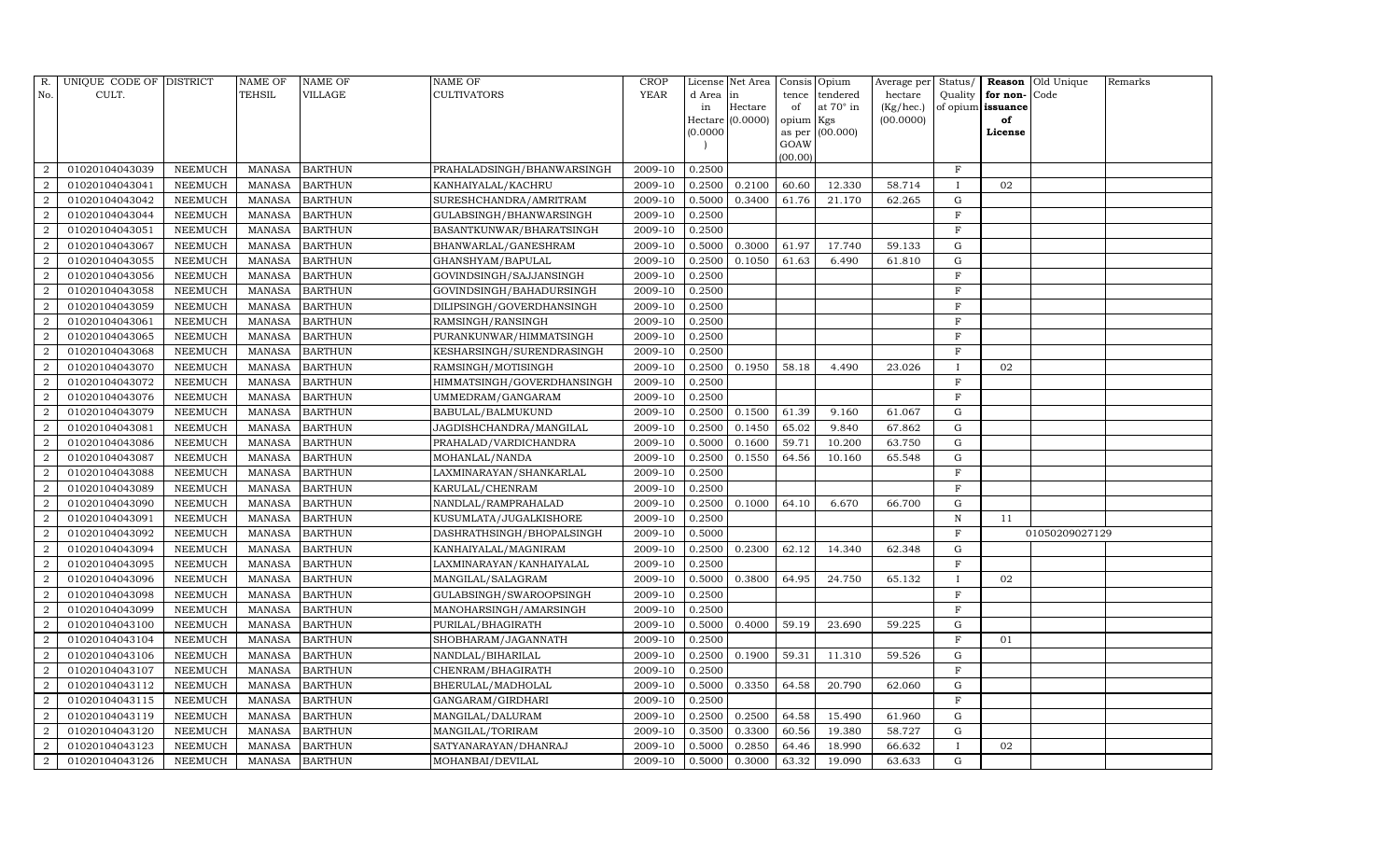| R.             | UNIQUE CODE OF DISTRICT |                | NAME OF       | <b>NAME OF</b>        | <b>NAME OF</b>           | <b>CROP</b> |          | License Net Area   Consis   Opium |                 |           | Average per Status/ |              |                          | <b>Reason</b> Old Unique | Remarks                  |
|----------------|-------------------------|----------------|---------------|-----------------------|--------------------------|-------------|----------|-----------------------------------|-----------------|-----------|---------------------|--------------|--------------------------|--------------------------|--------------------------|
| No.            | CULT.                   |                | <b>TEHSIL</b> | VILLAGE               | CULTIVATORS              | YEAR        | d Area   | in                                | tence           | tendered  | hectare             | Quality      | for non-Code             |                          |                          |
|                |                         |                |               |                       |                          |             | in       | Hectare                           | of              | at 70° in | (Kg/hec.)           |              | of opium <b>issuance</b> |                          |                          |
|                |                         |                |               |                       |                          |             |          | Hectare $(0.0000)$                | opium Kgs       |           | (00.0000)           |              | of                       |                          |                          |
|                |                         |                |               |                       |                          |             | (0.0000) |                                   | as per          | (00.000)  |                     |              | License                  |                          |                          |
|                |                         |                |               |                       |                          |             |          |                                   | GOAW<br>(00.00) |           |                     |              |                          |                          |                          |
| $\overline{2}$ | 01020104043131          | NEEMUCH        | <b>MANASA</b> | <b>BARTHUN</b>        | DULICHANDRA/CHENRAM      | 2009-10     | 0.2500   |                                   |                 |           |                     | $_{\rm F}$   |                          |                          |                          |
| $\overline{2}$ | 01020104043134          | NEEMUCH        | <b>MANASA</b> | <b>BARTHUN</b>        | DILIPKUMAR/BHERULAL      | 2009-10     | 0.2500   |                                   |                 |           |                     | $\mathbf{F}$ |                          |                          |                          |
| $\overline{2}$ | 01020104043137          | NEEMUCH        | <b>MANASA</b> | <b>BARTHUN</b>        | RAMKISHAN/CHITAR         | 2009-10     | 0.5000   |                                   |                 |           |                     | $_{\rm F}$   |                          |                          |                          |
| $\overline{a}$ | 01020104043144          | NEEMUCH        | <b>MANASA</b> | <b>BARTHUN</b>        | BALWANTSINGH/DEVISINGH   | 2009-10     | 0.2500   |                                   |                 |           |                     | $\mathbf F$  |                          |                          |                          |
| $\overline{2}$ | 01020104043146          | <b>NEEMUCH</b> | <b>MANASA</b> | <b>BARTHUN</b>        | GOPAL/BHERULAL           | 2009-10     | 0.5000   | 0.1600                            | 64.58           | 10.180    | 63.625              | G            |                          |                          |                          |
| $\overline{2}$ | 01020104043149          | NEEMUCH        | <b>MANASA</b> | <b>BARTHUN</b>        | BHULIBAI/MAGNIRAM        | 2009-10     | 0.5000   | 0.3600                            | 61.97           | 22.510    | 62.528              | G            |                          |                          |                          |
| $\overline{c}$ | 01020104043152          | NEEMUCH        | <b>MANASA</b> | <b>BARTHUN</b>        | KAILASHBAI/SHRINIWAS     | 2009-10     | 0.3500   | 0.3500                            | 63.23           | 20.540    | 58.686              | ${\rm G}$    |                          |                          |                          |
| $\overline{2}$ | 01020104043048          | NEEMUCH        | <b>MANASA</b> | <b>BARTHUN</b>        | BHAGIRATH/KACHRULAL      | 2009-10     | 0.2500   |                                   |                 |           |                     | $\mathbf F$  |                          |                          |                          |
| $\overline{2}$ | 01020104043155          | <b>NEEMUCH</b> | <b>MANASA</b> | <b>BARTHUN</b>        | KANHAIYALAL/BAGDIRAM     | 2009-10     | 0.2500   |                                   |                 |           |                     | F            |                          |                          |                          |
| $\overline{2}$ | 01020104043156          | NEEMUCH        | <b>MANASA</b> | <b>BARTHUN</b>        | PURANSINGH/MANSINGH      | 2009-10     | 0.2500   |                                   |                 |           |                     | $\mathbf F$  |                          |                          |                          |
| $\overline{a}$ | 01020104043157          | NEEMUCH        | <b>MANASA</b> | <b>BARTHUN</b>        | KAMALKUNWAR/DEEPSINGH    | 2009-10     | 0.2500   |                                   |                 |           |                     | F            |                          |                          |                          |
| $\overline{2}$ | 01020104043040          | NEEMUCH        | <b>MANASA</b> | <b>BARTHUN</b>        | MOHANLAL/GANGARAM        | 2009-10     | 0.2500   | 0.0950                            | 59.19           | 5.890     | 62.000              | G            |                          |                          |                          |
| $\overline{2}$ | 01020104043161          | <b>NEEMUCH</b> | <b>MANASA</b> | <b>BARTHUN</b>        | RANJITSINGH/GOVINDSINGH  | 2009-10     | 0.2500   | 0.1050                            | 62.69           | 6.840     | 65.143              |              | 02                       |                          |                          |
| $\overline{a}$ | 01020104043031          | <b>NEEMUCH</b> | <b>MANASA</b> | <b>BARTHUN</b>        | RAMPRAHALAD/JAGANNATH    | 2009-10     | 0.2500   | 0.2200                            | 63.35           | 14.170    | 64.409              | ${\rm G}$    |                          |                          |                          |
| $\overline{a}$ | 01020104043033          | NEEMUCH        | <b>MANASA</b> | <b>BARTHUN</b>        | NARAYANSINGH/UDAISINGH   | 2009-10     | 0.2500   | 0.1700                            | 63.05           | 11.200    | 65.882              | П            | 02                       |                          |                          |
| $\overline{a}$ | 01020104043064          | NEEMUCH        | <b>MANASA</b> | <b>BARTHUN</b>        | KANWARLAL/BIHARILAL      | 2009-10     | 0.3500   | 0.2000                            | 63.23           | 12.000    | 60.000              | $\mathbf G$  |                          |                          |                          |
| $\overline{2}$ | 01020104043148          | NEEMUCH        | <b>MANASA</b> | <b>BARTHUN</b>        | MANGILAL/SHANKARLAL      | 2009-10     | 0.2500   | 0.2550                            | 61.48           | 15.740    | 61.725              | $\mathbf G$  |                          |                          |                          |
| $\overline{2}$ | 01020104043080          | NEEMUCH        | <b>MANASA</b> | <b>BARTHUN</b>        | BALRAM/BHANWARLAL        | 2009-10     | 0.3500   | 0.3500                            | 59.92           | 21.390    | 61.114              | ${\rm G}$    |                          |                          |                          |
| $\,2$          | 01020104043113          | NEEMUCH        | <b>MANASA</b> | <b>BARTHUN</b>        | INDIRABAI/KANHAIYALAL    | 2009-10     | 0.5000   | 0.4750                            | 63.23           | 30.570    | 64.358              | $\mathbf G$  |                          |                          |                          |
| $\overline{2}$ | 01020104043130          | <b>NEEMUCH</b> | <b>MANASA</b> | <b>BARTHUN</b>        | SUKHIBAI/MANGILAL        | 2009-10     | 0.5000   |                                   |                 |           |                     | F            |                          |                          |                          |
| $\overline{2}$ | 01020104043101          | NEEMUCH        | <b>MANASA</b> | <b>BARTHUN</b>        | AMBALAL/BHUWANIRAM       | 2009-10     | 0.2500   | 0.2200                            | 61.97           | 13.640    | 62.000              | ${\rm G}$    |                          |                          |                          |
| $\overline{a}$ | 01020104043147          | NEEMUCH        | <b>MANASA</b> | <b>BARTHUN</b>        | BALARAM/BAPULAL          | 2009-10     | 0.5000   |                                   |                 |           |                     | F            |                          |                          |                          |
| $\overline{2}$ | 01020104043164          | NEEMUCH        | <b>MANASA</b> | <b>BARTHUN</b>        | HAMID KHAN/KHAJU KHAN    | 2009-10     | 0.3500   | 0.1650                            | 63.35           | 9.440     | 57.212              | G            |                          | 01020104133072           |                          |
| $\overline{2}$ | 01020104043102          | <b>NEEMUCH</b> | <b>MANASA</b> | <b>BARTHUN</b>        | JETRAM/KANWARLAL         | 2009-10     | 0.2500   |                                   |                 |           |                     | F            |                          |                          |                          |
| $\overline{2}$ | 01020104043129          | <b>NEEMUCH</b> | <b>MANASA</b> | <b>BARTHUN</b>        | MOHANLAL/DALURAM         | 2009-10     | 0.2500   |                                   |                 |           |                     | $\mathbf F$  |                          |                          |                          |
| $\overline{2}$ | 01020104043032          | <b>NEEMUCH</b> | <b>MANASA</b> | <b>BARTHUN</b>        | BHANWARSINGH/GOVINDSINGH | 2009-10     | 0.2500   |                                   |                 |           |                     | F            |                          |                          |                          |
| $\overline{2}$ | 01020104043069          | NEEMUCH        | <b>MANASA</b> | <b>BARTHUN</b>        | RAGHUVEERSINGH/MOTISINGH | 2009-10     | 0.2500   |                                   |                 |           |                     | $\mathbf F$  |                          |                          |                          |
|                | 01020104025055          | <b>NEEMUCH</b> | <b>MANASA</b> | <b>BARKHEDA GHATA</b> | AMARCHANDRA/NARAYAN      | 2009-10     | 0.5000   | 0.2050                            | 58.62           | 11.990    | 58.488              | $\mathbf G$  |                          |                          |                          |
|                | 01020104025052          | NEEMUCH        | <b>MANASA</b> | <b>BARKHEDA GHATA</b> | BHAGCHANDRA/HANRAJ       | 2009-10     | 0.3500   | 0.1500                            | 60.31           | 9.140     | 60.933              | ${\rm G}$    |                          |                          |                          |
|                | 01020104025043          | <b>NEEMUCH</b> | <b>MANASA</b> | <b>BARKHEDA GHATA</b> | BHANWARLAL/KESHURAM      | 2009-10     | 0.3500   | 0.2400                            | 59.79           | 14.150    | 58.958              | $\mathbf G$  |                          |                          |                          |
|                | 01020104025068          | <b>NEEMUCH</b> | <b>MANASA</b> | <b>BARKHEDA GHATA</b> | BHERULAL/ONKARLAL        | 2009-10     | 0.2500   | 0.1500                            | 59.01           | 4.820     | 32.133              | $\mathbf G$  | 04                       |                          |                          |
|                | 01020104025051          | <b>NEEMUCH</b> | <b>MANASA</b> | <b>BARKHEDA GHATA</b> | BHURALAL/DEVILAL         | 2009-10     | 0.2500   | 0.2250                            | 54.51           | 12.750    | 56.667              | $\mathbf G$  | 05                       |                          | <b>ISSUED ON 2015-16</b> |
|                | 01020104025073          | <b>NEEMUCH</b> | <b>MANASA</b> | <b>BARKHEDA GHATA</b> | <b>BOTLAL/KALU</b>       | 2009-10     | 0.2500   | 0.1550                            | 57.49           | 8.710     | 56.194              | $\mathbf{I}$ | 02                       |                          |                          |
|                | 01020104025065          | NEEMUCH        | <b>MANASA</b> | BARKHEDA GHATA        | CHANDRIBAI/PYARCHAND     | 2009-10     | 0.2500   | 0.2000                            | 53.36           | 9.890     | 49.450              | $\mathbf G$  | 04                       |                          | <b>ISSUED ON 2016-17</b> |
|                | 01020104025003          | NEEMUCH        | <b>MANASA</b> | <b>BARKHEDA GHATA</b> | CHHAGANLAL/BHANWARLAL    | 2009-10     | 0.3500   | 0.2000                            | 61.38           | 12.640    | 63.200              | $\mathbf G$  |                          |                          |                          |
|                | 01020104025032          | <b>NEEMUCH</b> | <b>MANASA</b> | <b>BARKHEDA GHATA</b> | CHHAGANLAL/KHEMRAJ       | 2009-10     | 0.3500   | 0.1850                            | 59.38           | 10.810    | 58.432              | ${\rm G}$    |                          |                          |                          |
|                | 01020104025007          | <b>NEEMUCH</b> | <b>MANASA</b> | <b>BARKHEDA GHATA</b> | CHITARBAI/HEMRAJ         | 2009-10     | 0.3500   | 0.2500                            | 60.03           | 14.430    | 57.720              | ${\rm G}$    |                          |                          | NAME CHANGE              |
|                | 01020104025006          | NEEMUCH        | <b>MANASA</b> | <b>BARKHEDA GHATA</b> | DAYARAM/HARJI            | 2009-10     | 0.5000   | 0.3600                            | 64.29           | 23.340    | 64.833              | $\mathbf G$  |                          |                          |                          |
|                | 01020104025069          | <b>NEEMUCH</b> | <b>MANASA</b> | <b>BARKHEDA GHATA</b> | DEVILAL/ONKARLAL         | 2009-10     | 0.2500   | 0.1450                            | 57.54           | 7.830     | 54.000              | $\mathbf G$  | 04                       |                          | <b>ISSUED ON 2016-17</b> |
| -1             | 01020104025063          | NEEMUCH        | MANASA        | <b>BARKHEDA GHATA</b> | DEVILAL/RATANLAL         | 2009-10     | 0.2500   | 0.2000                            | 62.61           | 12.960    | 64.801              |              | 02                       |                          |                          |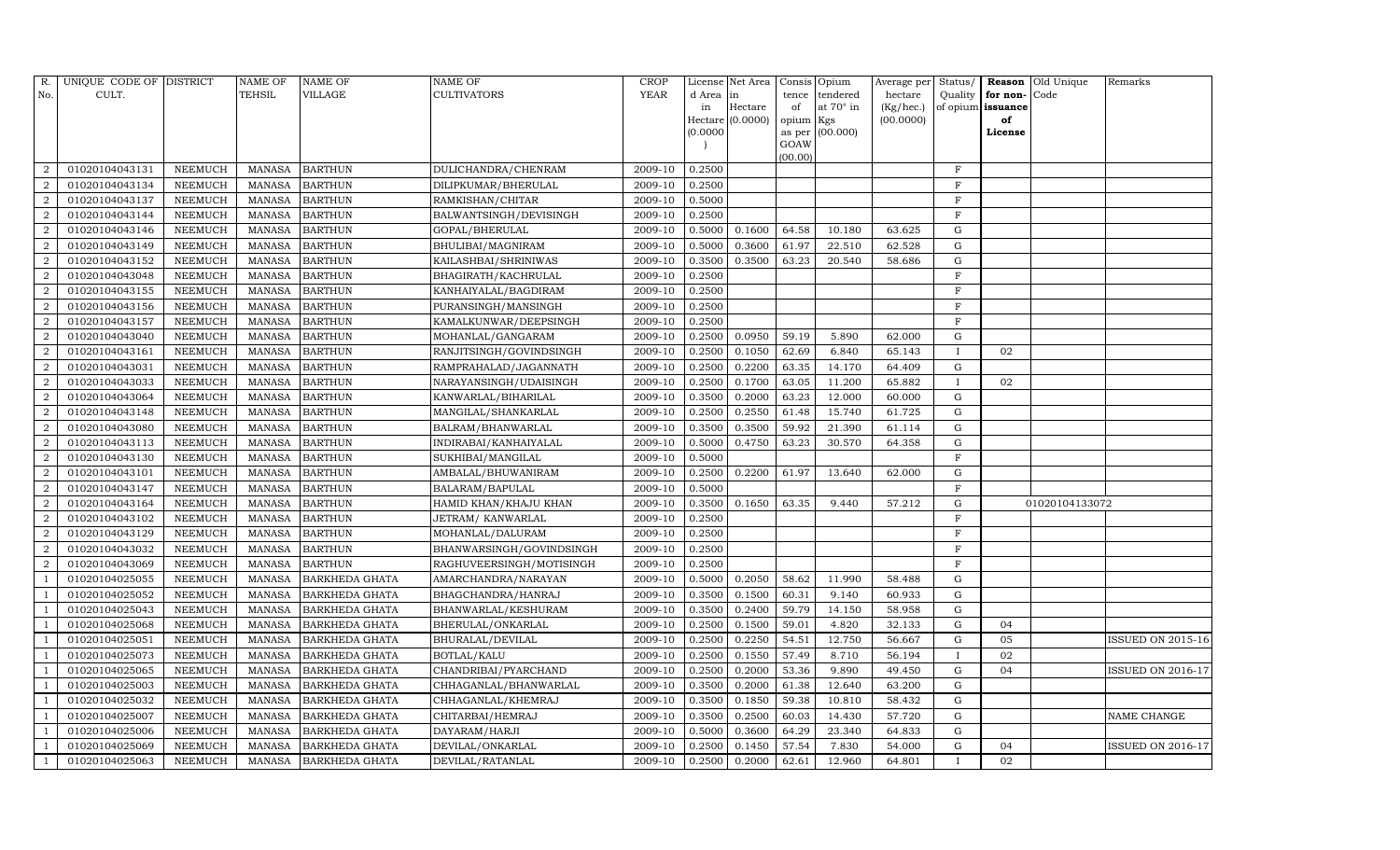| R.             | UNIQUE CODE OF DISTRICT |                | <b>NAME OF</b> | <b>NAME OF</b>        | <b>NAME OF</b>           | CROP    |           | License Net Area |           | Consis Opium      | Average per | Status/      |                   | Reason Old Unique | Remarks     |
|----------------|-------------------------|----------------|----------------|-----------------------|--------------------------|---------|-----------|------------------|-----------|-------------------|-------------|--------------|-------------------|-------------------|-------------|
| No.            | CULT.                   |                | <b>TEHSIL</b>  | VILLAGE               | <b>CULTIVATORS</b>       | YEAR    | d Area in |                  | tence     | tendered          | hectare     | Quality      | for non-          | Code              |             |
|                |                         |                |                |                       |                          |         | in        | Hectare          | of        | at $70^\circ$ in  | (Kg/hec.)   |              | of opium issuance |                   |             |
|                |                         |                |                |                       |                          |         |           | Hectare (0.0000) | opium Kgs |                   | (00.0000)   |              | of                |                   |             |
|                |                         |                |                |                       |                          |         | (0.0000)  |                  | GOAW      | as per $(00.000)$ |             |              | License           |                   |             |
|                |                         |                |                |                       |                          |         |           |                  | (00.00)   |                   |             |              |                   |                   |             |
|                | 01020104025075          | NEEMUCH        | MANASA         | <b>BARKHEDA GHATA</b> | GHISALAL/CHHAGANLAL      | 2009-10 | 0.2500    |                  |           |                   |             | $\mathbf F$  |                   |                   |             |
|                | 01020104025012          | NEEMUCH        | MANASA         | <b>BARKHEDA GHATA</b> | GHISALAL/MANGILAL        | 2009-10 | 0.2500    | 0.2400           | 56.88     | 13.890            | 57.875      | G            |                   |                   |             |
|                | 01020104025041          | <b>NEEMUCH</b> | <b>MANASA</b>  | <b>BARKHEDA GHATA</b> | GHISALAL/ONKARLAL        | 2009-10 | 0.2500    |                  |           |                   |             | $\rm F$      |                   |                   |             |
|                | 01020104025040          | NEEMUCH        | MANASA         | <b>BARKHEDA GHATA</b> | GHISI BAI/PRABHULAL      | 2009-10 | 0.2500    | 0.2350           | 60.55     | 14.380            | 61.191      | ${\rm G}$    |                   |                   |             |
|                | 01020104025020          | NEEMUCH        | MANASA         | <b>BARKHEDA GHATA</b> | GOPAL/SHOLA              | 2009-10 | 0.5000    | 0.2900           | 63.65     | 18.850            | 65.000      | G            |                   |                   |             |
|                | 01020104025013          | NEEMUCH        | MANASA         | <b>BARKHEDA GHATA</b> | HARLAL/MODA              | 2009-10 | 0.3500    | 0.3300           | 63.65     | 19.340            | 58.606      | G            |                   |                   |             |
|                | 01020104025050          | NEEMUCH        | MANASA         | <b>BARKHEDA GHATA</b> | HIRALAL/HANSA JI         | 2009-10 | 0.3500    | 0.1000           | 63.86     | 6.510             | 65.100      | $\mathbf{I}$ | 02                |                   |             |
| - 1            | 01020104025035          | NEEMUCH        | MANASA         | <b>BARKHEDA GHATA</b> | HIRALAL/MEGHA            | 2009-10 | 0.3500    | 0.3300           | 58.48     | 7.670             | 23.242      | $\bf{I}$     | 02                |                   |             |
|                | 01020104025078          | <b>NEEMUCH</b> | <b>MANASA</b>  | <b>BARKHEDA GHATA</b> | KAILASH/BHANWARLAL       | 2009-10 | 0.2500    | 0.2000           | 57.54     | 11.680            | 58.400      | $\mathbf G$  |                   |                   |             |
|                | 01020104025062          | NEEMUCH        | MANASA         | <b>BARKHEDA GHATA</b> | LAXMAN/BHERULAL          | 2009-10 | 0.2500    |                  |           |                   |             | ${\bf N}$    |                   |                   |             |
|                | 01020104025019          | <b>NEEMUCH</b> | MANASA         | <b>BARKHEDA GHATA</b> | KANHAIYALAL/CHOKHA       | 2009-10 | 0.5000    | 0.2150           | 63.31     | 14.000            | 65.116      | G            |                   |                   |             |
|                | 01020104025072          | <b>NEEMUCH</b> | MANASA         | <b>BARKHEDA GHATA</b> | KANHAIYALAL/MODA         | 2009-10 | 0.3500    | 0.1500           | 63.65     | 9.690             | 64.600      | G            |                   |                   |             |
|                | 01020104025057          | <b>NEEMUCH</b> | <b>MANASA</b>  | <b>BARKHEDA GHATA</b> | KANHAIYALAL/SUKHLAL      | 2009-10 | 0.2500    | 0.2350           | 61.51     | 14.420            | 61.360      | ${\rm G}$    |                   |                   |             |
|                | 01020104025030          | <b>NEEMUCH</b> | MANASA         | <b>BARKHEDA GHATA</b> | KASHI BAI / NANALAL      | 2009-10 | 0.2500    |                  |           |                   |             | $\mathbf F$  |                   |                   | NAME CHANGE |
|                | 01020104025005          | NEEMUCH        | MANASA         | BARKHEDA GHATA        | KASHIBAI BOTALAL         | 2009-10 | 0.5000    | 0.3500           | 63.65     | 22.240            | 63.543      | G            |                   |                   |             |
|                | 01020104025024          | NEEMUCH        | MANASA         | BARKHEDA GHATA        | LABHCHAND/CHATARBHUJ     | 2009-10 | 0.3500    | 0.3000           | 59.49     | 17.790            | 59.300      | G            |                   |                   |             |
|                | 01020104025048          | <b>NEEMUCH</b> | <b>MANASA</b>  | <b>BARKHEDA GHATA</b> | <b>MANGIBAI GIRDHARI</b> | 2009-10 | 0.5000    | 0.2000           | 59.07     | 11.710            | 58.550      | $\mathbf G$  |                   |                   |             |
|                | 01020104025034          | <b>NEEMUCH</b> | MANASA         | <b>BARKHEDA GHATA</b> | MANGIBAI / CHAMPALAL     | 2009-10 | 0.3500    | 0.2300           | 59.53     | 13.920            | 60.522      | G            |                   |                   | NAME CHANGE |
|                | 01020104025004          | NEEMUCH        | MANASA         | <b>BARKHEDA GHATA</b> | MANGILAL/RAMSUKH         | 2009-10 | 0.2500    | 0.1200           | 63.92     | 7.880             | 65.667      | G            |                   |                   |             |
|                | 01020104025018          | NEEMUCH        | MANASA         | <b>BARKHEDA GHATA</b> | MEGHRAJ/MODA             | 2009-10 | 0.5000    | 0.3000           | 66.39     | 20.020            | 66.733      | G            |                   |                   |             |
|                | 01020104025021          | NEEMUCH        | MANASA         | <b>BARKHEDA GHATA</b> | NANALAL/HANSA            | 2009-10 | 0.5000    |                  |           |                   |             | F            |                   |                   | NAME CHANGE |
|                | 01020104025011          | <b>NEEMUCH</b> | <b>MANASA</b>  | <b>BARKHEDA GHATA</b> | NANALAL/KALU             | 2009-10 | 0.3500    | 0.2000           | 63.65     | 12.560            | 62.800      | ${\rm G}$    |                   |                   |             |
|                | 01020104025042          | NEEMUCH        | MANASA         | <b>BARKHEDA GHATA</b> | NANALAL/MODJI            | 2009-10 | 0.5000    | 0.2500           | 64.63     | 15.540            | 62.160      | $\mathbf{I}$ | 02                |                   |             |
|                | 01020104025067          | NEEMUCH        | MANASA         | <b>BARKHEDA GHATA</b> | NANALAL/VARDICHANDRA     | 2009-10 | 0.5000    | 0.2450           | 56.46     | 13.910            | 56.776      | G            |                   |                   |             |
|                | 01020104025002          | <b>NEEMUCH</b> | <b>MANASA</b>  | <b>BARKHEDA GHATA</b> | NANDLAL PYARCHAND        | 2009-10 | 0.2500    | 0.2400           | 65.22     | 15.340            | 63.917      | G            |                   |                   |             |
|                | 01020104025028          | <b>NEEMUCH</b> | <b>MANASA</b>  | <b>BARKHEDA GHATA</b> | NANDLAL/KALU             | 2009-10 | 0.2500    | 0.1150           | 60.25     | 7.010             | 60.957      | G            |                   |                   |             |
|                | 01020104025023          | NEEMUCH        | MANASA         | <b>BARKHEDA GHATA</b> | NANIBAI/SHAMBHULAL       | 2009-10 | 0.2500    | 0.1900           | 59.54     | 11.440            | 60.211      | ${\rm G}$    |                   |                   | NAME CHANGE |
|                | 01020104025045          | <b>NEEMUCH</b> | <b>MANASA</b>  | <b>BARKHEDA GHATA</b> | NATHULAL/DEVA            | 2009-10 | 0.2500    |                  |           |                   |             | $\mathbf F$  |                   |                   |             |
|                | 01020104025053          | NEEMUCH        | MANASA         | <b>BARKHEDA GHATA</b> | NATHULAL/NANALAL         | 2009-10 | 0.3500    | 0.3100           | 58.24     | 17.850            | 57.581      | G            |                   |                   |             |
|                | 01020104025022          | NEEMUCH        | MANASA         | <b>BARKHEDA GHATA</b> | PARBHULAL KHEMRAJ        | 2009-10 | 0.5000    |                  |           |                   |             | $\mathbf F$  |                   |                   |             |
|                | 01020104025054          | <b>NEEMUCH</b> | MANASA         | <b>BARKHEDA GHATA</b> | PRABHULAL/PREMCHANDRA    | 2009-10 | 0.2500    | 0.1900           | 65.07     | 12.510            | 65.842      | $\mathbf G$  |                   |                   |             |
|                | 01020104025001          | NEEMUCH        | MANASA         | <b>BARKHEDA GHATA</b> | PREMCHAND / SHIVRAM      | 2009-10 | 0.3500    | 0.3350           | 58.86     | 19.360            | 57.791      | $\mathbf{I}$ | 02                |                   |             |
|                | 01020104025064          | NEEMUCH        | MANASA         | <b>BARKHEDA GHATA</b> | PRITHVIRAJ/JODHAJI       | 2009-10 | 0.2500    | 0.1800           | 42.36     | 4.590             | 25.500      | $\bf{I}$     | 02                |                   |             |
|                | 01020104025039          | <b>NEEMUCH</b> | MANASA         | <b>BARKHEDA GHATA</b> | RAMNATH/BHANWARNATH      | 2009-10 | 0.2500    |                  |           |                   |             | $\mathbf{F}$ |                   |                   |             |
| - 1            | 01020104025017          | NEEMUCH        | MANASA         | <b>BARKHEDA GHATA</b> | RUGHNATH/RATANA          | 2009-10 | 0.3500    | 0.2400           | 59.24     | 14.430            | 60.125      | $\mathbf{I}$ | 02                |                   |             |
|                | 01020104025031          | <b>NEEMUCH</b> | <b>MANASA</b>  | <b>BARKHEDA GHATA</b> | SHAMBHULAL/BHAGCHAND     | 2009-10 | 0.2500    |                  |           |                   |             | $\mathbf F$  |                   |                   |             |
|                | 01020104025049          | <b>NEEMUCH</b> | MANASA         | <b>BARKHEDA GHATA</b> | SHANKARLAL/KALURAM       | 2009-10 | 0.2500    | 0.1950           | 58.05     | 11.330            | 58.103      | G            |                   |                   |             |
|                | 01020104025047          | NEEMUCH        | MANASA         | <b>BARKHEDA GHATA</b> | SHIVLAL/GORILAL          | 2009-10 | 0.3500    | 0.2050           | 59.14     | 12.390            | 60.439      | $\mathbf{I}$ | 02                |                   |             |
| $\overline{1}$ | 01020104025037          | <b>NEEMUCH</b> | MANASA         | <b>BARKHEDA GHATA</b> | SOHANI BAI / BHERULAL    | 2009-10 | 0.2500    |                  |           |                   |             | F            |                   |                   |             |
| 1              | 01020104025026          | <b>NEEMUCH</b> |                | MANASA BARKHEDA GHATA | SOHANLAL/MANGILAL        | 2009-10 | 0.3500    | 0.2000           | 57.11     | 11.530            | 57.650      | G            |                   |                   |             |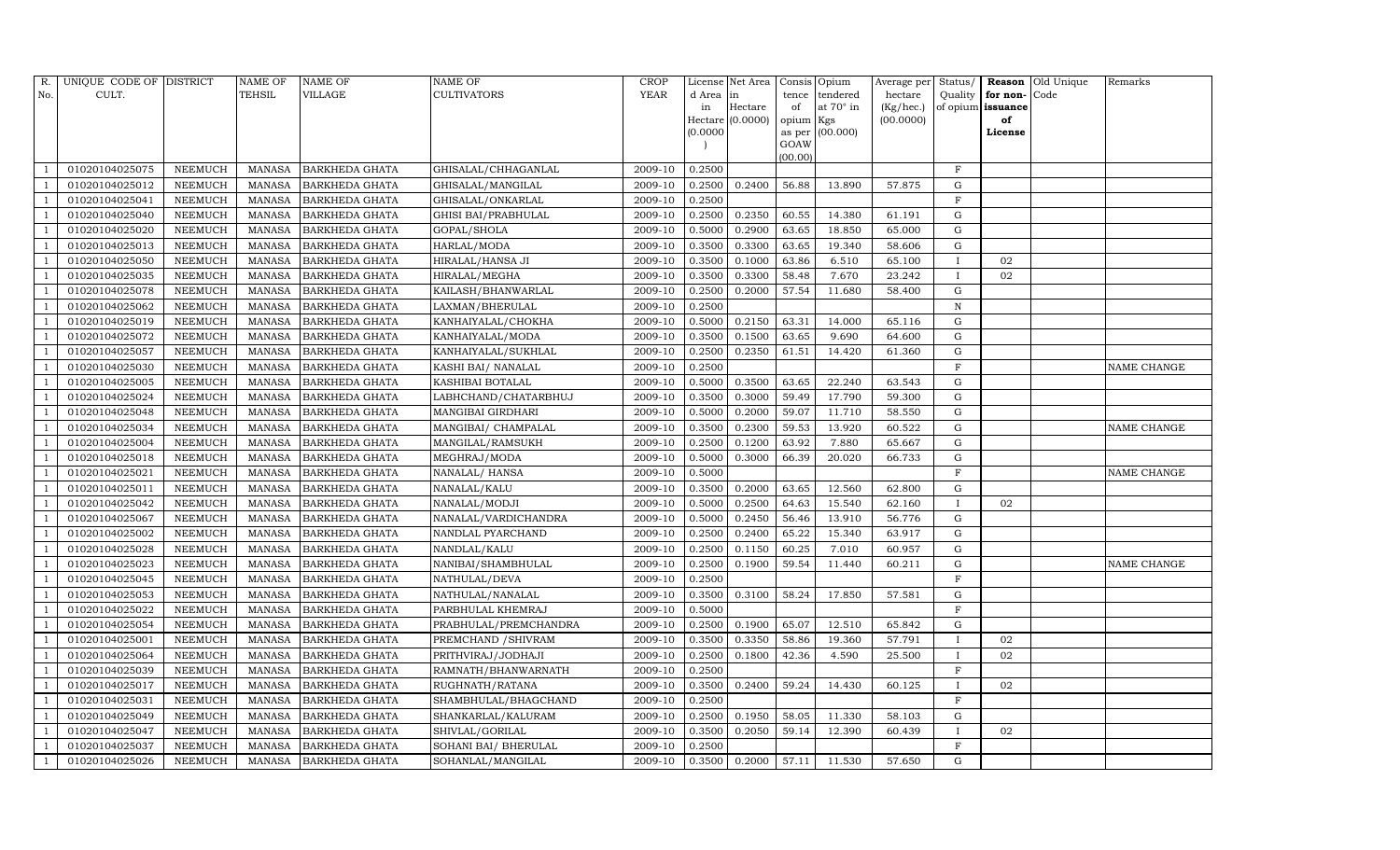| R.             | UNIQUE CODE OF DISTRICT |                | <b>NAME OF</b> | NAME OF               | NAME OF                    | CROP        |           | License Net Area |                | Consis Opium | Average per | Status/      | Reason            | Old Unique | Remarks                  |
|----------------|-------------------------|----------------|----------------|-----------------------|----------------------------|-------------|-----------|------------------|----------------|--------------|-------------|--------------|-------------------|------------|--------------------------|
| No.            | CULT.                   |                | TEHSIL         | VILLAGE               | <b>CULTIVATORS</b>         | <b>YEAR</b> | d Area in |                  | tence          | tendered     | hectare     | Quality      | for non-          | Code       |                          |
|                |                         |                |                |                       |                            |             | in        | Hectare          | of             | at 70° in    | (Kg/hec.)   |              | of opium issuance |            |                          |
|                |                         |                |                |                       |                            |             |           | Hectare (0.0000) | opium Kgs      |              | (00.0000)   |              | of                |            |                          |
|                |                         |                |                |                       |                            |             | (0.0000)  |                  | as per<br>GOAW | (00.000)     |             |              | License           |            |                          |
|                |                         |                |                |                       |                            |             |           |                  | (00.00)        |              |             |              |                   |            |                          |
|                | 01020104025059          | NEEMUCH        | MANASA         | <b>BARKHEDA GHATA</b> | SUKHLAL/RATANLAL           | 2009-10     | 0.5000    | 0.1900           | 62.20          | 12.110       | 63.737      | $\mathbf{I}$ | 02                |            |                          |
|                | 01020104025025          | NEEMUCH        | <b>MANASA</b>  | <b>BARKHEDA GHATA</b> | TAPUBAI/PRITHVIRAJ         | 2009-10     | 0.3500    | 0.1950           | 58.79          | 11.410       | 58.513      | G            |                   |            |                          |
|                | 01020104025061          | NEEMUCH        | MANASA         | <b>BARKHEDA GHATA</b> | TULSIRAM/RATANLAL          | 2009-10     | 0.5000    | 0.2000           | 60.73          | 12.760       | 63.800      | G            |                   |            |                          |
| $\mathcal{D}$  | 01020104054002          | NEEMUCH        | <b>MANASA</b>  | <b>BARDIYA KENT</b>   | NANALAL/SEVA               | 2009-10     | 0.3500    | 0.3200           | 54.79          | 17.840       | 55.750      | G            | 04                |            | <b>ISSUED ON 2016-17</b> |
| 2              | 01020104054004          | NEEMUCH        | <b>MANASA</b>  | <b>BARDIYA KENT</b>   | SHIVLAL/LALA               | 2009-10     | 0.3500    |                  |                |              |             | F            |                   |            |                          |
|                | 01020104054005          | NEEMUCH        | <b>MANASA</b>  | <b>BARDIYA KENT</b>   | NANALAL/UDA                | 2009-10     | 0.3500    | 0.2050           | 61.28          | 13.240       | 64.585      | G            |                   |            |                          |
| $\mathcal{D}$  | 01020104054006          | <b>NEEMUCH</b> | <b>MANASA</b>  | <b>BARDIYA KENT</b>   | MOHANLAL/SUNDARBAI         | 2009-10     | 0.2500    |                  |                |              |             | $\mathbf F$  |                   |            |                          |
| 2              | 01020104054007          | NEEMUCH        | <b>MANASA</b>  | <b>BARDIYA KENT</b>   | AMRITLAL/RAMLAL            | 2009-10     | 0.5000    | 0.4500           | 62.83          | 28.520       | 63.378      | G            |                   |            |                          |
| 2              | 01020104054010          | NEEMUCH        | <b>MANASA</b>  | <b>BARDIYA KENT</b>   | BHULIBAI/KANWARLAL         | 2009-10     | 0.5000    |                  |                |              |             | $\mathbf{F}$ |                   |            |                          |
|                | 01020104054011          | NEEMUCH        | <b>MANASA</b>  | <b>BARDIYA KENT</b>   | SHYAMUBAI/KARU             | 2009-10     | 0.5000    |                  |                |              |             | $\mathbf F$  |                   |            |                          |
| 2              | 01020104054015          | NEEMUCH        | <b>MANASA</b>  | <b>BARDIYA KENT</b>   | <b>BALCHAND/HEERA</b>      | 2009-10     | 0.5000    |                  |                |              |             | $\rm F$      |                   |            |                          |
| 2              | 01020104054018          | NEEMUCH        | <b>MANASA</b>  | <b>BARDIYA KENT</b>   | DHAPUBAI/GORILAL           | 2009-10     | 0.5000    |                  |                |              |             | $\mathbf F$  |                   |            |                          |
| $\overline{2}$ | 01020104054024          | NEEMUCH        | <b>MANASA</b>  | <b>BARDIYA KENT</b>   | MUNNASINGH/PRATAPSINGH     | 2009-10     | 0.3500    | 0.2250           | 66.19          | 13.850       | 61.556      | $\mathbf G$  |                   |            |                          |
| $\overline{2}$ | 01020104054029          | NEEMUCH        | <b>MANASA</b>  | <b>BARDIYA KENT</b>   | GHISALAL/KACHRU            | 2009-10     | 0.5000    | 0.3000           | 61.28          | 18.530       | 61.767      | G            |                   |            |                          |
| $\overline{2}$ | 01020104054030          | NEEMUCH        | MANASA         | <b>BARDIYA KENT</b>   | GANGARAM/KARULAL           | 2009-10     | 0.5000    | 0.0950           | 62.83          | 6.560        | 69.053      | G            |                   |            |                          |
| 2              | 01020104054031          | NEEMUCH        | MANASA         | <b>BARDIYA KENT</b>   | GANPATLAL/KARULAL          | 2009-10     | 0.3500    | 0.3400           | 61.28          | 20.770       | 61.088      | G            |                   |            |                          |
| $\overline{2}$ | 01020104054034          | <b>NEEMUCH</b> | <b>MANASA</b>  | <b>BARDIYA KENT</b>   | MANGIBAI/NARAYAN           | 2009-10     | 0.3500    | 0.2700           | 63.19          | 17.150       | 63.519      | $\mathbf G$  |                   |            |                          |
| $\overline{2}$ | 01020104054032          | NEEMUCH        | <b>MANASA</b>  | <b>BARDIYA KENT</b>   | KANHAIYALAL/BHONA          | 2009-10     | 0.2500    |                  |                |              |             | $\mathbf F$  |                   |            |                          |
| $\overline{2}$ | 01020104054035          | NEEMUCH        | <b>MANASA</b>  | <b>BARDIYA KENT</b>   | CHAMPALAL/MAGNA            | 2009-10     | 0.5000    | 0.3000           | 66.19          | 20.320       | 67.733      | G            |                   |            |                          |
| 2              | 01020104054036          | NEEMUCH        | <b>MANASA</b>  | <b>BARDIYA KENT</b>   | BHANWARKUNWAR/NAHARSINGH   | 2009-10     | 0.5000    | 0.2050           | 60.83          | 12.780       | 62.341      | $\mathbf G$  |                   |            |                          |
| $\overline{2}$ | 01020104054042          | <b>NEEMUCH</b> | <b>MANASA</b>  | <b>BARDIYA KENT</b>   | RADHESHYAM/DALLA           | 2009-10     | 0.3500    | 0.3150           | 61.28          | 19.710       | 62.571      | ${\rm G}$    |                   |            |                          |
| $\overline{2}$ | 01020104054008          | NEEMUCH        | <b>MANASA</b>  | <b>BARDIYA KENT</b>   | BHANWARIBAI/MANGILAL       | 2009-10     | 0.2500    |                  |                |              |             | $\mathbf F$  |                   |            |                          |
| $\overline{2}$ | 01020104050001          | NEEMUCH        | <b>MANASA</b>  | <b>BARDIYA JAGIR</b>  | MOTILAL/RATANLAL           | 2009-10     | 0.5000    | 0.1500           | 60.61          | 9.780        | 65.200      | G            |                   |            |                          |
| 2              | 01020104050011          | NEEMUCH        | <b>MANASA</b>  | <b>BARDIYA JAGIR</b>  | BHANWARLAL/PRABHULAL       | 2009-10     | 0.5000    | 0.2550           | 62.67          | 16.280       | 63.843      | G            |                   |            |                          |
|                | 01020104050012          | NEEMUCH        | <b>MANASA</b>  | <b>BARDIYA JAGIR</b>  | CHAGANLAL/PRABHULAL        | 2009-10     | 0.3500    | 0.2450           | 63.04          | 15.530       | 63.388      | G            |                   |            |                          |
| $\overline{2}$ | 01020104050020          | NEEMUCH        | <b>MANASA</b>  | <b>BARDIYA JAGIR</b>  | TULSIRAM/RAMLAL            | 2009-10     | 0.5000    | 0.4750           | 63.84          | 31.350       | 66.000      | G            |                   |            |                          |
| $\overline{2}$ | 01020104050021          | NEEMUCH        | <b>MANASA</b>  | <b>BARDIYA JAGIR</b>  | UDAILAL/NANDRAM            | 2009-10     | 0.5000    | 0.4800           | 65.81          | 33.050       | 68.854      | ${\rm G}$    |                   |            |                          |
| 2              | 01020104050023          | NEEMUCH        | <b>MANASA</b>  | <b>BARDIYA JAGIR</b>  | DHANRAJ/NANDRAM            | 2009-10     | 0.5000    | 0.2900           | 63.04          | 19.220       | 66.276      | $\mathbf G$  |                   |            |                          |
| $\overline{2}$ | 01020104050024          | NEEMUCH        | <b>MANASA</b>  | BARDIYA JAGIR         | RADHIBAI/MULCHANDRA        | 2009-10     | 0.5000    | 0.3500           | 63.16          | 22.800       | 65.143      | ${\rm G}$    |                   |            |                          |
| $\overline{2}$ | 01020104050025          | NEEMUCH        | <b>MANASA</b>  | BARDIYA JAGIR         | NATHIBAI/BHERULAL          | 2009-10     | 0.2500    |                  |                |              |             | $\mathbf F$  |                   |            |                          |
| $\overline{2}$ | 01020104050027          | NEEMUCH        | <b>MANASA</b>  | <b>BARDIYA JAGIR</b>  | RANCHOR/RATANLAL           | 2009-10     | 0.5000    | 0.2850           | 63.84          | 19.080       | 66.947      | $\mathbf G$  |                   |            |                          |
| 2              | 01020104050033          | NEEMUCH        | <b>MANASA</b>  | <b>BARDIYA JAGIR</b>  | SOHANBAI/AMIRCHAND         | 2009-10     | 0.2500    | 0.1750           | 65.00          | 11.720       | 66.971      | $\mathbf G$  |                   |            |                          |
|                | 01020104050034          | NEEMUCH        | MANASA         | <b>BARDIYA JAGIR</b>  | RAMCHANDRA/KALU            | 2009-10     | 0.3500    | 0.1450           | 64.97          | 9.270        | 63.931      | $\mathbf{I}$ | 02                |            |                          |
| $\overline{2}$ | 01020104050008          | NEEMUCH        | <b>MANASA</b>  | <b>BARDIYA JAGIR</b>  | SUKHIBAI/RAMCHANDRA        | 2009-10     | 0.2500    | 0.2450           | 64.86          | 16.390       | 66.898      | G            |                   |            |                          |
| 2              | 01020104050037          | NEEMUCH        | MANASA         | <b>BARDIYA JAGIR</b>  | SURAJBAI/RATANNATH         | 2009-10     | 0.5000    | 0.2300           | 63.84          | 14.980       | 65.130      | ${\rm G}$    |                   |            |                          |
| $\overline{2}$ | 01020104050038          | <b>NEEMUCH</b> | <b>MANASA</b>  | <b>BARDIYA JAGIR</b>  | BALARAM/MADHURAM           | 2009-10     | 0.5000    | 0.3500           | 63.04          | 22.240       | 63.543      | G            |                   |            |                          |
| $\overline{2}$ | 01020104050039          | NEEMUCH        | MANASA         | <b>BARDIYA JAGIR</b>  | RAJIBAI/KALURAM            | 2009-10     | 0.5000    | 0.4950           | 64.86          | 32.050       | 64.747      | G            |                   |            |                          |
| 2              | 01020104050040          | NEEMUCH        | <b>MANASA</b>  | <b>BARDIYA JAGIR</b>  | MULCHANDRA/NANDRAM PATIDAR | 2009-10     | 0.5000    | 0.4100           | 66.81          | 27.770       | 67.732      | G            |                   |            |                          |
| 2              | 01020104050041          | NEEMUCH        | <b>MANASA</b>  | <b>BARDIYA JAGIR</b>  | KANHAIYALAL/ONKAR          | 2009-10     | 0.5000    | 0.3950           | 66.83          | 27.120       | 68.658      | G            |                   |            |                          |
| $\,2\,$        | 01020104050046          | <b>NEEMUCH</b> | MANASA         | <b>BARDIYA JAGIR</b>  | CHATARSINGH/ARJUNSINGH     | 2009-10     | 0.3500    | 0.1800           | 66.81          | 11.960       | 66.444      | G            |                   |            |                          |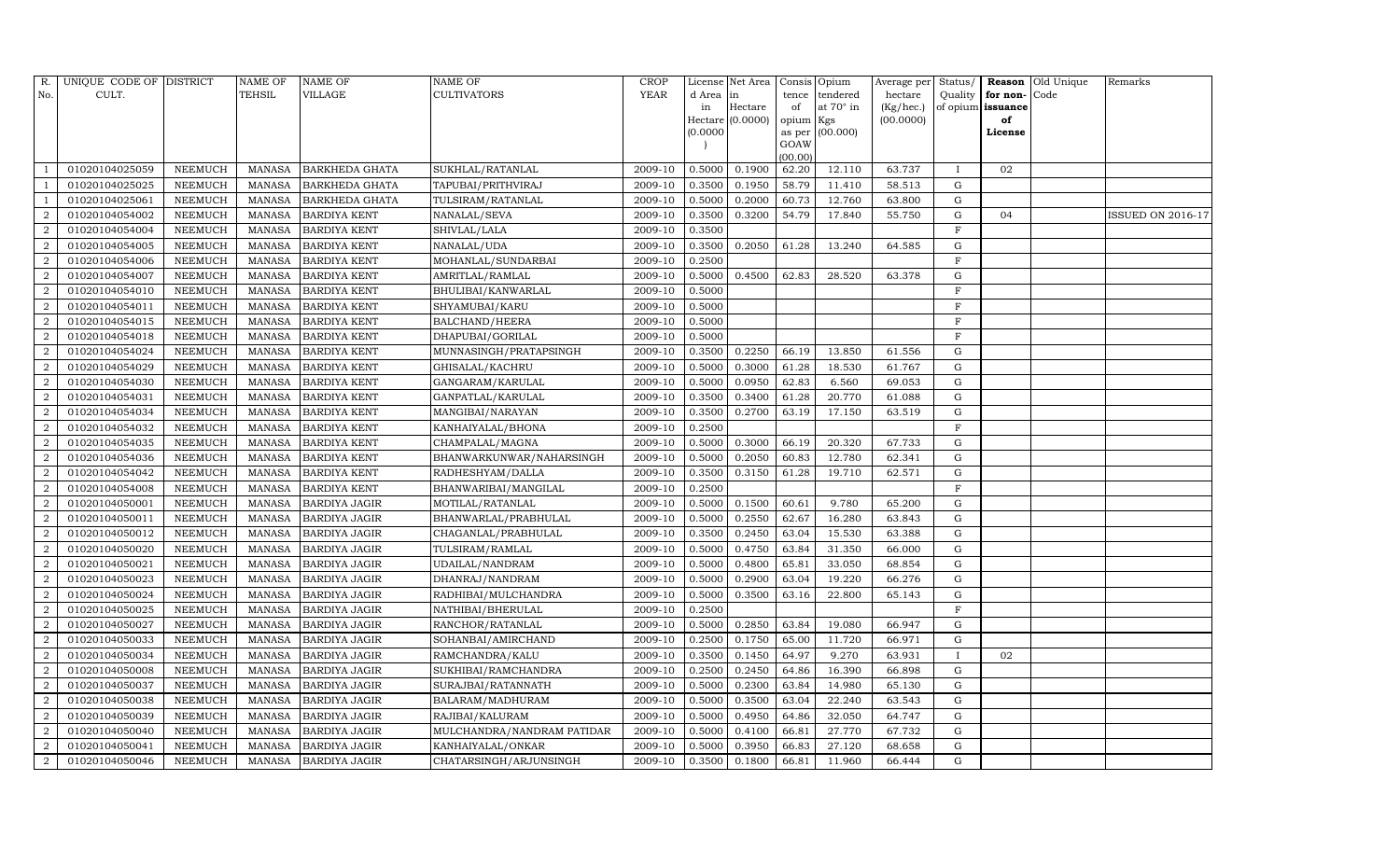| R.             | UNIQUE CODE OF DISTRICT |                | <b>NAME OF</b> | <b>NAME OF</b>       | <b>NAME OF</b>               | <b>CROP</b> |          | License Net Area | Consis Opium |                   | Average per | Status/      | Reason Old Unique | Remarks                  |  |
|----------------|-------------------------|----------------|----------------|----------------------|------------------------------|-------------|----------|------------------|--------------|-------------------|-------------|--------------|-------------------|--------------------------|--|
| No.            | CULT.                   |                | TEHSIL         | VILLAGE              | <b>CULTIVATORS</b>           | <b>YEAR</b> | d Area   | in               |              | tence tendered    | hectare     | Quality      | for non-<br>Code  |                          |  |
|                |                         |                |                |                      |                              |             | in       | Hectare          | of           | at 70° in         | (Kg/hec.)   |              | of opium issuance |                          |  |
|                |                         |                |                |                      |                              |             | Hectare  | (0.0000)         | opium Kgs    |                   | (00.0000)   |              | of                |                          |  |
|                |                         |                |                |                      |                              |             | (0.0000) |                  | GOAW         | as per $(00.000)$ |             |              | License           |                          |  |
|                |                         |                |                |                      |                              |             |          |                  | (00.00)      |                   |             |              |                   |                          |  |
| 2              | 01020104050080          | <b>NEEMUCH</b> | MANASA         | <b>BARDIYA JAGIR</b> | BANSHILAL/CHATRA             | 2009-10     | 0.2500   | 0.2600           | 66.94        | 17.430            | 67.038      | G            |                   |                          |  |
| $\overline{2}$ | 01020104050049          | <b>NEEMUCH</b> | <b>MANASA</b>  | <b>BARDIYA JAGIR</b> | BHANWARLAL/MANGILAL          | 2009-10     | 0.5000   | 0.2000           | 66.81        | 13.530            | 67.650      | G            |                   |                          |  |
| 2              | 01020104050052          | <b>NEEMUCH</b> | <b>MANASA</b>  | <b>BARDIYA JAGIR</b> | JAGANNATH/RAMLAL             | 2009-10     | 0.5000   | 0.1000           | 69.39        | 6.630             | 66.300      | G            |                   |                          |  |
| $\overline{2}$ | 01020104050054          | <b>NEEMUCH</b> | <b>MANASA</b>  | <b>BARDIYA JAGIR</b> | RAJMAL/LAXMAN                | 2009-10     | 0.5000   | 0.2000           | 63.84        | 12.700            | 63.500      | G            |                   |                          |  |
| $\overline{2}$ | 01020104050057          | <b>NEEMUCH</b> | <b>MANASA</b>  | <b>BARDIYA JAGIR</b> | BASANTILAL/KANHAIYALAL       | 2009-10     | 0.5000   | 0.2000           | 66.81        | 14.000            | 70.000      | ${\rm G}$    |                   |                          |  |
| $\overline{2}$ | 01020104050004          | <b>NEEMUCH</b> | <b>MANASA</b>  | <b>BARDIYA JAGIR</b> | KANA(KANHAIYA)/RATANLAL      | 2009-10     | 0.5000   | 0.2000           | 63.16        | 12.950            | 64.750      | G            |                   |                          |  |
| $\overline{2}$ | 01020104050059          | <b>NEEMUCH</b> | <b>MANASA</b>  | <b>BARDIYA JAGIR</b> | MADANLAL/LAXMAN              | 2009-10     | 0.5000   | 0.2050           | 69.33        | 14.660            | 71.512      | G            |                   |                          |  |
| $\overline{a}$ | 01020104050068          | <b>NEEMUCH</b> | <b>MANASA</b>  | <b>BARDIYA JAGIR</b> | DAMARLAL/CHOGALAL            | 2009-10     | 0.3500   | 0.2850           | 60.15        | 17.370            | 60.947      | ${\rm G}$    |                   |                          |  |
| $\overline{a}$ | 01020104050070          | <b>NEEMUCH</b> | <b>MANASA</b>  | <b>BARDIYA JAGIR</b> | KAMLESH KUMAR/KESHARIMAL     | 2009-10     | 0.5000   | 0.1200           | 63.16        | 7.960             | 66.333      | G            |                   |                          |  |
| $\overline{2}$ | 01020104050075          | <b>NEEMUCH</b> | <b>MANASA</b>  | <b>BARDIYA JAGIR</b> | MANGILAL/ONKARLAL            | 2009-10     | 0.5000   | 0.2950           | 63.16        | 18.750            | 63.559      | G            |                   |                          |  |
| $\overline{2}$ | 01020104050079          | <b>NEEMUCH</b> | <b>MANASA</b>  | <b>BARDIYA JAGIR</b> | JAGDISH/BHANWARLAL           | 2009-10     | 0.5000   | 0.3800           | 63.04        | 24.280            | 63.895      | G            |                   |                          |  |
| $\overline{a}$ | 01020104050083          | <b>NEEMUCH</b> | <b>MANASA</b>  | <b>BARDIYA JAGIR</b> | YASHODABAI/SAVANTRAM         | 2009-10     | 0.3500   | 0.1000           | 64.86        | 6.540             | 65.400      | G            |                   | TRANSFER/DOBAD N-I       |  |
| $\overline{a}$ | 01020104050009          | <b>NEEMUCH</b> | <b>MANASA</b>  | <b>BARDIYA JAGIR</b> | BHANWARLAL/RADHAKISHAN       | 2009-10     | 0.5000   | 0.5100           | 62.67        | 29.330            | 57.510      | G            |                   |                          |  |
| $\overline{2}$ | 01020104050073          | <b>NEEMUCH</b> | <b>MANASA</b>  | BARDIYA JAGIR        | BABULAL/LAXMAN               | 2009-10     | 0.2500   | 0.2100           | 63.16        | 13.510            | 64.333      | G            |                   |                          |  |
| $\overline{2}$ | 01020104050013          | <b>NEEMUCH</b> | <b>MANASA</b>  | <b>BARDIYA JAGIR</b> | ISHWARLAL/NANURAM            | 2009-10     | 0.5000   | 0.2100           | 66.81        | 14.740            | 70.190      | G            | 08                | <b>ISSUED ON 2016-17</b> |  |
| $\overline{2}$ | 01020104050061          | <b>NEEMUCH</b> | <b>MANASA</b>  | <b>BARDIYA JAGIR</b> | KANKUBAI/KESHURAM            | 2009-10     | 0.2500   | 0.2300           | 65.34        | 15.220            | 66.174      | ${\rm G}$    |                   |                          |  |
| $\overline{a}$ | 01020104050092          | <b>NEEMUCH</b> | <b>MANASA</b>  | <b>BARDIYA JAGIR</b> | SANTOSHKUMAR/DULICHAND URF L | 2009-10     | 0.5000   | 0.1950           | 63.19        | 12.290            | 63.026      | G            |                   | TRANSFER/ BADOLI N-I     |  |
| $\overline{2}$ | 01020104050085          | <b>NEEMUCH</b> | <b>MANASA</b>  | <b>BARDIYA JAGIR</b> | RAMIBAI/NANDA                | 2009-10     | 0.2500   | 0.1200           | 54.31        | 6.700             | 55.833      | ${\rm G}$    | 04                |                          |  |
| $\overline{a}$ | 01020104050056          | <b>NEEMUCH</b> | <b>MANASA</b>  | <b>BARDIYA JAGIR</b> | ISHWARLAL/DAMARLAL           | 2009-10     | 0.2500   | 0.2350           | 45.50        | 8.780             | 37.362      | $\mathbf{I}$ | 02                |                          |  |
| $\overline{a}$ | 01020104050003          | <b>NEEMUCH</b> | <b>MANASA</b>  | <b>BARDIYA JAGIR</b> | MOHANLAL/ONKARLAL            | 2009-10     | 0.2500   | 0.2100           | 64.86        | 13.800            | 65.714      | G            |                   |                          |  |
| $\overline{2}$ | 01020104050006          | <b>NEEMUCH</b> | <b>MANASA</b>  | <b>BARDIYA JAGIR</b> | NANIBAI/GHASILAL             | 2009-10     | 0.2500   | 0.2150           | 63.19        | 13.660            | 63.535      | G            |                   |                          |  |
| $\overline{2}$ | 01020104050093          | <b>NEEMUCH</b> | <b>MANASA</b>  | <b>BARDIYA JAGIR</b> | SADARAM/KESHURAM             | 2009-10     | 0.5000   | 0.4100           | 66.89        | 26.770            | 65.293      | G            | 039               |                          |  |
| $\overline{a}$ | 01020104050094          | <b>NEEMUCH</b> | <b>MANASA</b>  | <b>BARDIYA JAGIR</b> | SURESH KUMAR/ SHYAMLAL       | 2009-10     | 0.5000   | 0.4900           | 63.19        | 31.940            | 65.184      | G            | 053               |                          |  |
| $\overline{2}$ | 01020104050053          | <b>NEEMUCH</b> | <b>MANASA</b>  | <b>BARDIYA JAGIR</b> | BHANWARNATH/RATANNATH        | 2009-10     | 0.2500   | 0.0900           | 66.73        | 6.180             | 68.667      | ${\rm G}$    |                   |                          |  |
| $\overline{2}$ | 01020104050074          | <b>NEEMUCH</b> | <b>MANASA</b>  | <b>BARDIYA JAGIR</b> | GANPAT/BHUWANA               | 2009-10     | 0.2500   |                  |              |                   |             | $\mathbf F$  |                   |                          |  |
| $\overline{2}$ | 01020104040002          | <b>NEEMUCH</b> | <b>MANASA</b>  | <b>BANI</b>          | DEVRAM/BHANWARLAL            | 2009-10     | 0.5000   | 0.1550           | 62.31        | 9.740             | 62.839      | G            |                   |                          |  |
| $\overline{a}$ | 01020104040003          | <b>NEEMUCH</b> | <b>MANASA</b>  | <b>BANI</b>          | MANGILAL/RAMCHANDRA          | 2009-10     | 0.5000   | 0.3000           | 66.91        | 20.030            | 66.767      | ${\rm G}$    |                   |                          |  |
| 2              | 01020104040004          | <b>NEEMUCH</b> | <b>MANASA</b>  | <b>BANI</b>          | FULKUNWAR/RAMNARAYAN         | 2009-10     | 0.5000   | 0.2450           | 62.76        | 15.390            | 62.816      | G            |                   |                          |  |
| $\overline{a}$ | 01020104040005          | <b>NEEMUCH</b> | <b>MANASA</b>  | <b>BANI</b>          | AMBARAM/BAPULAL              | 2009-10     | 0.5000   | 0.2000           | 65.08        | 13.390            | 66.950      | G            |                   |                          |  |
| $\overline{a}$ | 01020104040006          | <b>NEEMUCH</b> | <b>MANASA</b>  | <b>BANI</b>          | JARILAL/HARCHANDRA           | 2009-10     | 0.5000   | 0.1800           | 62.31        | 11.140            | 61.889      | ${\rm G}$    |                   |                          |  |
| $\overline{a}$ | 01020104040007          | <b>NEEMUCH</b> | <b>MANASA</b>  | <b>BANI</b>          | BHULIBAI/RAMLAL              | 2009-10     | 0.2500   | 0.1750           | 65.66        | 11.700            | 66.857      | ${\rm G}$    |                   |                          |  |
| $\overline{a}$ | 01020104040011          | <b>NEEMUCH</b> | <b>MANASA</b>  | <b>BANI</b>          | BHANWARLAL/AMRITRAM          | 2009-10     | 0.5000   | 0.2350           | 66.02        | 15.180            | 64.596      | ${\rm G}$    |                   |                          |  |
| $\overline{2}$ | 01020104040012          | <b>NEEMUCH</b> | <b>MANASA</b>  | <b>BANI</b>          | MOTILAL/AMRITRAM             | 2009-10     | 0.5000   | 0.1400           | 65.39        | 9.570             | 68.357      | G            |                   |                          |  |
| $\overline{2}$ | 01020104040018          | <b>NEEMUCH</b> | <b>MANASA</b>  | <b>BANI</b>          | NANDLAL/JARILAL              | 2009-10     | 0.5000   | 0.1800           | 64.58        | 11.560            | 64.222      | G            |                   |                          |  |
| $\overline{2}$ | 01020104040020          | <b>NEEMUCH</b> | <b>MANASA</b>  | <b>BANI</b>          | BHUWANIRAM/MATHURALAL        | 2009-10     | 0.5000   | 0.1800           | 66.05        | 11.710            | 65.056      | ${\rm G}$    |                   |                          |  |
| $\,2$          | 01020104040022          | NEEMUCH        | <b>MANASA</b>  | <b>BANI</b>          | KARULAL/MOTILAL              | 2009-10     | 0.5000   | 0.1600           | 65.28        | 10.730            | 67.063      | G            |                   |                          |  |
| 2              | 01020104040034          | <b>NEEMUCH</b> | <b>MANASA</b>  | <b>BANI</b>          | KASHIRAM/PURALAL             | 2009-10     | 0.2500   | 0.1950           | 62.76        | 12.380            | 63.487      | G            |                   |                          |  |
| $\overline{a}$ | 01020104040037          | <b>NEEMUCH</b> | <b>MANASA</b>  | <b>BANI</b>          | JAMUNALAL/RAMCHANDRA         | 2009-10     | 0.2500   | 0.2400           | 65.66        | 16.030            | 66.792      | G            |                   |                          |  |
| 2              | 01020104040008          | <b>NEEMUCH</b> | <b>MANASA</b>  | <b>BANI</b>          | DAYARAM/CHITARLAL            | 2009-10     | 0.2500   | 0.1550           | 67.99        | 10.650            | 68.710      | G            |                   |                          |  |
| $\overline{a}$ | 01020104040039          | <b>NEEMUCH</b> | <b>MANASA</b>  | <b>BANI</b>          | RAMNIWAS/NATHURAM            | 2009-10     | 0.5000   | 0.1850           | 65.66        | 12.620            | 68.216      | G            |                   |                          |  |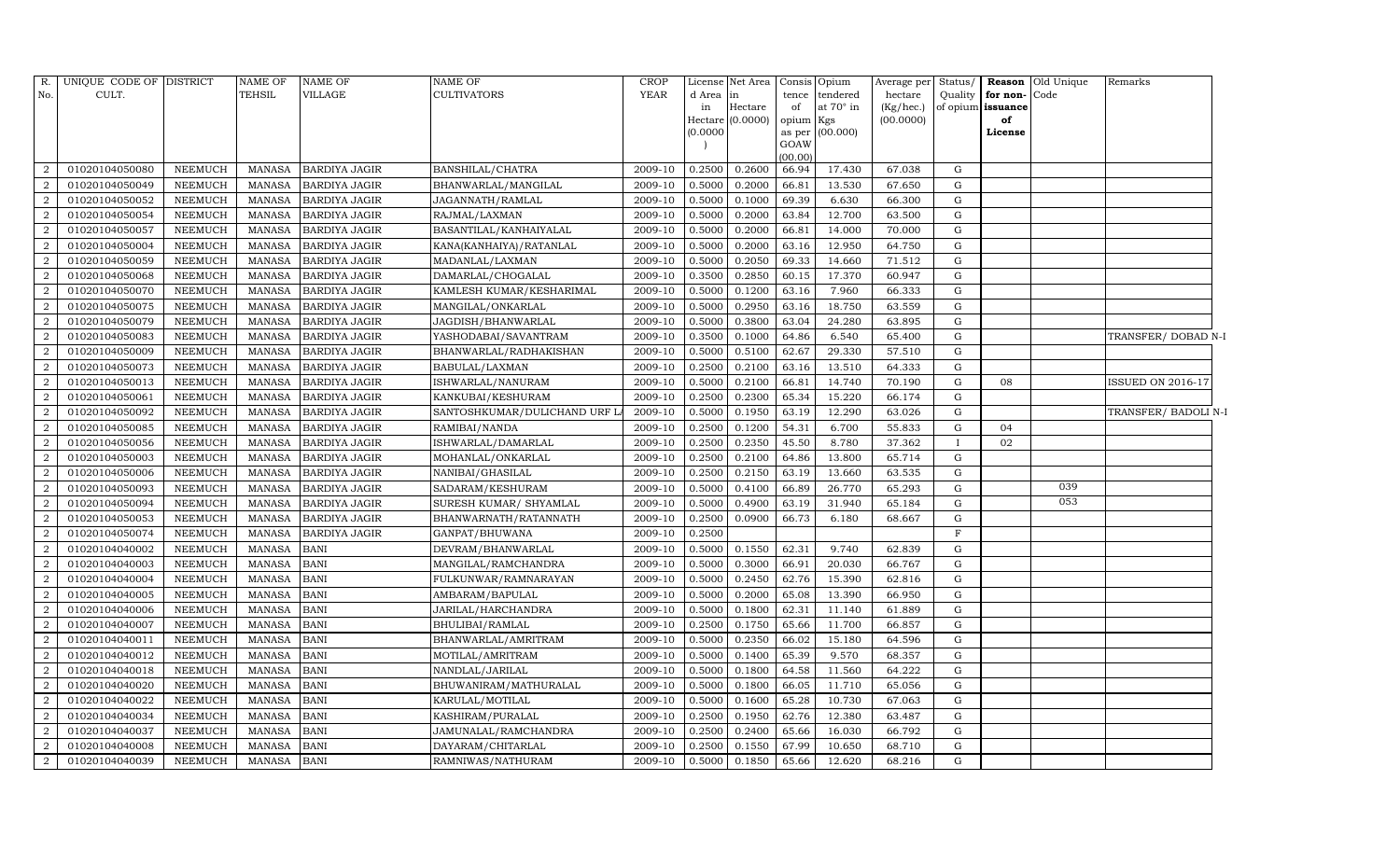| R.             | UNIQUE CODE OF DISTRICT |                | <b>NAME OF</b> | <b>NAME OF</b>         | <b>NAME OF</b>           | CROP        |          | License Net Area Consis |                | Opium     | Average per Status/ |             |                   | <b>Reason</b> Old Unique | Remarks             |
|----------------|-------------------------|----------------|----------------|------------------------|--------------------------|-------------|----------|-------------------------|----------------|-----------|---------------------|-------------|-------------------|--------------------------|---------------------|
| No.            | CULT.                   |                | <b>TEHSIL</b>  | VILLAGE                | <b>CULTIVATORS</b>       | <b>YEAR</b> | d Area   | in                      | tence          | tendered  | hectare             | Quality     | for non-Code      |                          |                     |
|                |                         |                |                |                        |                          |             | in       | Hectare                 | of             | at 70° in | (Kg/hec.)           |             | of opium issuance |                          |                     |
|                |                         |                |                |                        |                          |             | (0.0000) | Hectare (0.0000)        | opium Kgs      | (00.000)  | (00.0000)           |             | of<br>License     |                          |                     |
|                |                         |                |                |                        |                          |             |          |                         | as per<br>GOAW |           |                     |             |                   |                          |                     |
|                |                         |                |                |                        |                          |             |          |                         | (00.00)        |           |                     |             |                   |                          |                     |
| 2              | 01020104040040          | <b>NEEMUCH</b> | <b>MANASA</b>  | <b>BANI</b>            | MOHANLAL/RATANLAL        | 2009-10     | 0.5000   | 0.1900                  | 64.58          | 12.190    | 64.158              | ${\rm G}$   |                   |                          |                     |
| $\sqrt{2}$     | 01020104040041          | <b>NEEMUCH</b> | <b>MANASA</b>  | <b>BANI</b>            | BHONIBAI/DULICHAND       | 2009-10     | 0.2500   | 0.1600                  | 67.94          | 10.950    | 68.438              | G           |                   |                          |                     |
| 2              | 01020104040045          | NEEMUCH        | <b>MANASA</b>  | <b>BANI</b>            | RAMPRATAP/HEERALAL       | 2009-10     | 0.2500   | 0.2400                  | 64.56          | 15.550    | 64.792              | G           |                   |                          |                     |
| $\overline{a}$ | 01020104040047          | NEEMUCH        | <b>MANASA</b>  | <b>BANI</b>            | BHERULAL/FULCHANDRA      | 2009-10     | 0.5000   | 0.1000                  | 67.04          | 6.670     | 66.700              | ${\rm G}$   |                   |                          |                     |
| $\overline{2}$ | 01020104040055          | <b>NEEMUCH</b> | <b>MANASA</b>  | <b>BANI</b>            | BHANWARLAL/LAXMINARAYAN  | 2009-10     | 0.5000   | 0.2900                  | 62.76          | 18.160    | 62.621              | G           |                   |                          |                     |
| 2              | 01020104040048          | <b>NEEMUCH</b> | <b>MANASA</b>  | <b>BANI</b>            | RAMPRAHALAD/BHANWARLAL   | 2009-10     | 0.2500   | 0.1950                  | 67.04          | 13.300    | 68.205              | ${\rm G}$   |                   |                          |                     |
| $\overline{2}$ | 01020104040025          | <b>NEEMUCH</b> | <b>MANASA</b>  | <b>BANI</b>            | RAJENDRAKUMAR/RADHESHYAM | 2009-10     | 0.5000   | 0.1600                  | 65.66          | 10.400    | 65.000              | G           |                   |                          |                     |
| $\overline{2}$ | 01020104040019          | <b>NEEMUCH</b> | <b>MANASA</b>  | <b>BANI</b>            | BHUWANIRAM/JAGANNATH     | 2009-10     | 0.5000   | 0.2050                  | 66.87          | 14.000    | 68.293              | ${\rm G}$   |                   |                          |                     |
| $\overline{2}$ | 01020104040049          | <b>NEEMUCH</b> | <b>MANASA</b>  | <b>BANI</b>            | FATEHSINGH/NATHUSINGH    | 2009-10     | 0.2500   | 0.2150                  | 61.77          | 12.500    | 58.140              | G           |                   |                          |                     |
| $\overline{a}$ | 01020104040036          | <b>NEEMUCH</b> | <b>MANASA</b>  | <b>BANI</b>            | MANGILAL/ASHARAM         | 2009-10     | 0.5000   | 0.1500                  | 67.94          | 10.100    | 67.333              | G           |                   |                          |                     |
| $\overline{2}$ | 01020104040009          | <b>NEEMUCH</b> | <b>MANASA</b>  | <b>BANI</b>            | AMBARAM/PURALAL          | 2009-10     | 0.5000   | 0.1500                  | 62.31          | 9.210     | 61.400              | G           |                   |                          |                     |
| $\overline{2}$ | 01020104040046          | NEEMUCH        | <b>MANASA</b>  | <b>BANI</b>            | RADHESHYAM/BHAGIRATH     | 2009-10     | 0.5000   | 0.1600                  | 65.89          | 10.350    | 64.688              | $\mathbf G$ |                   |                          |                     |
| $\overline{2}$ | 01020104040016          | <b>NEEMUCH</b> | <b>MANASA</b>  | <b>BANI</b>            | BANSHILAL/BHAGIRATH      | 2009-10     | 0.5000   | 0.2100                  | 62.31          | 13.290    | 63.286              | G           |                   |                          |                     |
| $\overline{2}$ | 01020104040038          | <b>NEEMUCH</b> | <b>MANASA</b>  | <b>BANI</b>            | SITABAI/CHITARMAL        | 2009-10     | 0.5000   | 0.1950                  | 64.72          | 12.560    | 64.410              | G           |                   |                          |                     |
| $\overline{a}$ | 01020104040056          | <b>NEEMUCH</b> | <b>MANASA</b>  | <b>BANI</b>            | MADANLAL/LAXMINARAYAN    | 2009-10     | 0.5000   | 0.1950                  | 62.76          | 12.410    | 63.641              | G           |                   |                          |                     |
| $\overline{2}$ | 01020104040058          | <b>NEEMUCH</b> | <b>MANASA</b>  | <b>BANI</b>            | DEVILAL/BHARATRAM        | 2009-10     | 0.5000   | 0.3500                  | 65.66          | 23.200    | 66.286              | $\mathbf G$ |                   |                          |                     |
| $\overline{2}$ | 01020104040059          | <b>NEEMUCH</b> | <b>MANASA</b>  | <b>BANI</b>            | SAMPATBAI/DEVILAL        | 2009-10     | 0.5000   | 0.1650                  | 62.76          | 10.490    | 63.576              | ${\rm G}$   |                   |                          |                     |
| $\overline{a}$ | 01020104040014          | <b>NEEMUCH</b> | <b>MANASA</b>  | <b>BANI</b>            | KISHANLAL/CHOTELAL       | 2009-10     | 0.2500   | 0.1500                  | 67.94          | 10.320    | 68.800              | G           |                   |                          |                     |
| $\mathbf{3}$   | 01020104079001          | <b>NEEMUCH</b> | <b>MANASA</b>  | <b>BAMNI</b>           | HARLAL/GULAB             | 2009-10     | 0.5000   | 0.2450                  | 64.94          | 16.010    | 65.347              | ${\rm G}$   |                   |                          |                     |
| $\mathbf{3}$   | 01020104079003          | <b>NEEMUCH</b> | <b>MANASA</b>  | <b>BAMNI</b>           | BAPULAL/JAYSINGH         | 2009-10     | 0.5000   | 0.2400                  | 62.01          | 15.870    | 66.125              | $\mathbf G$ |                   |                          |                     |
| 3              | 01020104079004          | <b>NEEMUCH</b> | <b>MANASA</b>  | BAMNI                  | RAMLAL/ HARIRAM          | 2009-10     | 0.2500   | 0.1750                  | 63.16          | 12.140    | 69.371              | ${\rm G}$   |                   |                          |                     |
| 3              | 01020104079005          | <b>NEEMUCH</b> | <b>MANASA</b>  | <b>BAMNI</b>           | HARIRAM/ HEMA            | 2009-10     | 0.5000   | 0.1600                  | 64.94          | 11.190    | 69.938              | G           |                   |                          |                     |
| $\mathbf{3}$   | 01020104079007          | <b>NEEMUCH</b> | <b>MANASA</b>  | <b>BAMNI</b>           | RAMDAYAL/PANNALAL        | 2009-10     | 0.5000   | 0.1800                  | 63.16          | 13.160    | 73.111              | ${\rm G}$   |                   |                          |                     |
| 3              | 01020104079012          | <b>NEEMUCH</b> | <b>MANASA</b>  | <b>BAMNI</b>           | RAMKUNWAR/KISHANLAL      | 2009-10     | 0.5000   | 0.2200                  | 62.05          | 14.210    | 64.591              | $\mathbf G$ |                   |                          |                     |
| 3              | 01020104079013          | <b>NEEMUCH</b> | <b>MANASA</b>  | <b>BAMNI</b>           | HARIRAM/ DHANNA          | 2009-10     | 0.2500   | 0.2000                  | 63.16          | 12.790    | 63.950              | G           |                   |                          |                     |
| 3              | 01020104079014          | <b>NEEMUCH</b> | <b>MANASA</b>  | <b>BAMNI</b>           | BHUWANIRAM/HEMA          | 2009-10     | 0.2500   | 0.2100                  | 63.87          | 13.880    | 66.095              | G           |                   |                          |                     |
| 3              | 01020104079015          | NEEMUCH        | <b>MANASA</b>  | <b>BAMNI</b>           | RAMPYARI BAI/ VAKTAVAR   | 2009-10     | 0.2500   | 0.1350                  | 58.03          | 8.210     | 60.815              | ${\rm G}$   |                   |                          |                     |
| 3              | 01020104079023          | <b>NEEMUCH</b> | <b>MANASA</b>  | <b>BAMNI</b>           | RUP SINGH/ MOHAN SINGH   | 2009-10     | 0.2500   | 0.1400                  | 55.93          | 8.250     | 58.929              | G           |                   |                          |                     |
| 3              | 01020104079018          | <b>NEEMUCH</b> | <b>MANASA</b>  | <b>BAMNI</b>           | GAMERBAI/BHAVARLAL       | 2009-10     | 0.2500   | 0.2300                  | 63.16          | 16.430    | 71.435              | G           |                   |                          |                     |
| 3              | 01020104079029          | <b>NEEMUCH</b> | <b>MANASA</b>  | <b>BAMNI</b>           | SHYAMLAL/ AMARLAL        | 2009-10     | 0.2500   | 0.1950                  | 60.19          | 12.460    | 63.897              | ${\rm G}$   |                   |                          |                     |
| $\mathbf{3}$   | 01020104079031          | <b>NEEMUCH</b> | <b>MANASA</b>  | <b>BAMNI</b>           | HARCHAND/RAMPRASAD       | 2009-10     | 0.5000   | 0.1750                  | 62.01          | 11.920    | 68.114              | $\mathbf G$ |                   |                          |                     |
| 3              | 01020104079033          | <b>NEEMUCH</b> | <b>MANASA</b>  | <b>BAMNI</b>           | NARAYAN/ GIRDHARI        | 2009-10     | 0.2500   | 0.2050                  | 62.01          | 12.870    | 62.780              | ${\rm G}$   |                   |                          |                     |
| 3              | 01020104079036          | <b>NEEMUCH</b> | <b>MANASA</b>  | <b>BAMNI</b>           | MANGILAL/ SITARAM        | 2009-10     | 0.2500   | 0.1050                  | 59.96          | 6.870     | 65.429              | G           |                   |                          |                     |
|                | 01020104007010          | <b>NEEMUCH</b> | <b>MANASA</b>  | BALAJI KA KHEDA        | CHHAGANLAL/BHANWARLAL    | 2009-10     | 0.3500   | 0.1950                  | 58.01          | 11.280    | 57.846              | ${\rm G}$   |                   |                          | TRANSFER/KANJARA-II |
|                | 01020104007071          | <b>NEEMUCH</b> | <b>MANASA</b>  | <b>BALAJI KA KHEDA</b> | HARIRAM/SURAJMAL         | 2009-10     | 0.3500   | 0.2500                  | 62.62          | 16.080    | 64.320              | $\mathbf G$ |                   |                          |                     |
|                | 01020104007058          | <b>NEEMUCH</b> | <b>MANASA</b>  | BALAJI KA KHEDA        | HARIRAM/ VARDICHAND      | 2009-10     | 0.3500   | 0.2650                  | 62.62          | 16.670    | 62.906              | $\mathbf G$ |                   |                          |                     |
|                | 01020104007035          | <b>NEEMUCH</b> | <b>MANASA</b>  | BALAJI KA KHEDA        | JAGDISH/PRABHULAL        | 2009-10     | 0.3500   | 0.1900                  | 58.01          | 11.140    | 58.632              | ${\rm G}$   |                   |                          |                     |
|                | 01020104007053          | <b>NEEMUCH</b> | <b>MANASA</b>  | BALAJI KA KHEDA        | AMARLAL/BHERULAL         | 2009-10     | 0.2500   |                         |                |           |                     | $\mathbf F$ |                   |                          |                     |
|                | 01020104007029          | <b>NEEMUCH</b> | <b>MANASA</b>  | <b>BALAJI KA KHEDA</b> | KHEMRAJ/NANALAL          | 2009-10     | 0.3500   |                         |                |           |                     | $\mathbf F$ |                   |                          |                     |
| -1             | 01020104007020          | NEEMUCH        | MANASA         | <b>BALAJI KA KHEDA</b> | PRABHULAL/SUNDERLAL      | 2009-10     |          | 0.3500 0.2050           | 58.01          | 12.030    | 58.683              | G           |                   |                          | TRANSFER/KANJARA-II |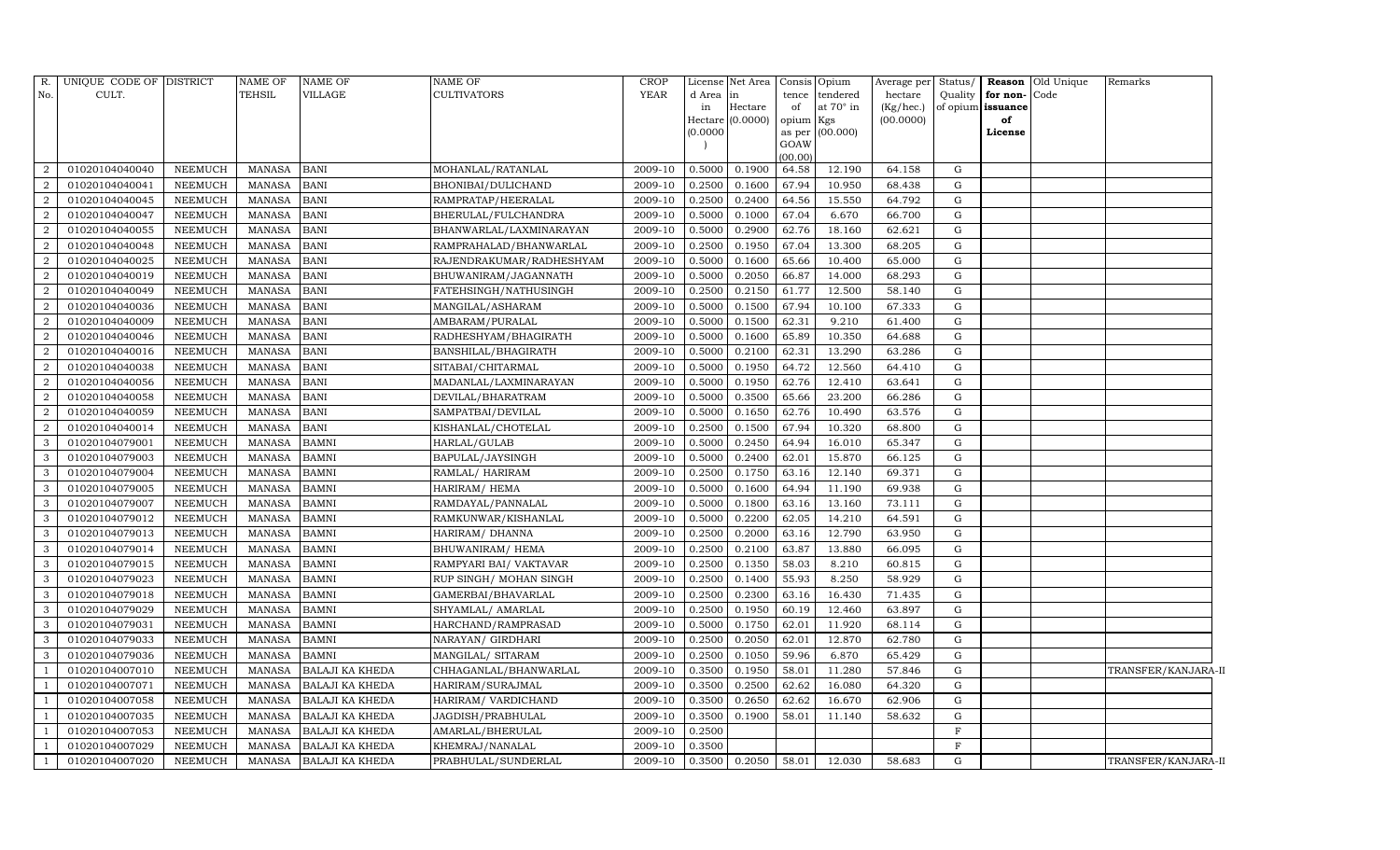| TEHSIL<br>VILLAGE<br>CULT.<br>CULTIVATORS<br>YEAR<br>No.<br>d Area<br>in<br>tence<br>tendered<br>hectare<br>Hectare<br>of<br>at $70^\circ$ in<br>in<br>$(Kg/$ hec. $)$<br>(0.0000)<br>(00.0000)<br>opium Kgs<br>Hectare<br>(0.0000)<br>as per (00.000) | Quality      | for non-Code<br>of opium issuance<br>of<br>License |                                    |
|--------------------------------------------------------------------------------------------------------------------------------------------------------------------------------------------------------------------------------------------------------|--------------|----------------------------------------------------|------------------------------------|
|                                                                                                                                                                                                                                                        |              |                                                    |                                    |
|                                                                                                                                                                                                                                                        |              |                                                    |                                    |
|                                                                                                                                                                                                                                                        |              |                                                    |                                    |
| GOAW                                                                                                                                                                                                                                                   |              |                                                    |                                    |
| (00.00)                                                                                                                                                                                                                                                |              |                                                    |                                    |
| 0.3500<br>0.2500<br>60.16<br>15.070<br>01020104007062<br><b>NEEMUCH</b><br><b>MANASA</b><br><b>BALAJI KA KHEDA</b><br>PYARIBAI/NANALAL<br>2009-10<br>60.280                                                                                            | $\mathbf{I}$ | 02                                                 |                                    |
| 01020104007025<br>NEEMUCH<br><b>MANASA</b><br>BALAJI KA KHEDA<br>2009-10<br>0.3500<br>RAMLAL/VADRILAL                                                                                                                                                  | $_{\rm F}$   |                                                    | TRANSFER/KANJARA-II                |
| 01020104007049<br>NEEMUCH<br><b>BALAJI KA KHEDA</b><br>2009-10<br>0.2500 0.1750 58.99<br>3.860<br><b>MANASA</b><br>BAPULAL/KARU<br>22.057                                                                                                              | G            | 04                                                 |                                    |
| 01020104007042<br><b>NEEMUCH</b><br>BALAJI KA KHEDA<br>CHHOGALAL/RAMAJI<br>2009-10<br>0.2500<br><b>MANASA</b>                                                                                                                                          | $\rm F$      |                                                    |                                    |
| <b>NEEMUCH</b><br><b>BALAJI KA KHEDA</b><br>0.2500<br>01020104007004<br><b>MANASA</b><br>DEVA/BHOLA<br>2009-10                                                                                                                                         | F            |                                                    |                                    |
| 2009-10<br>01020104007056<br><b>NEEMUCH</b><br><b>MANASA</b><br><b>BALAJI KA KHEDA</b><br>DEVILAL/CHUNNILAL<br>0.2500                                                                                                                                  | $_{\rm F}$   |                                                    |                                    |
| 2009-10<br>01020104007061<br>NEEMUCH<br><b>MANASA</b><br><b>BALAJI KA KHEDA</b><br>KAMLIBAI/MANGU<br>0.2500                                                                                                                                            | F            |                                                    |                                    |
| 2009-10<br>0.3500<br>01020104007018<br><b>NEEMUCH</b><br><b>MANASA</b><br><b>BALAJI KA KHEDA</b><br>RAMESH/SHOBHALAL                                                                                                                                   | F            |                                                    |                                    |
| 01020104007057<br>BALAJI KA KHEDA<br>2009-10<br>0.3500<br>NEEMUCH<br><b>MANASA</b><br>SHANKARLAL/GORILAL                                                                                                                                               | F            |                                                    |                                    |
| 0.2900<br>56.00<br>01020104007014<br>NEEMUCH<br><b>MANASA</b><br>BALAJI KA KHEDA<br>SHANTILAL/VARDICHAND<br>2009-10<br>0.3500<br>16.420<br>56.621                                                                                                      | G            |                                                    |                                    |
| 01020104007007<br>NEEMUCH<br><b>BALAJI KA KHEDA</b><br>2009-10<br>0.2500<br>0.1250<br>50.57<br>2.760<br><b>MANASA</b><br>LIMBA/GULAB<br>22.080                                                                                                         | $\mathbf{I}$ | 02                                                 |                                    |
| 01020104007008<br><b>NEEMUCH</b><br><b>BALAJI KA KHEDA</b><br>2009-10<br>0.2500<br><b>MANASA</b><br>VARDICHAND/NANURAM                                                                                                                                 | $_{\rm F}$   |                                                    |                                    |
| 0.2500<br>0.1900<br>01020104007021<br>NEEMUCH<br><b>MANASA</b><br><b>BALAJI KA KHEDA</b><br>RAMESH/HARLAL<br>2009-10<br>64.16<br>12.210<br>64.263                                                                                                      | G            |                                                    | TRANSFER/KANJARA-II                |
| 2009-10<br>01020104007022<br><b>NEEMUCH</b><br><b>BALAJI KA KHEDA</b><br>MOHAN/NANURAM<br>0.2500<br><b>MANASA</b>                                                                                                                                      | $_{\rm F}$   |                                                    |                                    |
| <b>NEEMUCH</b><br>2009-10<br>0.2500<br>01020104007043<br><b>MANASA</b><br><b>BALAJI KA KHEDA</b><br>PANNALAL/NARAYAN                                                                                                                                   | F            |                                                    |                                    |
| 01020104007073<br>NEEMUCH<br><b>MANASA</b><br><b>BALAJI KA KHEDA</b><br>RAMA/ BHIMA<br>2009-10<br>0.2500                                                                                                                                               | F            |                                                    |                                    |
| 0.2500<br>0.1700 57.73<br>7.970<br>01020104007003<br>NEEMUCH<br><b>MANASA</b><br>BALAJI KA KHEDA<br>BHERULAL/RUPA<br>2009-10<br>46.882                                                                                                                 | G            | 04                                                 |                                    |
| 01020104007013<br>NEEMUCH<br><b>MANASA</b><br>BALAJI KA KHEDA<br>2009-10<br>0.2500<br>MATHURA/RAMA                                                                                                                                                     | $\mathbf{F}$ |                                                    |                                    |
| 01020104007037<br>NEEMUCH<br><b>BALAJI KA KHEDA</b><br>2009-10<br>0.2500<br><b>MANASA</b><br>KHEMRAJ/RODA                                                                                                                                              | F            |                                                    |                                    |
| 01020104007039<br>NEEMUCH<br>BALAJI KA KHEDA<br>2009-10<br>0.2500<br><b>MANASA</b><br>MANGILAL/DEVA                                                                                                                                                    | $_{\rm F}$   |                                                    |                                    |
| <b>NEEMUCH</b><br>0.2500<br>01020104007048<br><b>MANASA</b><br><b>BALAJI KA KHEDA</b><br>PREMCHAND/NATHU<br>2009-10                                                                                                                                    | F            |                                                    |                                    |
| 2009-10<br>01020104007074<br><b>NEEMUCH</b><br><b>BALAJI KA KHEDA</b><br>MOHANLAL/ BHWARLAL<br>0.2500<br>0.2050<br>58.01<br>12.040<br>58.732<br><b>MANASA</b>                                                                                          | G            |                                                    |                                    |
| 2009-10<br>01020104007046<br>NEEMUCH<br>BALAJI KA KHEDA<br>0.2500<br><b>MANASA</b><br>BHANWARLAL/TULSIRAM                                                                                                                                              | F            |                                                    |                                    |
| 0.1950<br>01020104007019<br><b>NEEMUCH</b><br><b>MANASA</b><br><b>BALAJI KA KHEDA</b><br>LABHCHAND/BHANWARLAL<br>2009-10<br>0.2500<br>58.37<br>11.570<br>59.333                                                                                        | $\bf{I}$     | 02                                                 | ISSUED 2018-19/TRANSFER KANJARDA-I |
| 0.2500<br>01020104007034<br>NEEMUCH<br><b>MANASA</b><br>BALAJI KA KHEDA<br>MADANLAL/KHEMRAJ<br>2009-10                                                                                                                                                 | F            |                                                    | TRANSFER/ KANJARAII                |
| 01020104007012<br>NEEMUCH<br><b>MANASA</b><br>BALAJI KA KHEDA<br>2009-10<br>0.3500<br>MAHESH MANGILAL                                                                                                                                                  | N            |                                                    | NAME CHANGE/TRANSFER/KANJARDA-II   |
| 01020104007052<br>2009-10<br>0.2500<br>0.0850<br>57.56<br>1.270<br>14.941<br>NEEMUCH<br><b>MANASA</b><br>BALAJI KA KHEDA<br>MODAJI/GULAB                                                                                                               | G            | 04                                                 |                                    |
| 01020104007030<br>NEEMUCH<br>BALAJI KA KHEDA<br>2009-10<br>0.2500<br>0.1950<br>66.10<br>13.370<br><b>MANASA</b><br>MOHANLAL/BHIMA<br>68.564                                                                                                            | $\mathbf{I}$ | 02                                                 |                                    |
| 0.2500<br>01020104007027<br>NEEMUCH<br><b>MANASA</b><br><b>BALAJI KA KHEDA</b><br>MOHANLAL/GOPI<br>2009-10                                                                                                                                             | F            |                                                    |                                    |
| 2009-10<br>01020104007006<br><b>NEEMUCH</b><br><b>BALAJI KA KHEDA</b><br>NANDA/GULAB<br>0.2500<br><b>MANASA</b>                                                                                                                                        | F            |                                                    |                                    |
| 01020104007005<br><b>NEEMUCH</b><br>BALAJI KA KHEDA<br>2009-10<br>0.2500<br><b>MANASA</b><br>NANDA/VARDICHAND                                                                                                                                          | F            |                                                    |                                    |
| 0.1000<br>01020104007050<br>NEEMUCH<br><b>MANASA</b><br><b>BALAJI KA KHEDA</b><br>SAGARMAL/BHERULAL<br>2009-10<br>0.2500<br>48.30<br>5.180<br>51.800                                                                                                   | G            | 04                                                 | ISSUED ON 2016-17                  |
| 01020104011051<br>NEEMUCH<br><b>MANASA</b><br><b>BALAGANJ</b><br>AMARSINGH/MANGILAL<br>2009-10<br>0.5000<br>0.4800<br>61.77<br>30.030<br>62.563                                                                                                        | G            |                                                    |                                    |
| 01020104011043<br>NEEMUCH<br><b>MANASA</b><br><b>BALAGANJ</b><br>2009-10<br>0.5000<br>0.3450<br>61.77<br>21.930<br>63.565<br>BADRILAL/MANGU                                                                                                            | G            |                                                    |                                    |
| 01020104011050<br>NEEMUCH<br><b>BALAGANJ</b><br>2009-10<br>0.3000<br>64.56<br>19.760<br><b>MANASA</b><br>BANSILAL/GIRWAR<br>0.5000<br>65.867                                                                                                           | G            |                                                    |                                    |
| 01020104011001<br>NEEMUCH<br><b>BALAGANJ</b><br>2009-10<br>0.5000<br>0.2850<br>62.09<br>18.690<br>65.579<br><b>MANASA</b><br>BAPULAL/AMARLAL                                                                                                           | G            |                                                    |                                    |
| <b>BALAGANJ</b><br>65.576<br>01020104011049<br>NEEMUCH<br><b>MANASA</b><br>BHAWSINGH/PIRU<br>2009-10<br>0.5000<br>0.4950<br>64.56<br>32.460                                                                                                            | G            |                                                    |                                    |
| 01020104011054<br><b>NEEMUCH</b><br><b>BALAGANJ</b><br>2009-10<br>0.5000<br>0.2800<br>62.09<br>17.360<br>62.000<br><b>MANASA</b><br>BHURALAL/SOJI                                                                                                      | G            |                                                    |                                    |
| 01020104011052<br>NEEMUCH<br><b>BALAGANJ</b><br>2009-10<br>0.2450<br>64.56<br>16.690<br>68.122<br><b>MANASA</b><br>BIHARI/LALA<br>0.5000                                                                                                               | G            |                                                    |                                    |
| 67.94<br>01020104011103<br><b>NEEMUCH</b><br><b>MANASA</b><br><b>BALAGANJ</b><br><b>BIHARI/PIRU</b><br>2009-10<br>0.5000<br>0.1050<br>7.540<br>71.810                                                                                                  | G            |                                                    |                                    |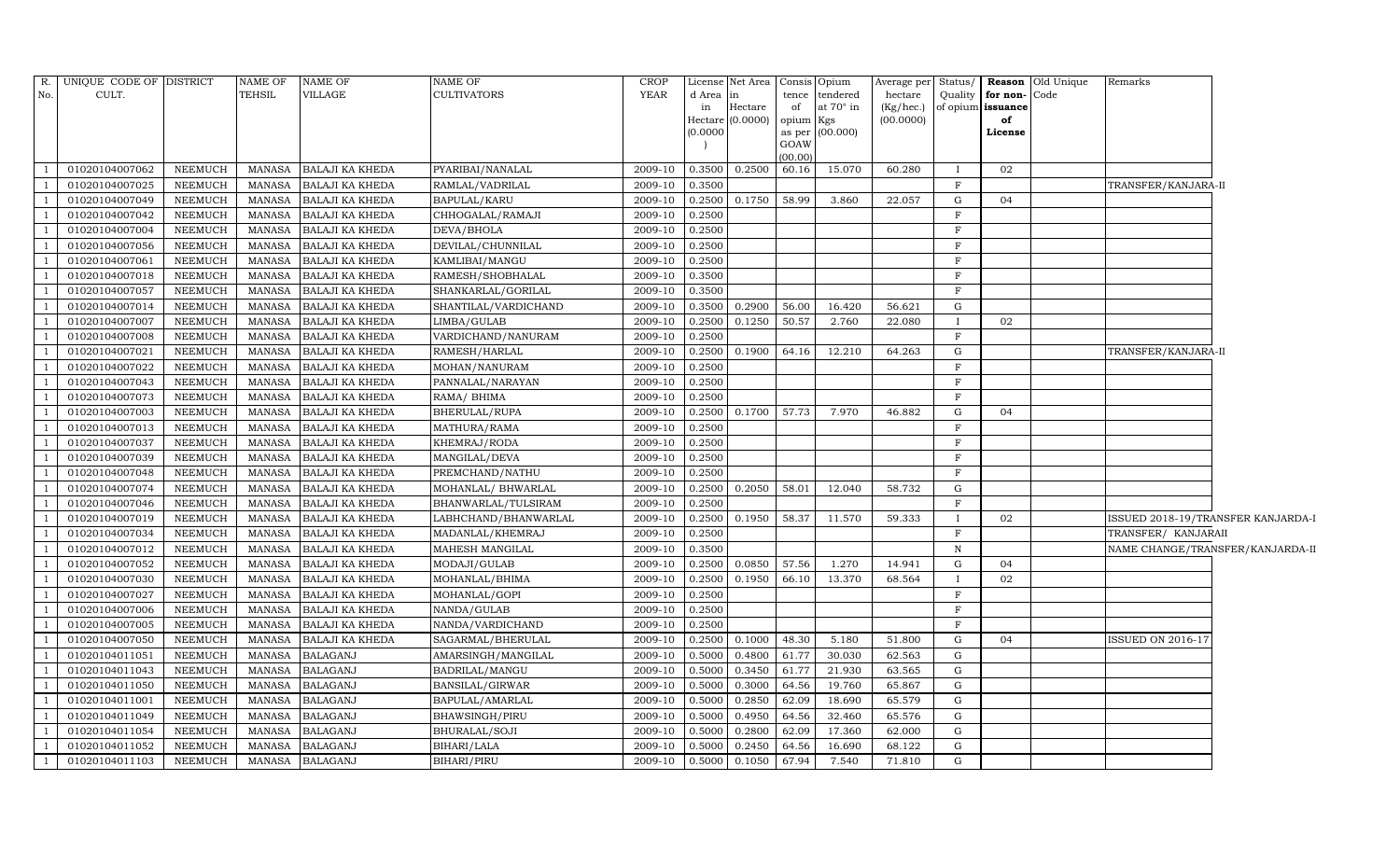| R.           | UNIQUE CODE OF DISTRICT |                | <b>NAME OF</b> | <b>NAME OF</b>  | <b>NAME OF</b>           | <b>CROP</b> |           | License Net Area |                 | Consis Opium | Average per Status/ |              |                   | Reason Old Unique | Remarks     |
|--------------|-------------------------|----------------|----------------|-----------------|--------------------------|-------------|-----------|------------------|-----------------|--------------|---------------------|--------------|-------------------|-------------------|-------------|
| No.          | CULT.                   |                | <b>TEHSIL</b>  | <b>VILLAGE</b>  | <b>CULTIVATORS</b>       | YEAR        | d Area in |                  | tence           | tendered     | hectare             | Quality      | for non-          | Code              |             |
|              |                         |                |                |                 |                          |             | in        | Hectare          | of              | at 70° in    | (Kg/hec.)           |              | of opium issuance |                   |             |
|              |                         |                |                |                 |                          |             |           | Hectare (0.0000) | opium Kgs       |              | (00.0000)           |              | of                |                   |             |
|              |                         |                |                |                 |                          |             | (0.0000)  |                  | as per          | (00.000)     |                     |              | License           |                   |             |
|              |                         |                |                |                 |                          |             |           |                  | GOAW<br>(00.00) |              |                     |              |                   |                   |             |
|              | 01020104011017          | NEEMUCH        | <b>MANASA</b>  | <b>BALAGANJ</b> | CHEINRAM/NARAYAN         | 2009-10     | 0.5000    | 0.1950           | 62.39           | 12.410       | 63.641              | G            |                   |                   |             |
|              | 01020104011018          | NEEMUCH        | <b>MANASA</b>  | <b>BALAGANJ</b> | CHAINRAM/MOTILAL         | 2009-10     | 0.5000    | 0.3900           | 62.09           | 25.910       | 66.436              | G            | 01                |                   |             |
|              | 01020104011064          | <b>NEEMUCH</b> | <b>MANASA</b>  | <b>BALAGANJ</b> | DARGA/RAMA               | 2009-10     | 0.5000    | 0.2950           | 62.09           | 19.340       | 65.559              | G            |                   |                   |             |
|              | 01020104011068          | NEEMUCH        | <b>MANASA</b>  | <b>BALAGANJ</b> | DURGA/SHOJI              | 2009-10     | 0.5000    | 0.2850           | 62.09           | 17.900       | 62.807              | G            |                   |                   |             |
|              | 01020104011104          | <b>NEEMUCH</b> | <b>MANASA</b>  | <b>BALAGANJ</b> | DAYARAM/NANURAM          | 2009-10     | 0.5000    | 0.3500           | 60.78           | 22.310       | 63.743              | G            |                   |                   |             |
|              | 01020104011005          | NEEMUCH        | <b>MANASA</b>  | <b>BALAGANJ</b> | DEVIKISHAN/ONKAR         | 2009-10     | 0.5000    | 0.3200           | 61.36           | 20.800       | 65.000              | G            |                   |                   |             |
|              | 01020104011013          | NEEMUCH        | <b>MANASA</b>  | <b>BALAGANJ</b> | <b>BABULAL/ DHURA</b>    | 2009-10     | 0.5000    | 0.2700           | 63.62           | 17.570       | 65.074              | G            |                   |                   | NAME CHANGE |
|              | 01020104011039          | NEEMUCH        | MANASA         | <b>BALAGANJ</b> | DURGA/DALSINGH           | 2009-10     | 0.5000    | 0.4950           | 64.56           | 33.740       | 68.162              | G            |                   |                   |             |
|              | 01020104011095          | <b>NEEMUCH</b> | <b>MANASA</b>  | <b>BALAGANJ</b> | DURGA/MANSINGH           | 2009-10     | 0.5000    | 0.3300           | 64.45           | 21.950       | 66.515              | G            |                   |                   |             |
|              | 01020104011076          | NEEMUCH        | MANASA         | <b>BALAGANJ</b> | DURGA/MEGHA              | 2009-10     | 0.5000    | 0.3050           | 62.52           | 19.230       | 63.049              | G            |                   |                   |             |
|              | 01020104011061          | NEEMUCH        | <b>MANASA</b>  | <b>BALAGANJ</b> | GABBA/MAN SINGH          | 2009-10     | 0.5000    | 0.2650           | 64.45           | 17.270       | 65.170              | G            |                   |                   |             |
|              | 01020104011003          | <b>NEEMUCH</b> | MANASA         | <b>BALAGANJ</b> | GANGA BAI/MANGILAL       | 2009-10     | 0.5000    | 0.2500           | 64.45           | 16.300       | 65.200              | G            |                   |                   |             |
|              | 01020104011099          | NEEMUCH        | <b>MANASA</b>  | <b>BALAGANJ</b> | GANGARAM/GABBA           | 2009-10     | 0.5000    | 0.2650           | 62.43           | 17.410       | 65.698              | G            |                   |                   |             |
|              | 01020104011059          | <b>NEEMUCH</b> | <b>MANASA</b>  | <b>BALAGANJ</b> | GANPAT/GIRVAR            | 2009-10     | 0.5000    | 0.2950           | 64.45           | 19.510       | 66.136              | G            |                   |                   |             |
|              | 01020104011014          | <b>NEEMUCH</b> | MANASA         | <b>BALAGANJ</b> | GENDI BAI/MANGILAL       | 2009-10     | 0.5000    | 0.1500           | 63.31           | 9.880        | 65.867              | G            |                   |                   |             |
|              | 01020104011116          | NEEMUCH        | <b>MANASA</b>  | <b>BALAGANJ</b> | GHANSHYAM / BHANWAR LAL  | 2009-10     | 0.5000    | 0.3050           | 60.78           | 19.730       | 64.689              | G            |                   |                   |             |
|              | 01020104011020          | <b>NEEMUCH</b> | <b>MANASA</b>  | <b>BALAGANJ</b> | GORA/DEVA                | 2009-10     | 0.5000    | 0.2400           | 63.16           | 15.370       | 64.042              | G            |                   |                   |             |
|              | 01020104011045          | <b>NEEMUCH</b> | <b>MANASA</b>  | <b>BALAGANJ</b> | GOVINDRAM/BANSHILAL      | 2009-10     | 0.5000    | 0.1000           | 62.24           | 6.620        | 66.200              | G            |                   |                   |             |
|              | 01020104011069          | <b>NEEMUCH</b> | <b>MANASA</b>  | <b>BALAGANJ</b> | GYANMAL/SOHANLAL         | 2009-10     | 0.5000    | 0.4000           | 64.10           | 27.140       | 67.850              | G            |                   |                   |             |
|              | 01020104011078          | <b>NEEMUCH</b> | <b>MANASA</b>  | <b>BALAGANJ</b> | <b>INDER SINGH/GOURA</b> | 2009-10     | 0.5000    | 0.4950           | 60.78           | 31.610       | 63.859              | $\mathbf G$  |                   |                   |             |
|              | 01020104011075          | NEEMUCH        | <b>MANASA</b>  | <b>BALAGANJ</b> | <b>INDU SINGH/SABBA</b>  | 2009-10     | 0.5000    | 0.4100           | 62.10           | 26.190       | 63.878              | G            |                   |                   |             |
|              | 01020104011087          | NEEMUCH        | <b>MANASA</b>  | <b>BALAGANJ</b> | JAINARAYAN/BANSHILAL     | 2009-10     | 0.5000    | 0.5000           | 62.60           | 31.590       | 63.180              | G            |                   |                   |             |
|              | 01020104011110          | NEEMUCH        | <b>MANASA</b>  | <b>BALAGANJ</b> | JAMNALAL/UDAYRAM         | 2009-10     | 0.5000    | 0.2500           | 66.02           | 17.260       | 69.040              | G            |                   |                   |             |
|              | 01020104011004          | NEEMUCH        | <b>MANASA</b>  | <b>BALAGANJ</b> | KAMLA BAI/AMBALAL        | 2009-10     | 0.5000    | 0.4000           | 63.57           | 26.810       | 67.025              | G            |                   |                   |             |
|              | 01020104011077          | <b>NEEMUCH</b> | <b>MANASA</b>  | <b>BALAGANJ</b> | <b>KESHURAM/LALA</b>     | 2009-10     | 0.5000    | 0.3000           | 61.46           | 19.050       | 63.500              | G            |                   |                   |             |
|              | 01020104011021          | <b>NEEMUCH</b> | <b>MANASA</b>  | <b>BALAGANJ</b> | MANGILAL/DHANNA          | 2009-10     | 0.5000    | 0.4700           | 62.67           | 29.730       | 63.255              | $\mathbf{I}$ | 02                |                   |             |
|              | 01020104011084          | NEEMUCH        | <b>MANASA</b>  | <b>BALAGANJ</b> | NANDUBAI/MEGHA           | 2009-10     | 0.5000    | 0.2450           | 59.48           | 15.570       | 63.551              | G            |                   |                   |             |
|              | 01020104011010          | <b>NEEMUCH</b> | <b>MANASA</b>  | <b>BALAGANJ</b> | NANDU BAI/TEKCHAND       | 2009-10     | 0.5000    | 0.3650           | 63.54           | 23.500       | 64.384              | G            |                   |                   |             |
|              | 01020104011112          | <b>NEEMUCH</b> | <b>MANASA</b>  | <b>BALAGANJ</b> | NANURAM/GOUTAM           | 2009-10     | 0.5000    | 0.3050           | 57.93           | 18.630       | 61.082              | G            |                   |                   |             |
|              | 01020104011012          | <b>NEEMUCH</b> | <b>MANASA</b>  | <b>BALAGANJ</b> | NARAYANI BAI/LALURAM     | 2009-10     | 0.5000    | 0.1550           | 63.54           | 10.100       | 65.161              | G            |                   |                   |             |
|              | 01020104011028          | <b>NEEMUCH</b> | <b>MANASA</b>  | <b>BALAGANJ</b> | NATHA/DALLA              | 2009-10     | 0.5000    | 0.2450           | 59.48           | 15.070       | 61.510              | G            |                   |                   |             |
|              | 01020104011037          | NEEMUCH        | <b>MANASA</b>  | <b>BALAGANJ</b> | NATHULAL/KISHANA         | 2009-10     | 0.5000    | 0.4050           | 63.54           | 27.090       | 66.889              | G            |                   |                   |             |
|              | 01020104011067          | <b>NEEMUCH</b> | <b>MANASA</b>  | <b>BALAGANJ</b> | OKAR SINGH/RAYSINGH      | 2009-10     | 0.5000    | 0.2500           | 63.54           | 16.470       | 65.880              | G            |                   |                   |             |
|              | 01020104011044          | NEEMUCH        | <b>MANASA</b>  | <b>BALAGANJ</b> | PANNI BAI/NARAYAN        | 2009-10     | 0.5000    | 0.3000           | 62.43           | 18.810       | 62.700              | G            |                   |                   |             |
|              | 01020104011002          | <b>NEEMUCH</b> | <b>MANASA</b>  | <b>BALAGANJ</b> | PRASRAM/UDAA             | 2009-10     | 0.3500    | 0.1450           | 59.48           | 9.060        | 62.483              | G            |                   |                   |             |
|              | 01020104011114          | <b>NEEMUCH</b> | <b>MANASA</b>  | <b>BALAGANJ</b> | RAJENDRA/BANSHILAL       | 2009-10     | 0.3500    | 0.2000           | 59.48           | 12.580       | 62.900              | G            |                   |                   |             |
|              | 01020104011071          | <b>NEEMUCH</b> | <b>MANASA</b>  | <b>BALAGANJ</b> | RAJU/LAKKHA              | 2009-10     | 0.5000    | 0.4750           | 62.43           | 30.140       | 63.453              | G            |                   |                   |             |
|              | 01020104011038          | <b>NEEMUCH</b> | <b>MANASA</b>  | <b>BALAGANJ</b> | RUPA/DALA SINGH          | 2009-10     | 0.5000    | 0.4550           | 64.87           | 31.020       | 68.176              | G            |                   |                   |             |
|              | 01020104011106          | <b>NEEMUCH</b> | <b>MANASA</b>  | <b>BALAGANJ</b> | <b>RUPA/MAN SINGH</b>    | 2009-10     | 0.5000    | 0.2150           | 64.87           | 14.430       | 67.116              | $\mathbf G$  |                   |                   |             |
| $\mathbf{1}$ | 01020104011098          | NEEMUCH        |                | MANASA BALAGANJ | SADDA/MANSINGH BADA      | 2009-10     | 0.5000    | 0.2900           | 60.53           | 18.610       | 64.172              | $\mathbf{I}$ | 02                |                   |             |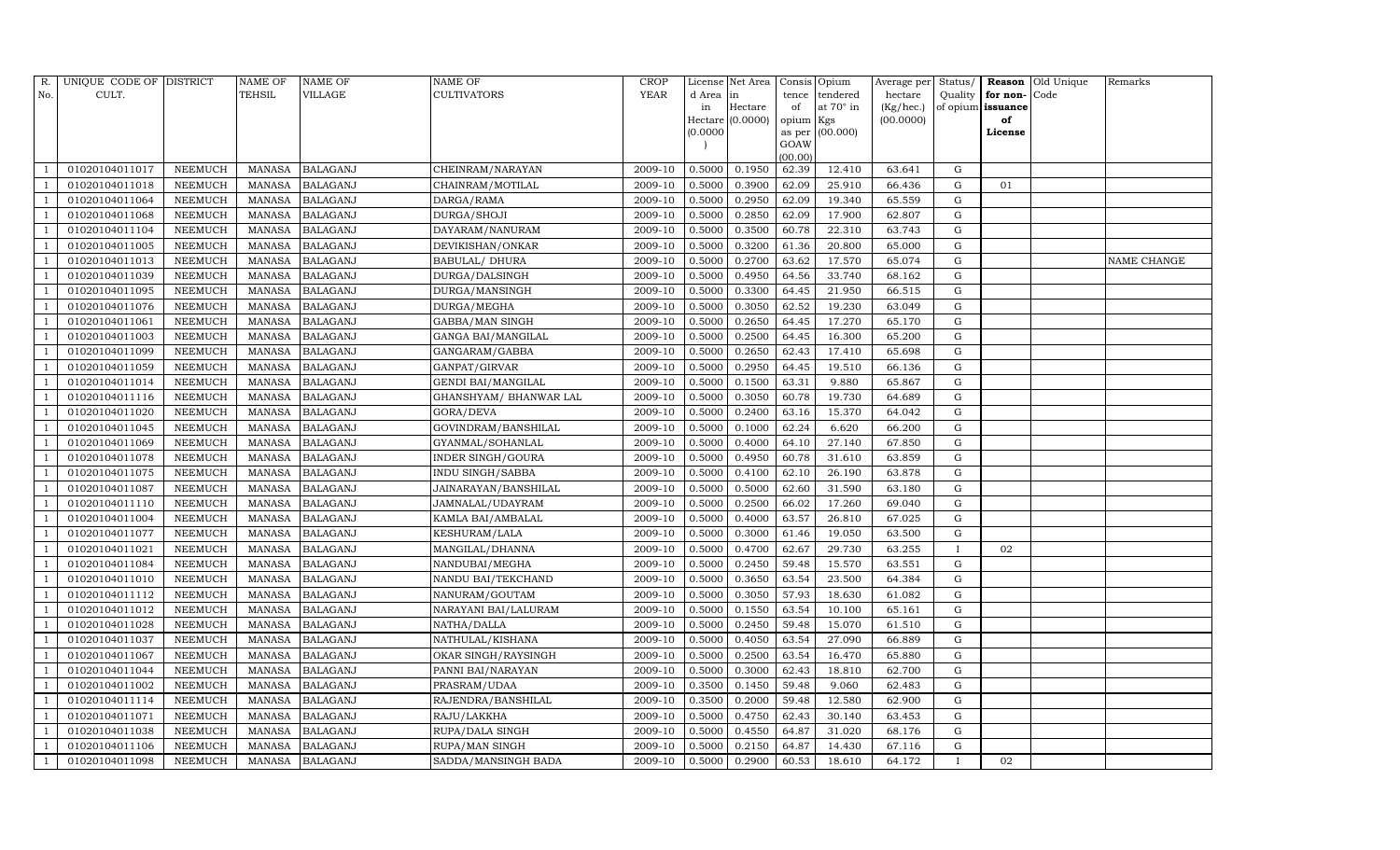| R.  | UNIQUE CODE OF DISTRICT |                | <b>NAME OF</b> | <b>NAME OF</b>  | <b>NAME OF</b>            | <b>CROP</b> |           | License Net Area |                | Consis Opium | Average per | Status/      | Reason            | Old Unique | Remarks                  |
|-----|-------------------------|----------------|----------------|-----------------|---------------------------|-------------|-----------|------------------|----------------|--------------|-------------|--------------|-------------------|------------|--------------------------|
| No. | CULT.                   |                | <b>TEHSIL</b>  | <b>VILLAGE</b>  | <b>CULTIVATORS</b>        | YEAR        | d Area in |                  | tence          | tendered     | hectare     | Quality      | for non-          | Code       |                          |
|     |                         |                |                |                 |                           |             | in        | Hectare          | of             | at 70° in    | (Kg/hec.)   |              | of opium issuance |            |                          |
|     |                         |                |                |                 |                           |             |           | Hectare (0.0000) | opium Kgs      |              | (00.0000)   |              | of                |            |                          |
|     |                         |                |                |                 |                           |             | (0.0000)  |                  | as per<br>GOAW | (00.000)     |             |              | License           |            |                          |
|     |                         |                |                |                 |                           |             |           |                  | (00.00)        |              |             |              |                   |            |                          |
|     | 01020104011060          | NEEMUCH        | MANASA         | <b>BALAGANJ</b> | SADDA/BHAVSINGH CHOTA     | 2009-10     | 0.5000    | 0.1850           | 62.43          | 11.890       | 64.270      | G            |                   |            |                          |
|     | 01020104011096          | NEEMUCH        | <b>MANASA</b>  | <b>BALAGANJ</b> | SHANTILAL/MANGILAL        | 2009-10     | 0.5000    | 0.2500           | 59.88          | 15.040       | 60.160      | G            |                   |            |                          |
|     | 01020104011109          | NEEMUCH        | <b>MANASA</b>  | <b>BALAGANJ</b> | SHOLA/MAN SINGH           | 2009-10     | 0.5000    | 0.2500           | 64.87          | 17.060       | 68.240      | G            |                   |            |                          |
|     | 01020104011079          | NEEMUCH        | <b>MANASA</b>  | <b>BALAGANJ</b> | SHYAMLAL/MANGILAL         | 2009-10     | 0.5000    | 0.4850           | 62.43          | 30.590       | 63.072      | G            |                   |            |                          |
|     | 01020104011062          | NEEMUCH        | <b>MANASA</b>  | <b>BALAGANJ</b> | TEJA/NENA                 | 2009-10     | 0.5000    | 0.4450           | 64.87          | 29.510       | 66.315      | G            |                   |            |                          |
|     | 01020104011086          | <b>NEEMUCH</b> | <b>MANASA</b>  | <b>BALAGANJ</b> | TEJA/PARSA                | 2009-10     | 0.5000    | 0.4300           | 64.64          | 28.280       | 65.767      | G            |                   |            |                          |
|     | 01020104011117          | NEEMUCH        | <b>MANASA</b>  | <b>BALAGANJ</b> | DALIBAI/CHAGANLAL         | 2009-10     | 0.5000    | 0.3400           | 60.54          | 20.920       | 61.529      | G            |                   |            |                          |
|     | 01020104011118          | NEEMUCH        | <b>MANASA</b>  | <b>BALAGANJ</b> | SEVA/DALU                 | 2009-10     | 0.3500    | 0.2000           | 63.87          | 13.500       | 67.500      | G            |                   |            |                          |
|     | 01020104011040          | <b>NEEMUCH</b> | <b>MANASA</b>  | <b>BALAGANJ</b> | HIRALAL/ SOHANLAL         | 2009-10     | 0.2500    | 0.2400           | 67.94          | 17.040       | 71.000      | G            |                   |            |                          |
|     | 01020104011047          | NEEMUCH        | <b>MANASA</b>  | <b>BALAGANJ</b> | SHYAMCHARAN / RADHAKISHAN | 2009-10     | 0.2500    | 0.2000           | 59.88          | 12.390       | 61.950      | G            |                   |            |                          |
|     | 01020104011053          | <b>NEEMUCH</b> | <b>MANASA</b>  | <b>BALAGANJ</b> | NATHU/RAMA                | 2009-10     | 0.2500    | 0.2400           | 62.43          | 15.530       | 64.708      | ${\rm G}$    |                   |            |                          |
|     | 01020104011070          | <b>NEEMUCH</b> | <b>MANASA</b>  | <b>BALAGANJ</b> | <b>SHOLA/ PIRU</b>        | 2009-10     | 0.2500    | 0.2000           | 64.53          | 13.630       | 68.150      | G            |                   |            |                          |
|     | 01020104011048          | <b>NEEMUCH</b> | <b>MANASA</b>  | <b>BALAGANJ</b> | KAMALA BAI/ GABBA         | 2009-10     | 0.2500    | 0.2450           | 64.53          | 16.120       | 65.796      | G            |                   |            |                          |
|     | 01020104011105          | <b>NEEMUCH</b> | <b>MANASA</b>  | <b>BALAGANJ</b> | <b>KESHURAM/ DHURA</b>    | 2009-10     | 0.2500    | 0.1550           | 59.88          | 9.590        | 61.871      | G            |                   |            |                          |
|     | 01020104011082          | NEEMUCH        | <b>MANASA</b>  | <b>BALAGANJ</b> | RADHAKISHAN/ HAJARI       | 2009-10     | 0.2500    | 0.2050           | 64.58          | 13.610       | 66.390      | G            |                   |            |                          |
|     | 01020104011092          | NEEMUCH        | MANASA         | <b>BALAGANJ</b> | SADDA/RAMA                | 2009-10     | 0.2500    | 0.2350           | 64.53          | 15.340       | 65.277      | G            |                   |            |                          |
|     | 01020104011072          | NEEMUCH        | <b>MANASA</b>  | <b>BALAGANJ</b> | KISHANLAL/ RAMA           | 2009-10     | 0.2500    | 0.2000           | 64.70          | 13.400       | 67.000      | G            |                   |            |                          |
|     | 01020104011006          | <b>NEEMUCH</b> | <b>MANASA</b>  | <b>BALAGANJ</b> | RADHESHYAM/MEGHRAJ        | 2009-10     | 0.2500    | 0.2250           | 64.53          | 14.840       | 65.956      | G            |                   |            | NAME CHANGE              |
|     | 01020104011016          | NEEMUCH        | <b>MANASA</b>  | <b>BALAGANJ</b> | MITHULAL/ NARAYAN         | 2009-10     | 0.2500    | 0.1000           | 65.09          | 6.350        | 63.500      | G            |                   |            |                          |
|     | 01020104011030          | NEEMUCH        | <b>MANASA</b>  | <b>BALAGANJ</b> | MANNALAL/GABBA            | 2009-10     | 0.5000    | 0.2700           | 62.94          | 17.780       | 65.852      | G            |                   |            |                          |
|     | 01020104011058          | NEEMUCH        | <b>MANASA</b>  | <b>BALAGANJ</b> | KAMLI BAI/ SHANTILAL      | 2009-10     | 0.5000    | 0.3950           | 33.80          | 11.030       | 27.924      | $\mathbf{I}$ | 02                |            |                          |
|     | 01020104011032          | <b>NEEMUCH</b> | <b>MANASA</b>  | <b>BALAGANJ</b> | KAMLA BAI/ BHONA          | 2009-10     | 0.5000    | 0.2750           | 62.27          | 17.360       | 63.127      | G            |                   |            |                          |
|     | 01020104011085          | NEEMUCH        | <b>MANASA</b>  | <b>BALAGANJ</b> | LAXMICHAND/ NARAYAN       | 2009-10     | 0.2500    |                  |                |              |             | $\mathbf F$  |                   |            |                          |
| 3   | 01020104069005          | <b>NEEMUCH</b> | <b>MANASA</b>  | <b>BADKUWAN</b> | GOVINDRAM/GANESHRAM       | 2009-10     | 0.5000    | 0.2400           | 63.87          | 15.800       | 65.833      | G            |                   |            |                          |
| 3   | 01020104069006          | <b>NEEMUCH</b> | <b>MANASA</b>  | <b>BADKUWAN</b> | KARI BAI/BAGDU            | 2009-10     | 0.2500    | 0.1750           | 62.58          | 11.940       | 68.229      | G            |                   |            |                          |
| 3   | 01020104069009          | <b>NEEMUCH</b> | <b>MANASA</b>  | <b>BADKUWAN</b> | BAGDIRAM/RAMLAL           | 2009-10     | 0.2500    | 0.2250           | 55.83          | 13.280       | 59.022      | G            |                   |            |                          |
| 3   | 01020104069010          | NEEMUCH        | <b>MANASA</b>  | <b>BADKUWAN</b> | MEGHARAJ/KACHARU          | 2009-10     | 0.2500    | 0.2100           | 63.69          | 13.940       | 66.381      | G            |                   |            |                          |
| 3   | 01020104069011          | <b>NEEMUCH</b> | <b>MANASA</b>  | <b>BADKUWAN</b> | SUKHALAL/DHANNALAL        | 2009-10     | 0.2500    | 0.1700           | 62.58          | 10.840       | 63.765      | G            |                   |            |                          |
| 3   | 01020104069013          | NEEMUCH        | <b>MANASA</b>  | <b>BADKUWAN</b> | JAGANNATH/CHATARBHUJ      | 2009-10     | 0.5000    | 0.3650           | 63.87          | 25.060       | 68.658      | G            |                   |            |                          |
| 3   | 01020104069014          | <b>NEEMUCH</b> | <b>MANASA</b>  | <b>BADKUWAN</b> | RAMESH/MOTILAL            | 2009-10     | 0.5000    | 0.2550           | 62.54          | 15.630       | 61.294      | G            |                   |            |                          |
| 3   | 01020104069016          | <b>NEEMUCH</b> | <b>MANASA</b>  | <b>BADKUWAN</b> | KISHANLAL/PRABHULAL       | 2009-10     | 0.2500    | 0.2250           | 60.81          | 14.380       | 63.911      | G            |                   |            |                          |
| 3   | 01020104069017          | NEEMUCH        | <b>MANASA</b>  | <b>BADKUWAN</b> | KAMALA BAI/PRABHU         | 2009-10     | 0.2500    | 0.2300           | 63.30          | 15.350       | 66.739      | ${\rm G}$    |                   |            |                          |
| 3   | 01020104069020          | <b>NEEMUCH</b> | <b>MANASA</b>  | <b>BADKUWAN</b> | RAM SINGH/NANURAM         | 2009-10     | 0.2500    | 0.2250           | 60.89          | 14.000       | 62.222      | G            |                   |            |                          |
| 3   | 01020104069021          | <b>NEEMUCH</b> | <b>MANASA</b>  | <b>BADKUWAN</b> | VISHRAM/MODA              | 2009-10     | 0.5000    | 0.2500           | 63.30          | 16.080       | 64.320      | G            |                   |            |                          |
| 3   | 01020104069026          | <b>NEEMUCH</b> | <b>MANASA</b>  | <b>BADKUWAN</b> | <b>BADRILAL/BAGDU</b>     | 2009-10     | 0.5000    | 0.2950           | 63.87          | 20.060       | 68.000      | G            |                   |            |                          |
| 3   | 01020104069112          | <b>NEEMUCH</b> | <b>MANASA</b>  | <b>BADKUWAN</b> | <b>BAGDU/HIRA</b>         | 2009-10     | 0.3500    | 0.1750           | 60.81          | 12.140       | 69.371      | ${\rm G}$    |                   |            |                          |
| 3   | 01020104069030          | <b>NEEMUCH</b> | <b>MANASA</b>  | <b>BADKUWAN</b> | BHAGATRAM/GOUTAM          | 2009-10     | 0.5000    | 0.3450           | 60.61          | 21.800       | 63.188      | G            |                   |            |                          |
| 3   | 01020104069033          | <b>NEEMUCH</b> | MANASA         | <b>BADKUWAN</b> | RAJU / SITARAM            | 2009-10     | 0.2500    | 0.0500           | 54.87          | 2.720        | 54.400      | G            | 04                |            | <b>ISSUED ON 2016-17</b> |
| 3   | 01020104069034          | <b>NEEMUCH</b> | <b>MANASA</b>  | <b>BADKUWAN</b> | <b>GENDI BAI/RAJMAL</b>   | 2009-10     | 0.2500    | 0.2000           | 61.64          | 12.330       | 61.650      | G            |                   |            |                          |
| 3   | 01020104069035          | <b>NEEMUCH</b> |                | MANASA BADKUWAN | BHERULAL/RUGHANATH        | 2009-10     | 0.2500    | 0.1400           | 59.91          | 8.470        | 60.500      | G            |                   |            |                          |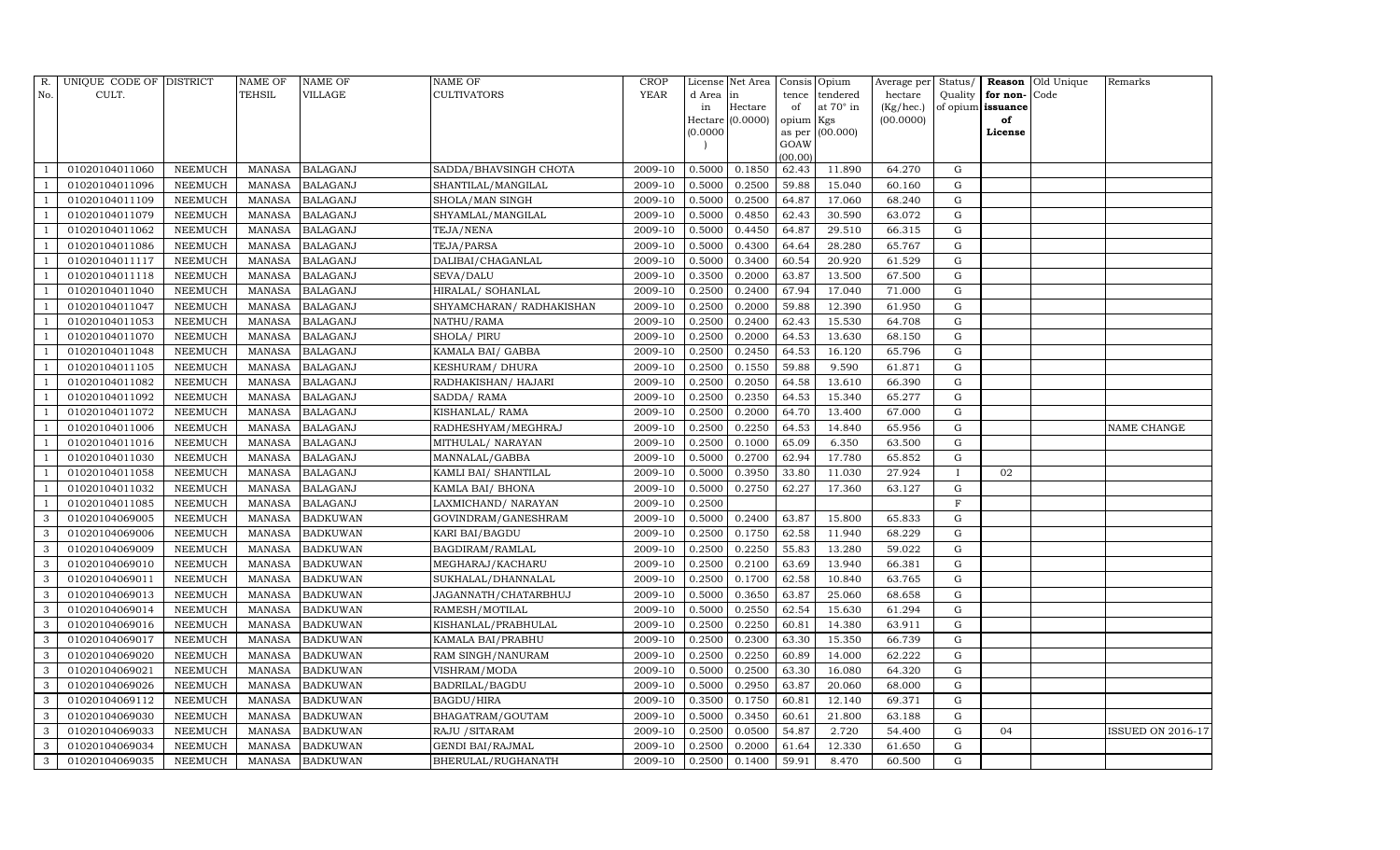| R.           | UNIQUE CODE OF DISTRICT |                | NAME OF       | <b>NAME OF</b>     | <b>NAME OF</b>               | CROP    |           | License Net Area |                | Consis Opium     | Average per | Status/      |                   | <b>Reason</b> Old Unique | Remarks |
|--------------|-------------------------|----------------|---------------|--------------------|------------------------------|---------|-----------|------------------|----------------|------------------|-------------|--------------|-------------------|--------------------------|---------|
| No.          | CULT.                   |                | <b>TEHSIL</b> | VILLAGE            | <b>CULTIVATORS</b>           | YEAR    | d Area in |                  | tence          | tendered         | hectare     | Quality      | for non-          | Code                     |         |
|              |                         |                |               |                    |                              |         | in        | Hectare          | of             | at $70^\circ$ in | (Kg/hec.)   |              | of opium issuance |                          |         |
|              |                         |                |               |                    |                              |         |           | Hectare (0.0000) | opium Kgs      |                  | (00.0000)   |              | of                |                          |         |
|              |                         |                |               |                    |                              |         | (0.0000)  |                  | as per<br>GOAW | (00.000)         |             |              | License           |                          |         |
|              |                         |                |               |                    |                              |         |           |                  | (00.00)        |                  |             |              |                   |                          |         |
| 3            | 01020104069042          | NEEMUCH        | MANASA        | <b>BADKUWAN</b>    | RODI BAI/BAGDURAM            | 2009-10 | 0.2500    | 0.1850           | 61.64          | 11.470           | 62.000      | G            |                   |                          |         |
| 3            | 01020104069029          | NEEMUCH        | MANASA        | <b>BADKUWAN</b>    | <b>BHULI BAI/DALU</b>        | 2009-10 | 0.2500    | 0.1900           | 62.58          | 12.760           | 67.158      | G            |                   |                          |         |
| 3            | 01020104069044          | <b>NEEMUCH</b> | <b>MANASA</b> | <b>BADKUWAN</b>    | SALAGRAM/MODA                | 2009-10 | 0.3500    | 0.2600           | 62.54          | 16.180           | 62.231      | G            |                   |                          |         |
| 3            | 01020104069046          | NEEMUCH        | MANASA        | <b>BADKUWAN</b>    | RATAN/BHONA                  | 2009-10 | 0.2500    | 0.1850           | 60.89          | 11.350           | 61.351      | G            |                   |                          |         |
| 3            | 01020104069056          | NEEMUCH        | MANASA        | <b>BADKUWAN</b>    | ISHAKMOHAMMAD/ALLAH BELI     | 2009-10 | 0.2500    |                  |                |                  |             | $\mathbf F$  |                   |                          |         |
| 3            | 01020104069057          | NEEMUCH        | MANASA        | <b>BADKUWAN</b>    | MATHURALAL/GOUTAM            | 2009-10 | 0.5000    | 0.2250           | 65.66          | 15.760           | 70.044      | G            |                   |                          |         |
| 3            | 01020104069058          | NEEMUCH        | MANASA        | <b>BADKUWAN</b>    | RATANLAL/RAMLAL              | 2009-10 | 0.5000    | 0.2550           | 62.54          | 16.940           | 66.431      | G            |                   |                          |         |
| 3            | 01020104069059          | NEEMUCH        | MANASA        | <b>BADKUWAN</b>    | NANDLAL/MULCHAND             | 2009-10 | 0.5000    | 0.1850           | 66.58          | 13.180           | 71.243      | G            |                   |                          |         |
| 3            | 01020104069066          | <b>NEEMUCH</b> | <b>MANASA</b> | <b>BADKUWAN</b>    | MATHURALAL/MOTI              | 2009-10 | 0.5000    | 0.4250           | 60.81          | 26.420           | 62.165      | $\mathbf G$  |                   |                          |         |
| 3            | 01020104069067          | NEEMUCH        | MANASA        | <b>BADKUWAN</b>    | RAMESHCHANDRA/DEVILAL        | 2009-10 | 0.5000    | 0.4050           | 63.69          | 26.360           | 65.086      | ${\rm G}$    |                   |                          |         |
| 3            | 01020104069071          | <b>NEEMUCH</b> | <b>MANASA</b> | <b>BADKUWAN</b>    | <b>JAMANIBAI/LALJI</b>       | 2009-10 | 0.3500    | 0.3450           | 60.81          | 20.940           | 60.696      | ${\rm G}$    |                   |                          |         |
| 3            | 01020104069015          | <b>NEEMUCH</b> | MANASA        | <b>BADKUWAN</b>    | DEVRAM/VARDICHAND            | 2009-10 | 0.2500    | 0.2300           | 57.62          | 13.240           | 57.565      | G            |                   |                          |         |
| 3            | 01020104069031          | <b>NEEMUCH</b> | <b>MANASA</b> | <b>BADKUWAN</b>    | KALU/DEVA                    | 2009-10 | 0.2500    |                  |                |                  |             | $\mathbf F$  |                   |                          |         |
| 3            | 01020104069094          | <b>NEEMUCH</b> | MANASA        | <b>BADKUWAN</b>    | NANDUBAI/PRABHULAL           | 2009-10 | 0.5000    | 0.1950           | 62.54          | 13.000           | 66.667      | G            |                   |                          |         |
| 3            | 01020104069064          | NEEMUCH        | MANASA        | <b>BADKUWAN</b>    | DHAPU BAI/SITARAM            | 2009-10 | 0.2500    | 0.1850           | 61.64          | 12.310           | 66.541      | G            |                   |                          |         |
| 3            | 01020104069081          | <b>NEEMUCH</b> | MANASA        | <b>BADKUWAN</b>    | KASTURI BAI/ JAGANNATH       | 2009-10 | 0.5000    | 0.4600           | 63.87          | 29.930           | 65.065      | G            |                   |                          |         |
| 3            | 01020104069037          | <b>NEEMUCH</b> | <b>MANASA</b> | <b>BADKUWAN</b>    | PRABHU LAL/ BHANWAR LAL      | 2009-10 | 0.5000    |                  |                |                  |             | $\mathbf{F}$ |                   |                          |         |
| 3            | 01020104069048          | <b>NEEMUCH</b> | MANASA        | <b>BADKUWAN</b>    | SHANKAR/ GOTAM               | 2009-10 | 0.3500    | 0.3400           | 63.03          | 22.200           | 65.294      | G            |                   |                          |         |
| 3            | 01020104069012          | NEEMUCH        | MANASA        | <b>BADKUWAN</b>    | SHANU BAI/ MANGI LAL         | 2009-10 | 0.5000    | 0.3900           | 63.69          | 26.590           | 68.179      | G            |                   |                          |         |
| 3            | 01020104069033          | NEEMUCH        | MANASA        | <b>BADKUWAN</b>    | KANKU BAI/BHAWARLAL          | 2009-10 | 0.2500    | 0.2450           | 59.91          | 15.080           | 61.551      | G            |                   |                          |         |
| 3            | 01020104069111          | NEEMUCH        | MANASA        | <b>BADKUWAN</b>    | <b>BHONI BAI/MANGILAL</b>    | 2009-10 | 0.2500    | 0.2350           | 64.51          | 16.220           | 69.021      | G            |                   |                          |         |
| 3            | 01020104069061          | <b>NEEMUCH</b> | <b>MANASA</b> | <b>BADKUWAN</b>    | DEVILAL/BHUVANIRAM           | 2009-10 | 0.2500    | 0.2350           | 59.91          | 15.620           | 66.468      | G            |                   |                          |         |
| 3            | 01020104069060          | NEEMUCH        | MANASA        | <b>BADKUWAN</b>    | HEMRAJ/KISHANLAL             | 2009-10 | 0.2500    | 0.2100           | 59.91          | 12.140           | 57.810      | G            |                   |                          |         |
| 3            | 01020104069089          | <b>NEEMUCH</b> | MANASA        | <b>BADKUWAN</b>    | BHAGATRAM/RAMLAL             | 2009-10 | 0.2500    |                  |                |                  |             | $\mathbf N$  |                   |                          |         |
| 3            | 01020104095002          | <b>NEEMUCH</b> | <b>MANASA</b> | <b>ARNIYA MALI</b> | BAGDIRAM/BHANWARLAL          | 2009-10 | 0.2500    | 0.2200           | 61.80          | 14.870           | 67.591      | G            |                   |                          |         |
| 3            | 01020104095004          | <b>NEEMUCH</b> | <b>MANASA</b> | ARNIYA MALI        | GANGABAI/BAGDURAM PUTRA VADH | 2009-10 | 0.5000    | 0.2400           | 61.80          | 15.770           | 65.708      | G            |                   |                          |         |
| 3            | 01020104095005          | <b>NEEMUCH</b> | MANASA        | <b>ARNIYA MALI</b> | RAM SINGH/KISHAN SINGH       | 2009-10 | 0.2500    | 0.1250           | 65.89          | 8.320            | 66.560      | G            |                   |                          |         |
| 3            | 01020104095006          | <b>NEEMUCH</b> | <b>MANASA</b> | <b>ARNIYA MALI</b> | MADAN SINGH/ BHAWAR SINGH    | 2009-10 | 0.2500    | 0.2400           | 63.27          | 15.990           | 66.625      | $\mathbf G$  |                   |                          |         |
| 3            | 01020104095011          | NEEMUCH        | MANASA        | <b>ARNIYA MALI</b> | BHAVARLAL/LALURAM            | 2009-10 | 0.5000    | 0.4400           | 65.10          | 30.400           | 69.091      | G            |                   |                          |         |
| 3            | 01020104095012          | NEEMUCH        | MANASA        | <b>ARNIYA MALI</b> | BHAVARLAL/JODHA              | 2009-10 | 0.5000    | 0.2200           | 65.14          | 13.890           | 63.136      | ${\rm G}$    |                   |                          |         |
| 3            | 01020104095013          | <b>NEEMUCH</b> | MANASA        | <b>ARNIYA MALI</b> | MOTIRAM/NANURAM              | 2009-10 | 0.5000    | 0.2550           | 61.80          | 15.940           | 62.510      | ${\rm G}$    |                   |                          |         |
| 3            | 01020104095016          | NEEMUCH        | <b>MANASA</b> | <b>ARNIYA MALI</b> | KHUMANSINGH/GOBAR SINGH      | 2009-10 | 0.5000    | 0.3500           | 65.91          | 23.600           | 67.429      | $\mathbf G$  |                   |                          |         |
| 3            | 01020104095078          | <b>NEEMUCH</b> | MANASA        | <b>ARNIYA MALI</b> | MANGU BAI/ KHUMAN SINGH      | 2009-10 | 0.2500    |                  |                |                  |             | $\mathbf F$  |                   |                          |         |
| 3            | 01020104095019          | <b>NEEMUCH</b> | MANASA        | <b>ARNIYA MALI</b> | RAMRATAN/BABULAL             | 2009-10 | 0.5000    | 0.4750           | 62.68          | 32.330           | 68.063      | G            |                   |                          |         |
| 3            | 01020104095026          | <b>NEEMUCH</b> | MANASA        | <b>ARNIYA MALI</b> | RUPSINGH/SWARUP SINGH        | 2009-10 | 0.5000    |                  |                |                  |             | $\mathbf F$  |                   |                          |         |
| 3            | 01020104095074          | <b>NEEMUCH</b> | MANASA        | <b>ARNIYA MALI</b> | DEVILAL/ RAMCHANDR           | 2009-10 | 0.5000    | 0.1850           | 65.91          | 12.620           | 68.216      | $\mathbf G$  |                   |                          |         |
| 3            | 01020104095030          | <b>NEEMUCH</b> | MANASA        | <b>ARNIYA MALI</b> | RADHESHYAM/RAMLAL            | 2009-10 | 0.5000    | 0.2600           | 65.91          | 17.710           | 68.115      | G            |                   |                          |         |
| 3            | 01020104095031          | NEEMUCH        | MANASA        | ARNIYA MALI        | KARULAL/ NANURAM             | 2009-10 | 0.2500    |                  |                |                  |             | F            |                   |                          |         |
| $\mathbf{3}$ | 01020104095032          | <b>NEEMUCH</b> | MANASA        | <b>ARNIYA MALI</b> | UMRAVSINGH/RUPSINGH          | 2009-10 | 0.5000    | 0.2650           | 63.27          | 16.950           | 63.962      | G            |                   |                          |         |
| 3            | 01020104095033          | <b>NEEMUCH</b> |               | MANASA ARNIYA MALI | CHITARSINGH/SVARUPSINGH      | 2009-10 | 0.5000    | 0.1350           | 64.15          | 9.660            | 71.556      | G            |                   |                          |         |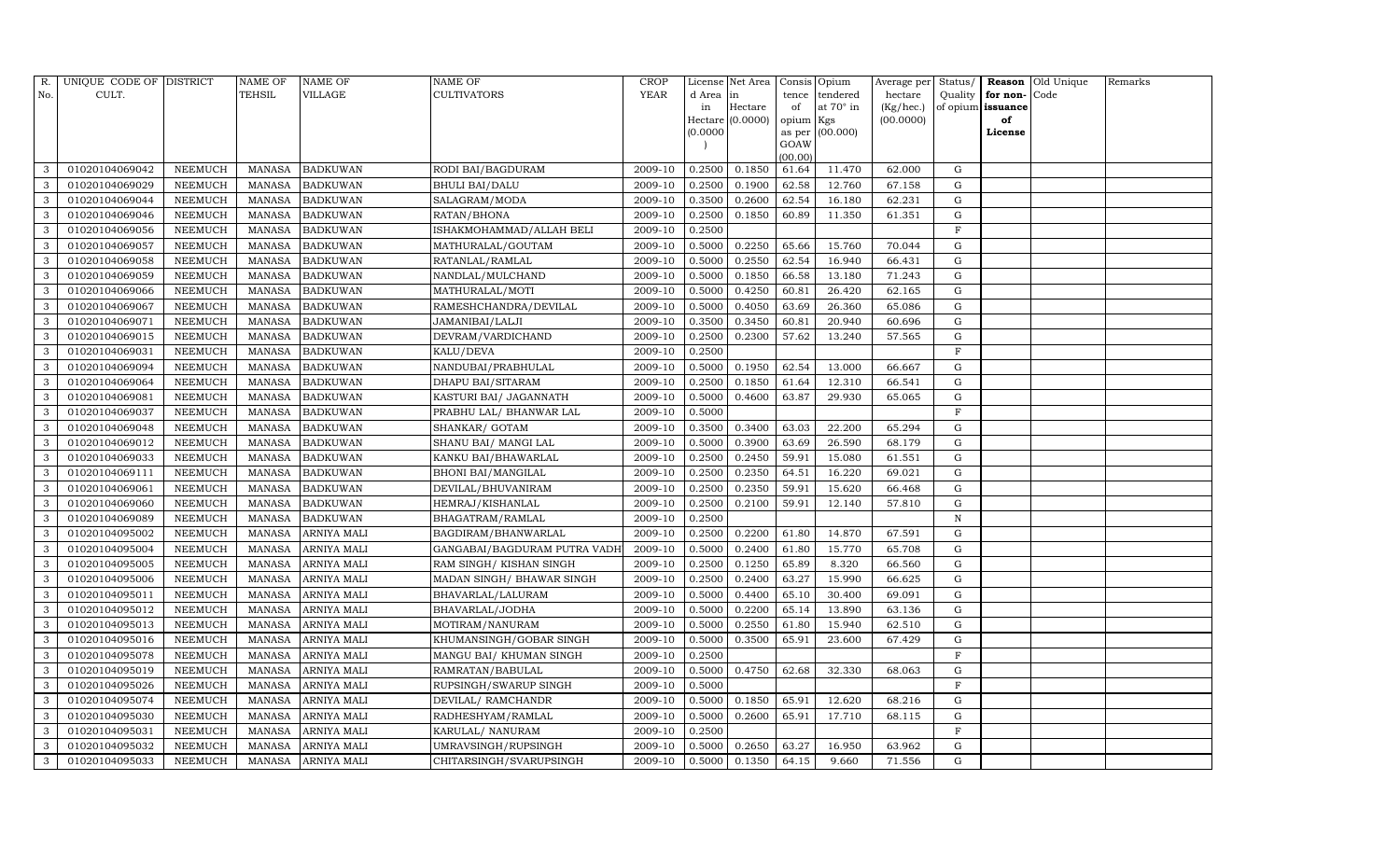| R.           | UNIQUE CODE OF DISTRICT |                | $\operatorname{NAME}$ OF | <b>NAME OF</b>      | <b>NAME OF</b>                      | CROP    |           | License Net Area |                 | Consis Opium     | Average per | Status/     |                   | Reason Old Unique | Remarks                  |
|--------------|-------------------------|----------------|--------------------------|---------------------|-------------------------------------|---------|-----------|------------------|-----------------|------------------|-------------|-------------|-------------------|-------------------|--------------------------|
| No.          | CULT.                   |                | <b>TEHSIL</b>            | VILLAGE             | <b>CULTIVATORS</b>                  | YEAR    | d Area in |                  | tence           | tendered         | hectare     | Quality     | for non-          | Code              |                          |
|              |                         |                |                          |                     |                                     |         | in        | Hectare          | of              | at $70^\circ$ in | (Kg/hec.)   |             | of opium issuance |                   |                          |
|              |                         |                |                          |                     |                                     |         |           | Hectare (0.0000) | opium Kgs       |                  | (00.0000)   |             | of                |                   |                          |
|              |                         |                |                          |                     |                                     |         | (0.0000)  |                  |                 | as per (00.000)  |             |             | License           |                   |                          |
|              |                         |                |                          |                     |                                     |         |           |                  | GOAW<br>(00.00) |                  |             |             |                   |                   |                          |
| 3            | 01020104095036          | NEEMUCH        | MANASA                   | <b>ARNIYA MALI</b>  | GHANSHYAM / MANGILAL                | 2009-10 | 0.2500    | 0.1700           | 65.91           | 11.590           | 68.176      | G           |                   |                   |                          |
| 3            | 01020104095037          | NEEMUCH        | MANASA                   | <b>ARNIYA MALI</b>  | NAVALSINGH/BHAVAR                   | 2009-10 | 0.5000    | 0.2100           | 64.80           | 14.290           | 68.048      | G           |                   |                   |                          |
| 3            | 01020104095038          | NEEMUCH        | MANASA                   | <b>ARNIYA MALI</b>  | MOHANLAL/NANURAM                    | 2009-10 | 0.5000    | 0.3400           | 64.80           | 22.870           | 67.265      | G           | 08                |                   | <b>ISSUED ON 2011-12</b> |
| 3            | 01020104095042          | NEEMUCH        | MANASA                   | <b>ARNIYA MALI</b>  | SHYAM DAS/ MOTI DAS                 | 2009-10 | 0.2500    | 0.2400           | 61.80           | 15.320           | 63.833      | G           |                   |                   |                          |
| 3            | 01020104095043          | NEEMUCH        | MANASA                   | <b>ARNIYA MALI</b>  | LALSINGH/BHAVARLAL                  | 2009-10 | 0.5000    | 0.2300           | 59.82           | 15.190           | 66.043      | G           |                   |                   |                          |
| 3            | 01020104095045          | NEEMUCH        | MANASA                   | <b>ARNIYA MALI</b>  | GOVIND SINGH/KALUSINGH              | 2009-10 | 0.5000    | 0.2800           | 64.15           | 18.980           | 67.786      | G           |                   |                   |                          |
| 3            | 01020104095047          | NEEMUCH        | MANASA                   | <b>ARNIYA MALI</b>  | DASHRATH/BHUVANIRAM                 | 2009-10 | 0.5000    | 0.3000           | 64.15           | 18.770           | 62.567      | G           |                   |                   |                          |
| 3            | 01020104095050          | NEEMUCH        | MANASA                   | <b>ARNIYA MALI</b>  | GANGARAM/CHATRU                     | 2009-10 | 0.5000    | 0.2600           | 64.15           | 17.870           | 68.731      | G           |                   |                   |                          |
| 3            | 01020104095051          | <b>NEEMUCH</b> | MANASA                   | <b>ARNIYA MALI</b>  | SVARUPSINGH/KESHARSINGH             | 2009-10 | 0.3500    | 0.0900           | 54.00           | 3.120            | 34.667      | G           | 04                |                   |                          |
| 3            | 01020104095060          | NEEMUCH        | MANASA                   | <b>ARNIYA MALI</b>  | SULTAN SINGH/RAMSINGH               | 2009-10 | 0.5000    | 0.1700           | 62.68           | 11.560           | 68.000      | G           |                   |                   |                          |
| 3            | 01020104095065          | NEEMUCH        | MANASA                   | <b>ARNIYA MALI</b>  | KALU SINGH/KISHAN SINGH             | 2009-10 | 0.5000    | 0.3900           | 64.80           | 27.640           | 70.872      | G           |                   |                   |                          |
| 3            | 01020104095069          | <b>NEEMUCH</b> | MANASA                   | <b>ARNIYA MALI</b>  | VILAS BAI/RAMCHAND                  | 2009-10 | 0.5000    | 0.4550           | 59.82           | 26.770           | 58.835      | G           |                   |                   |                          |
| 3            | 01020104095001          | NEEMUCH        | MANASA                   | <b>ARNIYA MALI</b>  | KANKU BAI/LALURAM                   | 2009-10 | 0.5000    | 0.3600           | 65.58           | 25.630           | 71.194      | G           |                   |                   |                          |
| 3            | 01020104095039          | <b>NEEMUCH</b> | MANASA                   | <b>ARNIYA MALI</b>  | ANUPAMSINGH/SULTAN SINGH            | 2009-10 | 0.5000    | 0.1750           | 64.15           | 11.900           | 68.000      | G           |                   |                   |                          |
| 3            | 01020104095044          | NEEMUCH        | MANASA                   | ARNIYA MALI         | <b>BAPURAM/KANIRAM</b>              | 2009-10 | 0.5000    | 0.2950           | 64.15           | 19.440           | 65.898      | ${\rm G}$   |                   |                   |                          |
| 3            | 01020104095021          | NEEMUCH        | MANASA                   | <b>ARNIYA MALI</b>  | <b>RUP SINGH/KISHOR SINGH</b>       | 2009-10 | 0.5000    | 0.2950           | 62.68           | 19.620           | 66.508      | ${\rm G}$   |                   |                   |                          |
| 3            | 01020104095015          | <b>NEEMUCH</b> | MANASA                   | <b>ARNIYA MALI</b>  | BAGDIRAM/CHUNNILAL                  | 2009-10 | 0.5000    | 0.1600           | 64.15           | 10.800           | 67.500      | G           |                   |                   |                          |
| 3            | 01020104095049          | NEEMUCH        | MANASA                   | <b>ARNIYA MALI</b>  | PRABHU SINGH/KISHAN SINGH           | 2009-10 | 0.5000    | 0.1850           | 64.80           | 13.060           | 70.595      | G           |                   |                   |                          |
| 3            | 01020104095014          | NEEMUCH        | MANASA                   | <b>ARNIYA MALI</b>  | KISHAN SINGH/SULTAN SINGH           | 2009-10 | 0.5000    | 0.1950           | 61.80           | 13.270           | 68.051      | ${\rm G}$   |                   |                   |                          |
| 3            | 01020104095053          | <b>NEEMUCH</b> | MANASA                   | <b>ARNIYA MALI</b>  | BHUWANI RAM/ NANU RAM               | 2009-10 | 0.5000    | 0.2800           | 63.83           | 17.470           | 62.393      | $\mathbf G$ |                   |                   |                          |
| 3            | 01020104095028          | NEEMUCH        | MANASA                   | <b>ARNIYA MALI</b>  | KANWAR LAL/ SITA RAM                | 2009-10 | 0.5000    | 0.2450           | 66.05           | 17.150           | 70.000      | G           |                   |                   |                          |
| 3            | 01020104095073          | NEEMUCH        | MANASA                   | <b>ARNIYA MALI</b>  | PHOOLA BAI/ LAL SINGH               | 2009-10 | 0.5000    | 0.2950           | 64.80           | 20.250           | 68.644      | G           |                   |                   |                          |
| 3            | 01020104095059          | NEEMUCH        | MANASA                   | <b>ARNIYA MALI</b>  | TILLIBAI/ NAND LAL                  | 2009-10 | 0.3500    | 0.3200           | 62.68           | 21.560           | 67.375      | G           |                   |                   |                          |
| 3            | 01020104095075          | NEEMUCH        | MANASA                   | <b>ARNIYA MALI</b>  | DURGA BAI/ RAMCHANDR                | 2009-10 | 0.5000    | 0.1850           | 65.91           | 12.710           | 68.703      | G           |                   |                   |                          |
| 3            | 01020104095070          | <b>NEEMUCH</b> | MANASA                   | <b>ARNIYA MALI</b>  | GIRVAR SINGH/ MAN SINGH             | 2009-10 | 0.2500    | 0.0950           | 59.50           | 5.750            | 60.526      | G           |                   |                   |                          |
| 3            | 01020104095077          | NEEMUCH        | MANASA                   | <b>ARNIYA MALI</b>  | GAYATRI BAI / RODILAL               | 2009-10 | 0.2500    | 0.1650           | 63.27           | 11.050           | 66.970      | G           |                   |                   |                          |
| 3            | 01020104095079          | NEEMUCH        | MANASA                   | <b>ARNIYA MALI</b>  | KISHANSINGH/RAYSINGH                | 2009-10 | 0.2500    | 0.1350           | 67.06           | 8.870            | 65.704      | G           |                   |                   |                          |
| 3            | 01020104092004          | <b>NEEMUCH</b> | MANASA                   | <b>ANTRI BUJURG</b> | <b>BANSHILAL/DHURA</b>              | 2009-10 | 0.3500    | 0.2000           | 62.03           | 12.380           | 61.900      | ${\rm G}$   |                   |                   |                          |
| 3            | 01020104092006          | NEEMUCH        | MANASA                   | <b>ANTRI BUJURG</b> | DHAPU BAI/ MANGILAL                 | 2009-10 | 0.2500    | 0.2100           | 68.95           | 15.120           | 72.000      | G           |                   |                   |                          |
| 3            | 01020104092008          | <b>NEEMUCH</b> | MANASA                   | <b>ANTRI BUJURG</b> | MANGILAL/NANURAM                    | 2009-10 | 0.3500    | 0.1550           | 68.02           | 10.580           | 68.258      | G           |                   |                   |                          |
| 3            | 01020104092011          | NEEMUCH        | MANASA                   | <b>ANTRI BUJURG</b> | NANDUBAI/CHATRA                     | 2009-10 | 0.2500    | 0.2400           | 66.43           | 15.930           | 66.375      | ${\rm G}$   |                   |                   |                          |
| 3            | 01020104092013          | NEEMUCH        | MANASA                   | <b>ANTRI BUJURG</b> | NARAYANSINGH/PRATAPSINGH            | 2009-10 | 0.3500    | 0.3500           | 58.95           | 20.840           | 59.543      | G           |                   |                   |                          |
| 3            | 01020104092017          | <b>NEEMUCH</b> | MANASA                   | <b>ANTRI BUJURG</b> | MANNALAL/NARAYAN                    | 2009-10 | 0.5000    |                  |                 |                  |             | $\rm F$     |                   |                   |                          |
| 3            | 01020104092018          | NEEMUCH        | MANASA                   | <b>ANTRI BUJURG</b> | LAXMINARAYAN/ GOPAL                 | 2009-10 | 0.2500    | 0.1950           | 68.02           | 14.030           | 71.949      | ${\rm G}$   |                   |                   |                          |
| 3            | 01020104092020          | <b>NEEMUCH</b> | MANASA                   | <b>ANTRI BUJURG</b> | <b>BABULAL/ GOPAL</b>               | 2009-10 | 0.2500    |                  |                 |                  |             | $\mathbf F$ |                   |                   |                          |
| 3            | 01020104092021          | <b>NEEMUCH</b> | MANASA                   | <b>ANTRI BUJURG</b> | SHIVRAM/RUGHNATH                    | 2009-10 | 0.2500    | 0.1500           | 66.78           | 10.180           | 67.867      | G           |                   |                   |                          |
| 3            | 01020104092022          | NEEMUCH        | MANASA                   | <b>ANTRI BUJURG</b> | RAHIMBAKSH/CHANDKHA                 | 2009-10 | 0.2500    | 0.2400           | 61.79           | 15.840           | 66.000      | G           |                   |                   |                          |
| 3            | 01020104092024          | NEEMUCH        | MANASA                   | <b>ANTRI BUJURG</b> | NONDRAM/UDA JI                      | 2009-10 | 0.5000    |                  |                 |                  |             | F           |                   |                   |                          |
| 3            | 01020104092025          | <b>NEEMUCH</b> | MANASA                   | <b>ANTRI BUJURG</b> | NANDA/KALU                          | 2009-10 | 0.5000    | 0.1700           | 62.72           | 10.830           | 63.706      | $\mathbf G$ |                   |                   | NAMECHANGE               |
| $\mathbf{3}$ | 01020104092027          | NEEMUCH        |                          | MANASA ANTRI BUJURG | SHEKH MOHAMMAD/ NOOR MOHAMN 2009-10 |         | 0.5000    | 0.2000           | 68.02           | 13.630           | 68.150      | G           |                   |                   |                          |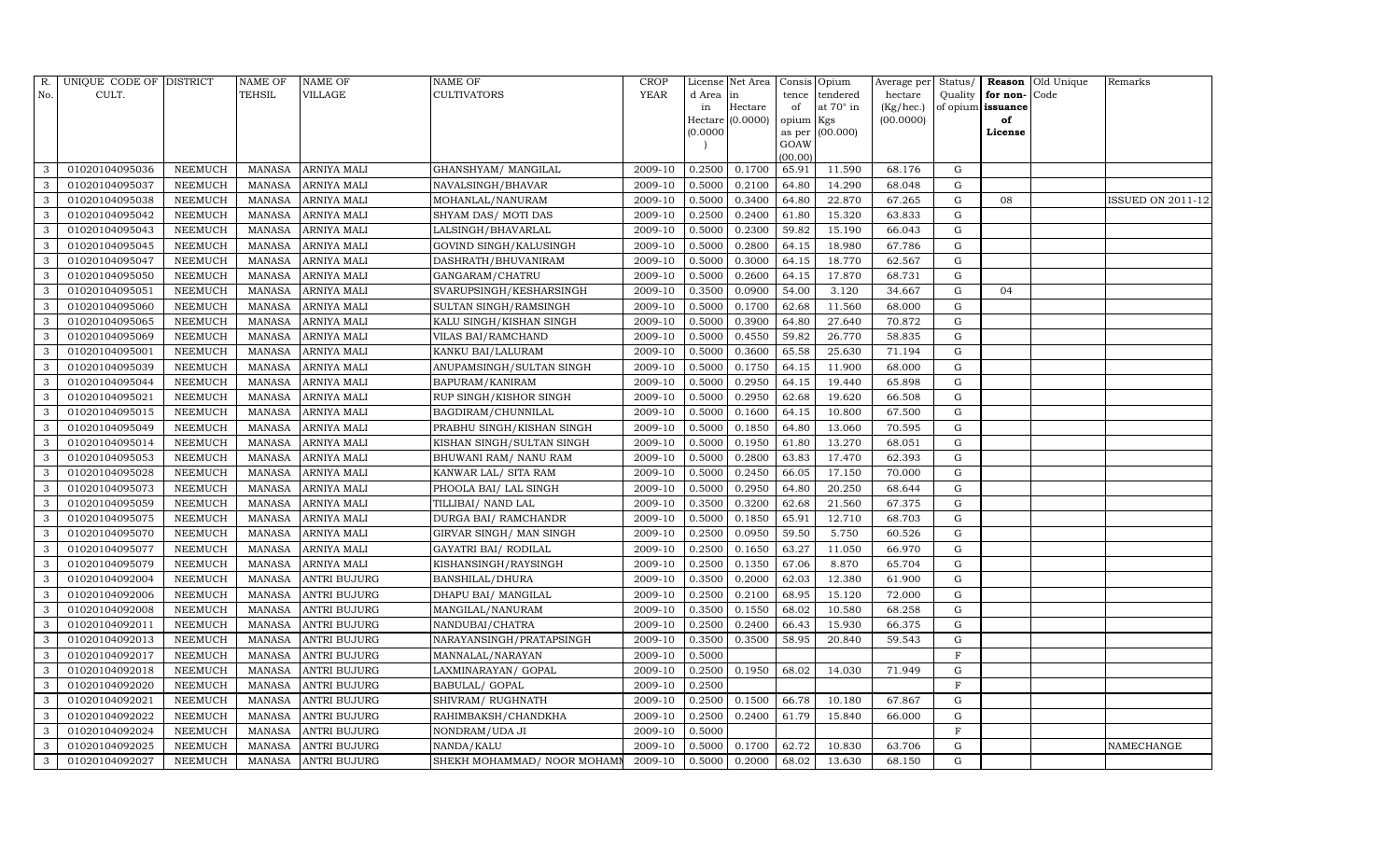| R.           | UNIQUE CODE OF DISTRICT |                | <b>NAME OF</b> | NAME OF             | NAME OF                    | CROP        |           | License Net Area |           | Consis Opium    | Average per | Status/     |                   | Reason Old Unique | Remarks    |
|--------------|-------------------------|----------------|----------------|---------------------|----------------------------|-------------|-----------|------------------|-----------|-----------------|-------------|-------------|-------------------|-------------------|------------|
| No.          | CULT.                   |                | TEHSIL         | VILLAGE             | CULTIVATORS                | <b>YEAR</b> | d Area in |                  |           | tence tendered  | hectare     | Quality     | for non-Code      |                   |            |
|              |                         |                |                |                     |                            |             | in        | Hectare          | of        | at 70° in       | (Kg/hec.)   |             | of opium issuance |                   |            |
|              |                         |                |                |                     |                            |             |           | Hectare (0.0000) | opium Kgs |                 | (00.0000)   |             | of                |                   |            |
|              |                         |                |                |                     |                            |             | (0.0000)  |                  | GOAW      | as per (00.000) |             |             | License           |                   |            |
|              |                         |                |                |                     |                            |             |           |                  | (00.00)   |                 |             |             |                   |                   |            |
| 3            | 01020104092029          | NEEMUCH        | MANASA         | <b>ANTRI BUJURG</b> | GOVERDHANSINGH/PRATAPSINGH | 2009-10     | 0.5000    | 0.4900           | 60.00     | 30.030          | 61.286      | G           |                   |                   |            |
| 3            | 01020104092030          | NEEMUCH        | MANASA         | <b>ANTRI BUJURG</b> | GOPAL/MANGILAL             | 2009-10     | 0.5000    | 0.5150           | 66.21     | 33.550          | 65.146      | G           |                   |                   |            |
| 3            | 01020104092039          | NEEMUCH        | MANASA         | ANTRI BUJURG        | GOVIND KUWAR/ DALPAT SINGH | 2009-10     | 0.5000    | 0.3750           | 62.03     | 23.520          | 62.720      | G           |                   |                   |            |
| 3            | 01020104092041          | NEEMUCH        | MANASA         | <b>ANTRI BUJURG</b> | AMARSINGH/SAJJANSINGH      | 2009-10     | 0.5000    | 0.2950           | 65.89     | 19.800          | 67.119      | G           |                   |                   |            |
| 3            | 01020104092042          | NEEMUCH        | <b>MANASA</b>  | ANTRI BUJURG        | NATHULAL/UDAA              | 2009-10     | 0.2500    | 0.1950           | 59.36     | 11.320          | 58.051      | G           |                   |                   |            |
| 3            | 01020104092044          | NEEMUCH        | MANASA         | ANTRI BUJURG        | VIJAY SINGH/ BAHADUR SINGH | 2009-10     | 0.2500    | 0.2200           | 57.79     | 13.240          | 60.182      | G           |                   |                   |            |
| 3            | 01020104092045          | NEEMUCH        | <b>MANASA</b>  | ANTRI BUJURG        | KALU SINGH/ INDAR SINGH    | 2009-10     | 0.2500    |                  |           |                 |             | F           |                   |                   |            |
| 3            | 01020104092046          | NEEMUCH        | <b>MANASA</b>  | ANTRI BUJURG        | BHERU SINGH/ INDAR SINGH   | 2009-10     | 0.3500    | 0.3300           | 62.72     | 20.930          | 63.424      | G           |                   |                   |            |
| 3            | 01020104092047          | NEEMUCH        | MANASA         | ANTRI BUJURG        | BHERULAL/RATANLAL          | 2009-10     | 0.2500    | 0.2000           | 62.83     | 12.680          | 63.400      | G           |                   |                   |            |
| 3            | 01020104092049          | NEEMUCH        | <b>MANASA</b>  | ANTRI BUJURG        | BABULAL/BIHARILAL          | 2009-10     | 0.2500    | 0.2050           | 65.30     | 13.500          | 65.854      | G           |                   |                   |            |
| 3            | 01020104092050          | NEEMUCH        | <b>MANASA</b>  | ANTRI BUJURG        | SUNDARLAL/NARAYAN          | 2009-10     | 0.5000    |                  |           |                 |             | $\mathbf F$ |                   |                   |            |
| 3            | 01020104092052          | NEEMUCH        | MANASA         | <b>ANTRI BUJURG</b> | RAMPRASAD/HEERALAL         | 2009-10     | 0.5000    |                  |           |                 |             | F           |                   |                   |            |
| 3            | 01020104092053          | NEEMUCH        | <b>MANASA</b>  | <b>ANTRI BUJURG</b> | MANGILAL/ SHANKARLAL       | 2009-10     | 0.2500    | 0.2400           | 59.36     | 14.310          | 59.625      | G           |                   |                   |            |
| 3            | 01020104092054          | NEEMUCH        | MANASA         | ANTRI BUJURG        | GANPAT/KANHAIYALAL         | 2009-10     | 0.2500    | 0.1900           | 61.99     | 11.380          | 59.895      | G           |                   |                   | NAMECHANGE |
| 3            | 01020104092055          | NEEMUCH        | <b>MANASA</b>  | ANTRI BUJURG        | DINESH/MANNALAL            | 2009-10     | 0.5000    | 0.1750           | 66.43     | 12.030          | 68.743      | G           |                   |                   |            |
| 3            | 01020104092057          | NEEMUCH        | MANASA         | ANTRI BUJURG        | SURESH CHANDR/ NARAYAN     | 2009-10     | 0.5000    | 0.1900           | 58.32     | 11.000          | 57.895      | G           |                   |                   |            |
| 3            | 01020104092061          | NEEMUCH        | <b>MANASA</b>  | <b>ANTRI BUJURG</b> | RADHESHYAM / BHAWARLAL     | 2009-10     | 0.2500    |                  |           |                 |             | $\mathbf F$ |                   |                   |            |
| 3            | 01020104092062          | NEEMUCH        | MANASA         | ANTRI BUJURG        | SATYANARAYAN/BHAWARLAL     | 2009-10     | 0.2500    | 0.1800           | 62.17     | 11.440          | 63.556      | G           |                   |                   |            |
| 3            | 01020104092064          | NEEMUCH        | <b>MANASA</b>  | <b>ANTRI BUJURG</b> | HARIVALLABH/BADRILAL       | 2009-10     | 0.3500    | 0.2900           | 62.61     | 18.280          | 63.034      | G           |                   |                   |            |
| 3            | 01020104092065          | NEEMUCH        | MANASA         | <b>ANTRI BUJURG</b> | BABULAL/RAMGOPAL           | 2009-10     | 0.5000    |                  |           |                 |             | $\mathbf F$ |                   |                   |            |
| 3            | 01020104092068          | NEEMUCH        | <b>MANASA</b>  | ANTRI BUJURG        | NANHE KHA/ NOOR KHA        | 2009-10     | 0.5000    | 0.2500           | 64.76     | 15.980          | 63.920      | G           |                   |                   |            |
| 3            | 01020104092070          | <b>NEEMUCH</b> | <b>MANASA</b>  | <b>ANTRI BUJURG</b> | KISHORE/LALSINGH           | 2009-10     | 0.5000    |                  |           |                 |             | $\mathbf F$ |                   |                   |            |
| 3            | 01020104092071          | NEEMUCH        | <b>MANASA</b>  | ANTRI BUJURG        | KAILASH/HEERALAL           | 2009-10     | 0.5000    | 0.2700           | 64.76     | 17.490          | 64.778      | G           |                   |                   |            |
| 3            | 01020104092073          | NEEMUCH        | <b>MANASA</b>  | <b>ANTRI BUJURG</b> | SAMRATH/RAMGOPAL           | 2009-10     | 0.5000    | 0.1000           | 75.15     | 7.460           | 74.600      | G           |                   |                   |            |
| 3            | 01020104092074          | <b>NEEMUCH</b> | <b>MANASA</b>  | <b>ANTRI BUJURG</b> | KAILASH/SATYANARAYAN       | 2009-10     | 0.3500    | 0.1800           | 64.76     | 12.320          | 68.444      | G           |                   |                   |            |
| 3            | 01020104092076          | NEEMUCH        | <b>MANASA</b>  | ANTRI BUJURG        | UDAYRAM/ CHATRU            | 2009-10     | 0.2500    | 0.2400           | 65.30     | 15.730          | 65.542      | G           |                   |                   |            |
| 3            | 01020104092077          | NEEMUCH        | <b>MANASA</b>  | <b>ANTRI BUJURG</b> | RAMLAL/ MANGILAL           | 2009-10     | 0.2500    | 0.2450           | 56.56     | 13.810          | 56.367      | G           |                   |                   |            |
| 3            | 01020104092078          | NEEMUCH        | <b>MANASA</b>  | <b>ANTRI BUJURG</b> | LAXMAN/NAHARSINGH          | 2009-10     | 0.3500    | 0.1900           | 62.61     | 12.440          | 65.474      | G           |                   |                   |            |
| 3            | 01020104092079          | NEEMUCH        | MANASA         | <b>ANTRI BUJURG</b> | DINESH/BABUGIR             | 2009-10     | 0.5000    | 0.3100           | 62.03     | 19.200          | 61.935      | G           |                   |                   |            |
| 3            | 0102010409280           | NEEMUCH        | MANASA         | <b>ANTRI BUJURG</b> | LAL SINGH/ BHAWAR SINGH    | 2009-10     | 0.2500    | 0.1850           | 64.20     | 11.430          | 61.784      | G           |                   |                   |            |
| $\mathbf{3}$ | 01020104092081          | NEEMUCH        | <b>MANASA</b>  | <b>ANTRI BUJURG</b> | PARVAT SINGH/ SHIV SINGH   | 2009-10     | 0.2500    | 0.1900           | 64.20     | 12.220          | 64.316      | G           |                   |                   |            |
| 3            | 0102010409287           | <b>NEEMUCH</b> | MANASA         | <b>ANTRI BUJURG</b> | DINESH KUMAR/KANHEYALAL    | 2009-10     | 0.2500    |                  |           |                 |             | $\mathbf F$ |                   |                   |            |
| 3            | 01020104092089          | NEEMUCH        | MANASA         | <b>ANTRI BUJURG</b> | NARAYAN SINGH/ SHIV SINGH  | 2009-10     | 0.2500    |                  |           |                 |             | $_{\rm F}$  |                   |                   |            |
| 3            | 01020104092090          | NEEMUCH        | MANASA         | <b>ANTRI BUJURG</b> | YASHWANT/HARIVALLABH       | 2009-10     | 0.5000    | 0.3550           | 68.02     | 24.070          | 67.803      | G           |                   |                   |            |
| 3            | 01020104092091          | NEEMUCH        | MANASA         | ANTRI BUJURG        | HARIPRASAD/BIHARI          | 2009-10     | 0.5000    | 0.2000           | 62.03     | 13.360          | 66.800      | G           |                   |                   |            |
| 3            | 01020104092092          | NEEMUCH        | MANASA         | ANTRI BUJURG        | BHARATSINGH/NAHARSINGH     | 2009-10     | 0.5000    | 0.2000           | 65.16     | 13.230          | 66.150      | G           |                   |                   |            |
| 3            | 01020104092093          | NEEMUCH        | MANASA         | ANTRI BUJURG        | HIRALAL/RAMCHANDR          | 2009-10     | 0.2500    | 0.2100           | 59.36     | 12.560          | 59.810      | G           |                   |                   |            |
| 3            | 01020104092097          | NEEMUCH        | MANASA         | ANTRI BUJURG        | MANOJ KUMAR/ BAPULAL       | 2009-10     | 0.2500    | 0.2350           | 64.20     | 15.320          | 65.191      | G           |                   |                   |            |
| 3            | 01020104092098          | <b>NEEMUCH</b> | MANASA         | <b>ANTRI BUJURG</b> | DHARAMCHANDRA/HEERALAL     | 2009-10     | 0.5000    | 0.2000           | 66.43     | 13.400          | 67.000      | G           |                   |                   |            |
| 3            | 01020104092099          | <b>NEEMUCH</b> | MANASA         | <b>ANTRI BUJURG</b> | GOPAL/SATYANARAYAN         | 2009-10     | 0.5000    |                  |           |                 |             | F           |                   |                   |            |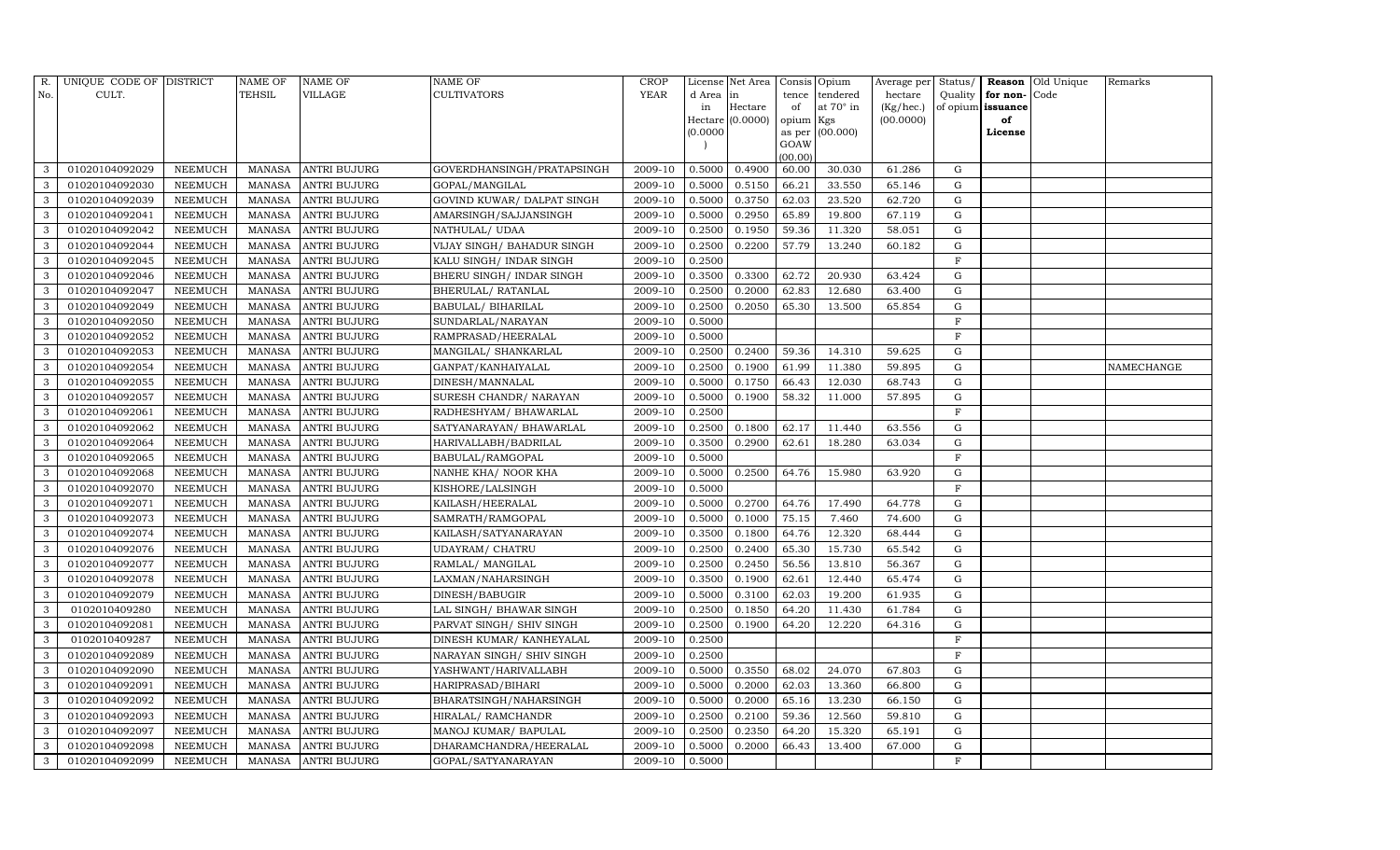| R.           | UNIQUE CODE OF DISTRICT |                | <b>NAME OF</b> | <b>NAME OF</b>      | <b>NAME OF</b>               | CROP        |           | License Net Area |           | Consis Opium     | Average per | Status/      |                   | Reason Old Unique | Remarks                  |
|--------------|-------------------------|----------------|----------------|---------------------|------------------------------|-------------|-----------|------------------|-----------|------------------|-------------|--------------|-------------------|-------------------|--------------------------|
| No.          | CULT.                   |                | <b>TEHSIL</b>  | VILLAGE             | <b>CULTIVATORS</b>           | <b>YEAR</b> | d Area in |                  | tence     | tendered         | hectare     | Quality      | for non-          | Code              |                          |
|              |                         |                |                |                     |                              |             | in        | Hectare          | of        | at $70^\circ$ in | (Kg/hec.)   |              | of opium issuance |                   |                          |
|              |                         |                |                |                     |                              |             |           | Hectare (0.0000) | opium Kgs |                  | (00.0000)   |              | of                |                   |                          |
|              |                         |                |                |                     |                              |             | (0.0000)  |                  | GOAW      | as per (00.000)  |             |              | License           |                   |                          |
|              |                         |                |                |                     |                              |             |           |                  | (00.00)   |                  |             |              |                   |                   |                          |
| 3            | 01020104092103          | NEEMUCH        | MANASA         | <b>ANTRI BUJURG</b> | SHRINIWAS/CHHAGANLAL         | 2009-10     | 0.5000    | 0.2000           | 65.30     | 13.290           | 66.450      | G            |                   |                   |                          |
| 3            | 01020104092113          | NEEMUCH        | MANASA         | <b>ANTRI BUJURG</b> | GUMAN SINGH/ RAM SINGH       | 2009-10     | 0.2500    |                  |           |                  |             | F            |                   |                   |                          |
| 3            | 01020104092117          | NEEMUCH        | MANASA         | <b>ANTRI BUJURG</b> | HIRALAL/PRABHULAL            | 2009-10     | 0.2500    | 0.1000           | 63.51     | 6.620            | 66.200      | $\mathbf{I}$ | 02                |                   |                          |
| 3            | 01020104092120          | <b>NEEMUCH</b> | MANASA         | <b>ANTRI BUJURG</b> | BASANTILAL/ NATHULAL JAIN    | 2009-10     | 0.2500    |                  |           |                  |             | F            |                   |                   |                          |
| 3            | 01020104092122          | NEEMUCH        | MANASA         | <b>ANTRI BUJURG</b> | BHANWARLAL/BASANTILAL        | 2009-10     | 0.3500    | 0.1850           | 60.00     | 5.430            | 29.351      | G            | 04                |                   | <b>ISSUED ON 2016-17</b> |
| 3            | 01020104092125          | NEEMUCH        | MANASA         | <b>ANTRI BUJURG</b> | NAHARSINGH/VAKTAVARSINGH     | 2009-10     | 0.5000    | 0.1200           | 64.76     | 7.880            | 65.667      | ${\rm G}$    |                   |                   |                          |
| 3            | 01020104092102          | <b>NEEMUCH</b> | <b>MANASA</b>  | <b>ANTRI BUJURG</b> | SAMNDI BAI/ KANHEYALAL       | 2009-10     | 0.2500    |                  |           |                  |             | $\rm F$      |                   |                   |                          |
| 3            | 01020104092129          | <b>NEEMUCH</b> | MANASA         | <b>ANTRI BUJURG</b> | ALLAHVKSH/ RAMJU KHA         | 2009-10     | 0.5000    | 0.3250           | 65.16     | 21.250           | 65.385      | ${\rm G}$    |                   |                   |                          |
| 3            | 01020104092130          | NEEMUCH        | MANASA         | <b>ANTRI BUJURG</b> | PRABHULAL/ NARAYAN           | 2009-10     | 0.2500    |                  |           |                  |             | $\mathbf{F}$ |                   |                   |                          |
| 3            | 01020104092132          | NEEMUCH        | MANASA         | <b>ANTRI BUJURG</b> | BHUWANISHANKAR/NARAYAN       | 2009-10     | 0.5000    | 0.1800           | 66.43     | 11.130           | 61.833      | G            |                   |                   |                          |
| 3            | 01020104092143          | <b>NEEMUCH</b> | MANASA         | <b>ANTRI BUJURG</b> | RAMKISHAN / BHAWARLAL        | 2009-10     | 0.2500    | 0.1600           | 63.44     | 10.390           | 64.938      | G            |                   |                   |                          |
| 3            | 01020104092149          | <b>NEEMUCH</b> | MANASA         | <b>ANTRI BUJURG</b> | SAMPATBAI/RAMNARAYAN         | 2009-10     | 0.5000    |                  |           |                  |             | $\mathbf F$  |                   |                   |                          |
| 3            | 01020104092035          | NEEMUCH        | MANASA         | <b>ANTRI BUJURG</b> | ISHVAR SINGH/ MOHAN SINGH    | 2009-10     | 0.2500    | 0.1900           | 62.83     | 11.970           | 63.000      | $\mathbf G$  |                   |                   |                          |
| 3            | 01020104092157          | NEEMUCH        | MANASA         | <b>ANTRI BUJURG</b> | KAILASHCHANDRA/KANHAIYALAL   | 2009-10     | 0.2500    | 0.2300           | 69.08     | 15.580           | 67.739      | G            |                   |                   |                          |
| 3            | 01020104092158          | NEEMUCH        | MANASA         | <b>ANTRI BUJURG</b> | GHASI / BHERU BHIL           | 2009-10     | 0.2500    | 0.1950           | 63.36     | 12.100           | 62.051      | G            |                   |                   |                          |
| 3            | 01020104092160          | NEEMUCH        | MANASA         | <b>ANTRI BUJURG</b> | KANHYALAL/SURAJMAL           | 2009-10     | 0.5000    | 0.2950           | 60.00     | 18.640           | 63.186      | G            |                   |                   |                          |
| 3            | 01020104092137          | <b>NEEMUCH</b> | MANASA         | <b>ANTRI BUJURG</b> | MANGU SINGH/INDRA SINGH      | 2009-10     | 0.5000    | 0.3850           | 62.61     | 24.340           | 63.221      | $\mathbf G$  |                   |                   |                          |
| 3            | 01020104092072          | NEEMUCH        | MANASA         | <b>ANTRI BUJURG</b> | SHAMBHULAL/BHONA             | 2009-10     | 0.5000    | 0.4350           | 58.95     | 25.850           | 59.425      | G            |                   |                   |                          |
| 3            | 01020104092161          | NEEMUCH        | MANASA         | <b>ANTRI BUJURG</b> | SATYANARAYAN / SHANKARLAL    | 2009-10     | 0.2500    | 0.2400           | 66.78     | 16.190           | 67.458      | G            |                   |                   |                          |
| 3            | 01020104092043          | <b>NEEMUCH</b> | MANASA         | <b>ANTRI BUJURG</b> | CHUNNILAL/UDA                | 2009-10     | 0.2500    | 0.1150           | 66.28     | 7.430            | 64.609      | $\mathbf{I}$ | 02                |                   |                          |
| 3            | 01020104092104          | <b>NEEMUCH</b> | MANASA         | <b>ANTRI BUJURG</b> | RAJMAL/BHERULAL              | 2009-10     | 0.2500    | 0.2350           | 54.84     | 12.640           | 53.787      | G            | 04                |                   | <b>ISSUED ON 2016-17</b> |
| 3            | 01020104092063          | <b>NEEMUCH</b> | MANASA         | <b>ANTRI BUJURG</b> | AMRATLAL/BHAVARLAL           | 2009-10     | 0.3500    |                  |           |                  |             | $\rm F$      |                   |                   |                          |
| 3            | 01020104092152          | NEEMUCH        | MANASA         | <b>ANTRI BUJURG</b> | VISHNULAL/ KACHRU            | 2009-10     | 0.2500    | 0.1800           | 59.36     | 10.410           | 57.833      | G            |                   |                   |                          |
| 3            | 01020104092015          | <b>NEEMUCH</b> | MANASA         | <b>ANTRI BUJURG</b> | KAMLA BAI/HIRALAL            | 2009-10     | 0.3500    |                  |           |                  |             | $\mathbf F$  |                   |                   |                          |
| 3            | 01020104092005          | <b>NEEMUCH</b> | MANASA         | <b>ANTRI BUJURG</b> | BHAWARLAL/ GOPAL             | 2009-10     | 0.2500    | 0.2000           | 66.78     | 13.590           | 67.950      | G            |                   |                   |                          |
| 3            | 01020104092010          | <b>NEEMUCH</b> | MANASA         | <b>ANTRI BUJURG</b> | RAMPRASAD/BHERULAL           | 2009-10     | 0.5000    | 0.2600           | 72.01     | 18.600           | 71.538      | G            |                   |                   |                          |
| 3            | 01020104092033          | <b>NEEMUCH</b> | MANASA         | <b>ANTRI BUJURG</b> | TAMIJAN BAI/NANHE KHAN       | 2009-10     | 0.5000    | 0.4650           | 58.95     | 27.420           | 58.968      | ${\rm G}$    |                   |                   |                          |
| 3            | 01020104092144          | <b>NEEMUCH</b> | MANASA         | <b>ANTRI BUJURG</b> | <b>BHERU LAL/ NANDA</b>      | 2009-10     | 0.3500    | 0.3300           | 60.00     | 19.300           | 58.485      | $\mathbf G$  |                   |                   |                          |
| $\mathbf{3}$ | 01020104092138          | NEEMUCH        | MANASA         | <b>ANTRI BUJURG</b> | MOHAN KUNWAR/ NARENDRA SINGH | 2009-10     | 0.5000    | 0.2500           | 62.61     | 15.830           | 63.320      | G            |                   |                   |                          |
| 3            | 01020104092131          | <b>NEEMUCH</b> | MANASA         | <b>ANTRI BUJURG</b> | CHHOTE KHAN/ NANA KAHAN      | 2009-10     | 0.5000    | 0.2300           | 58.95     | 13.460           | 58.522      | ${\rm G}$    |                   |                   |                          |
| 3            | 01020104092146          | <b>NEEMUCH</b> | MANASA         | <b>ANTRI BUJURG</b> | VISHNUDAS/RAGHUVEERDAS       | 2009-10     | 0.5000    |                  |           |                  |             | $\mathbf F$  |                   |                   |                          |
| 3            | 01020104092084          | NEEMUCH        | MANASA         | <b>ANTRI BUJURG</b> | TIKAMSINGH/SHIVSINGH         | 2009-10     | 0.5000    | 0.1900           | 65.30     | 12.330           | 64.895      | G            |                   |                   |                          |
| 3            | 01020104092194          | <b>NEEMUCH</b> | MANASA         | <b>ANTRI BUJURG</b> | <b>FAKIRCHAND/ AMRA</b>      | 2009-10     | 0.2500    | 0.2050           | 62.72     | 12.440           | 60.683      | ${\rm G}$    |                   |                   |                          |
| 3            | 01020104092075          | <b>NEEMUCH</b> | MANASA         | <b>ANTRI BUJURG</b> | MOHAMAD HUSSAIN/ RAMJU KHA   | 2009-10     | 0.2500    | 0.2400           | 62.72     | 15.120           | 63.000      | G            |                   |                   |                          |
| 3            | 01020104092195          | <b>NEEMUCH</b> | MANASA         | <b>ANTRI BUJURG</b> | RATANLAL/SHANKARLAL          | 2009-10     | 0.2500    | 0.2250           | 58.32     | 13.570           | 60.311      | G            |                   | 01020104071009    |                          |
| 3            | 01020104096002          | <b>NEEMUCH</b> | MANASA         | <b>ANKLI</b>        | MANGILAL/DEVA                | 2009-10     | 0.5000    | 0.2000           | 65.07     | 13.200           | 66.000      | G            |                   |                   |                          |
| 3            | 01020104096003          | <b>NEEMUCH</b> | MANASA         | <b>ANKLI</b>        | DEVILAL/LADU                 | 2009-10     | 0.5000    | 0.3050           | 59.25     | 19.000           | 62.295      | G            |                   |                   |                          |
| 3            | 01020104096006          | NEEMUCH        | MANASA         | <b>ANKLI</b>        | ANILKUMAR/RAJMAL             | 2009-10     | 0.3500    | 0.2950           | 59.24     | 19.240           | 65.220      | G            |                   |                   |                          |
| $\mathbf{3}$ | 01020104096007          | NEEMUCH        | MANASA         | <b>ANKLI</b>        | RAMNARAYAN/NATHU             | 2009-10     | 0.5000    | 0.2150           | 57.76     | 12.750           | 59.302      | G            |                   |                   |                          |
| 3            | 01020104096014          | <b>NEEMUCH</b> | MANASA ANKLI   |                     | PURALAL/GHASIRAM             | 2009-10     | 0.5000    | 0.2100           | 61.77     | 14.080           | 67.048      | G            |                   |                   |                          |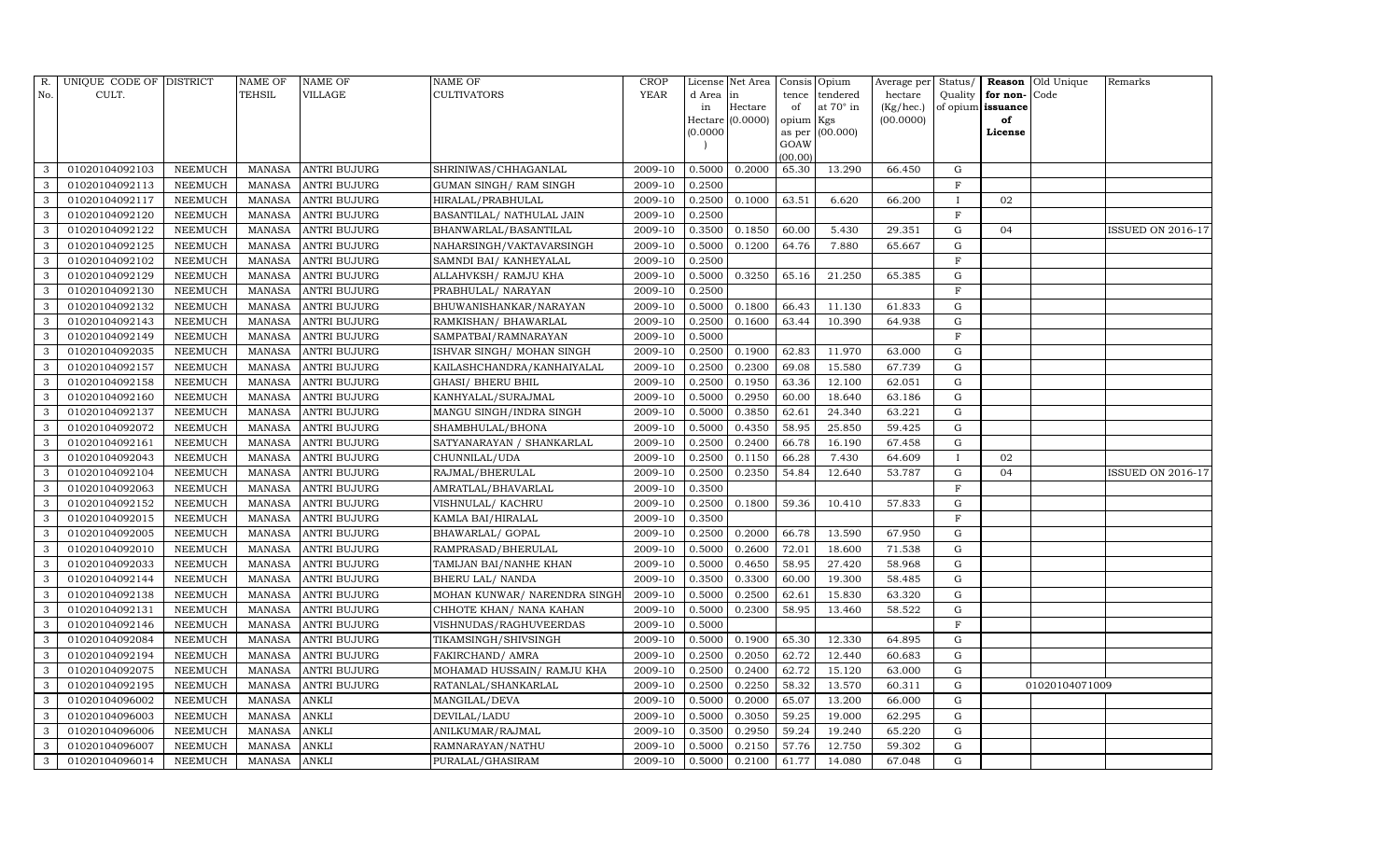| R.             | UNIQUE CODE OF DISTRICT |                | NAME OF       | <b>NAME OF</b>        | <b>NAME OF</b>             | <b>CROP</b> |           | License Net Area |                | Consis Opium     | Average per | Status/     | Reason            | Old Unique | Remarks                        |
|----------------|-------------------------|----------------|---------------|-----------------------|----------------------------|-------------|-----------|------------------|----------------|------------------|-------------|-------------|-------------------|------------|--------------------------------|
| No.            | CULT.                   |                | <b>TEHSIL</b> | VILLAGE               | <b>CULTIVATORS</b>         | YEAR        | d Area in |                  | tence          | tendered         | hectare     | Quality     | for non-          | Code       |                                |
|                |                         |                |               |                       |                            |             | in        | Hectare          | of             | at $70^\circ$ in | (Kg/hec.)   |             | of opium issuance |            |                                |
|                |                         |                |               |                       |                            |             |           | Hectare (0.0000) | opium Kgs      |                  | (00.0000)   |             | of                |            |                                |
|                |                         |                |               |                       |                            |             | (0.0000)  |                  | as per<br>GOAW | (00.000)         |             |             | License           |            |                                |
|                |                         |                |               |                       |                            |             |           |                  | (00.00)        |                  |             |             |                   |            |                                |
| 3              | 01020104096016          | NEEMUCH        | MANASA        | <b>ANKLI</b>          | PRAHLAD/MANNALAL           | 2009-10     | 0.5000    | 0.3750           | 65.01          | 24.250           | 64.667      | G           |                   |            |                                |
| 3              | 01020104096019          | NEEMUCH        | <b>MANASA</b> | <b>ANKLI</b>          | GANESHRAM/DHANNA           | 2009-10     | 0.2500    | 0.2450           | 62.63          | 16.660           | 68.000      | G           |                   |            |                                |
| 3              | 01020104096028          | <b>NEEMUCH</b> | <b>MANASA</b> | <b>ANKLI</b>          | GOPAL/BAGDIRAM             | 2009-10     | 0.2500    | 0.2950           | 65.07          | 18.640           | 63.186      | G           |                   |            |                                |
| 3              | 01020104096031          | NEEMUCH        | MANASA        | <b>ANKLI</b>          | MANOHAR/DEVISINGH          | 2009-10     | 0.2500    | 0.2400           | 57.76          | 14.890           | 62.042      | ${\rm G}$   |                   |            | NAME CHANGE                    |
| 3              | 01020104096032          | NEEMUCH        | <b>MANASA</b> | <b>ANKLI</b>          | <b>NAGULAL/ KISHOR</b>     | 2009-10     | 0.2500    | 0.1400           | 56.64          | 7.970            | 56.929      | $\mathbf G$ |                   |            |                                |
| 3              | 01020104096033          | NEEMUCH        | MANASA        | <b>ANKLI</b>          | SHANTILAL/BHAVARLAL        | 2009-10     | 0.5000    | 0.3700           | 57.76          | 22.200           | 60.000      | G           |                   |            |                                |
| 3              | 01020104096050          | NEEMUCH        | MANASA        | <b>ANKLI</b>          | BAGDIRAM/AMRA JI           | 2009-10     | 0.2500    | 0.2400           | 64.42          | 15.480           | 64.500      | G           |                   |            |                                |
| 3              | 01020104096056          | <b>NEEMUCH</b> | MANASA        | <b>ANKLI</b>          | KASTURIBAI/MANGILAL        | 2009-10     | 0.3500    | 0.2150           | 65.66          | 14.010           | 65.163      | ${\rm G}$   |                   |            |                                |
| 3              | 01020104096068          | <b>NEEMUCH</b> | <b>MANASA</b> | <b>ANKLI</b>          | RAJARAM/ JAGANNATH         | 2009-10     | 0.5000    | 0.4200           | 56.94          | 24.660           | 58.714      | $\mathbf G$ |                   |            |                                |
| 3              | 01020104096071          | NEEMUCH        | MANASA        | <b>ANKLI</b>          | NANDA/PARTHA               | 2009-10     | 0.5000    | 0.1500           | 65.66          | 8.730            | 58.200      | ${\rm G}$   |                   |            |                                |
| 3              | 01020104096081          | <b>NEEMUCH</b> | <b>MANASA</b> | <b>ANKLI</b>          | BHAGATRAM/RAMCHANDRA       | 2009-10     | 0.5000    | 0.2050           | 64.51          | 14.430           | 70.390      | ${\rm G}$   |                   |            |                                |
| 3              | 01020104096085          | <b>NEEMUCH</b> | MANASA        | <b>ANKLI</b>          | RAMNIVAS/MATHURALAL        | 2009-10     | 0.5000    | 0.3000           | 64.42          | 20.270           | 67.567      | G           |                   |            |                                |
| 3              | 01020104096087          | <b>NEEMUCH</b> | <b>MANASA</b> | <b>ANKLI</b>          | SHYAMLAL/SITARAM           | 2009-10     | 0.3500    | 0.2850           | 64.42          | 18.380           | 64.491      | ${\rm G}$   |                   |            |                                |
| 3              | 01020104096088          | <b>NEEMUCH</b> | <b>MANASA</b> | <b>ANKLI</b>          | MADANLAL/ RUPAJI           | 2009-10     | 0.2500    | 0.2000           | 61.00          | 12.280           | 61.400      | G           |                   |            |                                |
| 3              | 01020104096015          | NEEMUCH        | MANASA        | <b>ANKLI</b>          | BHAVARLAL/MANGILAL         | 2009-10     | 0.5000    | 0.1800           | 65.07          | 11.330           | 62.944      | G           |                   |            |                                |
| 3              | 01020104096024          | NEEMUCH        | <b>MANASA</b> | <b>ANKLI</b>          | <b>BAPULAL/NARAYAN</b>     | 2009-10     | 0.3500    | 0.2750           | 58.58          | 16.270           | 59.164      | $\mathbf G$ |                   |            |                                |
| 3              | 01020104096054          | <b>NEEMUCH</b> | <b>MANASA</b> | <b>ANKLI</b>          | DULESINGH/ONKARSINGH       | 2009-10     | 0.5000    | 0.2100           | 62.63          | 13.720           | 65.333      | G           |                   |            |                                |
| 3              | 01020104096075          | <b>NEEMUCH</b> | MANASA        | <b>ANKLI</b>          | BHANWARLAL/GANGARAM        | 2009-10     | 0.5000    | 0.1900           | 59.24          | 12.260           | 64.526      | G           |                   |            |                                |
| 3              | 01020104096025          | NEEMUCH        | <b>MANASA</b> | <b>ANKLI</b>          | <b>BAPULAL/ RAM CHANDR</b> | 2009-10     | 0.5000    | 0.2850           | 64.51          | 18.370           | 64.456      | G           |                   |            |                                |
| 3              | 01020104096077          | NEEMUCH        | MANASA        | <b>ANKLI</b>          | MADANSINGH/JAYSINGH        | 2009-10     | 0.2500    | 0.2150           | 62.63          | 14.480           | 67.349      | G           |                   |            |                                |
| 3              | 01020104096038          | NEEMUCH        | MANASA        | <b>ANKLI</b>          | ARJUNSINGH/DEVISINGH       | 2009-10     | 0.5000    | 0.2000           | 60.57          | 12.060           | 60.300      | G           |                   |            |                                |
| 3              | 01020104096023          | <b>NEEMUCH</b> | <b>MANASA</b> | <b>ANKLI</b>          | KISHOR SINGH/MADAN SINGH   | 2009-10     | 0.2500    | 0.2250           | 65.01          | 14.130           | 62.800      | ${\rm G}$   |                   |            |                                |
| 3              | 01020104096051          | NEEMUCH        | MANASA        | <b>ANKLI</b>          | PRABHULAL/HARIRAM          | 2009-10     | 0.5000    | 0.1500           | 65.01          | 9.840            | 65.600      | ${\rm G}$   |                   |            |                                |
| 3              | 01020104096094          | <b>NEEMUCH</b> | <b>MANASA</b> | <b>ANKLI</b>          | MOHAN LAL/ RAM CHANDRA     | 2009-10     | 0.5000    | 0.3000           | 61.77          | 20.200           | 67.333      | G           |                   |            |                                |
| 3              | 01020104096069          | <b>NEEMUCH</b> | <b>MANASA</b> | <b>ANKLI</b>          | PARMANAND/MANGILAL         | 2009-10     | 0.3500    | 0.2000           | 61.77          | 12.720           | 63.600      | G           |                   |            |                                |
| 3              | 01020104096100          | <b>NEEMUCH</b> | <b>MANASA</b> | ANKLI                 | MOHANLAL/ RATANLAL         | 2009-10     | 0.5000    | 0.1950           | 61.00          | 12.020           | 61.641      | G           |                   |            |                                |
| 3              | 01020104096101          | <b>NEEMUCH</b> | MANASA        | <b>ANKLI</b>          | MATHURALAL/ BHAWANIRAM     | 2009-10     | 0.5000    | 0.3000           | 54.56          | 16.310           | 54.367      | ${\rm G}$   | 04                |            | 102010404512 ISSUED ON 2016-17 |
| $\overline{2}$ | 01020104052048          | <b>NEEMUCH</b> | <b>MANASA</b> | ALHED JAGIR-II        | NANURAM/LAXMAN             | 2009-10     | 0.2500    | 0.2050           | 68.00          | 13.550           | 66.098      | $\mathbf G$ |                   |            |                                |
| $\overline{2}$ | 01020104052050          | NEEMUCH        | MANASA        | ALHED JAGIR-II        | GOPAL/LAKHMICHANDRA        | 2009-10     | 0.2500    | 0.1950           | 63.54          | 13.040           | 66.872      | G           |                   |            |                                |
| $\overline{2}$ | 01020104052062          | <b>NEEMUCH</b> | MANASA        | ALHED JAGIR-II        | BHAGATRAM/NATHU            | 2009-10     | 0.2500    |                  |                |                  |             | $\mathbf F$ |                   |            |                                |
| $\overline{2}$ | 01020104052064          | <b>NEEMUCH</b> | MANASA        | ALHED JAGIR-II        | RAMNARAYAN/LAXMAN          | 2009-10     | 0.5000    | 0.4050           | 66.60          | 25.700           | 63.457      | ${\rm G}$   |                   |            |                                |
| $\overline{2}$ | 01020104052067          | <b>NEEMUCH</b> | <b>MANASA</b> | ALHED JAGIR-II        | <b>BAGDIRAM/SEVA</b>       | 2009-10     | 0.2500    | 0.1200           | 60.67          | 7.400            | 61.667      | $\mathbf G$ |                   |            |                                |
| $\overline{2}$ | 01020104052072          | <b>NEEMUCH</b> | MANASA        | ALHED JAGIR-II        | RUGHNATH/BHERULAL          | 2009-10     | 0.2500    | 0.2000           | 67.47          | 14.220           | 71.100      | G           |                   |            |                                |
| $\overline{2}$ | 01020104052076          | <b>NEEMUCH</b> | MANASA        | ALHED JAGIR-II        | GIRDHARI/KESHURAM          | 2009-10     | 0.2500    | 0.2350           | 65.87          | 16.670           | 70.936      | G           |                   |            |                                |
| $\overline{2}$ | 01020104052077          | <b>NEEMUCH</b> | MANASA        | ALHED JAGIR-II        | RAMESHWAR/LAXMAN           | 2009-10     | 0.2500    | 0.2450           | 65.87          | 12.220           | 49.878      | G           | 04                |            |                                |
| $\overline{2}$ | 01020104052082          | <b>NEEMUCH</b> | MANASA        | ALHED JAGIR-II        | MANGILAL/KACHARU PATIDAR   | 2009-10     | 0.5000    | 0.2050           | 66.60          | 14.360           | 70.049      | $\mathbf G$ |                   |            |                                |
| 2              | 01020104052085          | <b>NEEMUCH</b> | MANASA        | ALHED JAGIR-II        | CHAINRAM/NANDLAL           | 2009-10     | 0.5000    | 0.1200           | 68.00          | 8.180            | 68.167      | G           |                   |            |                                |
| $\overline{2}$ | 01020104052128          | NEEMUCH        | MANASA        | ALHED JAGIR-II        | RAMESHCHANDRA/LALU         | 2009-10     | 0.2500    | 0.1650           | 60.67          | 3.610            | 21.879      | G           | 04                |            |                                |
| $\overline{2}$ | 01020104052092          | NEEMUCH        | MANASA        | ALHED JAGIR-II        | KACHRULAL/ONKARLAL         | 2009-10     | 0.2500    |                  |                |                  |             | F           |                   |            |                                |
| $\overline{2}$ | 01020104052094          | <b>NEEMUCH</b> |               | MANASA ALHED JAGIR-II | RADHABAI/ONKAR             | 2009-10     | 0.5000    | 0.3100           | 72.02          | 22.100           | 71.290      | G           |                   |            |                                |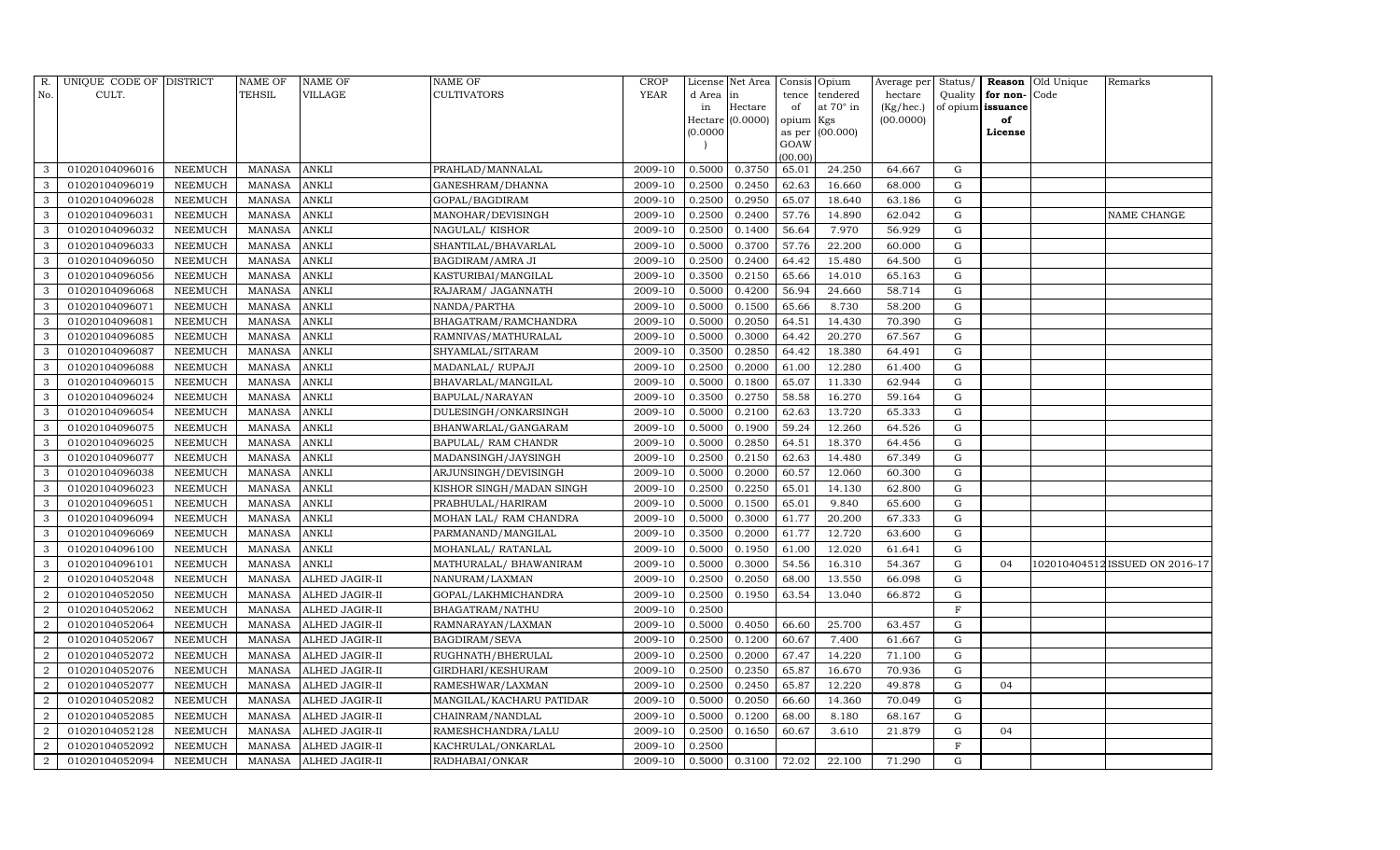| R.                          | UNIQUE CODE OF DISTRICT |                 | <b>NAME OF</b> | NAME OF              | NAME OF                     | <b>CROP</b> |           | License Net Area |                | Consis Opium | Average per | Status/      |          | Reason Old Unique | Remarks                  |
|-----------------------------|-------------------------|-----------------|----------------|----------------------|-----------------------------|-------------|-----------|------------------|----------------|--------------|-------------|--------------|----------|-------------------|--------------------------|
| No.                         | CULT.                   |                 | TEHSIL         | VILLAGE              | CULTIVATORS                 | <b>YEAR</b> | d Area in |                  | tence          | tendered     | hectare     | Quality      | for non- | Code              |                          |
|                             |                         |                 |                |                      |                             |             | in        | Hectare          | of             | at 70° in    | (Kg/hec.)   | of opium     | issuance |                   |                          |
|                             |                         |                 |                |                      |                             |             |           | Hectare (0.0000) | opium Kgs      |              | (00.0000)   |              | of       |                   |                          |
|                             |                         |                 |                |                      |                             |             | (0.0000)  |                  | as per<br>GOAW | (00.000)     |             |              | License  |                   |                          |
|                             |                         |                 |                |                      |                             |             |           |                  | (00.00)        |              |             |              |          |                   |                          |
| $\mathcal{D}$               | 01020104052099          | NEEMUCH         | MANASA         | ALHED JAGIR-II       | BAPULAL/CHATARBHUJ          | 2009-10     | 0.2500    | 0.2050           | 65.87          | 14.410       | 70.293      | ${\rm G}$    |          |                   |                          |
|                             | 01020104052101          | NEEMUCH         | <b>MANASA</b>  | ALHED JAGIR-II       | RATANBAI/NAGJIRAM           | 2009-10     | 0.2500    | 0.1100           | 63.54          | 7.120        | 64.727      | G            |          |                   |                          |
| 2                           | 01020104052118          | NEEMUCH         | <b>MANASA</b>  | ALHED JAGIR-II       | RAMPRASAD/KHYALIRAM         | 2009-10     | 0.3500    | 0.2300           | 64.10          | 15.220       | 66.174      | G            |          |                   |                          |
| 2                           | 01020104052127          | NEEMUCH         | MANASA         | ALHED JAGIR-II       | RAMPRASAD/LAXMAN            | 2009-10     | 0.5000    |                  |                |              |             | $\mathbf F$  |          |                   |                          |
| $\overline{2}$              | 01020104052137          | NEEMUCH         | <b>MANASA</b>  | ALHED JAGIR-II       | RAMRATAN/BHAGIRATH          | 2009-10     | 0.5000    | 0.1950           | 65.87          | 13.640       | 69.949      | G            |          |                   |                          |
| $\overline{2}$              | 01020104052158          | NEEMUCH         | <b>MANASA</b>  | ALHED JAGIR-II       | KISHORILAL/BHUWANILAL       | 2009-10     | 0.5000    | 0.2000           | 64.10          | 12.930       | 64.650      | ${\rm G}$    |          |                   |                          |
| $\overline{2}$              | 01020104052054          | NEEMUCH         | <b>MANASA</b>  | ALHED JAGIR-II       | RAMCHANDRA/FULCHANDRA       | 2009-10     | 0.2500    | 0.2150           | 47.23          | 4.840        | 22.512      | G            | 04       |                   |                          |
| 2                           | 01020104052070          | NEEMUCH         | <b>MANASA</b>  | ALHED JAGIR-II       | KANIRAM/LAXMAN              | 2009-10     | 0.5000    | 0.4500           | 68.00          | 29.230       | 64.956      | ${\rm G}$    |          |                   |                          |
| $\overline{2}$              | 01020104052169          | <b>NEEMUCH</b>  | <b>MANASA</b>  | ALHED JAGIR-II       | GOPAL/BHAGATRAM             | 2009-10     | 0.2500    |                  |                |              |             | $\mathbf F$  |          |                   |                          |
|                             | 01020104052010          | NEEMUCH         | <b>MANASA</b>  | ALHED JAGIR-II       | LAXMINARAYAN/NANURAM        | 2009-10     | 0.5000    | 0.4600           | 64.10          | 30.170       | 65.587      | G            |          |                   |                          |
| $\overline{2}$              | 01020104052095          | NEEMUCH         | <b>MANASA</b>  | ALHED JAGIR-II       | JADAVBAI/BHAGIRATH          | 2009-10     | 0.2500    | 0.1500           | 63.54          | 9.510        | 63.400      | ${\rm G}$    |          |                   |                          |
| $\overline{2}$              | 01020104052052          | NEEMUCH         | <b>MANASA</b>  | ALHED JAGIR-II       | BALKISHAN/BAPULAL           | 2009-10     | 0.5000    | 0.2050           | 72.02          | 14.960       | 72.976      | G            |          |                   |                          |
| $\overline{2}$              | 01020104052112          | <b>NEEMUCH</b>  | <b>MANASA</b>  | ALHED JAGIR-II       | BABULAL/NANALAL             | 2009-10     | 0.3500    | 0.2050           | 66.28          | 12.870       | 62.780      | ${\rm G}$    |          |                   |                          |
| $\overline{2}$              | 01020104052042          | NEEMUCH         | MANASA         | ALHED JAGIR-II       | MAGANIRAM/UDA               | 2009-10     | 0.2500    | 0.1700           | 68.00          | 11.920       | 70.118      | G            |          |                   |                          |
| $\overline{2}$              | 01020104052055          | NEEMUCH         | MANASA         | ALHED JAGIR-II       | BHAGUBAI/NANDLAL            | 2009-10     | 0.5000    | 0.4150           | 66.28          | 29.530       | 71.157      | G            |          |                   |                          |
| 2                           | 01020104052251          | NEEMUCH         | <b>MANASA</b>  | ALHED JAGIR-II       | MANGIBAI/KRISHNAGOPAL       | 2009-10     | 0.2500    | 0.1650           | 64.10          | 10.470       | 63.455      | G            |          |                   |                          |
| $\mathcal{D}$               | 01020104052049          | <b>NEEMUCH</b>  | <b>MANASA</b>  | ALHED JAGIR-II       | NANDLAL/BADRILAL            | 2009-10     | 0.2500    | 0.1200           | 65.87          | 7.710        | 64.250      | G            |          |                   |                          |
| 2                           | 01020104052098          | NEEMUCH         | MANASA         | ALHED JAGIR-II       | CHAINSUKH/DEVILAL           | 2009-10     | 0.2500    | 0.1950           | 63.54          | 12.510       | 64.154      | G            |          |                   |                          |
| $\overline{2}$              | 01020104052139          | NEEMUCH         | <b>MANASA</b>  | ALHED JAGIR-II       | DOLATRAM/BHAWARLAL          | 2009-10     | 0.2500    |                  |                |              |             | F            |          |                   |                          |
| 2                           | 01020104052252          | ${\tt NEEMUCH}$ | <b>MANASA</b>  | ALHED JAGIR-II       | MANGIBAI/BHAGIRATH          | 2009-10     | 0.2500    | 0.1350           | 71.84          | 9.820        | 72.741      | G            |          |                   |                          |
| $\overline{2}$              | 01020104052046          | NEEMUCH         | <b>MANASA</b>  | ALHED JAGIR-II       | KAMLABAI/BHAGATRAM          | 2009-10     | 0.2500    | 0.2050           | 71.39          | 14.780       | 72.098      | ${\rm G}$    |          |                   |                          |
| $\mathcal{D}_{\mathcal{L}}$ | 01020104052056          | <b>NEEMUCH</b>  | <b>MANASA</b>  | ALHED JAGIR-II       | KANHAIYALAL/NANURAM RATHORE | 2009-10     | 0.2500    | 0.2500           | 63.79          | 16.530       | 66.120      | ${\rm G}$    |          |                   |                          |
| $\mathcal{D}$               | 01020104052133          | NEEMUCH         | <b>MANASA</b>  | ALHED JAGIR-II       | NANIBAI/KASHIRAM            | 2009-10     | 0.2500    | 0.1500           | 60.67          | 9.340        | 62.267      | G            |          |                   |                          |
| 2                           | 01020104052122          | NEEMUCH         | <b>MANASA</b>  | ALHED JAGIR-II       | NANIBAI/SEVA                | 2009-10     | 0.2500    |                  |                |              |             | $\mathbf F$  |          |                   |                          |
|                             | 01020104052078          | NEEMUCH         | <b>MANASA</b>  | ALHED JAGIR-II       | PRABHU/KACHRU               | 2009-10     | 0.2500    | 0.2400           | 67.47          | 15.450       | 64.375      | ${\rm G}$    |          |                   |                          |
| $\overline{2}$              | 01020104052001          | NEEMUCH         | <b>MANASA</b>  | ALHED JAGIR-I        | RAMCHANDRA/BHANWARLAL       | 2009-10     | 0.5000    | 0.1000           | 72.83          | 7.270        | 72.700      | G            |          |                   |                          |
| 2                           | 01020104052002          | NEEMUCH         | <b>MANASA</b>  | ALHED JAGIR-I        | RATANLAL/FAKIRCHAND         | 2009-10     | 0.2500    | 0.1500           | 60.67          | 10.050       | 67.000      | ${\rm G}$    |          |                   |                          |
| $\overline{2}$              | 01020104052008          | NEEMUCH         | <b>MANASA</b>  | ALHED JAGIR-I        | NOJI BAI/GHISULAL           | 2009-10     | 0.3500    | 0.3150           | 67.29          | 22.160       | 70.349      | G            |          |                   |                          |
| $\overline{2}$              | 01020104052009          | NEEMUCH         | MANASA         | ALHED JAGIR-I        | GODAVARI BAI/JARILAL        | 2009-10     | 0.5000    | 0.2700           | 68.12          | 17.750       | 65.741      | G            |          |                   |                          |
| $\overline{2}$              | 01020104052011          | NEEMUCH         | <b>MANASA</b>  | ALHED JAGIR-I        | MANGILAL/DOULA              | 2009-10     | 0.5000    | 0.2000           | 72.09          | 14.580       | 72.900      | ${\rm G}$    |          |                   |                          |
| $\overline{2}$              | 01020104052021          | NEEMUCH         | <b>MANASA</b>  | ALHED JAGIR-I        | <b>BADAM BAI/RAMLAL</b>     | 2009-10     | 0.2500    | 0.2400           | 65.61          | 16.190       | 67.458      | ${\rm G}$    |          |                   |                          |
| $\overline{2}$              | 01020104052018          | <b>NEEMUCH</b>  | <b>MANASA</b>  | ALHED JAGIR-I        | BHONIRAM/BHERULAL           | 2009-10     | 0.3500    |                  |                |              |             | $\mathbf F$  |          |                   |                          |
| $\overline{2}$              | 01020104052019          | NEEMUCH         | <b>MANASA</b>  | ALHED JAGIR-I        | DALLIBAI/MAGNA              | 2009-10     | 0.2500    |                  |                |              |             | ${\bf N}$    | 08       |                   |                          |
| $\overline{2}$              | 01020104052023          | NEEMUCH         | <b>MANASA</b>  | ALHED JAGIR-I        | BHUWANA/KESURAM             | 2009-10     | 0.5000    | 0.1000           | 67.29          | 6.890        | 68.900      | G            |          |                   |                          |
| 2                           | 01020104052028          | NEEMUCH         | <b>MANASA</b>  | ALHED JAGIR-I        | TEJARAM/AMARJI              | 2009-10     | 0.2500    | 0.0800           | 60.67          | 4.450        | 55.625      | G            | 04       |                   | <b>ISSUED ON 2016-17</b> |
| $\overline{2}$              | 01020104052031          | <b>NEEMUCH</b>  | <b>MANASA</b>  | ALHED JAGIR-I        | PURANMAL/RATANLAL           | 2009-10     | 0.5000    |                  |                |              |             | $\mathbf{F}$ |          |                   |                          |
| $\overline{2}$              | 01020104052033          | NEEMUCH         | MANASA         | ALHED JAGIR-I        | PURANMAL/SURATRAM           | 2009-10     | 0.5000    | 0.1650           | 68.00          | 12.010       | 72.788      | G            |          |                   |                          |
| 2                           | 01020104052044          | NEEMUCH         | <b>MANASA</b>  | ALHED JAGIR-I        | MOHANLAL/MODIRAM            | 2009-10     | 0.3500    | 0.2550           | 63.54          | 15.970       | 62.627      | G            |          |                   |                          |
| 2                           | 01020104052171          | NEEMUCH         | <b>MANASA</b>  | ALHED JAGIR-I        | SEETARAM/GHASILAL           | 2009-10     | 0.5000    | 0.2100           | 70.01          | 15.480       | 73.714      | G            |          |                   |                          |
| $\overline{a}$              | 01020104052172          | <b>NEEMUCH</b>  | MANASA         | <b>ALHED JAGIR-I</b> | LAXMINARAYAN/KANWARLAL      | 2009-10     | 0.5000    | 0.2950           | 63.54          | 18.840       | 63.864      | G            |          |                   |                          |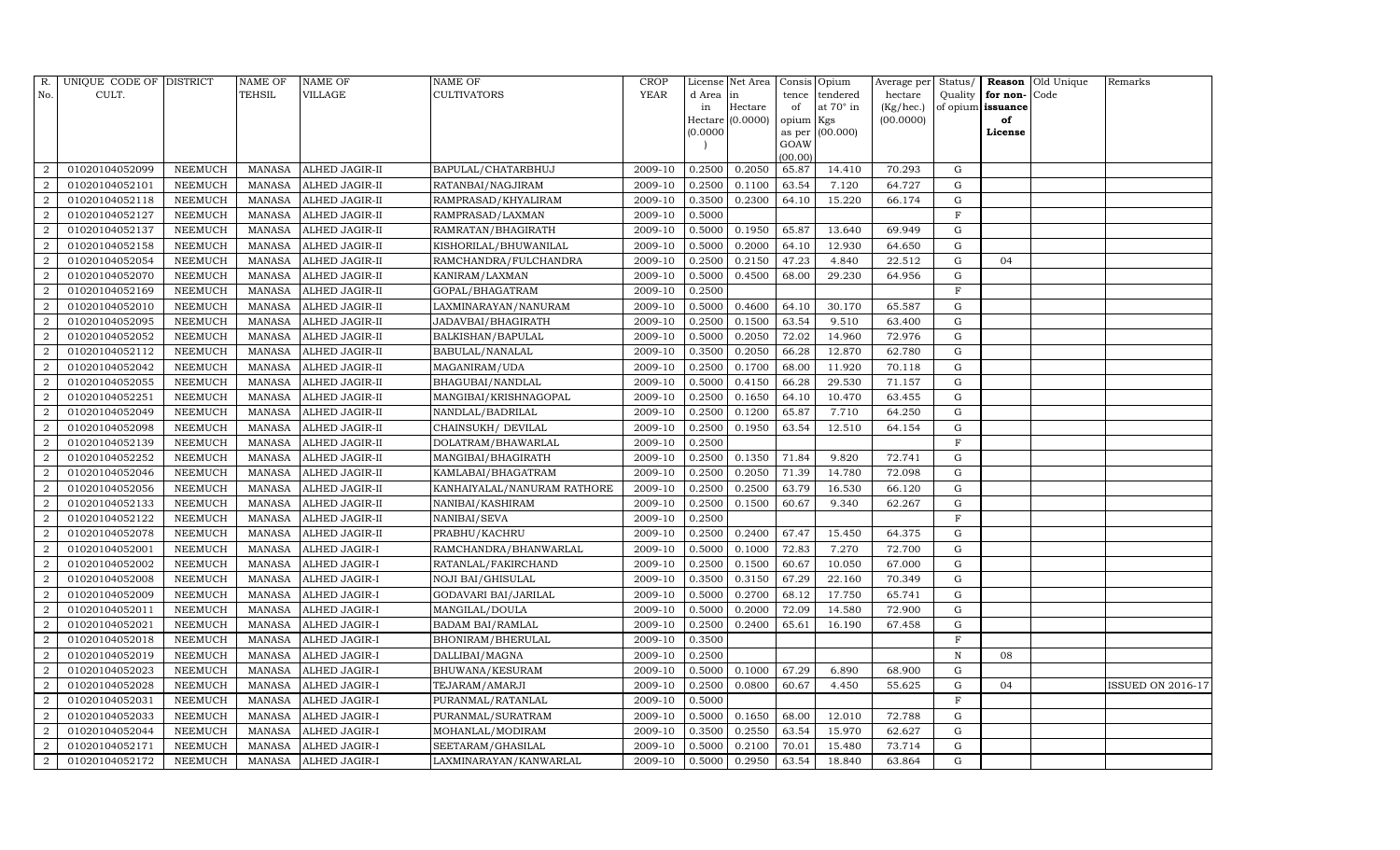| R.             | UNIQUE CODE OF DISTRICT |                | <b>NAME OF</b> | <b>NAME OF</b>       | <b>NAME OF</b>              | CROP    |           | License Net Area |                | Consis Opium     | Average per | Status/      |                   | <b>Reason</b> Old Unique | Remarks           |
|----------------|-------------------------|----------------|----------------|----------------------|-----------------------------|---------|-----------|------------------|----------------|------------------|-------------|--------------|-------------------|--------------------------|-------------------|
| No.            | CULT.                   |                | <b>TEHSIL</b>  | VILLAGE              | <b>CULTIVATORS</b>          | YEAR    | d Area in |                  | tence          | tendered         | hectare     | Quality      | for non-          | Code                     |                   |
|                |                         |                |                |                      |                             |         | in        | Hectare          | of             | at $70^\circ$ in | (Kg/hec.)   |              | of opium issuance |                          |                   |
|                |                         |                |                |                      |                             |         |           | Hectare (0.0000) | opium Kgs      |                  | (00.0000)   |              | of                |                          |                   |
|                |                         |                |                |                      |                             |         | (0.0000   |                  | as per<br>GOAW | (00.000)         |             |              | License           |                          |                   |
|                |                         |                |                |                      |                             |         |           |                  | (00.00)        |                  |             |              |                   |                          |                   |
| $\overline{2}$ | 01020104052175          | NEEMUCH        | MANASA         | ALHED JAGIR-I        | UDAIRAM/PRABHULAL           | 2009-10 | 0.5000    | 0.4000           | 66.28          | 26.880           | 67.200      | G            |                   |                          |                   |
| $\overline{2}$ | 01020104052183          | NEEMUCH        | MANASA         | <b>ALHED JAGIR-I</b> | KISHANLAL/CHATARBHUJ        | 2009-10 | 0.2500    | 0.2450           | 63.54          | 15.510           | 63.306      | G            |                   |                          |                   |
| $\overline{a}$ | 01020104052184          | <b>NEEMUCH</b> | MANASA         | <b>ALHED JAGIR-I</b> | PURANMAL/PYARAJI            | 2009-10 | 0.2500    | 0.2050           | 64.10          | 13.140           | 64.098      | G            |                   |                          |                   |
| $\overline{2}$ | 01020104052186          | NEEMUCH        | MANASA         | <b>ALHED JAGIR-I</b> | RAMNIWAS/KANHAIYALAL        | 2009-10 | 0.2500    | 0.2000           | 64.10          | 13.250           | 66.250      | ${\rm G}$    |                   |                          |                   |
| $\overline{2}$ | 01020104052187          | NEEMUCH        | MANASA         | ALHED JAGIR-I        | SHRIRAM/KHYALIRAM           | 2009-10 | 0.3500    | 0.2000           | 68.00          | 13.890           | 69.450      | $\mathbf G$  |                   |                          |                   |
| $\overline{2}$ | 01020104052192          | NEEMUCH        | MANASA         | <b>ALHED JAGIR-I</b> | BANSHILAL/RAMNARAYAN        | 2009-10 | 0.2500    |                  |                |                  |             | $\rm F$      |                   |                          |                   |
| $\overline{2}$ | 01020104052201          | NEEMUCH        | MANASA         | ALHED JAGIR-I        | SAJJANBAI/SHIVLAL           | 2009-10 | 0.2500    | 0.1950           | 63.54          | 12.580           | 64.513      | G            |                   |                          |                   |
| $\overline{2}$ | 01020104052202          | NEEMUCH        | MANASA         | <b>ALHED JAGIR-I</b> | DULICHANDRA/RAMNARAYAN      | 2009-10 | 0.5000    | 0.2450           | 66.28          | 15.590           | 63.633      | ${\rm G}$    |                   |                          |                   |
| $\overline{2}$ | 01020104052203          | <b>NEEMUCH</b> | MANASA         | <b>ALHED JAGIR-I</b> | RAMLAL/BHONIRAM             | 2009-10 | 0.5000    | 0.2150           | 60.67          | 13.430           | 62.465      | $\mathbf G$  |                   |                          |                   |
| $\overline{2}$ | 01020104052204          | NEEMUCH        | MANASA         | ALHED JAGIR-I        | LAXMINARAYAN/BHONIRAM       | 2009-10 | 0.5000    | 0.2000           | 72.09          | 15.050           | 75.250      | ${\rm G}$    |                   |                          |                   |
| $\overline{2}$ | 01020104052205          | <b>NEEMUCH</b> | MANASA         | <b>ALHED JAGIR-I</b> | DASHRATH/BALKISHAN          | 2009-10 | 0.5000    | 0.2500           | 72.09          | 18.150           | 72.600      | ${\rm G}$    |                   |                          |                   |
| $\overline{2}$ | 01020104052206          | <b>NEEMUCH</b> | MANASA         | <b>ALHED JAGIR-I</b> | DINESH CHANDRA/CHHAGANLAL   | 2009-10 | 0.3500    | 0.2250           | 67.29          | 15.260           | 67.822      | G            |                   |                          |                   |
| $\overline{2}$ | 01020104052210          | <b>NEEMUCH</b> | <b>MANASA</b>  | <b>ALHED JAGIR-I</b> | PRABHULAL/JAGGA             | 2009-10 | 0.2500    |                  |                |                  |             | $\mathbf F$  |                   |                          |                   |
| $\overline{2}$ | 01020104052212          | <b>NEEMUCH</b> | MANASA         | ALHED JAGIR-I        | OMPRAKASH/BALKISHAN         | 2009-10 | 0.5000    | 0.2100           | 72.09          | 15.740           | 74.952      | G            |                   |                          |                   |
| $\overline{2}$ | 01020104052216          | NEEMUCH        | MANASA         | ALHED JAGIR-I        | SURENDRAKUMAR/DINDAYAL      | 2009-10 | 0.3500    | 0.3450           | 56.35          | 18.430           | 53.420      | G            | 04                |                          | ISSUED ON 2016-17 |
| 2              | 01020104052221          | NEEMUCH        | MANASA         | ALHED JAGIR-I        | RAMCHANDRA/GHISALAL         | 2009-10 | 0.5000    | 0.2100           | 66.28          | 14.590           | 69.476      | G            |                   |                          |                   |
| $\overline{2}$ | 01020104052222          | <b>NEEMUCH</b> | MANASA         | <b>ALHED JAGIR-I</b> | DHANRAJ/BHAGATRAM           | 2009-10 | 0.5000    |                  |                |                  |             | $\mathbf{F}$ |                   |                          |                   |
| 2              | 01020104052223          | <b>NEEMUCH</b> | MANASA         | ALHED JAGIR-I        | BHONILAL/MANGILAL           | 2009-10 | 0.3500    | 0.1900           | 67.29          | 12.730           | 67.000      | G            |                   |                          |                   |
| $\overline{a}$ | 01020104052190          | NEEMUCH        | MANASA         | ALHED JAGIR-I        | <b>BHONI BAI/ MANGILAL</b>  | 2009-10 | 0.2500    | 0.2400           | 66.28          | 16.770           | 69.875      | G            |                   |                          |                   |
| $\overline{2}$ | 01020104052224          | NEEMUCH        | MANASA         | ALHED JAGIR-I        | RAMDHESHYAM/CHATURBHUJ MALI | 2009-10 | 0.2500    | 0.2150           | 68.00          | 14.870           | 69.163      | G            |                   |                          |                   |
| $\overline{2}$ | 01020104052227          | NEEMUCH        | MANASA         | <b>ALHED JAGIR-I</b> | DINDAYAL/HARIVALLABH        | 2009-10 | 0.2500    | 0.1000           | 64.10          | 6.480            | 64.800      | G            |                   |                          |                   |
| $\overline{2}$ | 01020104052230          | <b>NEEMUCH</b> | <b>MANASA</b>  | ALHED JAGIR-I        | AMBARAM/RAMCHANDRA          | 2009-10 | 0.5000    | 0.1500           | 72.42          | 11.760           | 78.400      | ${\rm G}$    |                   |                          |                   |
| $\overline{2}$ | 01020104052231          | NEEMUCH        | MANASA         | ALHED JAGIR-I        | LALURAM/MODIRAM             | 2009-10 | 0.5000    | 0.2500           | 66.28          | 16.480           | 65.920      | G            |                   |                          |                   |
| $\overline{2}$ | 01020104052232          | <b>NEEMUCH</b> | MANASA         | <b>ALHED JAGIR-I</b> | TULSIRAM/MODIRAM            | 2009-10 | 0.5000    | 0.1950           | 66.28          | 13.330           | 68.359      | G            |                   |                          |                   |
| $\overline{2}$ | 01020104052234          | <b>NEEMUCH</b> | MANASA         | ALHED JAGIR-I        | GITA BAI/ BASANTILAL        | 2009-10 | 0.2500    | 0.1000           | 65.77          | 7.160            | 71.600      | G            |                   |                          |                   |
| $\overline{2}$ | 01020104052238          | <b>NEEMUCH</b> | MANASA         | ALHED JAGIR-I        | JAGDISH CHANDRA/KANHAIYALAL | 2009-10 | 0.5000    | 0.3050           | 67.29          | 19.670           | 64.492      | G            |                   |                          |                   |
| $\overline{2}$ | 01020104052239          | <b>NEEMUCH</b> | MANASA         | <b>ALHED JAGIR-I</b> | SHANTILAL/PRABHULAL         | 2009-10 | 0.5000    | 0.2400           | 68.00          | 16.310           | 67.958      | G            |                   |                          |                   |
| $\overline{2}$ | 01020104052240          | <b>NEEMUCH</b> | MANASA         | <b>ALHED JAGIR-I</b> | BALAKRAM/BHONIRAM           | 2009-10 | 0.2500    | 0.1500           | 63.27          | 9.730            | 64.867      | $\mathbf G$  |                   |                          |                   |
| $\overline{2}$ | 01020104052241          | NEEMUCH        | MANASA         | ALHED JAGIR-I        | RAMESHCHANDRA/BHONIRAM      | 2009-10 | 0.5000    | 0.1900           | 63.54          | 12.520           | 65.895      | G            |                   |                          |                   |
| 2              | 01020104052242          | NEEMUCH        | MANASA         | ALHED JAGIR-I        | BHONIRAM/RATANLAL           | 2009-10 | 0.2500    | 0.1200           | 60.67          | 7.470            | 62.250      | G            |                   |                          |                   |
| $\overline{2}$ | 01020104052243          | <b>NEEMUCH</b> | MANASA         | <b>ALHED JAGIR-I</b> | SHIVNARAYAN/BALKISHAN       | 2009-10 | 0.5000    | 0.2950           | 70.97          | 21.160           | 71.729      | ${\rm G}$    |                   |                          |                   |
| $\overline{2}$ | 01020104052245          | NEEMUCH        | <b>MANASA</b>  | ALHED JAGIR-I        | MOHANLAL/PRABHULAL          | 2009-10 | 0.5000    | 0.2000           | 65.61          | 13.620           | 68.100      | $\mathbf G$  |                   |                          |                   |
| $\overline{2}$ | 01020104052142          | <b>NEEMUCH</b> | MANASA         | ALHED JAGIR-I        | GANESHLAL/MANGILAL          | 2009-10 | 0.5000    |                  |                |                  |             | $\mathbf F$  |                   |                          |                   |
| $\overline{2}$ | 01020104052016          | <b>NEEMUCH</b> | MANASA         | <b>ALHED JAGIR-I</b> | PHOOLKUNWAR/RAMESHWAR       | 2009-10 | 0.5000    | 0.2750           | 63.54          | 18.110           | 65.855      | G            |                   |                          |                   |
| 2              | 01020104052207          | <b>NEEMUCH</b> | MANASA         | <b>ALHED JAGIR-I</b> | RAMPRASAD/BHONIRAM PATIDAR  | 2009-10 | 0.5000    | 0.1950           | 68.00          | 13.400           | 68.718      | G            |                   |                          |                   |
| $\overline{2}$ | 01020104052017          | <b>NEEMUCH</b> | <b>MANASA</b>  | <b>ALHED JAGIR-I</b> | MANGILAL/CHAMPALAL          | 2009-10 | 0.2500    | 0.1450           | 68.00          | 10.080           | 69.517      | $\mathbf G$  |                   |                          |                   |
| 2              | 01020104052182          | <b>NEEMUCH</b> | MANASA         | ALHED JAGIR-I        | KAMLIBAI/HARIRAM            | 2009-10 | 0.2500    | 0.1550           | 54.78          | 5.440            | 35.097      | G            | 04                |                          |                   |
| $\overline{2}$ | 01020104004002          | NEEMUCH        | MANASA         | <b>AKHEPUR</b>       | MANGIBAI BHAGIRATH          | 2009-10 | 0.3500    | 0.2450           | 61.82          | 15.210           | 62.082      | G            |                   |                          |                   |
| $\overline{2}$ | 01020104004016          | NEEMUCH        | MANASA         | <b>AKHEPUR</b>       | LAXMAN/KACHRU               | 2009-10 | 0.5000    | 0.3800           | 63.96          | 23.870           | 62.816      | G            |                   |                          |                   |
| $\overline{2}$ | 01020104004017          | <b>NEEMUCH</b> |                | MANASA AKHEPUR       | <b>JAGDISH/ PURALAL</b>     | 2009-10 | 0.2500    | 0.1500           | 68.01          | 10.010           | 66.733      | G            |                   |                          |                   |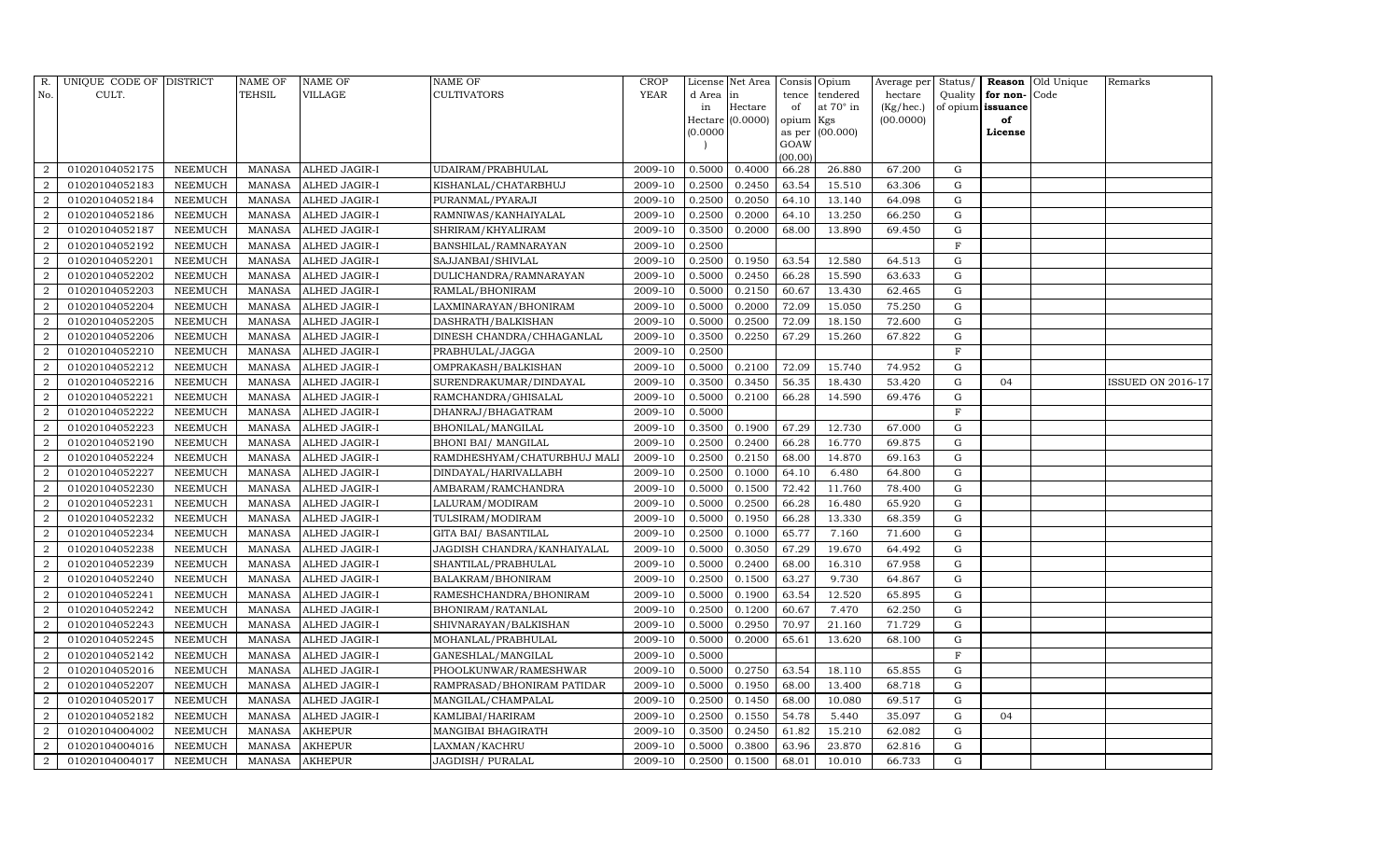| R.             | UNIQUE CODE OF DISTRICT |                | NAME OF       | <b>NAME OF</b>   | <b>NAME OF</b>            | <b>CROP</b> |           | License Net Area |                | Consis Opium     | Average per | Status/      |                   | <b>Reason</b> Old Unique | Remarks     |
|----------------|-------------------------|----------------|---------------|------------------|---------------------------|-------------|-----------|------------------|----------------|------------------|-------------|--------------|-------------------|--------------------------|-------------|
| No.            | CULT.                   |                | <b>TEHSIL</b> | VILLAGE          | <b>CULTIVATORS</b>        | YEAR        | d Area in |                  | tence          | tendered         | hectare     | Quality      | for non-          | Code                     |             |
|                |                         |                |               |                  |                           |             | in        | Hectare          | of             | at $70^\circ$ in | (Kg/hec.)   |              | of opium issuance |                          |             |
|                |                         |                |               |                  |                           |             |           | Hectare (0.0000) | opium Kgs      |                  | (00.0000)   |              | of                |                          |             |
|                |                         |                |               |                  |                           |             | (0.0000)  |                  | as per<br>GOAW | (00.000)         |             |              | License           |                          |             |
|                |                         |                |               |                  |                           |             |           |                  | (00.00)        |                  |             |              |                   |                          |             |
| $\overline{2}$ | 01020104004019          | NEEMUCH        | MANASA        | <b>AKHEPUR</b>   | GANGARAM/DHANRAJ          | 2009-10     | 0.2500    | 0.2200           | 68.01          | 15.610           | 70.955      | G            |                   |                          |             |
| $\overline{2}$ | 01020104004024          | NEEMUCH        | MANASA        | <b>AKHEPUR</b>   | SHYAMLAL/PURALAL          | 2009-10     | 0.2500    | 0.1000           | 67.57          | 7.110            | 71.100      | G            |                   |                          |             |
| $\overline{2}$ | 01020104004026          | <b>NEEMUCH</b> | MANASA        | <b>AKHEPUR</b>   | PURALAL/KACHRU            | 2009-10     | 0.2500    |                  |                |                  |             | $\rm F$      |                   |                          |             |
| $\overline{2}$ | 01020104004027          | NEEMUCH        | MANASA        | <b>AKHEPUR</b>   | HEERALAL/RUPA             | 2009-10     | 0.2500    | 0.2400           | 64.24          | 16.380           | 68.250      | ${\rm G}$    |                   |                          |             |
| $\overline{2}$ | 01020104004037          | NEEMUCH        | MANASA        | <b>AKHEPUR</b>   | KANHAIYALAL/KANWARLAL     | 2009-10     | 0.2500    | 0.1800           | 59.08          | 10.600           | 58.889      | $\mathbf G$  |                   |                          |             |
| $\overline{2}$ | 01020104004039          | NEEMUCH        | MANASA        | <b>AKHEPUR</b>   | KAWARLAL/ MANGILAL        | 2009-10     | 0.5000    | 0.2500           | 64.10          | 15.320           | 61.280      | G            |                   |                          |             |
| $\overline{2}$ | 01020104004041          | NEEMUCH        | MANASA        | <b>AKHEPUR</b>   | BHARATRAM/BHAGIRATH       | 2009-10     | 0.5000    | 0.3000           | 62.68          | 19.250           | 64.167      | G            |                   |                          |             |
| $\overline{2}$ | 01020104004029          | NEEMUCH        | MANASA        | <b>AKHEPUR</b>   | GOPAL/LAXMAN              | 2009-10     | 0.5000    | 0.3300           | 63.24          | 19.320           | 58.545      | $\mathbf{I}$ | 02                |                          |             |
| $\overline{2}$ | 01020104004007          | <b>NEEMUCH</b> | MANASA        | <b>AKHEPUR</b>   | JAGDISH / SHANKARLAL      | 2009-10     | 0.5000    | 0.2450           | 61.39          | 16.420           | 67.020      | $\mathbf G$  |                   |                          |             |
| $\overline{2}$ | 01020104004059          | NEEMUCH        | MANASA        | <b>AKHEPUR</b>   | GORILAL/BHANWAR SINGH     | 2009-10     | 0.3500    | 0.2200           | 64.47          | 14.820           | 67.364      | $\bf{I}$     | 02                |                          |             |
| $\overline{2}$ | 01020104004020          | NEEMUCH        | MANASA        | <b>AKHEPUR</b>   | JAGDISH/DHANRAJ           | 2009-10     | 0.5000    | 0.2500           | 64.70          | 15.980           | 63.920      | ${\rm G}$    |                   |                          |             |
| $\overline{2}$ | 01020104004057          | <b>NEEMUCH</b> | MANASA        | <b>AKHEPUR</b>   | PARBHULAL/PYARJI          | 2009-10     | 0.5000    | 0.1950           | 64.24          | 13.220           | 67.795      | G            |                   |                          |             |
| $\overline{2}$ | 01020104004003          | <b>NEEMUCH</b> | <b>MANASA</b> | <b>AKHEPUR</b>   | BADRILAL/SHOBHARAM        | 2009-10     | 0.2500    | 0.1400           | 64.24          | 9.130            | 65.214      | ${\rm G}$    |                   |                          |             |
| $\overline{2}$ | 01020104004063          | <b>NEEMUCH</b> | MANASA        | <b>AKHEPUR</b>   | KOUSHALYABAI/BANSHILAL    | 2009-10     | 0.5000    | 0.1800           | 68.01          | 12.130           | 67.389      | G            |                   |                          |             |
| $\overline{2}$ | 01020104004021          | NEEMUCH        | MANASA        | <b>AKHEPUR</b>   | BAPULAL/DHANRAJ           | 2009-10     | 0.5000    | 0.3350           | 68.01          | 22.740           | 67.881      | G            |                   |                          |             |
| 2              | 01020104004066          | <b>NEEMUCH</b> | MANASA        | <b>AKHEPUR</b>   | BADRILAL/BIHARILAL        | 2009-10     | 0.5000    | 0.2050           | 61.82          | 12.850           | 62.683      | G            |                   |                          |             |
| $\overline{2}$ | 01020104004067          | <b>NEEMUCH</b> | MANASA        | <b>AKHEPUR</b>   | MADHULAL/KISHANLAL        | 2009-10     | 0.2500    | 0.1200           | 64.02          | 7.340            | 61.167      | G            |                   | 01020104176004           |             |
| $\overline{2}$ | 01020104004068          | <b>NEEMUCH</b> | MANASA        | <b>AKHEPUR</b>   | RAMCHANDR/ KACHRU         | 2009-10     | 0.2500    | 0.2200           | 65.12          | 14.160           | 64.364      | G            |                   | 01020106122002           |             |
| 3              | 01020104088010          | NEEMUCH        | MANASA        | <b>ACHALPURA</b> | BHAGIRATH / GOUTAM        | 2009-10     | 0.2500    | 0.1700           | 63.29          | 11.540           | 67.882      | G            |                   |                          |             |
| 3              | 01020104088011          | <b>NEEMUCH</b> | MANASA        | <b>ACHALPURA</b> | DEVILAL/ DAYARAM          | 2009-10     | 0.2500    | 0.2300           | 66.02          | 16.320           | 70.957      | G            |                   |                          |             |
| 3              | 01020104088013          | NEEMUCH        | MANASA        | <b>ACHALPURA</b> | NIRMALKUMAR/KANHEYALAL    | 2009-10     | 0.2500    | 0.1450           | 63.51          | 9.660            | 66.621      | G            |                   |                          |             |
| 3              | 01020104088016          | <b>NEEMUCH</b> | <b>MANASA</b> | <b>ACHALPURA</b> | RADHABAI/GOPAL            | 2009-10     | 0.2500    | 0.1900           | 63.51          | 13.440           | 70.737      | G            |                   |                          |             |
| 3              | 01020104088017          | NEEMUCH        | MANASA        | <b>ACHALPURA</b> | SATYANARAYN/BAPULAL       | 2009-10     | 0.2500    | 0.1100           | 69.56          | 8.860            | 80.545      | G            |                   |                          |             |
| 3              | 01020104088018          | NEEMUCH        | MANASA        | <b>ACHALPURA</b> | RAMKISHAN/BHAVARLAL       | 2009-10     | 0.2500    | 0.1550           | 59.57          | 10.010           | 64.581      | G            |                   |                          |             |
| 3              | 01020104088020          | NEEMUCH        | MANASA        | <b>ACHALPURA</b> | SHAMBHULAL/ BHAWARLAL     | 2009-10     | 0.2500    | 0.2000           | 59.57          | 12.180           | 60.900      | G            |                   |                          |             |
| 3              | 01020104088025          | <b>NEEMUCH</b> | <b>MANASA</b> | <b>ACHALPURA</b> | GHISALAL/ DAYARAM         | 2009-10     | 0.2500    | 0.2400           | 62.46          | 16.110           | 67.125      | G            |                   |                          |             |
| 3              | 01020104088032          | NEEMUCH        | MANASA        | <b>ACHALPURA</b> | DASHRATH / MOHANLAL       | 2009-10     | 0.2500    | 0.1700           | 62.46          | 10.810           | 63.588      | ${\rm G}$    |                   |                          |             |
| 3              | 01020104088075          | <b>NEEMUCH</b> | <b>MANASA</b> | <b>ACHALPURA</b> | <b>BANSHILAL/ONKARLAL</b> | 2009-10     | 0.3500    | 0.3000           | 63.29          | 19.320           | 64.400      | $\mathbf G$  |                   |                          |             |
| 3              | 01020104088076          | NEEMUCH        | MANASA        | <b>ACHALPURA</b> | <b>BHULI BAI/ BAPULAL</b> | 2009-10     | 0.2500    | 0.1200           | 67.99          | 8.650            | 72.083      | G            |                   |                          |             |
| 3              | 01020104088049          | NEEMUCH        | MANASA        | <b>ACHALPURA</b> | RAMCHANDRA/MAGNA          | 2009-10     | 0.2500    | 0.1500           | 62.46          | 9.410            | 62.733      | G            |                   |                          |             |
| 3              | 01020104088009          | <b>NEEMUCH</b> | MANASA        | <b>ACHALPURA</b> | VARDICHAND/GOUTM          | 2009-10     | 0.2500    | 0.1750           | 58.93          | 10.670           | 60.971      | $\mathbf G$  |                   |                          |             |
| 3              | 01020104088031          | NEEMUCH        | <b>MANASA</b> | <b>ACHALPURA</b> | SURAJMAL/HIRALAL          | 2009-10     | 0.5000    | 0.1200           | 66.96          | 8.660            | 72.167      | $\mathbf G$  |                   |                          |             |
| 3              | 01020104088024          | <b>NEEMUCH</b> | MANASA        | <b>ACHALPURA</b> | KISHANLAL/LAXMICHAND      | 2009-10     | 0.3500    |                  |                |                  |             | N            |                   |                          |             |
| 3              | 01020104088055          | <b>NEEMUCH</b> | MANASA        | <b>ACHALPURA</b> | DHANGIR/BHERUGIR          | 2009-10     | 0.5000    | 0.2000           | 66.96          | 14.400           | 72.000      | G            |                   |                          |             |
| 3              | 01020104088054          | NEEMUCH        | MANASA        | <b>ACHALPURA</b> | BHAGIRATH/MODA            | 2009-10     | 0.5000    | 0.1600           | 69.56          | 11.930           | 74.563      | ${\rm G}$    |                   |                          |             |
| 3              | 01020104088089          | <b>NEEMUCH</b> | MANASA        | <b>ACHALPURA</b> | DURGASHANKAR/ KHEMRAJ     | 2009-10     | 0.2500    | 0.1600           | 62.78          | 10.490           | 65.563      | ${\rm G}$    |                   |                          |             |
| 3              | 01020104088005          | <b>NEEMUCH</b> | MANASA        | <b>ACHALPURA</b> | MANGU GIR/BHERU GIR       | 2009-10     | 0.5000    | 0.2150           | 61.31          | 14.280           | 66.419      | G            |                   |                          |             |
| 3              | 01020104088041          | NEEMUCH        | MANASA        | <b>ACHALPURA</b> | KISANLAL/HIRALAL          | 2009-10     | 0.5000    | 0.1400           | 66.96          | 9.970            | 71.214      | G            |                   |                          |             |
| 3              | 01020104088051          | <b>NEEMUCH</b> | MANASA        | <b>ACHALPURA</b> | NARAYAN/NATHU             | 2009-10     | 0.2500    | 0.1400           | 63.51          | 9.410            | 67.214      | G            |                   |                          |             |
| 3              | 01020104088042          | <b>NEEMUCH</b> |               | MANASA ACHALPURA | KANWARLAL/GOBARLAL        | 2009-10     | 0.2500    | 0.1000           | 62.46          | 6.560            | 65.600      | G            |                   |                          | NAME CHANGE |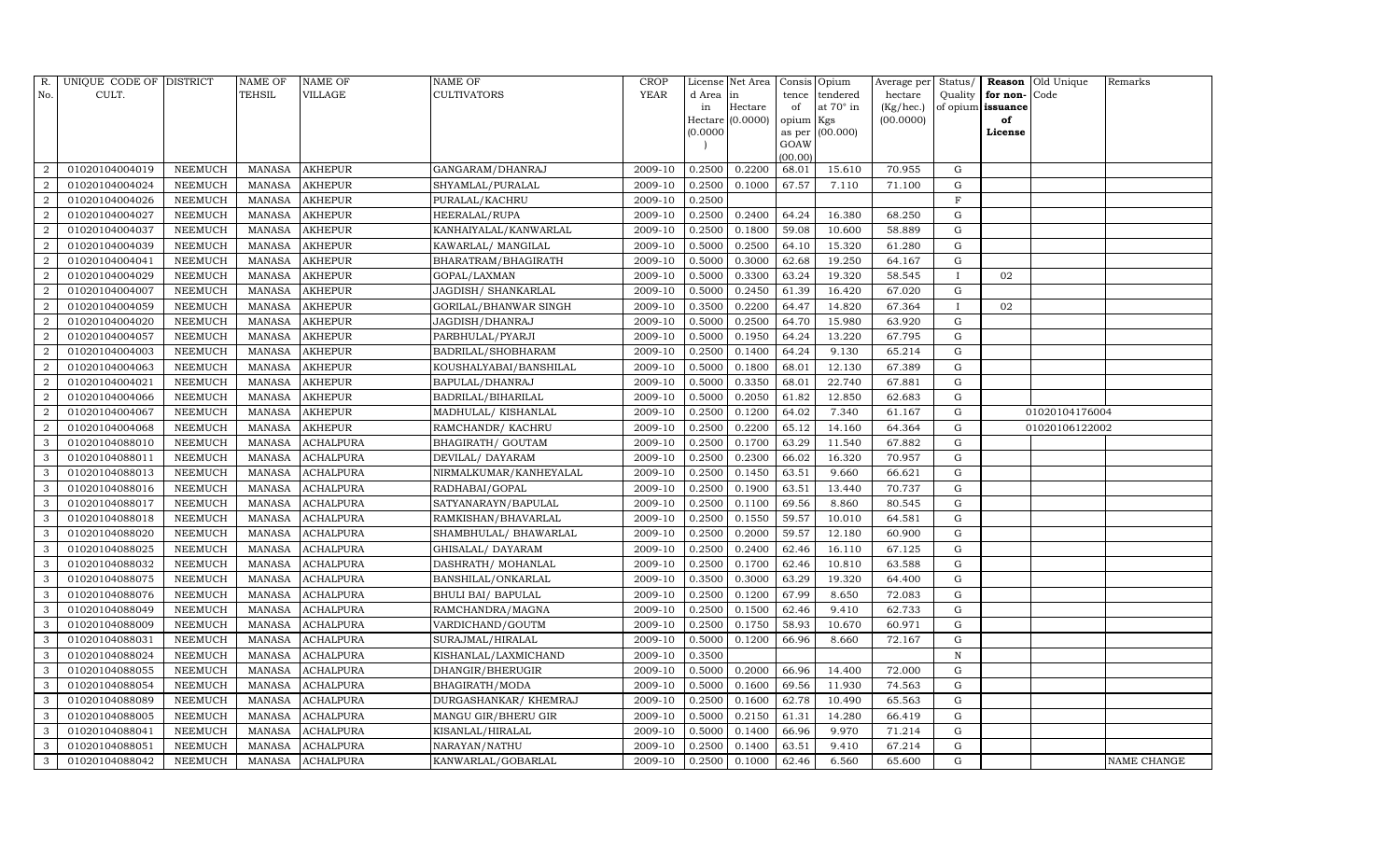| R.             | UNIQUE CODE OF DISTRICT |                | <b>NAME OF</b> | NAME OF            | NAME OF                    | CROP        |          | License Net Area |           | Consis Opium    | Average per  | Status/     |                   | Reason Old Unique | Remarks            |
|----------------|-------------------------|----------------|----------------|--------------------|----------------------------|-------------|----------|------------------|-----------|-----------------|--------------|-------------|-------------------|-------------------|--------------------|
| No.            | CULT.                   |                | TEHSIL         | VILLAGE            | CULTIVATORS                | <b>YEAR</b> | d Area   | in               | tence     | tendered        | hectare      | Quality     | for non-Code      |                   |                    |
|                |                         |                |                |                    |                            |             | in       | Hectare          | of        | at 70° in       | $(Kg/$ hec.) |             | of opium issuance |                   |                    |
|                |                         |                |                |                    |                            |             | (0.0000) | Hectare (0.0000) | opium Kgs |                 | (00.0000)    |             | of                |                   |                    |
|                |                         |                |                |                    |                            |             |          |                  | GOAW      | as per (00.000) |              |             | License           |                   |                    |
|                |                         |                |                |                    |                            |             |          |                  | (00.00)   |                 |              |             |                   |                   |                    |
| 3              | 01020104088033          | NEEMUCH        | MANASA         | <b>ACHALPURA</b>   | TULSIRAM/CHUNNILAL         | 2009-10     | 0.5000   | 0.2100           | 59.57     | 12.420          | 59.143       | G           |                   |                   |                    |
| 3              | 01020104088072          | NEEMUCH        | <b>MANASA</b>  | <b>ACHALPURA</b>   | RAMCHANDRA/NANURAM         | 2009-10     | 0.2500   | 0.2350           | 63.51     | 16.470          | 70.085       | G           |                   |                   |                    |
| 3              | 01020104088062          | NEEMUCH        | MANASA         | <b>ACHALPURA</b>   | KACHRU GIR/ MANGU GIR      | 2009-10     | 0.2500   | 0.1700           | 62.46     | 11.380          | 66.941       | G           |                   |                   |                    |
| 3              | 01020104088044          | NEEMUCH        | <b>MANASA</b>  | <b>ACHALPURA</b>   | PRABHULAL/RUGHNATH         | 2009-10     | 0.2500   | 0.2350           | 61.31     | 16.210          | 68.979       | G           |                   |                   |                    |
| 3              | 01020104088030          | NEEMUCH        | <b>MANASA</b>  | <b>ACHALPURA</b>   | GHISALAL/NARAYAN           | 2009-10     | 0.5000   | 0.2300           | 61.31     | 14.150          | 61.522       | G           |                   |                   |                    |
| 3              | 01020104088001          | NEEMUCH        | <b>MANASA</b>  | <b>ACHALPURA</b>   | MOHANLAL/HIRALAL           | 2009-10     | 0.3500   | 0.2450           | 66.96     | 16.610          | 67.796       | G           |                   |                   |                    |
| 3              | 01020104088064          | <b>NEEMUCH</b> | <b>MANASA</b>  | <b>ACHALPURA</b>   | BHANWARLAL/BHURA           | 2009-10     | 0.2500   | 0.1950           | 61.31     | 12.670          | 64.974       | G           |                   |                   | NAME CHANGE        |
| 3              | 01020104088053          | <b>NEEMUCH</b> | <b>MANASA</b>  | <b>ACHALPURA</b>   | NARAYAN/NANDA              | 2009-10     | 0.5000   | 0.4900           | 63.29     | 30.890          | 63.041       | G           |                   |                   | <b>NAME CHANGE</b> |
| 3              | 01020104098003          | NEEMUCH        | <b>MANASA</b>  | <b>ABAKHEDI</b>    | MOHANLAL/HIRA              | 2009-10     | 0.2500   |                  |           |                 |              | $\mathbf F$ |                   |                   |                    |
| 3              | 01020104098004          | NEEMUCH        | <b>MANASA</b>  | <b>ABAKHEDI</b>    | DHAPUBAI/GHISALAL          | 2009-10     | 0.5000   | 0.2850           | 60.43     | 17.320          | 60.772       | G           |                   |                   |                    |
| 3              | 01020104098007          | <b>NEEMUCH</b> | <b>MANASA</b>  | <b>ABAKHEDI</b>    | JANKILAL/BHERULAL          | 2009-10     | 0.3500   | 0.3000           | 60.43     | 6.160           | 20.533       | G           | 04                |                   |                    |
| 3              | 01020104098009          | <b>NEEMUCH</b> | <b>MANASA</b>  | <b>ABAKHEDI</b>    | RAMPRASAD/ KHUBCHAND       | 2009-10     | 0.2500   |                  |           |                 |              | F           |                   |                   |                    |
| 3              | 01020104098010          | <b>NEEMUCH</b> | <b>MANASA</b>  | <b>ABAKHEDI</b>    | MURLI/MADHO                | 2009-10     | 0.2500   |                  |           |                 |              | $\mathbf F$ |                   |                   |                    |
| 3              | 01020104098012          | <b>NEEMUCH</b> | <b>MANASA</b>  | <b>ABAKHEDI</b>    | SUNDAR BAI/BHERULAL        | 2009-10     | 0.2500   |                  |           |                 |              | $\mathbf F$ |                   |                   |                    |
| 3              | 01020104098008          | <b>NEEMUCH</b> | <b>MANASA</b>  | <b>ABAKHEDI</b>    | RAMESHCHANDRA/GHISALAL     | 2009-10     | 0.5000   | 0.3000           | 63.53     | 19.230          | 64.100       | G           |                   |                   |                    |
| 3              | 01020104098014          | NEEMUCH        | <b>MANASA</b>  | <b>ABAKHEDI</b>    | RANGLAL/GENDMAL            | 2009-10     | 0.5000   | 0.1450           | 60.43     | 9.090           | 62.690       | G           |                   |                   |                    |
| 3              | 01020104098016          | <b>NEEMUCH</b> | <b>MANASA</b>  | ABAKHEDI           | JITENDRAKUMAR/ SEVA        | 2009-10     | 0.5000   | 0.2350           | 64.91     | 15.770          | 67.106       | G           |                   |                   |                    |
| 3              | 01020104098019          | NEEMUCH        | <b>MANASA</b>  | ABAKHEDI           | PRABHULAL/HIRA             | 2009-10     | 0.5000   | 0.2500           | 63.53     | 16.360          | 65.440       | G           |                   |                   |                    |
| 3              | 01020104098013          | NEEMUCH        | <b>MANASA</b>  | <b>ABAKHEDI</b>    | TULSIBAI/PEMA              | 2009-10     | 0.2500   | 0.2200           | 60.43     | 14.070          | 63.955       | G           |                   |                   | <b>NAMECHANGE</b>  |
| 3              | 01020104098020          | <b>NEEMUCH</b> | <b>MANASA</b>  | <b>ABAKHEDI</b>    | GOMALAL/ PARTHILAL         | 2009-10     | 0.2500   | 0.2000           | 63.71     | 12.890          | 64.450       | G           |                   | 01020104076006    |                    |
| 3              | 01020104098017          | <b>NEEMUCH</b> | <b>MANASA</b>  | <b>ABAKHEDI</b>    | DALLARAM / MANNALAL        | 2009-10     | 0.3500   | 0.2800           | 61.98     | 17.380          | 62.071       | G           |                   |                   |                    |
| 3              | 01020104098018          | <b>NEEMUCH</b> | <b>MANASA</b>  | <b>ABAKHEDI</b>    | MANGILAL/PARTHA            | 2009-10     | 0.2500   | 0.2500           | 56.40     | 3.770           | 15.080       | G           | 04                |                   |                    |
| 3              | 01020104098021          | NEEMUCH        | <b>MANASA</b>  | ABAKHEDI           | MADANLAL/BALMUKUND         | 2009-10     | 0.2500   | 0.1050           | 64.91     | 7.000           | 66.667       | G           |                   | 01020104076010    |                    |
| $\overline{4}$ | 01020104126002          | <b>NEEMUCH</b> | <b>MANASA</b>  | <b>SEMLI JAGIR</b> | RAMCHANDRA/DEVILAL         | 2009-10     | 0.5000   | 0.4850           | 67.60     | 33.030          | 68.103       | G           |                   |                   |                    |
|                | 01020104126006          | <b>NEEMUCH</b> | <b>MANASA</b>  | <b>SEMLI JAGIR</b> | SUNDERLAL/NANDA            | 2009-10     | 0.5000   | 0.3600           | 63.72     | 21.900          | 60.833       | G           |                   |                   |                    |
| $\overline{4}$ | 01020104126008          | NEEMUCH        | <b>MANASA</b>  | <b>SEMLI JAGIR</b> | RAMABAI/RAMLAL             | 2009-10     | 0.5000   | 0.3100           | 67.60     | 19.590          | 63.193       | G           |                   |                   |                    |
| $\overline{4}$ | 01020104126010          | <b>NEEMUCH</b> | <b>MANASA</b>  | <b>SEMLI JAGIR</b> | DEVILAL/NARAYAN            | 2009-10     | 0.5000   | 0.1600           | 67.60     | 11.070          | 69.187       | G           |                   |                   |                    |
| $\overline{4}$ | 01020104126013          | <b>NEEMUCH</b> | <b>MANASA</b>  | <b>SEMLI JAGIR</b> | GOPAL/KANWARLAL            | 2009-10     | 0.3500   | 0.3450           | 61.55     | 20.230          | 58.637       | G           |                   |                   |                    |
|                | 01020104126017          | NEEMUCH        | MANASA         | <b>SEMLI JAGIR</b> | DEVILAL/JAYCHAND           | 2009-10     | 0.5000   | 0.3500           | 66.00     | 23.270          | 66.485       | G           |                   |                   |                    |
| $\overline{4}$ | 01020104126018          | NEEMUCH        | <b>MANASA</b>  | <b>SEMLI JAGIR</b> | BALMUKUND/JAYCHAND         | 2009-10     | 0.5000   | 0.4050           | 66.80     | 27.510          | 67.925       | G           |                   |                   |                    |
| $\overline{4}$ | 01020104126019          | <b>NEEMUCH</b> | <b>MANASA</b>  | <b>SEMLI JAGIR</b> | SURESHCHANDRA/ONKARLAL     | 2009-10     | 0.5000   | 0.4700           | 61.55     | 29.390          | 62.531       | G           |                   |                   |                    |
| $\overline{4}$ | 01020104126020          | <b>NEEMUCH</b> | <b>MANASA</b>  | <b>SEMLI JAGIR</b> | MANSINGH/PURALAL           | 2009-10     | 0.5000   | 0.3800           | 67.60     | 24.610          | 64.763       | G           |                   |                   |                    |
|                | 01020104126029          | <b>NEEMUCH</b> | MANASA         | <b>SEMLI JAGIR</b> | AHMADNOOR/NANHEKHAN        | 2009-10     | 0.3500   | 0.1700           | 63.95     | 10.840          | 63.764       | G           |                   |                   |                    |
| $\overline{4}$ | 01020104126015          | <b>NEEMUCH</b> | <b>MANASA</b>  | <b>SEMLI JAGIR</b> | RAMVILAS/GOPILAL           | 2009-10     | 0.3500   | 0.2850           | 61.55     | 16.690          | 58.561       | G           |                   |                   |                    |
| $\overline{4}$ | 01020104126023          | <b>NEEMUCH</b> | <b>MANASA</b>  | <b>SEMLI JAGIR</b> | DEVILAL/PURA               | 2009-10     | 0.5000   | 0.3100           | 65.03     | 20.720          | 66.838       | ${\rm G}$   |                   |                   |                    |
|                | 01020104126003          | <b>NEEMUCH</b> | <b>MANASA</b>  | <b>SEMLI JAGIR</b> | GHANSHYAM/ PRABHU LAL      | 2009-10     | 0.5000   |                  |           |                 |              | F           |                   |                   |                    |
| $\overline{4}$ | 01020104126005          | <b>NEEMUCH</b> | <b>MANASA</b>  | SEMLI JAGIR        | RAM NARAYAN/ MANNA         | 2009-10     | 0.3500   | 0.3350           | 63.72     | 21.020          | 62.746       | G           |                   |                   | <b>NAME CHANGE</b> |
| $\overline{4}$ | 01020104126004          | NEEMUCH        | <b>MANASA</b>  | SEMLI JAGIR        | RAMESHCHANDRA/VARDICHANDRA | 2009-10     | 0.2500   | 0.2450           | 63.72     | 15.490          | 63.224       | G           |                   |                   |                    |
| $\overline{4}$ | 01020104126011          | NEEMUCH        | <b>MANASA</b>  | <b>SEMLI JAGIR</b> | DHAPUBA/BHONA              | 2009-10     | 0.2500   | 0.1750           | 63.95     | 10.350          | 59.142       | G           |                   |                   | NAME CHANGE        |
| $\overline{4}$ | 01020104126030          | <b>NEEMUCH</b> | MANASA         | <b>SEMLI JAGIR</b> | BHERULAL/MATHURALAL        | 2009-10     | 0.5000   | 0.3550           | 67.60     | 21.510          | 60.591       | G           |                   | 01020104133005    |                    |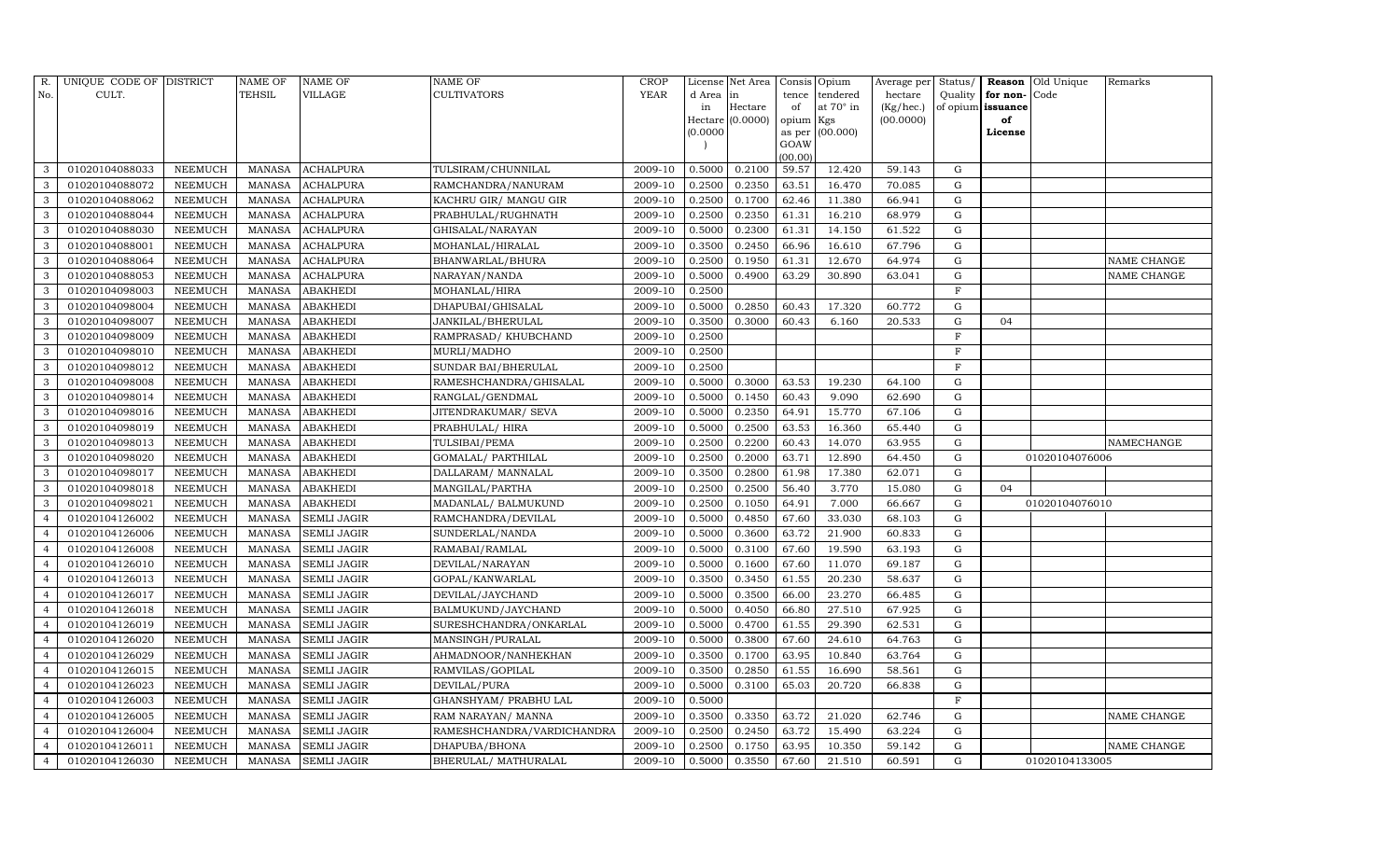| R.             | UNIQUE CODE OF DISTRICT |                | <b>NAME OF</b> | <b>NAME OF</b>         | <b>NAME OF</b>                  | <b>CROP</b> |           | License Net Area |                | Consis Opium     | Average per Status/ |              |                   | Reason Old Unique | Remarks     |
|----------------|-------------------------|----------------|----------------|------------------------|---------------------------------|-------------|-----------|------------------|----------------|------------------|---------------------|--------------|-------------------|-------------------|-------------|
| No.            | CULT.                   |                | <b>TEHSIL</b>  | <b>VILLAGE</b>         | <b>CULTIVATORS</b>              | YEAR        | d Area in |                  | tence          | tendered         | hectare             | Quality      | for non-          | Code              |             |
|                |                         |                |                |                        |                                 |             | in        | Hectare          | of             | at $70^\circ$ in | (Kg/hec.)           |              | of opium issuance |                   |             |
|                |                         |                |                |                        |                                 |             |           | Hectare (0.0000) | opium Kgs      |                  | (00.0000)           |              | of                |                   |             |
|                |                         |                |                |                        |                                 |             | (0.0000)  |                  | as per<br>GOAW | (00.000)         |                     |              | License           |                   |             |
|                |                         |                |                |                        |                                 |             |           |                  | (00.00)        |                  |                     |              |                   |                   |             |
| $\overline{4}$ | 01020104126016          | NEEMUCH        | <b>MANASA</b>  | <b>SEMLI JAGIR</b>     | MANGILAL/JAYCHANDRA             | 2009-10     | 0.2500    | 0.1500           | 68.87          | 10.810           | 72.066              | G            |                   |                   |             |
| $\overline{4}$ | 01020104137004          | NEEMUCH        | MANASA         | <b>SEMLI ISHTMURAR</b> | RAMPRASAD/ PRABHULAL            | 2009-10     | 0.5000    | 0.1500           | 61.57          | 9.420            | 62.800              | G            |                   |                   |             |
| $\overline{4}$ | 01020104137005          | NEEMUCH        | <b>MANASA</b>  | <b>SEMLI ISHTMURAR</b> | RAMNIWASH/MANGILAL              | 2009-10     | 0.2500    | 0.1750           | 67.25          | 13.400           | 76.571              | G            |                   |                   |             |
| $\overline{4}$ | 01020104137006          | <b>NEEMUCH</b> | <b>MANASA</b>  | <b>SEMLI ISHTMURAR</b> | <b>GULAB KUWAR/ GULAB SINGH</b> | 2009-10     | 0.2500    | 0.2550           | 62.06          | 15.930           | 62.470              | G            |                   |                   | NAME CHANGE |
| $\overline{4}$ | 01020104137013          | <b>NEEMUCH</b> | <b>MANASA</b>  | <b>SEMLI ISHTMURAR</b> | RAMESHWAR/SHANKARLAL            | 2009-10     | 0.2500    | 0.2050           | 54.29          | 4.960            | 24.195              | $\mathbf{I}$ | 02                |                   |             |
| $\overline{4}$ | 01020104137016          | NEEMUCH        | <b>MANASA</b>  | <b>SEMLI ISHTMURAR</b> | <b>BAPULAL/ PIRU</b>            | 2009-10     | 0.2500    | 0.1950           | 60.25          | 11.990           | 61.487              | G            |                   |                   |             |
| $\overline{4}$ | 01020104137018          | NEEMUCH        | <b>MANASA</b>  | <b>SEMLI ISHTMURAR</b> | GOVINDSINGH/JORAVARSINGH        | 2009-10     | 0.2500    | 0.2100           | 63.15          | 13.060           | 62.190              |              | 02                |                   |             |
| $\overline{4}$ | 01020104137019          | NEEMUCH        | MANASA         | <b>SEMLI ISHTMURAR</b> | PAPPU SINGH/ BAHADUR SINGH      | 2009-10     | 0.2500    | 0.1550           | 64.68          | 10.520           | 67.870              | G            |                   |                   |             |
| $\overline{4}$ | 01020104137020          | <b>NEEMUCH</b> | <b>MANASA</b>  | <b>SEMLI ISHTMURAR</b> | KANHYALAL/UDA                   | 2009-10     | 0.2500    | 0.1200           | 70.04          | 8.260            | 68.833              | G            |                   |                   |             |
| $\overline{4}$ | 01020104137024          | NEEMUCH        | <b>MANASA</b>  | <b>SEMLI ISHTMURAR</b> | SHRAVAN SINGH / VIKRAM SINGH    | 2009-10     | 0.2500    | 0.2100           | 60.82          | 13.300           | 63.333              | G            |                   |                   |             |
| $\overline{4}$ | 01020104137028          | NEEMUCH        | <b>MANASA</b>  | <b>SEMLI ISHTMURAR</b> | MOTYA BAI/ KHEMRAJ              | 2009-10     | 0.2500    | 0.1750           | 61.57          | 11.720           | 66.971              | G            |                   |                   |             |
| $\overline{4}$ | 01020104137029          | <b>NEEMUCH</b> | <b>MANASA</b>  | <b>SEMLI ISHTMURAR</b> | GAJRAJ SINGH/MANGU SINGH        | 2009-10     | 0.2500    | 0.2050           | 61.57          | 13.540           | 66.048              | G            |                   |                   |             |
| $\overline{4}$ | 01020104137032          | NEEMUCH        | <b>MANASA</b>  | <b>SEMLI ISHTMURAR</b> | RAJARAM/NONDRAM                 | 2009-10     | 0.2500    | 0.1100           | 61.95          | 7.440            | 67.636              | G            |                   |                   |             |
| $\overline{4}$ | 01020104137033          | <b>NEEMUCH</b> | <b>MANASA</b>  | <b>SEMLI ISHTMURAR</b> | UDAIRAM/HEERALAL                | 2009-10     | 0.2500    | 0.1950           | 64.68          | 13.330           | 68.358              | G            |                   |                   |             |
| $\overline{4}$ | 01020104137037          | NEEMUCH        | MANASA         | <b>SEMLI ISHTMURAR</b> | MANOHARLAL/ JERIRAM             | 2009-10     | 0.2500    | 0.2400           | 61.95          | 15.150           | 63.125              | G            |                   |                   |             |
| $\overline{4}$ | 01020104137038          | NEEMUCH        | <b>MANASA</b>  | <b>SEMLI ISHTMURAR</b> | BHERUSINGH/GULABSINGH           | 2009-10     | 0.5000    | 0.4200           | 63.25          | 27.790           | 66.166              | G            |                   |                   |             |
| $\overline{4}$ | 01020104137072          | <b>NEEMUCH</b> | <b>MANASA</b>  | <b>SEMLI ISHTMURAR</b> | MULCHAND/CHENRAM                | 2009-10     | 0.2500    | 0.1050           | 70.04          | 7.510            | 71.523              | G            |                   |                   |             |
| $\overline{4}$ | 01020104137044          | <b>NEEMUCH</b> | <b>MANASA</b>  | <b>SEMLI ISHTMURAR</b> | MANGUSINGH/RAMSINGH             | 2009-10     | 0.3500    | 0.2200           | 63.25          | 14.690           | 66.772              | G            |                   |                   |             |
| $\overline{4}$ | 01020104137045          | NEEMUCH        | MANASA         | <b>SEMLI ISHTMURAR</b> | <b>KAWAR LAL/PIRU</b>           | 2009-10     | 0.2500    | 0.1800           | 57.57          | 11.020           | 61.222              | $\mathbf{I}$ | 02                |                   |             |
| $\overline{4}$ | 01020104137048          | <b>NEEMUCH</b> | <b>MANASA</b>  | <b>SEMLI ISHTMURAR</b> | SHYAMSINGH/BANESINGH            | 2009-10     | 0.2500    | 0.2000           | 62.41          | 12.880           | 64.400              | $\mathbf G$  |                   |                   |             |
| $\overline{4}$ | 01020104137051          | NEEMUCH        | <b>MANASA</b>  | <b>SEMLI ISHTMURAR</b> | NARENDRSINGH/ BHAWAR SINGH      | 2009-10     | 0.2500    | 0.1800           | 61.95          | 11.950           | 66.388              | G            |                   |                   |             |
| $\overline{4}$ | 01020104137052          | NEEMUCH        | <b>MANASA</b>  | <b>SEMLI ISHTMURAR</b> | RAGHUVIRSINGH/NAHARSINGH        | 2009-10     | 0.5000    | 0.2100           | 59.26          | 12.710           | 60.523              | G            |                   |                   |             |
| $\overline{4}$ | 01020104137053          | <b>NEEMUCH</b> | <b>MANASA</b>  | <b>SEMLI ISHTMURAR</b> | BHAGWANSINGH/GOVERDHANSINGH     | 2009-10     | 0.5000    | 0.4300           | 67.25          | 30.630           | 71.232              | G            |                   |                   |             |
| $\overline{4}$ | 01020104137058          | <b>NEEMUCH</b> | <b>MANASA</b>  | <b>SEMLI ISHTMURAR</b> | MANGUSINGH/GANPATSINGH          | 2009-10     | 0.5000    | 0.4150           | 59.26          | 26.450           | 63.734              | G            |                   |                   |             |
| $\overline{4}$ | 01020104137059          | <b>NEEMUCH</b> | <b>MANASA</b>  | <b>SEMLI ISHTMURAR</b> | RAJENDRASINGH/BHAGWANSINGH      | 2009-10     | 0.5000    | 0.5050           | 68.71          | 35.950           | 71.188              | G            |                   |                   |             |
| $\overline{4}$ | 01020104137062          | <b>NEEMUCH</b> | MANASA         | <b>SEMLI ISHTMURAR</b> | KISHOR SINGH/ MANGU SINGH       | 2009-10     | 0.2500    | 0.0850           | 61.95          | 5.450            | 64.117              | G            |                   |                   |             |
| $\overline{4}$ | 01020104137066          | NEEMUCH        | <b>MANASA</b>  | <b>SEMLI ISHTMURAR</b> | RAMCHANDR/ BADRILAL             | 2009-10     | 0.2500    |                  |                |                  |                     | $_{\rm F}$   |                   |                   |             |
| $\overline{4}$ | 01020104137055          | <b>NEEMUCH</b> | <b>MANASA</b>  | <b>SEMLI ISHTMURAR</b> | JAGDISH/BHAWARLAL               | 2009-10     | 0.5000    | 0.2200           | 60.25          | 14.410           | 65.500              | G            |                   |                   |             |
| $\overline{4}$ | 01020104137060          | NEEMUCH        | <b>MANASA</b>  | <b>SEMLI ISHTMURAR</b> | BOPAL SINGH/ GULAB SINGH        | 2009-10     | 0.5000    | 0.4450           | 60.25          | 28.830           | 64.786              | G            |                   |                   |             |
| $\overline{4}$ | 01020104137009          | <b>NEEMUCH</b> | MANASA         | <b>SEMLI ISHTMURAR</b> | <b>GULAB BAI/ PRABHU LAL</b>    | 2009-10     | 0.5000    | 0.3100           | 63.25          | 19.630           | 63.322              | G            |                   |                   |             |
| $\overline{4}$ | 01020104137076          | NEEMUCH        | <b>MANASA</b>  | <b>SEMLI ISHTMURAR</b> | ARJUN SINGH/ BHAWANI SINGH      | 2009-10     | 0.2500    | 0.2200           | 61.57          | 14.570           | 66.227              | G            |                   |                   |             |
| $\overline{4}$ | 01020104137067          | NEEMUCH        | <b>MANASA</b>  | <b>SEMLI ISHTMURAR</b> | PRAHALAD/MANGILAL               | 2009-10     | 0.2500    | 0.2400           | 64.68          | 16.410           | 68.375              | G            |                   |                   |             |
| $\overline{4}$ | 01020104137077          | <b>NEEMUCH</b> | <b>MANASA</b>  | <b>SEMLI ISHTMURAR</b> | JAGANNATH / RADHU               | 2009-10     | 0.2500    | 0.2100           | 59.26          | 12.430           | 59.190              | G            |                   | 01020104138007    |             |
| $\overline{4}$ | 01020104137043          | NEEMUCH        | <b>MANASA</b>  | <b>SEMLI ISHTMURAR</b> | CHENRAM/MANGILAL                | 2009-10     | 0.5000    | 0.1200           | 67.25          | 8.660            | 72.166              | G            |                   |                   |             |
| $\overline{4}$ | 01020104134002          | NEEMUCH        | <b>MANASA</b>  | <b>RATANPURA</b>       | FAKIRCHANDRA/BHERA              | 2009-10     | 0.5000    | 0.3400           | 59.13          | 20.280           | 59.647              | G            |                   |                   |             |
| $\overline{4}$ | 01020104134003          | <b>NEEMUCH</b> | <b>MANASA</b>  | <b>RATANPURA</b>       | RAMLAL/JETRAM                   | 2009-10     | 0.2500    |                  |                |                  |                     | $\rm F$      |                   |                   |             |
| $\overline{4}$ | 01020104134009          | NEEMUCH        | <b>MANASA</b>  | <b>RATANPURA</b>       | GIRDHARI/ONKAR                  | 2009-10     | 0.3500    |                  |                |                  |                     | F            |                   |                   |             |
| $\overline{4}$ | 01020104134010          | NEEMUCH        | <b>MANASA</b>  | <b>RATANPURA</b>       | NATHULAL/NANDA                  | 2009-10     | 0.5000    | 0.3900           | 61.58          | 24.800           | 63.589              | G            |                   |                   |             |
| $\overline{4}$ | 01020104134032          | <b>NEEMUCH</b> | <b>MANASA</b>  | <b>RATANPURA</b>       | NANALAL/ GANGARAM               | 2009-10     | 0.5000    | 0.1550           | 63.68          | 9.710            | 62.645              | G            |                   |                   |             |
| $\overline{4}$ | 01020104134034          | NEEMUCH        |                | MANASA RATANPURA       | MANOHARLAL/GANGARAM             | 2009-10     | 0.3500    | 0.1200           | 61.58          | 7.570            | 63.083              | G            |                   |                   |             |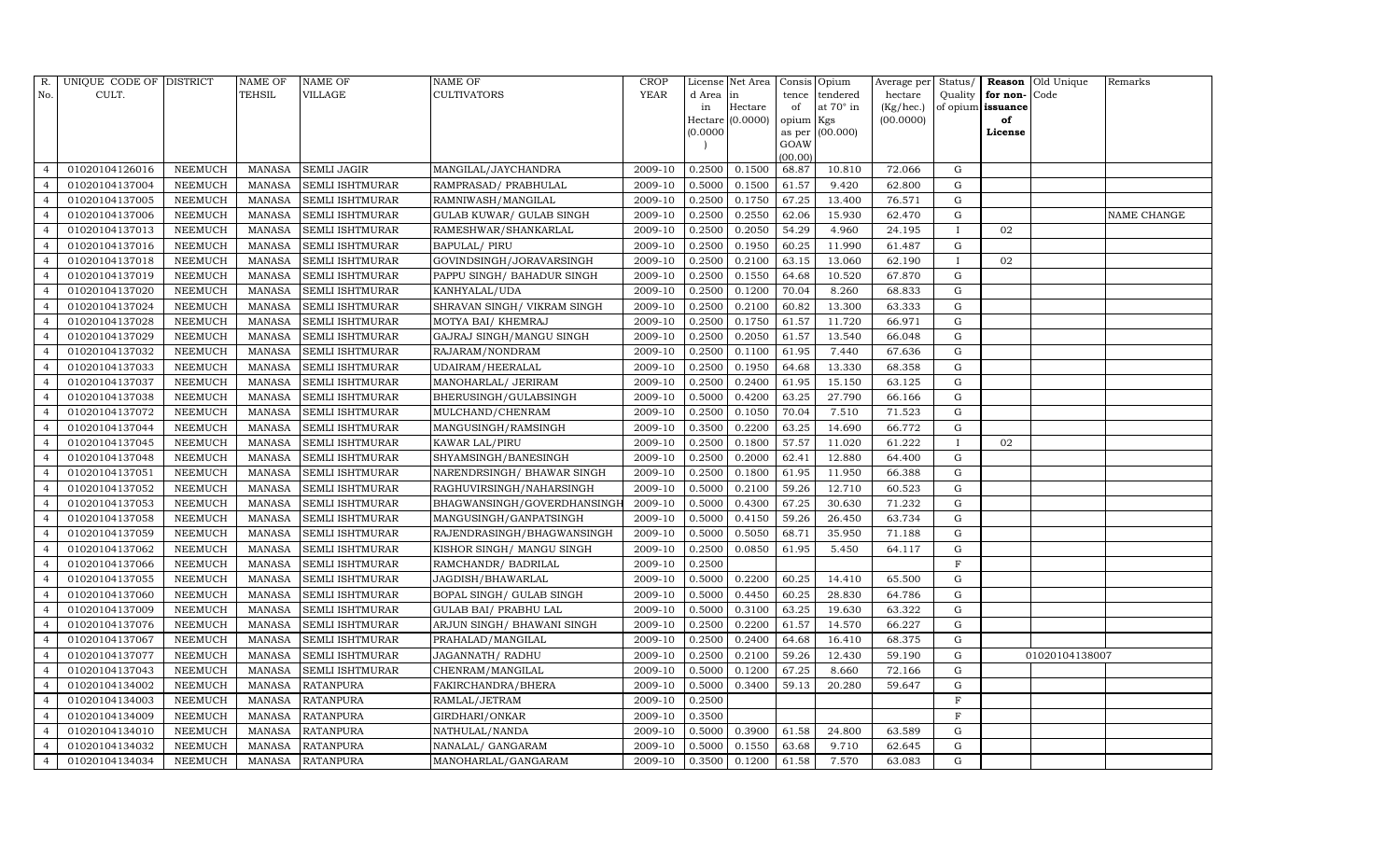|                | R. UNIQUE CODE OF DISTRICT |                | <b>NAME OF</b> | NAME OF          | NAME OF                                       | <b>CROP</b> |          | License Net Area | Consis Opium |                  |           |              |                   | Average per Status/ Reason Old Unique | Remarks                         |  |
|----------------|----------------------------|----------------|----------------|------------------|-----------------------------------------------|-------------|----------|------------------|--------------|------------------|-----------|--------------|-------------------|---------------------------------------|---------------------------------|--|
| No.            | CULT.                      |                | <b>TEHSIL</b>  | VILLAGE          | <b>CULTIVATORS</b>                            | <b>YEAR</b> | d Area   | in               | tence        | tendered         | hectare   | Quality      | for non-Code      |                                       |                                 |  |
|                |                            |                |                |                  |                                               |             | in       | Hectare          | of           | at $70^\circ$ in | (Kg/hec.) |              | of opium issuance |                                       |                                 |  |
|                |                            |                |                |                  |                                               |             | (0.0000) | Hectare (0.0000) | opium Kgs    | as per (00.000)  | (00.0000) |              | of<br>License     |                                       |                                 |  |
|                |                            |                |                |                  |                                               |             |          |                  | GOAW         |                  |           |              |                   |                                       |                                 |  |
|                |                            |                |                |                  |                                               |             |          |                  | (00.00)      |                  |           |              |                   |                                       |                                 |  |
| $\overline{a}$ | 01020104134035             | NEEMUCH        | MANASA         | <b>RATANPURA</b> | KACHRULAL/BHANWARLAL                          | 2009-10     | 0.2500   | 0.1750           | 59.04        | 10.680           | 61.028    | G            |                   |                                       |                                 |  |
| $\overline{4}$ | 01020104134036             | NEEMUCH        | MANASA         | <b>RATANPURA</b> | GANPAT/ GIRDHARI                              | 2009-10     | 0.2500   |                  |              |                  |           | $\mathbf F$  |                   |                                       |                                 |  |
| $\overline{4}$ | 01020104134043             | NEEMUCH        | <b>MANASA</b>  | <b>RATANPURA</b> | RAMLAL/BHURA                                  | 2009-10     | 0.2500   | 0.1500           | 69.00        | 11.370           | 75.800    | G            |                   |                                       |                                 |  |
| $\overline{4}$ | 01020104134047             | NEEMUCH        | <b>MANASA</b>  | <b>RATANPURA</b> | GOKUL/KACHRU                                  | 2009-10     | 0.5000   | 0.2000           | 61.58        | 12.780           | 63.900    | G            |                   |                                       | NAME CHANGE                     |  |
| $\overline{4}$ | 01020104134028             | NEEMUCH        | <b>MANASA</b>  | <b>RATANPURA</b> | MOTILAL/RATANLAL                              | 2009-10     | 0.5000   | 0.1350           | 66.61        | 9.070            | 67.185    | G            |                   |                                       |                                 |  |
| $\overline{4}$ | 01020104134006             | NEEMUCH        | <b>MANASA</b>  | <b>RATANPURA</b> | RAM SINGH/ NONDRAM                            | 2009-10     | 0.3500   |                  |              |                  |           | $\rm F$      |                   |                                       |                                 |  |
| $\overline{4}$ | 01020104134022             | NEEMUCH        | <b>MANASA</b>  | <b>RATANPURA</b> | <b>BHAGIRATH/HEERA</b>                        | 2009-10     | 0.5000   | 0.2800           | 61.93        | 18.350           | 65.535    | G            | 06                |                                       |                                 |  |
| $\overline{4}$ | 01020104134014             | NEEMUCH        | <b>MANASA</b>  | <b>RATANPURA</b> | RAMCHANDRA/NANURAM                            | 2009-10     | 0.3500   | 0.1000           | 63.68        | 6.800            | 68.000    | G            |                   |                                       |                                 |  |
| $\overline{4}$ | 01020104134055             | <b>NEEMUCH</b> | <b>MANASA</b>  | <b>RATANPURA</b> | MANGU BAI/ HARIRAM                            | 2009-10     | 0.5000   | 0.2500           | 61.58        | 15.190           | 60.760    | G            |                   |                                       |                                 |  |
| $\overline{4}$ | 01020104134057             | NEEMUCH        | MANASA         | <b>RATANPURA</b> | LAXMINARAYAN/ AMRA                            | 2009-10     | 0.5000   | 0.2500           | 59.13        | 14.810           | 59.240    | G            |                   |                                       |                                 |  |
| $\overline{4}$ | 01020104134054             | NEEMUCH        | <b>MANASA</b>  | <b>RATANPURA</b> | MOHANLAL/ UDAA                                | 2009-10     | 0.5000   | 0.2600           | 62.15        | 16.130           | 62.038    | G            |                   |                                       |                                 |  |
| $\overline{4}$ | 01020104134058             | NEEMUCH        | <b>MANASA</b>  | <b>RATANPURA</b> | NANDLAL/ BHAGIRATH                            | 2009-10     | 0.5000   |                  |              |                  |           | $\mathbf F$  |                   |                                       |                                 |  |
| $\overline{4}$ | 01020104134019             | NEEMUCH        | <b>MANASA</b>  | <b>RATANPURA</b> | NANIBAI/BHURA                                 | 2009-10     | 0.2500   | 0.1500           | 67.22        | 10.860           | 72.400    | G            |                   |                                       |                                 |  |
| $\overline{4}$ | 01020104134021             | NEEMUCH        | <b>MANASA</b>  | <b>RATANPURA</b> | <b>BULAK BAI/ RAMCHANDR</b>                   | 2009-10     | 0.2500   |                  |              |                  |           | $\rm F$      |                   |                                       |                                 |  |
| $\overline{4}$ | 01020104134012             | NEEMUCH        | <b>MANASA</b>  | <b>RATANPURA</b> | MANGI BAI/ MANGU DAS                          | 2009-10     | 0.2500   | 0.2400           | 57.63        | 13.970           | 58.208    | G            |                   |                                       |                                 |  |
| $\overline{4}$ | 01020104134016             | NEEMUCH        | <b>MANASA</b>  | <b>RATANPURA</b> | RAMKUVARIBAI/GANGARAM                         | 2009-10     | 0.2500   |                  |              |                  |           | $\mathbf F$  |                   |                                       | NAME CHANGE                     |  |
| $\overline{4}$ | 01020104134031             | <b>NEEMUCH</b> | <b>MANASA</b>  | <b>RATANPURA</b> | JAGDISHCHANDRA/RATANLAL                       | 2009-10     | 0.2500   | 0.1500           | 62.15        | 9.300            | 62.000    | G            |                   |                                       |                                 |  |
| $\overline{4}$ | 01020104134050             | NEEMUCH        | MANASA         | <b>RATANPURA</b> | KANCHAN BAI/ RATANLAL                         | 2009-10     | 0.2500   | 0.1800           | 59.04        | 10.790           | 59.944    | G            |                   |                                       |                                 |  |
| $\overline{4}$ | 01020104134033             | NEEMUCH        | <b>MANASA</b>  | <b>RATANPURA</b> | KARULAL/JETRAM                                | 2009-10     | 0.2500   | 0.2100           | 63.68        | 13.390           | 63.761    | G            |                   |                                       |                                 |  |
| $\overline{4}$ | 01020104134030             | NEEMUCH        | <b>MANASA</b>  | <b>RATANPURA</b> | PRABHULAL/ NATHULAL                           | 2009-10     | 0.2500   | 0.2400           | 59.04        | 14.960           | 62.333    | G            |                   |                                       |                                 |  |
| $\overline{4}$ | 01020104134029             | NEEMUCH        | <b>MANASA</b>  | <b>RATANPURA</b> | RAMKISHAN/BHANWRALAL                          | 2009-10     | 0.2500   | 0.1600           | 62.15        | 10.220           | 63.875    | G            |                   |                                       |                                 |  |
| $\overline{4}$ | 01020104134037             | NEEMUCH        | <b>MANASA</b>  | <b>RATANPURA</b> | RAMPAL/RAMCHANDRA                             | 2009-10     | 0.2500   | 0.1850           | 59.05        | 11.280           | 60.972    | G            |                   |                                       |                                 |  |
| $\overline{4}$ | 01020104134015             | NEEMUCH        | <b>MANASA</b>  | <b>RATANPURA</b> | SAJJANBAI/BHANWARLAL                          | 2009-10     | 0.2500   | 0.2150           | 62.15        | 13.700           | 63.720    | G            |                   |                                       |                                 |  |
| $\overline{4}$ | 01020104134018             | NEEMUCH        | <b>MANASA</b>  | <b>RATANPURA</b> | GANGARAM/KISHAN                               | 2009-10     | 0.2500   |                  |              |                  |           | $\mathbf F$  |                   |                                       | NAME CHANGE                     |  |
| $\overline{4}$ | 01020104118058             | <b>NEEMUCH</b> | <b>MANASA</b>  | PIPLIYA GHOTA    | KASTURIBAI/UDA                                | 2009-10     | 0.2500   | 0.1950           | 66.51        | 13.080           | 67.076    | G            | 06                |                                       | ISSUED 2018-19 AS PER PARA 2(C) |  |
| $\overline{4}$ | 01020104118059             | NEEMUCH        | MANASA         | PIPLIYA GHOTA    | BHERU/ UDAA                                   | 2009-10     | 0.5000   | 0.4000           | 63.54        | 25.850           | 64.625    | G            |                   |                                       |                                 |  |
| $\overline{4}$ | 01020104118001             | NEEMUCH        | <b>MANASA</b>  | PIPLIYA GHOTA    | KISHANLAL/UDAIRAM                             | 2009-10     | 0.5000   | 0.3300           | 66.13        | 22.450           | 68.030    | G            |                   |                                       |                                 |  |
| $\overline{4}$ | 01020104118005             | NEEMUCH        | <b>MANASA</b>  | PIPLIYA GHOTA    | RAMLAL/PYARCHANDRA                            | 2009-10     | 0.5000   | 0.1950           | 65.11        | 12.850           | 65.897    | G            |                   |                                       |                                 |  |
| $\overline{4}$ | 01020104118036             | NEEMUCH        | <b>MANASA</b>  | PIPLIYA GHOTA    | RUPSINGH/BANESINGH                            | 2009-10     | 0.5000   | 0.1500           | 58.68        | 5.570            | 37.133    | G            | 04                |                                       |                                 |  |
| $\overline{4}$ | 01020104118006             | NEEMUCH        | <b>MANASA</b>  | PIPLIYA GHOTA    | $\overline{\text{RAMVILAS}}/\text{JAGANNATH}$ | 2009-10     | 0.5000   | 0.2900           | 63.54        | 18.240           | 62.896    | G            |                   |                                       |                                 |  |
| $\overline{4}$ | 01020104118007             | NEEMUCH        | <b>MANASA</b>  | PIPLIYA GHOTA    | DHANRAJ/BAPULAL                               | 2009-10     | 0.5000   | 0.3550           | 63.04        | 22.570           | 63.577    | G            |                   |                                       |                                 |  |
| $\overline{4}$ | 01020104118024             | NEEMUCH        | <b>MANASA</b>  | PIPLIYA GHOTA    | VIRENDRA SINGH / BAHADUR SINGH                | 2009-10     | 0.2500   | 0.1600           | 70.15        | 11.800           | 73.750    | G            |                   |                                       |                                 |  |
| $\overline{4}$ | 01020104118026             | <b>NEEMUCH</b> | <b>MANASA</b>  | PIPLIYA GHOTA    | RAMESH/NARAYAN                                | 2009-10     | 0.5000   | 0.3200           | 66.13        | 22.270           | 69.593    | G            |                   |                                       |                                 |  |
| $\overline{4}$ | 01020104118027             | NEEMUCH        | MANASA         | PIPLIYA GHOTA    | SHYAMLAL/KISANLAL                             | 2009-10     | 0.5000   | 0.3100           | 65.11        | 20.530           | 66.225    | G            |                   |                                       |                                 |  |
| $\overline{4}$ | 01020104118065             | NEEMUCH        | <b>MANASA</b>  | PIPLIYA GHOTA    | BHOPALSINGH/BAPUSINGH                         | 2009-10     | 0.2500   | 0.2250           | 65.99        | 15.740           | 69.955    | $\mathbf{I}$ | 02                |                                       |                                 |  |
| $\overline{4}$ | 01020104118037             | NEEMUCH        | <b>MANASA</b>  | PIPLIYA GHOTA    | KISHORE/BHAGWAN                               | 2009-10     | 0.5000   | 0.1000           | 66.13        | 6.850            | 68.500    | G            |                   |                                       |                                 |  |
| $\overline{4}$ | 01020104118038             | NEEMUCH        | <b>MANASA</b>  | PIPLIYA GHOTA    | SHOBHARAM / BHAGWAN                           | 2009-10     | 0.5000   | 0.1000           | 65.11        | 6.710            | 67.100    | G            |                   |                                       |                                 |  |
| $\overline{4}$ | 01020104118041             | NEEMUCH        | <b>MANASA</b>  | PIPLIYA GHOTA    | NANDLAL/GIRDHARI                              | 2009-10     | 0.5000   | 0.2500           | 63.30        | 17.110           | 68.440    | G            |                   |                                       |                                 |  |
| $\overline{4}$ | 01020104118045             | NEEMUCH        | <b>MANASA</b>  | PIPLIYA GHOTA    | PANNALAL/ JAGANNATH                           | 2009-10     | 0.5000   | 0.0600           | 69.88        | 4.260            | 71.000    | G            |                   |                                       | TRANSFER/ DEVRI SOMYA           |  |
| $\overline{4}$ | 01020104118034             | NEEMUCH        | MANASA         | PIPLIYA GHOTA    | BHERUSINGH/BAPUSINGH                          | 2009-10     | 0.5000   | 0.3550           | 63.04        | 22.750           | 64.085    | G            |                   |                                       |                                 |  |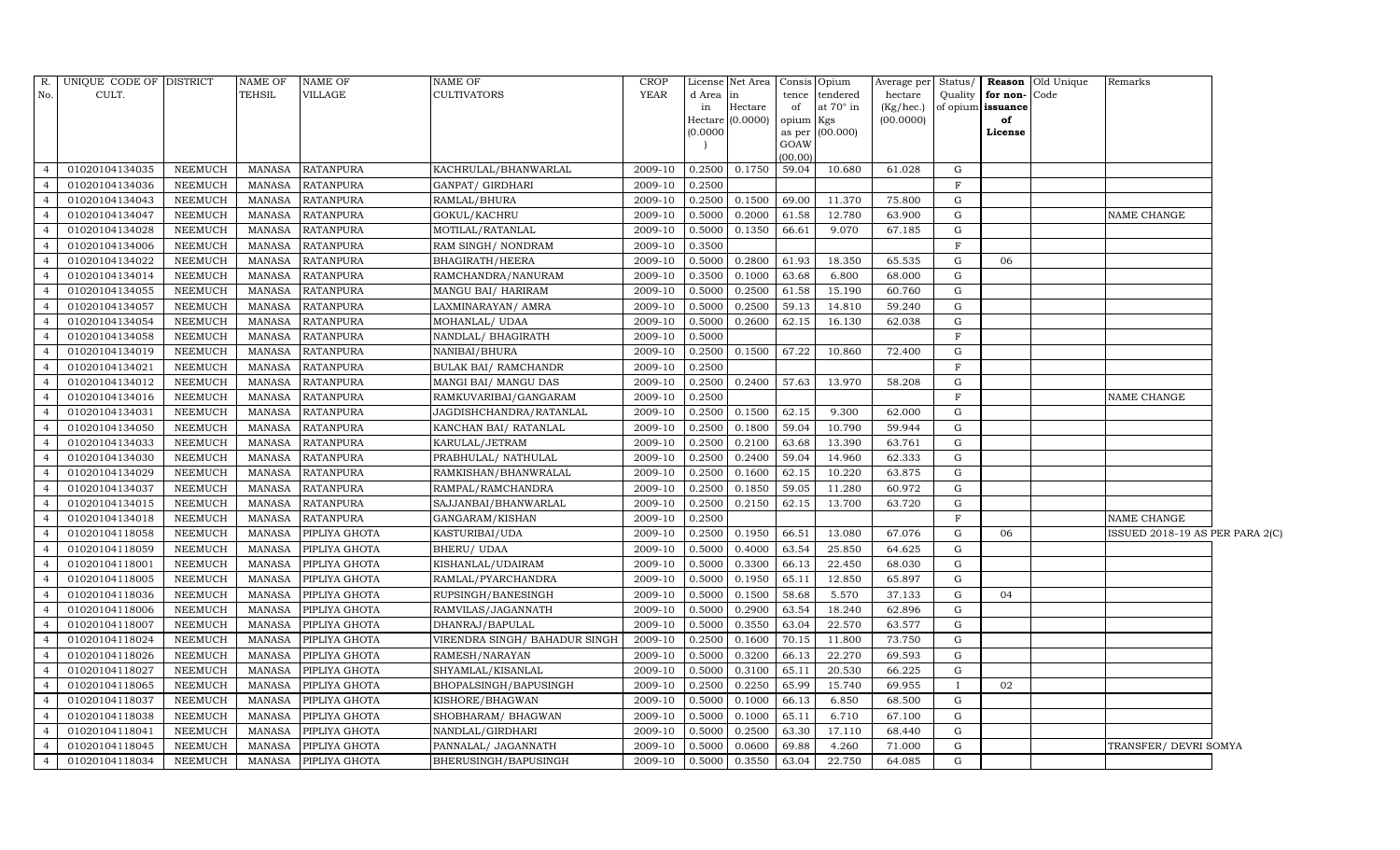| R.             | UNIQUE CODE OF DISTRICT |                | <b>NAME OF</b> | <b>NAME OF</b> | NAME OF                    | <b>CROP</b>           |          | License Net Area | Consis Opium |                 |           |              |                      | Average per Status/   Reason Old Unique | Remarks                    |  |
|----------------|-------------------------|----------------|----------------|----------------|----------------------------|-----------------------|----------|------------------|--------------|-----------------|-----------|--------------|----------------------|-----------------------------------------|----------------------------|--|
| No.            | CULT.                   |                | TEHSIL         | VILLAGE        | <b>CULTIVATORS</b>         | YEAR                  | d Area   | in               |              | tence tendered  | hectare   |              | Quality for non-Code |                                         |                            |  |
|                |                         |                |                |                |                            |                       | in       | Hectare          | of           | at 70° in       | (Kg/hec.) |              | of opium issuance    |                                         |                            |  |
|                |                         |                |                |                |                            |                       | (0.0000) | Hectare (0.0000) | opium Kgs    | as per (00.000) | (00.0000) |              | of<br>License        |                                         |                            |  |
|                |                         |                |                |                |                            |                       |          |                  | GOAW         |                 |           |              |                      |                                         |                            |  |
|                |                         |                |                |                |                            |                       |          |                  | (00.00)      |                 |           |              |                      |                                         |                            |  |
| $\Delta$       | 01020104118047          | NEEMUCH        | MANASA         | PIPLIYA GHOTA  | BANESINGH/LALSINGH         | 2009-10               | 0.2500   | 0.1500           | 68.21        | 11.170          | 74.466    | G            |                      |                                         |                            |  |
| $\overline{4}$ | 01020104118030          | NEEMUCH        | <b>MANASA</b>  | PIPLIYA GHOTA  | SAMRATHSINGH/BALWANATSINGH | 2009-10               | 0.5000   | 0.2850           | 65.11        | 18.950          | 66.491    | G            |                      |                                         |                            |  |
| $\overline{4}$ | 01020104118028          | <b>NEEMUCH</b> | <b>MANASA</b>  | PIPLIYA GHOTA  | HEERALAL/NANURAM           | 2009-10               | 0.5000   | 0.2450           | 63.04        | 15.330          | 62.571    | G            |                      |                                         |                            |  |
| $\overline{4}$ | 01020104118002          | NEEMUCH        | <b>MANASA</b>  | PIPLIYA GHOTA  | BALKISHAN/JANKILAL         | 2009-10               | 0.5000   | 0.1500           | 63.04        | 9.480           | 63.200    | G            |                      |                                         |                            |  |
| $\overline{4}$ | 01020104118015          | <b>NEEMUCH</b> | <b>MANASA</b>  | PIPLIYA GHOTA  | GULABSINGH/KHUMANSINGH     | 2009-10               | 0.5000   | 0.2750           | 63.04        | 18.160          | 66.036    | G            |                      |                                         |                            |  |
| $\overline{4}$ | 01020104118018          | NEEMUCH        | MANASA         | PIPLIYA GHOTA  | ONKAR/NANDA                | 2009-10               | 0.5000   | 0.3500           | 63.54        | 22.570          | 64.485    | G            |                      |                                         |                            |  |
| $\overline{4}$ | 01020104118060          | NEEMUCH        | <b>MANASA</b>  | PIPLIYA GHOTA  | BHARATRAM/RAGHUNATH        | 2009-10               | 0.2500   |                  |              |                 |           | $\mathbf{F}$ |                      |                                         | TRANSFER/ DANDERICHARBHUJA |  |
| $\overline{4}$ | 01020104118062          | <b>NEEMUCH</b> | <b>MANASA</b>  | PIPLIYA GHOTA  | SITARAM/RAGHUNATH          | 2009-10               | 0.5000   | 0.2550           | 66.52        | 17.100          | 67.059    | G            |                      |                                         | TRANSFER/ DEVRI SOMYA      |  |
| $\overline{4}$ | 01020104118066          | <b>NEEMUCH</b> | <b>MANASA</b>  | PIPLIYA GHOTA  | KAMLI BAI/ BAHADUR SINGH   | 2009-10               | 0.2500   | 0.2150           | 63.54        | 14.030          | 65.255    | G            |                      | 01020105011023                          |                            |  |
| $\overline{4}$ | 01020104119002          | NEEMUCH        | MANASA         | PHOOLPURA      | KAVERIBAI/BAPULAL          | 2009-10               | 0.2500   | 0.2550           | 61.43        | 14.970          | 58.705    | G            |                      |                                         |                            |  |
| $\overline{4}$ | 01020104119005          | <b>NEEMUCH</b> | <b>MANASA</b>  | PHOOLPURA      | BAPULAL/NARAYAN            | 2009-10               | 0.3500   | 0.2950           | 60.16        | 17.810          | 60.372    | G            |                      |                                         |                            |  |
| $\overline{4}$ | 01020104119006          | <b>NEEMUCH</b> | MANASA         | PHOOLPURA      | KALULAL/UDAIRAM            | 2009-10               | 0.5000   | 0.1950           | 61.43        | 12.290          | 63.025    | G            |                      |                                         |                            |  |
| $\overline{4}$ | 01020104119010          | <b>NEEMUCH</b> | <b>MANASA</b>  | PHOOLPURA      | KAWARLAL/KISHANLAL         | 2009-10               | 0.2500   | 0.1600           | 61.43        | 10.430          | 65.187    | G            |                      |                                         |                            |  |
| $\overline{4}$ | 01020104119012          | <b>NEEMUCH</b> | <b>MANASA</b>  | PHOOLPURA      | RATANLAL/SITARAM           | 2009-10               | 0.2500   | 0.2200           | 51.66        | 11.840          | 53.818    | G            | 04                   |                                         | ISSUED ON 2016-17          |  |
| $\overline{4}$ | 01020104119015          | NEEMUCH        | MANASA         | PHOOLPURA      | SUNDERLAL/KARULAL          | 2009-10               | 0.5000   | 0.1600           | 58.97        | 9.790           | 61.187    | G            |                      |                                         |                            |  |
| $\overline{4}$ | 01020104119018          | NEEMUCH        | MANASA         | PHOOLPURA      | AMRITRAM/UDA               | 2009-10               | 0.5000   | 0.2050           | 60.16        | 12.970          | 63.268    | G            |                      |                                         |                            |  |
| $\overline{4}$ | 01020104119021          | <b>NEEMUCH</b> | <b>MANASA</b>  | PHOOLPURA      | <b>BAPULAL/KISHORE</b>     | 2009-10               | 0.5000   | 0.1250           | 60.16        | 8.170           | 65.360    | G            |                      |                                         |                            |  |
| $\overline{4}$ | 01020104119019          | NEEMUCH        | MANASA         | PHOOLPURA      | VARDI BAI/ RODILAL         | 2009-10               | 0.2500   | 0.2400           | 62.31        | 15.110          | 62.958    | G            |                      |                                         |                            |  |
| $\overline{4}$ | 01020104119013          | <b>NEEMUCH</b> | <b>MANASA</b>  | PHOOLPURA      | MANNALAL/KISHORE           | 2009-10               | 0.5000   | 0.1700           | 55.61        | 10.170          | 59.823    | G            |                      |                                         |                            |  |
| $\overline{4}$ | 01020104119027          | NEEMUCH        | <b>MANASA</b>  | PHOOLPURA      | PREMCHANDRA/RAMCHANDRA     | 2009-10               | 0.5000   | 0.4800           | 58.97        | 29.040          | 60.500    | G            |                      |                                         |                            |  |
| $\overline{4}$ | 01020104119029          | NEEMUCH        | MANASA         | PHOOLPURA      | MANGILAL/ SHOBHARAM        | 2009-10               | 0.5000   | 0.4200           | 61.43        | 25.740          | 61.285    | G            |                      |                                         |                            |  |
| $\overline{4}$ | 01020104119031          | <b>NEEMUCH</b> | <b>MANASA</b>  | PHOOLPURA      | MOHANLAL/RAMCHANDRA        | 2009-10               | 0.3500   | 0.2000           | 62.31        | 13.010          | 65.050    | G            |                      |                                         |                            |  |
| $\overline{4}$ | 01020104144010          | NEEMUCH        | <b>MANASA</b>  | NALWA          | VINODKUMAR/RAMNATH         | 2009-10               | 0.3500   | 0.2050           | 56.88        | 12.450          | 60.731    | G            |                      |                                         |                            |  |
| $\overline{4}$ | 01020104144011          | <b>NEEMUCH</b> | <b>MANASA</b>  | NALWA          | RAMESHWAR/ BHAWARLAL       | 2009-10               | 0.2500   | 0.2300           | 60.63        | 14.460          | 62.869    | G            |                      |                                         |                            |  |
| $\overline{4}$ | 01020104144012          | NEEMUCH        | <b>MANASA</b>  | NALWA          | VIDHYABAI/GHISALAL         | 2009-10               | 0.2500   |                  |              |                 |           | F            |                      |                                         |                            |  |
| $\overline{4}$ | 01020104144018          | NEEMUCH        | <b>MANASA</b>  | NALWA          | BHAGWATIBAI/RODILAL        | 2009-10               | 0.2500   | 0.2050           | 61.21        | 12.220          | 59.609    | G            |                      |                                         |                            |  |
| $\overline{4}$ | 01020104144026          | NEEMUCH        | <b>MANASA</b>  | NALWA          | GANPAT/ LAXMINARAYAN       | 2009-10               | 0.2500   | 0.2400           | 60.63        | 15.510          | 64.625    | G            |                      |                                         |                            |  |
| $\overline{4}$ | 01020104144033          | <b>NEEMUCH</b> | <b>MANASA</b>  | NALWA          | RAMESH CHAND/ NARAYAN      | 2009-10               | 0.2500   | 0.1000           | 64.21        | 6.910           | 69.100    | G            |                      |                                         |                            |  |
| $\overline{4}$ | 01020104144034          | NEEMUCH        | <b>MANASA</b>  | NALWA          | RAMCHAND/ AMRA             | 2009-10               | 0.2500   |                  |              |                 |           | $_{\rm F}$   |                      |                                         |                            |  |
| $\overline{4}$ | 01020104144039          | <b>NEEMUCH</b> | <b>MANASA</b>  | <b>NALWA</b>   | RADEHSHYAM/ONKAR           | 2009-10               | 0.2500   |                  |              |                 |           | $\mathbf N$  | 11                   |                                         |                            |  |
| $\overline{4}$ | 01020104144040          | NEEMUCH        | <b>MANASA</b>  | NALWA          | GITA BAI/ NANURAM          | 2009-10               | 0.2500   |                  |              |                 |           | $_{\rm F}$   |                      |                                         |                            |  |
| $\overline{4}$ | 01020104144041          | <b>NEEMUCH</b> | <b>MANASA</b>  | <b>NALWA</b>   | BHAWARLAL/KHEMA            | 2009-10               | 0.2500   | 0.2600           | 52.40        | 9.140           | 35.153    | G            | 04                   |                                         |                            |  |
| $\overline{4}$ | 01020104144042          | NEEMUCH        | <b>MANASA</b>  | NALWA          | LAXMINARAYAN/KUKA          | 2009-10               | 0.2500   | 0.1350           | 57.29        | 8.370           | 62.000    | G            |                      |                                         |                            |  |
| $\overline{4}$ | 01020104144067          | NEEMUCH        | <b>MANASA</b>  | <b>NALWA</b>   | NARENDRAKUMAR/RAMNATH      | 2009-10               | 0.3500   | 0.2100           | 61.21        | 13.430          | 63.952    | G            | 08                   |                                         | <b>ISSUED ON 2011-12</b>   |  |
| $\overline{4}$ | 01020104144059          | <b>NEEMUCH</b> | <b>MANASA</b>  | NALWA          | DAKU BAI/ NANURAM          | 2009-10               | 0.2500   |                  |              |                 |           | F            |                      |                                         | NAME CHANGE                |  |
| $\overline{4}$ | 01020104144006          | <b>NEEMUCH</b> | <b>MANASA</b>  | <b>NALWA</b>   | NITESH/ BAIJNATH           | 2009-10               | 0.2500   | 0.1000           | 67.19        | 7.040           | 70.400    | G            |                      |                                         |                            |  |
| $\overline{4}$ | 01020104133002          | NEEMUCH        | <b>MANASA</b>  | MOYA           | GANGABAI/RAMCHANDRA        | 2009-10               | 0.2500   | 0.2400           | 60.83        | 14.600          | 60.833    | G            |                      |                                         |                            |  |
| $\overline{4}$ | 01020104133006          | NEEMUCH        | <b>MANASA</b>  | MOYA           | ABDULKARIM/IBRAHIM         | 2009-10               | 0.5000   | 0.1500           | 63.43        | 9.240           | 61.600    | G            |                      |                                         |                            |  |
| $\overline{4}$ | 01020104133008          | NEEMUCH        | <b>MANASA</b>  | MOYA           | BAPULAL/DEVILAL            | 2009-10               | 0.2500   |                  |              |                 |           | F            |                      |                                         |                            |  |
| $\overline{4}$ | 01020104133009          | <b>NEEMUCH</b> | MANASA         | <b>MOYA</b>    | RAMESH/PRITHVIRAJ          | 2009-10 0.3500 0.1950 |          |                  | 71.19        | 13.860          | 71.076    |              | 02                   |                                         |                            |  |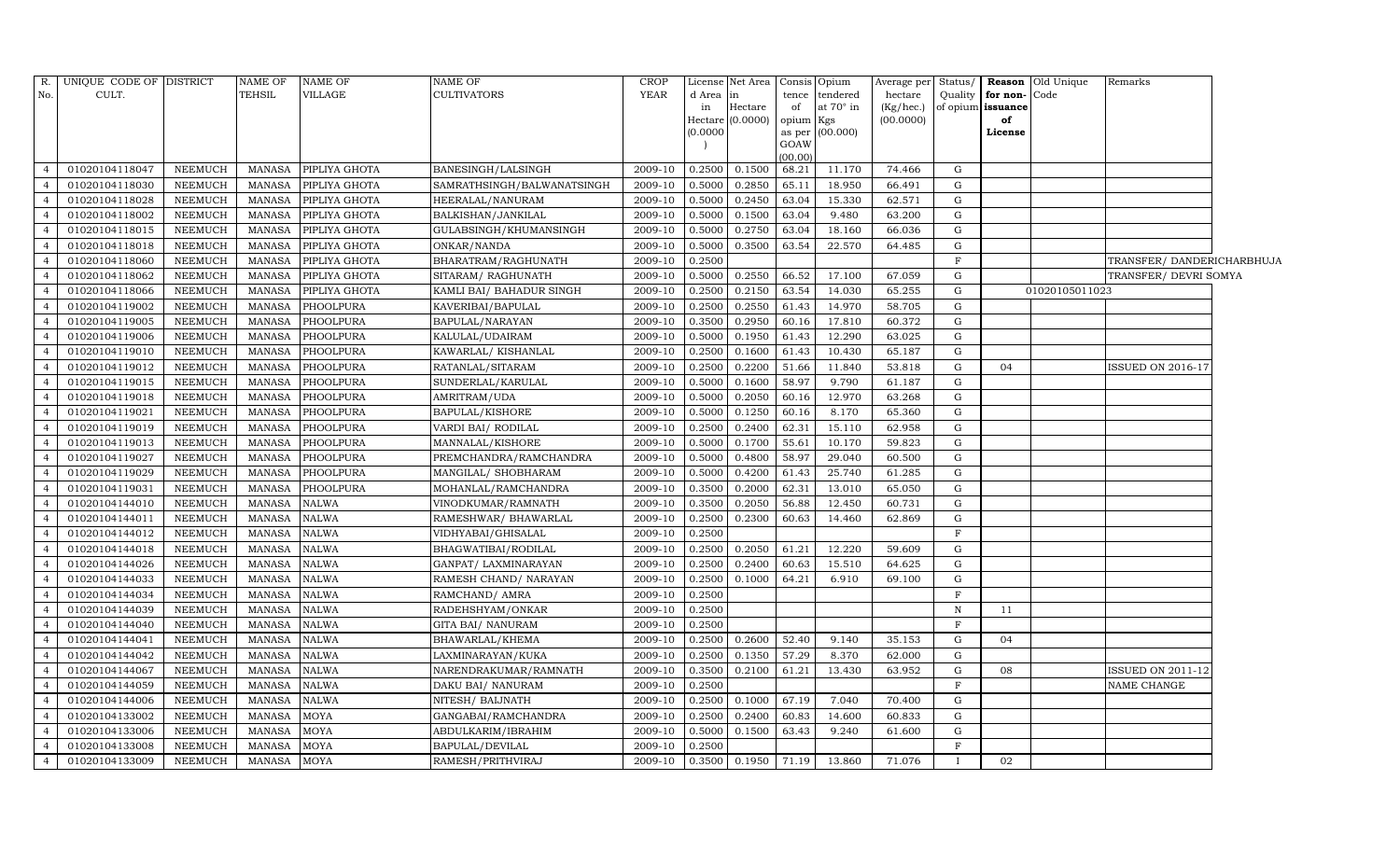| R.             | UNIQUE CODE OF DISTRICT |                | <b>NAME OF</b> | <b>NAME OF</b> | <b>NAME OF</b>               | CROP        |          | License Net Area |           | Consis Opium     | Average per | Status/      |                   | Reason Old Unique | Remarks            |
|----------------|-------------------------|----------------|----------------|----------------|------------------------------|-------------|----------|------------------|-----------|------------------|-------------|--------------|-------------------|-------------------|--------------------|
| No.            | CULT.                   |                | TEHSIL         | VILLAGE        | <b>CULTIVATORS</b>           | <b>YEAR</b> | d Area   | lin              | tence     | tendered         | hectare     | Quality      | for non-Code      |                   |                    |
|                |                         |                |                |                |                              |             | in       | Hectare          | of        | at $70^\circ$ in | (Kg/hec.)   |              | of opium issuance |                   |                    |
|                |                         |                |                |                |                              |             | (0.0000) | Hectare (0.0000) | opium Kgs | as per (00.000)  | (00.0000)   |              | of<br>License     |                   |                    |
|                |                         |                |                |                |                              |             |          |                  | GOAW      |                  |             |              |                   |                   |                    |
|                |                         |                |                |                |                              |             |          |                  | (00.00)   |                  |             |              |                   |                   |                    |
| $\overline{4}$ | 01020104133010          | <b>NEEMUCH</b> | MANASA         | <b>MOYA</b>    | JAGDISH/PRITHVIRAJ           | 2009-10     | 0.3500   | 0.2200           | 65.69     | 14.450           | 65.681      | G            |                   |                   |                    |
| $\overline{4}$ | 01020104133070          | NEEMUCH        | <b>MANASA</b>  | <b>MOYA</b>    | SHAKIL MOHAMMAD/ AHMADNOOR   | 2009-10     | 0.2500   | 0.1400           | 66.19     | 9.290            | 66.357      | G            |                   |                   |                    |
| $\overline{4}$ | 01020104133012          | NEEMUCH        | <b>MANASA</b>  | <b>MOYA</b>    | ALLAHNOOR/NANHEKHAN          | 2009-10     | 0.2500   | 0.1000           | 60.83     | 5.940            | 59.400      | G            |                   |                   |                    |
| $\overline{4}$ | 01020104133014          | <b>NEEMUCH</b> | MANASA         | <b>MOYA</b>    | MUNIR/IBRAHIM                | 2009-10     | 0.2500   | 0.2050           | 62.83     | 12.740           | 62.146      | G            |                   |                   |                    |
| $\overline{4}$ | 01020104133018          | <b>NEEMUCH</b> | <b>MANASA</b>  | <b>MOYA</b>    | MOHANBAI/NATHULAL            | 2009-10     | 0.2500   |                  |           |                  |             | F            |                   |                   |                    |
| $\overline{4}$ | 01020104133027          | <b>NEEMUCH</b> | <b>MANASA</b>  | MOYA           | ANTAR KUWAR/ VIRAM SINGH     | 2009-10     | 0.2500   |                  |           |                  |             | F            |                   |                   | <b>NAME CHANGE</b> |
| $\overline{4}$ | 01020104133030          | <b>NEEMUCH</b> | <b>MANASA</b>  | <b>MOYA</b>    | GHISALAL/ BHAWARLAL          | 2009-10     | 0.2500   |                  |           |                  |             | F            |                   |                   |                    |
| $\overline{4}$ | 01020104133036          | <b>NEEMUCH</b> | <b>MANASA</b>  | <b>MOYA</b>    | SULTAN KHA/IBRAHIM KHA       | 2009-10     | 0.5000   | 0.3100           | 65.15     | 20.410           | 65.838      | G            |                   |                   |                    |
| $\overline{4}$ | 01020104133040          | NEEMUCH        | <b>MANASA</b>  | <b>MOYA</b>    | RATANLAL/SITARAM             | 2009-10     | 0.5000   | 0.3750           | 63.43     | 24.220           | 64.586      | G            |                   |                   | <b>NAME CHANGE</b> |
| $\overline{4}$ | 01020104133041          | <b>NEEMUCH</b> | <b>MANASA</b>  | <b>MOYA</b>    | GORDHAN SINGH/ BHUR SINGH    | 2009-10     | 0.2500   |                  |           |                  |             | $\mathbf F$  |                   |                   |                    |
| $\overline{4}$ | 01020104133043          | <b>NEEMUCH</b> | <b>MANASA</b>  | <b>MOYA</b>    | SATYANARAYAN/KANHAIYALAL     | 2009-10     | 0.3500   | 0.2150           | 68.42     | 15.530           | 72.232      | G            |                   |                   |                    |
| $\overline{4}$ | 01020104133050          | <b>NEEMUCH</b> | MANASA         | <b>MOYA</b>    | MAHADEV/JAGANNATH            | 2009-10     | 0.2500   |                  |           |                  |             | F            |                   |                   |                    |
| $\overline{4}$ | 01020104133051          | <b>NEEMUCH</b> | <b>MANASA</b>  | <b>MOYA</b>    | ALTABHUSSAIN/AHMADNOOR       | 2009-10     | 0.5000   | 0.1800           | 63.43     | 10.930           | 60.722      | G            |                   |                   |                    |
| $\overline{4}$ | 01020104133004          | <b>NEEMUCH</b> | <b>MANASA</b>  | <b>MOYA</b>    | MANGUBAI/BHANWARLAL          | 2009-10     | 0.2500   | 0.2350           | 62.83     | 14.950           | 63.617      | G            |                   |                   |                    |
| $\overline{4}$ | 01020104133060          | <b>NEEMUCH</b> | <b>MANASA</b>  | <b>MOYA</b>    | JETAN BAI/ AMIR KHA          | 2009-10     | 0.2500   |                  |           |                  |             | F            |                   |                   |                    |
| $\overline{4}$ | 01020104133066          | <b>NEEMUCH</b> | MANASA         | <b>MOYA</b>    | MOTYA BAI/ RADHU             | 2009-10     | 0.2500   | 0.2400           | 55.42     | 13.440           | 56.000      | G            |                   |                   |                    |
| $\overline{4}$ | 01020104133067          | <b>NEEMUCH</b> | <b>MANASA</b>  | <b>MOYA</b>    | BHULIBAI/BHONIRAM            | 2009-10     | 0.3500   | 0.1900           | 64.16     | 12.090           | 63.631      | G            |                   |                   |                    |
| $\overline{4}$ | 01020104133069          | NEEMUCH        | MANASA         | MOYA           | SHARIFHUSSAIN/SABIR          | 2009-10     | 0.2500   | 0.2050           | 62.83     | 12.340           | 60.195      | G            |                   |                   |                    |
| $\overline{4}$ | 01020104133054          | <b>NEEMUCH</b> | <b>MANASA</b>  | <b>MOYA</b>    | HUSAINKHAN/MURADKHAN         | 2009-10     | 0.2500   |                  |           |                  |             | F            |                   |                   |                    |
| $\overline{4}$ | 01020104133022          | <b>NEEMUCH</b> | <b>MANASA</b>  | <b>MOYA</b>    | TEJSINGH/BHANWARSINGH        | 2009-10     | 0.5000   | 0.2000           | 60.83     | 12.280           | 61.400      | G            |                   |                   |                    |
| $\overline{4}$ | 01020104133038          | <b>NEEMUCH</b> | <b>MANASA</b>  | <b>MOYA</b>    | NANDU BAI / RAMLAL           | 2009-10     | 0.2500   | 0.2400           | 60.83     | 15.180           | 63.250      | G            |                   |                   |                    |
| $\overline{4}$ | 01020104116001          | <b>NEEMUCH</b> | <b>MANASA</b>  | <b>MOKADI</b>  | JASWANTSINGH/BHANWARSINGH    | 2009-10     | 0.5000   |                  |           |                  |             | $\mathbf{F}$ |                   |                   |                    |
| $\overline{4}$ | 01020104116002          | <b>NEEMUCH</b> | <b>MANASA</b>  | MOKADI         | MOHANSINGH/BHAWARSINGH       | 2009-10     | 0.3500   | 0.0750           | 62.13     | 5.080            | 67.733      | G            |                   |                   |                    |
| $\overline{4}$ | 01020104116004          | <b>NEEMUCH</b> | <b>MANASA</b>  | <b>MOKADI</b>  | PYARA/ KACHRU                | 2009-10     | 0.2500   | 0.2200           | 64.94     | 12.400           | 56.363      | G            |                   |                   | <b>NAME CHANGE</b> |
| $\overline{4}$ | 01020104116005          | <b>NEEMUCH</b> | <b>MANASA</b>  | <b>MOKADI</b>  | SHANTI BAI/KISHOR            | 2009-10     | 0.5000   |                  |           |                  |             | $\mathbf F$  |                   |                   |                    |
| $\overline{4}$ | 01020104116007          | <b>NEEMUCH</b> | <b>MANASA</b>  | <b>MOKADI</b>  | PRABHAKUNWAR/BAHADURSINGH    | 2009-10     | 0.5000   | 0.1850           | 65.54     | 11.310           | 61.135      | G            |                   |                   |                    |
| $\overline{4}$ | 01020104116009          | <b>NEEMUCH</b> | <b>MANASA</b>  | <b>MOKADI</b>  | DALPATSINGH/BHANWARSINGH     | 2009-10     | 0.5000   |                  |           |                  |             | F            |                   |                   |                    |
| $\overline{4}$ | 01020104116012          | <b>NEEMUCH</b> | MANASA         | <b>MOKADI</b>  | RUGHNATH/ANSU                | 2009-10     | 0.5000   | 0.1900           | 64.94     | 12.920           | 68.000      | G            |                   |                   |                    |
| $\overline{4}$ | 01020104116016          | <b>NEEMUCH</b> | MANASA         | <b>MOKADI</b>  | GIRVARSINGH/RANSINGH         | 2009-10     | 0.3500   | 0.1750           | 54.35     | 9.780            | 55.885      | $\mathbf{I}$ | 02                |                   |                    |
| $\overline{4}$ | 01020104116020          | <b>NEEMUCH</b> | <b>MANASA</b>  | <b>MOKADI</b>  | MADANSINGH/BHUWANISINGH      | 2009-10     | 0.2500   | 0.1200           | 60.07     | 7.290            | 60.750      | G            |                   |                   |                    |
| $\overline{4}$ | 01020104116025          | <b>NEEMUCH</b> | MANASA         | <b>MOKADI</b>  | GORDHANSINGH/MANSINGH        | 2009-10     | 0.2500   |                  |           |                  |             | F            |                   |                   |                    |
| $\overline{4}$ | 01020104116026          | NEEMUCH        | <b>MANASA</b>  | <b>MOKADI</b>  | PYARA/HUKMA                  | 2009-10     | 0.5000   | 0.2000           | 65.54     | 12.420           | 62.100      | G            |                   |                   | <b>NAME CHANGE</b> |
| $\overline{4}$ | 01020104116046          | <b>NEEMUCH</b> | <b>MANASA</b>  | <b>MOKADI</b>  | GORU/DEVA                    | 2009-10     | 0.2500   | 0.2250           | 56.45     | 12.500           | 55.555      | G            | 04                |                   |                    |
| $\overline{4}$ | 01020104116048          | <b>NEEMUCH</b> | MANASA         | <b>MOKADI</b>  | GAJENDRASINGH/MADANSINGH     | 2009-10     | 0.2500   | 0.2000           | 68.61     | 14.370           | 71.850      | G            |                   |                   |                    |
| $\overline{4}$ | 01020104116050          | NEEMUCH        | <b>MANASA</b>  | <b>MOKADI</b>  | SHAMBHUSINGH/RAMSINGH        | 2009-10     | 0.2500   |                  |           |                  |             | F            |                   |                   |                    |
| $\overline{4}$ | 01020104116044          | NEEMUCH        | MANASA         | <b>MOKADI</b>  | BALVANT SINGH/ NIRBHAY SINGH | 2009-10     | 0.2500   | 0.1800           | 68.61     | 12.690           | 70.500      | G            |                   |                   |                    |
| $\overline{4}$ | 01020104116042          | NEEMUCH        | <b>MANASA</b>  | <b>MOKADI</b>  | RUKMAN BAI/ BHAWARLAL        | 2009-10     | 0.2500   | 0.2200           | 65.54     | 14.560           | 66.181      | G            |                   |                   |                    |
| $\overline{4}$ | 01020104116015          | NEEMUCH        | <b>MANASA</b>  | <b>MOKADI</b>  | SANGRAMSINGH/INDERSINGH      | 2009-10     | 0.3500   | 0.1550           | 64.94     | 10.160           | 65.548      | G            |                   |                   |                    |
| $\overline{4}$ | 01020104116018          | NEEMUCH        | MANASA         | <b>MOKADI</b>  | HARISINGH/MOKAMSINGH         | 2009-10     | 0.5000   | 0.1700           | 62.13     | 11.130           | 65.470      | G            |                   |                   |                    |
| $\overline{4}$ | 01020104116034          | <b>NEEMUCH</b> | MANASA MOKADI  |                | JHAMKUBAI/HEERA              | 2009-10     | 0.5000   | 0.2650           | 62.01     | 15.970           | 60.264      | G            |                   |                   |                    |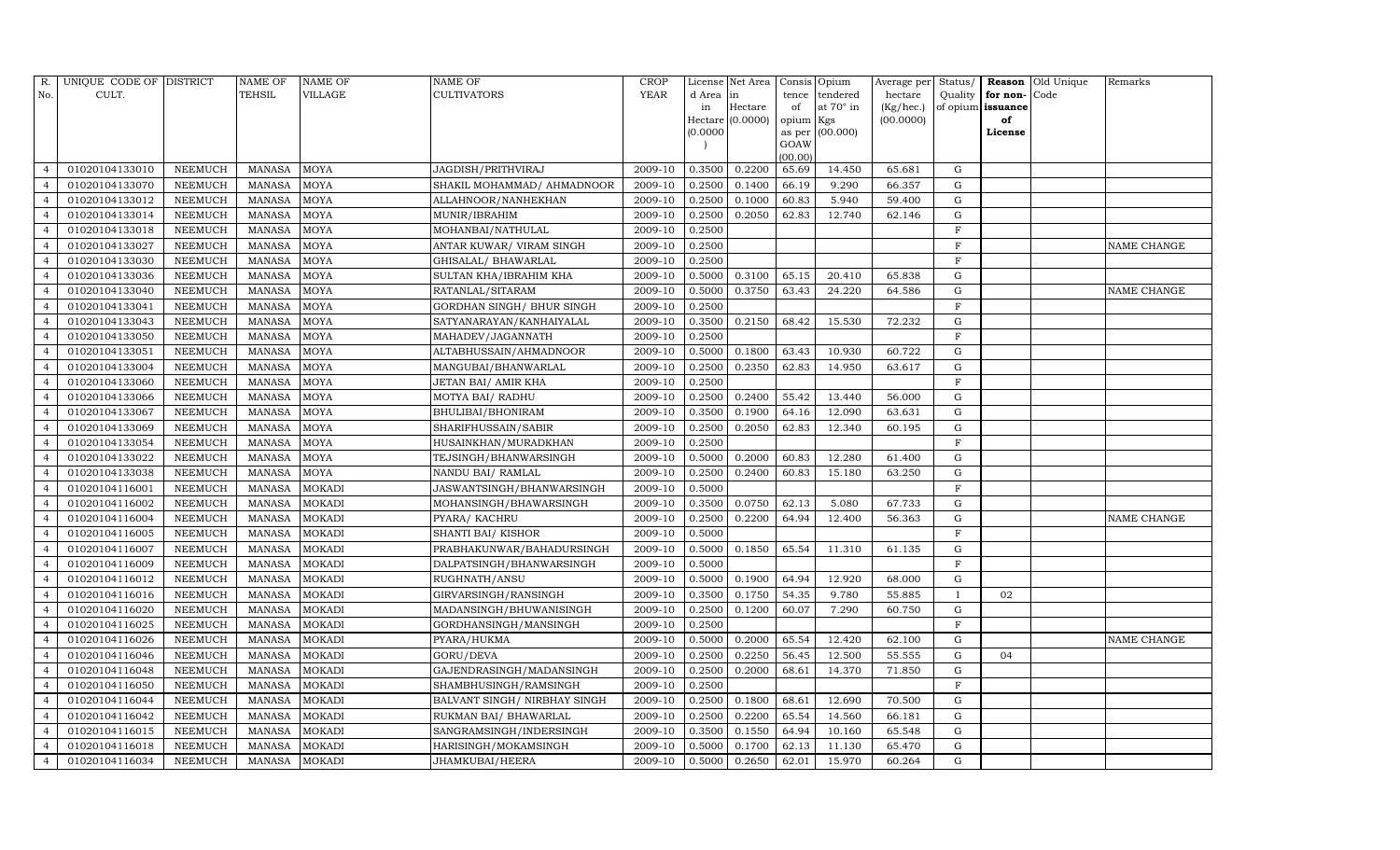| No.<br>CULT.<br><b>TEHSIL</b><br>VILLAGE<br><b>CULTIVATORS</b><br>YEAR<br>d Area<br>tence tendered<br>hectare<br>Quality<br>for non-Code<br>in<br>at 70° in<br>Hectare<br>of opium issuance<br>in<br>of<br>(Kg/hec.)<br>Hectare $(0.0000)$<br>(00.0000)<br>opium Kgs<br>of<br>(0.0000)<br>as per (00.000)<br>License<br>GOAW<br>(00.00)<br>01020104116061<br><b>NEEMUCH</b><br><b>MOKADI</b><br>0.5000<br>0.2000<br>65.54<br>12.530<br>62.650<br>TRANSFER/ KHADAWADA<br>$\overline{4}$<br><b>MANASA</b><br>OKAR/ DHURA<br>2009-10<br>G<br>01020104116054<br>NEEMUCH<br><b>MANASA</b><br><b>MOKADI</b><br>HARPALSINGH/NATHUSINGH<br>0.5000<br>0.3150<br>68.61<br>22.590<br>71.714<br>$\overline{4}$<br>2009-10<br>G<br>01020104116057<br><b>MANASA</b><br><b>MOKADI</b><br>VIDHYABAI/NANDLAL<br>2009-10<br>0.2500<br>0.2150<br>69.29<br>13.590<br>63.209<br>$\overline{4}$<br><b>NEEMUCH</b><br>G<br>0.5000<br>$\overline{4}$<br>01020104116062<br><b>NEEMUCH</b><br><b>MOKADI</b><br>2009-10<br>0.1350<br>67.81<br>8.530<br>63.185<br>G<br>01020104117004<br><b>MANASA</b><br>HIRALAL/ BHUWANIRAM<br>01020104116063<br><b>MOKADI</b><br><b>NEEMUCH</b><br><b>MANASA</b><br>KALURAM / BAPULAL<br>2009-10<br>0.5000<br>0.1600<br>70.33<br>10.350<br>64.687<br>G<br>01020104117001<br>$\overline{4}$<br>01020104116056<br><b>MOKADI</b><br>KRASHNGOPAL/ LAXMINARAYAN<br>2009-10<br>0.5000<br>0.3650<br>68.35<br>23.800<br>G<br>01020104117020<br>$\overline{4}$<br><b>NEEMUCH</b><br><b>MANASA</b><br>65.205<br>$\overline{4}$<br>01020104116064<br><b>NEEMUCH</b><br><b>MANASA</b><br><b>MOKADI</b><br>OMPRAKASH / NANDLAL<br>2009-10<br>0.5000<br>0.1000<br>67.21<br>6.470<br>64.700<br>G<br>01020104117002<br>2009-10<br>F<br>01020104013040<br><b>NEEMUCH</b><br><b>DEVRI PARDA</b><br>BHAGGA/ BIHARI<br>0.2500<br>01020104117017<br><b>MANASA</b><br>01020104124001<br>MAHESHPURIYA<br>0.2900<br>$\overline{4}$<br><b>NEEMUCH</b><br><b>MANASA</b><br>KANHAIYALAL/BHANWARLAL<br>2009-10<br>0.5000<br>61.78<br>20.290<br>69.965<br>G<br>0.2500<br>0.2500<br>01020104124002<br>NEEMUCH<br><b>MANASA</b><br>MAHESHPURIYA<br>RAMKISHAN/OKAAR<br>63.36<br>18.180<br>72.720<br>G<br>$\overline{4}$<br>2009-10<br>01020104124003<br>2009-10<br>0.2500<br>0.2450<br>63.36<br>15.810<br>64.530<br>$\overline{4}$<br><b>NEEMUCH</b><br><b>MANASA</b><br>MAHESHPURIYA<br>KASHIRAM/ NANURAM<br>G<br>0.3800<br>$\overline{4}$<br>01020104124004<br><b>NEEMUCH</b><br><b>MANASA</b><br>MAHESHPURIYA<br>LAXMINARAYAN/HARLAL<br>2009-10<br>0.5000<br>64.61<br>25.970<br>68.342<br>G<br>01020104124005<br><b>NEEMUCH</b><br>0.5000<br>21.250<br>70.833<br><b>MANASA</b><br>MAHESHPURIYA<br>JAGANNATH/BHANWARLAL<br>2009-10<br>0.3000<br>64.61<br>G<br>$\overline{4}$<br>01020104124006<br><b>NEEMUCH</b><br>MAHESHPURIYA<br>JANKILAL/HARLAL<br>2009-10<br>0.5000<br>0.4950<br>64.61<br>32.530<br>65.717<br>G<br>$\overline{4}$<br><b>MANASA</b><br>01020104124007<br>0.5000<br>60.95<br><b>NEEMUCH</b><br>MANASA<br>MAHESHPURIYA<br>MANNALAL/BHANWARLAL<br>2009-10<br>0.4000<br>25.960<br>64.900<br>G<br>$\overline{4}$<br>01020104124011<br>57.16<br><b>NEEMUCH</b><br><b>MANASA</b><br>MAHESHPURIYA<br>PRABHULAL/PANNALAL<br>2009-10<br>0.5000<br>0.2950<br>19.460<br>65.966<br>G<br>$\overline{4}$<br>01020104124012<br>NEEMUCH<br>MAHESHPURIYA<br>0.2500<br>0.2350<br>57.16<br>$\overline{4}$<br><b>MANASA</b><br>DEVILAL/ CHAMPALAL<br>2009-10<br>14.980<br>63.744<br>G<br>0.5000<br>57.16<br>01020104124014<br><b>NEEMUCH</b><br><b>MANASA</b><br>MAHESHPURIYA<br>2009-10<br>0.2550<br>15.870<br>62.235<br>G<br>$\overline{4}$<br>AMARLAL/NANDA<br>01020104124017<br>NEEMUCH<br>MAHESHPURIYA<br>JAGANNATH / FHULCHAND<br>2009-10<br>0.2500<br>0.2100<br>64.77<br>15.390<br>73.285<br>G<br>$\overline{4}$<br><b>MANASA</b><br>01020104124018<br>0.2500<br>0.1700<br>61.33<br>$\overline{4}$<br><b>NEEMUCH</b><br><b>MANASA</b><br>MAHESHPURIYA<br>DHANNALAL/RAMLAL<br>2009-10<br>11.090<br>65.235<br>G<br>01020104124020<br>NEEMUCH<br>0.2500<br>0.1600<br>60.98<br>9.300<br>G<br><b>MANASA</b><br>MAHESHPURIYA<br>JUJHARLAL/ GHISALAL<br>2009-10<br>58.125<br>$\overline{4}$<br>01020104124024<br>2009-10<br>0.5000<br>0.4300<br>64.61<br>30.070<br>69.930<br>G<br><b>NEEMUCH</b><br><b>MANASA</b><br>MAHESHPURIYA<br>AMRITRAM/FULCHAND<br>$\overline{4}$<br>01020104124028<br>NEEMUCH<br>2009-10<br>0.5000<br>0.2500<br>17.190<br>G<br>$\overline{4}$<br><b>MANASA</b><br>MAHESHPURIYA<br>RAMCHANDR/LAXMINARAYAN<br>64.61<br>68.760<br>01020104124031<br><b>NEEMUCH</b><br>MAHESHPURIYA<br>2009-10<br>0.5000<br>0.3950<br>61.33<br>25.740<br>65.164<br>G<br>$\overline{4}$<br><b>MANASA</b><br>RUGHNATHSINGH/RAMSINGH<br>01020104124035<br>NEEMUCH<br>MAHESHPURIYA<br>2009-10<br>0.2500<br>$\mathbf N$<br>TRANSFER/DURGPURA<br><b>MANASA</b><br>RADHESHYAM/KISHAN<br>$\overline{4}$<br>01020104124036<br>0.5000<br>0.2000<br>61.33<br>13.300<br><b>NEEMUCH</b><br><b>MANASA</b><br>MAHESHPURIYA<br>BAPULAL/HIRALAL<br>2009-10<br>66.500<br>G<br>$\overline{4}$<br>01020104124038<br>2009-10<br>NEEMUCH<br>MAHESHPURIYA<br>BAGDIRAM/ BAPULAL<br>0.2500<br>$\, {\rm N}$<br>TRANSFER/KHEJADI<br>$\overline{4}$<br><b>MANASA</b><br>01020104124013<br>0.2950<br>60.95<br><b>NEEMUCH</b><br><b>MANASA</b><br>MAHESHPURIYA<br>PRAHLAD/BHAGIRATH<br>2009-10<br>0.5000<br>19.620<br>66.508<br>G<br>$\overline{4}$<br>0.2500<br>01020104124023<br>NEEMUCH<br>0.1800<br>60.50<br>12.450<br>G<br>$\overline{4}$<br><b>MANASA</b><br>MAHESHPURIYA<br>RAMPRASAD/KANHAIYALAL<br>2009-10<br>69.166<br>01020104124019<br>0.2400<br>60.95<br><b>NEEMUCH</b><br><b>MANASA</b><br>MAHESHPURIYA<br>BHERULAL/DHURA<br>2009-10<br>0.5000<br>16.250<br>67.708<br>G<br>$\overline{4}$<br>01020104124029<br>0.5000<br>$\overline{4}$<br><b>NEEMUCH</b><br>MAHESHPURIYA<br>2009-10<br>0.4000<br>61.33<br>26.220<br>65.550<br>G<br><b>MANASA</b><br>JAMNALAL/UDA<br>01020104124034<br><b>NEEMUCH</b><br><b>MANASA</b><br>MAHESHPURIYA<br>HARISNGH/SHRIRAMSINGH<br>2009-10<br>0.5000<br>0.2150<br>60.50<br>14.170<br>65.906<br>G<br>$\overline{4}$<br>0.2500<br>01020104124037<br><b>NEEMUCH</b><br>MAHESHPURIYA<br>KESHAR BAI/ KAWARLAL<br>2009-10<br>0.2500<br>63.36<br>15.670<br>62.680<br>G<br>01020104125008<br>$\overline{4}$<br><b>MANASA</b><br>0.5000<br>0.3450<br>01020104145001<br><b>NEEMUCH</b><br><b>MANASA</b><br><b>LASUDIYA ANTRI</b><br>KACHRU/BHAGWAN<br>2009-10<br>63.50<br>24.090<br>69.826<br>G<br>$\overline{4}$<br>01020104145002<br>0.1850<br><b>NEEMUCH</b><br><b>LASUDIYA ANTRI</b><br>HANSRAJ/LALA<br>2009-10<br>0.2500<br>61.92<br>11.950<br>64.594<br>G<br>TRANSFER/ BHADWA<br>$\overline{4}$<br>MANASA<br>01020104145006<br><b>NEEMUCH</b><br>F<br><b>MANASA</b><br><b>LASUDIYA ANTRI</b><br>NENKIYA/BHERA<br>2009-10<br>0.2500<br>$\overline{4}$<br>01020104145007<br><b>NEEMUCH</b><br><b>MANASA</b><br>RAMNARAYAN/ NANURAM<br>2009-10<br>0.2500<br>F<br>$\overline{4}$<br>LASUDIYA ANTRI<br>01020104145009<br>2009-10<br>F<br><b>NEEMUCH</b><br><b>MANASA</b><br>LASUDIYA ANTRI<br>BHAGYAWATI BAI / BHONA NATH<br>0.2500<br>$\overline{4}$<br>0.2050<br>61.92<br>$\overline{4}$<br>01020104145010<br><b>NEEMUCH</b><br><b>MANASA</b><br>LASUDIYA ANTRI<br>SATYANARAYAN/BAPULAL<br>2009-10<br>0.2500<br>13.080<br>63.804<br>G<br>NEEMUCH<br><b>MANASA</b><br>2009-10<br>0.2500<br>$\overline{4}$<br>01020104145012<br><b>LASUDIYA ANTRI</b><br><b>GOPAL/HEERA</b><br>F | R. | UNIQUE CODE OF DISTRICT | <b>NAME OF</b> | <b>NAME OF</b> | <b>NAME OF</b> | <b>CROP</b> | License Net Area | Consis Opium | Average per | Status/ | Reason Old Unique | Remarks |
|---------------------------------------------------------------------------------------------------------------------------------------------------------------------------------------------------------------------------------------------------------------------------------------------------------------------------------------------------------------------------------------------------------------------------------------------------------------------------------------------------------------------------------------------------------------------------------------------------------------------------------------------------------------------------------------------------------------------------------------------------------------------------------------------------------------------------------------------------------------------------------------------------------------------------------------------------------------------------------------------------------------------------------------------------------------------------------------------------------------------------------------------------------------------------------------------------------------------------------------------------------------------------------------------------------------------------------------------------------------------------------------------------------------------------------------------------------------------------------------------------------------------------------------------------------------------------------------------------------------------------------------------------------------------------------------------------------------------------------------------------------------------------------------------------------------------------------------------------------------------------------------------------------------------------------------------------------------------------------------------------------------------------------------------------------------------------------------------------------------------------------------------------------------------------------------------------------------------------------------------------------------------------------------------------------------------------------------------------------------------------------------------------------------------------------------------------------------------------------------------------------------------------------------------------------------------------------------------------------------------------------------------------------------------------------------------------------------------------------------------------------------------------------------------------------------------------------------------------------------------------------------------------------------------------------------------------------------------------------------------------------------------------------------------------------------------------------------------------------------------------------------------------------------------------------------------------------------------------------------------------------------------------------------------------------------------------------------------------------------------------------------------------------------------------------------------------------------------------------------------------------------------------------------------------------------------------------------------------------------------------------------------------------------------------------------------------------------------------------------------------------------------------------------------------------------------------------------------------------------------------------------------------------------------------------------------------------------------------------------------------------------------------------------------------------------------------------------------------------------------------------------------------------------------------------------------------------------------------------------------------------------------------------------------------------------------------------------------------------------------------------------------------------------------------------------------------------------------------------------------------------------------------------------------------------------------------------------------------------------------------------------------------------------------------------------------------------------------------------------------------------------------------------------------------------------------------------------------------------------------------------------------------------------------------------------------------------------------------------------------------------------------------------------------------------------------------------------------------------------------------------------------------------------------------------------------------------------------------------------------------------------------------------------------------------------------------------------------------------------------------------------------------------------------------------------------------------------------------------------------------------------------------------------------------------------------------------------------------------------------------------------------------------------------------------------------------------------------------------------------------------------------------------------------------------------------------------------------------------------------------------------------------------------------------------------------------------------------------------------------------------------------------------------------------------------------------------------------------------------------------------------------------------------------------------------------------------------------------------------------------------------------------------------------------------------------------------------------------------------------------------------------------------------------------------------------------------------------------------------------------------------------------------------------------------------------------------------------------------------------------------------------------------------------------------------------------------------------------------------------------------------------------------------------------------------------------------------------------------------------------------------------------------------------------------------------------------------------------------------------------------------------------------------------------------------------------------------------------------------------------------------------------------------------------------------------------------------------------------------------------------------------------------------------------------------------------------------------------------------------------------------------------------------------------------------------------------------------|----|-------------------------|----------------|----------------|----------------|-------------|------------------|--------------|-------------|---------|-------------------|---------|
|                                                                                                                                                                                                                                                                                                                                                                                                                                                                                                                                                                                                                                                                                                                                                                                                                                                                                                                                                                                                                                                                                                                                                                                                                                                                                                                                                                                                                                                                                                                                                                                                                                                                                                                                                                                                                                                                                                                                                                                                                                                                                                                                                                                                                                                                                                                                                                                                                                                                                                                                                                                                                                                                                                                                                                                                                                                                                                                                                                                                                                                                                                                                                                                                                                                                                                                                                                                                                                                                                                                                                                                                                                                                                                                                                                                                                                                                                                                                                                                                                                                                                                                                                                                                                                                                                                                                                                                                                                                                                                                                                                                                                                                                                                                                                                                                                                                                                                                                                                                                                                                                                                                                                                                                                                                                                                                                                                                                                                                                                                                                                                                                                                                                                                                                                                                                                                                                                                                                                                                                                                                                                                                                                                                                                                                                                                                                                                                                                                                                                                                                                                                                                                                                                                                                                                                                                                                                                                                                                                                                                                                                                                                                                                                                                                                                                                                                                                                                                                                                     |    |                         |                |                |                |             |                  |              |             |         |                   |         |
|                                                                                                                                                                                                                                                                                                                                                                                                                                                                                                                                                                                                                                                                                                                                                                                                                                                                                                                                                                                                                                                                                                                                                                                                                                                                                                                                                                                                                                                                                                                                                                                                                                                                                                                                                                                                                                                                                                                                                                                                                                                                                                                                                                                                                                                                                                                                                                                                                                                                                                                                                                                                                                                                                                                                                                                                                                                                                                                                                                                                                                                                                                                                                                                                                                                                                                                                                                                                                                                                                                                                                                                                                                                                                                                                                                                                                                                                                                                                                                                                                                                                                                                                                                                                                                                                                                                                                                                                                                                                                                                                                                                                                                                                                                                                                                                                                                                                                                                                                                                                                                                                                                                                                                                                                                                                                                                                                                                                                                                                                                                                                                                                                                                                                                                                                                                                                                                                                                                                                                                                                                                                                                                                                                                                                                                                                                                                                                                                                                                                                                                                                                                                                                                                                                                                                                                                                                                                                                                                                                                                                                                                                                                                                                                                                                                                                                                                                                                                                                                                     |    |                         |                |                |                |             |                  |              |             |         |                   |         |
|                                                                                                                                                                                                                                                                                                                                                                                                                                                                                                                                                                                                                                                                                                                                                                                                                                                                                                                                                                                                                                                                                                                                                                                                                                                                                                                                                                                                                                                                                                                                                                                                                                                                                                                                                                                                                                                                                                                                                                                                                                                                                                                                                                                                                                                                                                                                                                                                                                                                                                                                                                                                                                                                                                                                                                                                                                                                                                                                                                                                                                                                                                                                                                                                                                                                                                                                                                                                                                                                                                                                                                                                                                                                                                                                                                                                                                                                                                                                                                                                                                                                                                                                                                                                                                                                                                                                                                                                                                                                                                                                                                                                                                                                                                                                                                                                                                                                                                                                                                                                                                                                                                                                                                                                                                                                                                                                                                                                                                                                                                                                                                                                                                                                                                                                                                                                                                                                                                                                                                                                                                                                                                                                                                                                                                                                                                                                                                                                                                                                                                                                                                                                                                                                                                                                                                                                                                                                                                                                                                                                                                                                                                                                                                                                                                                                                                                                                                                                                                                                     |    |                         |                |                |                |             |                  |              |             |         |                   |         |
|                                                                                                                                                                                                                                                                                                                                                                                                                                                                                                                                                                                                                                                                                                                                                                                                                                                                                                                                                                                                                                                                                                                                                                                                                                                                                                                                                                                                                                                                                                                                                                                                                                                                                                                                                                                                                                                                                                                                                                                                                                                                                                                                                                                                                                                                                                                                                                                                                                                                                                                                                                                                                                                                                                                                                                                                                                                                                                                                                                                                                                                                                                                                                                                                                                                                                                                                                                                                                                                                                                                                                                                                                                                                                                                                                                                                                                                                                                                                                                                                                                                                                                                                                                                                                                                                                                                                                                                                                                                                                                                                                                                                                                                                                                                                                                                                                                                                                                                                                                                                                                                                                                                                                                                                                                                                                                                                                                                                                                                                                                                                                                                                                                                                                                                                                                                                                                                                                                                                                                                                                                                                                                                                                                                                                                                                                                                                                                                                                                                                                                                                                                                                                                                                                                                                                                                                                                                                                                                                                                                                                                                                                                                                                                                                                                                                                                                                                                                                                                                                     |    |                         |                |                |                |             |                  |              |             |         |                   |         |
|                                                                                                                                                                                                                                                                                                                                                                                                                                                                                                                                                                                                                                                                                                                                                                                                                                                                                                                                                                                                                                                                                                                                                                                                                                                                                                                                                                                                                                                                                                                                                                                                                                                                                                                                                                                                                                                                                                                                                                                                                                                                                                                                                                                                                                                                                                                                                                                                                                                                                                                                                                                                                                                                                                                                                                                                                                                                                                                                                                                                                                                                                                                                                                                                                                                                                                                                                                                                                                                                                                                                                                                                                                                                                                                                                                                                                                                                                                                                                                                                                                                                                                                                                                                                                                                                                                                                                                                                                                                                                                                                                                                                                                                                                                                                                                                                                                                                                                                                                                                                                                                                                                                                                                                                                                                                                                                                                                                                                                                                                                                                                                                                                                                                                                                                                                                                                                                                                                                                                                                                                                                                                                                                                                                                                                                                                                                                                                                                                                                                                                                                                                                                                                                                                                                                                                                                                                                                                                                                                                                                                                                                                                                                                                                                                                                                                                                                                                                                                                                                     |    |                         |                |                |                |             |                  |              |             |         |                   |         |
|                                                                                                                                                                                                                                                                                                                                                                                                                                                                                                                                                                                                                                                                                                                                                                                                                                                                                                                                                                                                                                                                                                                                                                                                                                                                                                                                                                                                                                                                                                                                                                                                                                                                                                                                                                                                                                                                                                                                                                                                                                                                                                                                                                                                                                                                                                                                                                                                                                                                                                                                                                                                                                                                                                                                                                                                                                                                                                                                                                                                                                                                                                                                                                                                                                                                                                                                                                                                                                                                                                                                                                                                                                                                                                                                                                                                                                                                                                                                                                                                                                                                                                                                                                                                                                                                                                                                                                                                                                                                                                                                                                                                                                                                                                                                                                                                                                                                                                                                                                                                                                                                                                                                                                                                                                                                                                                                                                                                                                                                                                                                                                                                                                                                                                                                                                                                                                                                                                                                                                                                                                                                                                                                                                                                                                                                                                                                                                                                                                                                                                                                                                                                                                                                                                                                                                                                                                                                                                                                                                                                                                                                                                                                                                                                                                                                                                                                                                                                                                                                     |    |                         |                |                |                |             |                  |              |             |         |                   |         |
|                                                                                                                                                                                                                                                                                                                                                                                                                                                                                                                                                                                                                                                                                                                                                                                                                                                                                                                                                                                                                                                                                                                                                                                                                                                                                                                                                                                                                                                                                                                                                                                                                                                                                                                                                                                                                                                                                                                                                                                                                                                                                                                                                                                                                                                                                                                                                                                                                                                                                                                                                                                                                                                                                                                                                                                                                                                                                                                                                                                                                                                                                                                                                                                                                                                                                                                                                                                                                                                                                                                                                                                                                                                                                                                                                                                                                                                                                                                                                                                                                                                                                                                                                                                                                                                                                                                                                                                                                                                                                                                                                                                                                                                                                                                                                                                                                                                                                                                                                                                                                                                                                                                                                                                                                                                                                                                                                                                                                                                                                                                                                                                                                                                                                                                                                                                                                                                                                                                                                                                                                                                                                                                                                                                                                                                                                                                                                                                                                                                                                                                                                                                                                                                                                                                                                                                                                                                                                                                                                                                                                                                                                                                                                                                                                                                                                                                                                                                                                                                                     |    |                         |                |                |                |             |                  |              |             |         |                   |         |
|                                                                                                                                                                                                                                                                                                                                                                                                                                                                                                                                                                                                                                                                                                                                                                                                                                                                                                                                                                                                                                                                                                                                                                                                                                                                                                                                                                                                                                                                                                                                                                                                                                                                                                                                                                                                                                                                                                                                                                                                                                                                                                                                                                                                                                                                                                                                                                                                                                                                                                                                                                                                                                                                                                                                                                                                                                                                                                                                                                                                                                                                                                                                                                                                                                                                                                                                                                                                                                                                                                                                                                                                                                                                                                                                                                                                                                                                                                                                                                                                                                                                                                                                                                                                                                                                                                                                                                                                                                                                                                                                                                                                                                                                                                                                                                                                                                                                                                                                                                                                                                                                                                                                                                                                                                                                                                                                                                                                                                                                                                                                                                                                                                                                                                                                                                                                                                                                                                                                                                                                                                                                                                                                                                                                                                                                                                                                                                                                                                                                                                                                                                                                                                                                                                                                                                                                                                                                                                                                                                                                                                                                                                                                                                                                                                                                                                                                                                                                                                                                     |    |                         |                |                |                |             |                  |              |             |         |                   |         |
|                                                                                                                                                                                                                                                                                                                                                                                                                                                                                                                                                                                                                                                                                                                                                                                                                                                                                                                                                                                                                                                                                                                                                                                                                                                                                                                                                                                                                                                                                                                                                                                                                                                                                                                                                                                                                                                                                                                                                                                                                                                                                                                                                                                                                                                                                                                                                                                                                                                                                                                                                                                                                                                                                                                                                                                                                                                                                                                                                                                                                                                                                                                                                                                                                                                                                                                                                                                                                                                                                                                                                                                                                                                                                                                                                                                                                                                                                                                                                                                                                                                                                                                                                                                                                                                                                                                                                                                                                                                                                                                                                                                                                                                                                                                                                                                                                                                                                                                                                                                                                                                                                                                                                                                                                                                                                                                                                                                                                                                                                                                                                                                                                                                                                                                                                                                                                                                                                                                                                                                                                                                                                                                                                                                                                                                                                                                                                                                                                                                                                                                                                                                                                                                                                                                                                                                                                                                                                                                                                                                                                                                                                                                                                                                                                                                                                                                                                                                                                                                                     |    |                         |                |                |                |             |                  |              |             |         |                   |         |
|                                                                                                                                                                                                                                                                                                                                                                                                                                                                                                                                                                                                                                                                                                                                                                                                                                                                                                                                                                                                                                                                                                                                                                                                                                                                                                                                                                                                                                                                                                                                                                                                                                                                                                                                                                                                                                                                                                                                                                                                                                                                                                                                                                                                                                                                                                                                                                                                                                                                                                                                                                                                                                                                                                                                                                                                                                                                                                                                                                                                                                                                                                                                                                                                                                                                                                                                                                                                                                                                                                                                                                                                                                                                                                                                                                                                                                                                                                                                                                                                                                                                                                                                                                                                                                                                                                                                                                                                                                                                                                                                                                                                                                                                                                                                                                                                                                                                                                                                                                                                                                                                                                                                                                                                                                                                                                                                                                                                                                                                                                                                                                                                                                                                                                                                                                                                                                                                                                                                                                                                                                                                                                                                                                                                                                                                                                                                                                                                                                                                                                                                                                                                                                                                                                                                                                                                                                                                                                                                                                                                                                                                                                                                                                                                                                                                                                                                                                                                                                                                     |    |                         |                |                |                |             |                  |              |             |         |                   |         |
|                                                                                                                                                                                                                                                                                                                                                                                                                                                                                                                                                                                                                                                                                                                                                                                                                                                                                                                                                                                                                                                                                                                                                                                                                                                                                                                                                                                                                                                                                                                                                                                                                                                                                                                                                                                                                                                                                                                                                                                                                                                                                                                                                                                                                                                                                                                                                                                                                                                                                                                                                                                                                                                                                                                                                                                                                                                                                                                                                                                                                                                                                                                                                                                                                                                                                                                                                                                                                                                                                                                                                                                                                                                                                                                                                                                                                                                                                                                                                                                                                                                                                                                                                                                                                                                                                                                                                                                                                                                                                                                                                                                                                                                                                                                                                                                                                                                                                                                                                                                                                                                                                                                                                                                                                                                                                                                                                                                                                                                                                                                                                                                                                                                                                                                                                                                                                                                                                                                                                                                                                                                                                                                                                                                                                                                                                                                                                                                                                                                                                                                                                                                                                                                                                                                                                                                                                                                                                                                                                                                                                                                                                                                                                                                                                                                                                                                                                                                                                                                                     |    |                         |                |                |                |             |                  |              |             |         |                   |         |
|                                                                                                                                                                                                                                                                                                                                                                                                                                                                                                                                                                                                                                                                                                                                                                                                                                                                                                                                                                                                                                                                                                                                                                                                                                                                                                                                                                                                                                                                                                                                                                                                                                                                                                                                                                                                                                                                                                                                                                                                                                                                                                                                                                                                                                                                                                                                                                                                                                                                                                                                                                                                                                                                                                                                                                                                                                                                                                                                                                                                                                                                                                                                                                                                                                                                                                                                                                                                                                                                                                                                                                                                                                                                                                                                                                                                                                                                                                                                                                                                                                                                                                                                                                                                                                                                                                                                                                                                                                                                                                                                                                                                                                                                                                                                                                                                                                                                                                                                                                                                                                                                                                                                                                                                                                                                                                                                                                                                                                                                                                                                                                                                                                                                                                                                                                                                                                                                                                                                                                                                                                                                                                                                                                                                                                                                                                                                                                                                                                                                                                                                                                                                                                                                                                                                                                                                                                                                                                                                                                                                                                                                                                                                                                                                                                                                                                                                                                                                                                                                     |    |                         |                |                |                |             |                  |              |             |         |                   |         |
|                                                                                                                                                                                                                                                                                                                                                                                                                                                                                                                                                                                                                                                                                                                                                                                                                                                                                                                                                                                                                                                                                                                                                                                                                                                                                                                                                                                                                                                                                                                                                                                                                                                                                                                                                                                                                                                                                                                                                                                                                                                                                                                                                                                                                                                                                                                                                                                                                                                                                                                                                                                                                                                                                                                                                                                                                                                                                                                                                                                                                                                                                                                                                                                                                                                                                                                                                                                                                                                                                                                                                                                                                                                                                                                                                                                                                                                                                                                                                                                                                                                                                                                                                                                                                                                                                                                                                                                                                                                                                                                                                                                                                                                                                                                                                                                                                                                                                                                                                                                                                                                                                                                                                                                                                                                                                                                                                                                                                                                                                                                                                                                                                                                                                                                                                                                                                                                                                                                                                                                                                                                                                                                                                                                                                                                                                                                                                                                                                                                                                                                                                                                                                                                                                                                                                                                                                                                                                                                                                                                                                                                                                                                                                                                                                                                                                                                                                                                                                                                                     |    |                         |                |                |                |             |                  |              |             |         |                   |         |
|                                                                                                                                                                                                                                                                                                                                                                                                                                                                                                                                                                                                                                                                                                                                                                                                                                                                                                                                                                                                                                                                                                                                                                                                                                                                                                                                                                                                                                                                                                                                                                                                                                                                                                                                                                                                                                                                                                                                                                                                                                                                                                                                                                                                                                                                                                                                                                                                                                                                                                                                                                                                                                                                                                                                                                                                                                                                                                                                                                                                                                                                                                                                                                                                                                                                                                                                                                                                                                                                                                                                                                                                                                                                                                                                                                                                                                                                                                                                                                                                                                                                                                                                                                                                                                                                                                                                                                                                                                                                                                                                                                                                                                                                                                                                                                                                                                                                                                                                                                                                                                                                                                                                                                                                                                                                                                                                                                                                                                                                                                                                                                                                                                                                                                                                                                                                                                                                                                                                                                                                                                                                                                                                                                                                                                                                                                                                                                                                                                                                                                                                                                                                                                                                                                                                                                                                                                                                                                                                                                                                                                                                                                                                                                                                                                                                                                                                                                                                                                                                     |    |                         |                |                |                |             |                  |              |             |         |                   |         |
|                                                                                                                                                                                                                                                                                                                                                                                                                                                                                                                                                                                                                                                                                                                                                                                                                                                                                                                                                                                                                                                                                                                                                                                                                                                                                                                                                                                                                                                                                                                                                                                                                                                                                                                                                                                                                                                                                                                                                                                                                                                                                                                                                                                                                                                                                                                                                                                                                                                                                                                                                                                                                                                                                                                                                                                                                                                                                                                                                                                                                                                                                                                                                                                                                                                                                                                                                                                                                                                                                                                                                                                                                                                                                                                                                                                                                                                                                                                                                                                                                                                                                                                                                                                                                                                                                                                                                                                                                                                                                                                                                                                                                                                                                                                                                                                                                                                                                                                                                                                                                                                                                                                                                                                                                                                                                                                                                                                                                                                                                                                                                                                                                                                                                                                                                                                                                                                                                                                                                                                                                                                                                                                                                                                                                                                                                                                                                                                                                                                                                                                                                                                                                                                                                                                                                                                                                                                                                                                                                                                                                                                                                                                                                                                                                                                                                                                                                                                                                                                                     |    |                         |                |                |                |             |                  |              |             |         |                   |         |
|                                                                                                                                                                                                                                                                                                                                                                                                                                                                                                                                                                                                                                                                                                                                                                                                                                                                                                                                                                                                                                                                                                                                                                                                                                                                                                                                                                                                                                                                                                                                                                                                                                                                                                                                                                                                                                                                                                                                                                                                                                                                                                                                                                                                                                                                                                                                                                                                                                                                                                                                                                                                                                                                                                                                                                                                                                                                                                                                                                                                                                                                                                                                                                                                                                                                                                                                                                                                                                                                                                                                                                                                                                                                                                                                                                                                                                                                                                                                                                                                                                                                                                                                                                                                                                                                                                                                                                                                                                                                                                                                                                                                                                                                                                                                                                                                                                                                                                                                                                                                                                                                                                                                                                                                                                                                                                                                                                                                                                                                                                                                                                                                                                                                                                                                                                                                                                                                                                                                                                                                                                                                                                                                                                                                                                                                                                                                                                                                                                                                                                                                                                                                                                                                                                                                                                                                                                                                                                                                                                                                                                                                                                                                                                                                                                                                                                                                                                                                                                                                     |    |                         |                |                |                |             |                  |              |             |         |                   |         |
|                                                                                                                                                                                                                                                                                                                                                                                                                                                                                                                                                                                                                                                                                                                                                                                                                                                                                                                                                                                                                                                                                                                                                                                                                                                                                                                                                                                                                                                                                                                                                                                                                                                                                                                                                                                                                                                                                                                                                                                                                                                                                                                                                                                                                                                                                                                                                                                                                                                                                                                                                                                                                                                                                                                                                                                                                                                                                                                                                                                                                                                                                                                                                                                                                                                                                                                                                                                                                                                                                                                                                                                                                                                                                                                                                                                                                                                                                                                                                                                                                                                                                                                                                                                                                                                                                                                                                                                                                                                                                                                                                                                                                                                                                                                                                                                                                                                                                                                                                                                                                                                                                                                                                                                                                                                                                                                                                                                                                                                                                                                                                                                                                                                                                                                                                                                                                                                                                                                                                                                                                                                                                                                                                                                                                                                                                                                                                                                                                                                                                                                                                                                                                                                                                                                                                                                                                                                                                                                                                                                                                                                                                                                                                                                                                                                                                                                                                                                                                                                                     |    |                         |                |                |                |             |                  |              |             |         |                   |         |
|                                                                                                                                                                                                                                                                                                                                                                                                                                                                                                                                                                                                                                                                                                                                                                                                                                                                                                                                                                                                                                                                                                                                                                                                                                                                                                                                                                                                                                                                                                                                                                                                                                                                                                                                                                                                                                                                                                                                                                                                                                                                                                                                                                                                                                                                                                                                                                                                                                                                                                                                                                                                                                                                                                                                                                                                                                                                                                                                                                                                                                                                                                                                                                                                                                                                                                                                                                                                                                                                                                                                                                                                                                                                                                                                                                                                                                                                                                                                                                                                                                                                                                                                                                                                                                                                                                                                                                                                                                                                                                                                                                                                                                                                                                                                                                                                                                                                                                                                                                                                                                                                                                                                                                                                                                                                                                                                                                                                                                                                                                                                                                                                                                                                                                                                                                                                                                                                                                                                                                                                                                                                                                                                                                                                                                                                                                                                                                                                                                                                                                                                                                                                                                                                                                                                                                                                                                                                                                                                                                                                                                                                                                                                                                                                                                                                                                                                                                                                                                                                     |    |                         |                |                |                |             |                  |              |             |         |                   |         |
|                                                                                                                                                                                                                                                                                                                                                                                                                                                                                                                                                                                                                                                                                                                                                                                                                                                                                                                                                                                                                                                                                                                                                                                                                                                                                                                                                                                                                                                                                                                                                                                                                                                                                                                                                                                                                                                                                                                                                                                                                                                                                                                                                                                                                                                                                                                                                                                                                                                                                                                                                                                                                                                                                                                                                                                                                                                                                                                                                                                                                                                                                                                                                                                                                                                                                                                                                                                                                                                                                                                                                                                                                                                                                                                                                                                                                                                                                                                                                                                                                                                                                                                                                                                                                                                                                                                                                                                                                                                                                                                                                                                                                                                                                                                                                                                                                                                                                                                                                                                                                                                                                                                                                                                                                                                                                                                                                                                                                                                                                                                                                                                                                                                                                                                                                                                                                                                                                                                                                                                                                                                                                                                                                                                                                                                                                                                                                                                                                                                                                                                                                                                                                                                                                                                                                                                                                                                                                                                                                                                                                                                                                                                                                                                                                                                                                                                                                                                                                                                                     |    |                         |                |                |                |             |                  |              |             |         |                   |         |
|                                                                                                                                                                                                                                                                                                                                                                                                                                                                                                                                                                                                                                                                                                                                                                                                                                                                                                                                                                                                                                                                                                                                                                                                                                                                                                                                                                                                                                                                                                                                                                                                                                                                                                                                                                                                                                                                                                                                                                                                                                                                                                                                                                                                                                                                                                                                                                                                                                                                                                                                                                                                                                                                                                                                                                                                                                                                                                                                                                                                                                                                                                                                                                                                                                                                                                                                                                                                                                                                                                                                                                                                                                                                                                                                                                                                                                                                                                                                                                                                                                                                                                                                                                                                                                                                                                                                                                                                                                                                                                                                                                                                                                                                                                                                                                                                                                                                                                                                                                                                                                                                                                                                                                                                                                                                                                                                                                                                                                                                                                                                                                                                                                                                                                                                                                                                                                                                                                                                                                                                                                                                                                                                                                                                                                                                                                                                                                                                                                                                                                                                                                                                                                                                                                                                                                                                                                                                                                                                                                                                                                                                                                                                                                                                                                                                                                                                                                                                                                                                     |    |                         |                |                |                |             |                  |              |             |         |                   |         |
|                                                                                                                                                                                                                                                                                                                                                                                                                                                                                                                                                                                                                                                                                                                                                                                                                                                                                                                                                                                                                                                                                                                                                                                                                                                                                                                                                                                                                                                                                                                                                                                                                                                                                                                                                                                                                                                                                                                                                                                                                                                                                                                                                                                                                                                                                                                                                                                                                                                                                                                                                                                                                                                                                                                                                                                                                                                                                                                                                                                                                                                                                                                                                                                                                                                                                                                                                                                                                                                                                                                                                                                                                                                                                                                                                                                                                                                                                                                                                                                                                                                                                                                                                                                                                                                                                                                                                                                                                                                                                                                                                                                                                                                                                                                                                                                                                                                                                                                                                                                                                                                                                                                                                                                                                                                                                                                                                                                                                                                                                                                                                                                                                                                                                                                                                                                                                                                                                                                                                                                                                                                                                                                                                                                                                                                                                                                                                                                                                                                                                                                                                                                                                                                                                                                                                                                                                                                                                                                                                                                                                                                                                                                                                                                                                                                                                                                                                                                                                                                                     |    |                         |                |                |                |             |                  |              |             |         |                   |         |
|                                                                                                                                                                                                                                                                                                                                                                                                                                                                                                                                                                                                                                                                                                                                                                                                                                                                                                                                                                                                                                                                                                                                                                                                                                                                                                                                                                                                                                                                                                                                                                                                                                                                                                                                                                                                                                                                                                                                                                                                                                                                                                                                                                                                                                                                                                                                                                                                                                                                                                                                                                                                                                                                                                                                                                                                                                                                                                                                                                                                                                                                                                                                                                                                                                                                                                                                                                                                                                                                                                                                                                                                                                                                                                                                                                                                                                                                                                                                                                                                                                                                                                                                                                                                                                                                                                                                                                                                                                                                                                                                                                                                                                                                                                                                                                                                                                                                                                                                                                                                                                                                                                                                                                                                                                                                                                                                                                                                                                                                                                                                                                                                                                                                                                                                                                                                                                                                                                                                                                                                                                                                                                                                                                                                                                                                                                                                                                                                                                                                                                                                                                                                                                                                                                                                                                                                                                                                                                                                                                                                                                                                                                                                                                                                                                                                                                                                                                                                                                                                     |    |                         |                |                |                |             |                  |              |             |         |                   |         |
|                                                                                                                                                                                                                                                                                                                                                                                                                                                                                                                                                                                                                                                                                                                                                                                                                                                                                                                                                                                                                                                                                                                                                                                                                                                                                                                                                                                                                                                                                                                                                                                                                                                                                                                                                                                                                                                                                                                                                                                                                                                                                                                                                                                                                                                                                                                                                                                                                                                                                                                                                                                                                                                                                                                                                                                                                                                                                                                                                                                                                                                                                                                                                                                                                                                                                                                                                                                                                                                                                                                                                                                                                                                                                                                                                                                                                                                                                                                                                                                                                                                                                                                                                                                                                                                                                                                                                                                                                                                                                                                                                                                                                                                                                                                                                                                                                                                                                                                                                                                                                                                                                                                                                                                                                                                                                                                                                                                                                                                                                                                                                                                                                                                                                                                                                                                                                                                                                                                                                                                                                                                                                                                                                                                                                                                                                                                                                                                                                                                                                                                                                                                                                                                                                                                                                                                                                                                                                                                                                                                                                                                                                                                                                                                                                                                                                                                                                                                                                                                                     |    |                         |                |                |                |             |                  |              |             |         |                   |         |
|                                                                                                                                                                                                                                                                                                                                                                                                                                                                                                                                                                                                                                                                                                                                                                                                                                                                                                                                                                                                                                                                                                                                                                                                                                                                                                                                                                                                                                                                                                                                                                                                                                                                                                                                                                                                                                                                                                                                                                                                                                                                                                                                                                                                                                                                                                                                                                                                                                                                                                                                                                                                                                                                                                                                                                                                                                                                                                                                                                                                                                                                                                                                                                                                                                                                                                                                                                                                                                                                                                                                                                                                                                                                                                                                                                                                                                                                                                                                                                                                                                                                                                                                                                                                                                                                                                                                                                                                                                                                                                                                                                                                                                                                                                                                                                                                                                                                                                                                                                                                                                                                                                                                                                                                                                                                                                                                                                                                                                                                                                                                                                                                                                                                                                                                                                                                                                                                                                                                                                                                                                                                                                                                                                                                                                                                                                                                                                                                                                                                                                                                                                                                                                                                                                                                                                                                                                                                                                                                                                                                                                                                                                                                                                                                                                                                                                                                                                                                                                                                     |    |                         |                |                |                |             |                  |              |             |         |                   |         |
|                                                                                                                                                                                                                                                                                                                                                                                                                                                                                                                                                                                                                                                                                                                                                                                                                                                                                                                                                                                                                                                                                                                                                                                                                                                                                                                                                                                                                                                                                                                                                                                                                                                                                                                                                                                                                                                                                                                                                                                                                                                                                                                                                                                                                                                                                                                                                                                                                                                                                                                                                                                                                                                                                                                                                                                                                                                                                                                                                                                                                                                                                                                                                                                                                                                                                                                                                                                                                                                                                                                                                                                                                                                                                                                                                                                                                                                                                                                                                                                                                                                                                                                                                                                                                                                                                                                                                                                                                                                                                                                                                                                                                                                                                                                                                                                                                                                                                                                                                                                                                                                                                                                                                                                                                                                                                                                                                                                                                                                                                                                                                                                                                                                                                                                                                                                                                                                                                                                                                                                                                                                                                                                                                                                                                                                                                                                                                                                                                                                                                                                                                                                                                                                                                                                                                                                                                                                                                                                                                                                                                                                                                                                                                                                                                                                                                                                                                                                                                                                                     |    |                         |                |                |                |             |                  |              |             |         |                   |         |
|                                                                                                                                                                                                                                                                                                                                                                                                                                                                                                                                                                                                                                                                                                                                                                                                                                                                                                                                                                                                                                                                                                                                                                                                                                                                                                                                                                                                                                                                                                                                                                                                                                                                                                                                                                                                                                                                                                                                                                                                                                                                                                                                                                                                                                                                                                                                                                                                                                                                                                                                                                                                                                                                                                                                                                                                                                                                                                                                                                                                                                                                                                                                                                                                                                                                                                                                                                                                                                                                                                                                                                                                                                                                                                                                                                                                                                                                                                                                                                                                                                                                                                                                                                                                                                                                                                                                                                                                                                                                                                                                                                                                                                                                                                                                                                                                                                                                                                                                                                                                                                                                                                                                                                                                                                                                                                                                                                                                                                                                                                                                                                                                                                                                                                                                                                                                                                                                                                                                                                                                                                                                                                                                                                                                                                                                                                                                                                                                                                                                                                                                                                                                                                                                                                                                                                                                                                                                                                                                                                                                                                                                                                                                                                                                                                                                                                                                                                                                                                                                     |    |                         |                |                |                |             |                  |              |             |         |                   |         |
|                                                                                                                                                                                                                                                                                                                                                                                                                                                                                                                                                                                                                                                                                                                                                                                                                                                                                                                                                                                                                                                                                                                                                                                                                                                                                                                                                                                                                                                                                                                                                                                                                                                                                                                                                                                                                                                                                                                                                                                                                                                                                                                                                                                                                                                                                                                                                                                                                                                                                                                                                                                                                                                                                                                                                                                                                                                                                                                                                                                                                                                                                                                                                                                                                                                                                                                                                                                                                                                                                                                                                                                                                                                                                                                                                                                                                                                                                                                                                                                                                                                                                                                                                                                                                                                                                                                                                                                                                                                                                                                                                                                                                                                                                                                                                                                                                                                                                                                                                                                                                                                                                                                                                                                                                                                                                                                                                                                                                                                                                                                                                                                                                                                                                                                                                                                                                                                                                                                                                                                                                                                                                                                                                                                                                                                                                                                                                                                                                                                                                                                                                                                                                                                                                                                                                                                                                                                                                                                                                                                                                                                                                                                                                                                                                                                                                                                                                                                                                                                                     |    |                         |                |                |                |             |                  |              |             |         |                   |         |
|                                                                                                                                                                                                                                                                                                                                                                                                                                                                                                                                                                                                                                                                                                                                                                                                                                                                                                                                                                                                                                                                                                                                                                                                                                                                                                                                                                                                                                                                                                                                                                                                                                                                                                                                                                                                                                                                                                                                                                                                                                                                                                                                                                                                                                                                                                                                                                                                                                                                                                                                                                                                                                                                                                                                                                                                                                                                                                                                                                                                                                                                                                                                                                                                                                                                                                                                                                                                                                                                                                                                                                                                                                                                                                                                                                                                                                                                                                                                                                                                                                                                                                                                                                                                                                                                                                                                                                                                                                                                                                                                                                                                                                                                                                                                                                                                                                                                                                                                                                                                                                                                                                                                                                                                                                                                                                                                                                                                                                                                                                                                                                                                                                                                                                                                                                                                                                                                                                                                                                                                                                                                                                                                                                                                                                                                                                                                                                                                                                                                                                                                                                                                                                                                                                                                                                                                                                                                                                                                                                                                                                                                                                                                                                                                                                                                                                                                                                                                                                                                     |    |                         |                |                |                |             |                  |              |             |         |                   |         |
|                                                                                                                                                                                                                                                                                                                                                                                                                                                                                                                                                                                                                                                                                                                                                                                                                                                                                                                                                                                                                                                                                                                                                                                                                                                                                                                                                                                                                                                                                                                                                                                                                                                                                                                                                                                                                                                                                                                                                                                                                                                                                                                                                                                                                                                                                                                                                                                                                                                                                                                                                                                                                                                                                                                                                                                                                                                                                                                                                                                                                                                                                                                                                                                                                                                                                                                                                                                                                                                                                                                                                                                                                                                                                                                                                                                                                                                                                                                                                                                                                                                                                                                                                                                                                                                                                                                                                                                                                                                                                                                                                                                                                                                                                                                                                                                                                                                                                                                                                                                                                                                                                                                                                                                                                                                                                                                                                                                                                                                                                                                                                                                                                                                                                                                                                                                                                                                                                                                                                                                                                                                                                                                                                                                                                                                                                                                                                                                                                                                                                                                                                                                                                                                                                                                                                                                                                                                                                                                                                                                                                                                                                                                                                                                                                                                                                                                                                                                                                                                                     |    |                         |                |                |                |             |                  |              |             |         |                   |         |
|                                                                                                                                                                                                                                                                                                                                                                                                                                                                                                                                                                                                                                                                                                                                                                                                                                                                                                                                                                                                                                                                                                                                                                                                                                                                                                                                                                                                                                                                                                                                                                                                                                                                                                                                                                                                                                                                                                                                                                                                                                                                                                                                                                                                                                                                                                                                                                                                                                                                                                                                                                                                                                                                                                                                                                                                                                                                                                                                                                                                                                                                                                                                                                                                                                                                                                                                                                                                                                                                                                                                                                                                                                                                                                                                                                                                                                                                                                                                                                                                                                                                                                                                                                                                                                                                                                                                                                                                                                                                                                                                                                                                                                                                                                                                                                                                                                                                                                                                                                                                                                                                                                                                                                                                                                                                                                                                                                                                                                                                                                                                                                                                                                                                                                                                                                                                                                                                                                                                                                                                                                                                                                                                                                                                                                                                                                                                                                                                                                                                                                                                                                                                                                                                                                                                                                                                                                                                                                                                                                                                                                                                                                                                                                                                                                                                                                                                                                                                                                                                     |    |                         |                |                |                |             |                  |              |             |         |                   |         |
|                                                                                                                                                                                                                                                                                                                                                                                                                                                                                                                                                                                                                                                                                                                                                                                                                                                                                                                                                                                                                                                                                                                                                                                                                                                                                                                                                                                                                                                                                                                                                                                                                                                                                                                                                                                                                                                                                                                                                                                                                                                                                                                                                                                                                                                                                                                                                                                                                                                                                                                                                                                                                                                                                                                                                                                                                                                                                                                                                                                                                                                                                                                                                                                                                                                                                                                                                                                                                                                                                                                                                                                                                                                                                                                                                                                                                                                                                                                                                                                                                                                                                                                                                                                                                                                                                                                                                                                                                                                                                                                                                                                                                                                                                                                                                                                                                                                                                                                                                                                                                                                                                                                                                                                                                                                                                                                                                                                                                                                                                                                                                                                                                                                                                                                                                                                                                                                                                                                                                                                                                                                                                                                                                                                                                                                                                                                                                                                                                                                                                                                                                                                                                                                                                                                                                                                                                                                                                                                                                                                                                                                                                                                                                                                                                                                                                                                                                                                                                                                                     |    |                         |                |                |                |             |                  |              |             |         |                   |         |
|                                                                                                                                                                                                                                                                                                                                                                                                                                                                                                                                                                                                                                                                                                                                                                                                                                                                                                                                                                                                                                                                                                                                                                                                                                                                                                                                                                                                                                                                                                                                                                                                                                                                                                                                                                                                                                                                                                                                                                                                                                                                                                                                                                                                                                                                                                                                                                                                                                                                                                                                                                                                                                                                                                                                                                                                                                                                                                                                                                                                                                                                                                                                                                                                                                                                                                                                                                                                                                                                                                                                                                                                                                                                                                                                                                                                                                                                                                                                                                                                                                                                                                                                                                                                                                                                                                                                                                                                                                                                                                                                                                                                                                                                                                                                                                                                                                                                                                                                                                                                                                                                                                                                                                                                                                                                                                                                                                                                                                                                                                                                                                                                                                                                                                                                                                                                                                                                                                                                                                                                                                                                                                                                                                                                                                                                                                                                                                                                                                                                                                                                                                                                                                                                                                                                                                                                                                                                                                                                                                                                                                                                                                                                                                                                                                                                                                                                                                                                                                                                     |    |                         |                |                |                |             |                  |              |             |         |                   |         |
|                                                                                                                                                                                                                                                                                                                                                                                                                                                                                                                                                                                                                                                                                                                                                                                                                                                                                                                                                                                                                                                                                                                                                                                                                                                                                                                                                                                                                                                                                                                                                                                                                                                                                                                                                                                                                                                                                                                                                                                                                                                                                                                                                                                                                                                                                                                                                                                                                                                                                                                                                                                                                                                                                                                                                                                                                                                                                                                                                                                                                                                                                                                                                                                                                                                                                                                                                                                                                                                                                                                                                                                                                                                                                                                                                                                                                                                                                                                                                                                                                                                                                                                                                                                                                                                                                                                                                                                                                                                                                                                                                                                                                                                                                                                                                                                                                                                                                                                                                                                                                                                                                                                                                                                                                                                                                                                                                                                                                                                                                                                                                                                                                                                                                                                                                                                                                                                                                                                                                                                                                                                                                                                                                                                                                                                                                                                                                                                                                                                                                                                                                                                                                                                                                                                                                                                                                                                                                                                                                                                                                                                                                                                                                                                                                                                                                                                                                                                                                                                                     |    |                         |                |                |                |             |                  |              |             |         |                   |         |
|                                                                                                                                                                                                                                                                                                                                                                                                                                                                                                                                                                                                                                                                                                                                                                                                                                                                                                                                                                                                                                                                                                                                                                                                                                                                                                                                                                                                                                                                                                                                                                                                                                                                                                                                                                                                                                                                                                                                                                                                                                                                                                                                                                                                                                                                                                                                                                                                                                                                                                                                                                                                                                                                                                                                                                                                                                                                                                                                                                                                                                                                                                                                                                                                                                                                                                                                                                                                                                                                                                                                                                                                                                                                                                                                                                                                                                                                                                                                                                                                                                                                                                                                                                                                                                                                                                                                                                                                                                                                                                                                                                                                                                                                                                                                                                                                                                                                                                                                                                                                                                                                                                                                                                                                                                                                                                                                                                                                                                                                                                                                                                                                                                                                                                                                                                                                                                                                                                                                                                                                                                                                                                                                                                                                                                                                                                                                                                                                                                                                                                                                                                                                                                                                                                                                                                                                                                                                                                                                                                                                                                                                                                                                                                                                                                                                                                                                                                                                                                                                     |    |                         |                |                |                |             |                  |              |             |         |                   |         |
|                                                                                                                                                                                                                                                                                                                                                                                                                                                                                                                                                                                                                                                                                                                                                                                                                                                                                                                                                                                                                                                                                                                                                                                                                                                                                                                                                                                                                                                                                                                                                                                                                                                                                                                                                                                                                                                                                                                                                                                                                                                                                                                                                                                                                                                                                                                                                                                                                                                                                                                                                                                                                                                                                                                                                                                                                                                                                                                                                                                                                                                                                                                                                                                                                                                                                                                                                                                                                                                                                                                                                                                                                                                                                                                                                                                                                                                                                                                                                                                                                                                                                                                                                                                                                                                                                                                                                                                                                                                                                                                                                                                                                                                                                                                                                                                                                                                                                                                                                                                                                                                                                                                                                                                                                                                                                                                                                                                                                                                                                                                                                                                                                                                                                                                                                                                                                                                                                                                                                                                                                                                                                                                                                                                                                                                                                                                                                                                                                                                                                                                                                                                                                                                                                                                                                                                                                                                                                                                                                                                                                                                                                                                                                                                                                                                                                                                                                                                                                                                                     |    |                         |                |                |                |             |                  |              |             |         |                   |         |
|                                                                                                                                                                                                                                                                                                                                                                                                                                                                                                                                                                                                                                                                                                                                                                                                                                                                                                                                                                                                                                                                                                                                                                                                                                                                                                                                                                                                                                                                                                                                                                                                                                                                                                                                                                                                                                                                                                                                                                                                                                                                                                                                                                                                                                                                                                                                                                                                                                                                                                                                                                                                                                                                                                                                                                                                                                                                                                                                                                                                                                                                                                                                                                                                                                                                                                                                                                                                                                                                                                                                                                                                                                                                                                                                                                                                                                                                                                                                                                                                                                                                                                                                                                                                                                                                                                                                                                                                                                                                                                                                                                                                                                                                                                                                                                                                                                                                                                                                                                                                                                                                                                                                                                                                                                                                                                                                                                                                                                                                                                                                                                                                                                                                                                                                                                                                                                                                                                                                                                                                                                                                                                                                                                                                                                                                                                                                                                                                                                                                                                                                                                                                                                                                                                                                                                                                                                                                                                                                                                                                                                                                                                                                                                                                                                                                                                                                                                                                                                                                     |    |                         |                |                |                |             |                  |              |             |         |                   |         |
|                                                                                                                                                                                                                                                                                                                                                                                                                                                                                                                                                                                                                                                                                                                                                                                                                                                                                                                                                                                                                                                                                                                                                                                                                                                                                                                                                                                                                                                                                                                                                                                                                                                                                                                                                                                                                                                                                                                                                                                                                                                                                                                                                                                                                                                                                                                                                                                                                                                                                                                                                                                                                                                                                                                                                                                                                                                                                                                                                                                                                                                                                                                                                                                                                                                                                                                                                                                                                                                                                                                                                                                                                                                                                                                                                                                                                                                                                                                                                                                                                                                                                                                                                                                                                                                                                                                                                                                                                                                                                                                                                                                                                                                                                                                                                                                                                                                                                                                                                                                                                                                                                                                                                                                                                                                                                                                                                                                                                                                                                                                                                                                                                                                                                                                                                                                                                                                                                                                                                                                                                                                                                                                                                                                                                                                                                                                                                                                                                                                                                                                                                                                                                                                                                                                                                                                                                                                                                                                                                                                                                                                                                                                                                                                                                                                                                                                                                                                                                                                                     |    |                         |                |                |                |             |                  |              |             |         |                   |         |
|                                                                                                                                                                                                                                                                                                                                                                                                                                                                                                                                                                                                                                                                                                                                                                                                                                                                                                                                                                                                                                                                                                                                                                                                                                                                                                                                                                                                                                                                                                                                                                                                                                                                                                                                                                                                                                                                                                                                                                                                                                                                                                                                                                                                                                                                                                                                                                                                                                                                                                                                                                                                                                                                                                                                                                                                                                                                                                                                                                                                                                                                                                                                                                                                                                                                                                                                                                                                                                                                                                                                                                                                                                                                                                                                                                                                                                                                                                                                                                                                                                                                                                                                                                                                                                                                                                                                                                                                                                                                                                                                                                                                                                                                                                                                                                                                                                                                                                                                                                                                                                                                                                                                                                                                                                                                                                                                                                                                                                                                                                                                                                                                                                                                                                                                                                                                                                                                                                                                                                                                                                                                                                                                                                                                                                                                                                                                                                                                                                                                                                                                                                                                                                                                                                                                                                                                                                                                                                                                                                                                                                                                                                                                                                                                                                                                                                                                                                                                                                                                     |    |                         |                |                |                |             |                  |              |             |         |                   |         |
|                                                                                                                                                                                                                                                                                                                                                                                                                                                                                                                                                                                                                                                                                                                                                                                                                                                                                                                                                                                                                                                                                                                                                                                                                                                                                                                                                                                                                                                                                                                                                                                                                                                                                                                                                                                                                                                                                                                                                                                                                                                                                                                                                                                                                                                                                                                                                                                                                                                                                                                                                                                                                                                                                                                                                                                                                                                                                                                                                                                                                                                                                                                                                                                                                                                                                                                                                                                                                                                                                                                                                                                                                                                                                                                                                                                                                                                                                                                                                                                                                                                                                                                                                                                                                                                                                                                                                                                                                                                                                                                                                                                                                                                                                                                                                                                                                                                                                                                                                                                                                                                                                                                                                                                                                                                                                                                                                                                                                                                                                                                                                                                                                                                                                                                                                                                                                                                                                                                                                                                                                                                                                                                                                                                                                                                                                                                                                                                                                                                                                                                                                                                                                                                                                                                                                                                                                                                                                                                                                                                                                                                                                                                                                                                                                                                                                                                                                                                                                                                                     |    |                         |                |                |                |             |                  |              |             |         |                   |         |
|                                                                                                                                                                                                                                                                                                                                                                                                                                                                                                                                                                                                                                                                                                                                                                                                                                                                                                                                                                                                                                                                                                                                                                                                                                                                                                                                                                                                                                                                                                                                                                                                                                                                                                                                                                                                                                                                                                                                                                                                                                                                                                                                                                                                                                                                                                                                                                                                                                                                                                                                                                                                                                                                                                                                                                                                                                                                                                                                                                                                                                                                                                                                                                                                                                                                                                                                                                                                                                                                                                                                                                                                                                                                                                                                                                                                                                                                                                                                                                                                                                                                                                                                                                                                                                                                                                                                                                                                                                                                                                                                                                                                                                                                                                                                                                                                                                                                                                                                                                                                                                                                                                                                                                                                                                                                                                                                                                                                                                                                                                                                                                                                                                                                                                                                                                                                                                                                                                                                                                                                                                                                                                                                                                                                                                                                                                                                                                                                                                                                                                                                                                                                                                                                                                                                                                                                                                                                                                                                                                                                                                                                                                                                                                                                                                                                                                                                                                                                                                                                     |    |                         |                |                |                |             |                  |              |             |         |                   |         |
|                                                                                                                                                                                                                                                                                                                                                                                                                                                                                                                                                                                                                                                                                                                                                                                                                                                                                                                                                                                                                                                                                                                                                                                                                                                                                                                                                                                                                                                                                                                                                                                                                                                                                                                                                                                                                                                                                                                                                                                                                                                                                                                                                                                                                                                                                                                                                                                                                                                                                                                                                                                                                                                                                                                                                                                                                                                                                                                                                                                                                                                                                                                                                                                                                                                                                                                                                                                                                                                                                                                                                                                                                                                                                                                                                                                                                                                                                                                                                                                                                                                                                                                                                                                                                                                                                                                                                                                                                                                                                                                                                                                                                                                                                                                                                                                                                                                                                                                                                                                                                                                                                                                                                                                                                                                                                                                                                                                                                                                                                                                                                                                                                                                                                                                                                                                                                                                                                                                                                                                                                                                                                                                                                                                                                                                                                                                                                                                                                                                                                                                                                                                                                                                                                                                                                                                                                                                                                                                                                                                                                                                                                                                                                                                                                                                                                                                                                                                                                                                                     |    |                         |                |                |                |             |                  |              |             |         |                   |         |
|                                                                                                                                                                                                                                                                                                                                                                                                                                                                                                                                                                                                                                                                                                                                                                                                                                                                                                                                                                                                                                                                                                                                                                                                                                                                                                                                                                                                                                                                                                                                                                                                                                                                                                                                                                                                                                                                                                                                                                                                                                                                                                                                                                                                                                                                                                                                                                                                                                                                                                                                                                                                                                                                                                                                                                                                                                                                                                                                                                                                                                                                                                                                                                                                                                                                                                                                                                                                                                                                                                                                                                                                                                                                                                                                                                                                                                                                                                                                                                                                                                                                                                                                                                                                                                                                                                                                                                                                                                                                                                                                                                                                                                                                                                                                                                                                                                                                                                                                                                                                                                                                                                                                                                                                                                                                                                                                                                                                                                                                                                                                                                                                                                                                                                                                                                                                                                                                                                                                                                                                                                                                                                                                                                                                                                                                                                                                                                                                                                                                                                                                                                                                                                                                                                                                                                                                                                                                                                                                                                                                                                                                                                                                                                                                                                                                                                                                                                                                                                                                     |    |                         |                |                |                |             |                  |              |             |         |                   |         |
|                                                                                                                                                                                                                                                                                                                                                                                                                                                                                                                                                                                                                                                                                                                                                                                                                                                                                                                                                                                                                                                                                                                                                                                                                                                                                                                                                                                                                                                                                                                                                                                                                                                                                                                                                                                                                                                                                                                                                                                                                                                                                                                                                                                                                                                                                                                                                                                                                                                                                                                                                                                                                                                                                                                                                                                                                                                                                                                                                                                                                                                                                                                                                                                                                                                                                                                                                                                                                                                                                                                                                                                                                                                                                                                                                                                                                                                                                                                                                                                                                                                                                                                                                                                                                                                                                                                                                                                                                                                                                                                                                                                                                                                                                                                                                                                                                                                                                                                                                                                                                                                                                                                                                                                                                                                                                                                                                                                                                                                                                                                                                                                                                                                                                                                                                                                                                                                                                                                                                                                                                                                                                                                                                                                                                                                                                                                                                                                                                                                                                                                                                                                                                                                                                                                                                                                                                                                                                                                                                                                                                                                                                                                                                                                                                                                                                                                                                                                                                                                                     |    |                         |                |                |                |             |                  |              |             |         |                   |         |
|                                                                                                                                                                                                                                                                                                                                                                                                                                                                                                                                                                                                                                                                                                                                                                                                                                                                                                                                                                                                                                                                                                                                                                                                                                                                                                                                                                                                                                                                                                                                                                                                                                                                                                                                                                                                                                                                                                                                                                                                                                                                                                                                                                                                                                                                                                                                                                                                                                                                                                                                                                                                                                                                                                                                                                                                                                                                                                                                                                                                                                                                                                                                                                                                                                                                                                                                                                                                                                                                                                                                                                                                                                                                                                                                                                                                                                                                                                                                                                                                                                                                                                                                                                                                                                                                                                                                                                                                                                                                                                                                                                                                                                                                                                                                                                                                                                                                                                                                                                                                                                                                                                                                                                                                                                                                                                                                                                                                                                                                                                                                                                                                                                                                                                                                                                                                                                                                                                                                                                                                                                                                                                                                                                                                                                                                                                                                                                                                                                                                                                                                                                                                                                                                                                                                                                                                                                                                                                                                                                                                                                                                                                                                                                                                                                                                                                                                                                                                                                                                     |    |                         |                |                |                |             |                  |              |             |         |                   |         |
|                                                                                                                                                                                                                                                                                                                                                                                                                                                                                                                                                                                                                                                                                                                                                                                                                                                                                                                                                                                                                                                                                                                                                                                                                                                                                                                                                                                                                                                                                                                                                                                                                                                                                                                                                                                                                                                                                                                                                                                                                                                                                                                                                                                                                                                                                                                                                                                                                                                                                                                                                                                                                                                                                                                                                                                                                                                                                                                                                                                                                                                                                                                                                                                                                                                                                                                                                                                                                                                                                                                                                                                                                                                                                                                                                                                                                                                                                                                                                                                                                                                                                                                                                                                                                                                                                                                                                                                                                                                                                                                                                                                                                                                                                                                                                                                                                                                                                                                                                                                                                                                                                                                                                                                                                                                                                                                                                                                                                                                                                                                                                                                                                                                                                                                                                                                                                                                                                                                                                                                                                                                                                                                                                                                                                                                                                                                                                                                                                                                                                                                                                                                                                                                                                                                                                                                                                                                                                                                                                                                                                                                                                                                                                                                                                                                                                                                                                                                                                                                                     |    |                         |                |                |                |             |                  |              |             |         |                   |         |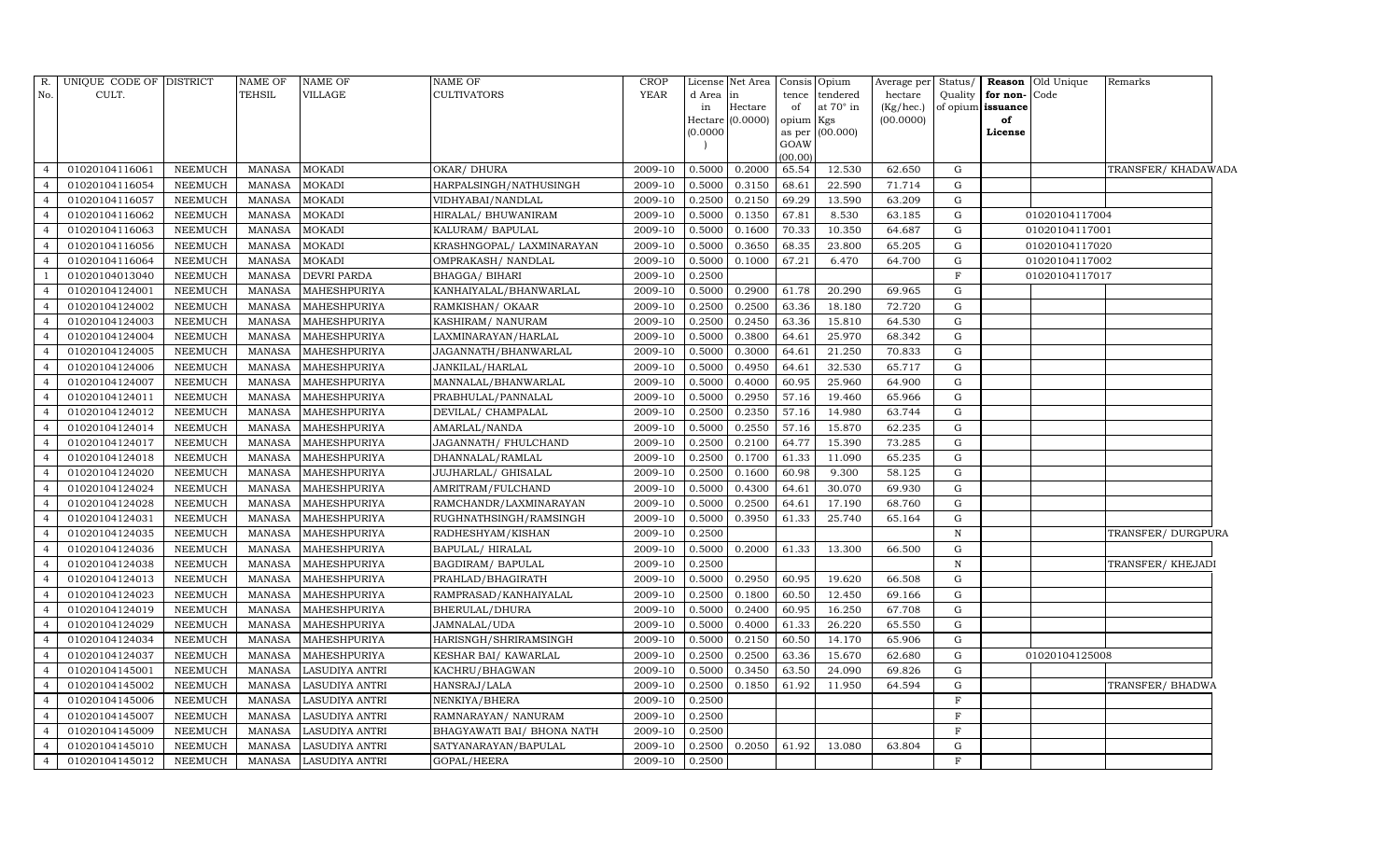| R.             | UNIQUE CODE OF DISTRICT |                | <b>NAME OF</b> | NAME OF        | NAME OF                  | <b>CROP</b> | License  | Net Area         |           | Consis Opium     | Average per | Status/      |                   | Reason Old Unique | Remarks                             |  |
|----------------|-------------------------|----------------|----------------|----------------|--------------------------|-------------|----------|------------------|-----------|------------------|-------------|--------------|-------------------|-------------------|-------------------------------------|--|
| No.            | CULT.                   |                | <b>TEHSIL</b>  | VILLAGE        | <b>CULTIVATORS</b>       | <b>YEAR</b> | d Area   | in               | tence     | tendered         | hectare     | Quality      | for non-Code      |                   |                                     |  |
|                |                         |                |                |                |                          |             | in       | Hectare          | of        | at $70^\circ$ in | (Kg/hec.)   |              | of opium issuance |                   |                                     |  |
|                |                         |                |                |                |                          |             |          | Hectare (0.0000) | opium Kgs |                  | (00.0000)   |              | of                |                   |                                     |  |
|                |                         |                |                |                |                          |             | (0.0000) |                  | GOAW      | as per (00.000)  |             |              | License           |                   |                                     |  |
|                |                         |                |                |                |                          |             |          |                  | (00.00)   |                  |             |              |                   |                   |                                     |  |
| $\overline{4}$ | 01020104145014          | NEEMUCH        | MANASA         | LASUDIYA ANTRI | KARUNATH/SHANKARNATH     | 2009-10     | 0.2500   |                  |           |                  |             | $\mathbf{F}$ |                   |                   |                                     |  |
| $\overline{4}$ | 01020104145015          | <b>NEEMUCH</b> | <b>MANASA</b>  | LASUDIYA ANTRI | BAGDU/KACHRU             | 2009-10     | 0.2500   | 0.2400           | 61.92     | 15.140           | 63.083      | G            |                   |                   |                                     |  |
| $\overline{4}$ | 01020104145016          | <b>NEEMUCH</b> | MANASA         | LASUDIYA ANTRI | RAMNARAYAN/SEETARAM      | 2009-10     | 0.5000   |                  |           |                  |             | $\mathbf{F}$ |                   |                   |                                     |  |
| $\overline{4}$ | 01020104145018          | NEEMUCH        | <b>MANASA</b>  | LASUDIYA ANTRI | BAPULAL/KISHORE          | 2009-10     | 0.5000   | 0.2950           | 62.50     | 18.980           | 64.338      | G            |                   |                   |                                     |  |
| $\overline{4}$ | 01020104145021          | <b>NEEMUCH</b> | <b>MANASA</b>  | LASUDIYA ANTRI | DULICHANDRA/BHERA        | 2009-10     | 0.2500   | 0.2400           | 55.18     | 12.920           | 53.833      | G            | 06                |                   |                                     |  |
| $\overline{4}$ | 01020104145022          | NEEMUCH        | MANASA         | LASUDIYA ANTRI | RAMLAL/BAGDU             | 2009-10     | 0.3500   | 0.2750           | 62.52     | 18.270           | 66.436      | $\mathbf{I}$ | 02                |                   |                                     |  |
| $\overline{4}$ | 01020104145024          | NEEMUCH        | <b>MANASA</b>  | LASUDIYA ANTRI | GATTUBAI/RAMESHWAR       | 2009-10     | 0.2500   |                  |           |                  |             | $\rm F$      |                   |                   |                                     |  |
| $\overline{4}$ | 01020104145027          | NEEMUCH        | <b>MANASA</b>  | LASUDIYA ANTRI | RAMCHANDRA/HEERA         | 2009-10     | 0.2500   |                  |           |                  |             | $\mathbf{F}$ |                   |                   |                                     |  |
| $\overline{4}$ | 01020104145028          | NEEMUCH        | <b>MANASA</b>  | LASUDIYA ANTRI | KANHAIYALAL/BHERA        | 2009-10     | 0.2500   |                  |           |                  |             | $\mathbf{F}$ |                   |                   |                                     |  |
| $\overline{4}$ | 01020104145029          | <b>NEEMUCH</b> | <b>MANASA</b>  | LASUDIYA ANTRI | MOHAN/BHERA              | 2009-10     | 0.2500   |                  |           |                  |             | $\mathbf N$  | 08                |                   |                                     |  |
| $\overline{4}$ | 01020104145034          | <b>NEEMUCH</b> | <b>MANASA</b>  | LASUDIYA ANTRI | BHULIBAI/MOTILAL         | 2009-10     | 0.2500   |                  |           |                  |             | $\mathbf{F}$ |                   |                   |                                     |  |
| $\overline{4}$ | 01020104145038          | <b>NEEMUCH</b> | <b>MANASA</b>  | LASUDIYA ANTRI | BAGDIRAM/VAKTARAM        | 2009-10     | 0.2500   | 0.1600           | 63.99     | 11.600           | 72.500      | G            |                   |                   | TRANSFER/ DEVRIKHWASA               |  |
| $\overline{4}$ | 01020104145008          | <b>NEEMUCH</b> | <b>MANASA</b>  | LASUDIYA ANTRI | JAYCHANDRA/GANGARAM      | 2009-10     | 0.5000   | 0.4900           | 65.86     | 33.780           | 68.938      | $\bf{I}$     | 02                |                   |                                     |  |
| $\overline{4}$ | 01020104145052          | <b>NEEMUCH</b> | MANASA         | LASUDIYA ANTRI | GOPAL/KISHAN             | 2009-10     | 0.3500   | 0.3500           | 61.92     | 22.110           | 63.171      | G            |                   |                   | TRANSFER/ BARODIA BUJURG            |  |
| $\overline{4}$ | 01020104120115          | <b>NEEMUCH</b> | <b>MANASA</b>  | KUKDESHWAR-II  | RAMNARAYAN/SHANKAR       | 2009-10     | 0.2500   | 0.2500           | 62.66     | 15.200           | 60.800      | G            |                   |                   |                                     |  |
| $\overline{4}$ | 01020104120042          | <b>NEEMUCH</b> | <b>MANASA</b>  | KUKDESHWAR-II  | YASHWANT/BAPULAL         | 2009-10     | 0.3500   | 0.3450           | 63.22     | 22.040           | 63.884      | G            |                   |                   |                                     |  |
| $\overline{4}$ | 01020104120081          | <b>NEEMUCH</b> | <b>MANASA</b>  | KUKDESHWAR-II  | BHANUKUMAR/NANDLAL       | 2009-10     | 0.3500   | 0.2500           | 65.19     | 17.050           | 68.200      | G            |                   |                   |                                     |  |
| $\overline{4}$ | 01020104120160          | <b>NEEMUCH</b> | <b>MANASA</b>  | KUKDESHWAR-II  | PARWATIBAI/BANSHILAL     | 2009-10     | 0.5000   | 0.3550           | 58.32     | 20.360           | 57.352      | G            |                   |                   |                                     |  |
| $\overline{4}$ | 01020104120066          | <b>NEEMUCH</b> | <b>MANASA</b>  | KUKDESHWAR-II  | SHANKAR/NANURAM          | 2009-10     | 0.5000   | 0.3900           | 62.20     | 26.320           | 67.487      | G            |                   |                   |                                     |  |
| $\overline{4}$ | 01020104120151          | <b>NEEMUCH</b> | <b>MANASA</b>  | KUKDESHWAR-II  | <b>BAPULAL/ RAMJI</b>    | 2009-10     | 0.2500   |                  |           |                  |             | $\mathbf{F}$ |                   |                   |                                     |  |
| $\overline{4}$ | 01020104120153          | <b>NEEMUCH</b> | <b>MANASA</b>  | KUKDESHWAR-II  | TULSIRAM/DALCHANDRA      | 2009-10     | 0.2500   | 0.2500           | 60.41     | 15.140           | 60.560      | G            |                   |                   |                                     |  |
| $\overline{4}$ | 01020104120154          | <b>NEEMUCH</b> | <b>MANASA</b>  | KUKDESHWAR-II  | ABDULMAJID/GANI          | 2009-10     | 0.2500   |                  |           |                  |             | $\mathbf N$  | 11                |                   |                                     |  |
| $\overline{4}$ | 01020104120157          | <b>NEEMUCH</b> | <b>MANASA</b>  | KUKDESHWAR-II  | SHOBHARAM/CHAMPALAL      | 2009-10     | 0.2500   | 0.2100           | 63.22     | 12.950           | 61.666      | G            |                   |                   |                                     |  |
| $\overline{4}$ | 01020104120163          | <b>NEEMUCH</b> | <b>MANASA</b>  | KUKDESHWAR-II  | DEVILAL/DAMARSI          | 2009-10     | 0.2500   |                  |           |                  |             | $\mathbf{F}$ |                   |                   |                                     |  |
| $\overline{4}$ | 01020104120108          | <b>NEEMUCH</b> | <b>MANASA</b>  | KUKDESHWAR-II  | KOSHALYA BAI/RUPCHANDRA  | 2009-10     | 0.2500   | 0.2100           | 60.58     | 12.860           | 61.238      | $\mathbf G$  |                   |                   | 0102010411202 TRANSFER/ DEVRI SOMYA |  |
| $\overline{4}$ | 01020104120196          | <b>NEEMUCH</b> | <b>MANASA</b>  | KUKDESHWAR-II  | BHANWARLAL/JHAMAKLAL     | 2009-10     | 0.2500   |                  |           |                  |             | $\mathbf{F}$ |                   |                   |                                     |  |
| $\overline{4}$ | 01020104120213          | <b>NEEMUCH</b> | <b>MANASA</b>  | KUKDESHWAR-II  | CHHAGANLAL/CHANDANMAL    | 2009-10     | 0.5000   | 0.4750           | 62.20     | 31.060           | 65.389      | $\mathbf G$  |                   |                   |                                     |  |
| $\overline{4}$ | 01020104120215          | <b>NEEMUCH</b> | <b>MANASA</b>  | KUKDESHWAR-II  | GOPAL/KANHAIYALAL        | 2009-10     | 0.2500   |                  |           |                  |             | $\mathbf{F}$ |                   |                   |                                     |  |
| $\overline{4}$ | 01020104120222          | <b>NEEMUCH</b> | <b>MANASA</b>  | KUKDESHWAR-II  | BAGDIBAI/SHANTILAL       | 2009-10     | 0.2500   | 0.1550           | 60.41     | 9.160            | 59.096      | $\mathbf G$  |                   |                   |                                     |  |
| $\overline{4}$ | 01020104120252          | <b>NEEMUCH</b> | <b>MANASA</b>  | KUKDESHWAR-II  | BHANWARLAL/GHASI         | 2009-10     | 0.2500   | 0.2400           | 60.41     | 7.280            | 30.333      | G            | 04                |                   |                                     |  |
| $\overline{4}$ | 01020104120261          | NEEMUCH        | <b>MANASA</b>  | KUKDESHWAR-II  | NARAYAN/GHASI            | 2009-10     | 0.2500   | 0.1250           | 61.96     | 6.580            | 52.640      | $\mathbf{I}$ | 02                |                   |                                     |  |
| $\overline{4}$ | 01020104120132          | <b>NEEMUCH</b> | <b>MANASA</b>  | KUKDESHWAR-II  | DEVILAL/RAMA             | 2009-10     | 0.2500   | 0.1050           | 60.58     | 6.440            | 61.333      | $\mathbf G$  |                   | 01020104106021    |                                     |  |
| $\overline{4}$ | 01020104120193          | <b>NEEMUCH</b> | MANASA         | KUKDESHWAR-II  | RAMLAL/LAXMAN            | 2009-10     | 0.3500   | 0.2550           | 57.08     | 14.010           | 54.941      | $\mathbf{I}$ | 02                |                   |                                     |  |
| $\overline{4}$ | 01020104120284          | <b>NEEMUCH</b> | MANASA         | KUKDESHWAR-II  | MUNNALAL/HIRALAL         | 2009-10     | 0.2500   | 0.2500           | 60.94     | 16.760           | 67.040      | G            |                   | 01020104109003    |                                     |  |
| $\overline{4}$ | 01020104120202          | <b>NEEMUCH</b> | MANASA         | KUKDESHWAR-II  | RAJENDRA/NARAYAN         | 2009-10     | 0.5000   | 0.4050           | 62.20     | 26.550           | 65.555      | G            |                   |                   |                                     |  |
| $\overline{4}$ | 01020104120223          | NEEMUCH        | MANASA         | KUKDESHWAR-II  | BANSHILAL/MODA           | 2009-10     | 0.5000   | 0.3000           | 63.81     | 18.810           | 62.700      | G            |                   |                   |                                     |  |
| $\overline{4}$ | 01020104120238          | NEEMUCH        | <b>MANASA</b>  | KUKDESHWAR-II  | RAMKISHAN/MOTILAL        | 2009-10     | 0.2500   | 0.1500           | 60.94     | 9.590            | 63.933      | G            |                   |                   |                                     |  |
| $\overline{4}$ | 01020104120150          | NEEMUCH        | MANASA         | KUKDESHWAR-II  | NIRMALA / SHIVPRASAD     | 2009-10     | 0.5000   | 0.3900           | 63.22     | 24.980           | 64.051      | G            |                   |                   | NAME CHANGE                         |  |
| $\overline{4}$ | 01020104120155          | NEEMUCH        | <b>MANASA</b>  | KUKDESHWAR-II  | SATYANARAYAN/LAXMAN      | 2009-10     | 0.5000   | 0.5000           | 62.20     | 31.780           | 63.560      | G            |                   |                   |                                     |  |
| $\overline{4}$ | 01020104120243          | <b>NEEMUCH</b> | <b>MANASA</b>  | KUKDESHWAR-II  | KANHAIYALAL/ BHANWAR LAL | 2009-10     | 0.3500   | 0.2500           | 61.38     | 15.500           | 62.000      | G            |                   |                   |                                     |  |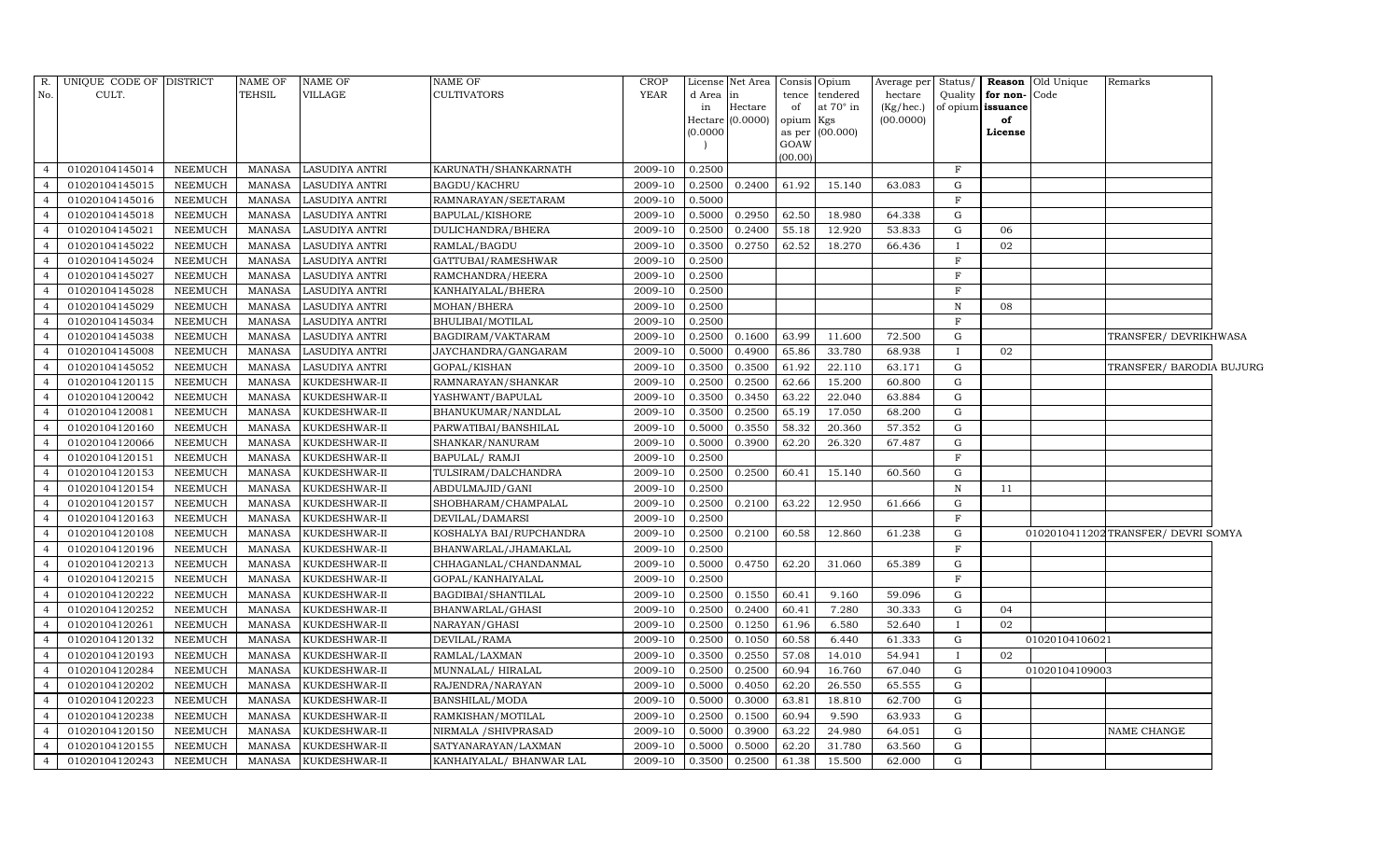| R.             | UNIQUE CODE OF DISTRICT |                | <b>NAME OF</b> | NAME OF       | NAME OF                    | <b>CROP</b> |          | License Net Area |                | Consis Opium | Average per Status/ |              |                   | <b>Reason</b> Old Unique | Remarks                             |
|----------------|-------------------------|----------------|----------------|---------------|----------------------------|-------------|----------|------------------|----------------|--------------|---------------------|--------------|-------------------|--------------------------|-------------------------------------|
| No.            | CULT.                   |                | TEHSIL         | VILLAGE       | <b>CULTIVATORS</b>         | <b>YEAR</b> | d Area   | in               | tence          | tendered     | hectare             | Quality      | for non-Code      |                          |                                     |
|                |                         |                |                |               |                            |             | in       | Hectare          | of             | at 70° in    | (Kg/hec.)           |              | of opium issuance |                          |                                     |
|                |                         |                |                |               |                            |             | Hectare  | (0.0000)         | opium          | Kgs          | (00.0000)           |              | of                |                          |                                     |
|                |                         |                |                |               |                            |             | (0.0000) |                  | as per<br>GOAW | (00.000)     |                     |              | License           |                          |                                     |
|                |                         |                |                |               |                            |             |          |                  | (00.00)        |              |                     |              |                   |                          |                                     |
| $\overline{4}$ | 01020104120114          | <b>NEEMUCH</b> | <b>MANASA</b>  | KUKDESHWAR-II | RAMGOPAL/ BHUWANI SHANKAR  | 2009-10     | 0.5000   | 0.1400           | 65.19          | 8.930        | 63.785              | G            |                   |                          |                                     |
| $\overline{4}$ | 01020104120250          | NEEMUCH        | <b>MANASA</b>  | KUKDESHWAR-II | NANDLAL/MOHANLAL           | 2009-10     | 0.3500   | 0.2850           | 58.40          | 15.670       | 54.982              | G            | 04                |                          | ISSUED ON 2016-17                   |
| $\overline{4}$ | 01020104120135          | <b>NEEMUCH</b> | <b>MANASA</b>  | KUKDESHWAR-II | NANDA/MADHU                | 2009-10     | 0.5000   | 0.3050           | 61.25          | 12.650       | 41.475              | $\bf{I}$     | 02                |                          |                                     |
| $\overline{4}$ | 01020104120275          | <b>NEEMUCH</b> | <b>MANASA</b>  | KUKDESHWAR-II | RADHESHYAM/KHYALIRAM       | 2009-10     | 0.3500   | 0.1850           | 61.26          | 12.110       | 65.459              | G            |                   |                          |                                     |
| $\overline{4}$ | 01020104120241          | <b>NEEMUCH</b> | <b>MANASA</b>  | KUKDESHWAR-II | MOHAMMAD HUSSAIN/ABDUL JI  | 2009-10     | 0.3500   | 0.2050           | 65.19          | 13.250       | 64.634              | G            |                   |                          |                                     |
| $\overline{4}$ | 01020104120276          | NEEMUCH        | <b>MANASA</b>  | KUKDESHWAR-II | CHANDMAL/ SATYANARAYAN     | 2009-10     | 0.5000   | 0.1500           | 65.19          | 10.250       | 68.333              | G            |                   |                          |                                     |
| $\overline{4}$ | 01020104120277          | <b>NEEMUCH</b> | <b>MANASA</b>  | KUKDESHWAR-II | MOHANLAL/ NATHU            | 2009-10     | 0.5000   | 0.4050           | 60.41          | 25.000       | 61.728              | G            |                   |                          |                                     |
| $\overline{4}$ | 01020104120028          | <b>NEEMUCH</b> | <b>MANASA</b>  | KUKDESHWAR-II | KANKU BAI/BOTLAL           | 2009-10     | 0.5000   | 0.4900           | 61.06          | 29.970       | 61.163              | G            |                   |                          |                                     |
| $\overline{4}$ | 01020104120041          | <b>NEEMUCH</b> | <b>MANASA</b>  | KUKDESHWAR-II | HARISHANKAR/BALCHANDRA     | 2009-10     | 0.5000   | 0.4450           | 63.22          | 28.210       | 63.393              | G            |                   |                          | TRANSFER/DEVRISOMYA                 |
| $\overline{4}$ | 01020104120280          | NEEMUCH        | <b>MANASA</b>  | KUKDESHWAR-II | SAMRATHLAL/ MANNALAL       | 2009-10     | 0.5000   | 0.4700           | 60.41          | 28.820       | 61.319              | G            |                   |                          | TRANSFER/DEVRISOMYA                 |
| $\overline{4}$ | 01020104120281          | NEEMUCH        | <b>MANASA</b>  | KUKDESHWAR-II | MAHENDRA KUMAR/ SAMRATHLAL | 2009-10     | 0.5000   | 0.4050           | 48.74          | 4.140        | 10.222              | $\mathbf{I}$ | 02                |                          |                                     |
| $\overline{4}$ | 01020104120279          | <b>NEEMUCH</b> | <b>MANASA</b>  | KUKDESHWAR-II | RADHESHYAM/ BOTLAL,        | 2009-10     | 0.2500   |                  |                |              |                     | F            | 11                |                          |                                     |
| $\overline{4}$ | 01020104120178          | <b>NEEMUCH</b> | <b>MANASA</b>  | KUKDESHWAR-II | GENDALAL/NANDA             | 2009-10     | 0.2500   | 0.1950           | 53.66          | 4.400        | 22.564              | $\mathbf G$  | 04                |                          |                                     |
| $\overline{4}$ | 01020104120177          | <b>NEEMUCH</b> | <b>MANASA</b>  | KUKDESHWAR-II | MOHANLAL/HEMRAJ            | 2009-10     | 0.2500   | 0.2400           | 63.22          | 15.780       | 65.750              | G            |                   |                          |                                     |
| $\overline{4}$ | 01020104120164          | NEEMUCH        | <b>MANASA</b>  | KUKDESHWAR-II | LOKESH KUMAR/ RUPCHAND     | 2009-10     | 0.2500   | 0.2150           | 62.66          | 13.700       | 63.720              | G            |                   |                          | 0102010411200 TRANSFER/ DEVRI SOMYA |
| $\overline{4}$ | 01020104120285          | <b>NEEMUCH</b> | <b>MANASA</b>  | KUKDESHWAR-II | SHAMBHUDAYAL/ UDAYRAM      | 2009-10     | 0.2500   | 0.2000           | 62.66          | 12.920       | 64.600              | G            |                   | 01020104109002           |                                     |
| $\overline{4}$ | 01020104120282          | <b>NEEMUCH</b> | <b>MANASA</b>  | KUKDESHWAR-II | RAMNARAYAN/KANA            | 2009-10     | 0.2500   | 0.1950           | 60.94          | 13.060       | 66.974              | G            |                   | 01020104142001           |                                     |
| $\overline{4}$ | 01020104120283          | <b>NEEMUCH</b> | <b>MANASA</b>  | KUKDESHWAR-II | GANGARAM / BAPULAL         | 2009-10     | 0.2500   | 0.1900           | 60.58          | 12.360       | 65.052              | G            |                   | 01020104129004           |                                     |
| $\overline{4}$ | 01020104120068          | <b>NEEMUCH</b> | <b>MANASA</b>  | KUKDESHWAR-II | RAMKANYABAI/BADRILAL       | 2009-10     | 0.2500   |                  |                |              |                     | F            |                   |                          |                                     |
| $\overline{4}$ | 01020104120260          | <b>NEEMUCH</b> | <b>MANASA</b>  | KUKDESHWAR-II | MOTILAL/CHANDA             | 2009-10     | 0.2500   |                  |                |              |                     | F            |                   |                          |                                     |
| $\overline{4}$ | 01020104120001          | NEEMUCH        | <b>MANASA</b>  | KUKDESHWAR-I  | TRILOKCHANDRA/BHERA        | 2009-10     | 0.3500   | 0.1000           | 72.59          | 3.060        | 30.600              | $\mathbf G$  | 05                |                          | <b>ISSUED ON 2016-17</b>            |
| $\overline{4}$ | 01020104120005          | <b>NEEMUCH</b> | <b>MANASA</b>  | KUKDESHWAR-I  | CHUNNILAL/BHERA            | 2009-10     | 0.3500   | 0.3000           | 63.19          | 17.430       | 58.100              | G            |                   |                          |                                     |
| $\overline{4}$ | 01020104120008          | <b>NEEMUCH</b> | <b>MANASA</b>  | KUKDESHWAR-I  | BHAWARIBAI/GORDAN          | 2009-10     | 0.2500   | 0.2500           | 62.96          | 16.750       | 67.000              | G            |                   |                          |                                     |
| $\overline{4}$ | 01020104120009          | <b>NEEMUCH</b> | <b>MANASA</b>  | KUKDESHWAR-I  | LAXMINARAYAN/JAMNALAL      | 2009-10     | 0.2500   | 0.2500           | 58.19          | 14.180       | 56.720              | G            |                   |                          |                                     |
|                | 01020104120014          | NEEMUCH        | <b>MANASA</b>  | KUKDESHWAR-I  | BANSILAL/DEVA              | 2009-10     | 0.2500   |                  |                |              |                     | $\,$ N       | 11                |                          |                                     |
| $\overline{4}$ | 01020104120050          | <b>NEEMUCH</b> | <b>MANASA</b>  | KUKDESHWAR-I  | PRABHULAL/BAPULAL          | 2009-10     | 0.5000   | 0.3200           | 59.43          | 18.710       | 58.468              | G            |                   |                          |                                     |
| $\overline{4}$ | 01020104120020          | NEEMUCH        | <b>MANASA</b>  | KUKDESHWAR-I  | BADRILAL/BHERA             | 2009-10     | 0.2500   | 0.2500           | 62.33          | 9.340        | 37.360              | G            | 04                |                          |                                     |
| $\overline{4}$ | 01020104120023          | NEEMUCH        | <b>MANASA</b>  | KUKDESHWAR-I  | GIRJASHANKAR/BHAWANILAL    | 2009-10     | 0.2500   | 0.1100           | 62.33          | 6.540        | 59.454              | G            |                   |                          |                                     |
| $\overline{4}$ | 01020104120026          | NEEMUCH        | <b>MANASA</b>  | KUKDESHWAR-I  | GORDHAN/MAGNA              | 2009-10     | 0.2500   | 0.1050           | 65.98          | 7.290        | 69.428              | G            |                   |                          |                                     |
| $\overline{4}$ | 01020104120033          | <b>NEEMUCH</b> | <b>MANASA</b>  | KUKDESHWAR-I  | KANWARLAL/BHERA            | 2009-10     | 0.2500   | 0.1000           | 52.71          | 5.130        | 51.300              | G            | 04                |                          | <b>ISSUED ON 2016-17</b>            |
| $\overline{4}$ | 01020104120047          | <b>NEEMUCH</b> | <b>MANASA</b>  | KUKDESHWAR-I  | DEVILAL/SHANKARLAL         | 2009-10     | 0.5000   | 0.5000           | 63.19          | 32.610       | 65.220              | G            |                   |                          |                                     |
| $\overline{4}$ | 01020104120054          | <b>NEEMUCH</b> | <b>MANASA</b>  | KUKDESHWAR-I  | BHERULAL/HEERALAL          | 2009-10     | 0.2500   | 0.2150           | 65.02          | 14.130       | 65.720              | G            |                   |                          |                                     |
| $\overline{4}$ | 01020104120063          | NEEMUCH        | <b>MANASA</b>  | KUKDESHWAR-I  | RAJENDRA/GORDHAN           | 2009-10     | 0.5000   | 0.2000           | 66.19          | 14.130       | 70.650              | $\mathbf G$  |                   |                          |                                     |
| $\overline{4}$ | 01020104120075          | <b>NEEMUCH</b> | <b>MANASA</b>  | KUKDESHWAR-I  | GIRJASHANKAR/VARDICHANDRA  | 2009-10     | 0.2500   | 0.2450           | 66.19          | 16.820       | 68.653              | G            |                   |                          |                                     |
| $\overline{4}$ | 01020104120083          | <b>NEEMUCH</b> | MANASA         | KUKDESHWAR-I  | KANHAIYALAL/NANKU          | 2009-10     | 0.2500   | 0.2000           | 55.42          | 10.970       | 54.850              | G            | 04                |                          |                                     |
| $\overline{4}$ | 01020104120102          | <b>NEEMUCH</b> | <b>MANASA</b>  | KUKDESHWAR-I  | REKHAPUROHIT/GHANSHYAM     | 2009-10     | 0.2500   | 0.1950           | 59.43          | 11.780       | 60.410              | G            |                   |                          |                                     |
| $\overline{4}$ | 01020104120110          | <b>NEEMUCH</b> | <b>MANASA</b>  | KUKDESHWAR-I  | RAJENDRA/UTTAMCHANDRA      | 2009-10     | 0.2500   | 0.2500           | 62.33          | 16.050       | 64.200              | G            |                   |                          |                                     |
| $\overline{4}$ | 01020104120112          | NEEMUCH        | <b>MANASA</b>  | KUKDESHWAR-I  | KANHAIYALAL/MOTILAL        | 2009-10     | 0.3500   | 0.3550           | 67.28          | 23.400       | 65.915              | G            |                   |                          |                                     |
| $\overline{4}$ | 01020104120121          | NEEMUCH        | <b>MANASA</b>  | KUKDESHWAR-I  | BHANWARLAL/KANWARLAL       | 2009-10     | 0.2500   |                  |                |              |                     | $_{\rm F}$   |                   |                          |                                     |
| $\overline{4}$ | 01020104120124          | <b>NEEMUCH</b> | MANASA         | KUKDESHWAR-I  | RAMLAL/BAGDIRAM            | 2009-10     | 0.2500   | 0.2500           | 62.33          | 15.520       | 62.080              | G            |                   |                          |                                     |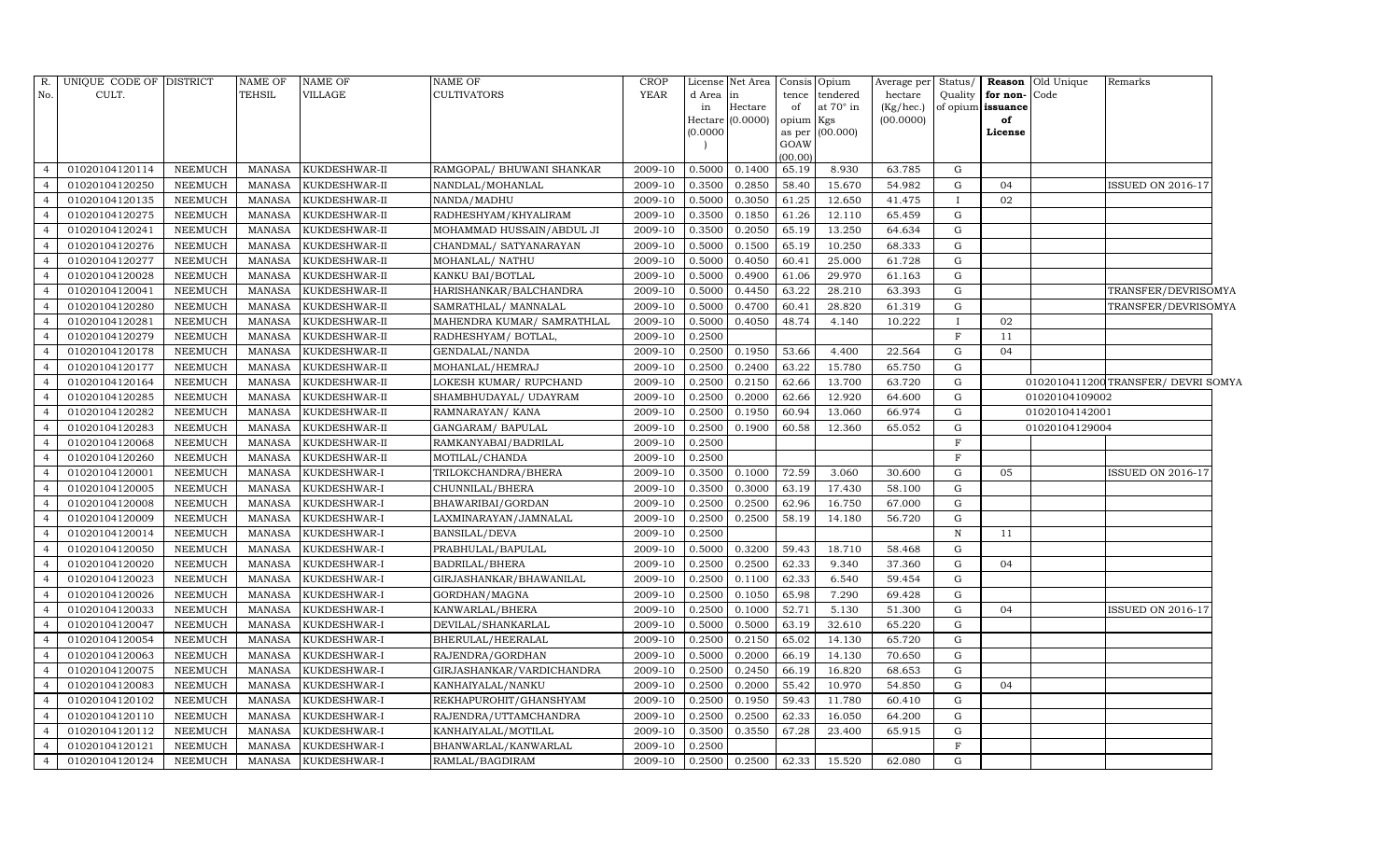| R.             | UNIQUE CODE OF DISTRICT |                | <b>NAME OF</b> | <b>NAME OF</b>   | <b>NAME OF</b>                 | <b>CROP</b> |          | License Net Area |                     | Consis Opium | Average per Status/ |                |                   | <b>Reason</b> Old Unique | Remarks                |  |
|----------------|-------------------------|----------------|----------------|------------------|--------------------------------|-------------|----------|------------------|---------------------|--------------|---------------------|----------------|-------------------|--------------------------|------------------------|--|
| No.            | CULT.                   |                | <b>TEHSIL</b>  | VILLAGE          | <b>CULTIVATORS</b>             | YEAR        | d Area   | in               | tence               | tendered     | hectare             | Quality        | for non-Code      |                          |                        |  |
|                |                         |                |                |                  |                                |             | in       | Hectare          | of                  | at 70° in    | (Kg/hec.)           |                | of opium issuance |                          |                        |  |
|                |                         |                |                |                  |                                |             | (0.0000) | Hectare (0.0000) | opium Kgs<br>as per | (00.000)     | (00.0000)           |                | of<br>License     |                          |                        |  |
|                |                         |                |                |                  |                                |             |          |                  | GOAW                |              |                     |                |                   |                          |                        |  |
|                |                         |                |                |                  |                                |             |          |                  | (00.00)             |              |                     |                |                   |                          |                        |  |
| $\Delta$       | 01020104120126          | NEEMUCH        | <b>MANASA</b>  | KUKDESHWAR-I     | VISHNUPRASAD/PARSURAM          | 2009-10     | 0.5000   | 0.4600           | 62.96               | 29.130       | 63.326              | G              |                   |                          |                        |  |
|                | 01020104120129          | <b>NEEMUCH</b> | <b>MANASA</b>  | KUKDESHWAR-I     | KAILASH/MOHANLAL               | 2009-10     | 0.2500   | 0.2500           | 59.43               | 16.220       | 64.880              | G              |                   |                          |                        |  |
| $\overline{4}$ | 01020104120131          | <b>NEEMUCH</b> | <b>MANASA</b>  | KUKDESHWAR-I     | DHAPUBAI/VARDICHANDRA          | 2009-10     | 0.3500   | 0.3200           | 59.43               | 18.410       | 57.531              | G              |                   |                          |                        |  |
| $\overline{4}$ | 01020104120227          | <b>NEEMUCH</b> | <b>MANASA</b>  | KUKDESHWAR-I     | LAXMINARAYAN/BHAGWAN           | 2009-10     | 0.2500   | 0.3000           | 58.40               | 17.470       | 58.233              | G              |                   |                          |                        |  |
| $\overline{4}$ | 01020104120045          | <b>NEEMUCH</b> | <b>MANASA</b>  | KUKDESHWAR-I     | RAMCHANDR / NARAYAN BIJLOT     | 2009-10     | 0.5000   | 0.2950           | 65.98               | 20.180       | 68.406              | G              |                   |                          |                        |  |
|                | 01020104120044          | <b>NEEMUCH</b> | <b>MANASA</b>  | KUKDESHWAR-I     | RAMCHANDR / NARAYAN CHOUDHAR   | 2009-10     | 0.3500   |                  |                     |              |                     | $\rm F$        |                   |                          |                        |  |
| $\overline{4}$ | 01020104120046          | <b>NEEMUCH</b> | <b>MANASA</b>  | KUKDESHWAR-I     | RAMNARAYAN/HEERALAL            | 2009-10     | 0.3500   | 0.3200           | 60.96               | 19.200       | 60.000              | G              |                   |                          |                        |  |
| $\overline{4}$ | 01020104120106          | <b>NEEMUCH</b> | <b>MANASA</b>  | KUKDESHWAR-I     | MANGILAL/NARAYAN               | 2009-10     | 0.5000   | 0.1400           | 59.43               | 7.990        | 57.071              | G              |                   |                          |                        |  |
| $\overline{4}$ | 01020104120080          | <b>NEEMUCH</b> | <b>MANASA</b>  | KUKDESHWAR-I     | BHONILAL/ JAMANALAL            | 2009-10     | 0.5000   | 0.3950           | 62.96               | 25.240       | 63.898              | G              |                   |                          |                        |  |
| $\overline{4}$ | 01020104120270          | <b>NEEMUCH</b> | <b>MANASA</b>  | KUKDESHWAR-I     | MANGILAL/LALA                  | 2009-10     | 0.2500   | 0.2400           | 48.83               | 6.810        | 28.375              | G              | 04                |                          |                        |  |
| $\overline{4}$ | 01020104120216          | <b>NEEMUCH</b> | <b>MANASA</b>  | KUKDESHWAR-I     | DEUBAI/NANALAL                 | 2009-10     | 0.2500   | 0.0950           | 52.11               | 4.770        | 50.211              | $\mathbf{I}$   | 02                |                          |                        |  |
| $\overline{4}$ | 01020104120142          | <b>NEEMUCH</b> | <b>MANASA</b>  | KUKDESHWAR-I     | GURUCHARAN SINGH / INDAR SINGH | 2009-10     | 0.3500   |                  |                     |              |                     | $_{\rm F}$     |                   |                          |                        |  |
| $\overline{4}$ | 01020104120273          | <b>NEEMUCH</b> | <b>MANASA</b>  | KUKDESHWAR-I     | HUKMICHANDRA/KISHANLAL         | 2009-10     | 0.3500   |                  |                     |              |                     | $\mathbf N$    |                   |                          |                        |  |
| $\overline{4}$ | 01020104120224          | <b>NEEMUCH</b> | <b>MANASA</b>  | KUKDESHWAR-I     | PRABHULAL/LAXMAN               | 2009-10     | 0.5000   | 0.3500           | 62.96               | 21.940       | 62.685              | G              |                   |                          |                        |  |
| $\overline{4}$ | 01020104120024          | <b>NEEMUCH</b> | <b>MANASA</b>  | KUKDESHWAR-I     | TULSIRAM/BHANWARLAL            | 2009-10     | 0.3500   | 0.2750           | 62.96               | 16.930       | 61.563              | G              |                   |                          |                        |  |
| $\overline{4}$ | 01020104120025          | <b>NEEMUCH</b> | <b>MANASA</b>  | KUKDESHWAR-I     | GORDHAN/SHANKARLAL             | 2009-10     | 0.2500   |                  |                     |              |                     | F              |                   |                          |                        |  |
| $\overline{4}$ | 01020104120038          | <b>NEEMUCH</b> | <b>MANASA</b>  | KUKDESHWAR-I     | BHAWRI BAI/ LAXMINARAYAN       | 2009-10     | 0.2500   | 0.1100           | 65.19               | 7.400        | 67.272              | G              |                   |                          |                        |  |
| $\overline{4}$ | 01020104036001          | <b>NEEMUCH</b> | <b>MANASA</b>  | KHEDI CHANDRAWAT | SAMPATLAL/PRITHVIRAJ           | 2009-10     | 0.5000   | 0.4100           | 64.72               | 27.010       | 65.878              | G              |                   |                          | TRANSFER/ HADI PIPLIYA |  |
| $\overline{4}$ | 01020104036003          | NEEMUCH        | <b>MANASA</b>  | KHEDI CHANDRAWAT | JEEVA/RAMA                     | 2009-10     | 0.2500   |                  |                     |              |                     | $\mathbf F$    |                   |                          |                        |  |
| $\overline{4}$ | 01020104036005          | <b>NEEMUCH</b> | <b>MANASA</b>  | KHEDI CHANDRAWAT | SHOJI/GABBA                    | 2009-10     | 0.2500   | 0.2450           | 64.32               | 17.080       | 69.714              | G              |                   |                          |                        |  |
|                | 01020104036015          | NEEMUCH        | <b>MANASA</b>  | KHEDI CHANDRAWAT | SHOLA/NAGGA                    | 2009-10     | 0.2500   | 0.2500           | 64.32               | 16.250       | 65.000              | G              |                   |                          |                        |  |
| $\overline{4}$ | 01020104036016          | <b>NEEMUCH</b> | <b>MANASA</b>  | KHEDI CHANDRAWAT | DALLA/RAMA                     | 2009-10     | 0.5000   | 0.4950           | 63.99               | 32.400       | 65.454              | G              |                   |                          |                        |  |
| $\overline{4}$ | 01020104036032          | NEEMUCH        | <b>MANASA</b>  | KHEDI CHANDRAWAT | DALLA/MANGILAL                 | 2009-10     | 0.2500   |                  |                     |              |                     | F              |                   |                          |                        |  |
| $\overline{4}$ | 01020104036038          | <b>NEEMUCH</b> | <b>MANASA</b>  | KHEDI CHANDRAWAT | DALSINGH/NATHU                 | 2009-10     | 0.5000   | 0.3550           | 64.20               | 22.520       | 63.436              | G              |                   |                          |                        |  |
|                | 01020104036039          | NEEMUCH        | <b>MANASA</b>  | KHEDI CHANDRAWAT | GORA/BHERA                     | 2009-10     | 0.5000   | 0.4700           | 62.83               | 29.980       | 63.787              | G              |                   |                          |                        |  |
| $\overline{4}$ | 01020104036030          | <b>NEEMUCH</b> | <b>MANASA</b>  | KHEDI CHANDRAWAT | MEGHA/SABBA                    | 2009-10     | 0.5000   | 0.4800           | 66.78               | 32.480       | 67.666              | G              |                   |                          |                        |  |
| $\overline{4}$ | 01020104036040          | NEEMUCH        | <b>MANASA</b>  | KHEDI CHANDRAWAT | MANNA/SHOJI                    | 2009-10     | 0.5000   | 0.5050           | 62.18               | 32.600       | 64.554              | G              |                   |                          |                        |  |
| $\overline{4}$ | 01020104036043          | <b>NEEMUCH</b> | <b>MANASA</b>  | KHEDI CHANDRAWAT | <b>BALLA/RUPA</b>              | 2009-10     | 0.2500   | 0.2500           | 67.29               | 17.460       | 69.840              | G              |                   |                          |                        |  |
| $\overline{4}$ | 01020104036048          | <b>NEEMUCH</b> | <b>MANASA</b>  | KHEDI CHANDRAWAT | BHERULAL/HAJARI                | 2009-10     | 0.5000   | 0.5100           | 59.16               | 30.810       | 60.411              | G              |                   |                          |                        |  |
| $\overline{4}$ | 01020104036052          | <b>NEEMUCH</b> | <b>MANASA</b>  | KHEDI CHANDRAWAT | NANDUBAI/PIRU                  | 2009-10     | 0.2500   | 0.2300           | 64.72               | 16.300       | 70.869              | G              |                   |                          |                        |  |
| $\overline{4}$ | 01020104036053          | <b>NEEMUCH</b> | <b>MANASA</b>  | KHEDI CHANDRAWAT | SADDA/TEJA                     | 2009-10     | 0.2500   | 0.2450           | 64.32               | 16.460       | 67.183              | G              |                   |                          |                        |  |
| $\overline{4}$ | 01020104036054          | <b>NEEMUCH</b> | <b>MANASA</b>  | KHEDI CHANDRAWAT | HAGAMIBAI/KANNA                | 2009-10     | 0.2500   |                  |                     |              |                     | $\overline{F}$ |                   |                          |                        |  |
|                | 01020104036057          | <b>NEEMUCH</b> | <b>MANASA</b>  | KHEDI CHANDRAWAT | JANIBAI/BHAGGA                 | 2009-10     | 0.2500   | 0.2500           | 61.85               | 16.050       | 64.200              | G              |                   |                          |                        |  |
| $\overline{4}$ | 01020104036060          | <b>NEEMUCH</b> | <b>MANASA</b>  | KHEDI CHANDRAWAT | BHERU/DEVA                     | 2009-10     | 0.2500   | 0.2400           | 67.29               | 17.100       | 71.250              | G              |                   |                          |                        |  |
| $\overline{4}$ | 01020104036006          | <b>NEEMUCH</b> | MANASA         | KHEDI CHANDRAWAT | JAYSINGH/RAMSINGH              | 2009-10     | 0.5000   | 0.4850           | 64.72               | 31.830       | 65.628              | G              |                   |                          |                        |  |
| $\overline{4}$ | 01020104036017          | <b>NEEMUCH</b> | <b>MANASA</b>  | KHEDI CHANDRAWAT | CHATARU/BIHARI                 | 2009-10     | 0.5000   | 0.2700           | 67.29               | 18.640       | 69.037              | $\mathbf G$    |                   |                          |                        |  |
| $\overline{4}$ | 01020104036045          | <b>NEEMUCH</b> | <b>MANASA</b>  | KHEDI CHANDRAWAT | GOMA/MEGHA                     | 2009-10     | 0.3500   | 0.2000           | 62.24               | 13.260       | 66.300              | G              |                   |                          |                        |  |
| $\overline{4}$ | 01020104036066          | <b>NEEMUCH</b> | <b>MANASA</b>  | KHEDI CHANDRAWAT | SHYAMLAL/BHAGGA                | 2009-10     | 0.5000   | 0.4750           | 62.64               | 31.650       | 66.631              | G              |                   |                          |                        |  |
| $\overline{4}$ | 01020104036067          | <b>NEEMUCH</b> | <b>MANASA</b>  | KHEDI CHANDRAWAT | KISHANLAL/MANGILAL             | 2009-10     | 0.2500   |                  |                     |              |                     | $\mathbf F$    |                   |                          |                        |  |
| $\overline{4}$ | 01020104115007          | <b>NEEMUCH</b> | MANASA         | <b>KHADAWDA</b>  | SAJJANSINGH/SARDARSINGH        | 2009-10     | 0.2500   | 0.2400           | 66.32               | 16.920       | 70.500              | G              |                   |                          |                        |  |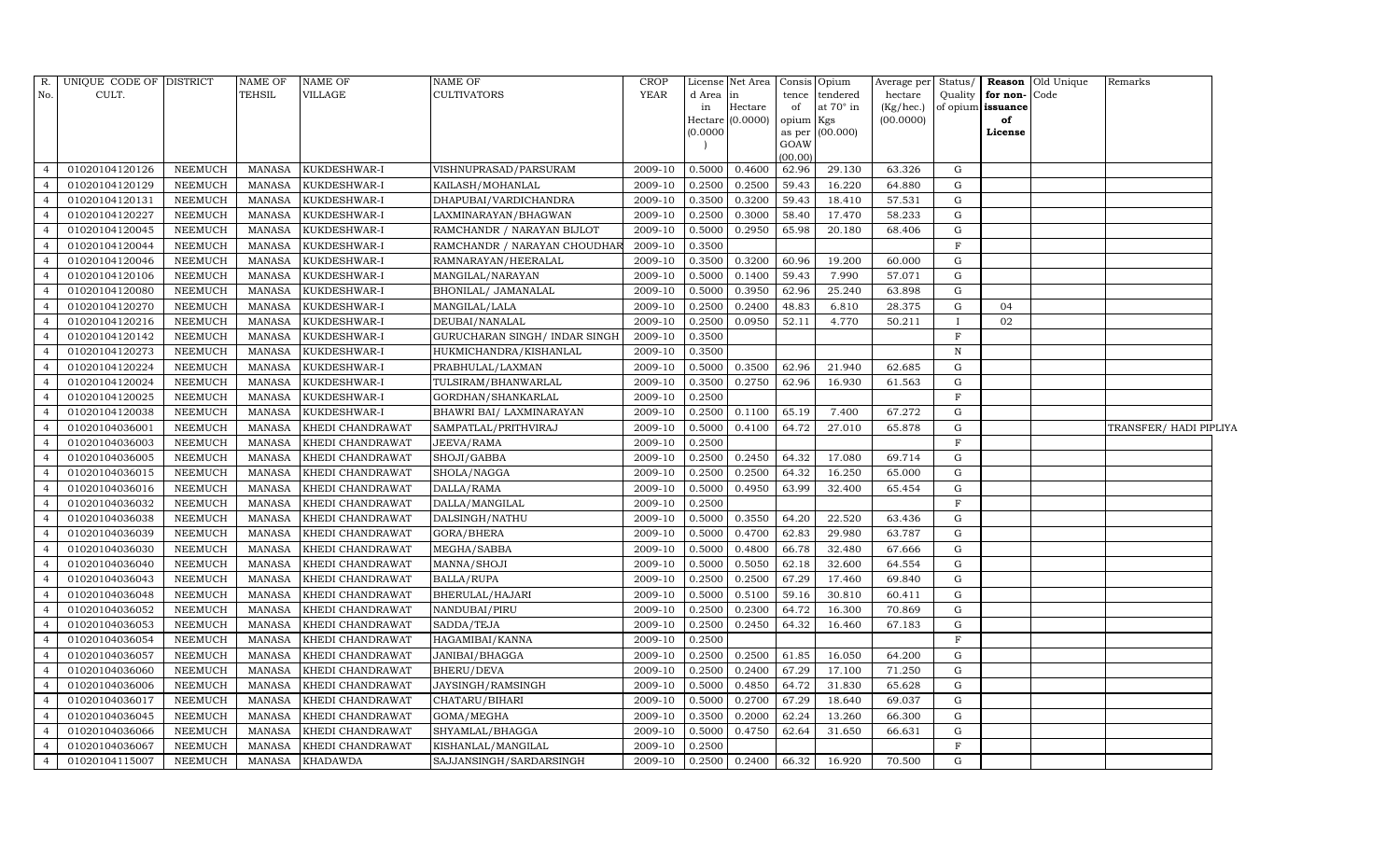| R.             | UNIQUE CODE OF DISTRICT |                | <b>NAME OF</b> | <b>NAME OF</b>    | <b>NAME OF</b>              | <b>CROP</b> |           | License Net Area |                | Consis Opium | Average per | Status/      |                   | Reason Old Unique | Remarks     |
|----------------|-------------------------|----------------|----------------|-------------------|-----------------------------|-------------|-----------|------------------|----------------|--------------|-------------|--------------|-------------------|-------------------|-------------|
| No.            | CULT.                   |                | <b>TEHSIL</b>  | VILLAGE           | <b>CULTIVATORS</b>          | YEAR        | d Area in |                  | tence          | tendered     | hectare     | Quality      | for non-          | Code              |             |
|                |                         |                |                |                   |                             |             | in        | Hectare          | of             | at 70° in    | (Kg/hec.)   |              | of opium issuance |                   |             |
|                |                         |                |                |                   |                             |             |           | Hectare (0.0000) | opium Kgs      |              | (00.0000)   |              | of                |                   |             |
|                |                         |                |                |                   |                             |             | (0.0000)  |                  | as per<br>GOAW | (00.000)     |             |              | License           |                   |             |
|                |                         |                |                |                   |                             |             |           |                  | (00.00)        |              |             |              |                   |                   |             |
| $\overline{a}$ | 01020104115015          | NEEMUCH        | <b>MANASA</b>  | <b>KHADAWDA</b>   | PRABHULAL/AMRA              | 2009-10     | 0.3500    | 0.1950           | 64.38          | 13.120       | 67.282      | G            |                   |                   |             |
| $\overline{4}$ | 01020104115022          | NEEMUCH        | <b>MANASA</b>  | <b>KHADAWDA</b>   | RAMESH/ONKAR                | 2009-10     | 0.5000    | 0.2900           | 62.95          | 17.620       | 60.758      | G            |                   | 01020104116060    |             |
| $\overline{4}$ | 01020104115033          | <b>NEEMUCH</b> | <b>MANASA</b>  | <b>KHADAWDA</b>   | NARAYAN/CHUNNILAL           | 2009-10     | 0.2500    | 0.2500           | 63.51          | 15.980       | 63.920      | G            |                   |                   |             |
| $\overline{4}$ | 01020104115059          | <b>NEEMUCH</b> | <b>MANASA</b>  | <b>KHADAWDA</b>   | SURAJBAI/LALA               | 2009-10     | 0.2500    |                  |                |              |             | $\mathbf F$  |                   |                   |             |
| $\overline{4}$ | 01020104115027          | <b>NEEMUCH</b> | <b>MANASA</b>  | <b>KHADAWDA</b>   | RATAN LAL/JAY SINGH         | 2009-10     | 0.2500    | 0.1550           | 55.31          | 8.420        | 54.322      | $\mathbf G$  | 04                |                   |             |
| $\overline{4}$ | 01020104115020          | <b>NEEMUCH</b> | <b>MANASA</b>  | <b>KHADAWDA</b>   | NATHU/DEVA                  | 2009-10     | 0.2500    | 0.1900           | 64.91          | 12.750       | 67.105      | G            |                   |                   |             |
| $\overline{4}$ | 01020104115013          | <b>NEEMUCH</b> | <b>MANASA</b>  | <b>KHADAWDA</b>   | BHARAT SINGH / SAJJAN SINGH | 2009-10     | 0.2500    | 0.2450           | 63.51          | 15.410       | 62.897      | G            |                   |                   |             |
| $\overline{4}$ | 01020104115062          | <b>NEEMUCH</b> | <b>MANASA</b>  | <b>KHADAWDA</b>   | PRAHLADKUNWAR/VIJAYSINGH    | 2009-10     | 0.2500    | 0.1900           | 62.95          | 12.160       | 64.000      | G            |                   |                   |             |
| $\overline{4}$ | 01020104115070          | <b>NEEMUCH</b> | <b>MANASA</b>  | <b>KHADAWDA</b>   | MANOHAR SINGH/LAL SINGH     | 2009-10     | 0.2500    | 0.2500           | 63.51          | 16.180       | 64.720      | G            |                   |                   |             |
| $\overline{4}$ | 01020104115042          | NEEMUCH        | <b>MANASA</b>  | <b>KHADAWDA</b>   | KAMLA BAI / MANNALAL        | 2009-10     | 0.2500    | 0.1950           | 64.91          | 13.100       | 67.179      | G            |                   |                   |             |
| $\overline{4}$ | 01020104115075          | <b>NEEMUCH</b> | <b>MANASA</b>  | <b>KHADAWDA</b>   | MANGILAL/ BHURA             | 2009-10     | 0.2500    | 0.2450           | 64.38          | 14.830       | 60.530      | G            |                   | 01020104140008    |             |
| $\overline{4}$ | 01020104146001          | <b>NEEMUCH</b> | <b>MANASA</b>  | KADI KHURD        | KACHRU/KISHANLAL            | 2009-10     | 0.5000    | 0.4950           | 60.72          | 30.910       | 62.444      | G            |                   |                   |             |
| $\overline{4}$ | 01020104146003          | <b>NEEMUCH</b> | <b>MANASA</b>  | <b>KADI KHURD</b> | DEVILAL/UDAIRAM             | 2009-10     | 0.5000    | 0.3350           | 62.83          | 21.210       | 63.313      | G            |                   |                   |             |
| $\overline{4}$ | 01020104146005          | <b>NEEMUCH</b> | <b>MANASA</b>  | KADI KHURD        | RAMLAL/HIRA                 | 2009-10     | 0.2500    | 0.0900           | 58.01          | 5.330        | 59.222      | G            |                   |                   |             |
| $\overline{4}$ | 01020104146007          | <b>NEEMUCH</b> | <b>MANASA</b>  | <b>KADI KHURD</b> | SHAWRAM / HARIRAM           | 2009-10     | 0.2500    |                  |                |              |             | F            |                   |                   |             |
| $\overline{4}$ | 01020104146008          | NEEMUCH        | MANASA         | <b>KADI KHURD</b> | GANGARAM / PARTHA           | 2009-10     | 0.2500    |                  |                |              |             | $_{\rm F}$   |                   |                   |             |
| $\overline{4}$ | 01020104146010          | NEEMUCH        | MANASA         | KADI KHURD        | MEGHRAJ/UDAIRAM             | 2009-10     | 0.5000    | 0.4550           | 63.09          | 29.440       | 64.703      | G            |                   |                   |             |
| $\overline{4}$ | 01020104146013          | NEEMUCH        | <b>MANASA</b>  | <b>KADI KHURD</b> | KARULAL/ BHAWARLAL          | 2009-10     | 0.2500    | 0.1150           | 58.01          | 6.810        | 59.217      | G            |                   | 01020104102003    |             |
| $\overline{4}$ | 01020104146014          | NEEMUCH        | MANASA         | <b>KADI KHURD</b> | <b>BANSHILAL/SITARAM</b>    | 2009-10     | 0.2500    | 0.2250           | 61.21          | 13.700       | 60.888      | G            |                   |                   | NAME CHANGE |
| $\overline{a}$ | 01020104146015          | NEEMUCH        | <b>MANASA</b>  | KADI KHURD        | GOPAL/RATANLAL              | 2009-10     | 0.5000    | 0.2750           | 60.69          | 17.660       | 64.218      | G            |                   |                   |             |
| $\overline{4}$ | 01020104146016          | <b>NEEMUCH</b> | <b>MANASA</b>  | <b>KADI KHURD</b> | BHAGIRATH/BAGDU             | 2009-10     | 0.5000    | 0.4500           | 60.69          | 27.930       | 62.066      | G            |                   |                   |             |
| $\overline{4}$ | 01020104146017          | <b>NEEMUCH</b> | <b>MANASA</b>  | KADI KHURD        | RAMESH/BAPULAL              | 2009-10     | 0.5000    | 0.4850           | 60.67          | 29.770       | 61.381      | G            |                   |                   |             |
| $\overline{4}$ | 01020104146018          | NEEMUCH        | <b>MANASA</b>  | KADI KHURD        | PRABHULAL/KANIRAM           | 2009-10     | 0.5000    | 0.1800           | 58.01          | 11.380       | 63.222      | G            |                   |                   |             |
| $\overline{4}$ | 01020104146019          | <b>NEEMUCH</b> | <b>MANASA</b>  | KADI KHURD        | PRAKASHGIR/RAMGIR           | 2009-10     | 0.5000    | 0.3350           | 63.09          | 21.860       | 65.253      | G            |                   |                   |             |
| $\overline{4}$ | 01020104146020          | <b>NEEMUCH</b> | <b>MANASA</b>  | KADI KHURD        | BHAGWAN/RAMLAL              | 2009-10     | 0.2500    | 0.1750           | 61.66          | 10.920       | 62.400      | G            |                   |                   |             |
| $\overline{4}$ | 01020104146021          | <b>NEEMUCH</b> | <b>MANASA</b>  | <b>KADI KHURD</b> | CHHAGANLAL/KANIRAM          | 2009-10     | 0.5000    | 0.2200           | 57.16          | 13.170       | 59.863      | G            |                   |                   |             |
| $\overline{4}$ | 01020104146022          | <b>NEEMUCH</b> | <b>MANASA</b>  | KADI KHURD        | JAMNALAL/HANSRAJ            | 2009-10     | 0.5000    | 0.4600           | 62.83          | 28.520       | 62.000      | G            |                   |                   |             |
| $\overline{4}$ | 01020104146066          | <b>NEEMUCH</b> | <b>MANASA</b>  | <b>KADI KHURD</b> | <b>UDI BAI/ RAMA</b>        | 2009-10     | 0.3500    | 0.3100           | 58.01          | 17.990       | 58.032      | G            |                   |                   |             |
| $\overline{4}$ | 01020104146024          | NEEMUCH        | <b>MANASA</b>  | KADI KHURD        | RAMLAL/KALUGIR              | 2009-10     | 0.5000    | 0.3450           | 64.58          | 22.120       | 64.115      | $\mathbf{I}$ | 02                |                   |             |
| $\overline{4}$ | 01020104146025          | <b>NEEMUCH</b> | <b>MANASA</b>  | KADI KHURD        | MATHRIBAI/RATANLAL          | 2009-10     | 0.2500    |                  |                |              |             | $\mathbf F$  |                   |                   | NAME CHANGE |
| $\overline{4}$ | 01020104146026          | <b>NEEMUCH</b> | <b>MANASA</b>  | <b>KADI KHURD</b> | <b>BAGDIRAM/ NANDA</b>      | 2009-10     | 0.2500    | 0.2150           | 61.21          | 13.470       | 62.651      | G            |                   | 01020104113008    |             |
| $\overline{4}$ | 01020104146028          | <b>NEEMUCH</b> | <b>MANASA</b>  | <b>KADI KHURD</b> | MOTILAL/MEGHRAJ             | 2009-10     | 0.5000    | 0.3900           | 63.09          | 25.340       | 64.974      | G            |                   |                   |             |
| $\overline{4}$ | 01020104146029          | NEEMUCH        | <b>MANASA</b>  | <b>KADI KHURD</b> | JAYSINGH/KUNWRA             | 2009-10     | 0.2500    |                  |                |              |             | $\mathbf F$  |                   |                   |             |
| $\overline{4}$ | 01020104146030          | NEEMUCH        | <b>MANASA</b>  | KADI KHURD        | MOTIYABAI/BHAGATRAM         | 2009-10     | 0.5000    | 0.3300           | 60.67          | 21.020       | 63.696      | G            |                   |                   |             |
| $\overline{4}$ | 01020104146031          | <b>NEEMUCH</b> | <b>MANASA</b>  | <b>KADI KHURD</b> | GHASIDAS/MANGUDAS           | 2009-10     | 0.5000    | 0.2700           | 57.16          | 16.190       | 59.962      | G            |                   |                   |             |
| $\overline{4}$ | 01020104146038          | <b>NEEMUCH</b> | <b>MANASA</b>  | KADI KHURD        | DEVILAL/BANSHILAL           | 2009-10     | 0.5000    | 0.3900           | 60.59          | 24.600       | 63.076      | ${\rm G}$    |                   |                   |             |
| $\overline{4}$ | 01020104146074          | <b>NEEMUCH</b> | <b>MANASA</b>  | KADI KHURD        | PRABHU DAS/KALYAN DAS       | 2009-10     | 0.2500    |                  |                |              |             | $\mathbf F$  |                   | 01020104102004    |             |
| $\overline{4}$ | 01020104146006          | <b>NEEMUCH</b> | <b>MANASA</b>  | <b>KADI KHURD</b> | MODIRAM/RAMA                | 2009-10     | 0.5000    | 0.3950           | 60.72          | 25.250       | 63.924      | G            |                   |                   |             |
| $\overline{4}$ | 01020104146068          | <b>NEEMUCH</b> | <b>MANASA</b>  | <b>KADI KHURD</b> | MANNALAL/ SITARAM           | 2009-10     | 0.5000    | 0.2250           | 60.67          | 14.210       | 63.155      | G            |                   |                   |             |
| $\overline{4}$ | 01020104146065          | <b>NEEMUCH</b> | MANASA         | <b>KADI KHURD</b> | BHAWARLAL/BHUVANA           | 2009-10     | 0.2500    | 0.2550           | 61.21          | 15.710       | 61.607      | G            |                   |                   |             |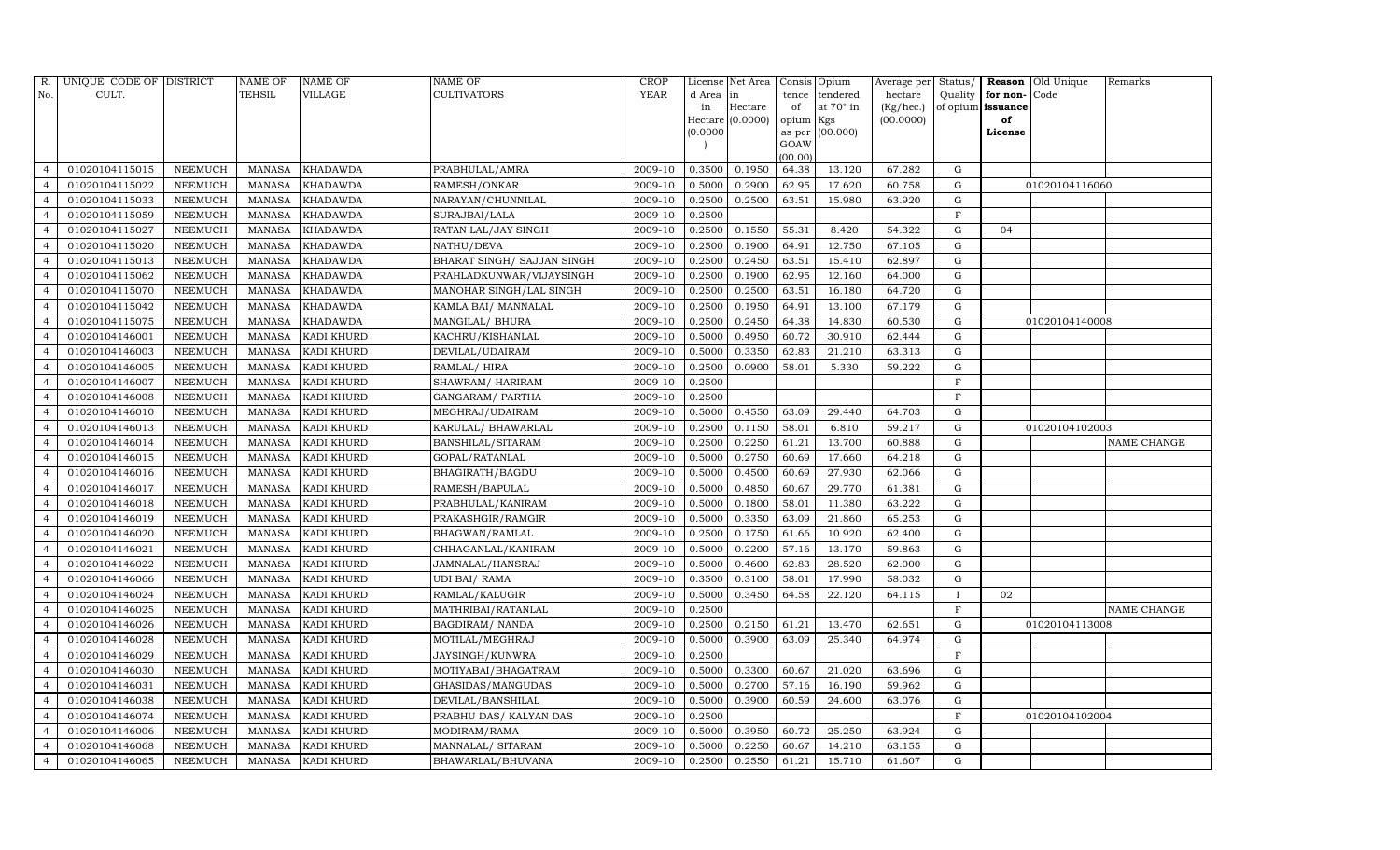|                | R. UNIQUE CODE OF DISTRICT |                | NAME OF       | <b>NAME OF</b> | <b>NAME OF</b>               | <b>CROP</b> |           | License Net Area   Consis   Opium |         |                 | Average per | Status/      |                          | Reason Old Unique | Remarks                    |  |
|----------------|----------------------------|----------------|---------------|----------------|------------------------------|-------------|-----------|-----------------------------------|---------|-----------------|-------------|--------------|--------------------------|-------------------|----------------------------|--|
| No.            | CULT.                      |                | <b>TEHSIL</b> | VILLAGE        | <b>CULTIVATORS</b>           | <b>YEAR</b> | d Area in |                                   | tence   | tendered        | hectare     | Quality      | for non-Code             |                   |                            |  |
|                |                            |                |               |                |                              |             | in        | Hectare                           | of      | at 70° in       | (Kg/hec.)   |              | of opium <b>issuance</b> |                   |                            |  |
|                |                            |                |               |                |                              |             |           | Hectare (0.0000) opium Kgs        |         |                 | (00.0000)   |              | of                       |                   |                            |  |
|                |                            |                |               |                |                              |             | (0.0000)  |                                   | GOAW    | as per (00.000) |             |              | License                  |                   |                            |  |
|                |                            |                |               |                |                              |             |           |                                   | (00.00) |                 |             |              |                          |                   |                            |  |
| $\Delta$       | 01020104146053             | <b>NEEMUCH</b> | MANASA        | KADI KHURD     | GOPIBAI/RATANDAS             | 2009-10     | 0.5000    | 0.3050                            | 38.63   | 8.918           | 29.239      | $\mathbf{I}$ | 02                       |                   | ISSUED 2018-19/NAME CHANGE |  |
|                | 01020104146057             | <b>NEEMUCH</b> | <b>MANASA</b> | KADI KHURD     | HAJARI/MEGHA                 | 2009-10     | 0.3500    | 0.3050                            | 58.01   | 17.690          | 58.000      | G            |                          |                   |                            |  |
| $\overline{4}$ | 01020104146058             | NEEMUCH        | <b>MANASA</b> | KADI KHURD     | HAMERIBAI/RATANLAL           | 2009-10     | 0.5000    | 0.4400                            | 62.83   | 27.430          | 62.340      | G            |                          |                   |                            |  |
| $\overline{4}$ | 01020104146059             | <b>NEEMUCH</b> | <b>MANASA</b> | KADI KHURD     | BHAGIRATH/UDAIRAM            | 2009-10     | 0.5000    | 0.2500                            | 60.69   | 15.470          | 61.880      | G            |                          |                   |                            |  |
| $\overline{4}$ | 01020104146060             | <b>NEEMUCH</b> | <b>MANASA</b> | KADI KHURD     | TULSIBAI/BHUWANISINGH        | 2009-10     | 0.3500    |                                   |         |                 |             | $\mathbf F$  |                          |                   |                            |  |
| $\overline{4}$ | 01020104146061             | <b>NEEMUCH</b> | <b>MANASA</b> | KADI KHURD     | NARAYANSINGH/BHUWANISINGH    | 2009-10     | 0.5000    | 0.2500                            | 60.67   | 15.380          | 61.520      | G            |                          |                   |                            |  |
| $\overline{4}$ | 01020104146062             | <b>NEEMUCH</b> | <b>MANASA</b> | KADI KHURD     | NANDUBAI/BAPULAL             | 2009-10     | 0.2500    |                                   |         |                 |             | $\mathbf F$  |                          |                   |                            |  |
| $\overline{4}$ | 01020104146064             | <b>NEEMUCH</b> | <b>MANASA</b> | KADI KHURD     | BHERU/DUDHA                  | 2009-10     | 0.5000    | 0.2300                            | 57.16   | 13.270          | 57.695      | G            |                          |                   |                            |  |
| $\overline{4}$ | 01020104146012             | <b>NEEMUCH</b> | <b>MANASA</b> | KADI KHURD     | JET RAM/ GANGA RAM URF NATHU | 2009-10     | 0.5000    | 0.4550                            | 60.72   | 28.370          | 62.351      | G            |                          |                   |                            |  |
| $\overline{4}$ | 01020104146023             | <b>NEEMUCH</b> | <b>MANASA</b> | KADI KHURD     | HANSRAJ/ KHEMRAJ             | 2009-10     | 0.2500    | 0.2150                            | 60.67   | 3.930           | 18.279      | G            | 04                       |                   |                            |  |
| $\overline{4}$ | 01020104146070             | <b>NEEMUCH</b> | <b>MANASA</b> | KADI KHURD     | GATTUBAI/SHANKARLAL          | 2009-10     | 0.5000    | 0.3850                            | 60.67   | 23.340          | 60.623      | G            |                          |                   | 0102010409402 NAME CHANGE  |  |
| $\overline{4}$ | 01020104146033             | <b>NEEMUCH</b> | MANASA        | KADI KHURD     | MANGILAL/ MEGHA              | 2009-10     | 0.2500    | 0.1100                            | 61.21   | 6.980           | 63.454      | G            |                          |                   |                            |  |
| $\overline{4}$ | 01020104146041             | <b>NEEMUCH</b> | <b>MANASA</b> | KADI KHURD     | KANKU BAI/ SITARAM           | 2009-10     | 0.2500    |                                   |         |                 |             | $\mathbf F$  |                          |                   |                            |  |
| $\overline{4}$ | 01020104146071             | <b>NEEMUCH</b> | MANASA        | KADI KHURD     | GORA/ MEGHA                  | 2009-10     | 0.2500    |                                   |         |                 |             | F            |                          | 01020104102010    |                            |  |
| $\overline{4}$ | 01020104146072             | NEEMUCH        | <b>MANASA</b> | KADI KHURD     | KAMLIBAI/SUKHLAL             | 2009-10     | 0.2500    |                                   |         |                 |             | $\mathbf F$  |                          | 01020104138018    |                            |  |
| $\overline{4}$ | 01020104146073             | NEEMUCH        | <b>MANASA</b> | KADI KHURD     | CHAMPALA/ GULAB              | 2009-10     | 0.2500    |                                   |         |                 |             | $\mathbf F$  | 06                       | 1020104102013     |                            |  |
| $\overline{4}$ | 01020104146037             | <b>NEEMUCH</b> | <b>MANASA</b> | KADI KHURD     | SHYAMLAL/ VARDICHAND         | 2009-10     | 0.2500    |                                   |         |                 |             | F            |                          |                   |                            |  |
| $\overline{4}$ | 01020104141011             | NEEMUCH        | MANASA        | HANUMANTIYA    | RAJARAM/ MANGILAL            | 2009-10     | 0.3500    | 0.3450                            | 62.13   | 22.080          | 64.000      | G            |                          | 01020104146067    |                            |  |
| $\overline{4}$ | 01020104141012             | NEEMUCH        | <b>MANASA</b> | HANUMANTIYA    | RAMESHCHANDRA/KANWARLAL      | 2009-10     | 0.2500    | 0.1400                            | 66.88   | 9.480           | 67.714      | G            |                          |                   |                            |  |
| $\overline{4}$ | 01020104141013             | <b>NEEMUCH</b> | <b>MANASA</b> | HANUMANTIYA    | LAXMINARAYAN/ CHAMPA         | 2009-10     | 0.3500    | 0.3300                            | 62.13   | 20.880          | 63.272      | G            |                          |                   |                            |  |
|                | 01020104141016             | NEEMUCH        | <b>MANASA</b> | HANUMANTIYA    | MATHURALAL/ NARAYAN          | 2009-10     | 0.2500    | 0.2400                            | 66.76   | 17.000          | 70.833      | ${\rm G}$    |                          |                   |                            |  |
| $\overline{4}$ | 01020104141019             | NEEMUCH        | <b>MANASA</b> | HANUMANTIYA    | DURGASHANKAR/ MOTILAL        | 2009-10     | 0.5000    | 0.5100                            | 62.10   | 33.220          | 65.137      | G            |                          | 01020104120278    |                            |  |
| $\overline{4}$ | 01020104141020             | NEEMUCH        | <b>MANASA</b> | HANUMANTIYA    | GANPAT/ DEVILAL              | 2009-10     | 0.2500    | 0.2450                            | 66.88   | 16.690          | 68.122      | G            |                          |                   |                            |  |
| $\overline{a}$ | 01020104141023             | <b>NEEMUCH</b> | <b>MANASA</b> | HANUMANTIYA    | OMPRAKASH / BHAWARLAL        | 2009-10     | 0.2500    | 0.1150                            | 61.87   | 7.550           | 65.652      | G            |                          |                   |                            |  |
|                | 01020104141031             | <b>NEEMUCH</b> | <b>MANASA</b> | HANUMANTIYA    | RAMESH/ NATHU                | 2009-10     | 0.2500    | 0.2450                            | 63.68   | 16.040          | 65.469      | G            |                          |                   |                            |  |
| $\overline{4}$ | 01020104141043             | NEEMUCH        | <b>MANASA</b> | HANUMANTIYA    | VARDICHAND/ BADRILAL         | 2009-10     | 0.2500    | 0.2400                            | 62.13   | 15.120          | 63.000      | ${\rm G}$    |                          |                   |                            |  |
| $\overline{a}$ | 01020104141007             | <b>NEEMUCH</b> | <b>MANASA</b> | HANUMANTIYA    | NARAYAN/BHONA                | 2009-10     | 0.2500    | 0.2050                            | 66.88   | 14.940          | 72.878      | G            |                          |                   |                            |  |
| $\overline{4}$ | 01020104141047             | <b>NEEMUCH</b> | <b>MANASA</b> | HANUMANTIYA    | KANHAIYALAL/SHANKARLAL       | 2009-10     | 0.2500    | 0.2500                            | 60.80   | 15.430          | 61.720      | G            |                          | 01020104109006    |                            |  |
| $\overline{4}$ | 01020104141049             | <b>NEEMUCH</b> | <b>MANASA</b> | HANUMANTIYA    | NARMADABAI/BADRILAL          | 2009-10     | 0.2500    | 0.2400                            | 58.54   | 13.880          | 57.833      | ${\rm G}$    |                          |                   | 0102010412901 NAME CHANGE  |  |
| $\overline{4}$ | 01020104034001             | <b>NEEMUCH</b> | <b>MANASA</b> | HADIPIPLIYA    | JANKILAL/RADHAKISHAN         | 2009-10     | 0.3500    | 0.3450                            | 60.86   | 22.010          | 63.797      | G            |                          |                   |                            |  |
| $\overline{4}$ | 01020104034006             | <b>NEEMUCH</b> | <b>MANASA</b> | HADIPIPLIYA    | ANTARKUNWAR/JUJHARSINGH      | 2009-10     | 0.2500    |                                   |         |                 |             | $\mathbf F$  |                          |                   |                            |  |
| $\overline{4}$ | 01020104034009             | <b>NEEMUCH</b> | <b>MANASA</b> | HADIPIPLIYA    | KARULAL/BHUWAN               | 2009-10     | 0.2500    | 0.2150                            | 64.47   | 14.020          | 65.209      | G            |                          |                   |                            |  |
| $\overline{4}$ | 01020104034010             | <b>NEEMUCH</b> | <b>MANASA</b> | HADIPIPLIYA    | JASKUNWAR/SAJJANSINGH        | 2009-10     | 0.5000    | 0.4900                            | 64.47   | 32.140          | 65.591      | G            |                          |                   |                            |  |
| $\overline{4}$ | 01020104034011             | <b>NEEMUCH</b> | <b>MANASA</b> | HADIPIPLIYA    | SAMANDBAI/JETRAM             | 2009-10     | 0.5000    | 0.2900                            | 64.53   | 19.160          | 66.068      | G            |                          |                   |                            |  |
| $\overline{4}$ | 01020104034012             | <b>NEEMUCH</b> | <b>MANASA</b> | HADIPIPLIYA    | RATANLAL/RADHAKISHAN         | 2009-10     | 0.3500    | 0.2350                            | 64.53   | 15.410          | 65.574      | ${\rm G}$    |                          |                   |                            |  |
| $\overline{a}$ | 01020104034013             | <b>NEEMUCH</b> | <b>MANASA</b> | HADIPIPLIYA    | BHAGWAN/PRITHVIRAJ           | 2009-10     | 0.5000    | 0.4850                            | 62.41   | 30.330          | 62.536      | G            |                          |                   |                            |  |
| $\overline{4}$ | 01020104034017             | <b>NEEMUCH</b> | MANASA        | HADIPIPLIYA    | RADHAKISHAN/DEVILAL          | 2009-10     | 0.5000    | 0.3000                            | 65.46   | 19.750          | 65.833      | G            |                          |                   |                            |  |
| $\overline{4}$ | 01020104034019             | NEEMUCH        | <b>MANASA</b> | HADIPIPLIYA    | KAMLABAI/MOHANLAL            | 2009-10     | 0.3500    | 0.2000                            | 67.51   | 13.700          | 68.500      | G            |                          |                   |                            |  |
| $\overline{4}$ | 01020104034021             | NEEMUCH        | <b>MANASA</b> | HADIPIPLIYA    | RAMSUKH/RADHAKISHAN          | 2009-10     | 0.5000    | 0.2950                            | 65.46   | 19.580          | 66.372      | G            |                          |                   |                            |  |
| $\overline{4}$ | 01020104034023             | <b>NEEMUCH</b> | MANASA        | HADIPIPLIYA    | LAXMINARAYAN/RADHAKISHAN     | 2009-10     | 0.5000    | 0.4000                            | 63.41   | 25.740          | 64.350      | G            |                          |                   |                            |  |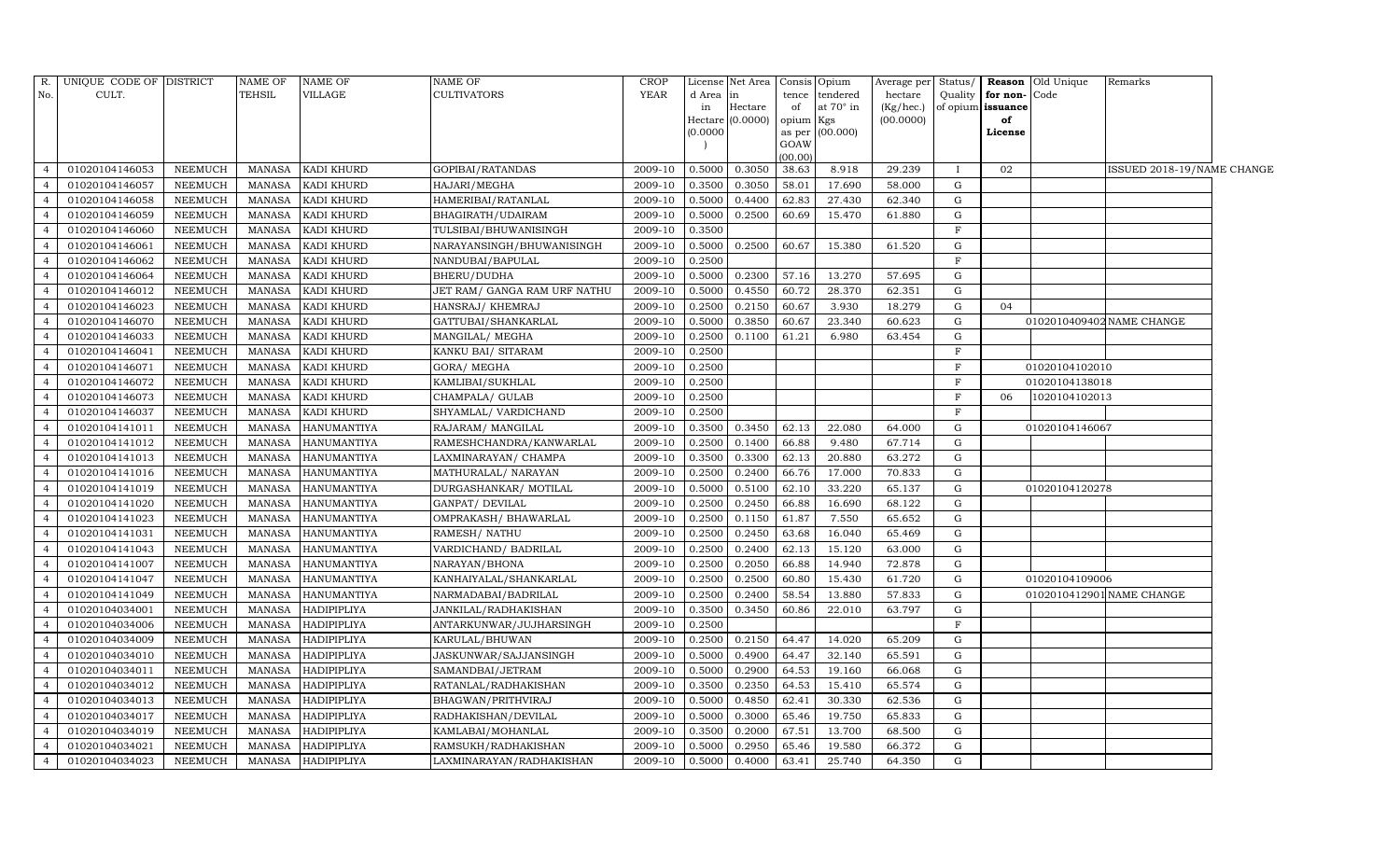| R.                       | UNIQUE CODE OF DISTRICT |                | <b>NAME OF</b> | NAME OF            | NAME OF                    | CROP        |          | License Net Area |           | Consis Opium     | Average per | Status/     |                   | Reason Old Unique | Remarks            |
|--------------------------|-------------------------|----------------|----------------|--------------------|----------------------------|-------------|----------|------------------|-----------|------------------|-------------|-------------|-------------------|-------------------|--------------------|
| No.                      | CULT.                   |                | TEHSIL         | VILLAGE            | CULTIVATORS                | <b>YEAR</b> | d Area   | in               | tence     | tendered         | hectare     | Quality     | for non-Code      |                   |                    |
|                          |                         |                |                |                    |                            |             | in       | Hectare          | of        | at $70^\circ$ in | (Kg/hec.)   |             | of opium issuance |                   |                    |
|                          |                         |                |                |                    |                            |             |          | Hectare (0.0000) | opium Kgs |                  | (00.0000)   |             | of                |                   |                    |
|                          |                         |                |                |                    |                            |             | (0.0000) |                  | GOAW      | as per (00.000)  |             |             | License           |                   |                    |
|                          |                         |                |                |                    |                            |             |          |                  | (00.00)   |                  |             |             |                   |                   |                    |
| $\overline{4}$           | 01020104034025          | NEEMUCH        | MANASA         | HADIPIPLIYA        | HULASIBAI/RODAJI           | 2009-10     | 0.5000   | 0.3750           | 63.82     | 24.180           | 64.480      | G           |                   |                   |                    |
|                          | 01020104034027          | NEEMUCH        | MANASA         | HADIPIPLIYA        | KACHRIBAI/UDAIRAM          | 2009-10     | 0.2500   | 0.2000           | 63.41     | 13.610           | 68.050      | G           |                   |                   |                    |
| $\overline{4}$           | 01020104034028          | NEEMUCH        | MANASA         | HADIPIPLIYA        | BAPULAL/DEVILAL            | 2009-10     | 0.5000   | 0.3600           | 63.90     | 23.120           | 64.222      | G           |                   |                   |                    |
| $\overline{4}$           | 01020104034029          | <b>NEEMUCH</b> | MANASA         | HADIPIPLIYA        | PARWATSINGH/GOVERDHANSINGH | 2009-10     | 0.5000   | 0.4000           | 65.46     | 26.870           | 67.175      | G           |                   |                   |                    |
| $\overline{4}$           | 01020104034030          | <b>NEEMUCH</b> | <b>MANASA</b>  | HADIPIPLIYA        | GOBARLAL/HAJARILAL         | 2009-10     | 0.5000   | 0.2900           | 64.47     | 18.820           | 64.896      | G           |                   |                   |                    |
| $\overline{4}$           | 01020104034032          | NEEMUCH        | <b>MANASA</b>  | HADIPIPLIYA        | RUPA/BALA                  | 2009-10     | 0.5000   | 0.4250           | 62.30     | 28.410           | 66.847      | G           |                   |                   |                    |
| $\overline{4}$           | 01020104034035          | <b>NEEMUCH</b> | MANASA         | HADIPIPLIYA        | MATHURALAL/RATANLAL        | 2009-10     | 0.5000   | 0.2100           | 63.25     | 13.850           | 65.952      | G           |                   |                   |                    |
| $\overline{4}$           | 01020104034036          | NEEMUCH        | MANASA         | HADIPIPLIYA        | MADANLAL/HEERALAL          | 2009-10     | 0.5000   | 0.2900           | 63.41     | 19.680           | 67.862      | G           |                   |                   |                    |
| $\Delta$                 | 01020104034037          | NEEMUCH        | MANASA         | HADIPIPLIYA        | BAPUSINGH/DEVISINGH        | 2009-10     | 0.5000   | 0.4900           | 63.90     | 31.710           | 64.714      | G           |                   |                   |                    |
| $\overline{4}$           | 01020104034033          | NEEMUCH        | MANASA         | HADIPIPLIYA        | BHANWARSINGH/DEVISINGH     | 2009-10     | 0.2500   |                  |           |                  |             | $\mathbf F$ |                   |                   |                    |
| $\overline{4}$           | 01020104034039          | NEEMUCH        | <b>MANASA</b>  | HADIPIPLIYA        | RAMKUNWARIBAI/MANGILAL     | 2009-10     | 0.5000   | 0.2500           | 65.46     | 16.180           | 64.720      | G           |                   |                   |                    |
| $\overline{4}$           | 01020104034042          | NEEMUCH        | <b>MANASA</b>  | HADIPIPLIYA        | KARIBAI/BHERULAL           | 2009-10     | 0.5000   | 0.3000           | 60.86     | 18.420           | 61.400      | G           |                   |                   |                    |
|                          | 01020104034044          | NEEMUCH        | <b>MANASA</b>  | <b>HADIPIPLIYA</b> | KUSHALSINGH/GOVERDHANSINGH | 2009-10     | 0.3500   | 0.3300           | 63.41     | 21.380           | 64.787      | G           |                   |                   |                    |
| $\overline{4}$           | 01020104034046          | NEEMUCH        | <b>MANASA</b>  | HADIPIPLIYA        | RADHESHYAM/ONKARLAL        | 2009-10     | 0.5000   | 0.3900           | 63.91     | 25.200           | 64.615      | G           |                   |                   |                    |
| $\overline{4}$           | 01020104034047          | NEEMUCH        | MANASA         | HADIPIPLIYA        | RAMCHANDRA/NARAYAN         | 2009-10     | 0.5000   | 0.3850           | 62.30     | 24.440           | 63.480      | G           |                   |                   |                    |
| $\overline{4}$           | 01020104034024          | <b>NEEMUCH</b> | <b>MANASA</b>  | HADIPIPLIYA        | BAGDIRAM/BAPULAL           | 2009-10     | 0.5000   | 0.3500           | 63.90     | 23.270           | 66.485      | G           |                   |                   |                    |
|                          | 01020104034049          | NEEMUCH        | MANASA         | HADIPIPLIYA        | BHERULAL/NARAYAN           | 2009-10     | 0.5000   | 0.3350           | 67.51     | 23.460           | 70.029      | G           |                   |                   |                    |
| $\overline{4}$           | 01020104034051          | NEEMUCH        | <b>MANASA</b>  | HADIPIPLIYA        | DINESH/MEGHRAJ             | 2009-10     | 0.5000   | 0.4200           | 65.40     | 30.090           | 71.642      | G           |                   |                   |                    |
| $\overline{4}$           | 01020104034054          | <b>NEEMUCH</b> | MANASA         | HADIPIPLIYA        | KAJORIBAI/HARIRAM          | 2009-10     | 0.5000   | 0.3800           | 63.25     | 25.350           | 66.710      | G           |                   |                   |                    |
|                          | 01020104034055          | NEEMUCH        | <b>MANASA</b>  | HADIPIPLIYA        | JAMANATIBAI/MANGU          | 2009-10     | 0.5000   | 0.1200           | 63.90     | 8.350            | 69.583      | G           |                   |                   |                    |
| $\overline{4}$           | 01020104034056          | <b>NEEMUCH</b> | MANASA         | HADIPIPLIYA        | BAPULAL/RUPAJI             | 2009-10     | 0.5000   | 0.3700           | 63.90     | 24.050           | 65.000      | G           |                   |                   |                    |
| $\overline{4}$           | 01020104034057          | NEEMUCH        | <b>MANASA</b>  | HADIPIPLIYA        | SATYANARAYAN/LAXMINARAYAN  | 2009-10     | 0.5000   | 0.3100           | 62.30     | 20.750           | 66.935      | G           |                   |                   |                    |
| $\overline{4}$           | 01020104034058          | NEEMUCH        | MANASA         | HADIPIPLIYA        | VARDIBAI/BHANWARLAL        | 2009-10     | 0.5000   | 0.2000           | 63.05     | 12.770           | 63.850      | G           |                   |                   |                    |
| $\overline{4}$           | 01020104034059          | <b>NEEMUCH</b> | <b>MANASA</b>  | HADIPIPLIYA        | BHAGIRATH/HARIKISHAN       | 2009-10     | 0.5000   | 0.2750           | 62.41     | 17.360           | 63.127      | G           |                   |                   |                    |
| $\overline{4}$           | 01020104034060          | NEEMUCH        | MANASA         | HADIPIPLIYA        | SUKHLAL/HAMER              | 2009-10     | 0.5000   | 0.2000           | 63.05     | 13.390           | 66.950      | G           |                   |                   |                    |
| $\overline{4}$           | 01020104034061          | NEEMUCH        | <b>MANASA</b>  | HADIPIPLIYA        | TEJSINGH/GOVERDHANSINGH    | 2009-10     | 0.5000   | 0.4400           | 65.63     | 29.630           | 67.340      | G           |                   |                   |                    |
| $\overline{4}$           | 01020104034067          | NEEMUCH        | MANASA         | HADIPIPLIYA        | BAGDIRAM/DHURAJI           | 2009-10     | 0.5000   | 0.3600           | 65.63     | 22.780           | 63.277      | G           |                   |                   |                    |
|                          | 01020104034068          | NEEMUCH        | <b>MANASA</b>  | HADIPIPLIYA        | MOHANLAL/HEERALAL          | 2009-10     | 0.5000   | 0.1950           | 63.25     | 12.930           | 66.307      | G           |                   |                   |                    |
| $\overline{4}$           | 01020104034070          | <b>NEEMUCH</b> | <b>MANASA</b>  | HADIPIPLIYA        | MANNALAL/GHASI             | 2009-10     | 0.5000   | 0.3800           | 63.41     | 24.190           | 63.657      | G           |                   |                   |                    |
| $\overline{4}$           | 01020104034071          | <b>NEEMUCH</b> | <b>MANASA</b>  | HADIPIPLIYA        | NATHU/BALA                 | 2009-10     | 0.2500   | 0.1050           | 65.63     | 7.450            | 70.952      | G           |                   |                   |                    |
| $\overline{4}$           | 01020104034063          | NEEMUCH        | <b>MANASA</b>  | HADIPIPLIYA        | MAGANBAI/FAKIRCHANDRA MALI | 2009-10     | 0.2500   | 0.2500           | 64.47     | 17.250           | 69.000      | G           |                   |                   | <b>NAME CHANGE</b> |
|                          | 01020104034074          | NEEMUCH        | <b>MANASA</b>  | HADIPIPLIYA        | KASHIBAI/DOLATRAM          | 2009-10     | 0.5000   | 0.3000           | 60.86     | 18.970           | 63.233      | G           |                   |                   |                    |
| $\overline{4}$           | 01020104034007          | <b>NEEMUCH</b> | <b>MANASA</b>  | HADIPIPLIYA        | UMARAVSINGH/GOVERDHANSINGH | 2009-10     | 0.5000   | 0.2700           | 65.63     | 17.820           | 66.000      | G           |                   |                   |                    |
| $\overline{4}$           | 01020104034015          | NEEMUCH        | MANASA         | HADIPIPLIYA        | GOPAL/ONKARLAL             | 2009-10     | 0.5000   | 0.2100           | 63.25     | 13.440           | 64.000      | G           |                   |                   |                    |
| $\overline{4}$           | 01020104034077          | <b>NEEMUCH</b> | <b>MANASA</b>  | HADIPIPLIYA        | PRAKASHCHANDRA/MADANLAL    | 2009-10     | 0.5000   | 0.2900           | 65.46     | 20.420           | 70.413      | G           |                   |                   |                    |
| $\overline{\mathcal{L}}$ | 01020104034078          | <b>NEEMUCH</b> | MANASA         | HADIPIPLIYA        | RADHESHYAM/RATANLAL        | 2009-10     | 0.5000   | 0.2400           | 63.91     | 16.580           | 69.087      | G           |                   |                   |                    |
| $\overline{4}$           | 01020104034080          | NEEMUCH        | <b>MANASA</b>  | HADIPIPLIYA        | RAMLAL/HAMER               | 2009-10     | 0.5000   | 0.4900           | 62.30     | 31.730           | 64.755      | G           |                   |                   |                    |
| $\overline{4}$           | 01020104034082          | <b>NEEMUCH</b> | MANASA         | HADIPIPLIYA        | VINODKUMAR/CHOGA           | 2009-10     | 0.5000   | 0.3000           |           | 20.240           | 67.466      | G           |                   |                   |                    |
| $\overline{4}$           | 01020104034083          | NEEMUCH        | <b>MANASA</b>  | HADIPIPLIYA        | PRABHULAL/JETRAM           | 2009-10     | 0.5000   | 0.2750           | 63.54     | 17.420           | 63.345      | G           |                   |                   |                    |
| $\overline{4}$           | 01020104034084          | NEEMUCH        |                | MANASA HADIPIPLIYA | RADHESHYAM/BHONA           | 2009-10     | 0.5000   | 0.4300           | 63.91     | 28.600           | 66.511      | G           |                   |                   |                    |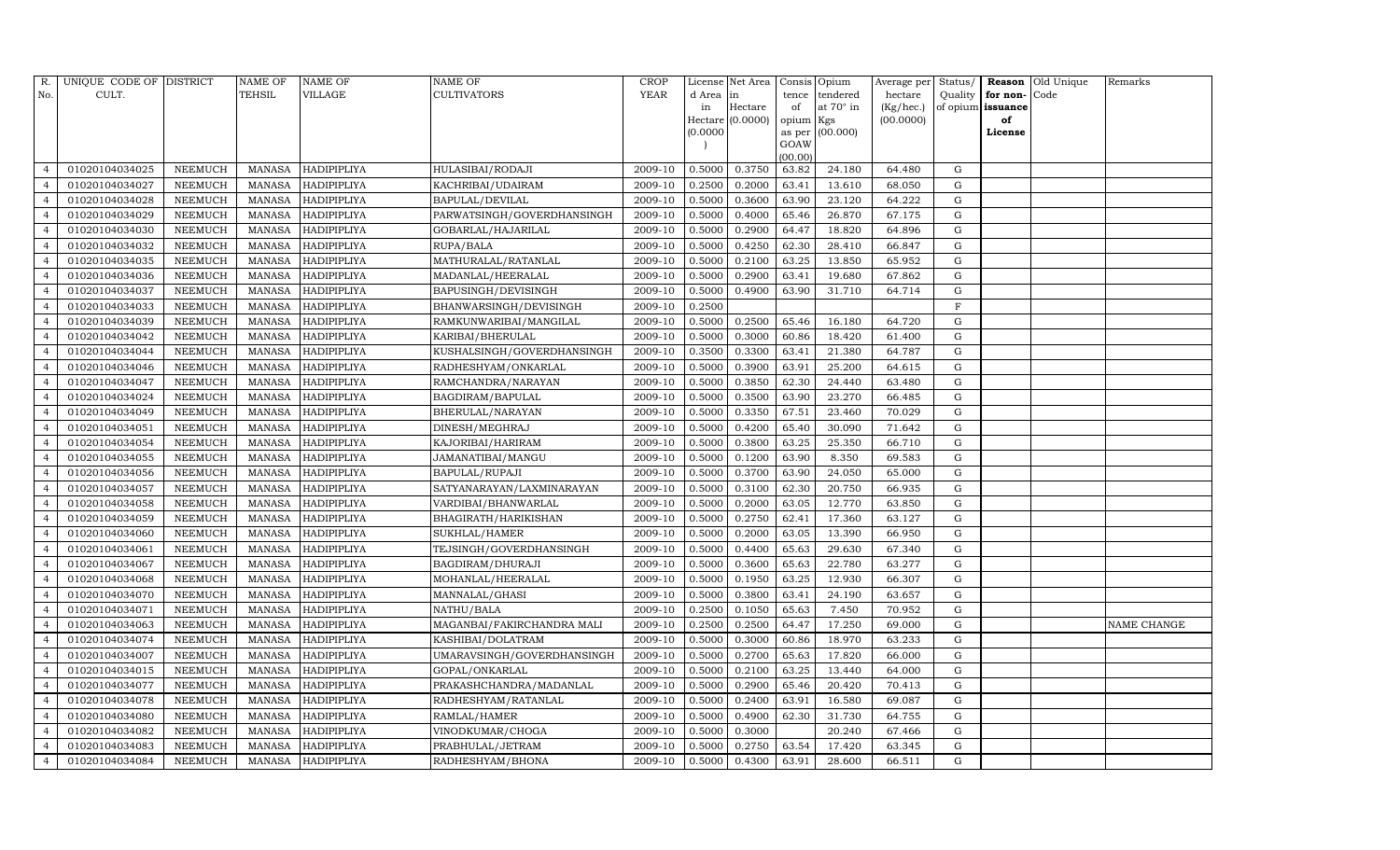| R.                       | UNIQUE CODE OF DISTRICT |                | <b>NAME OF</b> | NAME OF                                     | NAME OF                    | CROP        |           | License Net Area |           | Consis Opium    | Average per | Status/      |                   | Reason Old Unique | Remarks |
|--------------------------|-------------------------|----------------|----------------|---------------------------------------------|----------------------------|-------------|-----------|------------------|-----------|-----------------|-------------|--------------|-------------------|-------------------|---------|
| No.                      | CULT.                   |                | TEHSIL         | VILLAGE                                     | CULTIVATORS                | <b>YEAR</b> | d Area in |                  |           | tence tendered  | hectare     | Quality      | for non-Code      |                   |         |
|                          |                         |                |                |                                             |                            |             | in        | Hectare          | of        | at 70° in       | (Kg/hec.)   |              | of opium issuance |                   |         |
|                          |                         |                |                |                                             |                            |             | (0.0000)  | Hectare (0.0000) | opium Kgs | as per (00.000) | (00.0000)   |              | of<br>License     |                   |         |
|                          |                         |                |                |                                             |                            |             |           |                  | GOAW      |                 |             |              |                   |                   |         |
|                          |                         |                |                |                                             |                            |             |           |                  | (00.00)   |                 |             |              |                   |                   |         |
| $\overline{4}$           | 01020104034085          | NEEMUCH        | MANASA         | HADIPIPLIYA                                 | NANALAL/GOBARLAL           | 2009-10     | 0.5000    | 0.2450           | 63.25     | 15.990          | 65.265      | G            |                   |                   |         |
| $\overline{4}$           | 01020104034086          | NEEMUCH        | <b>MANASA</b>  | HADIPIPLIYA                                 | BABULAL/PRABHULAL          | 2009-10     | 0.5000    | 0.4700           | 60.86     | 28.500          | 60.638      | G            |                   |                   |         |
| $\overline{4}$           | 01020104034087          | NEEMUCH        | MANASA         | HADIPIPLIYA                                 | RATANLAL/KUKAJI            | 2009-10     | 0.5000    | 0.2400           | 64.53     | 15.980          | 66.583      | G            |                   |                   |         |
| $\overline{4}$           | 01020104034020          | NEEMUCH        | <b>MANASA</b>  | HADIPIPLIYA                                 | MOHANBAI/FAKIRCHANDRA      | 2009-10     | 0.2500    | 0.2450           | 64.47     | 16.090          | 65.673      | G            |                   |                   |         |
| $\overline{4}$           | 01020104034073          | NEEMUCH        | <b>MANASA</b>  | HADIPIPLIYA                                 | SITABAI/BHANWARLAL         | 2009-10     | 0.5000    | 0.2050           | 63.05     | 13.170          | 64.243      | G            |                   |                   |         |
|                          | 01020104034090          | NEEMUCH        | <b>MANASA</b>  | HADIPIPLIYA                                 | MANKUNWARIBAI/BANSHILAL    | 2009-10     | 0.2500    | 0.1900           | 62.86     | 12.610          | 66.368      |              | 02                | 1020104036065     |         |
| $\overline{4}$           | 01020104034092          | <b>NEEMUCH</b> | <b>MANASA</b>  | HADIPIPLIYA                                 | RAMRATAN/JAGANNATH         | 2009-10     | 0.3500    | 0.2100           | 63.05     | 13.290          | 63.285      | G            |                   |                   |         |
| $\overline{4}$           | 01020104034014          | <b>NEEMUCH</b> | <b>MANASA</b>  | HADIPIPLIYA                                 | SATYANARAYAN/PRITHVIRAJ    | 2009-10     | 0.5000    | 0.2000           | 65.63     | 13.680          | 68.400      | G            |                   |                   |         |
| $\Delta$                 | 01020106100004          | NEEMUCH        | <b>MANASA</b>  | <b>GANESHPURA</b>                           | JAGANNATH/BHONA            | 2009-10     | 0.5000    |                  |           |                 |             | F            |                   | 01020106114051    |         |
|                          | 01020106100024          | NEEMUCH        | <b>MANASA</b>  | <b>GANESHPURA</b>                           | DAYARAM/RAMDAYAL           | 2009-10     | 0.2500    |                  |           |                 |             | $\mathbf F$  |                   |                   |         |
| $\overline{4}$           | 01020106100032          | <b>NEEMUCH</b> | <b>MANASA</b>  | <b>GANESHPURA</b>                           | RAMESHWAR/RATANLAL         | 2009-10     | 0.2500    |                  |           |                 |             | F            |                   |                   |         |
| $\overline{4}$           | 01020106100047          | <b>NEEMUCH</b> | <b>MANASA</b>  | <b>GANESHPURA</b>                           | GOPAL/JAGANNATH            | 2009-10     | 0.2500    |                  |           |                 |             | F            |                   |                   |         |
| $\overline{4}$           | 01020106100050          | <b>NEEMUCH</b> | <b>MANASA</b>  | <b>GANESHPURA</b>                           | KANHAIYALAL/RAMAJI         | 2009-10     | 0.2500    |                  |           |                 |             | $\mathbf F$  |                   |                   |         |
| $\overline{\mathcal{L}}$ | 01020106100081          | <b>NEEMUCH</b> | <b>MANASA</b>  | <b>GANESHPURA</b>                           | OMPRAKASH/AMBARAM          | 2009-10     | 0.2500    |                  |           |                 |             | $\mathbf F$  |                   |                   |         |
| $\overline{4}$           | 01020106100087          | <b>NEEMUCH</b> | <b>MANASA</b>  | <b>GANESHPURA</b>                           | SUKHI BAI/ MOHANLAL        | 2009-10     | 0.5000    |                  |           |                 |             | F            |                   | 01020106124041    |         |
| $\overline{4}$           | 01020106100045          | NEEMUCH        | <b>MANASA</b>  | <b>GANESHPURA</b>                           | KAWARLAL/LACHHAMAN         | 2009-10     | 0.2500    |                  |           |                 |             | F            |                   |                   |         |
|                          | 01020106100078          | NEEMUCH        | <b>MANASA</b>  | <b>GANESHPURA</b>                           | SAMANDRI BAI/BHURALAL      | 2009-10     | 0.2500    |                  |           |                 |             | F            |                   |                   |         |
| $\overline{4}$           | 01020106100090          | NEEMUCH        | <b>MANASA</b>  | <b>GANESHPURA</b>                           | MANGILAL/BAPULAL           | 2009-10     | 0.2500    | 0.1500           | 62.52     | 9.730           | 64.866      | G            |                   |                   |         |
| $\overline{4}$           | 01020104038002          | NEEMUCH        | <b>MANASA</b>  | <b>DANGADI</b>                              | NANDLAL/GIRDHARILAL        | 2009-10     | 0.2500    | 0.2450           | 63.28     | 15.550          | 63.469      | G            |                   |                   |         |
| $\overline{4}$           | 01020104038069          | <b>NEEMUCH</b> | <b>MANASA</b>  | <b>DANGADI</b>                              | <b>BASANTILAL/DEVA</b>     | 2009-10     | 0.2500    | 0.2400           | 63.28     | 16.080          | 67.000      | G            |                   |                   |         |
|                          | 01020104038023          | <b>NEEMUCH</b> | <b>MANASA</b>  | <b>DANGADI</b>                              | NANDLAL/MANGILAL           | 2009-10     | 0.2500    | 0.2200           | 63.68     | 14.050          | 63.864      | G            |                   |                   |         |
| $\overline{4}$           | 01020104038026          | <b>NEEMUCH</b> | <b>MANASA</b>  | <b>DANGADI</b>                              | BHERULAL/MAGNIRAM          | 2009-10     | 0.2500    | 0.1900           | 62.70     | 12.500          | 65.789      | G            |                   |                   |         |
| $\overline{4}$           | 01020104038031          | NEEMUCH        | <b>MANASA</b>  | DANGADI                                     | MOHANLAL/NANURAM           | 2009-10     | 0.2500    | 0.2450           | 63.28     | 15.960          | 65.142      | G            |                   |                   |         |
| $\overline{4}$           | 01020104038064          | <b>NEEMUCH</b> | <b>MANASA</b>  | <b>DANGADI</b>                              | RANGLAL/HARIRAM            | 2009-10     | 0.2500    | 0.2500           | 60.38     | 14.940          | 59.760      | G            |                   |                   |         |
|                          | 01020104038044          | <b>NEEMUCH</b> | <b>MANASA</b>  | <b>DANGADI</b>                              | SHIVNARAYAN/HAJARILAL      | 2009-10     | 0.2500    | 0.1000           | 74.42     | 8.240           | 82.400      | G            |                   |                   |         |
| $\overline{4}$           | 01020104038048          | <b>NEEMUCH</b> | <b>MANASA</b>  | <b>DANGADI</b>                              | BAGDIRAM/CHATARBHUJ        | 2009-10     | 0.2500    | 0.2050           | 63.28     | 13.520          | 65.951      | G            |                   |                   |         |
| $\overline{4}$           | 01020104038050          | <b>NEEMUCH</b> | <b>MANASA</b>  | <b>DANGADI</b>                              | KANHAIYALAL/ONKAR          | 2009-10     | 0.2500    | 0.1950           | 60.79     | 11.960          | 61.333      | $\mathbf{I}$ | 02                |                   |         |
| $\overline{4}$           | 01020104038051          | <b>NEEMUCH</b> | <b>MANASA</b>  | <b>DANGADI</b>                              | KESHIBAI/GIRDHARI          | 2009-10     | 0.2500    | 0.1950           | 66.76     | 13.650          | 70.000      | G            |                   |                   |         |
|                          | 01020104038054          | NEEMUCH        | MANASA         | <b>DANGADI</b>                              | CHOTU/BHERA                | 2009-10     | 0.3500    | 0.1100           | 63.68     | 7.100           | 64.545      | G            |                   |                   |         |
| $\overline{4}$           | 01020104038071          | NEEMUCH        | MANASA         | <b>DANGADI</b>                              | MANGILAL/CHATARBHUJ        | 2009-10     | 0.2500    | 0.2150           | 60.65     | 13.400          | 62.325      | G            |                   |                   |         |
| $\overline{4}$           | 01020104038072          | <b>NEEMUCH</b> | <b>MANASA</b>  | <b>DANGADI</b>                              | BHANWARIBAI/BHUWANISHANKAR | 2009-10     | 0.2500    | 0.1700           | 63.51     | 11.400          | 67.058      | G            |                   |                   |         |
| $\overline{4}$           | 01020104038001          | <b>NEEMUCH</b> | <b>MANASA</b>  | <b>DANGADI</b>                              | FATEHSINGH/PRATAPSINGH     | 2009-10     | 0.3500    | 0.2150           | 53.94     | 6.760           | 31.441      | G            | 04                |                   |         |
|                          | 01020104038009          | <b>NEEMUCH</b> | MANASA         | DANGADI                                     | PURALAL/TULSIRAM           | 2009-10     | 0.2500    | 0.2100           | 60.50     | 13.030          | 62.047      | G            |                   |                   |         |
| $\overline{4}$           | 01020104038037          | <b>NEEMUCH</b> | MANASA         | DANGADI                                     | NANURAM/KASHIRAM           | 2009-10     | 0.2500    | 0.2150           | 63.51     | 13.710          | 63.767      | G            |                   |                   |         |
| $\overline{4}$           | 01020104038019          | <b>NEEMUCH</b> | MANASA         | DANGADI                                     | GHASILAL/PANNA             | 2009-10     | 0.2500    | 0.2450           | 63.51     | 16.130          | 65.836      | G            |                   |                   |         |
|                          | 01020104038057          | NEEMUCH        | <b>MANASA</b>  | DANGADI                                     | ANOKHILAL/HARLAL           | 2009-10     | 0.2500    | 0.2000           | 60.65     | 12.860          | 64.300      | G            |                   |                   |         |
| $\overline{4}$           | 01020104038024          | NEEMUCH        | MANASA         | <b>DANGADI</b>                              | BANSHILAL/NANURAM          | 2009-10     | 0.2500    | 0.2100           | 60.13     | 6.800           | 32.380      | G            | 04                |                   |         |
| $\overline{4}$           | 01020104038074          | <b>NEEMUCH</b> | <b>MANASA</b>  | <b>DANGADI</b>                              | PRABHULAL/NANDA URF GULAB  | 2009-10     | 0.2500    | 0.2000           | 66.76     | 14.450          | 72.250      | G            |                   |                   |         |
| $\overline{4}$           | 01020104037005          | <b>NEEMUCH</b> | MANASA         | DANDHERI CHARBHUJA                          | BHAGATRAM/RUGHNATH         | 2009-10     | 0.2500    | 0.2100           | 60.38     | 13.340          | 63.523      | G            |                   |                   |         |
| $\overline{4}$           | 01020104037018          | <b>NEEMUCH</b> |                | MANASA DANDHERI CHARBHUJA SURAJMAL/KESHURAM |                            | 2009-10     | 0.5000    |                  |           |                 |             | F            |                   |                   |         |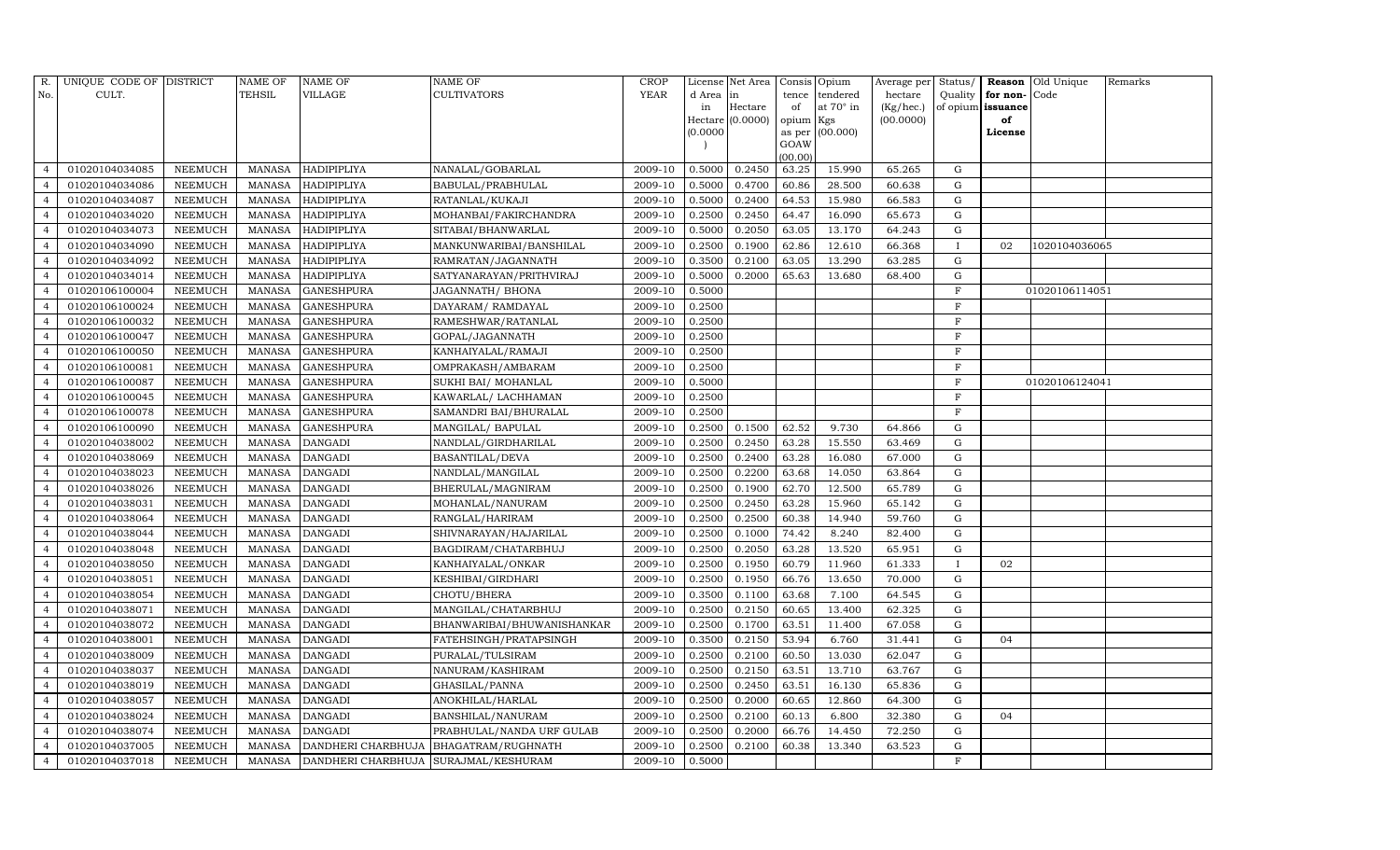| R.             | UNIQUE CODE OF DISTRICT |                | <b>NAME OF</b> | <b>NAME OF</b>                           | NAME OF                                   | <b>CROP</b> |          | License Net Area | Consis Opium |                  | Average per     | Status/      |                   | <b>Reason Old Unique</b> | Remarks                        |
|----------------|-------------------------|----------------|----------------|------------------------------------------|-------------------------------------------|-------------|----------|------------------|--------------|------------------|-----------------|--------------|-------------------|--------------------------|--------------------------------|
| No.            | CULT.                   |                | TEHSIL         | VILLAGE                                  | <b>CULTIVATORS</b>                        | YEAR        | d Area   | lin              | tence        | tendered         | hectare         | Quality      | for non-Code      |                          |                                |
|                |                         |                |                |                                          |                                           |             | in       | Hectare          | of           | at $70^\circ$ in | $(Kg/$ hec. $)$ |              | of opium issuance |                          |                                |
|                |                         |                |                |                                          |                                           |             |          | Hectare (0.0000) | opium Kgs    |                  | (00.0000)       |              | of                |                          |                                |
|                |                         |                |                |                                          |                                           |             | (0.0000) |                  | GOAW         | as per (00.000)  |                 |              | License           |                          |                                |
|                |                         |                |                |                                          |                                           |             |          |                  | (00.00)      |                  |                 |              |                   |                          |                                |
| $\overline{4}$ | 01020104037021          | NEEMUCH        | MANASA         | DANDHERI CHARBHUJA TEJA/RAMA             |                                           | 2009-10     | 0.2500   | 0.2250           | 65.87        | 14.600           | 64.888          | $\mathbf{I}$ | 02                |                          | <b>VDI</b>                     |
|                | 01020104037023          | <b>NEEMUCH</b> | <b>MANASA</b>  |                                          | DANDHERI CHARBHUJA   KESHARBAI/BHANWARLAL | 2009-10     | 0.5000   | 0.3550           | 63.44        | 22.970           | 64.704          | G            |                   | 01020104034093           |                                |
| $\overline{4}$ | 01020104037026          | NEEMUCH        | MANASA         | DANDHERI CHARBHUJA LALCHAND/GULAB        |                                           | 2009-10     | 0.2500   |                  |              |                  |                 | $\mathbf F$  |                   |                          |                                |
| $\overline{4}$ | 01020104037030          | NEEMUCH        | <b>MANASA</b>  | DANDHERI CHARBHUJA   RAMBILAS / RAMCHAND |                                           | 2009-10     | 0.2500   |                  |              |                  |                 | F            |                   |                          |                                |
| $\overline{a}$ | 01020104037038          | <b>NEEMUCH</b> | <b>MANASA</b>  | DANDHERI CHARBHUJA   MANGILAL/RODILAL    |                                           | 2009-10     | 0.2500   | 0.2500           | 62.93        | 15.830           | 63.320          | G            |                   |                          |                                |
|                | 01020106127001          | NEEMUCH        | <b>MANASA</b>  | <b>BORKHEDI</b>                          | KACHRU/BHURA                              | 2009-10     | 0.2500   | 0.2450           | 60.43        | 16.230           | 66.244          | G            |                   |                          |                                |
| $\overline{4}$ | 01020106127002          | NEEMUCH        | MANASA         | <b>BORKHEDI</b>                          | UDAILAL/BHAGIRATH                         | 2009-10     | 0.5000   | 0.2450           | 60.43        | 14.820           | 60.489          | G            |                   |                          |                                |
| $\overline{4}$ | 01020106127010          | <b>NEEMUCH</b> | <b>MANASA</b>  | <b>BORKHEDI</b>                          | <b>GITA BAI/ DEVILAL</b>                  | 2009-10     | 0.5000   | 0.2900           | 60.18        | 18.350           | 63.275          | G            |                   |                          | NAME CHANGE                    |
| $\overline{4}$ | 01020106127016          | <b>NEEMUCH</b> | <b>MANASA</b>  | <b>BORKHEDI</b>                          | NEMICHAND/PARTHA                          | 2009-10     | 0.2500   | 0.1500           | 60.43        | 10.030           | 66.866          | G            |                   |                          |                                |
|                | 01020106127024          | <b>NEEMUCH</b> | <b>MANASA</b>  | <b>BORKHEDI</b>                          | BAGDIBAI/BHUWANIRAM                       | 2009-10     | 0.5000   | 0.1700           | 65.72        | 11.550           | 67.941          | G            |                   |                          |                                |
| $\overline{4}$ | 01020106127019          | <b>NEEMUCH</b> | <b>MANASA</b>  | <b>BORKHEDI</b>                          | RADHAKISAN/BAPULAL                        | 2009-10     | 0.5000   | 0.2950           | 63.11        | 18.930           | 64.169          | G            |                   |                          |                                |
| $\overline{4}$ | 01020106127020          | NEEMUCH        | <b>MANASA</b>  | <b>BORKHEDI</b>                          | RAMPRAHLAD/KASHIRAM                       | 2009-10     | 0.5000   | 0.3000           | 67.51        | 20.080           | 66.933          | G            |                   |                          | <b>NAME CHANGE</b>             |
| $\overline{4}$ | 01020106127021          | NEEMUCH        | <b>MANASA</b>  | <b>BORKHEDI</b>                          | SHIVNARAYAN/RAMKISHAN                     | 2009-10     | 0.5000   | 0.4600           | 60.18        | 28.480           | 61.913          | G            |                   |                          |                                |
| $\overline{4}$ | 01020106127022          | NEEMUCH        | <b>MANASA</b>  | <b>BORKHEDI</b>                          | LAXMINARAYAN/BAPULAL                      | 2009-10     | 0.5000   | 0.2400           | 62.68        | 15.680           | 65.333          | G            |                   |                          |                                |
| $\overline{4}$ | 01020106127023          | NEEMUCH        | <b>MANASA</b>  | <b>BORKHEDI</b>                          | HARDAYAL/PURALAL                          | 2009-10     | 0.5000   | 0.3200           | 62.68        | 19.570           | 61.156          | G            |                   |                          |                                |
| $\overline{4}$ | 01020106127027          | NEEMUCH        | <b>MANASA</b>  | <b>BORKHEDI</b>                          | MULCHANDRA/PURALAL                        | 2009-10     | 0.2500   | 0.2350           | 63.11        | 15.080           | 64.170          | G            |                   |                          |                                |
| $\overline{4}$ | 01020106127033          | <b>NEEMUCH</b> | <b>MANASA</b>  | <b>BORKHEDI</b>                          | KANCHAN BAI/ KISHANLAL                    | 2009-10     | 0.3500   | 0.3500           | 60.18        | 21.060           | 60.171          | G            |                   |                          |                                |
| $\overline{4}$ | 01020104139007          | <b>NEEMUCH</b> | <b>MANASA</b>  | <b>BHATKHEDI KHURD</b>                   | ANANDKUNWAR/RAJENDRASINGH                 | 2009-10     | 0.2500   | 0.2500           | 59.51        | 16.130           | 64.520          | G            |                   |                          |                                |
| $\overline{4}$ | 01020104139009          | NEEMUCH        | <b>MANASA</b>  | <b>BHATKHEDI KHURD</b>                   | NAGUSINGH/NARAYANSINGH                    | 2009-10     | 0.2500   | 0.2300           | 59.51        | 14.850           | 64.564          | G            |                   |                          |                                |
| $\overline{4}$ | 01020104139010          | NEEMUCH        | <b>MANASA</b>  | <b>BHATKHEDI KHURD</b>                   | DHANNALAL/KARULAL                         | 2009-10     | 0.2500   |                  |              |                  |                 | F            |                   |                          |                                |
| $\overline{4}$ | 01020104139037          | NEEMUCH        | MANASA         | <b>BHATKHEDI KHURD</b>                   | DHANNIBAI/NANDA                           | 2009-10     | 0.2500   | 0.1600           | 55.01        | 8.410            | 52.562          | G            | 04                |                          | <b>ISSUED ON 2016-17</b>       |
|                | 01020104139014          | <b>NEEMUCH</b> | <b>MANASA</b>  | <b>BHATKHEDI KHURD</b>                   | RAJARAM/BHONA                             | 2009-10     | 0.2500   |                  |              |                  |                 | $\rm F$      |                   |                          |                                |
| $\overline{4}$ | 01020104139015          | NEEMUCH        | <b>MANASA</b>  | <b>BHATKHEDI KHURD</b>                   | TIKAMSINGH/DUNGARSINGH                    | 2009-10     | 0.5000   | 0.2500           | 59.41        | 15.910           | 63.640          | G            |                   | 01020104124043           |                                |
| $\overline{4}$ | 01020104139019          | NEEMUCH        | MANASA         | <b>BHATKHEDI KHURD</b>                   | BHARATSINGH/MANGUSINGH                    | 2009-10     | 0.2500   | 0.2400           | 59.51        | 14.710           | 61.291          | G            |                   |                          |                                |
| $\overline{4}$ | 01020104139002          | NEEMUCH        | <b>MANASA</b>  | <b>BHATKHEDI KHURD</b>                   | RUKHMANIBAI/KASHIRAM                      | 2009-10     | 0.5000   | 0.3850           | 63.52        | 24.870           | 64.597          | G            |                   |                          | 0102010412404 TRANSFER/JALINER |
|                | 01020104139024          | <b>NEEMUCH</b> | <b>MANASA</b>  | <b>BHATKHEDI KHURD</b>                   | BHARAT SINGH/ BAHADUR SINGH               | 2009-10     | 0.2500   |                  |              |                  |                 | $\mathbf F$  |                   |                          | NAME CHANGE                    |
| $\overline{4}$ | 01020104135001          | <b>NEEMUCH</b> | <b>MANASA</b>  | <b>BHADWA</b>                            | AMRITRAM/RATANLAL                         | 2009-10     | 0.2500   | 0.1050           | 59.05        | 6.150            | 58.571          | G            |                   |                          |                                |
| $\overline{4}$ | 01020104135003          | NEEMUCH        | <b>MANASA</b>  | <b>BHADWA</b>                            | BHULIBAI/SEWARAM                          | 2009-10     | 0.3500   | 0.2300           | 65.47        | 14.660           | 63.739          | G            |                   | 01020104134059           |                                |
| $\overline{4}$ | 01020104135004          | <b>NEEMUCH</b> | <b>MANASA</b>  | <b>BHADWA</b>                            | SAMAND BAI/JAYCHAND                       | 2009-10     | 0.2500   | 0.1950           | 59.05        | 12.430           | 63.743          | G            |                   |                          | TRANSFER/ LASUDIYA ANTRI       |
|                | 01020104135009          | <b>NEEMUCH</b> | <b>MANASA</b>  | <b>BHADWA</b>                            | KANWARIBAI/MOTILAL                        | 2009-10     | 0.2500   |                  |              |                  |                 | $\mathbf F$  |                   |                          |                                |
| $\overline{4}$ | 01020104135011          | NEEMUCH        | <b>MANASA</b>  | <b>BHADWA</b>                            | GOPAL/NANDA                               | 2009-10     | 0.2500   |                  |              |                  |                 | $\mathbf F$  |                   |                          |                                |
| $\overline{4}$ | 01020104135014          | NEEMUCH        | <b>MANASA</b>  | <b>BHADWA</b>                            | TULSIBAI/BHAGWAN                          | 2009-10     | 0.2500   |                  |              |                  |                 | $\mathbf F$  |                   |                          |                                |
| $\overline{4}$ | 01020104135017          | <b>NEEMUCH</b> | <b>MANASA</b>  | <b>BHADWA</b>                            | MANGILAL/PRABHULAL                        | 2009-10     | 0.2500   | 0.2000           | 65.47        | 13.400           | 67.000          | G            |                   |                          |                                |
| $\overline{4}$ | 01020104135018          | NEEMUCH        | MANASA         | <b>BHADWA</b>                            | RATANIBAI/KANIRAM                         | 2009-10     | 0.2500   | 0.2350           | 63.34        | 15.810           | 67.276          | G            |                   |                          |                                |
| $\overline{4}$ | 01020104135019          | NEEMUCH        | <b>MANASA</b>  | <b>BHADWA</b>                            | SATYANARAYAN/MANGILAL                     | 2009-10     | 0.3500   | 0.3450           | 62.31        | 21.330           | 61.826          | G            |                   | 01020104145054           |                                |
| $\overline{4}$ | 01020104135020          | NEEMUCH        | <b>MANASA</b>  | <b>BHADWA</b>                            | GOPAL/ PRATHVIRAJ                         | 2009-10     | 0.2500   | 0.2350           | 62.12        | 15.290           | 65.063          | G            |                   |                          |                                |
| $\overline{4}$ | 01020104135027          | <b>NEEMUCH</b> | <b>MANASA</b>  | <b>BHADWA</b>                            | BHARATSINGH/RAMSINGH                      | 2009-10     | 0.2500   | 0.2000           | 65.47        | 13.130           | 65.650          | G            |                   |                          |                                |
| $\overline{4}$ | 01020104135029          | NEEMUCH        | <b>MANASA</b>  | <b>BHADWA</b>                            | BASANTILAL/BHANWARLAL                     | 2009-10     | 0.2500   | 0.2300           | 65.47        | 15.850           | 68.913          | G            |                   |                          |                                |
| $\overline{4}$ | 01020104135035          | NEEMUCH        | <b>MANASA</b>  | <b>BHADWA</b>                            | KAILASHNATH/SEVANATH                      | 2009-10     | 0.2500   | 0.1550           | 62.12        | 9.490            | 61.225          | G            |                   |                          |                                |
| $\overline{4}$ | 01020104135037          | NEEMUCH        | MANASA         | <b>BHADWA</b>                            | NATHULAL/ JETRAM                          | 2009-10     | 0.2500   |                  |              |                  |                 | $\mathbf F$  |                   |                          |                                |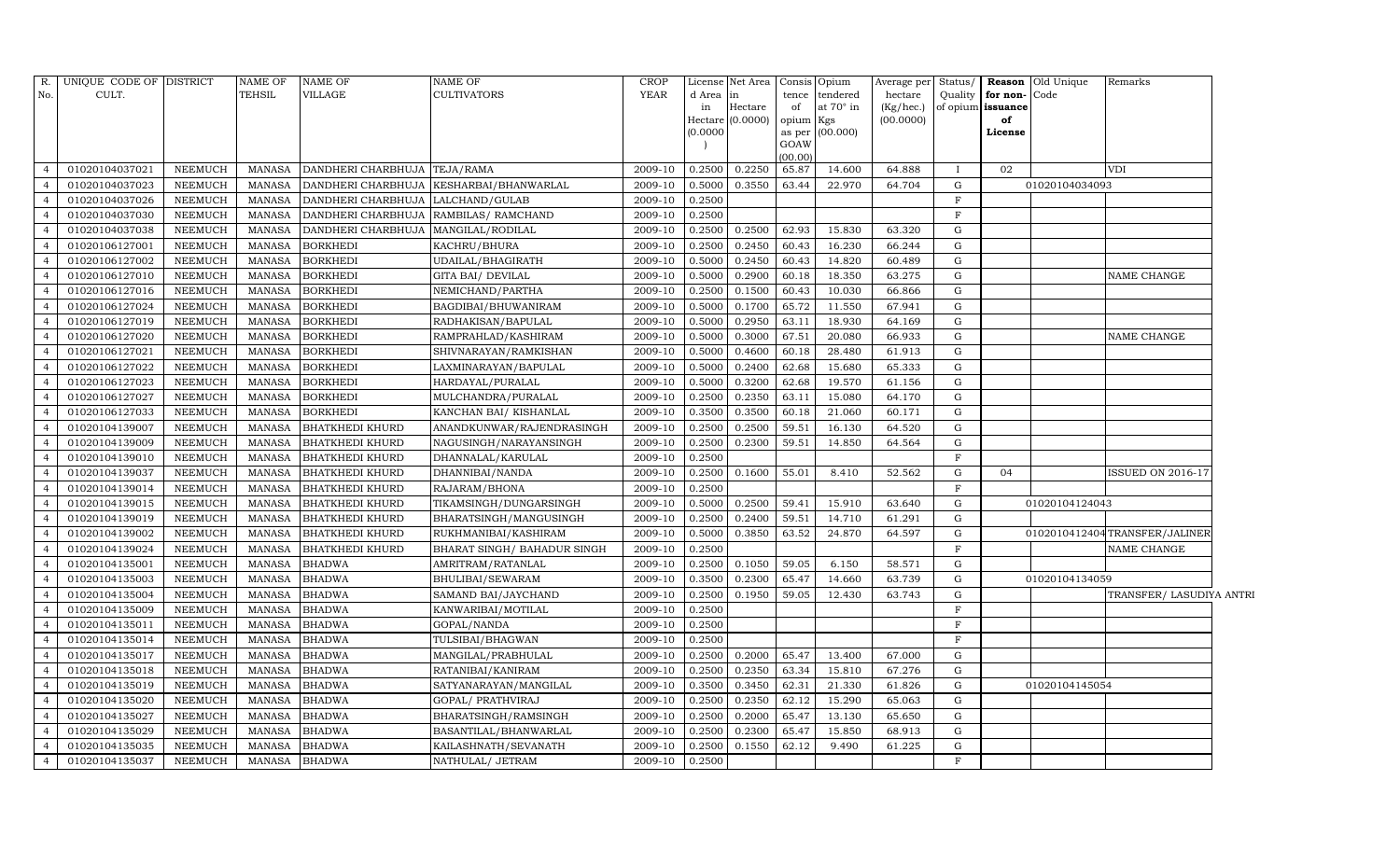| R.             | UNIQUE CODE OF DISTRICT |                | <b>NAME OF</b> | <b>NAME OF</b>   | NAME OF                      | <b>CROP</b> |           | License Net Area   Consis   Opium |                |           | Average per | Status/      |                   | <b>Reason</b> Old Unique | Remarks                        |  |
|----------------|-------------------------|----------------|----------------|------------------|------------------------------|-------------|-----------|-----------------------------------|----------------|-----------|-------------|--------------|-------------------|--------------------------|--------------------------------|--|
| No.            | CULT.                   |                | TEHSIL         | <b>VILLAGE</b>   | <b>CULTIVATORS</b>           | <b>YEAR</b> | d Area in |                                   | tence          | tendered  | hectare     | Quality      | for non-Code      |                          |                                |  |
|                |                         |                |                |                  |                              |             | in        | Hectare                           | of             | at 70° in | (Kg/hec.)   |              | of opium issuance |                          |                                |  |
|                |                         |                |                |                  |                              |             |           | Hectare (0.0000)                  | opium          | Kgs       | (00.0000)   |              | of                |                          |                                |  |
|                |                         |                |                |                  |                              |             | (0.0000)  |                                   | as per<br>GOAW | (00.000)  |             |              | License           |                          |                                |  |
|                |                         |                |                |                  |                              |             |           |                                   | (00.00)        |           |             |              |                   |                          |                                |  |
|                | 01020104136005          | NEEMUCH        | MANASA         | <b>BATTISADI</b> | CHAMPA/KISHNA                | 2009-10     | 0.5000    | 0.3250                            | 66.29          | 20.420    | 62.830      | G            |                   |                          |                                |  |
| $\overline{4}$ | 01020104136007          | <b>NEEMUCH</b> | <b>MANASA</b>  | <b>BATTISADI</b> | BANSHILAL/RAMLAL             | 2009-10     | 0.5000    | 0.4950                            | 65.63          | 32.500    | 65.656      | G            |                   |                          |                                |  |
| $\overline{4}$ | 01020104136009          | <b>NEEMUCH</b> | <b>MANASA</b>  | <b>BATTISADI</b> | NANURAM/HEERALAL             | 2009-10     | 0.3500    | 0.1950                            | 62.34          | 11.090    | 56.871      | G            |                   |                          |                                |  |
| $\overline{4}$ | 01020104136011          | <b>NEEMUCH</b> | MANASA         | <b>BATTISADI</b> | UDAIRAM/BHANWARLAL           | 2009-10     | 0.5000    | 0.4000                            | 64.97          | 23.870    | 59.675      | $\bf{I}$     | 02                |                          |                                |  |
| $\overline{4}$ | 01020104136016          | <b>NEEMUCH</b> | <b>MANASA</b>  | <b>BATTISADI</b> | HULASIBAI/MOHANLAL           | 2009-10     | 0.2500    | 0.2500                            | 61.45          | 14.750    | 59.000      | G            |                   |                          |                                |  |
| $\overline{4}$ | 01020104136020          | <b>NEEMUCH</b> | <b>MANASA</b>  | <b>BATTISADI</b> | RADHESHYAM / GANGARAM        | 2009-10     | 0.5000    | 0.4900                            | 61.45          | 29.780    | 60.775      | G            |                   |                          |                                |  |
| $\overline{4}$ | 01020104136001          | <b>NEEMUCH</b> | <b>MANASA</b>  | <b>BATTISADI</b> | <b>KESHAR BAI/JENA</b>       | 2009-10     | 0.5000    | 0.4050                            | 62.34          | 26.440    | 65.283      | $\mathbf G$  |                   |                          |                                |  |
| $\overline{4}$ | 01020104136026          | <b>NEEMUCH</b> | MANASA         | <b>BATTISADI</b> | MANGILAL/MADHU               | 2009-10     | 0.5000    | 0.4850                            | 61.45          | 30.040    | 61.938      | G            |                   |                          |                                |  |
| $\overline{4}$ | 01020104136036          | NEEMUCH        | <b>MANASA</b>  | <b>BATTISADI</b> | NARENDR SINGH/ SHAMBHU SINGH | 2009-10     | 0.5000    | 0.2550                            | 59.26          | 16.130    | 63.254      | G            |                   |                          |                                |  |
| $\overline{4}$ | 01020104136012          | NEEMUCH        | MANASA         | <b>BATTISADI</b> | SURAJBAI/MOHANLAL            | 2009-10     | 0.3500    | 0.2450                            | 56.92          | 14.200    | 57.959      | G            |                   | 01020104139038           |                                |  |
| $\overline{4}$ | 01020104136027          | NEEMUCH        | <b>MANASA</b>  | <b>BATTISADI</b> | BHANWARLAL/SHAMBHUSINGH      | 2009-10     | 0.2500    | 0.1550                            | 56.92          | 9.550     | 61.612      | G            |                   |                          | TRANSFER/ ANTRI BUJURG         |  |
| $\overline{4}$ | 01020104136006          | <b>NEEMUCH</b> | MANASA         | <b>BATTISADI</b> | RATANLAL/HARIRAM             | 2009-10     | 0.2500    | 0.2300                            | 61.91          | 13.140    | 57.130      | G            |                   |                          |                                |  |
| $\overline{4}$ | 01020104136032          | <b>NEEMUCH</b> | MANASA         | <b>BATTISADI</b> | SHAMBHUSINGH/RAMSINGH        | 2009-10     | 0.2500    | 0.1550                            | 62.34          | 10.440    | 67.354      | G            |                   |                          |                                |  |
| $\overline{4}$ | 01020104136037          | <b>NEEMUCH</b> | <b>MANASA</b>  | <b>BATTISADI</b> | PARVATI BAI/ BHERULAL        | 2009-10     | 0.2500    | 0.2500                            | 61.91          | 14.110    | 56.440      | G            |                   | 01020104138015           |                                |  |
| $\overline{4}$ | 01020104136038          | <b>NEEMUCH</b> | MANASA         | <b>BATTISADI</b> | HIRALAL/GORDHAN              | $2009-10$   | 0.2500    | 0.2150                            | 58.15          | 11.300    | 52.558      | G            | 04                |                          | 102010410900 ISSUED ON 2015-16 |  |
| $\overline{4}$ | 01020104128002          | <b>NEEMUCH</b> | MANASA         | <b>BARKHEDI</b>  | BRAJ KUWAR/ BHIM SINGH       | 2009-10     | 0.2500    | 0.2400                            | 63.04          | 15.260    | 63.583      | G            |                   |                          | NAME CHANGE                    |  |
| $\overline{4}$ | 01020104128003          | <b>NEEMUCH</b> | <b>MANASA</b>  | <b>BARKHEDI</b>  | BAPULAL/BHUWANA              | 2009-10     | 0.5000    | 0.1850                            | 63.40          | 12.710    | 68.702      | G            |                   |                          |                                |  |
| $\overline{4}$ | 01020104128005          | <b>NEEMUCH</b> | MANASA         | <b>BARKHEDI</b>  | BAHADURSINGH/GOPALSINGH      | 2009-10     | 0.2500    | 0.2350                            | 60.50          | 14.640    | 62.297      | G            |                   |                          |                                |  |
| $\overline{4}$ | 01020104128006          | <b>NEEMUCH</b> | MANASA         | <b>BARKHEDI</b>  | BHUWANIDAS/RODIDAS           | 2009-10     | 0.5000    | 0.4000                            | 60.07          | 26.780    | 66.950      | $\mathbf{I}$ | 02                |                          |                                |  |
| $\overline{4}$ | 01020104128008          | <b>NEEMUCH</b> | MANASA         | <b>BARKHEDI</b>  | LALSINGH/GOPALSINGH          | 2009-10     | 0.5000    | 0.2800                            | 60.50          | 17.870    | 63.821      | G            |                   |                          |                                |  |
| $\overline{4}$ | 01020104128011          | <b>NEEMUCH</b> | <b>MANASA</b>  | <b>BARKHEDI</b>  | BHANWARLAL/NANDA             | 2009-10     | 0.2500    | 0.2000                            | 65.45          | 14.060    | 70.300      | $\mathbf G$  |                   |                          |                                |  |
| $\overline{4}$ | 01020104128012          | <b>NEEMUCH</b> | <b>MANASA</b>  | <b>BARKHEDI</b>  | JASWANTSINGH/BHERUSINGH      | 2009-10     | 0.5000    | 0.4950                            | 60.07          | 30.570    | 61.757      | G            |                   |                          |                                |  |
| $\overline{4}$ | 01020104128013          | <b>NEEMUCH</b> | MANASA         | <b>BARKHEDI</b>  | LAXMANSINGH/PRATAPSINGH      | 2009-10     | 0.2500    | 0.2300                            | 60.51          | 14.240    | 61.913      | $\mathbf{G}$ |                   |                          |                                |  |
| $\overline{4}$ | 01020104128014          | <b>NEEMUCH</b> | MANASA         | <b>BARKHEDI</b>  | SUJANSINGH/BHERUSINGH        | 2009-10     | 0.2500    |                                   |                |           |             | $\mathbf{F}$ |                   |                          |                                |  |
| $\overline{4}$ | 01020104128015          | <b>NEEMUCH</b> | <b>MANASA</b>  | <b>BARKHEDI</b>  | BANESINGH/GUMANSINGH         | 2009-10     | 0.2500    | 0.2200                            | 62.81          | 14.870    | 67.590      | G            |                   |                          |                                |  |
| $\overline{4}$ | 01020104128016          | <b>NEEMUCH</b> | MANASA         | <b>BARKHEDI</b>  | MOTISINGH/GOPALSINGH         | 2009-10     | 0.2500    | 0.2300                            | 60.07          | 14.000    | 60.869      | G            |                   |                          |                                |  |
| $\overline{4}$ | 01020104128018          | <b>NEEMUCH</b> | <b>MANASA</b>  | <b>BARKHEDI</b>  | JUJHARSINGH/BHIMSINGH        | 2009-10     | 0.2500    | 0.2000                            | 62.81          | 12.540    | 62.700      | G            |                   |                          |                                |  |
| $\overline{4}$ | 01020104128021          | <b>NEEMUCH</b> | <b>MANASA</b>  | <b>BARKHEDI</b>  | RAJENDRASINGH/MADANSINGH     | 2009-10     | 0.2500    | 0.2500                            | 63.83          | 16.610    | 66.440      | G            |                   |                          |                                |  |
| $\overline{4}$ | 01020104128022          | NEEMUCH        | MANASA         | <b>BARKHEDI</b>  | DOULATKUMAR/DASHRATH         | 2009-10     | 0.2500    | 0.2150                            | 60.51          | 13.390    | 62.279      | G            |                   |                          |                                |  |
| $\overline{4}$ | 01020104128026          | NEEMUCH        | <b>MANASA</b>  | <b>BARKHEDI</b>  | TEJSINGH/FATEH SINGH         | 2009-10     | 0.2500    |                                   |                |           |             | $\mathbf{F}$ |                   |                          |                                |  |
| $\overline{4}$ | 01020104128029          | <b>NEEMUCH</b> | MANASA         | <b>BARKHEDI</b>  | <b>BHAWARLAL/ KISHOR</b>     | 2009-10     | 0.2500    |                                   |                |           |             | F            |                   | 01020104140006           |                                |  |
| $\overline{4}$ | 01020104131002          | <b>NEEMUCH</b> | <b>MANASA</b>  | <b>BARKHEDA</b>  | RAMA/ BHAWARLAL              | 2009-10     | 0.2500    | 0.1500                            | 64.15          | 9.590     | 63.933      | G            |                   |                          |                                |  |
| $\overline{4}$ | 01020104131005          | <b>NEEMUCH</b> | <b>MANASA</b>  | <b>BARKHEDA</b>  | RAMI BAI/ NANDA              | 2009-10     | 0.2500    | 0.1800                            | 58.15          | 10.600    | 58.888      | G            |                   |                          |                                |  |
| $\overline{4}$ | 01020104131006          | <b>NEEMUCH</b> | <b>MANASA</b>  | <b>BARKHEDA</b>  | SHANTIBAI/RAMESHWAR          | 2009-10     | 0.5000    | 0.3300                            | 66.01          | 21.700    | 65.757      | G            |                   |                          |                                |  |
| $\overline{4}$ | 01020104131007          | <b>NEEMUCH</b> | MANASA         | <b>BARKHEDA</b>  | PARVAT SINGH/ BHAWAR SINGH   | 2009-10     | 0.2500    |                                   |                |           |             | F            |                   |                          |                                |  |
| $\overline{4}$ | 01020104131009          | <b>NEEMUCH</b> | <b>MANASA</b>  | <b>BARKHEDA</b>  | PARTHA/CHATURBHUJ            | 2009-10     | 0.5000    | 0.2950                            | 63.95          | 19.430    | 65.864      | G            |                   |                          |                                |  |
| $\overline{4}$ | 01020104131012          | NEEMUCH        | MANASA         | <b>BARKHEDA</b>  | MOHANLAL/ NANURAM            | 2009-10     | 0.2500    | 0.1800                            | 66.01          | 12.210    | 67.833      | G            |                   |                          |                                |  |
| $\overline{4}$ | 01020104131016          | NEEMUCH        | <b>MANASA</b>  | <b>BARKHEDA</b>  | RATANLAL/ LACHAMAN           | 2009-10     | 0.2500    | 0.1650                            | 64.15          | 10.670    | 64.666      | G            |                   |                          |                                |  |
| $\overline{4}$ | 01020104131020          | <b>NEEMUCH</b> | MANASA         | <b>BARKHEDA</b>  | PANNALAL/RAMLAL              | 2009-10     | 0.3500    | 0.2100                            | 61.05          | 12.770    | 60.809      | G            |                   |                          |                                |  |
| $\overline{4}$ | 01020104131037          | <b>NEEMUCH</b> | MANASA         | <b>BARKHEDA</b>  | RADHESHYAM / RAMESHWAR       | 2009-10     | 0.2500    | 0.1650                            | 66.01          | 11.000    | 66.666      | $\mathbf G$  |                   |                          |                                |  |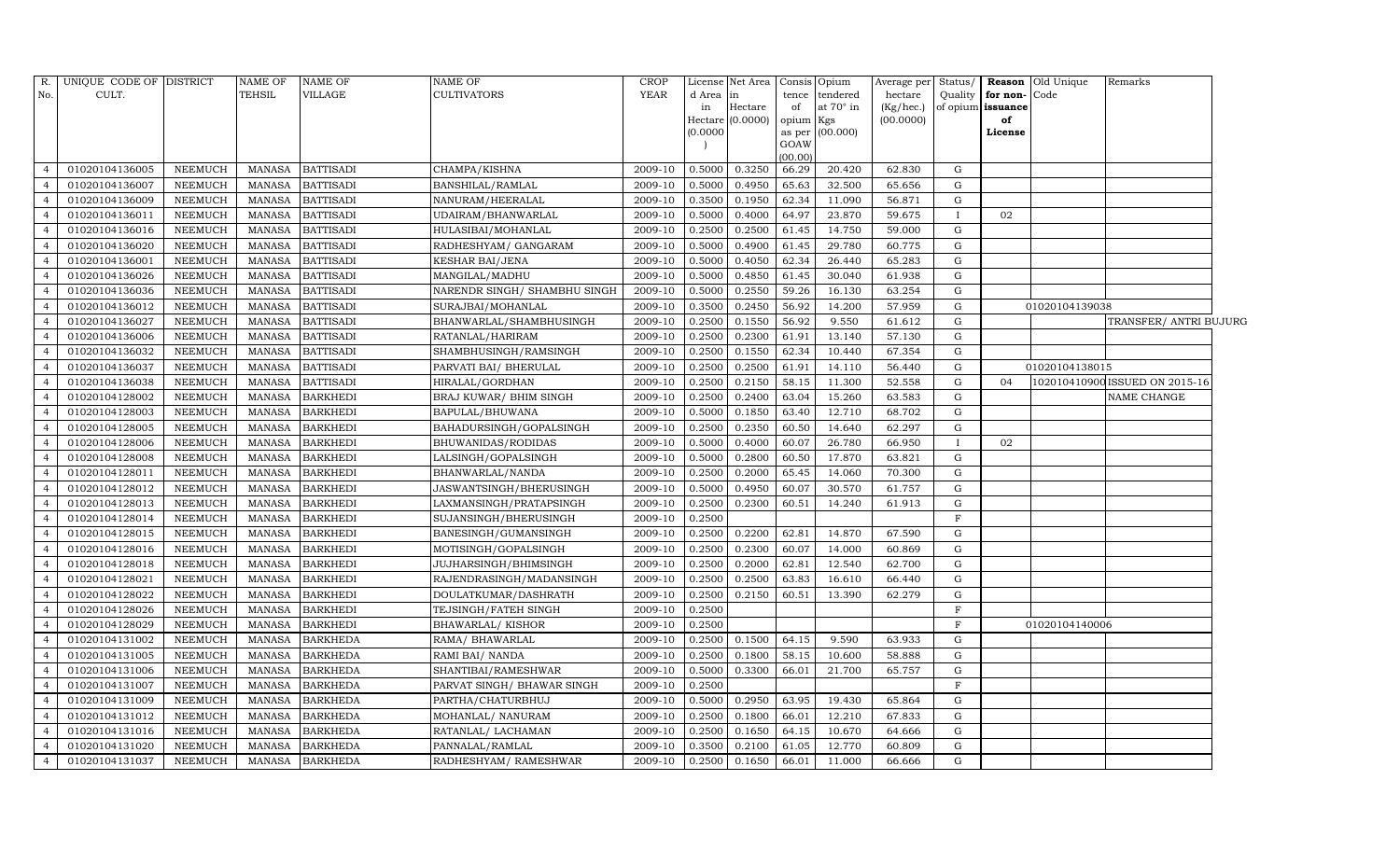| R.             | UNIQUE CODE OF DISTRICT |                | <b>NAME OF</b> | <b>NAME OF</b>    | NAME OF                       | CROP        |          | License Net Area |           | Consis Opium    | Average per | Status/     |                   | Reason Old Unique | Remarks            |
|----------------|-------------------------|----------------|----------------|-------------------|-------------------------------|-------------|----------|------------------|-----------|-----------------|-------------|-------------|-------------------|-------------------|--------------------|
| No.            | CULT.                   |                | TEHSIL         | VILLAGE           | <b>CULTIVATORS</b>            | <b>YEAR</b> | d Area   | lin              | tence     | tendered        | hectare     | Quality     | for non-Code      |                   |                    |
|                |                         |                |                |                   |                               |             | in       | Hectare          | of        | at 70° in       | (Kg/hec.)   |             | of opium issuance |                   |                    |
|                |                         |                |                |                   |                               |             | (0.0000) | Hectare (0.0000) | opium Kgs |                 | (00.0000)   |             | of                |                   |                    |
|                |                         |                |                |                   |                               |             |          |                  | GOAW      | as per (00.000) |             |             | License           |                   |                    |
|                |                         |                |                |                   |                               |             |          |                  | (00.00)   |                 |             |             |                   |                   |                    |
| $\overline{4}$ | 01020104131038          | NEEMUCH        | MANASA         | <b>BARKHEDA</b>   | BHAWAR SINGH / UDAY SINGH     | 2009-10     | 0.2500   | 0.1850           | 62.51     | 11.390          | 61.567      | G           |                   |                   |                    |
| $\overline{4}$ | 01020104131045          | <b>NEEMUCH</b> | <b>MANASA</b>  | <b>BARKHEDA</b>   | OMPRAKASH/BANSHILAL           | 2009-10     | 0.5000   | 0.2100           | 66.01     | 13.470          | 64.142      | G           |                   |                   |                    |
| $\overline{4}$ | 01020104131001          | <b>NEEMUCH</b> | <b>MANASA</b>  | <b>BARKHEDA</b>   | SITARAM/ NANURAM              | 2009-10     | 0.5000   | 0.2850           | 66.01     | 20.250          | 71.052      | G           |                   |                   |                    |
| $\overline{4}$ | 01020104131042          | NEEMUCH        | MANASA         | <b>BARKHEDA</b>   | DEVKISHAN/PARTHA              | 2009-10     | 0.5000   | 0.2400           | 61.05     | 14.850          | 61.875      | G           |                   |                   |                    |
| $\overline{4}$ | 01020104131049          | <b>NEEMUCH</b> | <b>MANASA</b>  | <b>BARKHEDA</b>   | RODILAL/RAMCHANDRA            | 2009-10     | 0.3500   | 0.1850           | 63.95     | 11.240          | 60.757      | G           |                   |                   |                    |
| $\overline{4}$ | 01020104131023          | <b>NEEMUCH</b> | <b>MANASA</b>  | <b>BARKHEDA</b>   | SABBAL SINGH/SHANKARDAN SINGH | 2009-10     | 0.2500   |                  |           |                 |             | $\mathbf F$ |                   |                   |                    |
| $\overline{4}$ | 01020104131010          | <b>NEEMUCH</b> | MANASA         | <b>BARKHEDA</b>   | <b>AMRITRAM/GANESH</b>        | 2009-10     | 0.3500   | 0.2050           | 62.93     | 14.110          | 68.829      | G           |                   |                   |                    |
| $\overline{4}$ | 01020104131003          | <b>NEEMUCH</b> | MANASA         | <b>BARKHEDA</b>   | PYARSINGH/GOPAL SINGH         | 2009-10     | 0.2500   | 0.1450           | 64.15     | 9.660           | 66.620      | G           |                   |                   |                    |
| $\overline{4}$ | 01020104035006          | <b>NEEMUCH</b> | <b>MANASA</b>  | ARNIYA CHANDRAWAT | SADDA/DURGA                   | 2009-10     | 0.2500   | 0.2500           | 62.31     | 16.330          | 65.320      | G           |                   |                   |                    |
| $\overline{4}$ | 01020104035011          | NEEMUCH        | MANASA         | ARNIYA CHANDRAWAT | NATHU/BRIJBHAN                | 2009-10     | 0.2500   | 0.2350           | 66.05     | 15.770          | 67.106      | ${\rm G}$   |                   |                   |                    |
| $\overline{4}$ | 01020104035019          | <b>NEEMUCH</b> | <b>MANASA</b>  | ARNIYA CHANDRAWAT | DURGA/PARTHA                  | 2009-10     | 0.2500   | 0.2400           | 62.31     | 15.250          | 63.541      | G           |                   |                   |                    |
| $\overline{4}$ | 01020104035020          | <b>NEEMUCH</b> | MANASA         | ARNIYA CHANDRAWAT | AMARSINGH/MANGILAL            | 2009-10     | 0.2500   | 0.2500           | 62.31     | 15.420          | 61.680      | G           |                   |                   |                    |
| $\overline{4}$ | 01020104035032          | <b>NEEMUCH</b> | <b>MANASA</b>  | ARNIYA CHANDRAWAT | BANSHILAL/BHAGIRATH           | 2009-10     | 0.2500   | 0.2450           | 63.82     | 16.090          | 65.673      | G           |                   |                   |                    |
| $\overline{4}$ | 01020104035026          | <b>NEEMUCH</b> | <b>MANASA</b>  | ARNIYA CHANDRAWAT | GORILAL/RUPA                  | 2009-10     | 0.2500   | 0.0500           | 67.37     | 3.460           | 69.200      | G           |                   |                   |                    |
| $\overline{4}$ | 01020104035001          | <b>NEEMUCH</b> | <b>MANASA</b>  | ARNIYA CHANDRAWAT | GORA/DURGA                    | 2009-10     | 0.2500   | 0.2450           | 67.37     | 16.700          | 68.163      | G           |                   |                   |                    |
| $\overline{4}$ | 01020104035030          | <b>NEEMUCH</b> | <b>MANASA</b>  | ARNIYA CHANDRAWAT | HEERALAL/HAJARI               | 2009-10     | 0.2500   | 0.2300           | 66.05     | 15.510          | 67.434      | G           |                   |                   |                    |
| $\overline{4}$ | 01020104035025          | <b>NEEMUCH</b> | <b>MANASA</b>  | ARNIYA CHANDRAWAT | JEEVA/BHERA                   | 2009-10     | 0.2500   | 0.2300           | 66.05     | 15.360          | 66.782      | G           |                   |                   |                    |
| $\overline{4}$ | 01020104035015          | <b>NEEMUCH</b> | <b>MANASA</b>  | ARNIYA CHANDRAWAT | KANIRAM/LALA                  | 2009-10     | 0.2500   | 0.2450           | 63.82     | 15.930          | 65.020      | G           |                   |                   |                    |
| $\overline{4}$ | 01020104035012          | <b>NEEMUCH</b> | <b>MANASA</b>  | ARNIYA CHANDRAWAT | MANGILAL/HEMA                 | 2009-10     | 0.2500   | 0.2300           | 63.82     | 15.070          | 65.521      | G           |                   |                   |                    |
| $\overline{4}$ | 01020104035035          | <b>NEEMUCH</b> | <b>MANASA</b>  | ARNIYA CHANDRAWAT | <b>GENDIBAI/ MANGU</b>        | 2009-10     | 0.2500   |                  |           |                 |             | F           |                   |                   | <b>NAME CHANGE</b> |
| $\overline{4}$ | 01020104035003          | <b>NEEMUCH</b> | <b>MANASA</b>  | ARNIYA CHANDRAWAT | NANDUBAI/GABBA                | 2009-10     | 0.2500   | 0.2400           | 66.05     | 16.430          | 68.458      | G           |                   |                   |                    |
| $\overline{4}$ | 01020104035010          | <b>NEEMUCH</b> | <b>MANASA</b>  | ARNIYA CHANDRAWAT | RATANLAL/KALU                 | 2009-10     | 0.2500   | 0.2250           | 65.00     | 14.650          | 65.111      | G           |                   |                   |                    |
| $\overline{4}$ | 01020104035013          | <b>NEEMUCH</b> | MANASA         | ARNIYA CHANDRAWAT | SWAROOPIBAI/BHAGGA            | 2009-10     | 0.2500   | 0.2450           | 65.00     | 16.230          | 66.244      | G           |                   |                   |                    |
| $\overline{4}$ | 01020104035037          | <b>NEEMUCH</b> | <b>MANASA</b>  | ARNIYA CHANDRAWAT | SAJANIBAI/KANIRAM             | 2009-10     | 0.2500   | 0.1450           | 67.37     | 9.700           | 66.896      | G           |                   |                   |                    |
| $\overline{4}$ | 01020104035005          | <b>NEEMUCH</b> | <b>MANASA</b>  | ARNIYA CHANDRAWAT | MANGU/BRIJBHAN                | 2009-10     | 0.2500   | 0.2350           | 65.00     | 15.460          | 65.787      | G           |                   |                   |                    |
| $\overline{4}$ | 01020104035009          | <b>NEEMUCH</b> | MANASA         | ARNIYA CHANDRAWAT | NATHU/SHOJI                   | 2009-10     | 0.2500   | 0.2500           | 65.00     | 16.740          | 66.960      | G           |                   |                   |                    |
| $\overline{4}$ | 01020104035017          | <b>NEEMUCH</b> | MANASA         | ARNIYA CHANDRAWAT | MANNALAL/SHOJI                | 2009-10     | 0.2500   | 0.2000           | 68.60     | 14.150          | 70.750      | G           |                   |                   |                    |
| $\overline{4}$ | 01020104035018          | <b>NEEMUCH</b> | <b>MANASA</b>  | ARNIYA CHANDRAWAT | MATHRIBAI/GORA                | 2009-10     | 0.2500   | 0.2400           | 63.82     | 15.990          | 66.625      | G           |                   |                   |                    |
| $\overline{4}$ | 01020104035028          | <b>NEEMUCH</b> | <b>MANASA</b>  | ARNIYA CHANDRAWAT | MANNALAL/NAGGA                | 2009-10     | 0.2500   | 0.2400           | 65.68     | 16.440          | 68.500      | G           |                   |                   |                    |
| $\overline{4}$ | 01020104035036          | <b>NEEMUCH</b> | <b>MANASA</b>  | ARNIYA CHANDRAWAT | SWAROOPIBAI/BHERA             | 2009-10     | 0.2500   | 0.2350           | 62.52     | 14.920          | 63.489      | G           |                   |                   |                    |
| $\overline{4}$ | 01020104035039          | NEEMUCH        | <b>MANASA</b>  | ARNIYA CHANDRAWAT | GUJARIBAI/MANGU               | 2009-10     | 0.2500   | 0.2500           | 62.52     | 15.670          | 62.680      | G           |                   |                   |                    |
| $\overline{4}$ | 01020104035002          | <b>NEEMUCH</b> | <b>MANASA</b>  | ARNIYA CHANDRAWAT | DALPAT SINGH/GANGARAM         | 2009-10     | 0.3500   | 0.3350           | 65.68     | 22.370          | 66.776      | G           |                   | 01020104048123    |                    |
| $\overline{4}$ | 01020104035029          | <b>NEEMUCH</b> | <b>MANASA</b>  | ARNIYA CHANDRAWAT | SURAJMAL/DURGA                | 2009-10     | 0.5000   | 0.4900           | 65.68     | 32.340          | 66.000      | G           |                   | 01020104051185    |                    |
| $\overline{4}$ | 01020104035034          | <b>NEEMUCH</b> | <b>MANASA</b>  | ARNIYA CHANDRAWAT | PARASRAM/RUPA                 | 2009-10     | 0.5000   | 0.1950           | 68.60     | 12.910          | 66.205      | G           |                   | 01020104050091    |                    |
| $\overline{4}$ | 01020104035007          | <b>NEEMUCH</b> | <b>MANASA</b>  | ARNIYA CHANDRAWAT | DURGA/CHATRA                  | 2009-10     | 0.5000   | 0.2800           | 68.60     | 20.310          | 72.535      | G           |                   |                   |                    |
| $\overline{4}$ | 01020104035024          | <b>NEEMUCH</b> | <b>MANASA</b>  | ARNIYA CHANDRAWAT | RAJMAL/RAMA                   | 2009-10     | 0.3500   | 0.3000           | 62.52     | 18.250          | 60.833      | G           |                   |                   |                    |
| $\overline{4}$ | 01020104106001          | <b>NEEMUCH</b> | <b>MANASA</b>  | AAMAD SHOPURIYA   | CHHITARSINGH/HARIISINGH       | 2009-10     | 0.5000   | 0.4200           | 61.55     | 26.720          | 63.619      | G           |                   |                   |                    |
| $\overline{4}$ | 01020104106002          | <b>NEEMUCH</b> | MANASA         | AAMAD SHOPURIYA   | KESHURAM/PARTHI               | 2009-10     | 0.3500   | 0.3450           | 59.66     | 20.680          | 59.942      | G           |                   |                   |                    |
| $\overline{4}$ | 01020104106003          | <b>NEEMUCH</b> | MANASA         | AAMAD SHOPURIYA   | HEMA/LALU                     | 2009-10     | 0.2500   | 0.2500           | 63.43     | 16.340          | 65.360      | G           |                   |                   |                    |
| $\overline{4}$ | 01020104106004          | NEEMUCH        | MANASA         | AAMAD SHOPURIYA   | GORILAL/LALU                  | 2009-10     | 0.5000   | 0.4350           | 63.61     | 28.820          | 66.252      | G           |                   |                   |                    |